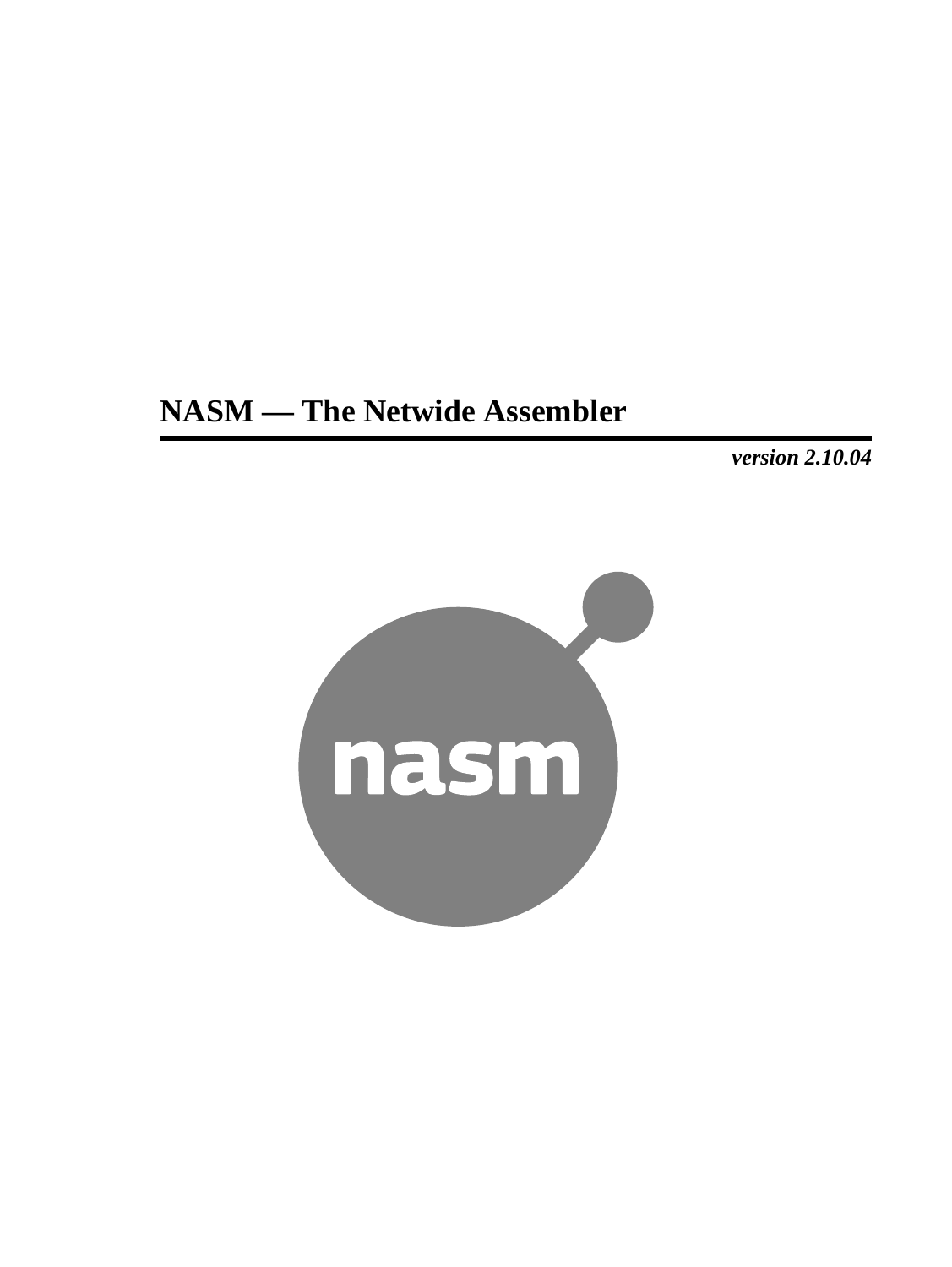© 1996−2012 The NASM Development Team — All Rights Reserved

This document is redistributable under the license given in the file "LICENSE" distributed in the NASM archive.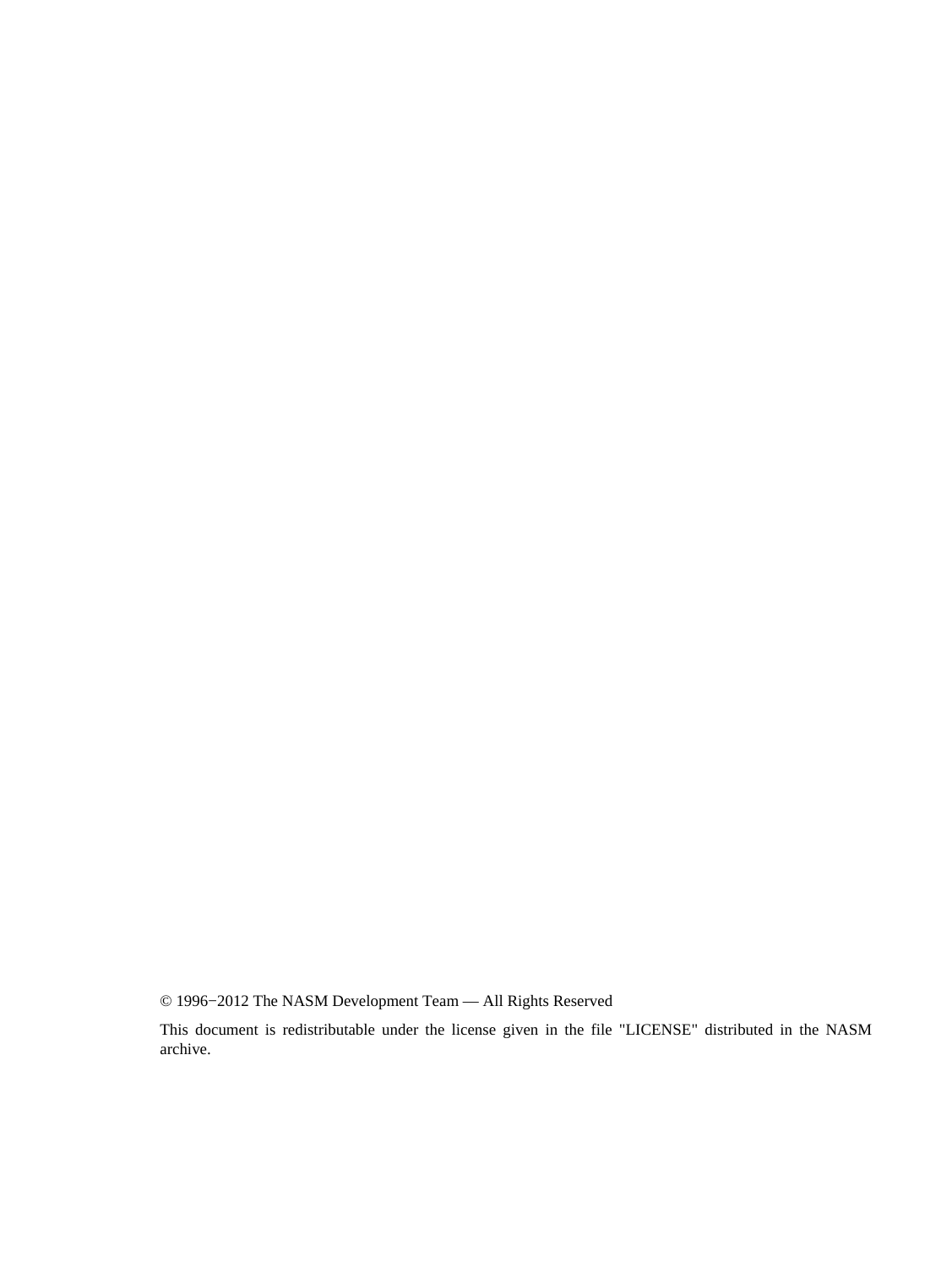# **Contents**

| 2.1.12 The -g Option: Enabling Debug Information |
|--------------------------------------------------|
|                                                  |
|                                                  |
|                                                  |
|                                                  |
|                                                  |
|                                                  |
|                                                  |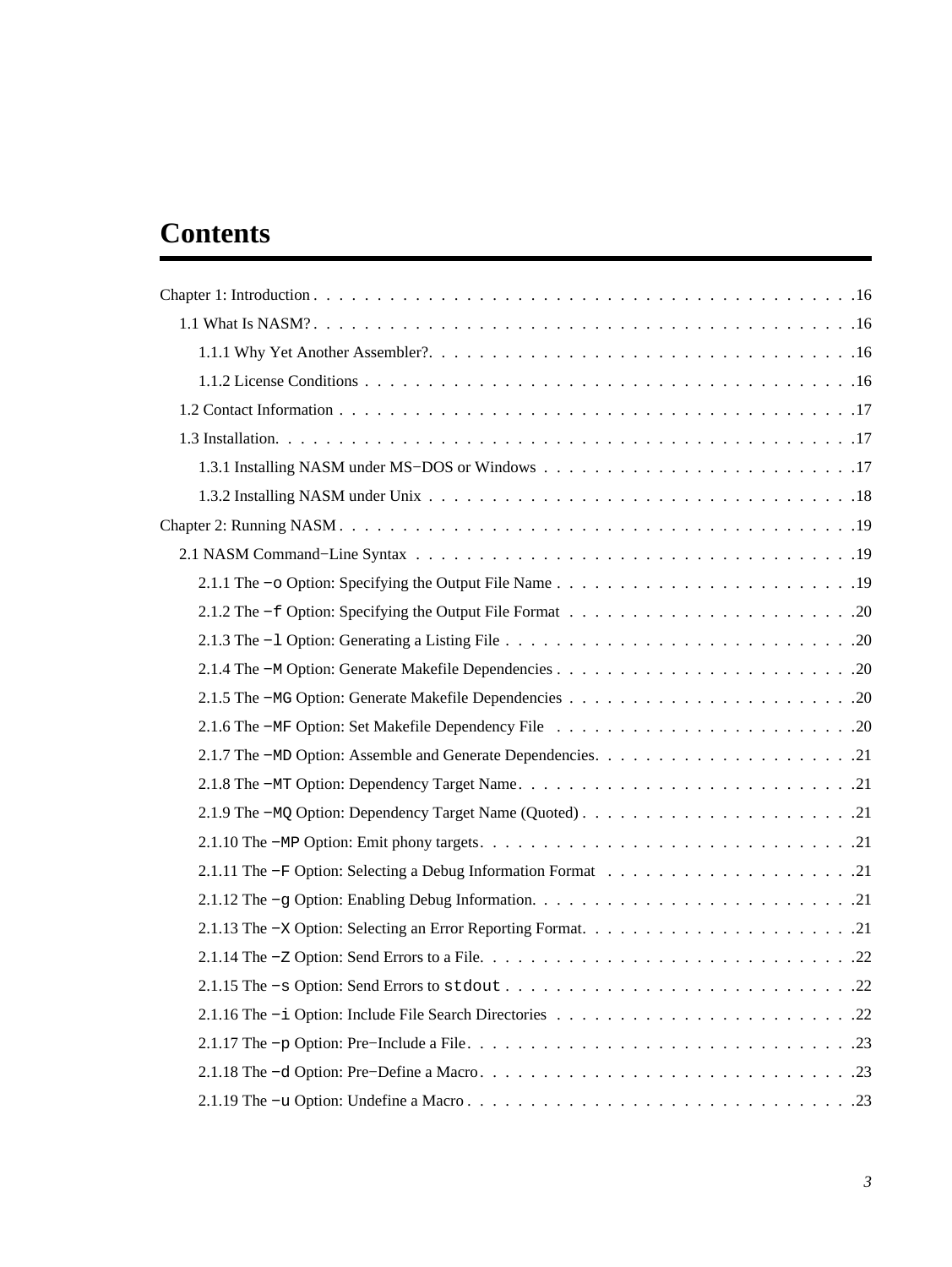| 2.1.24 The -w and -W Options: Enable or Disable Assembly Warnings 24 |  |
|----------------------------------------------------------------------|--|
|                                                                      |  |
|                                                                      |  |
|                                                                      |  |
|                                                                      |  |
|                                                                      |  |
|                                                                      |  |
|                                                                      |  |
|                                                                      |  |
|                                                                      |  |
|                                                                      |  |
|                                                                      |  |
|                                                                      |  |
|                                                                      |  |
|                                                                      |  |
|                                                                      |  |
|                                                                      |  |
|                                                                      |  |
|                                                                      |  |
|                                                                      |  |
|                                                                      |  |
|                                                                      |  |
|                                                                      |  |
|                                                                      |  |
|                                                                      |  |
|                                                                      |  |
|                                                                      |  |
|                                                                      |  |
|                                                                      |  |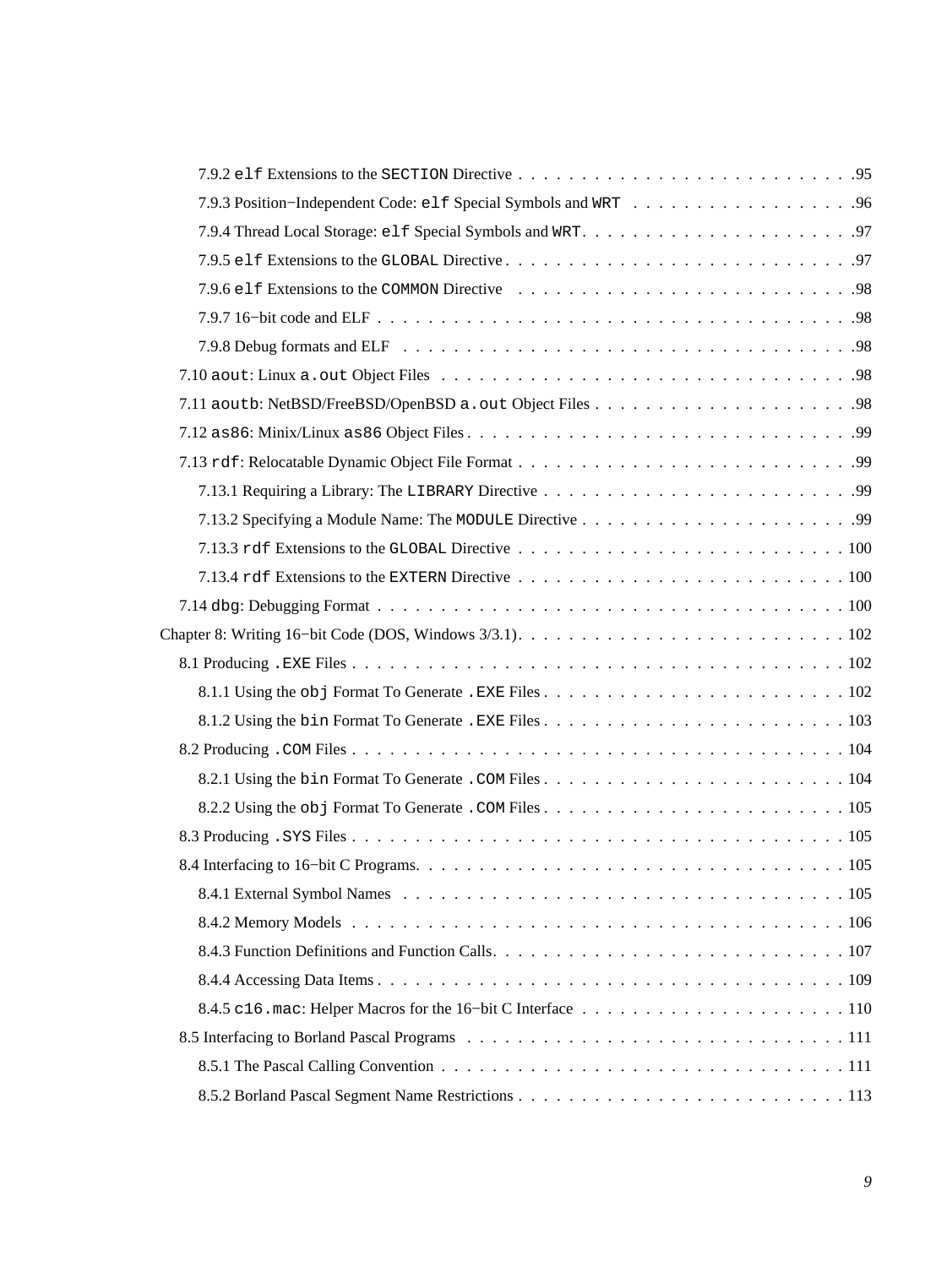| 9.2 Writing NetBSD/FreeBSD/OpenBSD and Linux/ELF Shared Libraries. 117 |
|------------------------------------------------------------------------|
|                                                                        |
|                                                                        |
|                                                                        |
|                                                                        |
|                                                                        |
|                                                                        |
|                                                                        |
|                                                                        |
|                                                                        |
|                                                                        |
|                                                                        |
|                                                                        |
|                                                                        |
|                                                                        |
|                                                                        |
|                                                                        |
|                                                                        |
|                                                                        |
|                                                                        |
|                                                                        |
|                                                                        |
|                                                                        |
|                                                                        |
|                                                                        |
|                                                                        |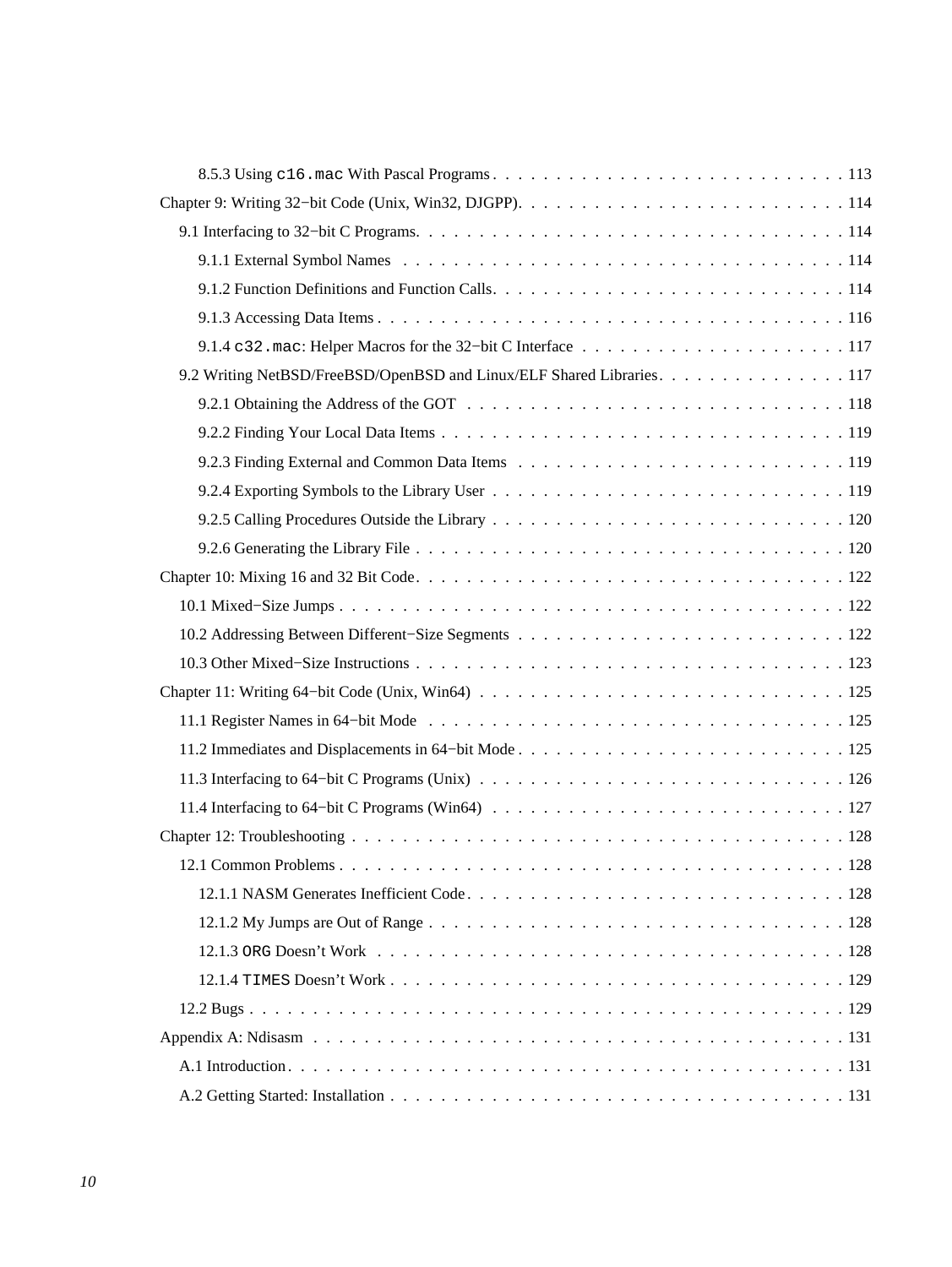| A.3.3 Mixed Code and Data: Automatic (Intelligent) Synchronisation 132     |
|----------------------------------------------------------------------------|
|                                                                            |
|                                                                            |
|                                                                            |
|                                                                            |
|                                                                            |
|                                                                            |
| B.1.3 Katmai Streaming SIMD instructions (SSE — a.k.a. KNI, XMM, MMX2) 162 |
|                                                                            |
|                                                                            |
|                                                                            |
|                                                                            |
|                                                                            |
|                                                                            |
| B.1.10 Willamette MMX instructions (SSE2 SIMD Integer Instructions) 165    |
|                                                                            |
|                                                                            |
|                                                                            |
|                                                                            |
|                                                                            |
|                                                                            |
|                                                                            |
|                                                                            |
|                                                                            |
|                                                                            |
|                                                                            |
|                                                                            |
|                                                                            |
|                                                                            |
|                                                                            |
|                                                                            |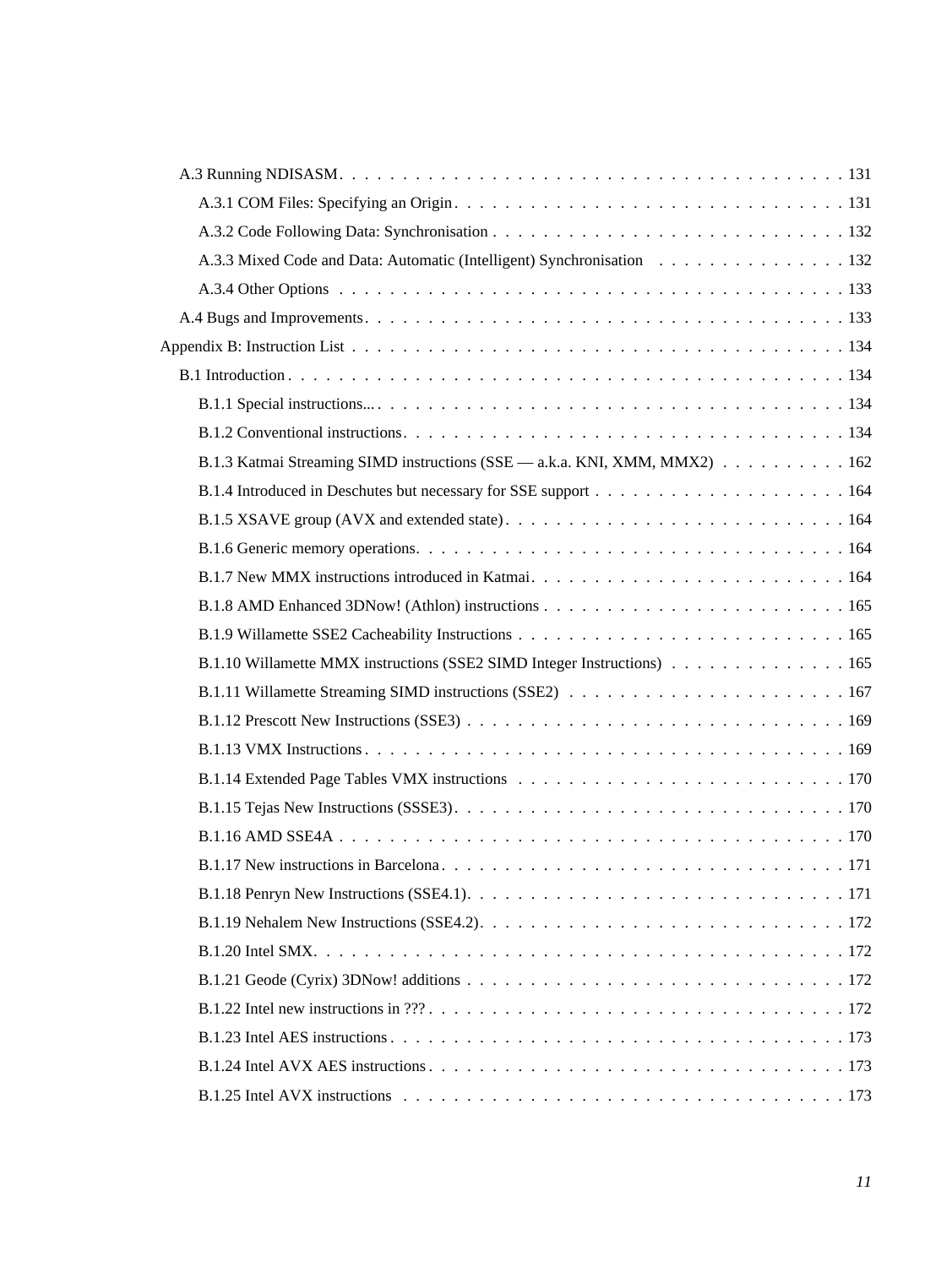| B.1.27 Intel AVX Carry–Less Multiplication instructions (CLMUL) 187 |  |
|---------------------------------------------------------------------|--|
|                                                                     |  |
|                                                                     |  |
|                                                                     |  |
|                                                                     |  |
|                                                                     |  |
|                                                                     |  |
|                                                                     |  |
|                                                                     |  |
|                                                                     |  |
|                                                                     |  |
|                                                                     |  |
|                                                                     |  |
|                                                                     |  |
|                                                                     |  |
|                                                                     |  |
|                                                                     |  |
|                                                                     |  |
|                                                                     |  |
|                                                                     |  |
|                                                                     |  |
|                                                                     |  |
|                                                                     |  |
|                                                                     |  |
|                                                                     |  |
|                                                                     |  |
|                                                                     |  |
|                                                                     |  |
|                                                                     |  |
|                                                                     |  |
|                                                                     |  |
|                                                                     |  |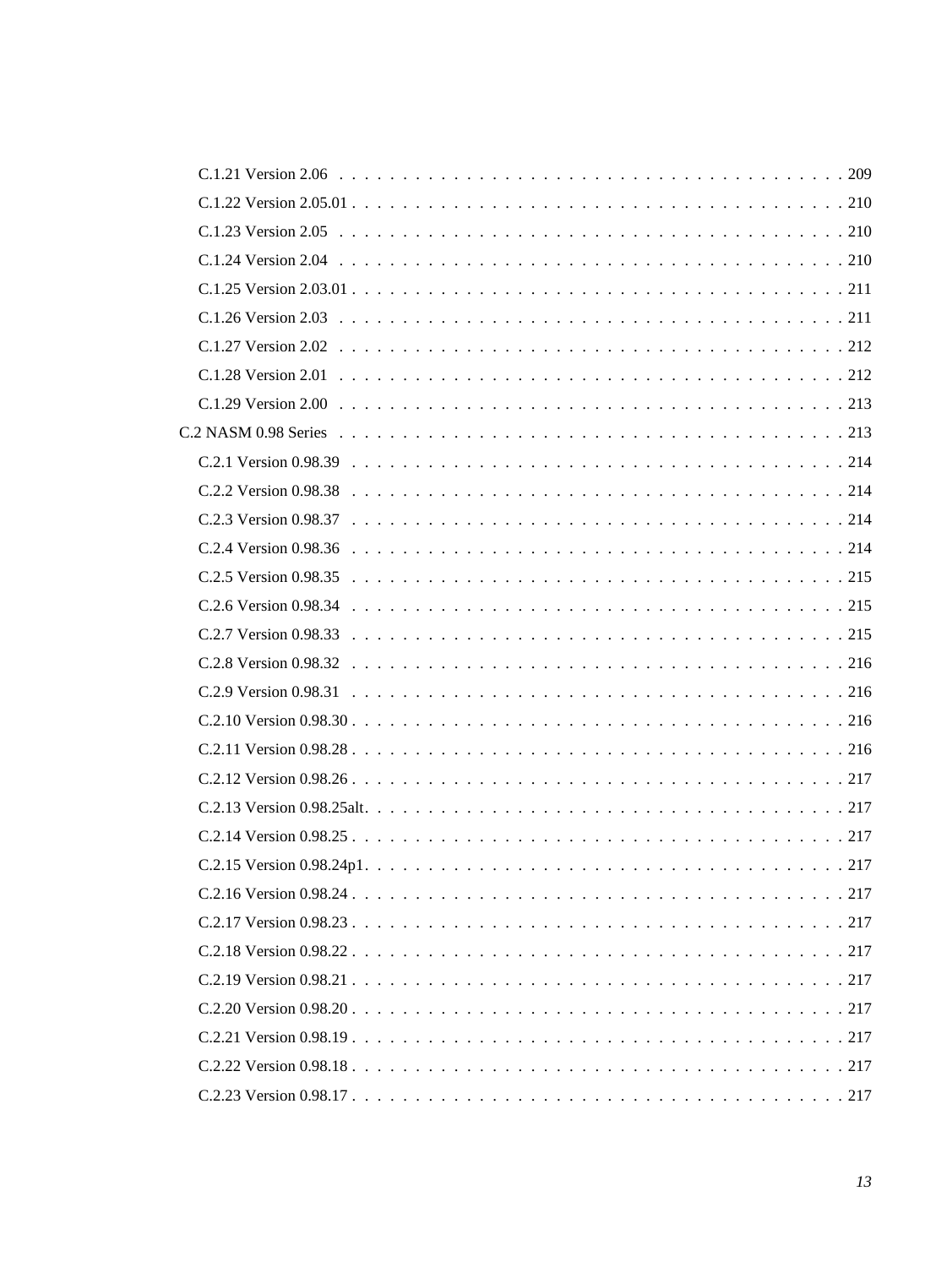| C.2.33 Version 0.98.09b with John Coffman patches released 28-Oct-2001 219  |
|-----------------------------------------------------------------------------|
|                                                                             |
|                                                                             |
|                                                                             |
|                                                                             |
|                                                                             |
| C.2.39 Version 0.98.03 with John Coffman's changes released 27-Jul-2000 220 |
|                                                                             |
|                                                                             |
|                                                                             |
|                                                                             |
|                                                                             |
|                                                                             |
|                                                                             |
|                                                                             |
|                                                                             |
|                                                                             |
|                                                                             |
|                                                                             |
|                                                                             |
|                                                                             |
|                                                                             |
|                                                                             |
|                                                                             |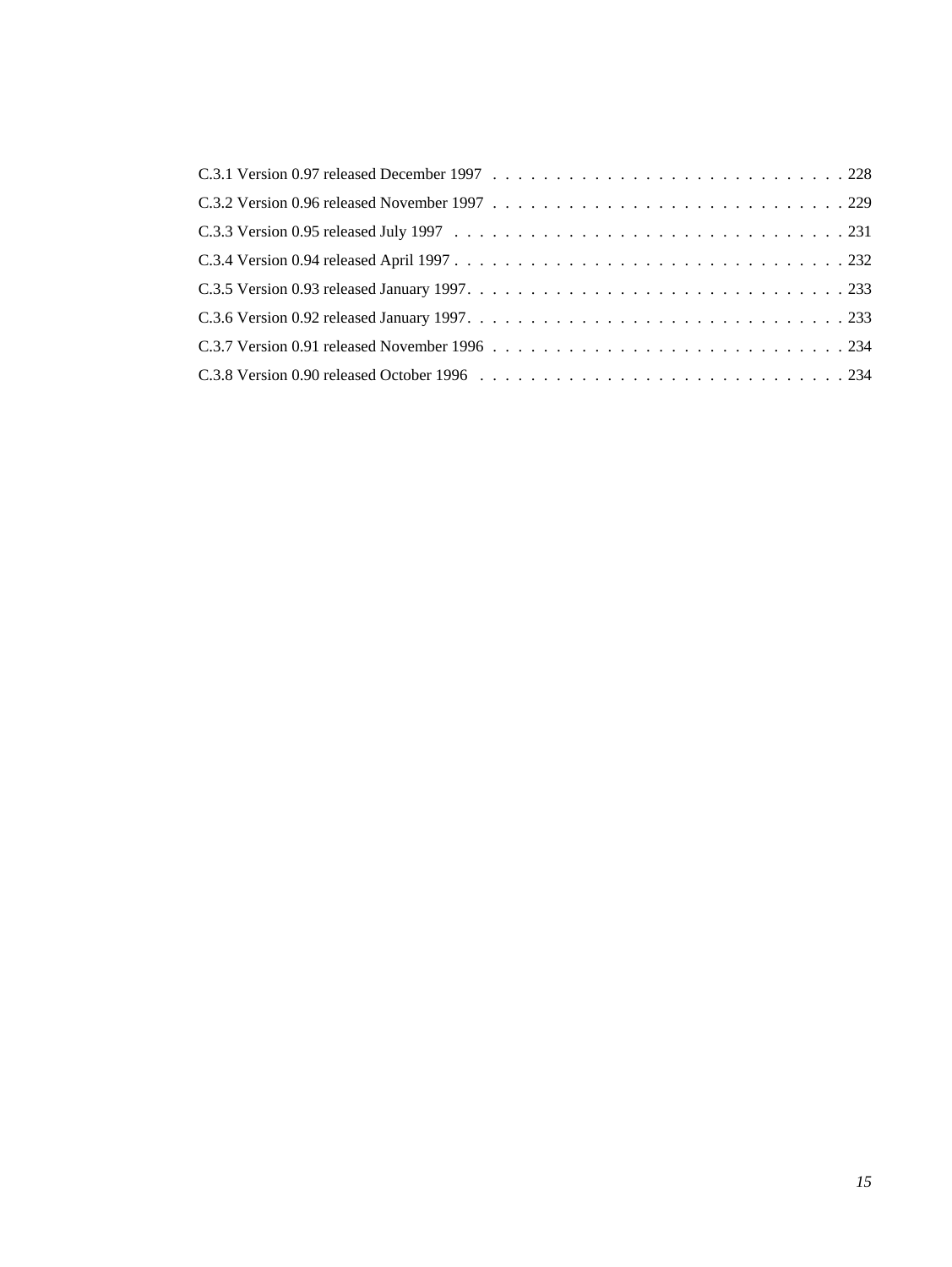# <span id="page-15-0"></span>**Chapter 1: Introduction**

# **1.1 What Is NASM?**

<span id="page-15-1"></span>The Netwide Assembler, NASM, is an 80x86 and x86−64 assembler designed for portability and modularity. It supports a range of object file formats, including Linux and \*BSD a.out, ELF, COFF, Mach−O, Microsoft 16−bit OBJ, Win32 and Win64. It will also output plain binary files. Its syntax is designed to be simple and easy to understand, similar to Intel's but less complex. It supports all currently known x86 architectural extensions, and has strong support for macros.

# **1.1.1 Why Yet Another Assembler?**

<span id="page-15-2"></span>The Netwide Assembler grew out of an idea on comp.lang.asm.x86 (or possibly alt.lang.asm – I forget which), which was essentially that there didn't seem to be a good *free* x86−series assembler around, and that maybe someone ought to write one.

- a86 is good, but not free, and in particular you don't get any 32−bit capability until you pay. It's DOS only, too.
- gas is free, and ports over to DOS and Unix, but it's not very good, since it's designed to be a back end to gcc, which always feeds it correct code. So its error checking is minimal. Also, its syntax is horrible, from the point of view of anyone trying to actually *write* anything in it. Plus you can't write 16−bit code in it (properly.)
- as86 is specific to Minix and Linux, and (my version at least) doesn't seem to have much (or any) documentation.
- MASM isn't very good, and it's (was) expensive, and it runs only under DOS.
- TASM is better, but still strives for MASM compatibility, which means millions of directives and tons of red tape. And its syntax is essentially MASM's, with the contradictions and quirks that entails (although it sorts out some of those by means of Ideal mode.) It's expensive too. And it's DOS−only.

So here, for your coding pleasure, is NASM. At present it's still in prototype stage – we don't promise that it can outperform any of these assemblers. But please, *please* send us bug reports, fixes, helpful information, and anything else you can get your hands on (and thanks to the many people who've done this already! You all know who you are), and we'll improve it out of all recognition. Again.

# **1.1.2 License Conditions**

<span id="page-15-3"></span>Please see the file LICENSE, supplied as part of any NASM distribution archive, for the license conditions under which you may use NASM. NASM is now under the so−called 2−clause BSD license, also known as the simplified BSD license.

Copyright 1996−2011 the NASM Authors – All rights reserved.

Redistribution and use in source and binary forms, with or without modification, are permitted provided that the following conditions are met:

• Redistributions of source code must retain the above copyright notice, this list of conditions and the following disclaimer.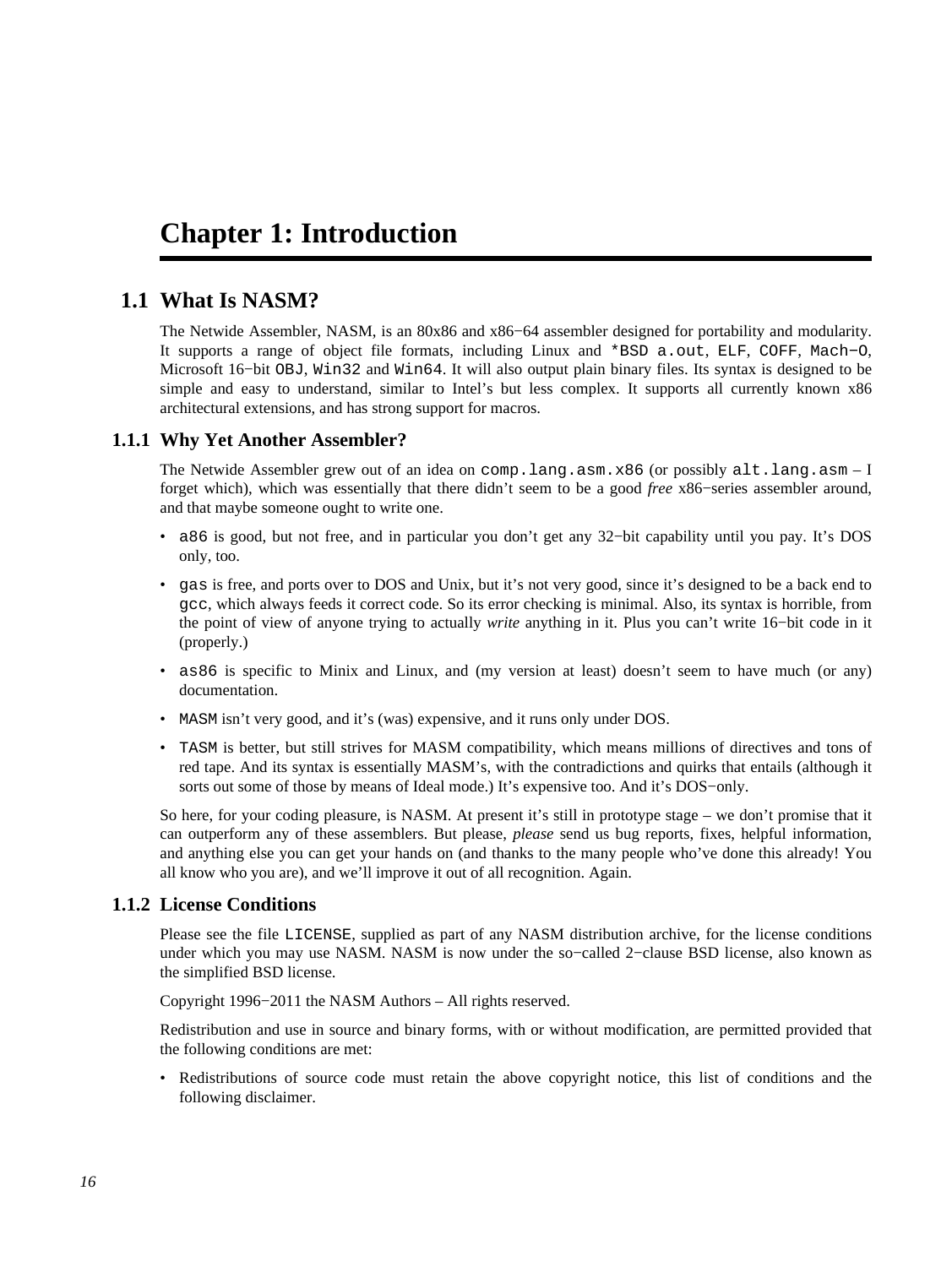• Redistributions in binary form must reproduce the above copyright notice, this list of conditions and the following disclaimer in the documentation and/or other materials provided with the distribution.

THIS SOFTWARE IS PROVIDED BY THE COPYRIGHT HOLDERS AND CONTRIBUTORS "AS IS" AND ANY EXPRESS OR IMPLIED WARRANTIES, INCLUDING, BUT NOT LIMITED TO, THE IMPLIED WARRANTIES OF MERCHANTABILITY AND FITNESS FOR A PARTICULAR PURPOSE ARE DISCLAIMED. IN NO EVENT SHALL THE COPYRIGHT OWNER OR CONTRIBUTORS BE LIABLE FOR ANY DIRECT, INDIRECT, INCIDENTAL, SPECIAL, EXEMPLARY, OR CONSEQUENTIAL DAMAGES (INCLUDING, BUT NOT LIMITED TO, PROCUREMENT OF SUBSTITUTE GOODS OR SERVICES; LOSS OF USE, DATA, OR PROFITS; OR BUSINESS INTERRUPTION) HOWEVER CAUSED AND ON ANY THEORY OF LIABILITY, WHETHER IN CONTRACT, STRICT LIABILITY, OR TORT (INCLUDING NEGLIGENCE OR OTHERWISE) ARISING IN ANY WAY OUT OF THE USE OF THIS SOFTWARE, EVEN IF ADVISED OF THE POSSIBILITY OF SUCH DAMAGE.

# **1.2 Contact Information**

<span id="page-16-0"></span>The current version of NASM (since about 0.98.08) is maintained by a team of developers, accessible through the nasm−devel mailing list (see below for the link). If you want to report a bug, please read [section 12.2](#page-128-1) first.

NASM has a website at <http://www.nasm.us/>. If it's not there, google for us!

New releases, release candidates, and daily development snapshots of NASM are available from the official web site.

Announcements are posted to [comp.lang.asm.x86](news:comp.lang.asm.x86), and to the web site <http://www.freshmeat.net/>.

If you want information about the current development status, please subscribe to the nasm−devel email list; see link from the website.

# <span id="page-16-1"></span>**1.3 Installation**

# **1.3.1 Installing NASM under MS−DOS or Windows**

<span id="page-16-2"></span>Once you've obtained the appropriate archive for NASM, nasm−XXX−dos.zip or nasm−XXX−win32.zip (where XXX denotes the version number of NASM contained in the archive), unpack it into its own directory (for example  $c:\n$ nasm).

The archive will contain a set of executable files: the NASM executable file nasm.exe, the NDISASM executable file ndisasm.exe, and possibly additional utilities to handle the RDOFF file format.

The only file NASM needs to run is its own executable, so copy nasm.exe to a directory on your PATH, or alternatively edit autoexec.bat to add the nasm directory to your PATH (to do that under Windows XP, go to Start > Control Panel > System > Advanced > Environment Variables; these instructions may work under other versions of Windows as well.)

That's it – NASM is installed. You don't need the nasm directory to be present to run NASM (unless you've added it to your PATH), so you can delete it if you need to save space; however, you may want to keep the documentation or test programs.

If you've downloaded the DOS source archive, nasm−XXX.zip, the nasm directory will also contain the full NASM source code, and a selection of Makefiles you can (hopefully) use to rebuild your copy of NASM from scratch. See the file INSTALL in the source archive.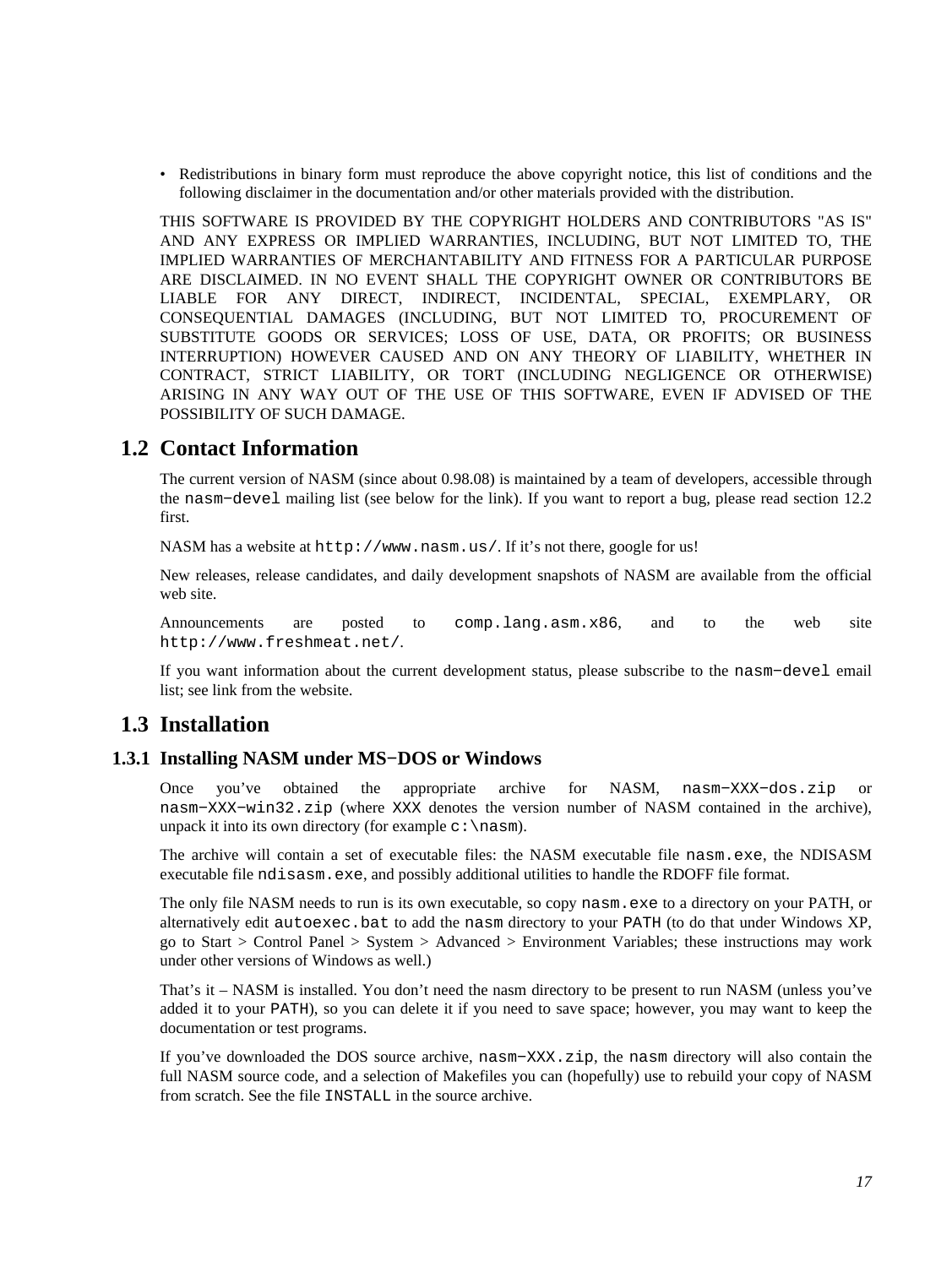Note that a number of files are generated from other files by Perl scripts. Although the NASM source distribution includes these generated files, you will need to rebuild them (and hence, will need a Perl interpreter) if you change insns.dat, standard.mac or the documentation. It is possible future source distributions may not include these files at all. Ports of Perl for a variety of platforms, including DOS and Windows, are available from [www.cpan.org.](http://www.cpan.org/ports/)

# **1.3.2 Installing NASM under Unix**

<span id="page-17-0"></span>Once you've obtained the Unix source archive for NASM, nasm−XXX.tar.gz (where XXX denotes the version number of NASM contained in the archive), unpack it into a directory such as /usr/local/src. The archive, when unpacked, will create its own subdirectory nasm−XXX.

NASM is an auto−configuring package: once you've unpacked it, cd to the directory it's been unpacked into and type ./configure. This shell script will find the best C compiler to use for building NASM and set up Makefiles accordingly.

Once NASM has auto−configured, you can type make to build the nasm and ndisasm binaries, and then make install to install them in /usr/local/bin and install the man pages nasm.1 and ndisasm.1 in /usr/local/man/man1. Alternatively, you can give options such as −−prefix to the configure script (see the file INSTALL for more details), or install the programs yourself.

NASM also comes with a set of utilities for handling the RDOFF custom object−file format, which are in the rdoff subdirectory of the NASM archive. You can build these with make rdf and install them with make rdf\_install, if you want them.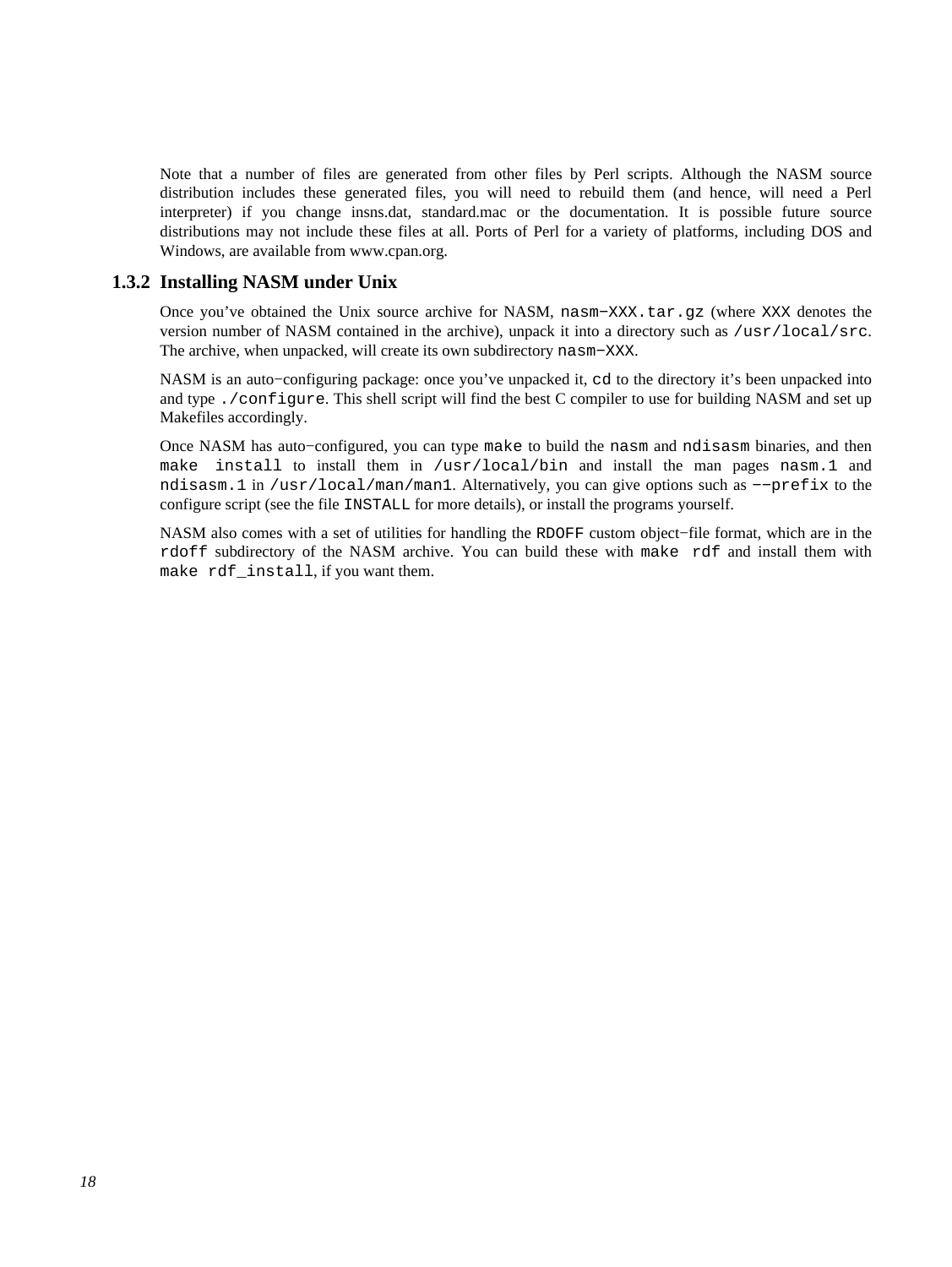# <span id="page-18-0"></span>**Chapter 2: Running NASM**

# **2.1 NASM Command−Line Syntax**

<span id="page-18-1"></span>To assemble a file, you issue a command of the form

nasm −f <format> <filename> [−o <output>]

For example,

nasm −f elf myfile.asm

will assemble myfile.asm into an ELF object file myfile.o. And

nasm −f bin myfile.asm −o myfile.com

will assemble myfile.asm into a raw binary file myfile.com.

To produce a listing file, with the hex codes output from NASM displayed on the left of the original sources, use the −l option to give a listing file name, for example:

nasm −f coff myfile.asm −l myfile.lst

To get further usage instructions from NASM, try typing

nasm −h

As −hf, this will also list the available output file formats, and what they are.

If you use Linux but aren't sure whether your system is a out or ELF, type

file nasm

(in the directory in which you put the NASM binary when you installed it). If it says something like

nasm: ELF 32−bit LSB executable i386 (386 and up) Version 1

then your system is ELF, and you should use the option −f elf when you want NASM to produce Linux object files. If it says

nasm: Linux/i386 demand−paged executable (QMAGIC)

or something similar, your system is a.out, and you should use −f aout instead (Linux a.out systems have long been obsolete, and are rare these days.)

Like Unix compilers and assemblers, NASM is silent unless it goes wrong: you won't see any output at all, unless it gives error messages.

#### **2.1.1 The −o Option: Specifying the Output File Name**

<span id="page-18-2"></span>NASM will normally choose the name of your output file for you; precisely how it does this is dependent on the object file format. For Microsoft object file formats (obj, win32 and win64), it will remove the .asm extension (or whatever extension you like to use – NASM doesn't care) from your source file name and substitute .obj. For Unix object file formats (aout, as86, coff, elf32, elf64, elfx32, ieee, macho32 and macho64) it will substitute .o. For dbg, rdf, ith and srec, it will use .dbg, .rdf,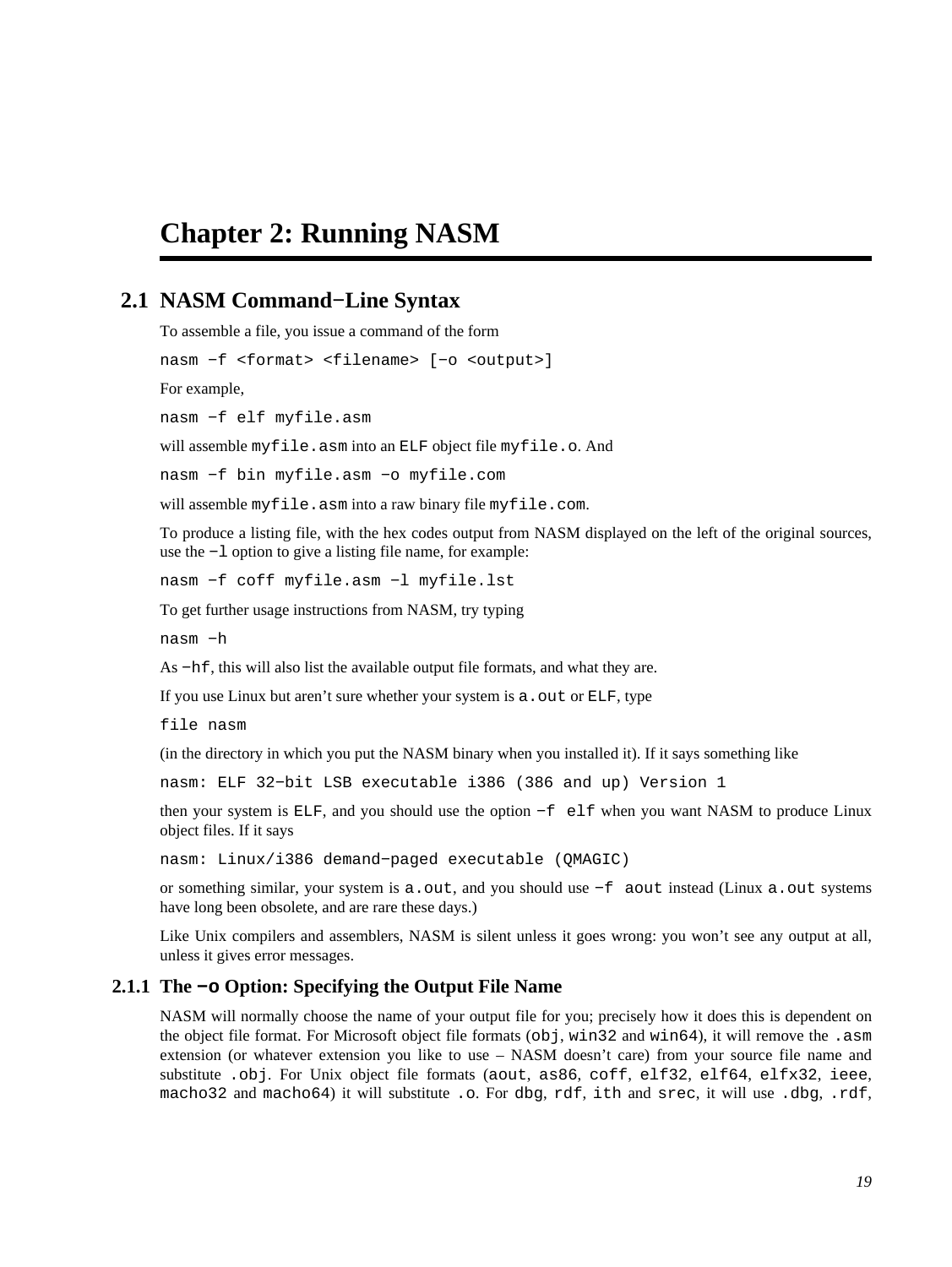.ith and .srec, respectively, and for the bin format it will simply remove the extension, so that myfile.asm produces the output file myfile.

If the output file already exists, NASM will overwrite it, unless it has the same name as the input file, in which case it will give a warning and use nasm. out as the output file name instead.

For situations in which this behaviour is unacceptable, NASM provides the −o command−line option, which allows you to specify your desired output file name. You invoke −o by following it with the name you wish for the output file, either with or without an intervening space. For example:

nasm −f bin program.asm −o program.com nasm −f bin driver.asm −odriver.sys

Note that this is a small o, and is different from a capital O , which is used to specify the number of optimisation passes required. See [section 2.1.22.](#page-23-1)

#### **2.1.2 The −f Option: Specifying the Output File Format**

<span id="page-19-0"></span>If you do not supply the −f option to NASM, it will choose an output file format for you itself. In the distribution versions of NASM, the default is always bin; if you've compiled your own copy of NASM, you can redefine OF\_DEFAULT at compile time and choose what you want the default to be.

Like −o, the intervening space between −f and the output file format is optional; so −f elf and −felf are both valid.

A complete list of the available output file formats can be given by issuing the command nasm −hf.

#### **2.1.3 The −l Option: Generating a Listing File**

<span id="page-19-1"></span>If you supply the −l option to NASM, followed (with the usual optional space) by a file name, NASM will generate a source−listing file for you, in which addresses and generated code are listed on the left, and the actual source code, with expansions of multi−line macros (except those which specifically request no expansion in source listings: see [section 4.3.11](#page-52-1)) on the right. For example:

nasm −f elf myfile.asm −l myfile.lst

If a list file is selected, you may turn off listing for a section of your source with [list −], and turn it back on with [list +], (the default, obviously). There is no "user form" (without the brackets). This can be used to list only sections of interest, avoiding excessively long listings.

#### **2.1.4 The −M Option: Generate Makefile Dependencies**

<span id="page-19-2"></span>This option can be used to generate makefile dependencies on stdout. This can be redirected to a file for further processing. For example:

nasm −M myfile.asm > myfile.dep

#### **2.1.5 The −MG Option: Generate Makefile Dependencies**

<span id="page-19-3"></span>This option can be used to generate makefile dependencies on stdout. This differs from the −M option in that if a nonexisting file is encountered, it is assumed to be a generated file and is added to the dependency list without a prefix.

#### **2.1.6 The −MF Option: Set Makefile Dependency File**

<span id="page-19-4"></span>This option can be used with the −M or −MG options to send the output to a file, rather than to stdout. For example: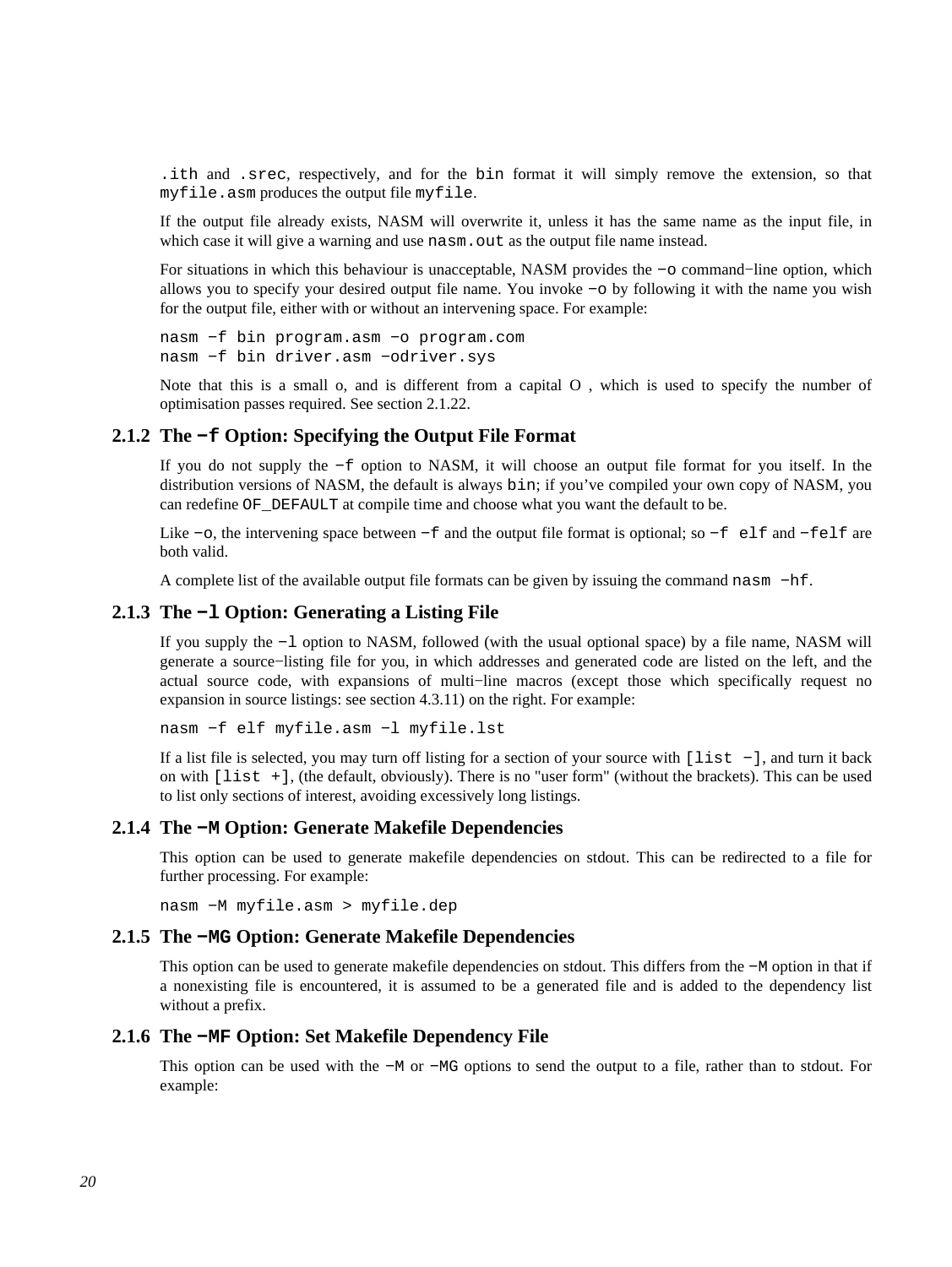nasm −M −MF myfile.dep myfile.asm

#### **2.1.7 The −MD Option: Assemble and Generate Dependencies**

<span id="page-20-0"></span>The −MD option acts as the combination of the −M and −MF options (i.e. a filename has to be specified.) However, unlike the −M or −MG options, −MD does *not* inhibit the normal operation of the assembler. Use this to automatically generate updated dependencies with every assembly session. For example:

nasm −f elf −o myfile.o −MD myfile.dep myfile.asm

# **2.1.8 The −MT Option: Dependency Target Name**

<span id="page-20-1"></span>The −MT option can be used to override the default name of the dependency target. This is normally the same as the output filename, specified by the −o option.

#### **2.1.9 The −MQ Option: Dependency Target Name (Quoted)**

<span id="page-20-2"></span>The −MQ option acts as the −MT option, except it tries to quote characters that have special meaning in Makefile syntax. This is not foolproof, as not all characters with special meaning are quotable in Make.

#### **2.1.10 The −MP Option: Emit phony targets**

<span id="page-20-3"></span>When used with any of the dependency generation options, the −MP option causes NASM to emit a phony target without dependencies for each header file. This prevents Make from complaining if a header file has been removed.

#### **2.1.11 The −F Option: Selecting a Debug Information Format**

<span id="page-20-4"></span>This option is used to select the format of the debug information emitted into the output file, to be used by a debugger (or *will* be). Prior to version 2.03.01, the use of this switch did *not* enable output of the selected debug info format. Use −g, see [section 2.1.12,](#page-20-5) to enable output. Versions 2.03.01 and later automatically enable −g if −F is specified.

A complete list of the available debug file formats for an output format can be seen by issuing the command nasm −f <format> −y. Not all output formats currently support debugging output. See [section 2.1.26.](#page-24-1)

This should not be confused with the −f dbq output format option which is not built into NASM by default. For information on how to enable it when building from the sources, see [section 7.14.](#page-99-2)

#### **2.1.12 The −g Option: Enabling Debug Information.**

<span id="page-20-5"></span>This option can be used to generate debugging information in the specified format. See [section 2.1.11](#page-20-4). Using −g without −F results in emitting debug info in the default format, if any, for the selected output format. If no debug information is currently implemented in the selected output format, −g is *silently ignored*.

#### **2.1.13 The −X Option: Selecting an Error Reporting Format**

<span id="page-20-6"></span>This option can be used to select an error reporting format for any error messages that might be produced by NASM.

Currently, two error reporting formats may be selected. They are the −Xvc option and the −Xgnu option. The GNU format is the default and looks like this:

filename.asm:65: error: specific error message

where filename.asm is the name of the source file in which the error was detected, 65 is the source file line number on which the error was detected, error is the severity of the error (this could be warning),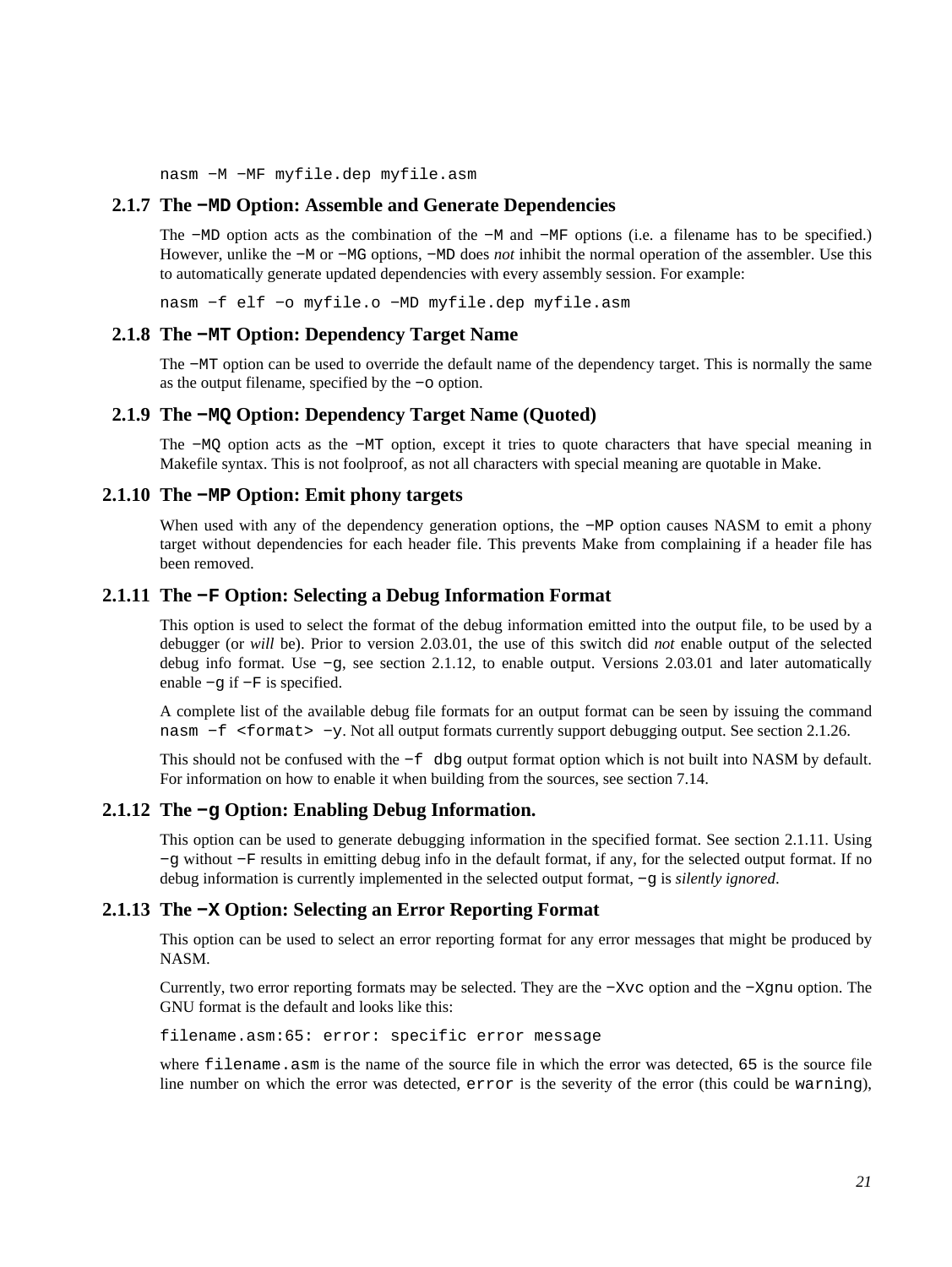and specific error message is a more detailed text message which should help pinpoint the exact problem.

The other format, specified by −Xvc is the style used by Microsoft Visual C++ and some other programs. It looks like this:

filename.asm(65) : error: specific error message

where the only difference is that the line number is in parentheses instead of being delimited by colons.

See also the Visual C<sup>++</sup> output format, [section 7.5.](#page-87-1)

#### **2.1.14 The −Z Option: Send Errors to a File**

<span id="page-21-0"></span>Under MS−DOS it can be difficult (though there are ways) to redirect the standard−error output of a program to a file. Since NASM usually produces its warning and error messages on stderr, this can make it hard to capture the errors if (for example) you want to load them into an editor.

NASM therefore provides the −Z option, taking a filename argument which causes errors to be sent to the specified files rather than standard error. Therefore you can redirect the errors into a file by typing

nasm −Z myfile.err −f obj myfile.asm

In earlier versions of NASM, this option was called −E, but it was changed since −E is an option conventionally used for preprocessing only, with disastrous results. See [section 2.1.20.](#page-22-3)

# **2.1.15 The −s Option: Send Errors to stdout**

<span id="page-21-1"></span>The −s option redirects error messages to stdout rather than stderr, so it can be redirected under MS−DOS. To assemble the file myfile.asm and pipe its output to the more program, you can type:

nasm −s −f obj myfile.asm | more

See also the −Z option, [section 2.1.14.](#page-21-0)

### **2.1.16 The −i Option: Include File Search Directories**

<span id="page-21-2"></span>When NASM sees the  $\frac{2}{3}$  include or  $\frac{2}{3}$  pathsearch directive in a source file (see [section 4.6.1](#page-58-0), [section](#page-58-1) [4.6.2](#page-58-1) or [section 3.2.3\)](#page-30-0), it will search for the given file not only in the current directory, but also in any directories specified on the command line by the use of the −i option. Therefore you can include files from a macro library, for example, by typing

nasm −ic:\macrolib\ −f obj myfile.asm

(As usual, a space between −i and the path name is allowed, and optional).

NASM, in the interests of complete source−code portability, does not understand the file naming conventions of the OS it is running on; the string you provide as an argument to the −i option will be prepended exactly as written to the name of the include file. Therefore the trailing backslash in the above example is necessary. Under Unix, a trailing forward slash is similarly necessary.

(You can use this to your advantage, if you're really perverse, by noting that the option −ifoo will cause %include "bar.i" to search for the file foobar.i...)

If you want to define a *standard* include search path, similar to /usr/include on Unix systems, you should place one or more −i directives in the NASMENV environment variable (see [section 2.1.28\)](#page-25-1).

For Makefile compatibility with many C compilers, this option can also be specified as −I.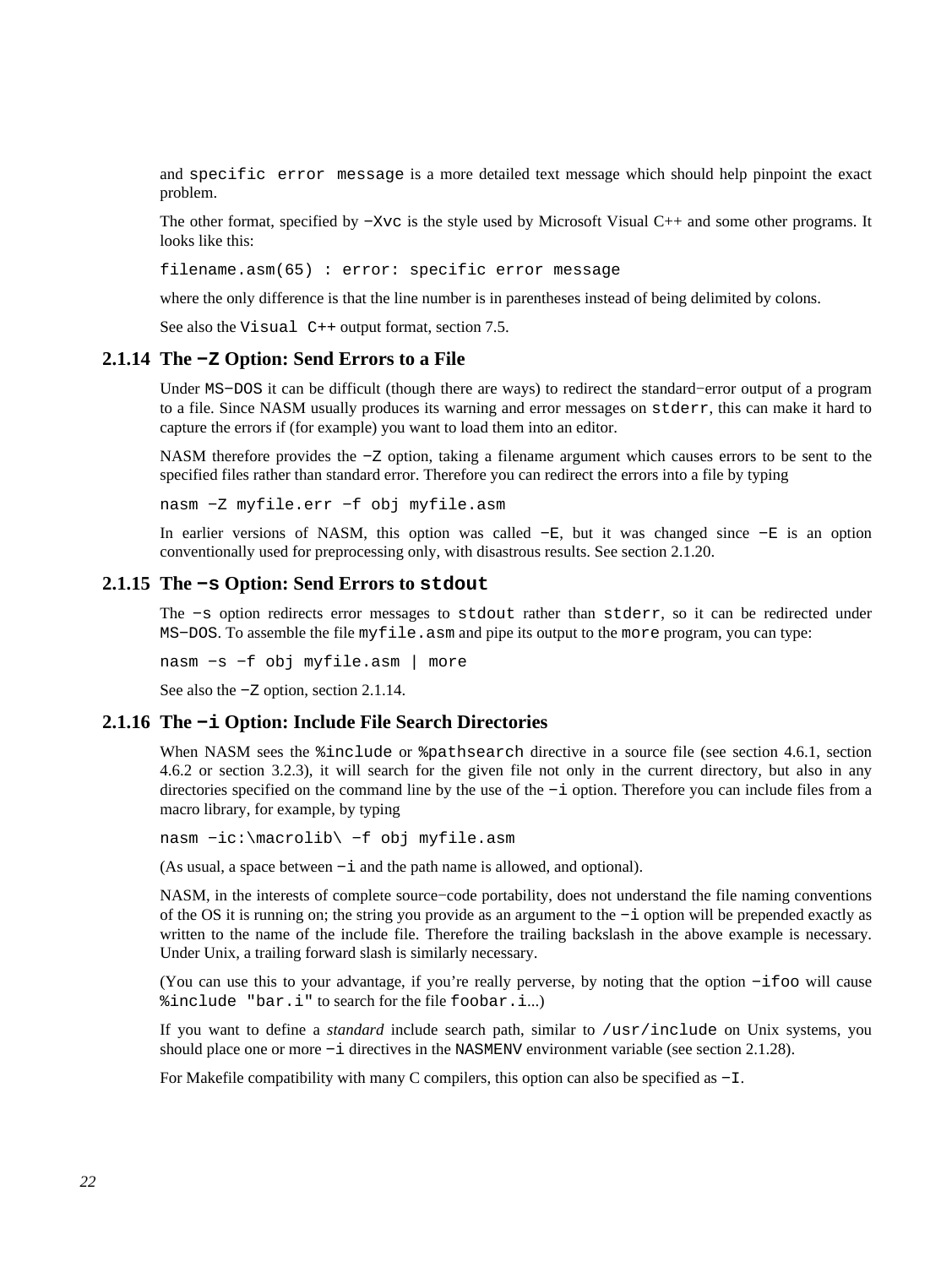# **2.1.17 The −p Option: Pre−Include a File**

<span id="page-22-0"></span>NASM allows you to specify files to be *pre−included* into your source file, by the use of the −p option. So running

nasm myfile.asm −p myinc.inc

is equivalent to running nasm myfile.asm and placing the directive %include "myinc.inc" at the start of the file.

For consistency with the  $-L$ ,  $-D$  and  $-U$  options, this option can also be specified as  $-D$ .

#### **2.1.18 The −d Option: Pre−Define a Macro**

<span id="page-22-1"></span>Just as the −p option gives an alternative to placing %include directives at the start of a source file, the −d option gives an alternative to placing a %define directive. You could code

nasm myfile.asm −dFOO=100

as an alternative to placing the directive

%define FOO 100

at the start of the file. You can miss off the macro value, as well: the option −dFOO is equivalent to coding %define FOO. This form of the directive may be useful for selecting assembly−time options which are then tested using %ifdef, for example −dDEBUG.

For Makefile compatibility with many C compilers, this option can also be specified as −D.

#### **2.1.19 The −u Option: Undefine a Macro**

<span id="page-22-2"></span>The −u option undefines a macro that would otherwise have been pre−defined, either automatically or by a −p or −d option specified earlier on the command lines.

For example, the following command line:

nasm myfile.asm −dFOO=100 −uFOO

would result in FOO *not* being a predefined macro in the program. This is useful to override options specified at a different point in a Makefile.

For Makefile compatibility with many C compilers, this option can also be specified as −U.

#### **2.1.20 The −E Option: Preprocess Only**

<span id="page-22-3"></span>NASM allows the preprocessor to be run on its own, up to a point. Using the −E option (which requires no arguments) will cause NASM to preprocess its input file, expand all the macro references, remove all the comments and preprocessor directives, and print the resulting file on standard output (or save it to a file, if the −o option is also used).

This option cannot be applied to programs which require the preprocessor to evaluate expressions which depend on the values of symbols: so code such as

%assign tablesize (\$−tablestart)

will cause an error in preprocess−only mode.

For compatiblity with older version of NASM, this option can also be written −e. −E in older versions of NASM was the equivalent of the current −Z option, [section 2.1.14.](#page-21-0)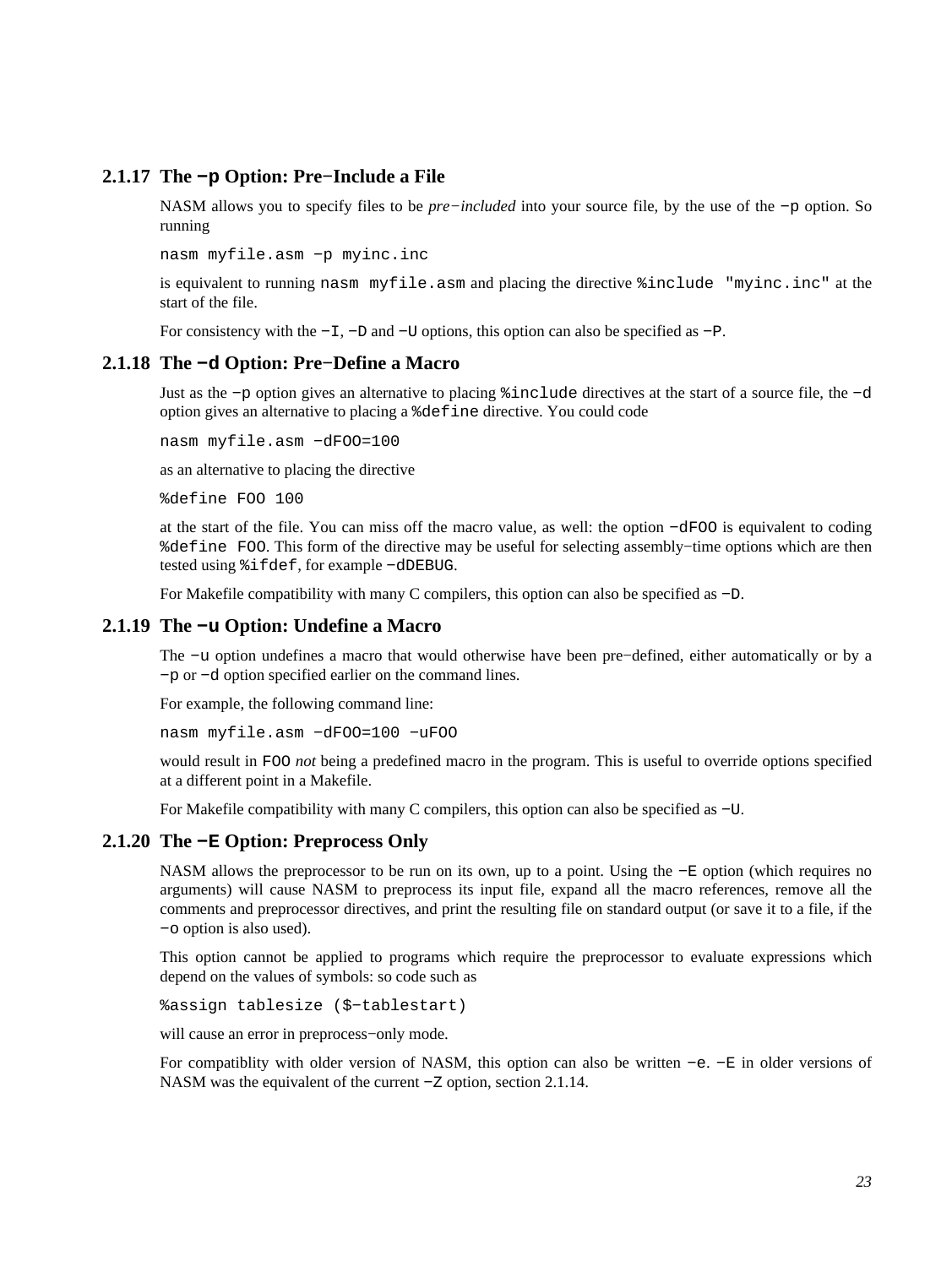# **2.1.21 The −a Option: Don't Preprocess At All**

<span id="page-23-0"></span>If NASM is being used as the back end to a compiler, it might be desirable to suppress preprocessing completely and assume the compiler has already done it, to save time and increase compilation speeds. The −a option, requiring no argument, instructs NASM to replace its powerful preprocessor with a stub preprocessor which does nothing.

# **2.1.22 The −O Option: Specifying Multipass Optimization**

<span id="page-23-1"></span>Using the −O option, you can tell NASM to carry out different levels of optimization. The syntax is:

- −O0: No optimization. All operands take their long forms, if a short form is not specified, except conditional jumps. This is intended to match NASM 0.98 behavior.
- −O1: Minimal optimization. As above, but immediate operands which will fit in a signed byte are optimized, unless the long form is specified. Conditional jumps default to the long form unless otherwise specified.
- −Ox (where x is the actual letter x): Multipass optimization. Minimize branch offsets and signed immediate bytes, overriding size specification unless the strict keyword has been used (see [section](#page-37-0) [3.7\)](#page-37-0). For compatibility with earlier releases, the letter x may also be any number greater than one. This number has no effect on the actual number of passes.

The −Ox mode is recommended for most uses, and is the default since NASM 2.09.

Note that this is a capital O, and is different from a small o, which is used to specify the output file name. See [section 2.1.1.](#page-18-2)

## **2.1.23 The −t Option: Enable TASM Compatibility Mode**

<span id="page-23-2"></span>NASM includes a limited form of compatibility with Borland's TASM. When NASM's −t option is used, the following changes are made:

- local labels may be prefixed with @@ instead of .
- size override is supported within brackets. In TASM compatible mode, a size override inside square brackets changes the size of the operand, and not the address type of the operand as it does in NASM syntax. E.g. mov eax, [DWORD val] is valid syntax in TASM compatibility mode. Note that you lose the ability to override the default address type for the instruction.
- unprefixed forms of some directives supported (arg, elif, else, endif, if, ifdef, ifdifi, ifndef, include, local)

#### **2.1.24 The −w and −W Options: Enable or Disable Assembly Warnings**

<span id="page-23-3"></span>NASM can observe many conditions during the course of assembly which are worth mentioning to the user, but not a sufficiently severe error to justify NASM refusing to generate an output file. These conditions are reported like errors, but come up with the word 'warning' before the message. Warnings do not prevent NASM from generating an output file and returning a success status to the operating system.

Some conditions are even less severe than that: they are only sometimes worth mentioning to the user. Therefore NASM supports the −w command−line option, which enables or disables certain classes of assembly warning. Such warning classes are described by a name, for example orphan−labels; you can enable warnings of this class by the command−line option −w+orphan−labels and disable it by −w−orphan−labels.

The suppressible warning classes are: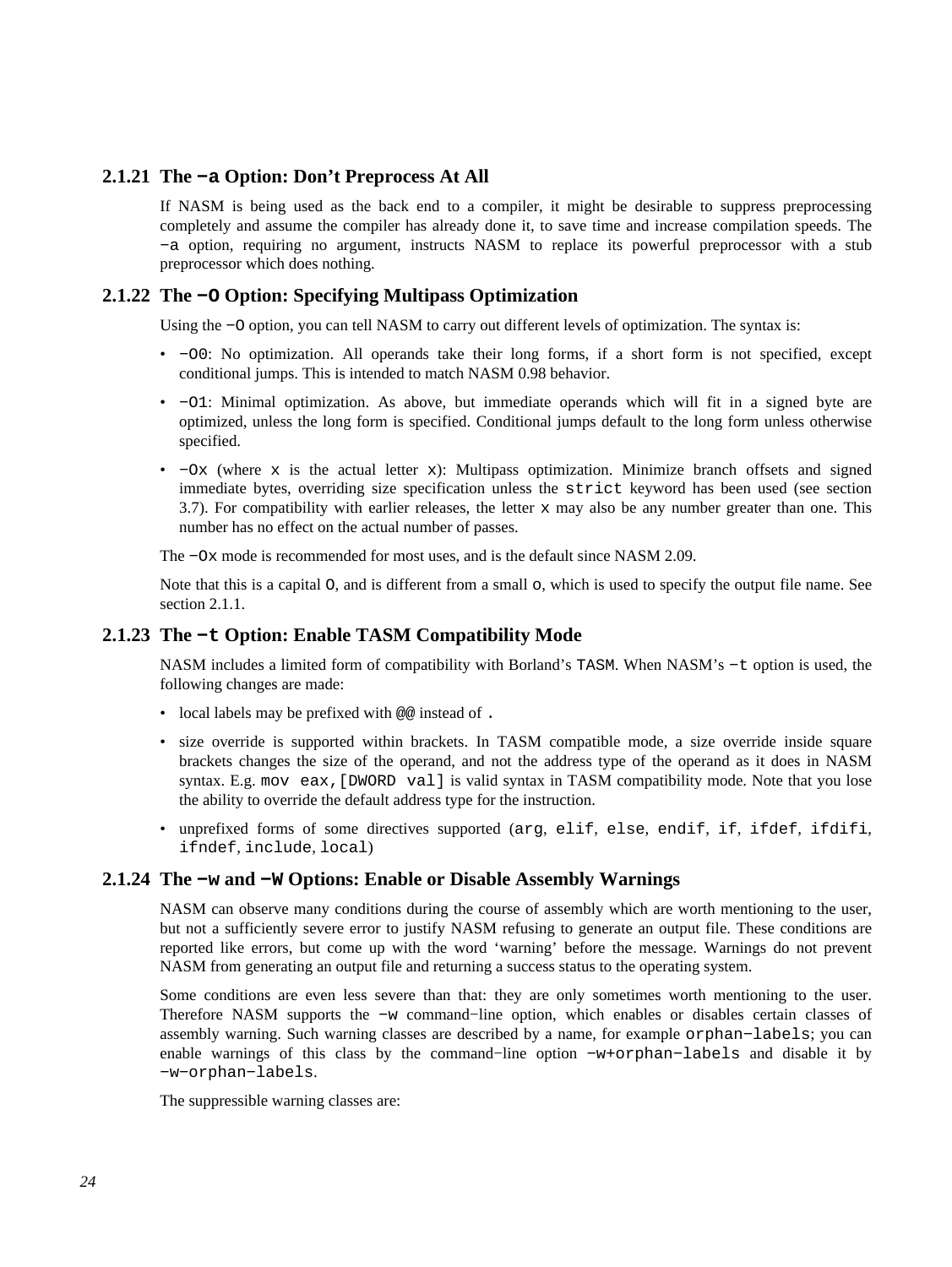- macro−params covers warnings about multi−line macros being invoked with the wrong number of parameters. This warning class is enabled by default; see [section 4.3.1](#page-46-0) for an example of why you might want to disable it.
- macro−selfref warns if a macro references itself. This warning class is disabled by default.
- macro−defaults warns when a macro has more default parameters than optional parameters. This warning class is enabled by default; see [section 4.3.5](#page-49-0) for why you might want to disable it.
- orphan−labels covers warnings about source lines which contain no instruction but define a label without a trailing colon. NASM warns about this somewhat obscure condition by default; see [section 3.1](#page-28-1) for more information.
- number−overflow covers warnings about numeric constants which don't fit in 64 bits. This warning class is enabled by default.
- gnu−elf−extensions warns if 8−bit or 16−bit relocations are used in −f elf format. The GNU extensions allow this. This warning class is disabled by default.
- float−overflow warns about floating point overflow. Enabled by default.
- float−denorm warns about floating point denormals. Disabled by default.
- float−underflow warns about floating point underflow. Disabled by default.
- float−toolong warns about too many digits in floating−point numbers. Enabled by default.
- user controls %warning directives (see [section 4.9\)](#page-64-1). Enabled by default.
- lock warns about LOCK prefixes on unlockable instructions. Enabled by default.
- hle warns about invalid use of the HLE XACQUIRE or XRELEASE prefixes. Enabled by default.
- error causes warnings to be treated as errors. Disabled by default.
- all is an alias for *all* suppressible warning classes (not including error). Thus, −w+all enables all available warnings.

In addition, you can set warning classes across sections. Warning classes may be enabled with [warning +warning−name], disabled with [warning −warning−name] or reset to their original value with [warning \*warning−name]. No "user form" (without the brackets) exists.

Since version 2.00, NASM has also supported the gcc−like syntax −Wwarning and −Wno−warning instead of −w+warning and −w−warning, respectively.

#### **2.1.25 The −v Option: Display Version Info**

<span id="page-24-0"></span>Typing NASM −v will display the version of NASM which you are using, and the date on which it was compiled.

You will need the version number if you report a bug.

#### **2.1.26 The −y Option: Display Available Debug Info Formats**

<span id="page-24-1"></span>Typing nasm –f <option> -y will display a list of the available debug info formats for the given output format. The default format is indicated by an asterisk. For example:

nasm −f elf −y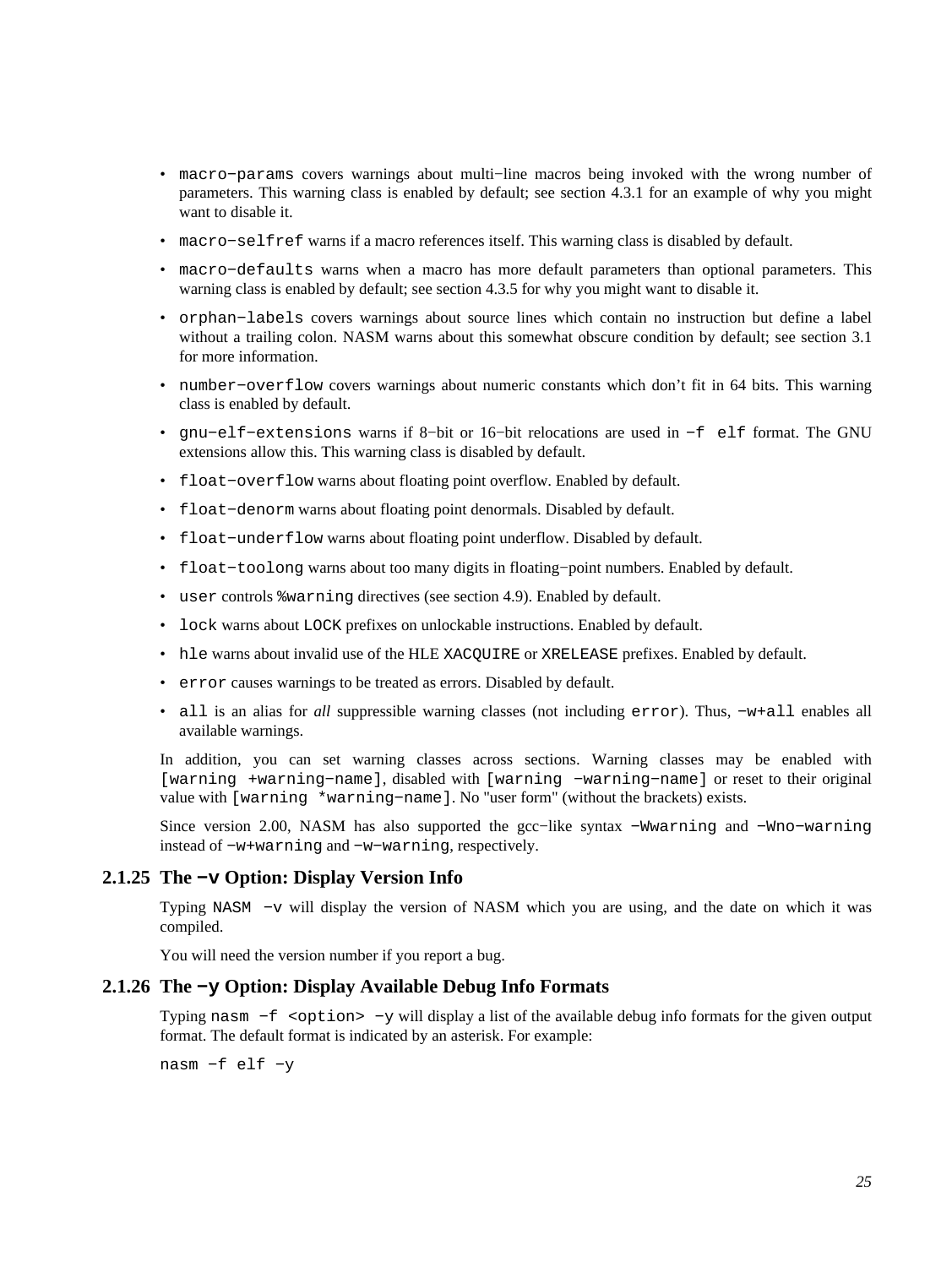```
valid debug formats for 'elf32' output format are 
   ('*' denotes default): 
   * stabs ELF32 (i386) stabs debug format for Linux 
     dwarf elf32 (i386) dwarf debug format for Linux
```
# **2.1.27 The −−prefix and −−postfix Options.**

<span id="page-25-0"></span>The −−prefix and −−postfix options prepend or append (respectively) the given argument to all global or extern variables. E.g. −−prefix \_ will prepend the underscore to all global and external variables, as C sometimes (but not always) likes it.

#### **2.1.28 The NASMENV Environment Variable**

<span id="page-25-1"></span>If you define an environment variable called NASMENV, the program will interpret it as a list of extra command−line options, which are processed before the real command line. You can use this to define standard search directories for include files, by putting −i options in the NASMENV variable.

The value of the variable is split up at white space, so that the value −s −ic:\nasmlib\ will be treated as two separate options. However, that means that the value −dNAME="my name" won't do what you might want, because it will be split at the space and the NASM command−line processing will get confused by the two nonsensical words −dNAME="my and name".

To get round this, NASM provides a feature whereby, if you begin the NASMENV environment variable with some character that isn't a minus sign, then NASM will treat this character as the separator character for options. So setting the NASMENV variable to the value !−s!−ic:\nasmlib\ is equivalent to setting it to −s −ic:\nasmlib\, but !−dNAME="my name" will work.

This environment variable was previously called NASM. This was changed with version 0.98.31.

# **2.2 Quick Start for MASM Users**

<span id="page-25-2"></span>If you're used to writing programs with MASM, or with TASM in MASM−compatible (non−Ideal) mode, or with a86, this section attempts to outline the major differences between MASM's syntax and NASM's. If you're not already used to MASM, it's probably worth skipping this section.

# **2.2.1 NASM Is Case−Sensitive**

<span id="page-25-3"></span>One simple difference is that NASM is case−sensitive. It makes a difference whether you call your label foo, Foo or FOO. If you're assembling to DOS or OS/2 . OBJ files, you can invoke the UPPERCASE directive (documented in [section 7.4\)](#page-83-2) to ensure that all symbols exported to other code modules are forced to be upper case; but even then, *within* a single module, NASM will distinguish between labels differing only in case.

## **2.2.2 NASM Requires Square Brackets For Memory References**

<span id="page-25-4"></span>NASM was designed with simplicity of syntax in mind. One of the design goals of NASM is that it should be possible, as far as is practical, for the user to look at a single line of NASM code and tell what opcode is generated by it. You can't do this in MASM: if you declare, for example,

| foo | equ |   |
|-----|-----|---|
| bar | dw  | 2 |

then the two lines of code

| mov | ax, foo |
|-----|---------|
| mov | ax,bar  |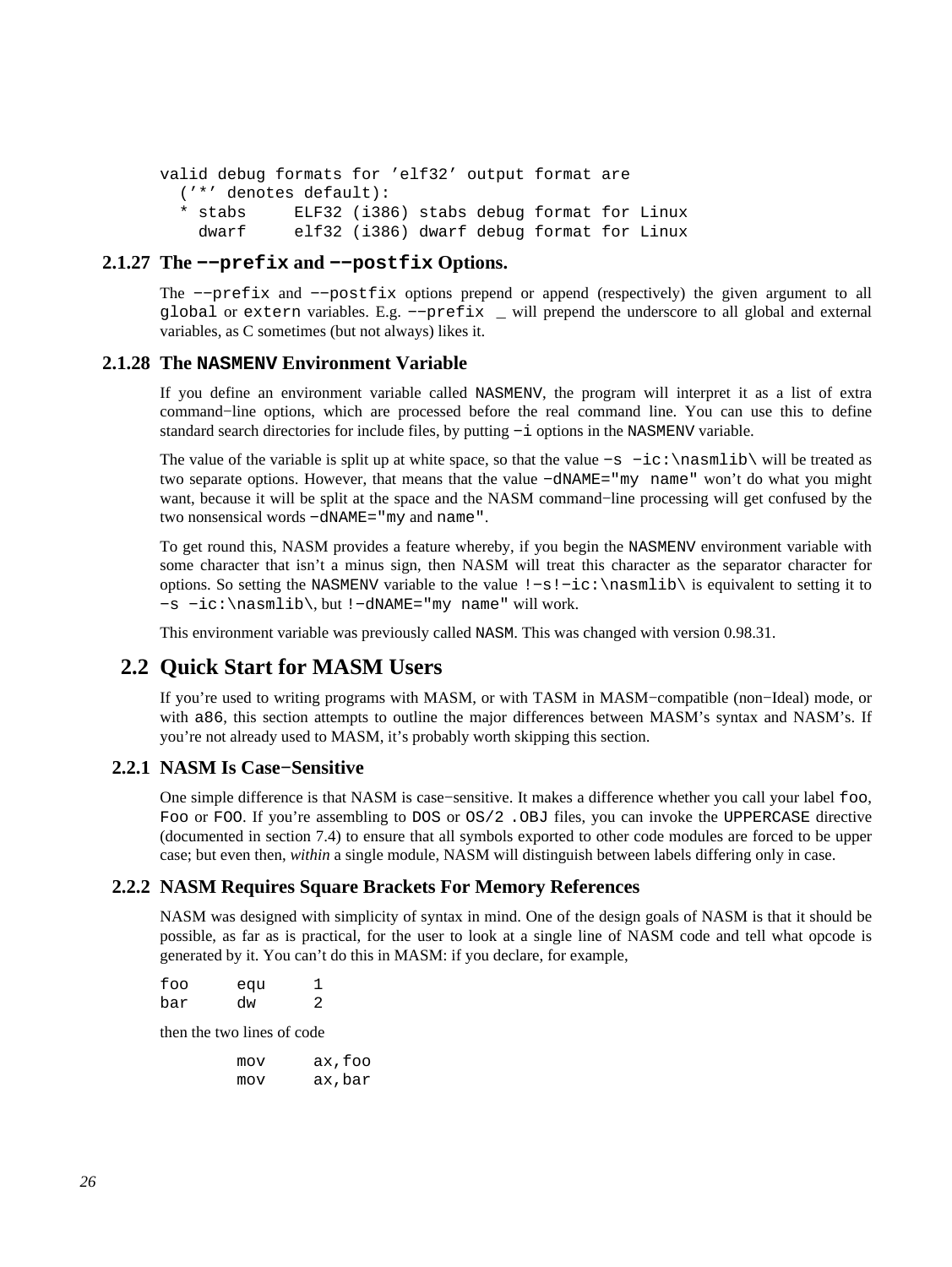generate completely different opcodes, despite having identical−looking syntaxes.

NASM avoids this undesirable situation by having a much simpler syntax for memory references. The rule is simply that any access to the *contents* of a memory location requires square brackets around the address, and any access to the *address* of a variable doesn't. So an instruction of the form mov ax,foo will *always* refer to a compile−time constant, whether it's an EQU or the address of a variable; and to access the *contents* of the variable bar, you must code mov ax,[bar].

This also means that NASM has no need for MASM's OFFSET keyword, since the MASM code mov ax,offset bar means exactly the same thing as NASM's mov ax,bar. If you're trying to get large amounts of MASM code to assemble sensibly under NASM, you can always code %idefine offset to make the preprocessor treat the OFFSET keyword as a no−op.

This issue is even more confusing in a86, where declaring a label with a trailing colon defines it to be a 'label' as opposed to a 'variable' and causes a86 to adopt NASM−style semantics; so in a86, mov ax,var has different behaviour depending on whether var was declared as var: dw 0 (a label) or var dw 0 (a word−size variable). NASM is very simple by comparison: *everything* is a label.

NASM, in the interests of simplicity, also does not support the hybrid syntaxes supported by MASM and its clones, such as mov  $ax,table[bx]$ , where a memory reference is denoted by one portion outside square brackets and another portion inside. The correct syntax for the above is mov ax,[table+bx]. Likewise, mov ax,es:[di] is wrong and mov ax,[es:di] is right.

# **2.2.3 NASM Doesn't Store Variable Types**

<span id="page-26-0"></span>NASM, by design, chooses not to remember the types of variables you declare. Whereas MASM will remember, on seeing var dw 0, that you declared var as a word−size variable, and will then be able to fill in the ambiguity in the size of the instruction mov var,2, NASM will deliberately remember nothing about the symbol var except where it begins, and so you must explicitly code mov word [var],2.

For this reason, NASM doesn't support the LODS, MOVS, STOS, SCAS, CMPS, INS, or OUTS instructions, but only supports the forms such as LODSB, MOVSW, and SCASD, which explicitly specify the size of the components of the strings being manipulated.

# **2.2.4 NASM Doesn't ASSUME**

<span id="page-26-1"></span>As part of NASM's drive for simplicity, it also does not support the ASSUME directive. NASM will not keep track of what values you choose to put in your segment registers, and will never *automatically* generate a segment override prefix.

#### **2.2.5 NASM Doesn't Support Memory Models**

<span id="page-26-2"></span>NASM also does not have any directives to support different 16−bit memory models. The programmer has to keep track of which functions are supposed to be called with a far call and which with a near call, and is responsible for putting the correct form of RET instruction (RETN or RETF; NASM accepts RET itself as an alternate form for RETN); in addition, the programmer is responsible for coding CALL FAR instructions where necessary when calling *external* functions, and must also keep track of which external variable definitions are far and which are near.

#### **2.2.6 Floating−Point Differences**

<span id="page-26-3"></span>NASM uses different names to refer to floating−point registers from MASM: where MASM would call them  $ST(0)$ ,  $ST(1)$  and so on, and a86 would call them simply 0, 1 and so on, NASM chooses to call them st0, st1 etc.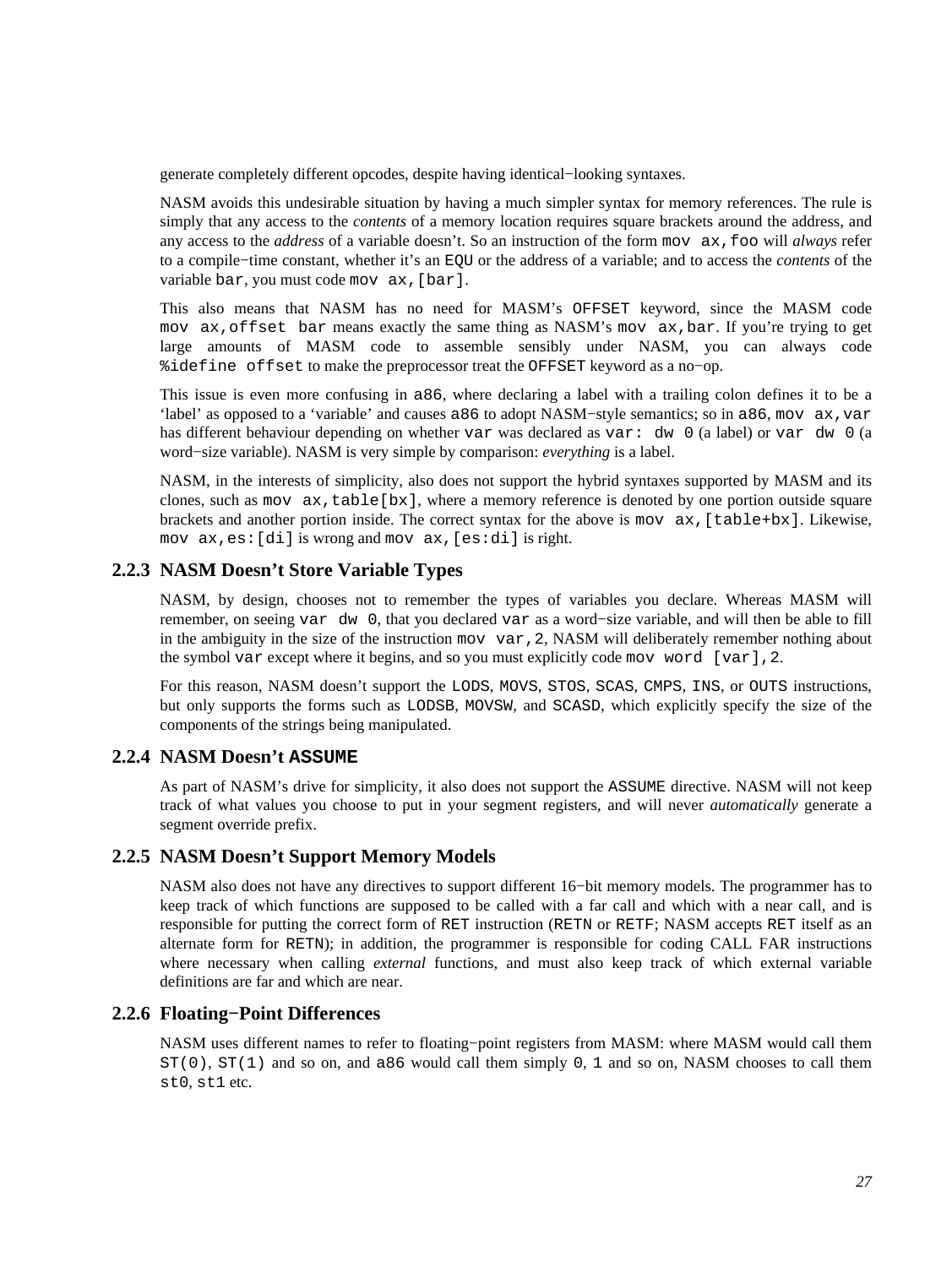As of version 0.96, NASM now treats the instructions with 'nowait' forms in the same way as MASM-compatible assemblers. The idiosyncratic treatment employed by 0.95 and earlier was based on a misunderstanding by the authors.

#### **2.2.7 Other Differences**

<span id="page-27-0"></span>For historical reasons, NASM uses the keyword TWORD where MASM and compatible assemblers use TBYTE.

NASM does not declare uninitialized storage in the same way as MASM: where a MASM programmer might use stack db 64 dup (?), NASM requires stack resb 64, intended to be read as 'reserve 64 bytes'. For a limited amount of compatibility, since NASM treats ? as a valid character in symbol names, you can code ? equ 0 and then writing dw ? will at least do something vaguely useful. DUP is still not a supported syntax, however.

In addition to all of this, macros and directives work completely differently to MASM. See [chapter 4](#page-40-0) and [chapter 6](#page-75-0) for further details.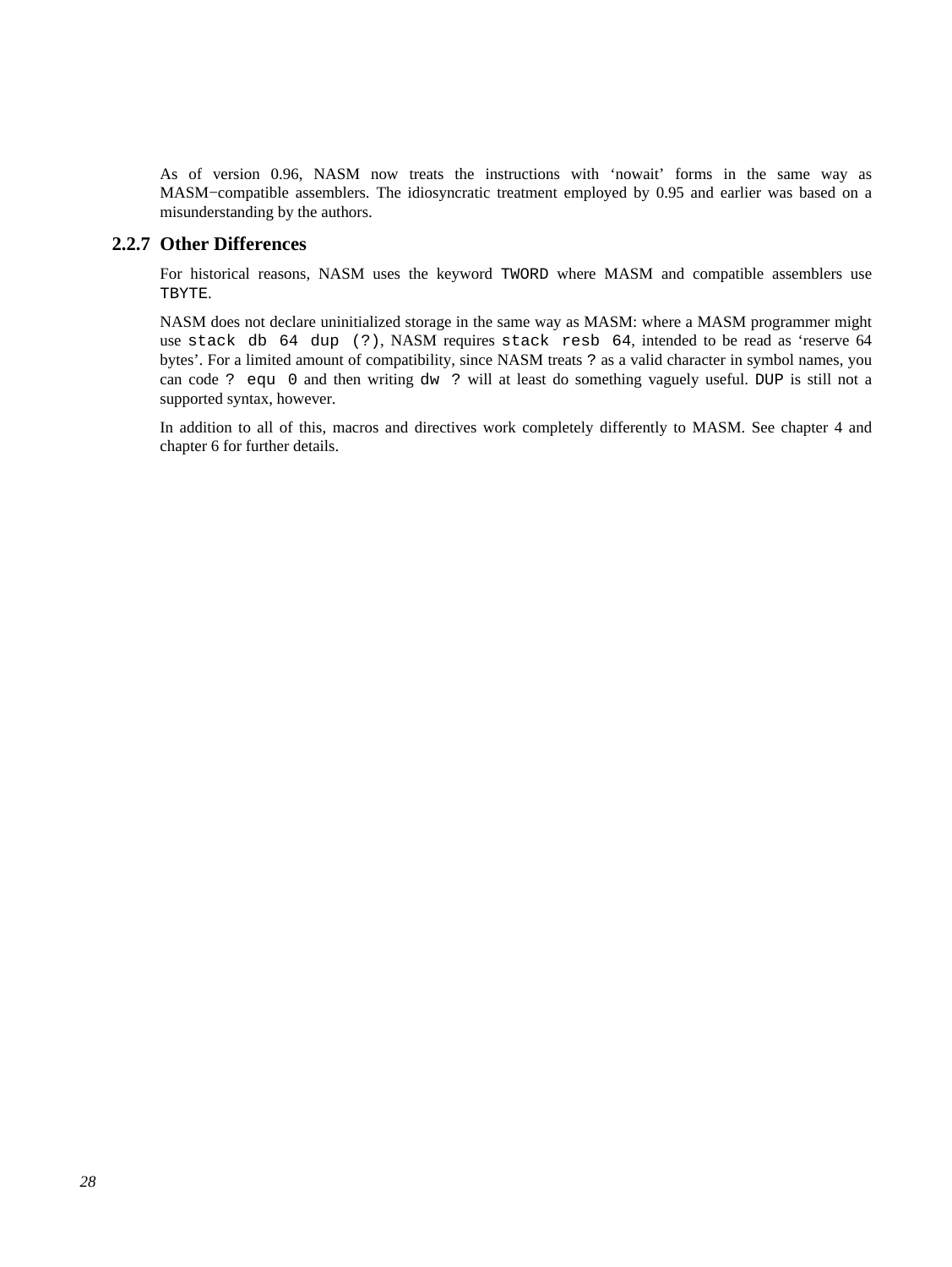# <span id="page-28-0"></span>**Chapter 3: The NASM Language**

# **3.1 Layout of a NASM Source Line**

<span id="page-28-1"></span>Like most assemblers, each NASM source line contains (unless it is a macro, a preprocessor directive or an assembler directive: see [chapter 4](#page-40-0) and [chapter 6\)](#page-75-0) some combination of the four fields

label: instruction operands ; comment

As usual, most of these fields are optional; the presence or absence of any combination of a label, an instruction and a comment is allowed. Of course, the operand field is either required or forbidden by the presence and nature of the instruction field.

NASM uses backslash (\) as the line continuation character; if a line ends with backslash, the next line is considered to be a part of the backslash−ended line.

NASM places no restrictions on white space within a line: labels may have white space before them, or instructions may have no space before them, or anything. The colon after a label is also optional. (Note that this means that if you intend to code lodsb alone on a line, and type lodab by accident, then that's still a valid source line which does nothing but define a label. Running NASM with the command−line option −w+orphan−labels will cause it to warn you if you define a label alone on a line without a trailing colon.)

Valid characters in labels are letters, numbers,  $\Box$ ,  $\Diamond$ ,  $\#$ ,  $\emptyset$ ,  $\sim$ , ., and ?. The only characters which may be used as the *first* character of an identifier are letters, . (with special meaning: see [section 3.9\)](#page-38-0), \_ and ?. An identifier may also be prefixed with a \$ to indicate that it is intended to be read as an identifier and not a reserved word; thus, if some other module you are linking with defines a symbol called eax, you can refer to \$eax in NASM code to distinguish the symbol from the register. Maximum length of an identifier is 4095 characters.

The instruction field may contain any machine instruction: Pentium and P6 instructions, FPU instructions, MMX instructions and even undocumented instructions are all supported. The instruction may be prefixed by LOCK, REP, REPE/REPZ or REPNE/REPNZ, in the usual way. Explicit address−size and operand−size prefixes A16, A32, A64, O16 and O32, O64 are provided – one example of their use is given in [chapter 10.](#page-121-0) You can also use the name of a segment register as an instruction prefix: coding es mov  $[\text{bx}]$ , ax is equivalent to coding mov  $[es:bx]$ , ax. We recommend the latter syntax, since it is consistent with other syntactic features of the language, but for instructions such as LODSB, which has no operands and yet can require a segment override, there is no clean syntactic way to proceed apart from es lodsb.

An instruction is not required to use a prefix: prefixes such as CS, A32, LOCK or REPE can appear on a line by themselves, and NASM will just generate the prefix bytes.

In addition to actual machine instructions, NASM also supports a number of pseudo−instructions, described in [section 3.2.](#page-29-0)

Instruction operands may take a number of forms: they can be registers, described simply by the register name (e.g. ax, bp, ebx, cr0: NASM does not use the gas–style syntax in which register names must be prefixed by a % sign), or they can be effective addresses (see [section 3.3\)](#page-31-0), constants [\(section 3.4\)](#page-32-0) or expressions [\(section 3.5\)](#page-35-1).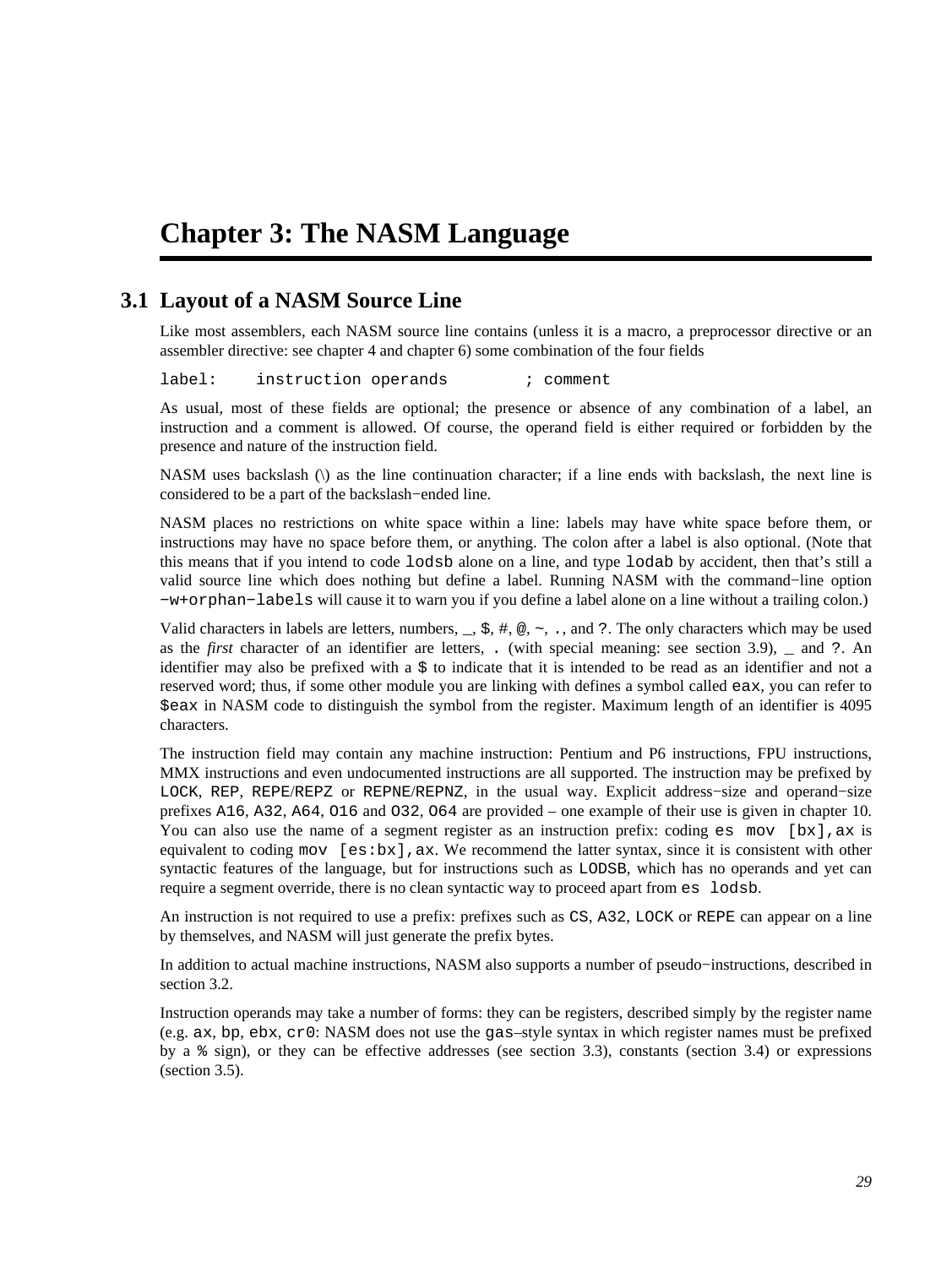For x87 floating−point instructions, NASM accepts a wide range of syntaxes: you can use two−operand forms like MASM supports, or you can use NASM's native single−operand forms in most cases. For example, you can code:

```
fadd st1 ; this sets st0 := st0 + st1
fadd st0, st1 : so does this
fadd st1, st0 ; this sets st1 := st1 + st0fadd to st1 \qquad ; so does this
```
Almost any x87 floating−point instruction that references memory must use one of the prefixes DWORD, QWORD or TWORD to indicate what size of memory operand it refers to.

# **3.2 Pseudo−Instructions**

<span id="page-29-0"></span>Pseudo−instructions are things which, though not real x86 machine instructions, are used in the instruction field anyway because that's the most convenient place to put them. The current pseudo−instructions are DB, DW, DD, DQ, DT, DO and DY; their uninitialized counterparts RESB, RESW, RESD, RESQ, REST, RESO and RESY; the INCBIN command, the EQU command, and the TIMES prefix.

## **3.2.1 DB and Friends: Declaring Initialized Data**

<span id="page-29-1"></span>DB, DW, DD, DQ, DT, DO and DY are used, much as in MASM, to declare initialized data in the output file. They can be invoked in a wide range of ways:

| db | 0x55                      | ; just the byte 0x55             |
|----|---------------------------|----------------------------------|
| db | 0x55,0x56,0x57            | ; three bytes in succession      |
| db | $'a'$ , 0x55              | ; character constants are OK     |
| db | $'$ hello', 13, 10, '\$'  | ; so are string constants        |
| dw | 0x1234                    | : 0x34 0x12                      |
| dw | $^{\prime}$ a $^{\prime}$ | ; 0x61 0x00 (it's just a number) |
| dw | 'ab'                      | ; 0x61 0x62 (character constant) |
| dw | 'abc'                     | : 0x61 0x62 0x63 0x00 (string)   |
| dd | 0x12345678                | $: 0x78$ $0x56$ $0x34$ $0x12$    |
| dd | 1.234567e20               | : floating-point constant        |
| dq | 0x123456789abcdef0        | <i>i</i> eight byte constant     |
| da | 1.234567e20               | ; double-precision float         |
| dt | 1.234567e20               | ; extended-precision float       |

DT, DO and DY do not accept numeric constants as operands.

#### **3.2.2 RESB and Friends: Declaring Uninitialized Data**

<span id="page-29-2"></span>RESB, RESW, RESD, RESQ, REST, RESO and RESY are designed to be used in the BSS section of a module: they declare *uninitialized* storage space. Each takes a single operand, which is the number of bytes, words, doublewords or whatever to reserve. As stated in [section 2.2.7](#page-27-0), NASM does not support the MASM/TASM syntax of reserving uninitialized space by writing DW ? or similar things: this is what it does instead. The operand to a RESB–type pseudo−instruction is a *critical expression*: see [section 3.8](#page-37-1).

For example:

| buffer:  | resb 64 |  | ; reserve 64 bytes |  |
|----------|---------|--|--------------------|--|
| wordvar: | resw    |  | ; reserve a word   |  |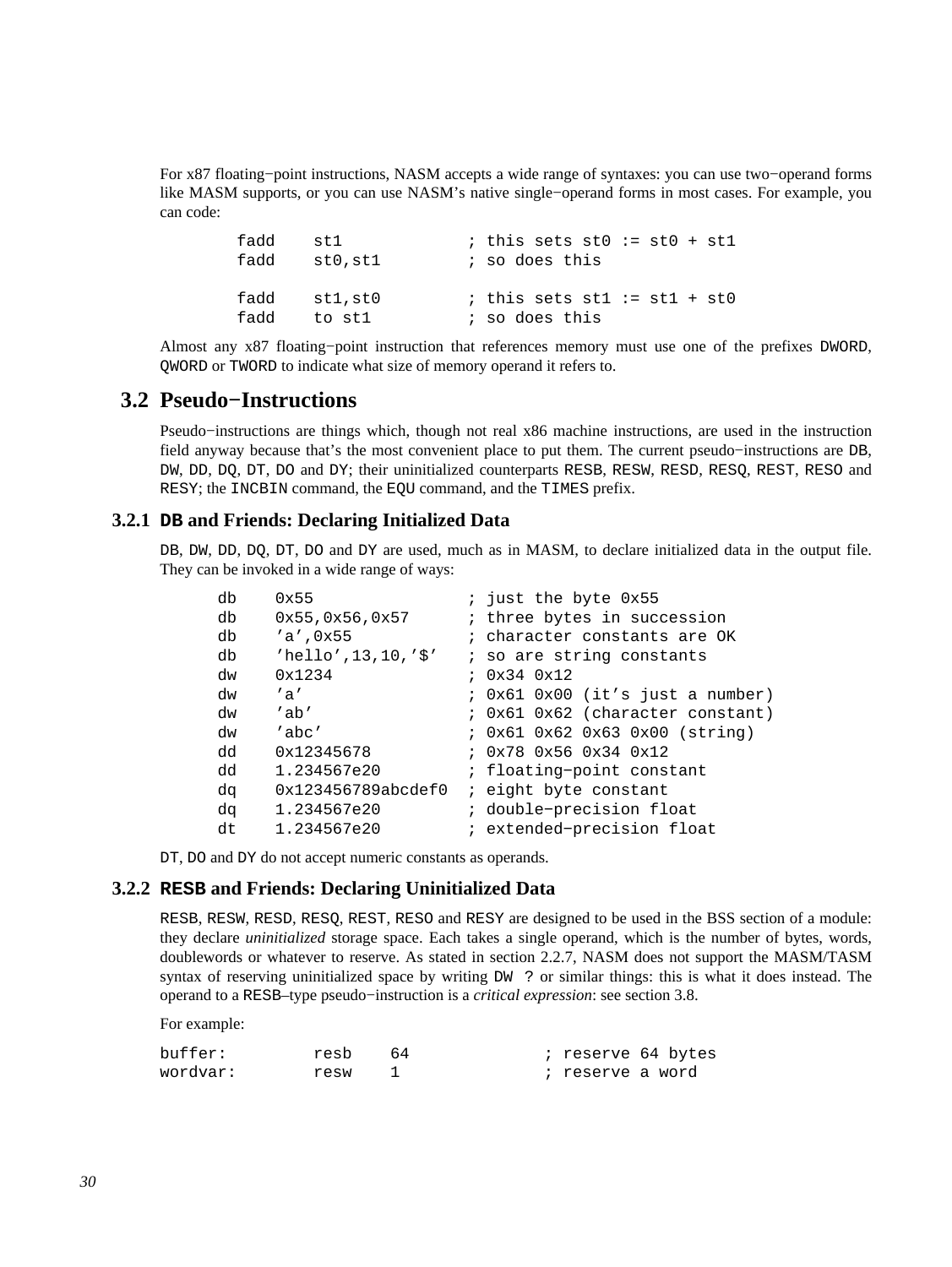| realarray | resg |  | ; array of ten reals |
|-----------|------|--|----------------------|
| ymmval:   | resy |  | ; one YMM register   |

## **3.2.3 INCBIN: Including External Binary Files**

<span id="page-30-0"></span>INCBIN is borrowed from the old Amiga assembler DevPac: it includes a binary file verbatim into the output file. This can be handy for (for example) including graphics and sound data directly into a game executable file. It can be called in one of these three ways:

```
incbin "file.dat" ; include the whole file
incbin "file.dat", 1024 ; skip the first 1024 bytes
incbin "file.dat", 1024, 512 ; skip the first 1024, and
                             ; actually include at most 512
```
INCBIN is both a directive and a standard macro; the standard macro version searches for the file in the include file search path and adds the file to the dependency lists. This macro can be overridden if desired.

#### **3.2.4 EQU: Defining Constants**

<span id="page-30-1"></span>EQU defines a symbol to a given constant value: when EQU is used, the source line must contain a label. The action of EQU is to define the given label name to the value of its (only) operand. This definition is absolute, and cannot change later. So, for example,

| messaqe | db  | 'hello, world' |
|---------|-----|----------------|
| msglen  | equ | \$-messaqe     |

defines msglen to be the constant 12. msglen may not then be redefined later. This is not a preprocessor definition either: the value of msglen is evaluated *once*, using the value of \$ (see [section 3.5](#page-35-1) for an explanation of \$) at the point of definition, rather than being evaluated wherever it is referenced and using the value of  $\frac{1}{2}$  at the point of reference.

## **3.2.5 TIMES: Repeating Instructions or Data**

<span id="page-30-2"></span>The TIMES prefix causes the instruction to be assembled multiple times. This is partly present as NASM's equivalent of the DUP syntax supported by MASM–compatible assemblers, in that you can code

zerobuf: times 64 db 0

or similar things; but TIMES is more versatile than that. The argument to TIMES is not just a numeric constant, but a numeric *expression*, so you can do things like

buffer: db 'hello, world' times 64−\$+buffer db ' '

which will store exactly enough spaces to make the total length of buffer up to 64. Finally, TIMES can be applied to ordinary instructions, so you can code trivial unrolled loops in it:

times 100 movsb

Note that there is no effective difference between times 100 resb 1 and resb 100, except that the latter will be assembled about 100 times faster due to the internal structure of the assembler.

The operand to TIMES is a critical expression [\(section 3.8\)](#page-37-1).

Note also that TIMES can't be applied to macros: the reason for this is that TIMES is processed after the macro phase, which allows the argument to TIMES to contain expressions such as 64−\$+buffer as above. To repeat more than one line of code, or a complex macro, use the preprocessor %rep directive.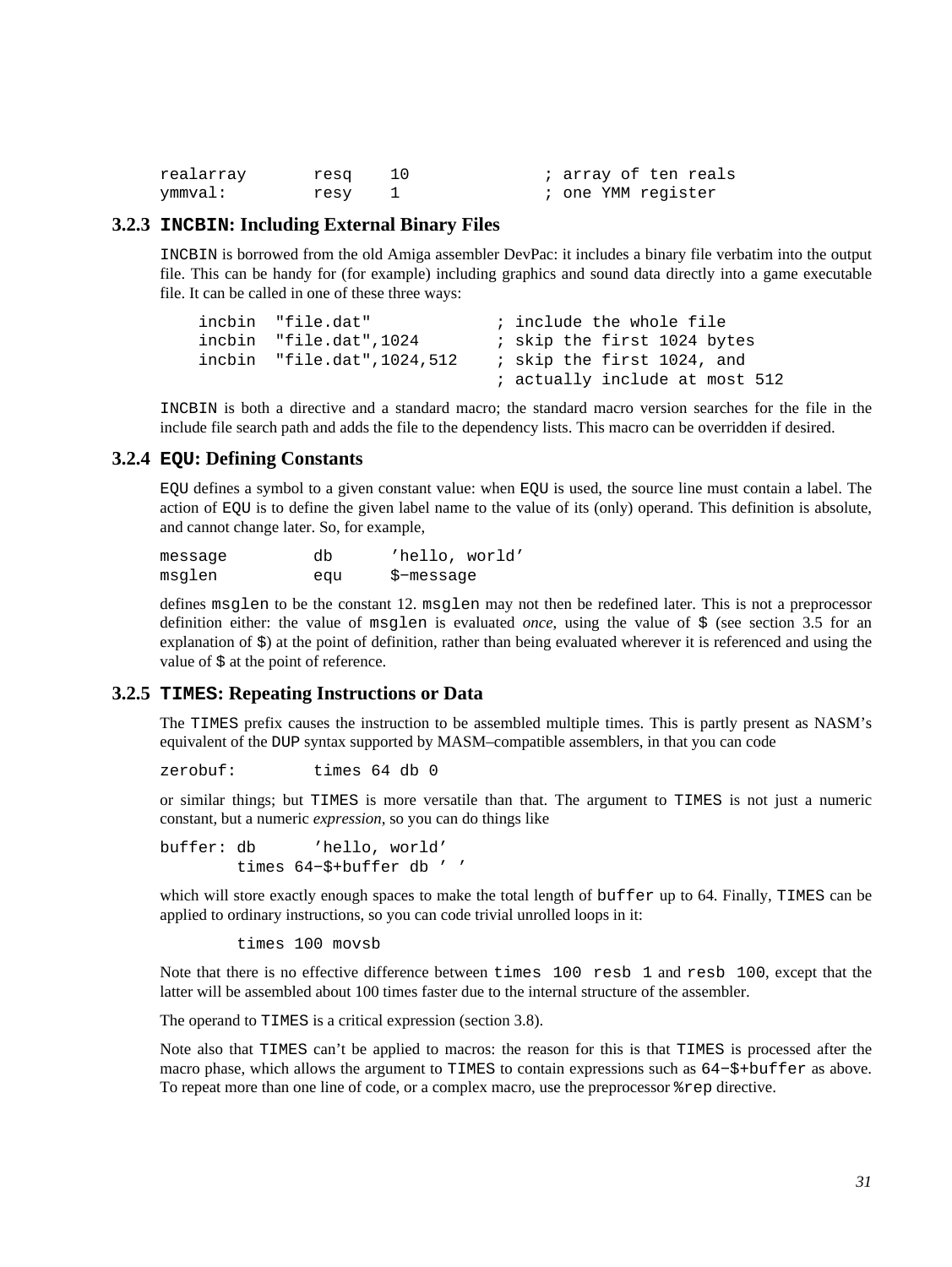# **3.3 Effective Addresses**

<span id="page-31-0"></span>An effective address is any operand to an instruction which references memory. Effective addresses, in NASM, have a very simple syntax: they consist of an expression evaluating to the desired address, enclosed in square brackets. For example:

| wordvar dw |     | 123                  |
|------------|-----|----------------------|
|            | mov | ax, [wordvar]        |
|            | mov | $ax$ , [wordvar+1]   |
|            | mov | $ax,[es:wordvar+bx]$ |

Anything not conforming to this simple system is not a valid memory reference in NASM, for example es:wordvar[bx].

More complicated effective addresses, such as those involving more than one register, work in exactly the same way:

> mov eax,[ebx\*2+ecx+offset] mov ax,[bp+di+8]

NASM is capable of doing algebra on these effective addresses, so that things which don't necessarily *look* legal are perfectly all right:

mov eax, [ebx\*5]  $\qquad \qquad$  ; assembles as [ebx\*4+ebx] mov eax,[label1\*2−label2] ; ie [label1+(label1−label2)]

Some forms of effective address have more than one assembled form; in most such cases NASM will generate the smallest form it can. For example, there are distinct assembled forms for the 32−bit effective addresses [eax\*2+0] and [eax+eax], and NASM will generally generate the latter on the grounds that the former requires four bytes to store a zero offset.

NASM has a hinting mechanism which will cause [eax+ebx] and [ebx+eax] to generate different opcodes; this is occasionally useful because [esi+ebp] and [ebp+esi] have different default segment registers.

However, you can force NASM to generate an effective address in a particular form by the use of the keywords BYTE, WORD, DWORD and NOSPLIT. If you need [eax+3] to be assembled using a double−word offset field instead of the one byte NASM will normally generate, you can code [dword eax+3]. Similarly, you can force NASM to use a byte offset for a small value which it hasn't seen on the first pass (see [section 3.8](#page-37-1) for an example of such a code fragment) by using [byte eax+offset]. As special cases, [byte eax] will code [eax+0] with a byte offset of zero, and [dword eax] will code it with a double−word offset of zero. The normal form, [eax], will be coded with no offset field.

The form described in the previous paragraph is also useful if you are trying to access data in a 32−bit segment from within 16 bit code. For more information on this see the section on mixed–size addressing [\(section 10.2\)](#page-121-2). In particular, if you need to access data with a known offset that is larger than will fit in a 16−bit value, if you don't specify that it is a dword offset, nasm will cause the high word of the offset to be lost.

Similarly, NASM will split [eax\*2] into [eax+eax] because that allows the offset field to be absent and space to be saved; in fact, it will also split [eax\*2+offset] into [eax+eax+offset]. You can combat this behaviour by the use of the NOSPLIT keyword: [nosplit eax\*2] will force [eax\*2+0] to be generated literally.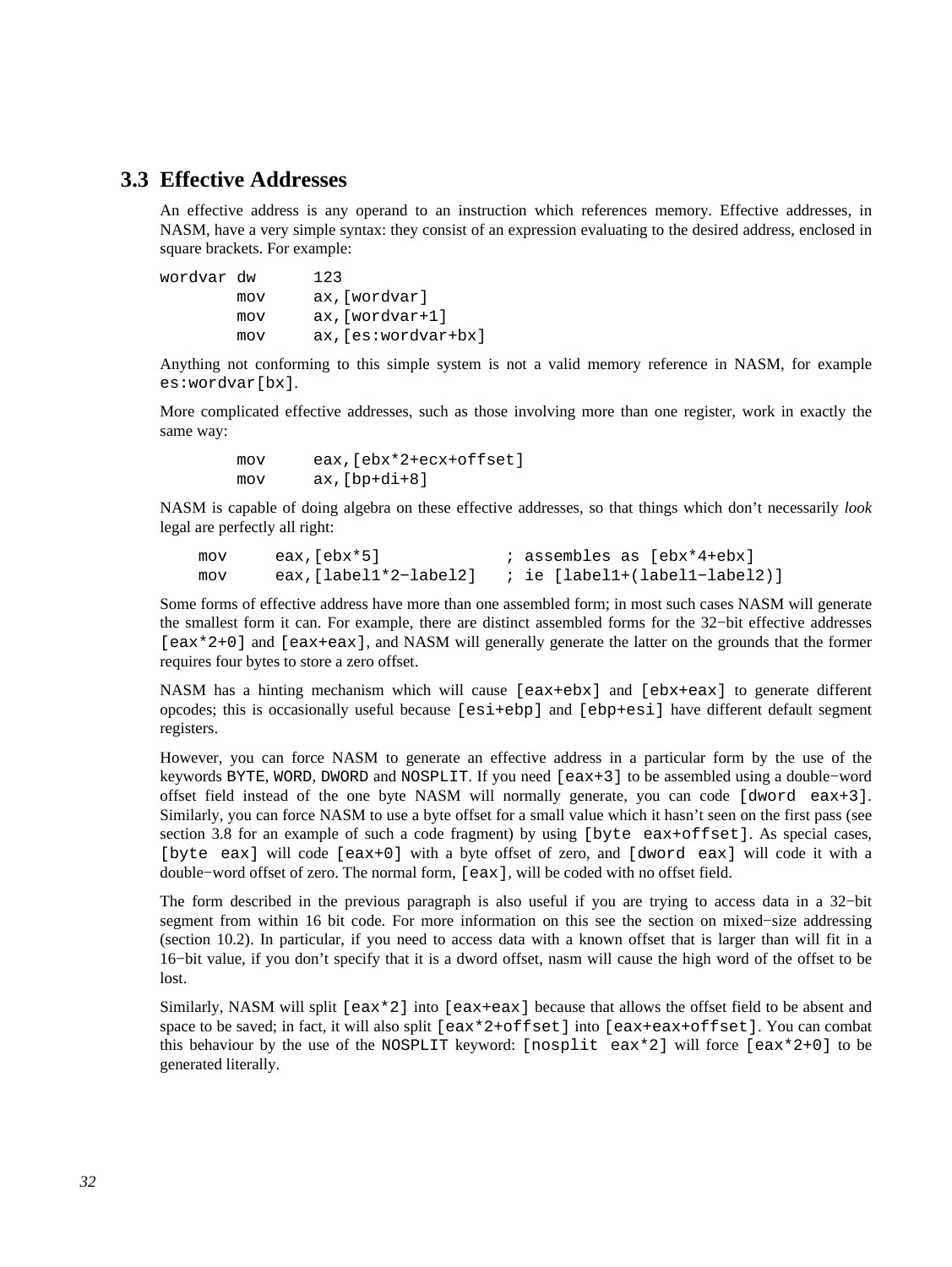In 64−bit mode, NASM will by default generate absolute addresses. The REL keyword makes it produce RIP–relative addresses. Since this is frequently the normally desired behaviour, see the DEFAULT directive [\(section 6.2\)](#page-76-1). The keyword ABS overrides REL.

# **3.4 Constants**

<span id="page-32-0"></span>NASM understands four different types of constant: numeric, character, string and floating−point.

#### **3.4.1 Numeric Constants**

<span id="page-32-1"></span>A numeric constant is simply a number. NASM allows you to specify numbers in a variety of number bases, in a variety of ways: you can suffix H or X, D or T, Q or O, and B or Y for hexadecimal, decimal, octal and binary respectively, or you can prefix  $0x$ , for hexadecimal in the style of C, or you can prefix  $\frac{1}{2}$  for hexadecimal in the style of Borland Pascal or Motorola Assemblers. Note, though, that the \$ prefix does double duty as a prefix on identifiers (see [section 3.1](#page-28-1)), so a hex number prefixed with a  $\frac{1}{2}$  sign must have a digit after the \$ rather than a letter. In addition, current versions of NASM accept the prefix 0h for hexadecimal, 0d or 0t for decimal, 0o or 0q for octal, and 0b or 0y for binary. Please note that unlike C, a 0 prefix by itself does *not* imply an octal constant!

Numeric constants can have underscores (\_) interspersed to break up long strings.

Some examples (all producing exactly the same code):

| mov | ax, 200         | ; decimal                        |
|-----|-----------------|----------------------------------|
| mov | ax,0200         | ; still decimal                  |
| mov | ax,0200d        | ; explicitly decimal             |
| mov | ax, 0d200       | ; also decimal                   |
| mov | ax,0c8h         | ; hex                            |
| mov | ax, \$0c8       | ; hex again: the 0 is required   |
| mov | ax,0xc8         | ; hex yet again                  |
| mov | ax,Ohc8         | ; still hex                      |
| mov | ax,310q         | ; octal                          |
| mov | ax,310o         | ; octal again                    |
| mov | ax, 00310       | ; octal yet again                |
| mov | ax,0q310        | ; octal yet again                |
| mov | ax,11001000b    | ; binary                         |
| mov | ax,1100 1000b   | ; same binary constant           |
| mov | ax, 1100_1000y  | ; same binary constant once more |
| mov | ax,0b1100 1000  | ; same binary constant yet again |
| mov | ax, 0y1100 1000 | ; same binary constant yet again |

# **3.4.2 Character Strings**

<span id="page-32-2"></span>A character string consists of up to eight characters enclosed in either single quotes ('...'), double quotes  $("...")$  or backquotes  $( '...')$ . Single or double quotes are equivalent to NASM (except of course that surrounding the constant with single quotes allows double quotes to appear within it and vice versa); the contents of those are represented verbatim. Strings enclosed in backquotes support C−style \–escapes for special characters.

The following escape sequences are recognized by backquoted strings:

\' single quote (')<br>\" double quote (") \" double quote (")<br>\' backquote (') backquote (')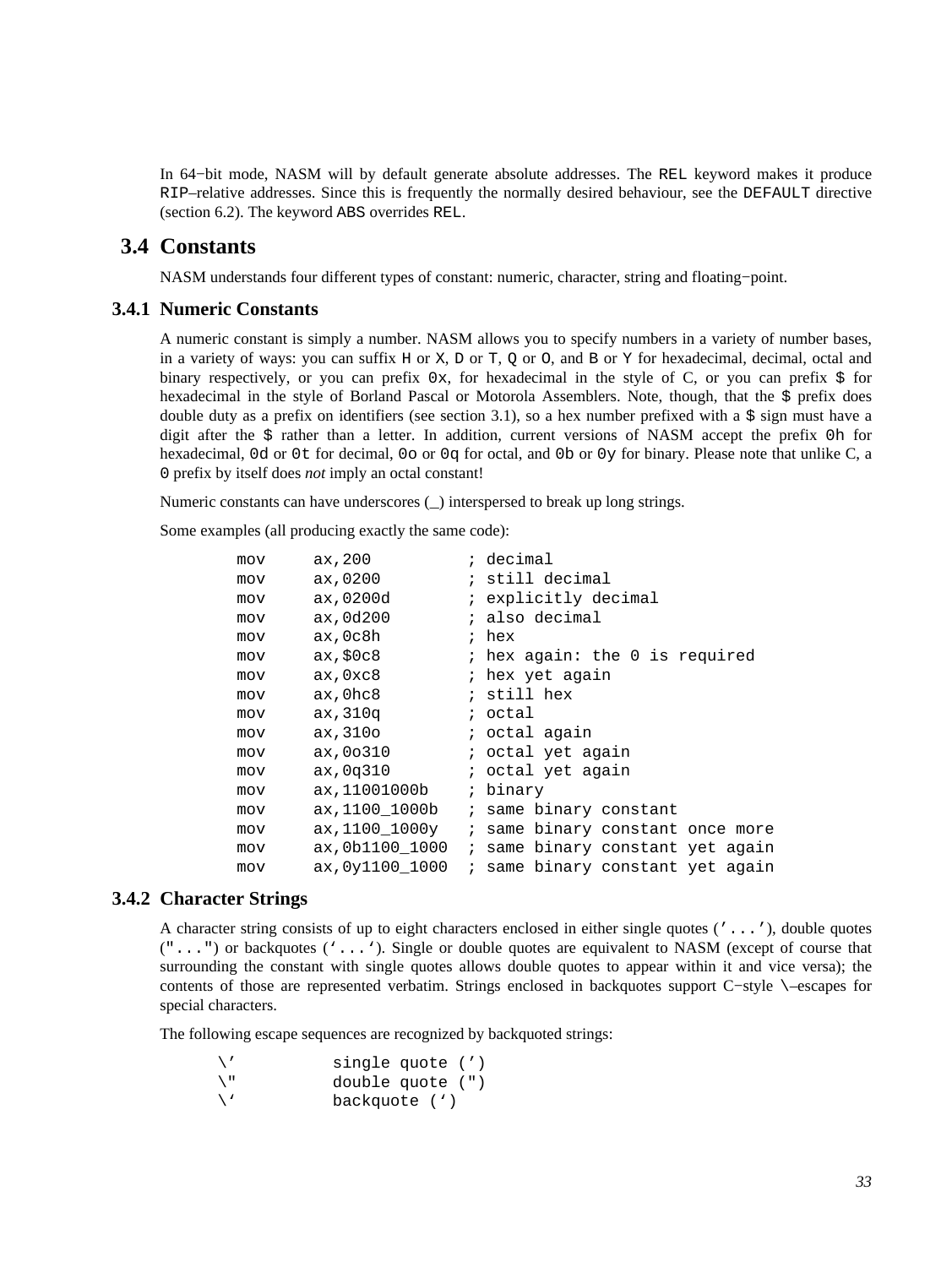|                  | backslash $(\setminus)$                   |
|------------------|-------------------------------------------|
| / ¿              | question mark (?)                         |
| \a               | BEL (ASCII 7)                             |
| \b               | BS (ASCII 8)                              |
| \t               | TAB (ASCII 9)                             |
| $\n\backslash$ n | (ASCII 10)<br>LF.                         |
| $\vee$           | VT (ASCII 11)                             |
| ١f               | FF (ASCII 12)                             |
| \r               | CR (ASCII 13)                             |
| \e               | ESC (ASCII 27)                            |
| $\backslash$ 377 | Up to 3 octal digits - literal byte       |
| $\chi_{\rm FF}$  | Up to 2 hexadecimal digits - literal byte |
| $\u1234$         | 4 hexadecimal digits - Unicode character  |
| \U12345678       | 8 hexadecimal digits - Unicode character  |

All other escape sequences are reserved. Note that  $\setminus$  0, meaning a NUL character (ASCII 0), is a special case of the octal escape sequence.

Unicode characters specified with \u or \U are converted to UTF−8. For example, the following lines are all equivalent:

| db $\langle$ \u263a |  | ; UTF-8 smiley face |  |
|---------------------|--|---------------------|--|
| db $\xe2\x98\xba'$  |  | ; UTF-8 smiley face |  |
| db 0E2h, 098h, 0BAh |  | ; UTF-8 smiley face |  |

# **3.4.3 Character Constants**

<span id="page-33-0"></span>A character constant consists of a string up to eight bytes long, used in an expression context. It is treated as if it was an integer.

A character constant with more than one byte will be arranged with little−endian order in mind: if you code

```
 mov eax,'abcd'
```
then the constant generated is not 0x61626364, but 0x64636261, so that if you were then to store the value into memory, it would read abcd rather than dcba. This is also the sense of character constants understood by the Pentium's CPUID instruction.

## **3.4.4 String Constants**

<span id="page-33-1"></span>String constants are character strings used in the context of some pseudo−instructions, namely the DB family and INCBIN (where it represents a filename.) They are also used in certain preprocessor directives.

A string constant looks like a character constant, only longer. It is treated as a concatenation of maximum−size character constants for the conditions. So the following are equivalent:

| 'hello' | ; string constant                                         |
|---------|-----------------------------------------------------------|
|         | $h', 'e', 'l', 'l', 'o'$ ; equivalent character constants |

And the following are also equivalent:

| dd | 'ninechars'       | ; doubleword string constant |
|----|-------------------|------------------------------|
| dd | 'nine','char','s' | ; becomes three doublewords  |
| db | ninechars',0,0,0  | ; and really looks like this |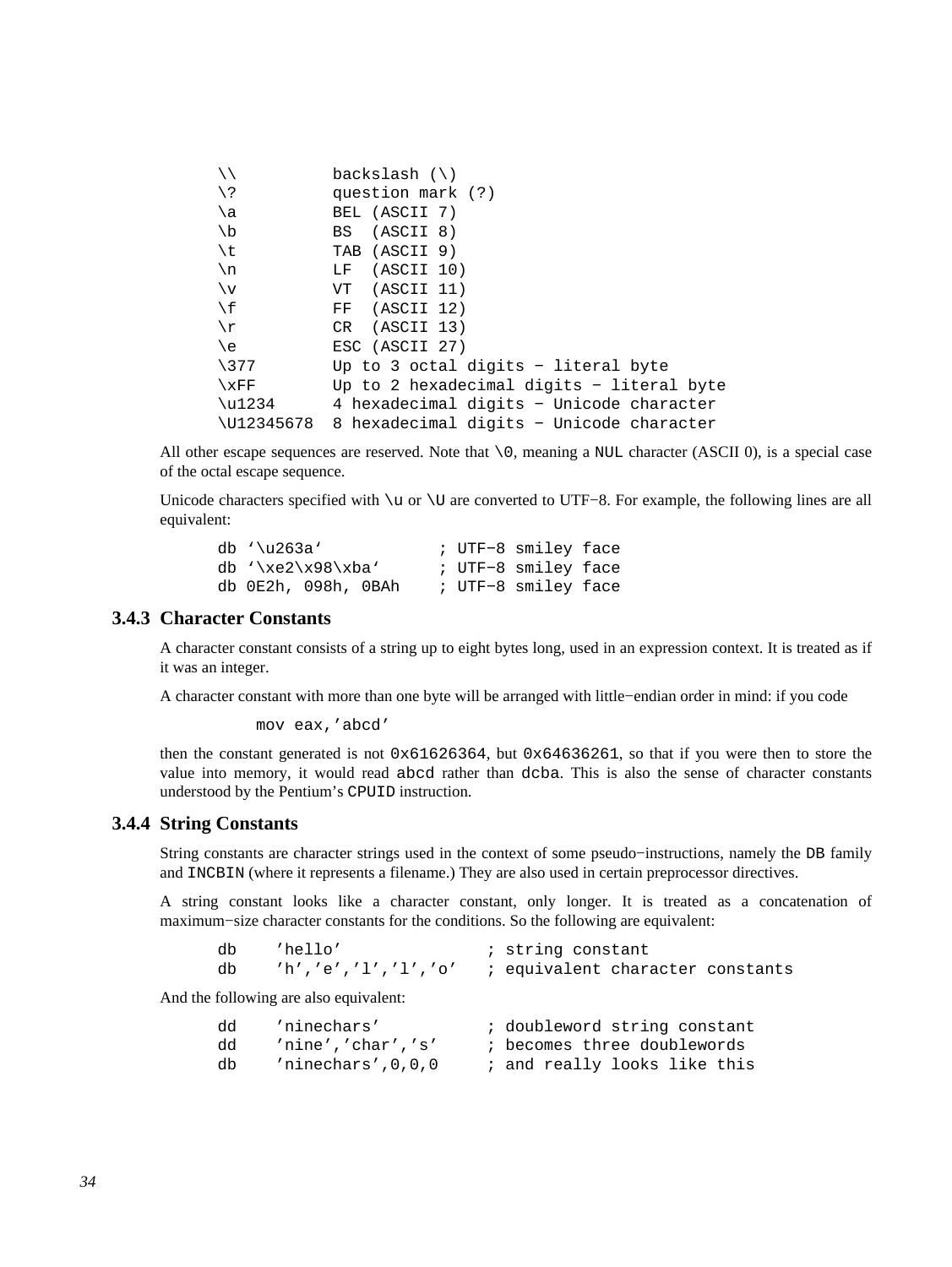Note that when used in a string–supporting context, quoted strings are treated as a string constants even if they are short enough to be a character constant, because otherwise db 'ab' would have the same effect as db 'a', which would be silly. Similarly, three−character or four−character constants are treated as strings when they are operands to DW, and so forth.

## **3.4.5 Unicode Strings**

<span id="page-34-0"></span>The special operators \_\_utf16\_\_, \_\_utf16le\_\_, \_\_utf16be\_\_, \_\_utf32\_\_, \_\_utf32le\_\_ and \_\_utf32be\_\_ allows definition of Unicode strings. They take a string in UTF−8 format and converts it to UTF−16 or UTF−32, respectively. Unless the be forms are specified, the output is littleendian.

For example:

```
%define u(x) __utfl6_(x)
\text{define } w(x) \text{ [}u\text{tf32}](x) dw u('C:\WINDOWS'), 0 ; Pathname in UTF−16 
       dd w('A + B = \u206a'), 0 ; String in UTF−32
```
The UTF operators can be applied either to strings passed to the DB family instructions, or to character constants in an expression context.

### **3.4.6 Floating−Point Constants**

<span id="page-34-1"></span>Floating−point constants are acceptable only as arguments to DB, DW, DD, DQ, DT, and DO, or as arguments to the special operators  $_f$  float8\_\_,  $_f$ loat16\_\_,  $_f$ loat32\_\_,  $_f$ loat64\_\_,  $_f$ loat80m\_\_, \_\_float80e\_\_, \_\_float128l\_\_, and \_\_float128h\_\_.

Floating−point constants are expressed in the traditional form: digits, then a period, then optionally more digits, then optionally an E followed by an exponent. The period is mandatory, so that NASM can distinguish between dd 1, which declares an integer constant, and dd 1.0 which declares a floating−point constant.

NASM also support C99−style hexadecimal floating−point: 0x, hexadecimal digits, period, optionally more hexadeximal digits, then optionally a P followed by a *binary* (not hexadecimal) exponent in decimal notation. As an extension, NASM additionally supports the 0h and \$ prefixes for hexadecimal, as well binary and octal floating−point, using the 0b or 0y and 0o or 0q prefixes, respectively.

Underscores to break up groups of digits are permitted in floating−point constants as well.

Some examples:

| db | $-0.2$                      | ; "Quarter precision"           |
|----|-----------------------------|---------------------------------|
| dw | $-0.5$                      | ; IEEE 754r/SSE5 half precision |
| dd | 1.2                         | ; an easy one                   |
| dd | 1.222_222_222               | ; underscores are permitted     |
| dd | $0x1p+2$                    | $: 1.0x2^2 = 4.0$               |
| da | $0x1p+32$                   | $: 1.0x2^332 = 4294967296.0$    |
| dq | 1.e10                       | : 100000000000.0                |
| dq | $1.e+10$                    | ; synonymous with 1.e10         |
| da | $1.e-10$                    | : 0.000 000 000 1               |
| dt | 3.141592653589793238462; pi |                                 |
| do | $1. e+4000$                 | ; IEEE 754r quad precision      |
|    |                             |                                 |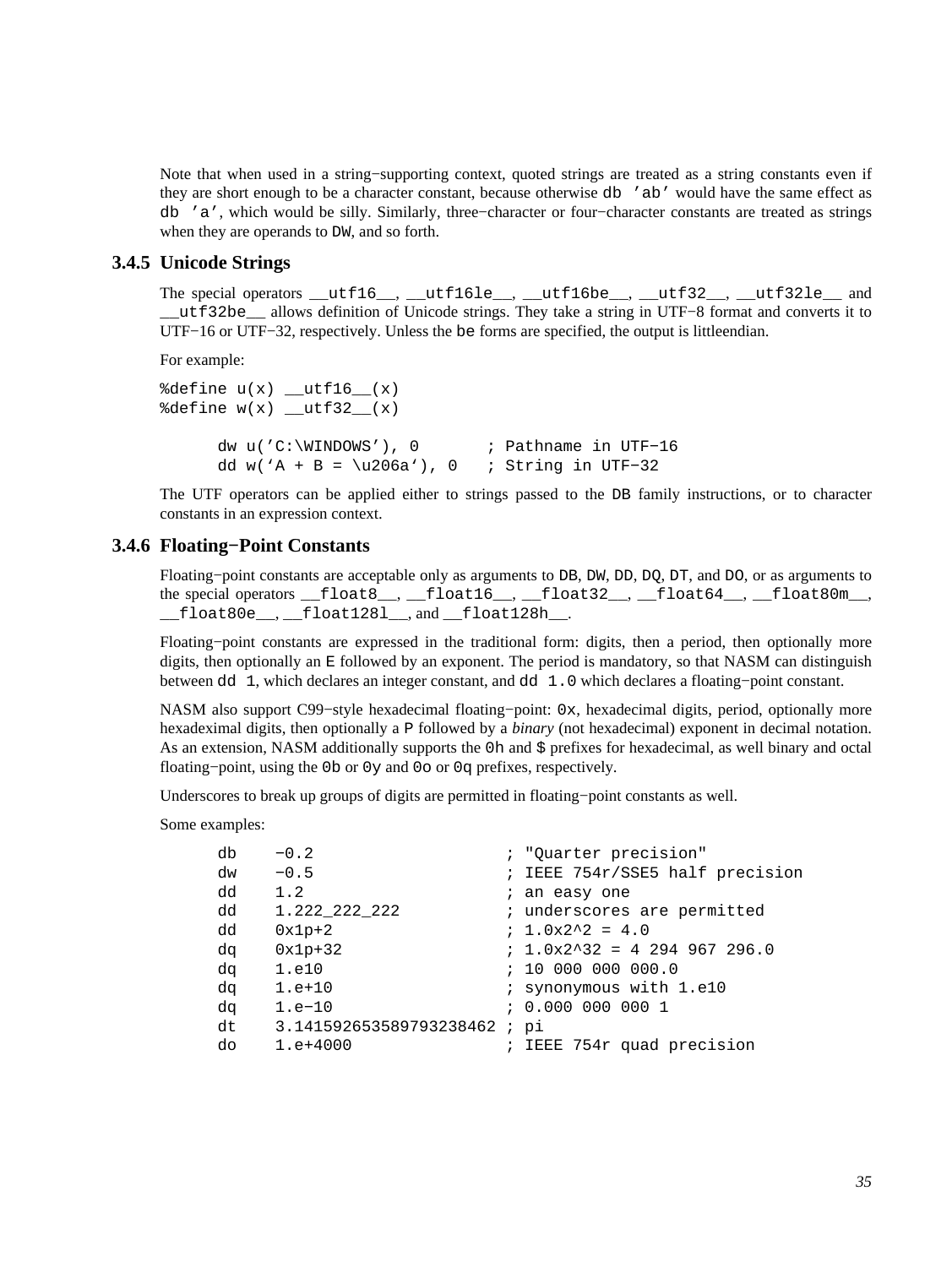The 8−bit "quarter−precision" floating−point format is sign:exponent:mantissa = 1:4:3 with an exponent bias of 7. This appears to be the most frequently used 8−bit floating−point format, although it is not covered by any formal standard. This is sometimes called a "minifloat."

The special operators are used to produce floating−point numbers in other contexts. They produce the binary representation of a specific floating−point number as an integer, and can use anywhere integer constants are used in an expression. \_\_float80m\_\_ and \_\_float80e\_\_ produce the 64−bit mantissa and 16−bit exponent of an 80−bit floating−point number, and \_\_float128l\_\_ and \_\_float128h\_\_ produce the lower and upper 64−bit halves of a 128−bit floating−point number, respectively.

For example:

mov rax, float64 (3.141592653589793238462)

... would assign the binary representation of pi as a 64−bit floating point number into RAX. This is exactly equivalent to:

mov rax,0x400921fb54442d18

NASM cannot do compile−time arithmetic on floating−point constants. This is because NASM is designed to be portable – although it always generates code to run on x86 processors, the assembler itself can run on any system with an ANSI C compiler. Therefore, the assembler cannot guarantee the presence of a floating−point unit capable of handling the Intel number formats, and so for NASM to be able to do floating arithmetic it would have to include its own complete set of floating−point routines, which would significantly increase the size of the assembler for very little benefit.

The special tokens \_\_Infinity\_\_, \_\_QNaN\_\_ (or \_\_NaN\_\_) and \_\_SNaN\_\_ can be used to generate infinities, quiet NaNs, and signalling NaNs, respectively. These are normally used as macros:

```
%define Inf __ Infinity
%define NaN ___ONaN
      dq +1.5, −Inf, NaN ; Double−precision constants
```
The %use fp standard macro package contains a set of convenience macros. See [section 5.3.](#page-74-0)

#### **3.4.7 Packed BCD Constants**

<span id="page-35-0"></span>x87−style packed BCD constants can be used in the same contexts as 80−bit floating−point numbers. They are suffixed with p or prefixed with 0p, and can include up to 18 decimal digits.

As with other numeric constants, underscores can be used to separate digits.

For example:

```
 dt 12_345_678_901_245_678p 
 dt −12_345_678_901_245_678p 
 dt +0p33 
 dt 33p
```
# **3.5 Expressions**

<span id="page-35-1"></span>Expressions in NASM are similar in syntax to those in C. Expressions are evaluated as 64−bit integers which are then adjusted to the appropriate size.

NASM supports two special tokens in expressions, allowing calculations to involve the current assembly position: the \$ and \$\$ tokens. \$ evaluates to the assembly position at the beginning of the line containing the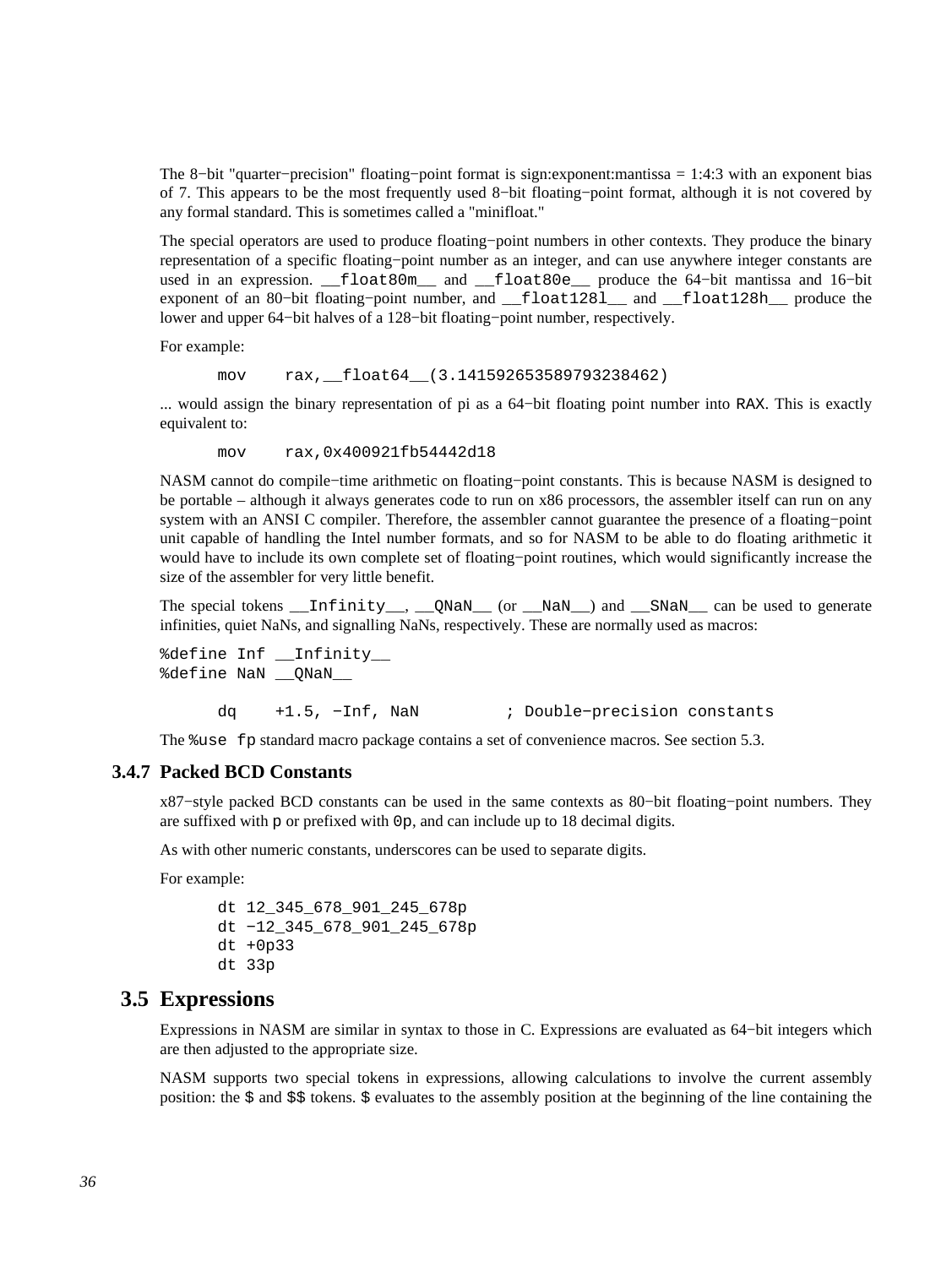expression; so you can code an infinite loop using JMP  $\frac{1}{2}$ .  $\frac{1}{2}$  evaluates to the beginning of the current section; so you can tell how far into the section you are by using (\$–\$\$).

The arithmetic operators provided by NASM are listed here, in increasing order of precedence.

## **3.5.1 |: Bitwise OR Operator**

The | operator gives a bitwise OR, exactly as performed by the OR machine instruction. Bitwise OR is the lowest−priority arithmetic operator supported by NASM.

## **3.5.2 ^: Bitwise XOR Operator**

^ provides the bitwise XOR operation.

#### **3.5.3 &: Bitwise AND Operator**

& provides the bitwise AND operation.

## **3.5.4 << and >>: Bit Shift Operators**

<< gives a bit−shift to the left, just as it does in C. So 5<<3 evaluates to 5 times 8, or 40. >> gives a bit−shift to the right; in NASM, such a shift is *always* unsigned, so that the bits shifted in from the left−hand end are filled with zero rather than a sign−extension of the previous highest bit.

### **3.5.5 + and −: Addition and Subtraction Operators**

The + and − operators do perfectly ordinary addition and subtraction.

## **3.5.6 \*, /, //, % and %%: Multiplication and Division**

\* is the multiplication operator. / and // are both division operators: / is unsigned division and // is signed division. Similarly, % and %% provide unsigned and signed modulo operators respectively.

NASM, like ANSI C, provides no guarantees about the sensible operation of the signed modulo operator.

Since the % character is used extensively by the macro preprocessor, you should ensure that both the signed and unsigned modulo operators are followed by white space wherever they appear.

## **3.5.7 Unary Operators**

The highest−priority operators in NASM's expression grammar are those which only apply to one argument. These are +, −, ~, !, SEG, and the integer functions operators.

− negates its operand, + does nothing (it's provided for symmetry with −), ~ computes the one's complement of its operand, ! is the logical negation operator.

SEG provides the segment address of its operand (explained in more detail in [section 3.6\)](#page-36-0).

A set of additional operators with leading and trailing double underscores are used to implement the integer functions of the ifunc macro package, see [section 5.4.](#page-74-0)

## **3.6 SEG and WRT**

<span id="page-36-0"></span>When writing large 16−bit programs, which must be split into multiple segments, it is often necessary to be able to refer to the segment part of the address of a symbol. NASM supports the SEG operator to perform this function.

The SEG operator returns the *preferred* segment base of a symbol, defined as the segment base relative to which the offset of the symbol makes sense. So the code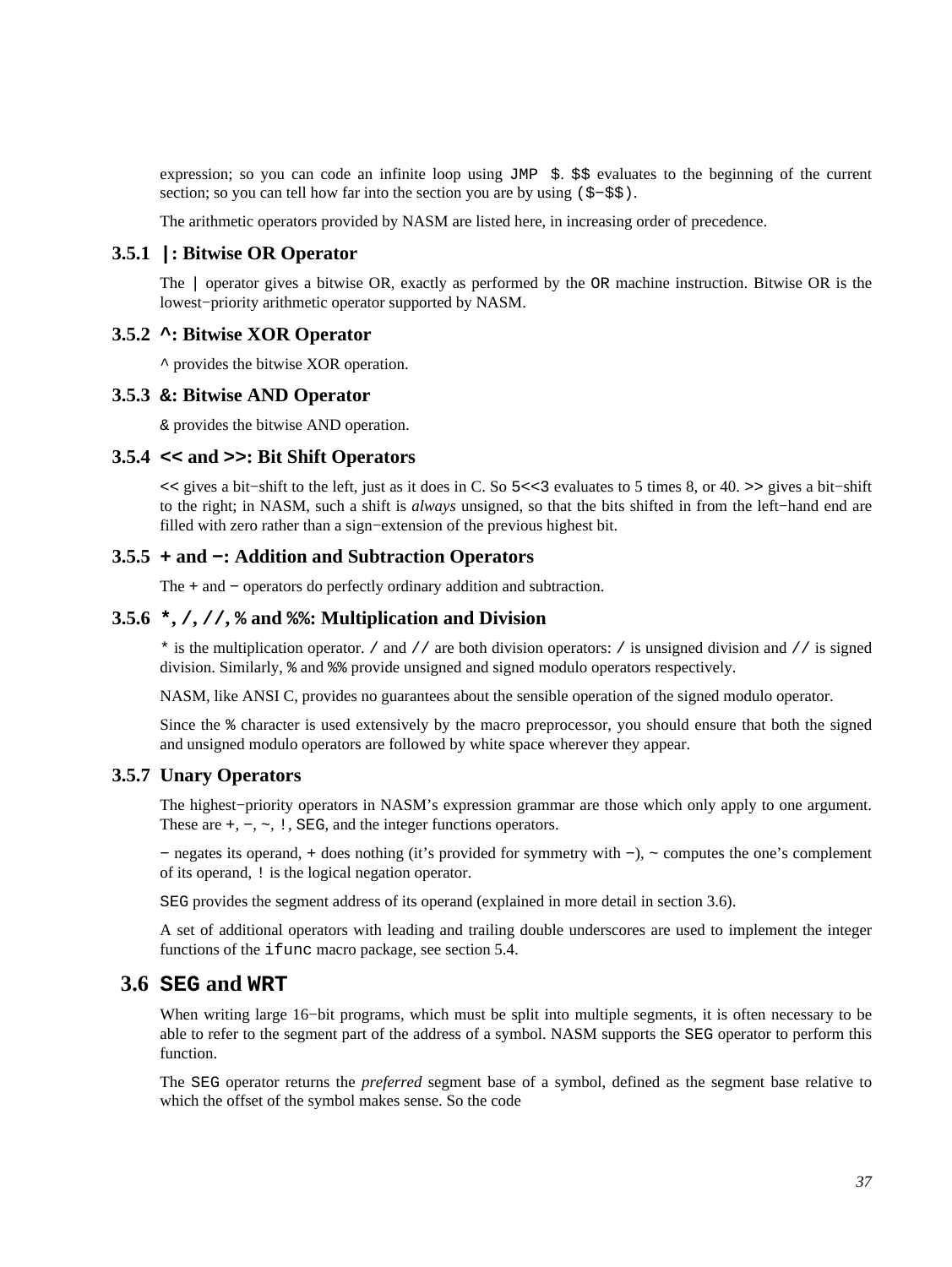| mov | ax, seq symbol |
|-----|----------------|
| mov | es,ax          |
| mov | bx,symbol      |

will load  $ES:BX$  with a valid pointer to the symbol symbol.

Things can be more complex than this: since 16−bit segments and groups may overlap, you might occasionally want to refer to some symbol using a different segment base from the preferred one. NASM lets you do this, by the use of the WRT (With Reference To) keyword. So you can do things like

> mov ax, weird seg  $\qquad$  ; weird seg is a segment base mov es,ax mov bx,symbol wrt weird\_seg

to load  $ES:BX$  with a different, but functionally equivalent, pointer to the symbol symbol.

NASM supports far (inter−segment) calls and jumps by means of the syntax call segment:offset, where segment and offset both represent immediate values. So to call a far procedure, you could code either of

> call (seg procedure):procedure call weird seg:(procedure wrt weird seg)

(The parentheses are included for clarity, to show the intended parsing of the above instructions. They are not necessary in practice.)

NASM supports the syntax call far procedure as a synonym for the first of the above usages. JMP works identically to CALL in these examples.

To declare a far pointer to a data item in a data segment, you must code

dw symbol, seg symbol

NASM supports no convenient synonym for this, though you can always invent one using the macro processor.

## **3.7 STRICT: Inhibiting Optimization**

When assembling with the optimizer set to level 2 or higher (see [section 2.1.22\)](#page-23-0), NASM will use size specifiers (BYTE, WORD, DWORD, QWORD, TWORD, OWORD or YWORD), but will give them the smallest possible size. The keyword STRICT can be used to inhibit optimization and force a particular operand to be emitted in the specified size. For example, with the optimizer on, and in BITS 16 mode,

```
 push dword 33
```
is encoded in three bytes 66 6A 21, whereas

push strict dword 33

is encoded in six bytes, with a full dword immediate operand 66 68 21 00 00 00.

With the optimizer off, the same code (six bytes) is generated whether the STRICT keyword was used or not.

## **3.8 Critical Expressions**

<span id="page-37-0"></span>Although NASM has an optional multi−pass optimizer, there are some expressions which must be resolvable on the first pass. These are called *Critical Expressions*.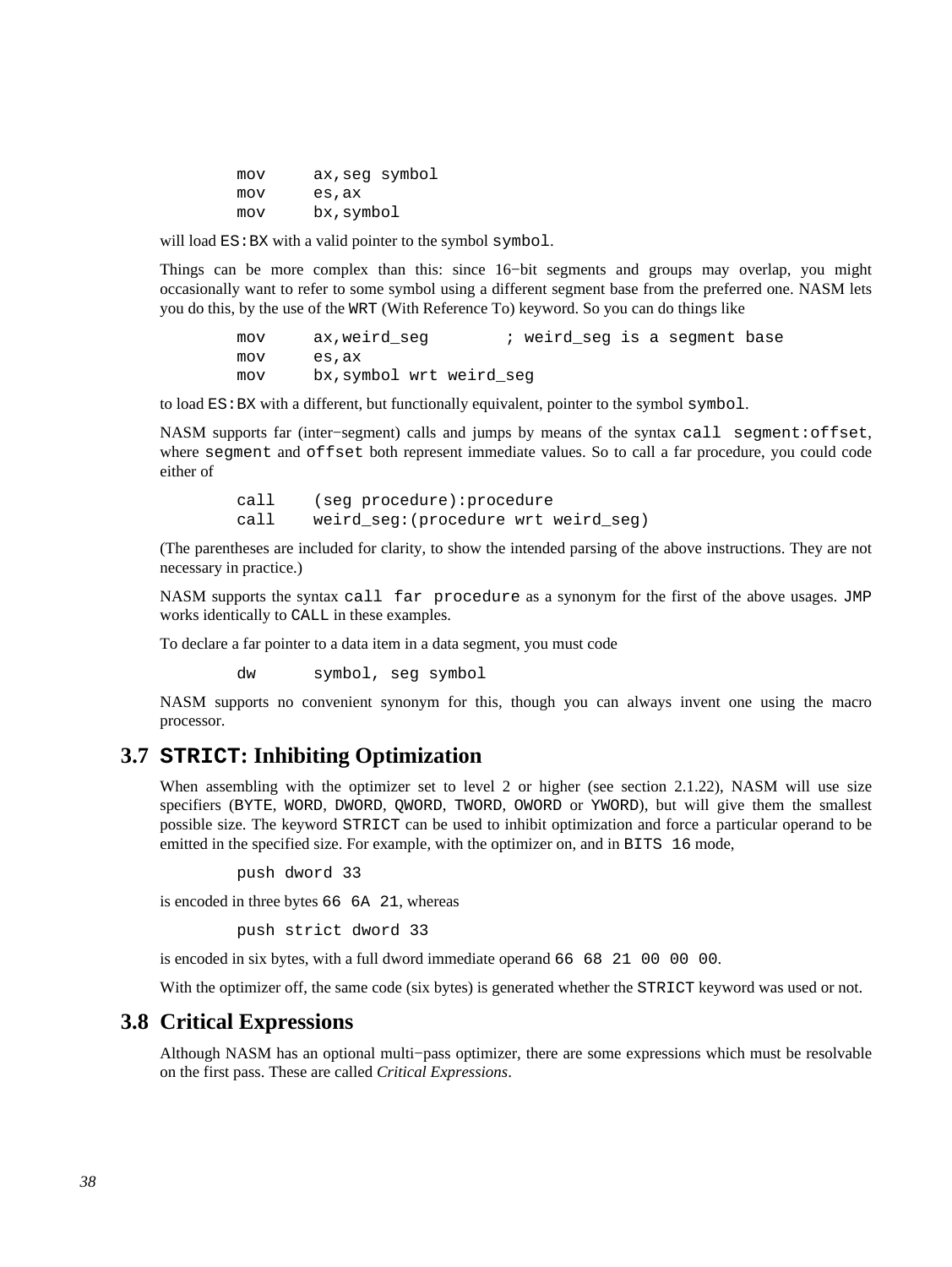The first pass is used to determine the size of all the assembled code and data, so that the second pass, when generating all the code, knows all the symbol addresses the code refers to. So one thing NASM can't handle is code whose size depends on the value of a symbol declared after the code in question. For example,

 times (label−\$) db 0 label: db 'Where am I?'

The argument to TIMES in this case could equally legally evaluate to anything at all; NASM will reject this example because it cannot tell the size of the TIMES line when it first sees it. It will just as firmly reject the slightly paradoxical code

 times (label−\$+1) db 0 label: db 'NOW where am I?'

in which *any* value for the TIMES argument is by definition wrong!

NASM rejects these examples by means of a concept called a *critical expression*, which is defined to be an expression whose value is required to be computable in the first pass, and which must therefore depend only on symbols defined before it. The argument to the TIMES prefix is a critical expression.

## **3.9 Local Labels**

<span id="page-38-0"></span>NASM gives special treatment to symbols beginning with a period. A label beginning with a single period is treated as a *local* label, which means that it is associated with the previous non−local label. So, for example:

label1 ; some code .loop ; some more code jne .loop ret label2 ; some code .loop ; some more code jne .loop ret

In the above code fragment, each JNE instruction jumps to the line immediately before it, because the two definitions of .loop are kept separate by virtue of each being associated with the previous non−local label.

This form of local label handling is borrowed from the old Amiga assembler DevPac; however, NASM goes one step further, in allowing access to local labels from other parts of the code. This is achieved by means of *defining* a local label in terms of the previous non-local label: the first definition of .loop above is really defining a symbol called label1.loop, and the second defines a symbol called label2.loop. So, if you really needed to, you could write

label3 ; some more code ; and some more

jmp label1.loop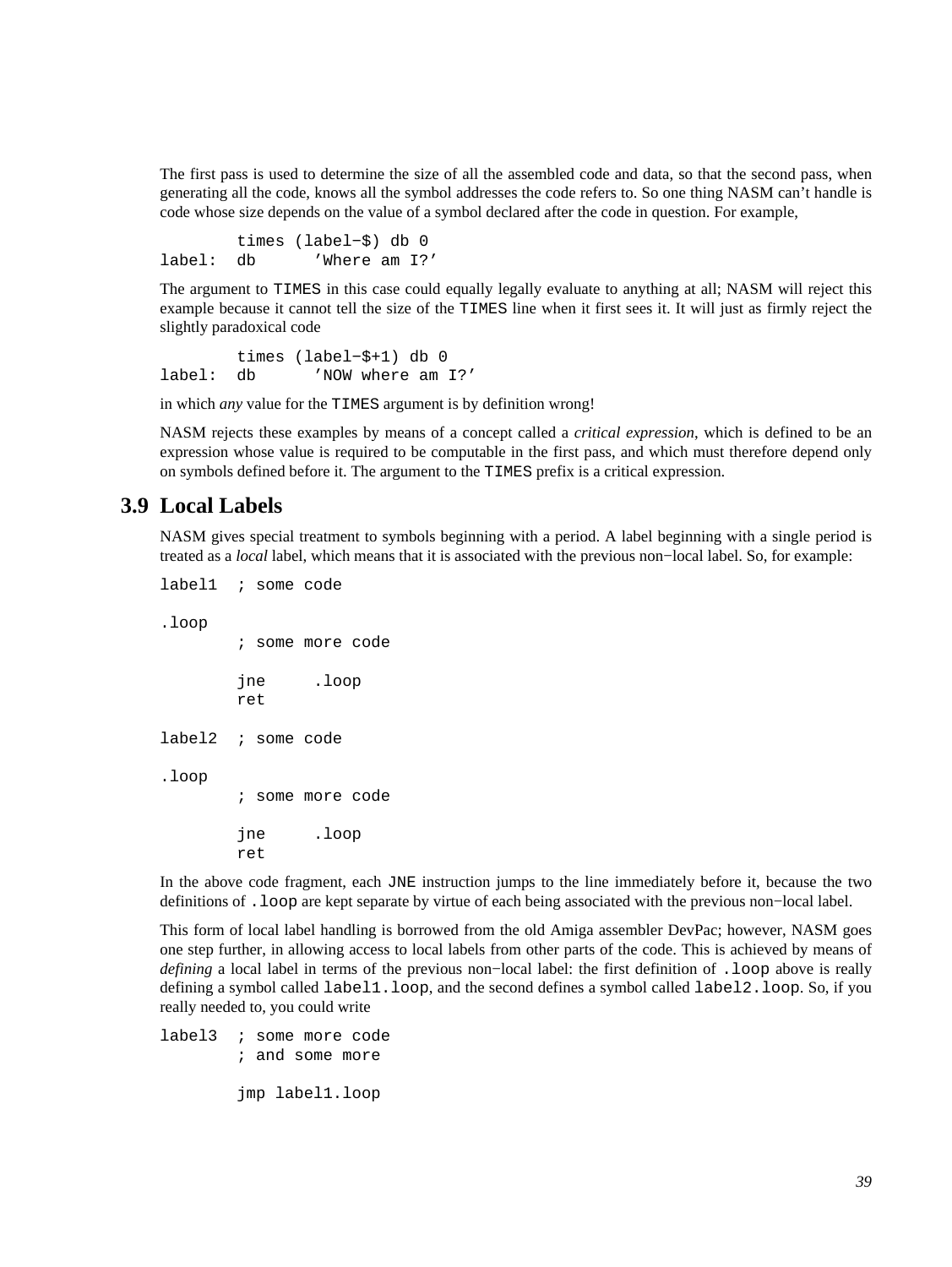Sometimes it is useful – in a macro, for instance – to be able to define a label which can be referenced from anywhere but which doesn't interfere with the normal local−label mechanism. Such a label can't be non−local because it would interfere with subsequent definitions of, and references to, local labels; and it can't be local because the macro that defined it wouldn't know the label's full name. NASM therefore introduces a third type of label, which is probably only useful in macro definitions: if a label begins with the special prefix ..@, then it does nothing to the local label mechanism. So you could code

```
label1: ; a non−local label 
.local: \qquad \qquad ; this is really labell.local
..@foo: ; this is a special symbol 
label2: ; another non−local label 
.local: ; this is really label2.local 
      jmp ..@foo ; this will jump three lines up
```
NASM has the capacity to define other special symbols beginning with a double period: for example, ..start is used to specify the entry point in the obj output format (see [section 7.4.6\)](#page-86-0), ..imagebase is used to find out the offset from a base address of the current image in the win64 output format (see [section](#page-90-0) [7.6.1\)](#page-90-0). So just keep in mind that symbols beginning with a double period are special.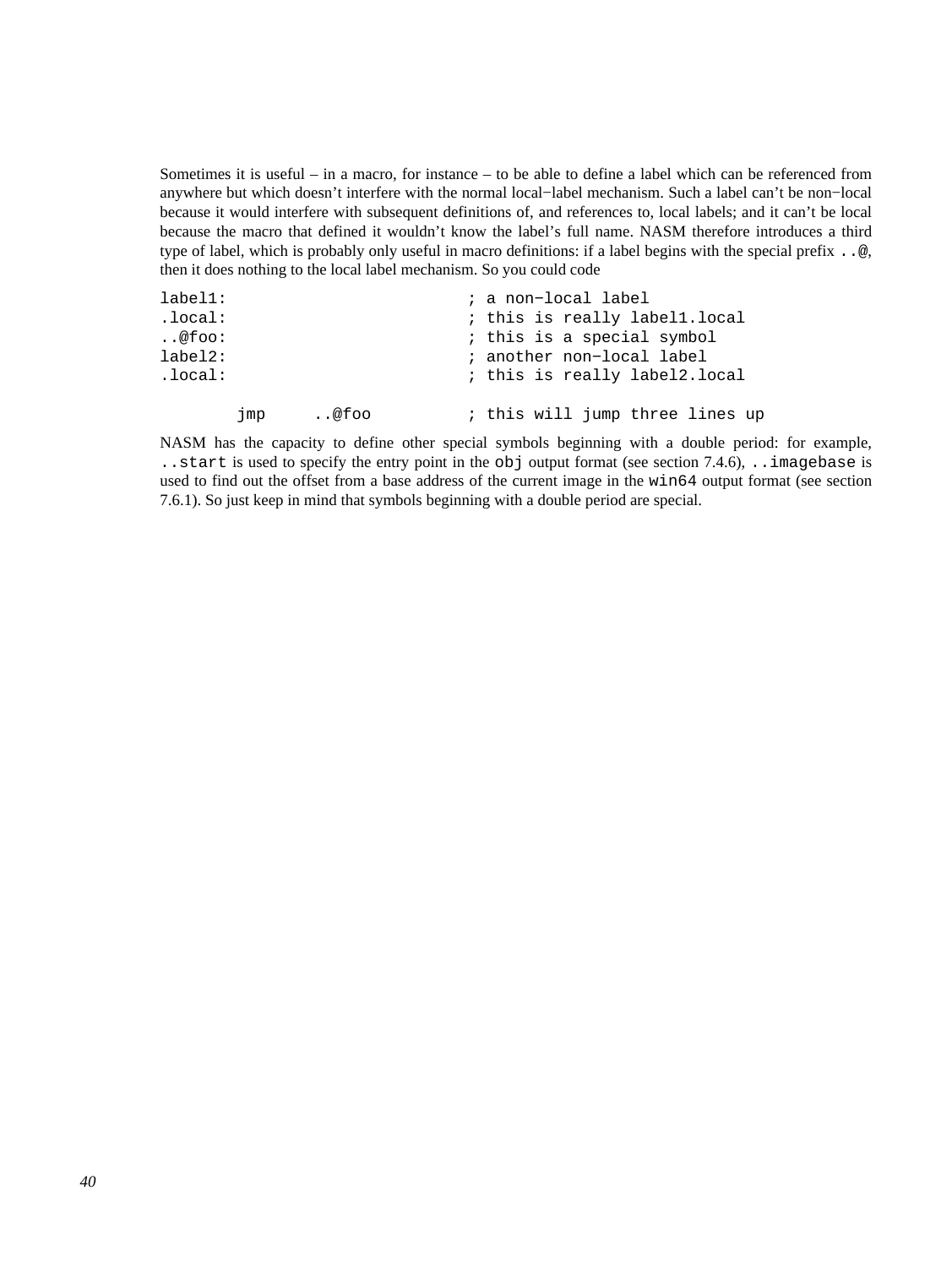# **Chapter 4: The NASM Preprocessor**

NASM contains a powerful macro processor, which supports conditional assembly, multi−level file inclusion, two forms of macro (single−line and multi−line), and a 'context stack' mechanism for extra macro power. Preprocessor directives all begin with a % sign.

The preprocessor collapses all lines which end with a backslash (\) character into a single line. Thus:

%define THIS VERY LONG MACRO NAME IS DEFINED TO \ THIS VALUE

will work like a single−line macro without the backslash−newline sequence.

## **4.1 Single−Line Macros**

### **4.1.1 The Normal Way: %define**

Single−line macros are defined using the %define preprocessor directive. The definitions work in a similar way to C; so you can do things like

```
%define ctrl 0x1F & 
\texttt{define param}(a,b) ((a)+(a)*(b))
```
mov byte [param(2,ebx)], ctrl 'D'

which will expand to

mov byte  $[(2)+(2)*(ebx)]$ ,  $0x1F$  & 'D'

When the expansion of a single−line macro contains tokens which invoke another macro, the expansion is performed at invocation time, not at definition time. Thus the code

```
\deltadefine a(x) 1+b(x)
\deltadefine b(x) 2 \star x mov ax,a(8)
```
will evaluate in the expected way to mov  $ax, 1+2*8$ , even though the macro b wasn't defined at the time of definition of a.

Macros defined with %define are case sensitive: after %define foo bar, only foo will expand to bar: Foo or FOO will not. By using %idefine instead of %define (the 'i' stands for 'insensitive') you can define all the case variants of a macro at once, so that %idefine foo bar would cause foo, Foo, FOO, fOO and so on all to expand to bar.

There is a mechanism which detects when a macro call has occurred as a result of a previous expansion of the same macro, to guard against circular references and infinite loops. If this happens, the preprocessor will only expand the first occurrence of the macro. Hence, if you code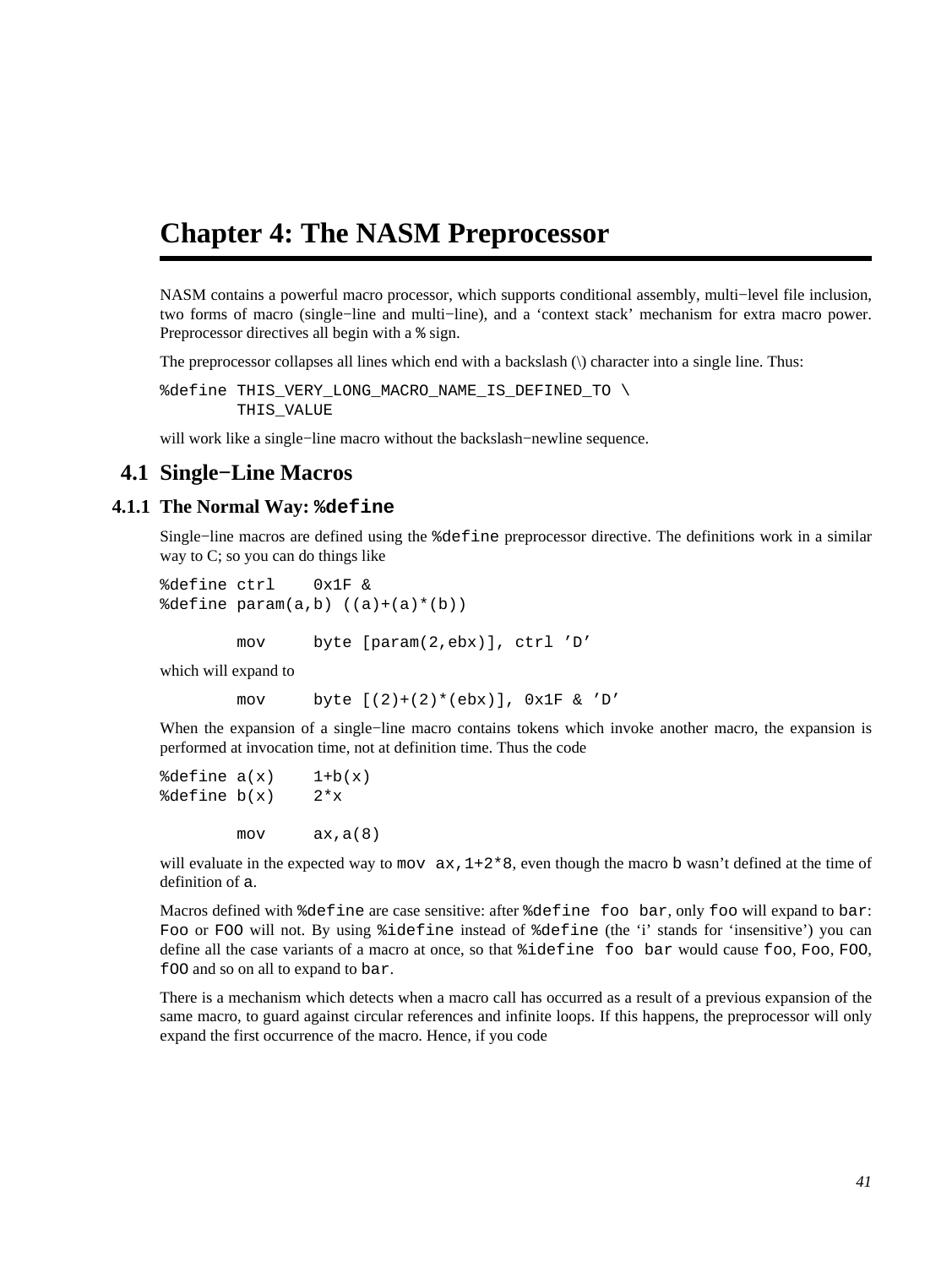$\delta$ define  $a(x)$  1+a(x)

 $mov$   $ax, a(3)$ 

the macro  $a(3)$  will expand once, becoming  $1+a(3)$ , and will then expand no further. This behaviour can be useful: see [section 9.1](#page-113-0) for an example of its use.

You can overload single−line macros: if you write

 $\delta$ define foo $(x)$  1+x %define foo(x,y) 1+x\*y

the preprocessor will be able to handle both types of macro call, by counting the parameters you pass; so foo(3) will become  $1+3$  whereas foo(ebx, 2) will become  $1+\text{ebx}*2$ . However, if you define

%define foo bar

then no other definition of foo will be accepted: a macro with no parameters prohibits the definition of the same name as a macro *with* parameters, and vice versa.

This doesn't prevent single−line macros being *redefined*: you can perfectly well define a macro with

%define foo bar

and then re−define it later in the same source file with

%define foo baz

Then everywhere the macro foo is invoked, it will be expanded according to the most recent definition. This is particularly useful when defining single−line macros with %assign (see [section 4.1.7\)](#page-43-0).

You can pre−define single−line macros using the '−d' option on the NASM command line: see [section 2.1.18.](#page-22-0)

#### **4.1.2 Resolving %define: %xdefine**

To have a reference to an embedded single−line macro resolved at the time that the embedding macro is *defined*, as opposed to when the embedding macro is *expanded*, you need a different mechanism to the one offered by %define. The solution is to use %xdefine, or it's case−insensitive counterpart %ixdefine.

Suppose you have the following code:

%define isTrue 1 %define isFalse isTrue %define isTrue 0 val1: db isFalse %define isTrue 1 val2: db isFalse

In this case, val1 is equal to 0, and val2 is equal to 1. This is because, when a single−line macro is defined using %define, it is expanded only when it is called. As isFalse expands to isTrue, the expansion will be the current value of isTrue. The first time it is called that is 0, and the second time it is 1.

If you wanted isFalse to expand to the value assigned to the embedded macro isTrue at the time that isFalse was defined, you need to change the above code to use %xdefine.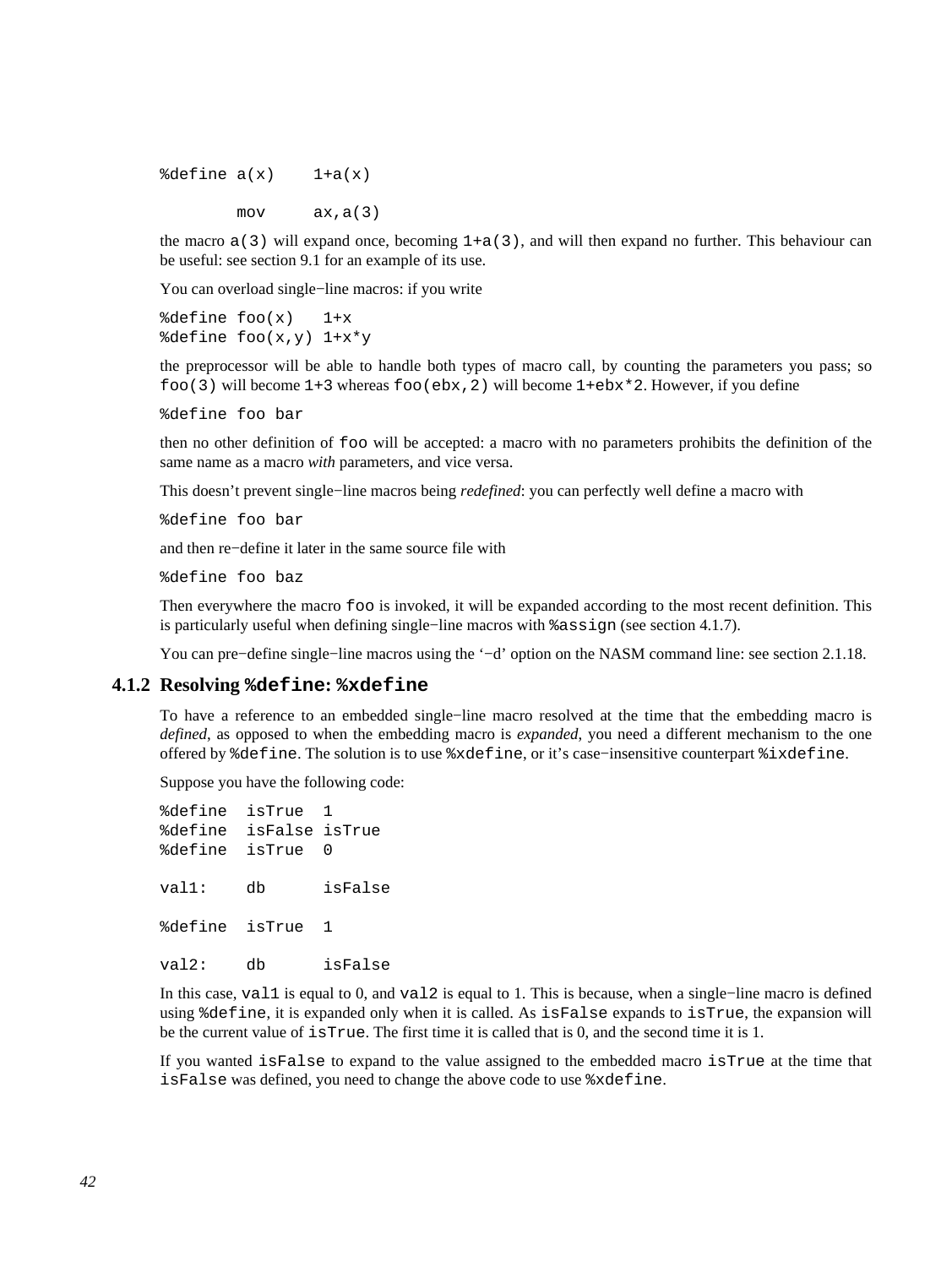```
%xdefine isTrue 1 
%xdefine isFalse isTrue 
%xdefine isTrue 0 
val1: db isFalse 
%xdefine isTrue 1 
val2: db isFalse
```
Now, each time that isFalse is called, it expands to 1, as that is what the embedded macro isTrue expanded to at the time that isFalse was defined.

### **4.1.3 Macro Indirection: %[...]**

<span id="page-42-0"></span>The %[...] construct can be used to expand macros in contexts where macro expansion would otherwise not occur, including in the names other macros. For example, if you have a set of macros named Foo16, Foo32 and Foo64, you could write:

mov ax,Foo%[\_\_BITS\_\_] ; The Foo value

to use the builtin macro \_\_BITS\_\_ (see [section 4.12.5\)](#page-67-0) to automatically select between them. Similarly, the two statements:

%xdefine Bar (Quux ; Expands due to %xdefine %define Bar %[Quux] ; Expands due to  $\S[...]$ 

have, in fact, exactly the same effect.

%[...] concatenates to adjacent tokens in the same way that multi−line macro parameters do, see [section](#page-51-0) [4.3.9](#page-51-0) for details.

#### **4.1.4 Concatenating Single Line Macro Tokens: %+**

<span id="page-42-1"></span>Individual tokens in single line macros can be concatenated, to produce longer tokens for later processing. This can be useful if there are several similar macros that perform similar functions.

Please note that a space is required after  $*+$ , in order to disambiguate it from the syntax  $*+1$  used in multiline macros.

As an example, consider the following:

|          | %define BDASTART 400h |      |     | ; Start of BIOS data area |
|----------|-----------------------|------|-----|---------------------------|
| struc    | tBIOSDA               |      |     | ; its structure           |
|          | .COMladdr             | RESW | -1. |                           |
|          | .COM2addr             | RESW |     |                           |
|          | $i$ . and so on       |      |     |                           |
| endstruc |                       |      |     |                           |

Now, if we need to access the elements of tBIOSDA in different places, we can end up with:

 mov ax,BDASTART + tBIOSDA.COM1addr mov bx,BDASTART + tBIOSDA.COM2addr

This will become pretty ugly (and tedious) if used in many places, and can be reduced in size significantly by using the following macro: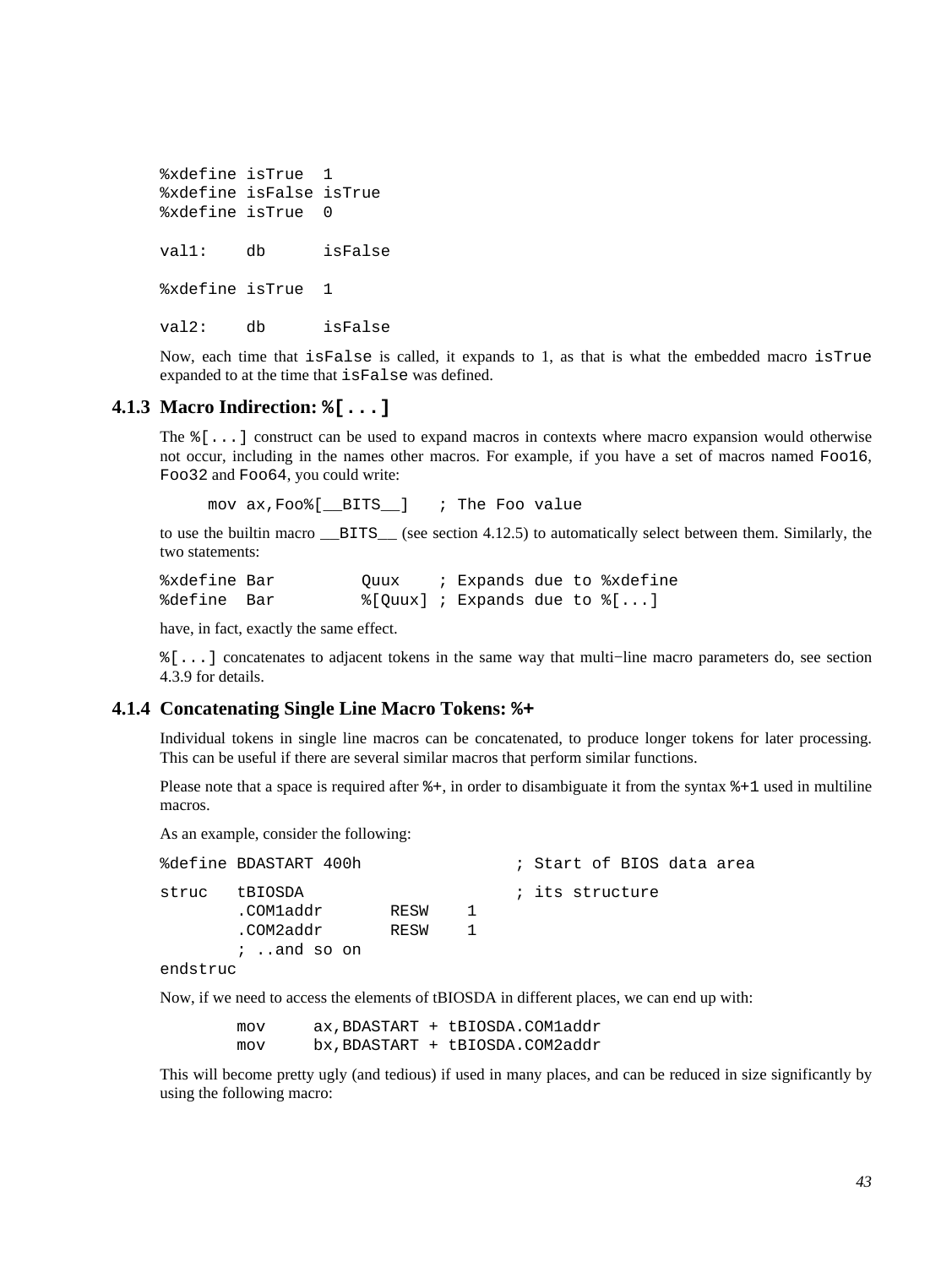; Macro to access BIOS variables by their names (from tBDA):

%define BDA(x) BDASTART + tBIOSDA. %+ x

Now the above code can be written as:

 mov ax,BDA(COM1addr) mov bx,BDA(COM2addr)

Using this feature, we can simplify references to a lot of macros (and, in turn, reduce typing errors).

#### **4.1.5 The Macro Name Itself: %? and %??**

The special symbols %? and %?? can be used to reference the macro name itself inside a macro expansion, this is supported for both single−and multi−line macros. %? refers to the macro name as *invoked*, whereas %?? refers to the macro name as *declared*. The two are always the same for case−sensitive macros, but for case−insensitive macros, they can differ.

For example:

%idefine Foo mov %?,%??

 foo FOO

will expand to:

 mov foo,Foo mov FOO,Foo

The sequence:

%idefine keyword \$%?

can be used to make a keyword "disappear", for example in case a new instruction has been used as a label in older code. For example:

%idefine pause \$%? ; Hide the PAUSE instruction

#### **4.1.6 Undefining Single−Line Macros: %undef**

Single−line macros can be removed with the %undef directive. For example, the following sequence:

%define foo bar %undef foo

mov eax, foo

will expand to the instruction mov eax, foo, since after  $%$  sundef the macro foo is no longer defined.

Macros that would otherwise be pre−defined can be undefined on the command−line using the '−u' option on the NASM command line: see [section 2.1.19.](#page-22-1)

#### **4.1.7 Preprocessor Variables: %assign**

<span id="page-43-0"></span>An alternative way to define single−line macros is by means of the %assign command (and its case−insensitive counterpart %iassign, which differs from %assign in exactly the same way that %idefine differs from %define).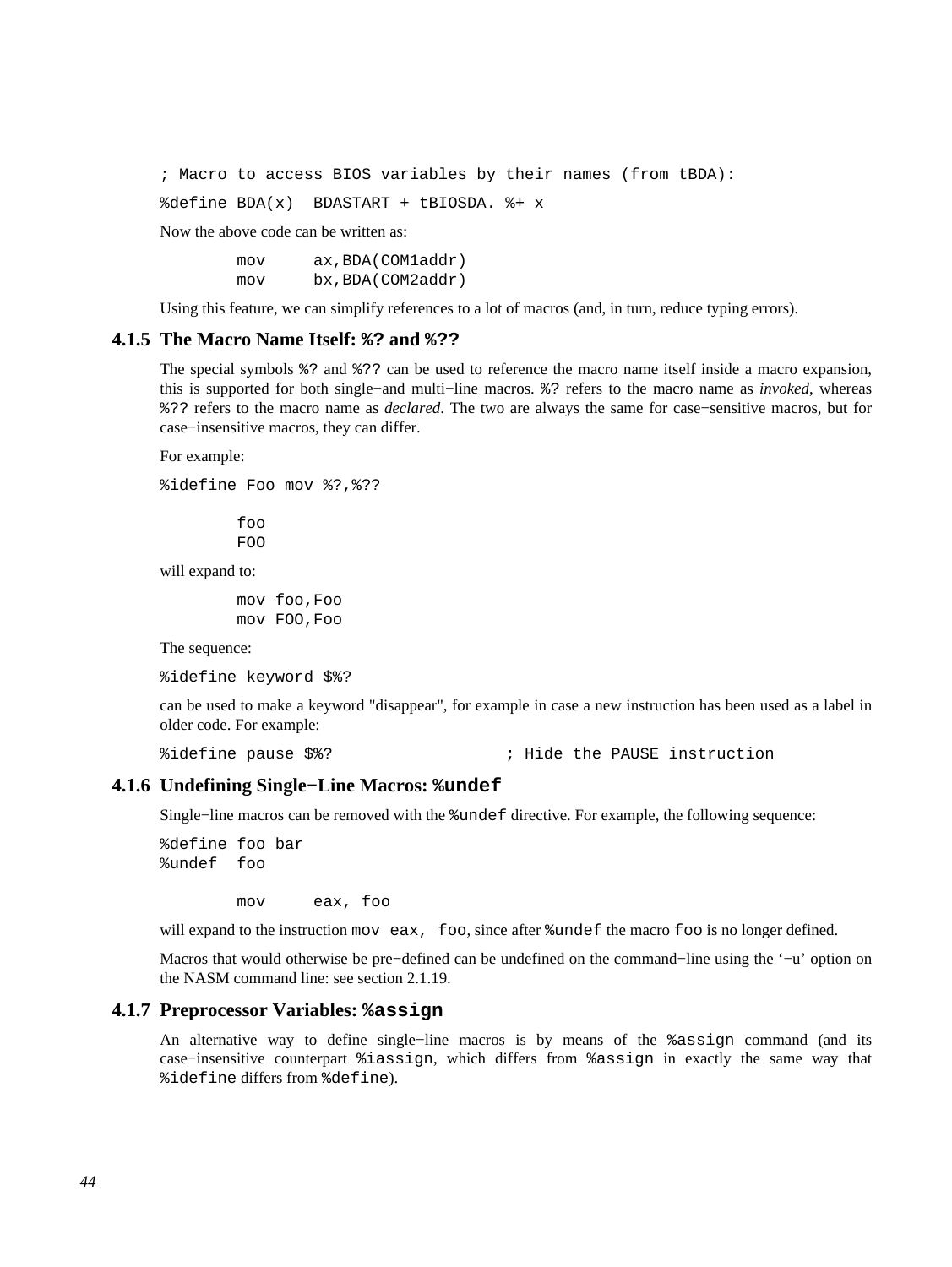%assign is used to define single−line macros which take no parameters and have a numeric value. This value can be specified in the form of an expression, and it will be evaluated once, when the %assign directive is processed.

Like %define, macros defined using %assign can be re−defined later, so you can do things like

%assign i i+1

to increment the numeric value of a macro.

%assign is useful for controlling the termination of %rep preprocessor loops: see [section 4.5](#page-57-0) for an example of this. Another use for %assign is given in [section 8.4](#page-104-0) and [section 9.1.](#page-113-0)

The expression passed to %assign is a critical expression (see [section 3.8\)](#page-37-0), and must also evaluate to a pure number (rather than a relocatable reference such as a code or data address, or anything involving a register).

### **4.1.8 Defining Strings: %defstr**

<span id="page-44-0"></span>%defstr, and its case−insensitive counterpart %idefstr, define or redefine a single−line macro without parameters but converts the entire right−hand side, after macro expansion, to a quoted string before definition.

For example:

%defstr test TEST

is equivalent to

%define test 'TEST'

This can be used, for example, with the  $\frac{1}{6}$ ! construct (see [section 4.10.2\)](#page-66-0):

%defstr PATH %!PATH : 7 The operating system PATH variable

#### **4.1.9 Defining Tokens: %deftok**

%deftok, and its case−insensitive counterpart %ideftok, define or redefine a single−line macro without parameters but converts the second parameter, after string conversion, to a sequence of tokens.

For example:

%deftok test 'TEST'

is equivalent to

%define test TEST

## **4.2 String Manipulation in Macros**

It's often useful to be able to handle strings in macros. NASM supports a few simple string handling macro operators from which more complex operations can be constructed.

All the string operators define or redefine a value (either a string or a numeric value) to a single−line macro. When producing a string value, it may change the style of quoting of the input string or strings, and possibly use \–escapes inside '–quoted strings.

#### **4.2.1 Concatenating Strings: %strcat**

The %strcat operator concatenates quoted strings and assign them to a single−line macro.

For example: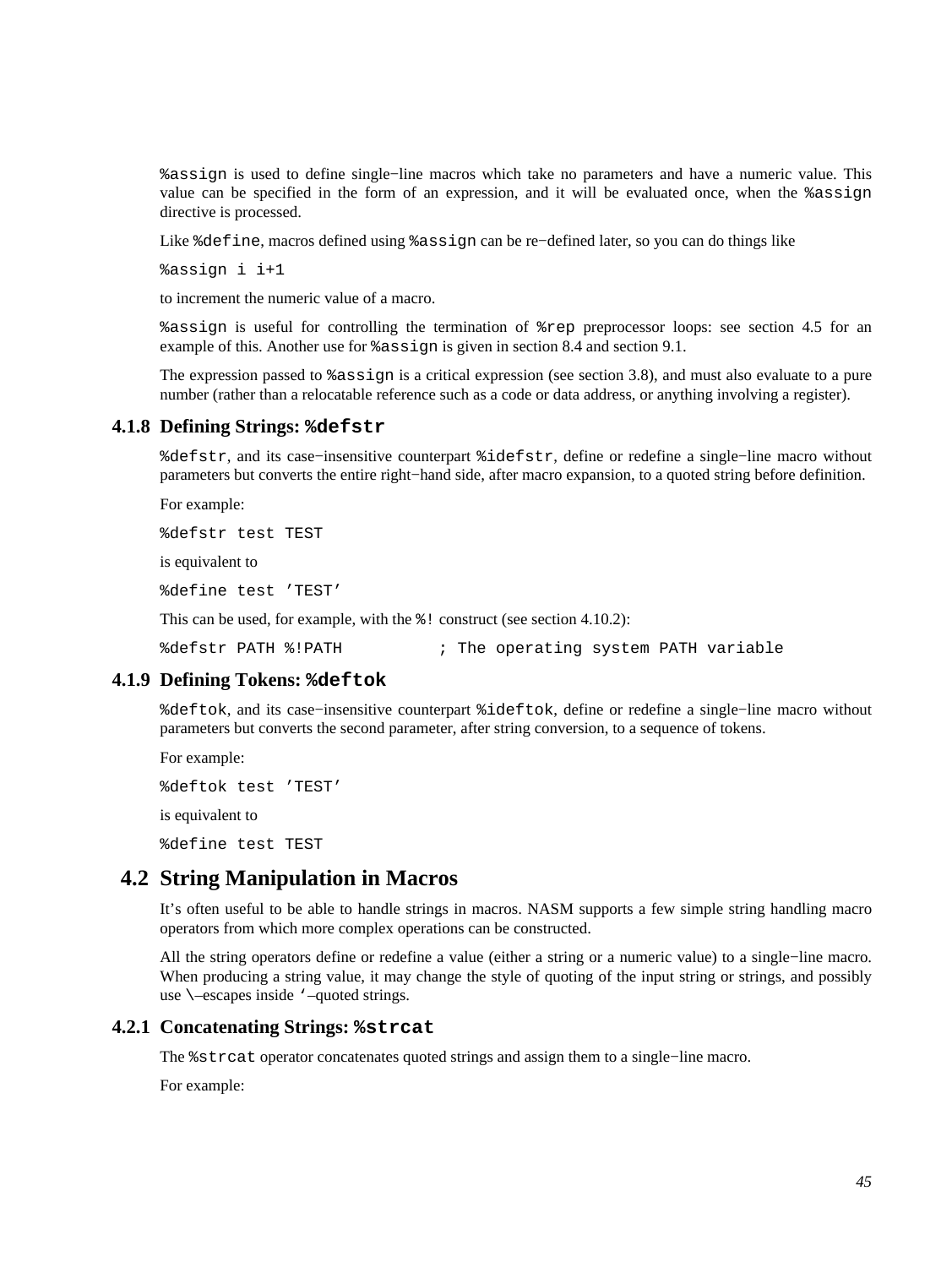%strcat alpha "Alpha: ", '12" screen'

... would assign the value 'Alpha: 12" screen' to alpha. Similarly:

%strcat beta '"foo"\', "'bar'"

... would assign the value '"foo"\\'bar'' to beta.

The use of commas to separate strings is permitted but optional.

#### **4.2.2 String Length: %strlen**

<span id="page-45-0"></span>The %strlen operator assigns the length of a string to a macro. For example:

%strlen charcnt 'my string'

In this example, charcnt would receive the value 9, just as if an %assign had been used. In this example, 'my string' was a literal string but it could also have been a single−line macro that expands to a string, as in the following example:

%define sometext 'my string' %strlen charcnt sometext

As in the first case, this would result in charcnt being assigned the value of 9.

## **4.2.3 Extracting Substrings: %substr**

Individual letters or substrings in strings can be extracted using the %substr operator. An example of its use is probably more useful than the description:

```
%substr mychar 'xyzw' 1 ; equivalent to %define mychar 'x' 
%substr mychar 'xyzw' 2 ; equivalent to %define mychar 'y' 
%substr mychar 'xyzw' 3 ; equivalent to %define mychar 'z' 
%substr mychar 'xyzw' 2,2 ; equivalent to %define mychar 'yz' 
%substr mychar 'xyzw' 2,−1 ; equivalent to %define mychar 'yzw' 
%substr mychar 'xyzw' 2,−2 ; equivalent to %define mychar 'yz'
```
As with %strlen (see [section 4.2.2\)](#page-45-0), the first parameter is the single−line macro to be created and the second is the string. The third parameter specifies the first character to be selected, and the optional fourth parameter preceeded by comma) is the length. Note that the first index is 1, not 0 and the last index is equal to the value that %strlen would assign given the same string. Index values out of range result in an empty string. A negative length means "until N−1 characters before the end of string", i.e. −1 means until end of string, −2 until one character before, etc.

## **4.3 Multi−Line Macros: %macro**

Multi−line macros are much more like the type of macro seen in MASM and TASM: a multi−line macro definition in NASM looks something like this.

%macro prologue 1

 push ebp mov ebp,esp sub esp,%1

%endmacro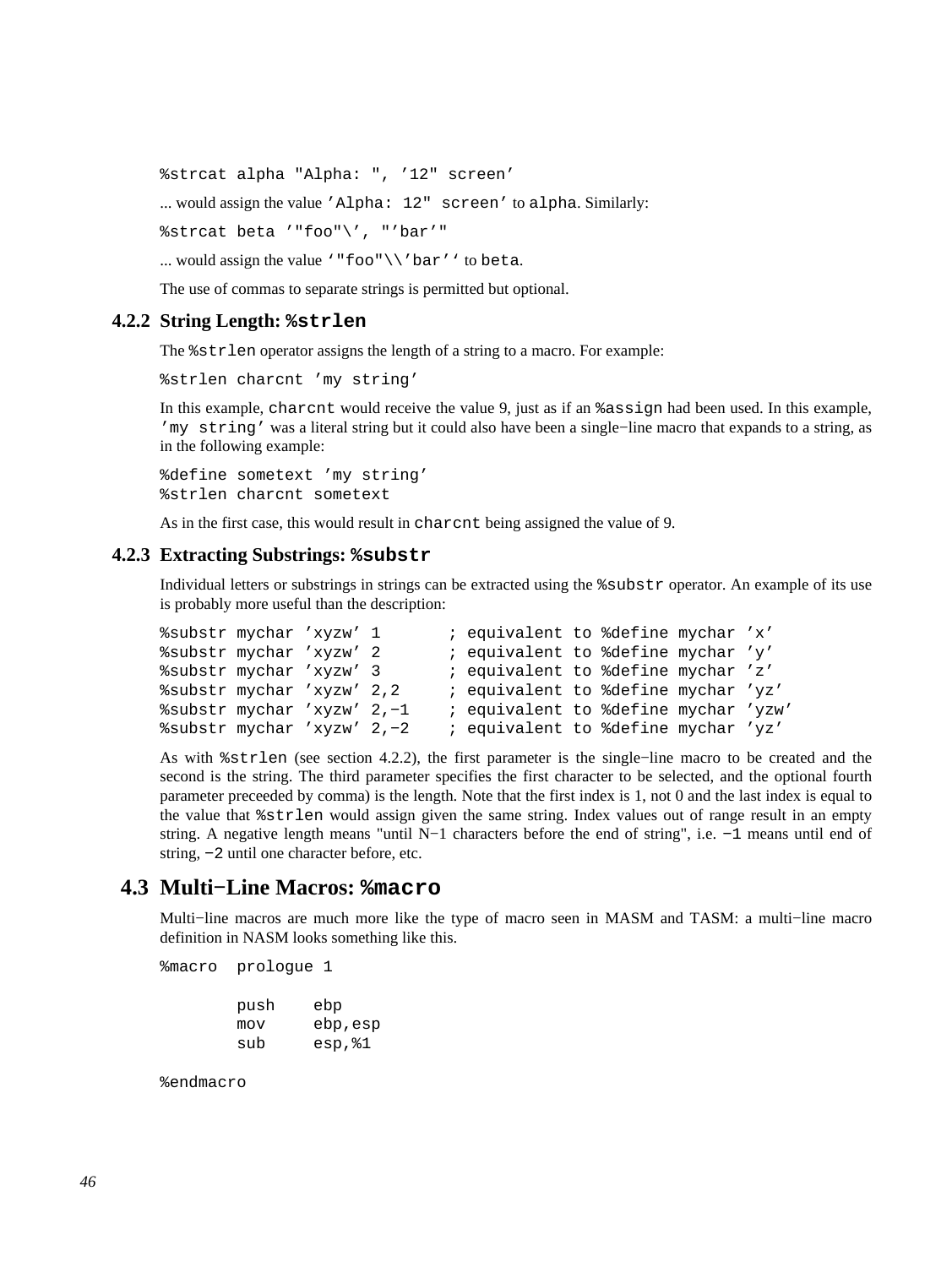This defines a C−like function prologue as a macro: so you would invoke the macro with a call such as

myfunc: prologue 12

which would expand to the three lines of code

myfunc: push ebp mov ebp,esp sub esp,12

The number 1 after the macro name in the %macro line defines the number of parameters the macro prologue expects to receive. The use of %1 inside the macro definition refers to the first parameter to the macro call. With a macro taking more than one parameter, subsequent parameters would be referred to as %2, %3 and so on.

Multi−line macros, like single−line macros, are case−sensitive, unless you define them using the alternative directive %imacro.

If you need to pass a comma as *part* of a parameter to a multi−line macro, you can do that by enclosing the entire parameter in braces. So you could code things like

%macro silly 2

%2: db %1

%endmacro

| silly 'a', letter a              | ; letter a: db 'a'   |          |
|----------------------------------|----------------------|----------|
| silly 'ab', string ab            | ; string ab: db 'ab' |          |
| $\text{silly } \{13,10\}$ , crlf | ; crlf:              | db 13,10 |

## **4.3.1 Overloading Multi−Line Macros**

As with single−line macros, multi−line macros can be overloaded by defining the same macro name several times with different numbers of parameters. This time, no exception is made for macros with no parameters at all. So you could define

%macro prologue 0

 push ebp mov ebp,esp

%endmacro

to define an alternative form of the function prologue which allocates no local stack space.

Sometimes, however, you might want to 'overload' a machine instruction; for example, you might want to define

%macro push 2

 push %1 push %2

%endmacro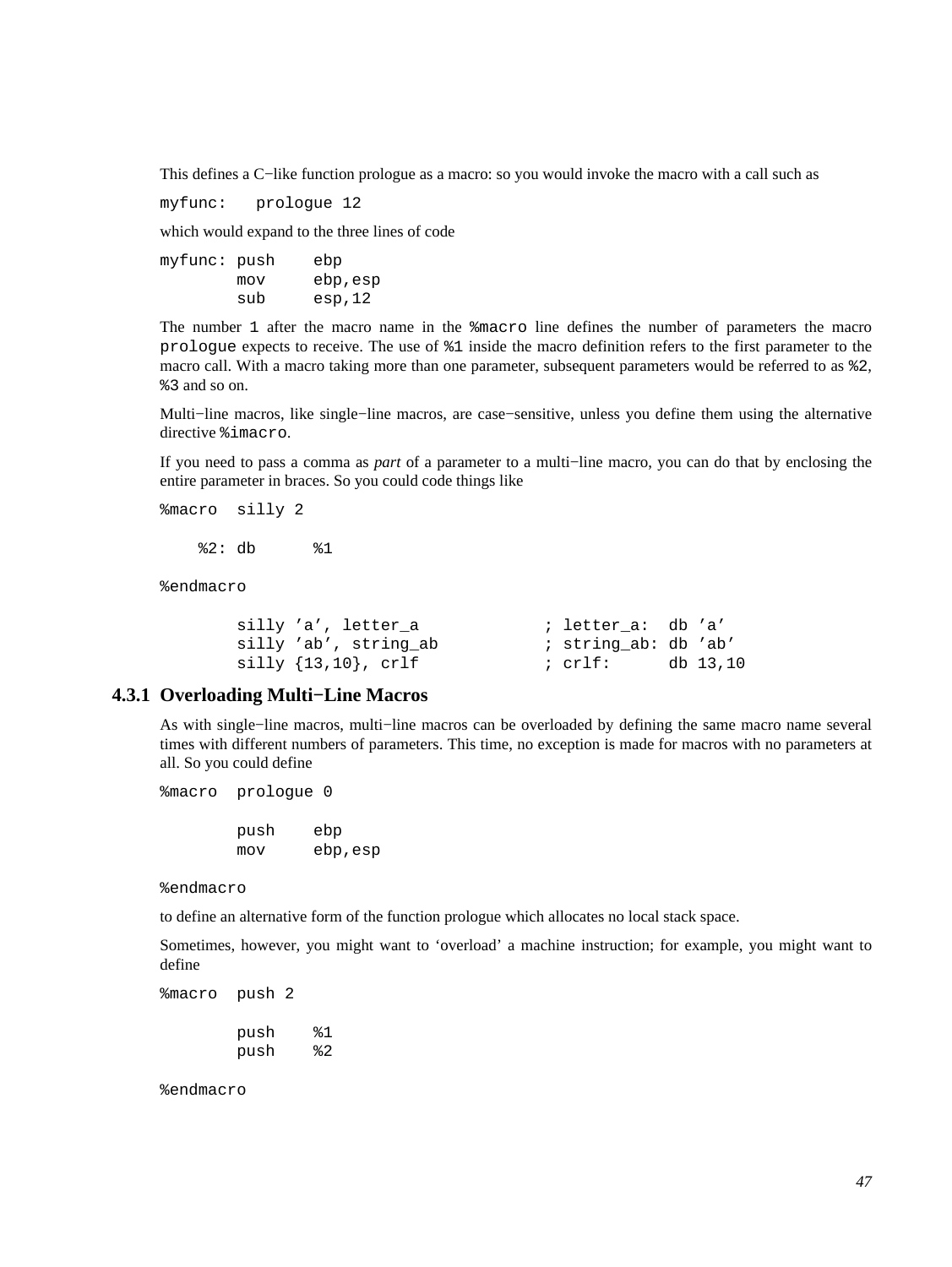so that you could code

| push ebx |               |                   |  |  | ; this line is not a macro call |  |
|----------|---------------|-------------------|--|--|---------------------------------|--|
|          | push eax, ecx | ; but this one is |  |  |                                 |  |

Ordinarily, NASM will give a warning for the first of the above two lines, since push is now defined to be a macro, and is being invoked with a number of parameters for which no definition has been given. The correct code will still be generated, but the assembler will give a warning. This warning can be disabled by the use of the −w−macro−params command−line option (see [section 2.1.24\)](#page-23-1).

## **4.3.2 Macro−Local Labels**

<span id="page-47-1"></span>NASM allows you to define labels within a multi−line macro definition in such a way as to make them local to the macro call: so calling the same macro multiple times will use a different label each time. You do this by prefixing %% to the label name. So you can invent an instruction which executes a RET if the Z flag is set by doing this:

```
%macro retz 0 
          jnz %%skip 
         ret 
     %%skip:
```
%endmacro

You can call this macro as many times as you want, and every time you call it NASM will make up a different 'real' name to substitute for the label %%skip. The names NASM invents are of the form ..@2345.skip, where the number 2345 changes with every macro call. The ..@ prefix prevents macro−local labels from interfering with the local label mechanism, as described in [section 3.9.](#page-38-0) You should avoid defining your own labels in this form (the . . @ prefix, then a number, then another period) in case they interfere with macro−local labels.

#### **4.3.3 Greedy Macro Parameters**

<span id="page-47-0"></span>Occasionally it is useful to define a macro which lumps its entire command line into one parameter definition, possibly after extracting one or two smaller parameters from the front. An example might be a macro to write a text string to a file in MS−DOS, where you might want to be able to write

writefile [filehandle],"hello, world",13,10

NASM allows you to define the last parameter of a macro to be *greedy*, meaning that if you invoke the macro with more parameters than it expects, all the spare parameters get lumped into the last defined one along with the separating commas. So if you code:

```
%macro writefile 2+ 
       jmp %%endstr
  %%str: db %2 
  %%endstr: 
       mov dx,%%str 
       mov cx,%%endstr−%%str 
       mov bx,%1 
       mov ah,0x40 
        int 0x21
```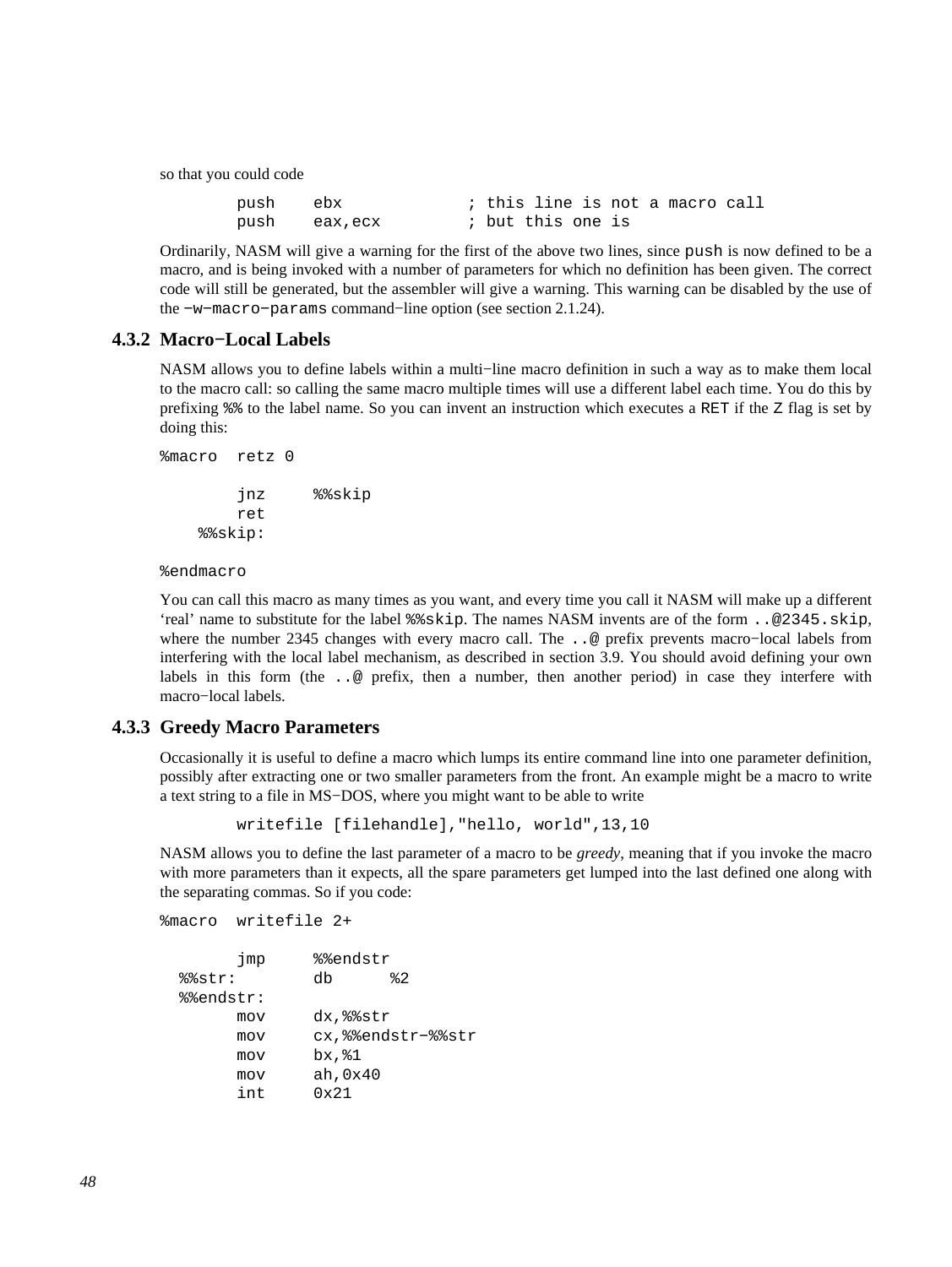#### %endmacro

then the example call to writefile above will work as expected: the text before the first comma, [filehandle], is used as the first macro parameter and expanded when %1 is referred to, and all the subsequent text is lumped into %2 and placed after the db.

The greedy nature of the macro is indicated to NASM by the use of the + sign after the parameter count on the %macro line.

If you define a greedy macro, you are effectively telling NASM how it should expand the macro given *any* number of parameters from the actual number specified up to infinity; in this case, for example, NASM now knows what to do when it sees a call to writefile with 2, 3, 4 or more parameters. NASM will take this into account when overloading macros, and will not allow you to define another form of writefile taking 4 parameters (for example).

Of course, the above macro could have been implemented as a non−greedy macro, in which case the call to it would have had to look like

writefile [filehandle], {"hello, world",13,10}

NASM provides both mechanisms for putting commas in macro parameters, and you choose which one you prefer for each macro definition.

See [section 6.3.1](#page-76-0) for a better way to write the above macro.

#### **4.3.4 Macro Parameters Range**

NASM allows you to expand parameters via special construction  $\{\{x: y\} \}$  where x is the first parameter index and y is the last. Any index can be either negative or positive but must never be zero.

For example

```
%macro mpar 1−* 
     db \{3:5\}%endmacro
```
mpar 1,2,3,4,5,6

expands to 3, 4, 5 range.

Even more, the parameters can be reversed so that

```
%macro mpar 1−* 
      db %{5:3} 
%endmacro
```
mpar 1,2,3,4,5,6

expands to  $5, 4, 3$  range.

But even this is not the last. The parameters can be addressed via negative indices so NASM will count them reversed. The ones who know Python may see the analogue here.

```
%macro mpar 1−* 
      db %{−1:−3} 
%endmacro
```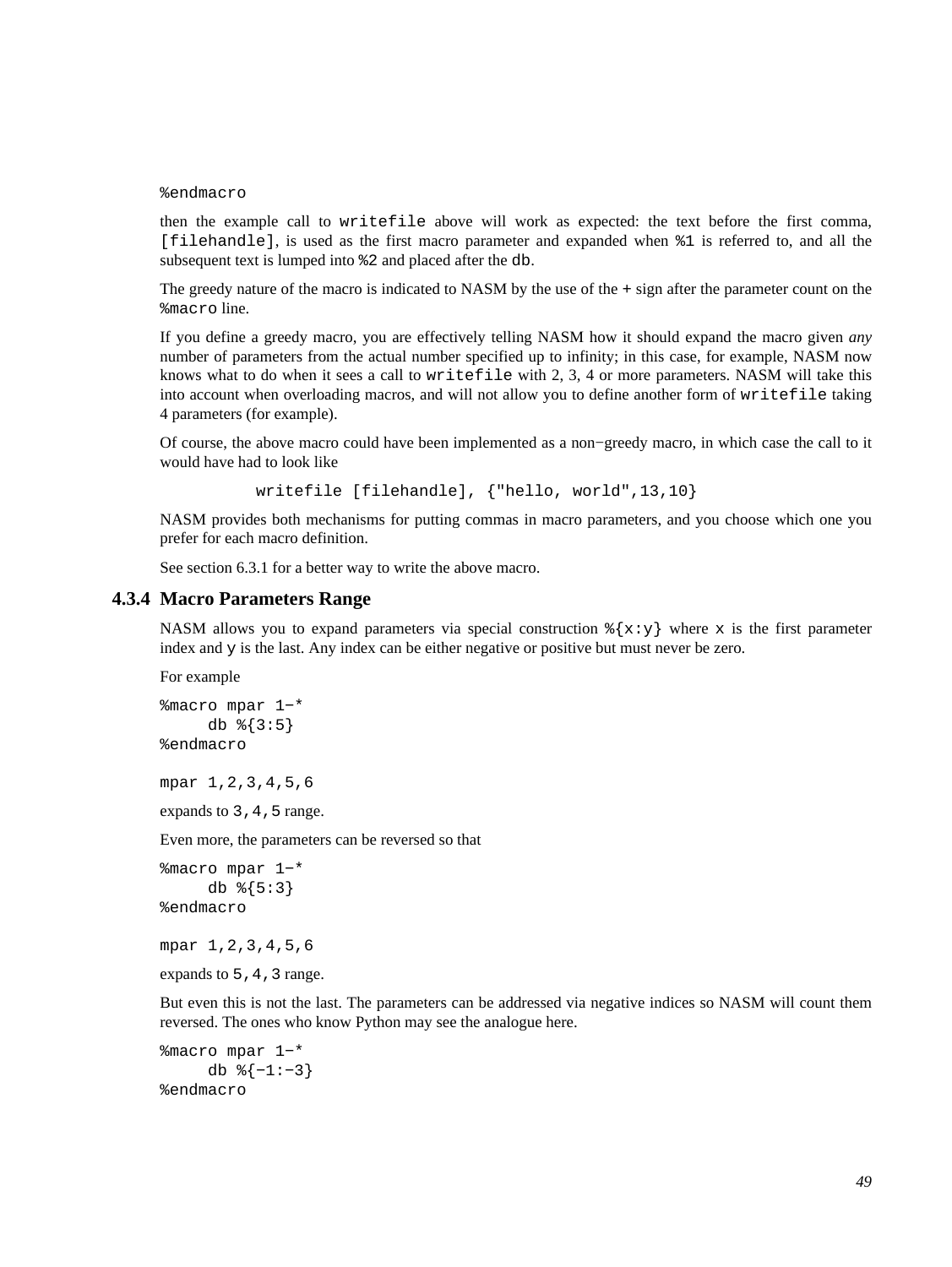mpar 1,2,3,4,5,6

expands to  $6, 5, 4$  range.

Note that NASM uses comma to separate parameters being expanded.

By the way, here is a trick – you might use the index  $\{ -1:-1 \}$  which gives you the last argument passed to a macro.

## **4.3.5 Default Macro Parameters**

NASM also allows you to define a multi−line macro with a *range* of allowable parameter counts. If you do this, you can specify defaults for omitted parameters. So, for example:

%macro die 0−1 "Painful program death has occurred."

```
 writefile 2,%1 
 mov ax,0x4c01 
 int 0x21
```
%endmacro

This macro (which makes use of the writefile macro defined in [section 4.3.3](#page-47-0)) can be called with an explicit error message, which it will display on the error output stream before exiting, or it can be called with no parameters, in which case it will use the default error message supplied in the macro definition.

In general, you supply a minimum and maximum number of parameters for a macro of this type; the minimum number of parameters are then required in the macro call, and then you provide defaults for the optional ones. So if a macro definition began with the line

%macro foobar 1−3 eax,[ebx+2]

then it could be called with between one and three parameters, and %1 would always be taken from the macro call. %2, if not specified by the macro call, would default to eax, and %3 if not specified would default to [ebx+2].

You can provide extra information to a macro by providing too many default parameters:

%macro quux 1 something

This will trigger a warning by default; see [section 2.1.24](#page-23-1) for more information. When quux is invoked, it receives not one but two parameters. something can be referred to as %2. The difference between passing something this way and writing something in the macro body is that with this way something is evaluated when the macro is defined, not when it is expanded.

You may omit parameter defaults from the macro definition, in which case the parameter default is taken to be blank. This can be useful for macros which can take a variable number of parameters, since the %0 token (see [section 4.3.6\)](#page-50-0) allows you to determine how many parameters were really passed to the macro call.

This defaulting mechanism can be combined with the greedy−parameter mechanism; so the die macro above could be made more powerful, and more useful, by changing the first line of the definition to

%macro die 0−1+ "Painful program death has occurred.",13,10

The maximum parameter count can be infinite, denoted by  $*$ . In this case, of course, it is impossible to provide a *full* set of default parameters. Examples of this usage are shown in [section 4.3.8.](#page-50-1)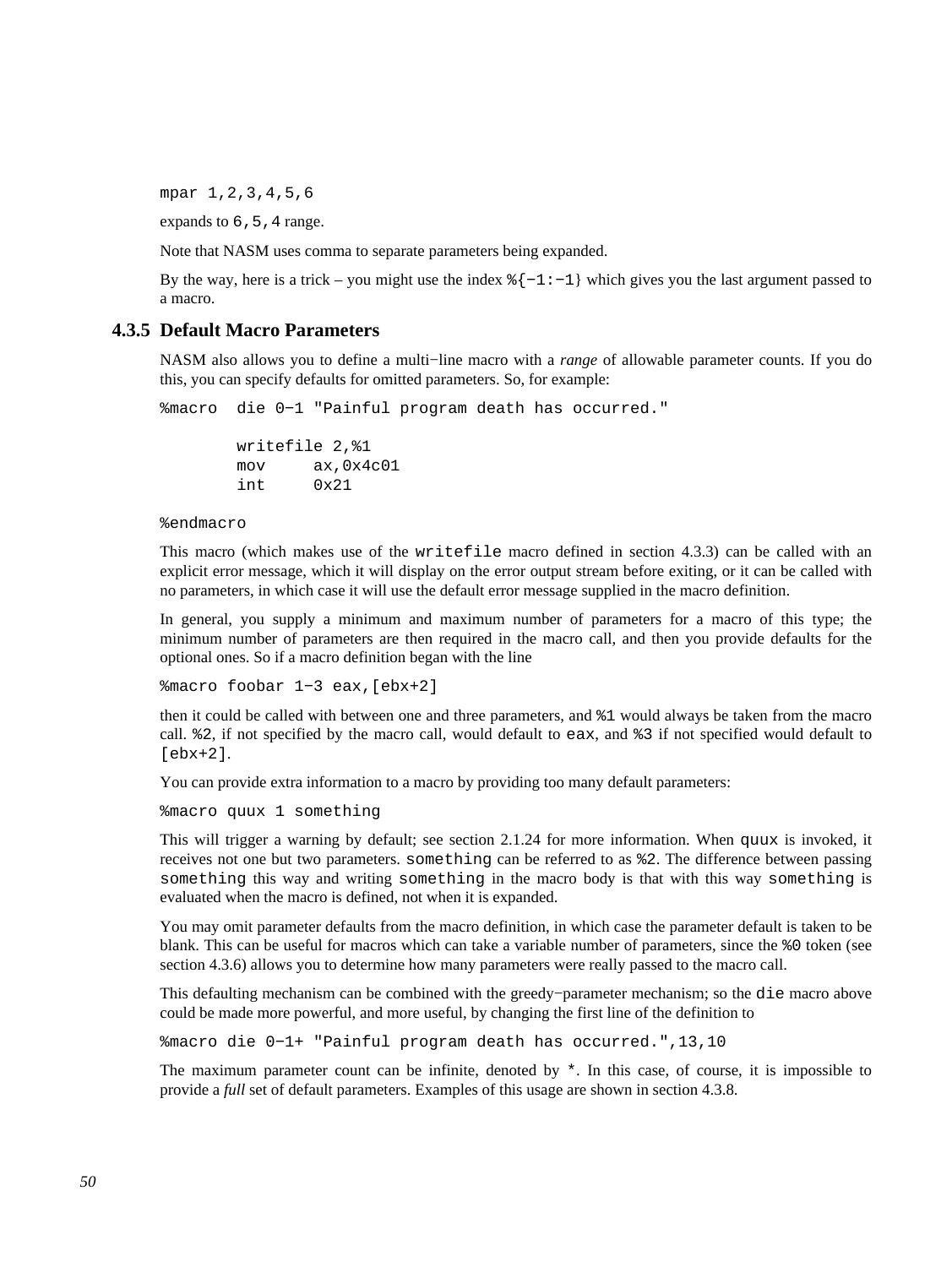## **4.3.6 %0: Macro Parameter Counter**

<span id="page-50-0"></span>The parameter reference %0 will return a numeric constant giving the number of parameters received, that is, if %0 is n then %n is the last parameter. %0 is mostly useful for macros that can take a variable number of parameters. It can be used as an argument to %rep (see [section 4.5\)](#page-57-0) in order to iterate through all the parameters of a macro. Examples are given in [section 4.3.8.](#page-50-1)

### **4.3.7 %00: Label Preceeding Macro**

%00 will return the label preceeding the macro invocation, if any. The label must be on the same line as the macro invocation, may be a local label (see [section 3.9\)](#page-38-0), and need not end in a colon.

## **4.3.8 %rotate: Rotating Macro Parameters**

<span id="page-50-1"></span>Unix shell programmers will be familiar with the shift shell command, which allows the arguments passed to a shell script (referenced as \$1, \$2 and so on) to be moved left by one place, so that the argument previously referenced as \$2 becomes available as \$1, and the argument previously referenced as \$1 is no longer available at all.

NASM provides a similar mechanism, in the form of %rotate. As its name suggests, it differs from the Unix shift in that no parameters are lost: parameters rotated off the left end of the argument list reappear on the right, and vice versa.

%rotate is invoked with a single numeric argument (which may be an expression). The macro parameters are rotated to the left by that many places. If the argument to %rotate is negative, the macro parameters are rotated to the right.

So a pair of macros to save and restore a set of registers might work as follows:

```
%macro multipush 1−* 
   %rep %0 
         push %1 
   %rotate 1 
   %endrep
```
%endmacro

This macro invokes the PUSH instruction on each of its arguments in turn, from left to right. It begins by pushing its first argument, %1, then invokes %rotate to move all the arguments one place to the left, so that the original second argument is now available as %1. Repeating this procedure as many times as there were arguments (achieved by supplying %0 as the argument to %rep) causes each argument in turn to be pushed.

Note also the use of  $*$  as the maximum parameter count, indicating that there is no upper limit on the number of parameters you may supply to the multipush macro.

It would be convenient, when using this macro, to have a POP equivalent, which *didn't* require the arguments to be given in reverse order. Ideally, you would write the multipush macro call, then cut−and−paste the line to where the pop needed to be done, and change the name of the called macro to multipop, and the macro would take care of popping the registers in the opposite order from the one in which they were pushed.

This can be done by the following definition:

```
%macro multipop 1−*
```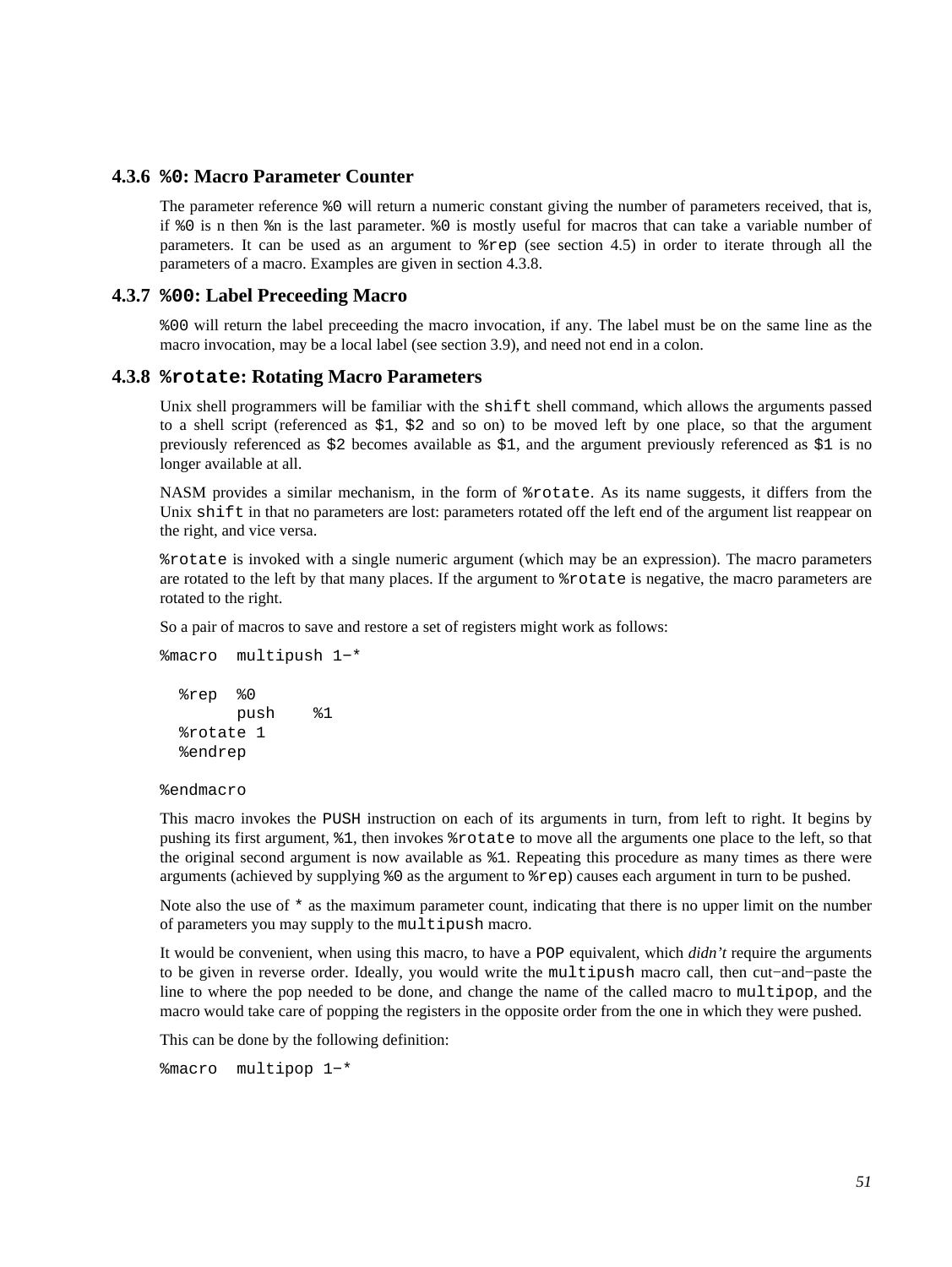```
 %rep %0 
 %rotate −1 
        pop %1 
 %endrep
```
%endmacro

This macro begins by rotating its arguments one place to the *right*, so that the original *last* argument appears as %1. This is then popped, and the arguments are rotated right again, so the second−to−last argument becomes %1. Thus the arguments are iterated through in reverse order.

### **4.3.9 Concatenating Macro Parameters**

<span id="page-51-0"></span>NASM can concatenate macro parameters and macro indirection constructs on to other text surrounding them. This allows you to declare a family of symbols, for example, in a macro definition. If, for example, you wanted to generate a table of key codes along with offsets into the table, you could code something like

%macro keytab\_entry 2

 keypos%1 equ \$−keytab db  $\frac{1}{2}$  and  $\frac{1}{2}$ %endmacro keytab: keytab\_entry F1,128+1 keytab\_entry F2,128+2 keytab\_entry Return,13 which would expand to keytab: keyposF1 equ \$−keytab db 128+1 keyposF2 equ \$−keytab db 128+2

keyposReturn equ \$−keytab

db 13

You can just as easily concatenate text on to the other end of a macro parameter, by writing  $\$1$ foo.

If you need to append a *digit* to a macro parameter, for example defining labels foo1 and foo2 when passed the parameter foo, you can't code %11 because that would be taken as the eleventh macro parameter. Instead, you must code  $\frac{1}{1}1$ , which will separate the first 1 (giving the number of the macro parameter) from the second (literal text to be concatenated to the parameter).

This concatenation can also be applied to other preprocessor in−line objects, such as macro−local labels [\(section 4.3.2\)](#page-47-1) and context−local labels [\(section 4.7.2\)](#page-59-0). In all cases, ambiguities in syntax can be resolved by enclosing everything after the  $\frac{1}{6}$  sign and before the literal text in braces: so  $\frac{1}{6}$  foo  $\bar{\rm bar}$  concatenates the text bar to the end of the real name of the macro−local label %%foo. (This is unnecessary, since the form NASM uses for the real names of macro–local labels means that the two usages %{%foo}bar and %%foobar would both expand to the same thing anyway; nevertheless, the capability is there.)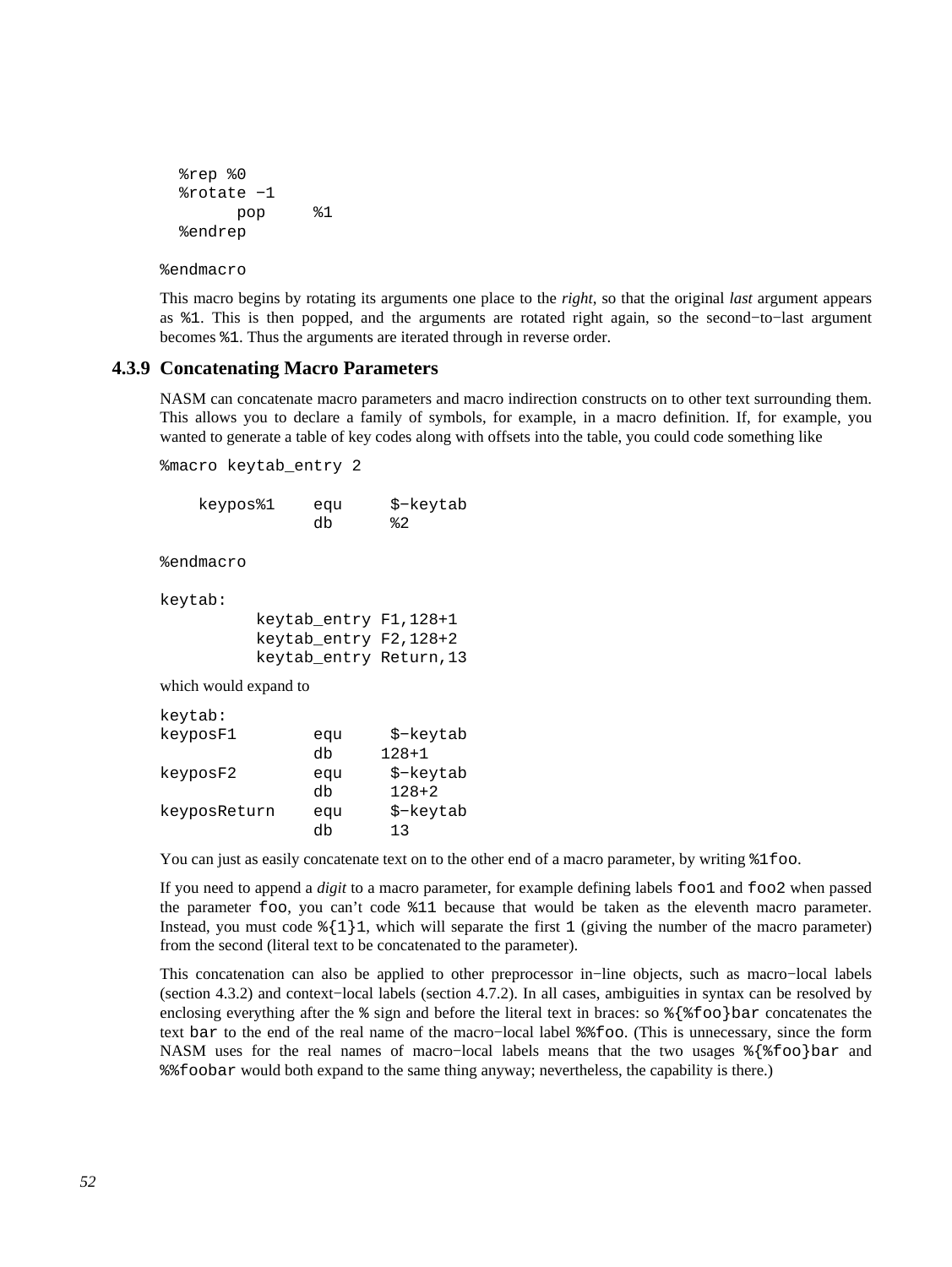The single−line macro indirection construct, %[...] [\(section 4.1.3\)](#page-42-0), behaves the same way as macro parameters for the purpose of concatenation.

See also the  $*$  - operator, [section 4.1.4.](#page-42-1)

## **4.3.10 Condition Codes as Macro Parameters**

NASM can give special treatment to a macro parameter which contains a condition code. For a start, you can refer to the macro parameter %1 by means of the alternative syntax %+1, which informs NASM that this macro parameter is supposed to contain a condition code, and will cause the preprocessor to report an error message if the macro is called with a parameter which is *not* a valid condition code.

Far more usefully, though, you can refer to the macro parameter by means of %−1, which NASM will expand as the *inverse* condition code. So the retz macro defined in [section 4.3.2](#page-47-1) can be replaced by a general conditional−return macro like this:

```
%macro retc 1 
         j%−1 %%skip 
         ret 
   %%skip:
```
%endmacro

This macro can now be invoked using calls like retc ne, which will cause the conditional−jump instruction in the macro expansion to come out as JE, or retc po which will make the jump a JPE.

The %+1 macro−parameter reference is quite happy to interpret the arguments CXZ and ECXZ as valid condition codes; however, %−1 will report an error if passed either of these, because no inverse condition code exists.

### **4.3.11 Disabling Listing Expansion**

When NASM is generating a listing file from your program, it will generally expand multi−line macros by means of writing the macro call and then listing each line of the expansion. This allows you to see which instructions in the macro expansion are generating what code; however, for some macros this clutters the listing up unnecessarily.

NASM therefore provides the .nolist qualifier, which you can include in a macro definition to inhibit the expansion of the macro in the listing file. The .nolist qualifier comes directly after the number of parameters, like this:

```
%macro foo 1.nolist
Or like this:
%macro bar 1−5+.nolist a,b,c,d,e,f,g,h
```
#### **4.3.12 Undefining Multi−Line Macros: %unmacro**

Multi−line macros can be removed with the %unmacro directive. Unlike the %undef directive, however, %unmacro takes an argument specification, and will only remove exact matches with that argument specification.

For example: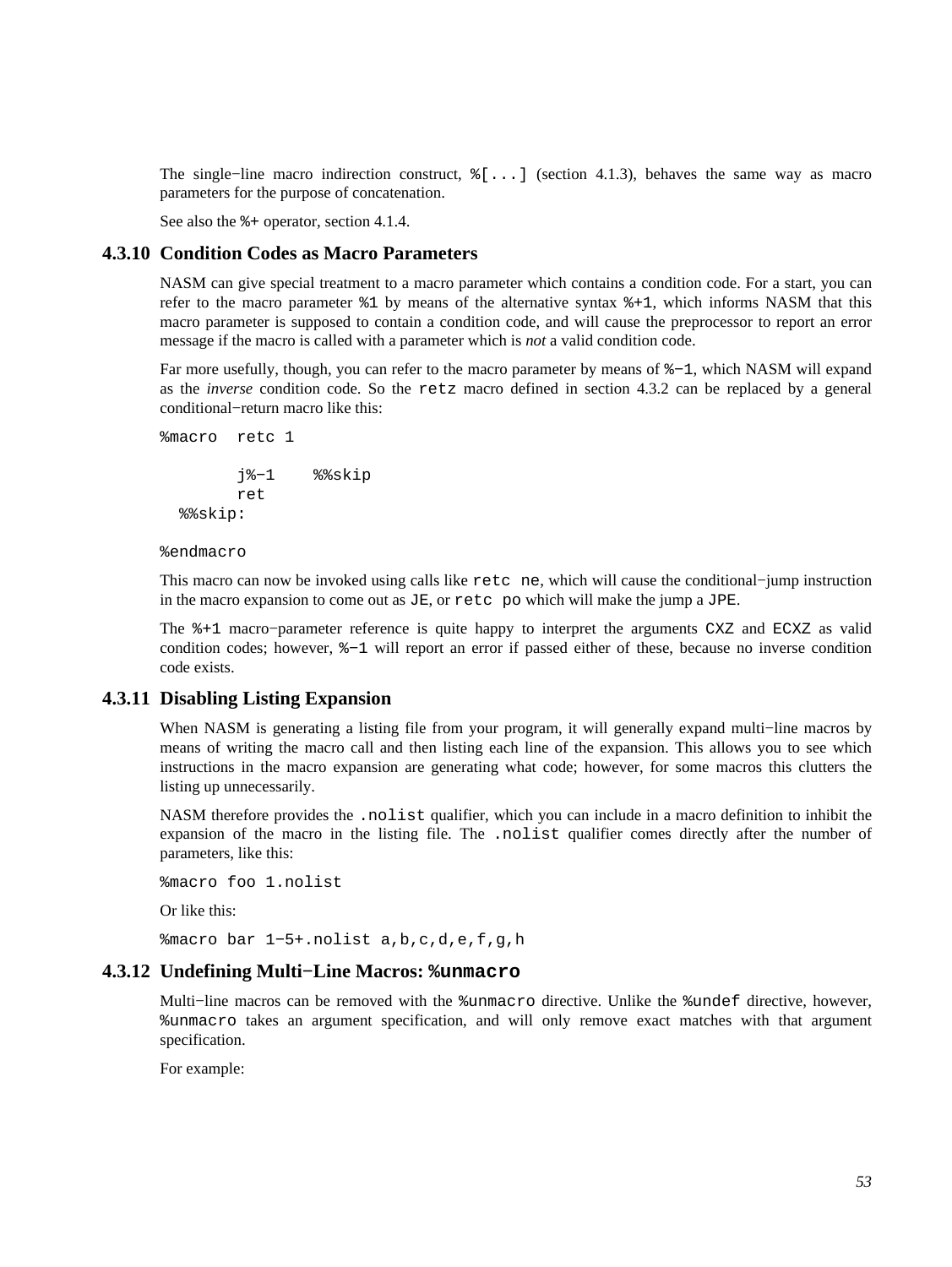```
%macro foo 1−3 
         ; Do something 
%endmacro 
%unmacro foo 1−3
```
removes the previously defined macro foo, but

%macro bar 1−3 ; Do something %endmacro %unmacro bar 1

does *not* remove the macro bar, since the argument specification does not match exactly.

## **4.4 Conditional Assembly**

Similarly to the C preprocessor, NASM allows sections of a source file to be assembled only if certain conditions are met. The general syntax of this feature looks like this:

```
%if<condition>
```
 ; some code which only appears if <condition> is met %elif<condition2> ; only appears if <condition> is not met but <condition2> is %else ; this appears if neither <condition> nor <condition2> was met %endif

The inverse forms %ifn and %elifn are also supported.

The %else clause is optional, as is the %elif clause. You can have more than one %elif clause as well.

There are a number of variants of the %if directive. Each has its corresponding %elif, %ifn, and %elifn directives; for example, the equivalents to the %ifdef directive are %elifdef, %ifndef, and %elifndef.

### **4.4.1 %ifdef: Testing Single−Line Macro Existence**

Beginning a conditional−assembly block with the line %ifdef MACRO will assemble the subsequent code if, and only if, a single−line macro called MACRO is defined. If not, then the %elif and %else blocks (if any) will be processed instead.

For example, when debugging a program, you might want to write code such as

```
 ; perform some function 
%ifdef DEBUG 
           writefile 2,"Function performed successfully",13,10 
%endif 
           ; go and do something else
```
Then you could use the command–line option −dDEBUG to create a version of the program which produced debugging messages, and remove the option to generate the final release version of the program.

You can test for a macro *not* being defined by using %ifndef instead of %ifdef. You can also test for macro definitions in %elif blocks by using %elifdef and %elifndef.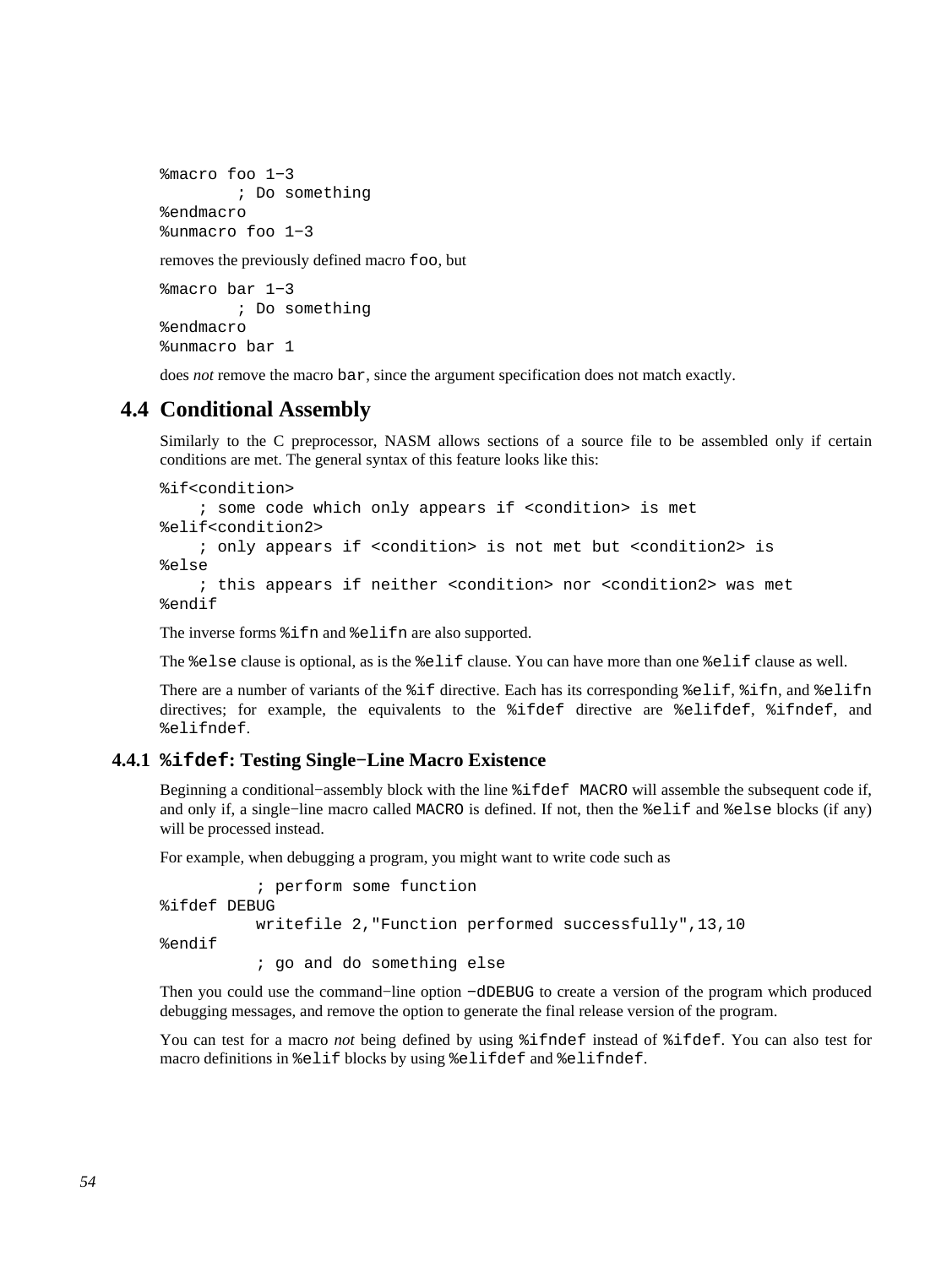## **4.4.2 %ifmacro: Testing Multi−Line Macro Existence**

The %ifmacro directive operates in the same way as the %ifdef directive, except that it checks for the existence of a multi−line macro.

For example, you may be working with a large project and not have control over the macros in a library. You may want to create a macro with one name if it doesn't already exist, and another name if one with that name does exist.

The %ifmacro is considered true if defining a macro with the given name and number of arguments would cause a definitions conflict. For example:

```
%ifmacro MyMacro 1−3
```
%error "MyMacro 1−3" causes a conflict with an existing macro.

%else

%macro MyMacro 1−3

; insert code to define the macro

%endmacro

#### %endif

This will create the macro "MyMacro 1−3" if no macro already exists which would conflict with it, and emits a warning if there would be a definition conflict.

You can test for the macro not existing by using the  $\frac{2}{3}$  if finacro instead of  $\frac{2}{3}$  if macro. Additional tests can be performed in %elif blocks by using %elifmacro and %elifnmacro.

### **4.4.3 %ifctx: Testing the Context Stack**

The conditional−assembly construct %ifctx will cause the subsequent code to be assembled if and only if the top context on the preprocessor's context stack has the same name as one of the arguments. As with %ifdef, the inverse and %elif forms %ifnctx, %elifctx and %elifnctx are also supported.

For more details of the context stack, see [section 4.7.](#page-59-1) For a sample use of  $\text{\$ifctx$, see section 4.7.6}.$ 

#### **4.4.4 %if: Testing Arbitrary Numeric Expressions**

The conditional−assembly construct %if expr will cause the subsequent code to be assembled if and only if the value of the numeric expression expr is non−zero. An example of the use of this feature is in deciding when to break out of a %rep preprocessor loop: see [section 4.5](#page-57-0) for a detailed example.

The expression given to  $\frac{1}{2}$  if, and its counterpart  $\frac{1}{2}$  elif, is a critical expression (see [section 3.8\)](#page-37-0).

%if extends the normal NASM expression syntax, by providing a set of relational operators which are not normally available in expressions. The operators =, <, >, <=, >= and <> test equality, less–than, greater–than, less−or−equal, greater−or−equal and not−equal respectively. The C−like forms == and != are supported as alternative forms of = and <>. In addition, low−priority logical operators &&, ^^ and || are provided, supplying logical AND, logical XOR and logical OR. These work like the C logical operators (although C has no logical XOR), in that they always return either 0 or 1, and treat any non−zero input as 1 (so that ^^, for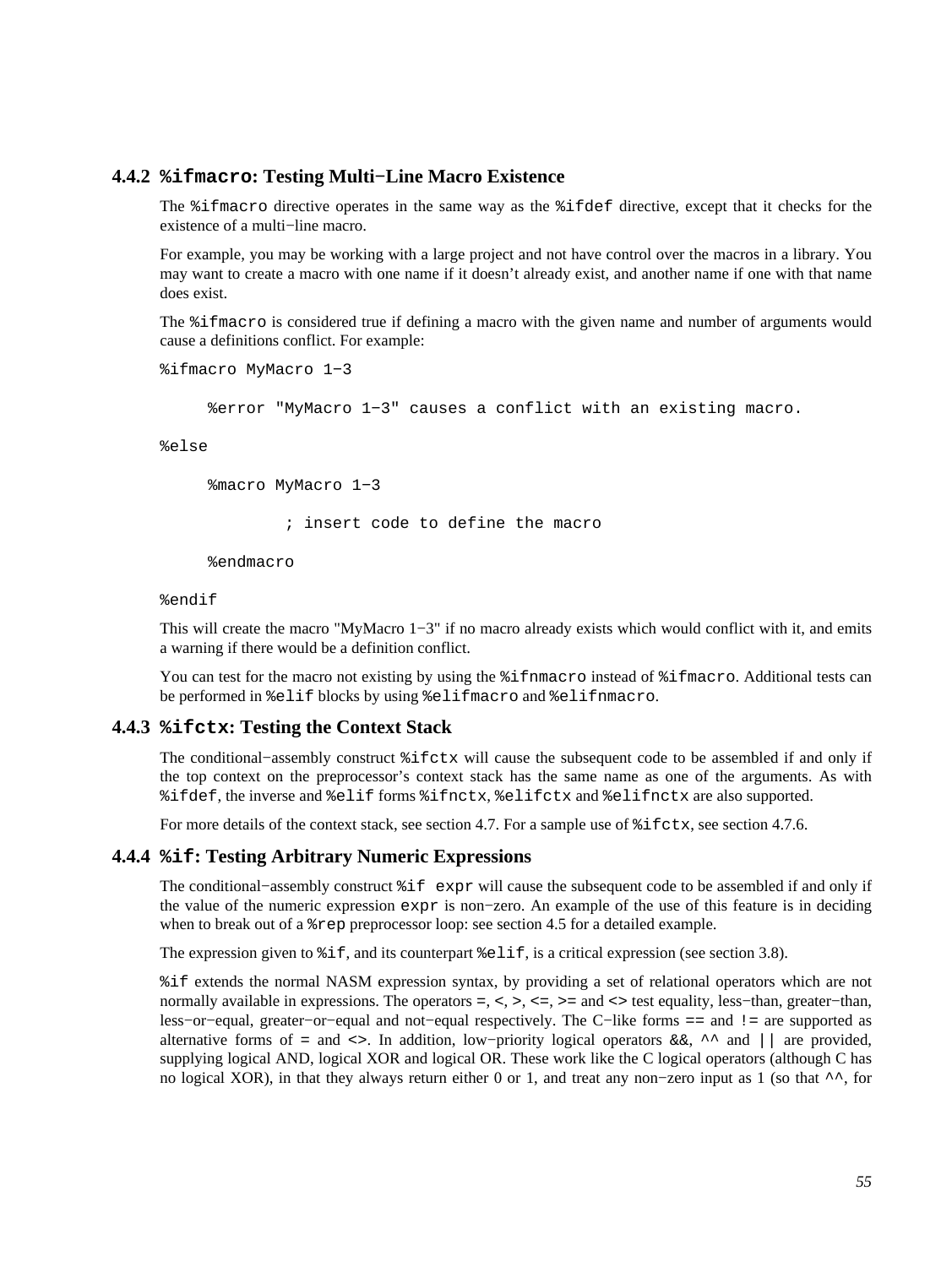example, returns 1 if exactly one of its inputs is zero, and 0 otherwise). The relational operators also return 1 for true and 0 for false.

Like other %if constructs, %if has a counterpart %elif, and negative forms %ifn and %elifn.

## **4.4.5 %ifidn and %ifidni: Testing Exact Text Identity**

The construct %ifidn text1, text2 will cause the subsequent code to be assembled if and only if text1 and text2, after expanding single−line macros, are identical pieces of text. Differences in white space are not counted.

%ifidni is similar to %ifidn, but is case−insensitive.

For example, the following macro pushes a register or number on the stack, and allows you to treat IP as a real register:

```
%macro pushparam 1 
   %ifidni %1,ip 
         call %%label 
   %%label: 
   %else 
         push %1 
   %endif
```
%endmacro

Like other %if constructs, %ifidn has a counterpart %elifidn, and negative forms %ifnidn and %elifnidn. Similarly, %ifidni has counterparts %elifidni, %ifnidni and %elifnidni.

### **4.4.6 %ifid, %ifnum, %ifstr: Testing Token Types**

Some macros will want to perform different tasks depending on whether they are passed a number, a string, or an identifier. For example, a string output macro might want to be able to cope with being passed either a string constant or a pointer to an existing string.

The conditional assembly construct %ifid, taking one parameter (which may be blank), assembles the subsequent code if and only if the first token in the parameter exists and is an identifier. %ifnum works similarly, but tests for the token being a numeric constant;  $\hat{\tau}$  if  $\tau$  tests for it being a string.

For example, the writefile macro defined in [section 4.3.3](#page-47-0) can be extended to take advantage of  $i$ ifstr in the following fashion:

```
%macro writefile 2−3+
```

```
 %ifstr %2 
      jmp %%endstr
  \frac{1}{2} if \frac{1}{2}0 = 3 %%str: db %2,%3 
   %else 
     %%str: db %2 
   %endif 
     %%endstr: mov dx,%%str 
               mov cx,%%endstr−%%str
```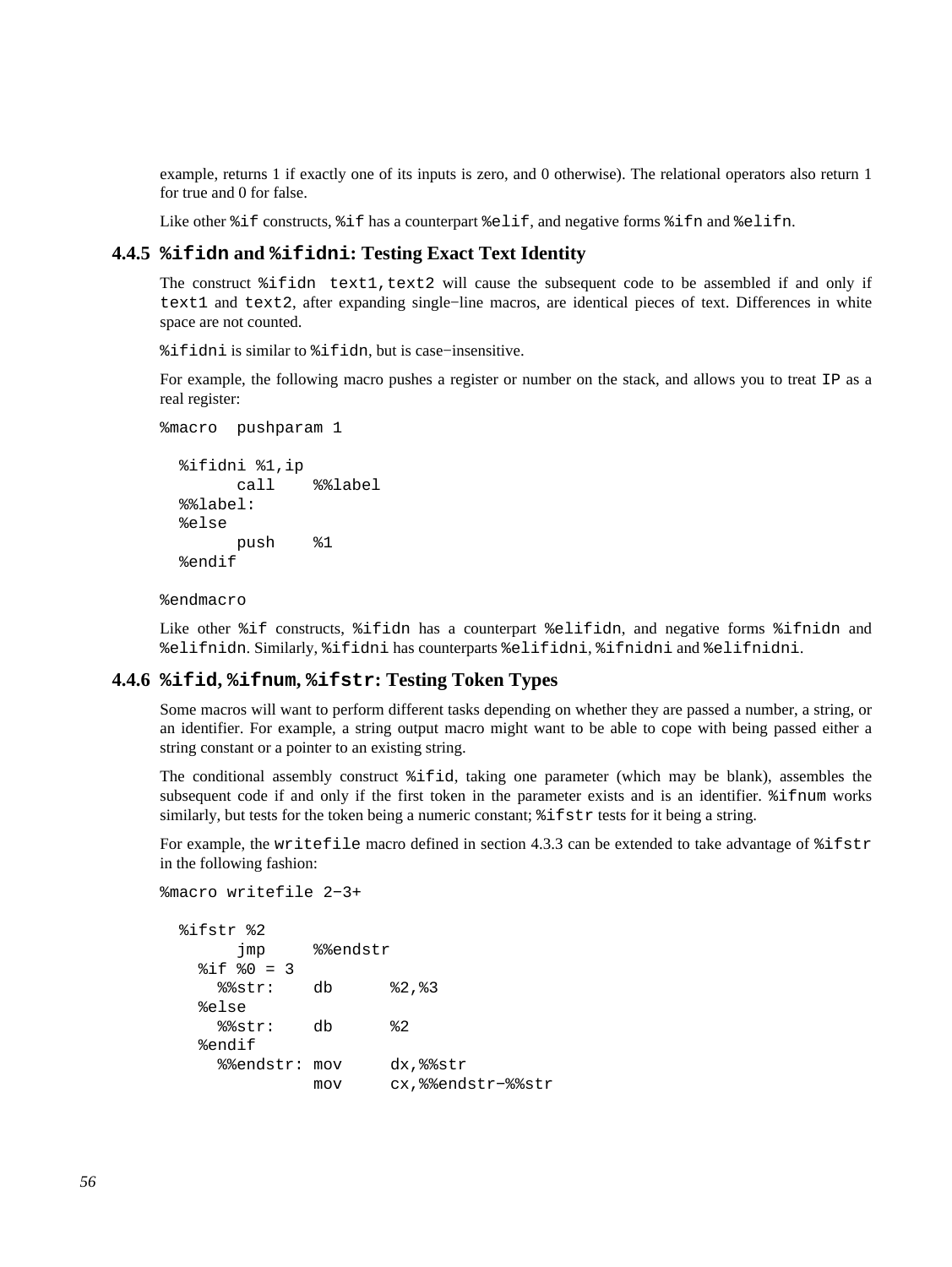| mov | dx, %2        |
|-----|---------------|
| mov | cx, 83        |
|     |               |
| mov | bx, %1        |
| mov | ah, 0x40      |
| int | $0 \times 21$ |
|     |               |

%endmacro

Then the writefile macro can cope with being called in either of the following two ways:

```
 writefile [file], strpointer, length 
 writefile [file], "hello", 13, 10
```
In the first, strpointer is used as the address of an already−declared string, and length is used as its length; in the second, a string is given to the macro, which therefore declares it itself and works out the address and length for itself.

Note the use of %if inside the %ifstr: this is to detect whether the macro was passed two arguments (so the string would be a single string constant, and db %2 would be adequate) or more (in which case, all but the first two would be lumped together into  $\frac{1}{2}$ , and db  $\frac{1}{2}$   $\frac{1}{2}$ ,  $\frac{1}{2}$  would be required).

The usual %elif..., %ifn..., and %elifn... versions exist for each of %ifid, %ifnum and %ifstr.

#### **4.4.7 %iftoken: Test for a Single Token**

Some macros will want to do different things depending on if it is passed a single token (e.g. paste it to something else using %+) versus a multi−token sequence.

The conditional assembly construct %iftoken assembles the subsequent code if and only if the expanded parameters consist of exactly one token, possibly surrounded by whitespace.

For example:

%iftoken 1

will assemble the subsequent code, but

%iftoken −1

will not, since −1 contains two tokens: the unary minus operator −, and the number 1.

The usual %eliftoken, %ifntoken, and %elifntoken variants are also provided.

#### **4.4.8 %ifempty: Test for Empty Expansion**

The conditional assembly construct %ifempty assembles the subsequent code if and only if the expanded parameters do not contain any tokens at all, whitespace excepted.

The usual %elifempty, %ifnempty, and %elifnempty variants are also provided.

#### **4.4.9 %ifenv: Test If Environment Variable Exists**

The conditional assembly construct %ifenv assembles the subsequent code if and only if the environment variable referenced by the  $\frac{1}{2}$  < env > directive exists.

The usual %elifenv, %ifnenv, and %elifnenv variants are also provided.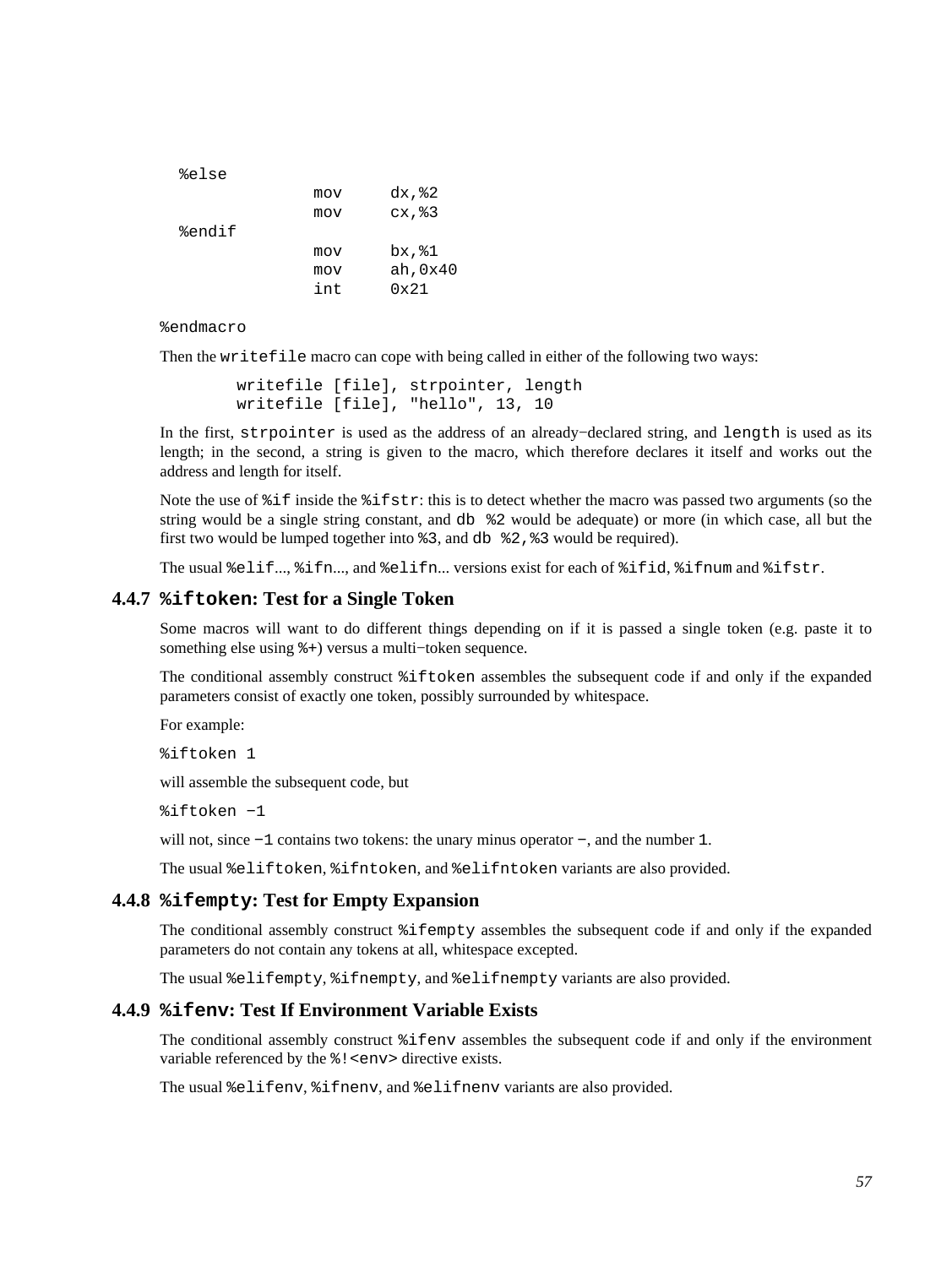Just as for  $\frac{1}{2}$  <env> the argument should be written as a string if it contains characters that would not be legal in an identifier. See [section 4.10.2.](#page-66-0)

## **4.5 Preprocessor Loops: %rep**

<span id="page-57-0"></span>NASM's TIMES prefix, though useful, cannot be used to invoke a multi−line macro multiple times, because it is processed by NASM after macros have already been expanded. Therefore NASM provides another form of loop, this time at the preprocessor level: %rep.

The directives %rep and %endrep (%rep takes a numeric argument, which can be an expression; %endrep takes no arguments) can be used to enclose a chunk of code, which is then replicated as many times as specified by the preprocessor:

```
%assign i 0 
%rep 64 
         inc word [table+2*i] 
%assign i i+1 
%endrep
```
This will generate a sequence of 64 INC instructions, incrementing every word of memory from [table] to [table+126].

For more complex termination conditions, or to break out of a repeat loop part way along, you can use the %exitrep directive to terminate the loop, like this:

```
fibonacci: 
%assign i 0 
%assign j 1 
%rep 100 
% i f j > 65535 %exitrep 
%endif 
          dw j 
%assign k j+i 
%assign i j 
%assign j k 
%endrep
```

```
fib_number equ ($−fibonacci)/2
```
This produces a list of all the Fibonacci numbers that will fit in 16 bits. Note that a maximum repeat count must still be given to %rep. This is to prevent the possibility of NASM getting into an infinite loop in the preprocessor, which (on multitasking or multi−user systems) would typically cause all the system memory to be gradually used up and other applications to start crashing.

Note a maximum repeat count is limited by 62 bit number, though it is hardly possible that you ever need anything bigger.

## **4.6 Source Files and Dependencies**

These commands allow you to split your sources into multiple files.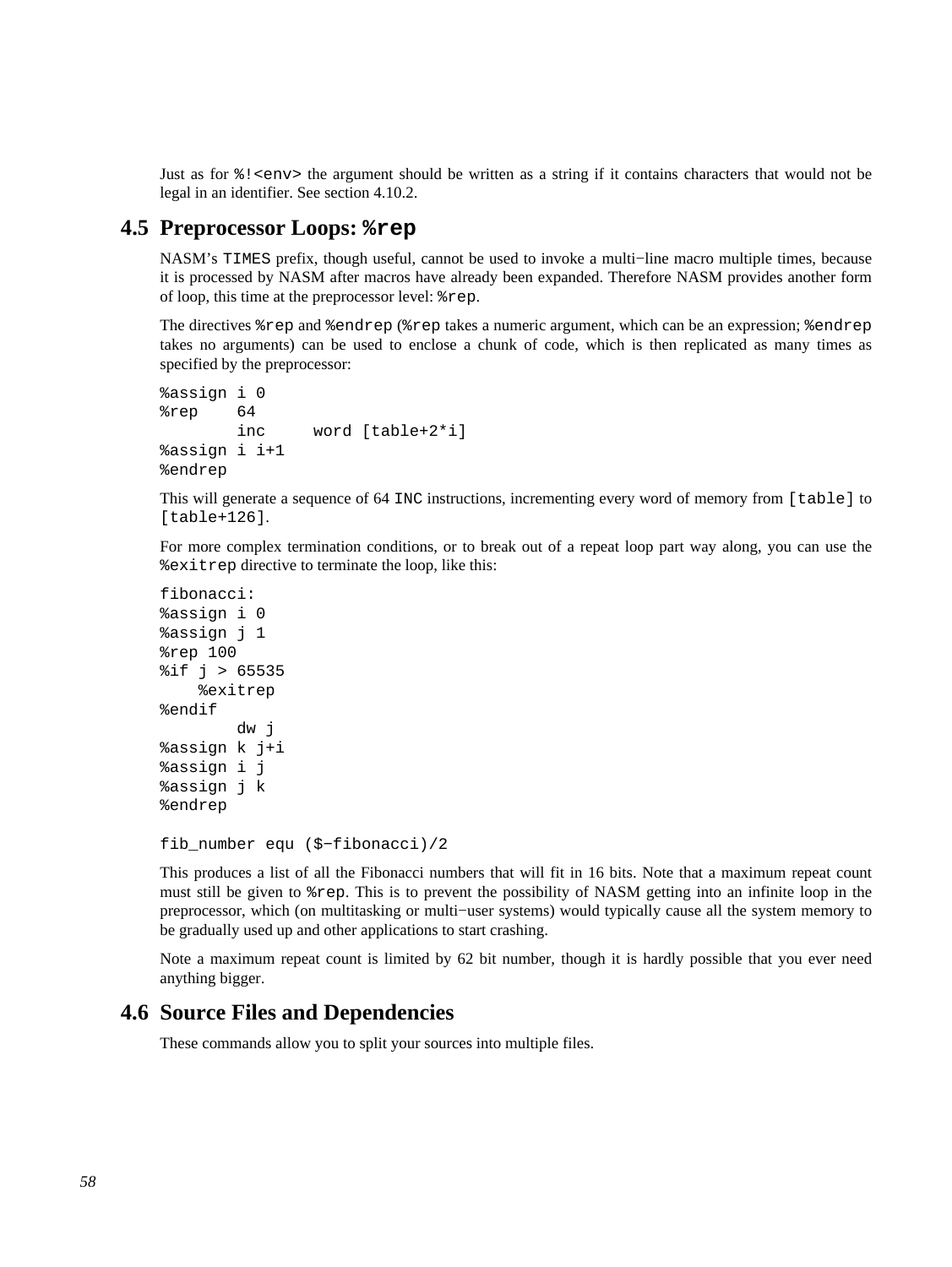#### **4.6.1 %include: Including Other Files**

Using, once again, a very similar syntax to the C preprocessor, NASM's preprocessor lets you include other source files into your code. This is done by the use of the %include directive:

%include "macros.mac"

will include the contents of the file macros.mac into the source file containing the  $\frac{1}{2}$  include directive.

Include files are searched for in the current directory (the directory you're in when you run NASM, as opposed to the location of the NASM executable or the location of the source file), plus any directories specified on the NASM command line using the −i option.

The standard C idiom for preventing a file being included more than once is just as applicable in NASM: if the file macros.mac has the form

%ifndef MACROS\_MAC %define MACROS\_MAC ; now define some macros %endif

then including the file more than once will not cause errors, because the second time the file is included nothing will happen because the macro MACROS\_MAC will already be defined.

You can force a file to be included even if there is no  $%$  include directive that explicitly includes it, by using the −p option on the NASM command line (see [section 2.1.17\)](#page-22-2).

#### **4.6.2 %pathsearch: Search the Include Path**

The %pathsearch directive takes a single−line macro name and a filename, and declare or redefines the specified single−line macro to be the include−path−resolved version of the filename, if the file exists (otherwise, it is passed unchanged.)

For example,

%pathsearch MyFoo "foo.bin"

... with −Ibins/ in the include path may end up defining the macro MyFoo to be "bins/foo.bin".

## **4.6.3 %depend: Add Dependent Files**

The %depend directive takes a filename and adds it to the list of files to be emitted as dependency generation when the −M options and its relatives (see [section 2.1.4\)](#page-19-0) are used. It produces no output.

This is generally used in conjunction with %pathsearch. For example, a simplified version of the standard macro wrapper for the INCBIN directive looks like:

```
%imacro incbin 1−2+ 0 
%pathsearch dep %1 
%depend dep 
         incbin dep,%2 
%endmacro
```
This first resolves the location of the file into the macro dep, then adds it to the dependency lists, and finally issues the assembler−level INCBIN directive.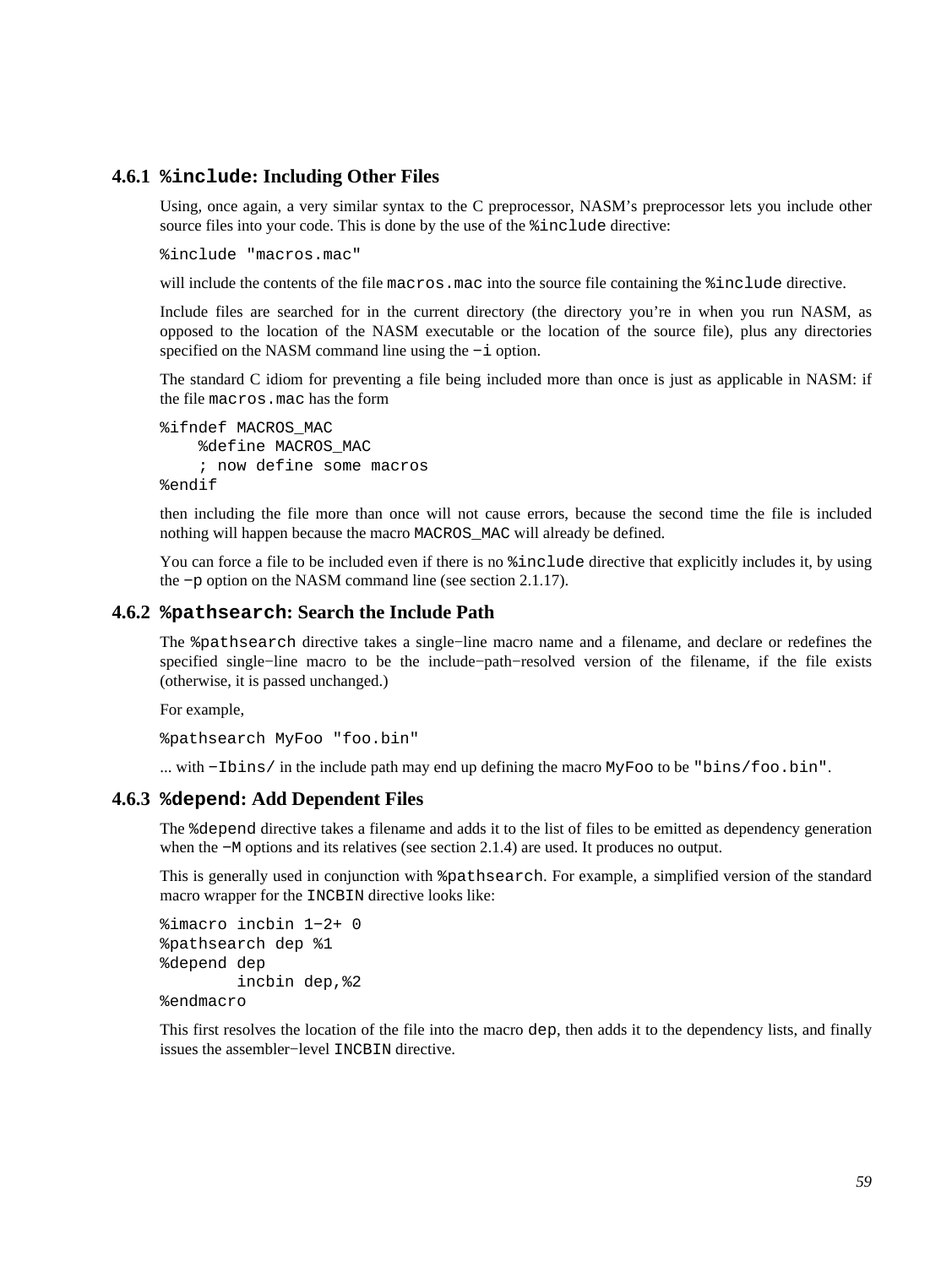## **4.6.4 %use: Include Standard Macro Package**

<span id="page-59-3"></span>The %use directive is similar to %include, but rather than including the contents of a file, it includes a named standard macro package. The standard macro packages are part of NASM, and are described in [chapter](#page-73-0) [5.](#page-73-0)

Unlike the  $\frac{1}{2}$  include directive, package names for the  $\frac{1}{2}$ use directive do not require quotes, but quotes are permitted. In NASM 2.04 and 2.05 the unquoted form would be macro−expanded; this is no longer true. Thus, the following lines are equivalent:

%use altreg %use 'altreg'

Standard macro packages are protected from multiple inclusion. When a standard macro package is used, a testable single−line macro of the form \_\_USE\_*package*\_\_ is also defined, see [section 4.12.8.](#page-68-0)

## **4.7 The Context Stack**

<span id="page-59-1"></span>Having labels that are local to a macro definition is sometimes not quite powerful enough: sometimes you want to be able to share labels between several macro calls. An example might be a REPEAT ... UNTIL loop, in which the expansion of the REPEAT macro would need to be able to refer to a label which the UNTIL macro had defined. However, for such a macro you would also want to be able to nest these loops.

NASM provides this level of power by means of a *context stack*. The preprocessor maintains a stack of *contexts*, each of which is characterized by a name. You add a new context to the stack using the <sup>§</sup>push directive, and remove one using %pop. You can define labels that are local to a particular context on the stack.

## **4.7.1 %push and %pop: Creating and Removing Contexts**

<span id="page-59-2"></span>The %push directive is used to create a new context and place it on the top of the context stack. %push takes an optional argument, which is the name of the context. For example:

%push foobar

This pushes a new context called foobar on the stack. You can have several contexts on the stack with the same name: they can still be distinguished. If no name is given, the context is unnamed (this is normally used when both the  $\gamma$  push and the  $\gamma$  pop are inside a single macro definition.)

The directive %pop, taking one optional argument, removes the top context from the context stack and destroys it, along with any labels associated with it. If an argument is given, it must match the name of the current context, otherwise it will issue an error.

## **4.7.2 Context−Local Labels**

<span id="page-59-0"></span>Just as the usage %%foo defines a label which is local to the particular macro call in which it is used, the usage %\$foo is used to define a label which is local to the context on the top of the context stack. So the REPEAT and UNTIL example given above could be implemented by means of:

```
%macro repeat 0
```
 %push repeat %\$begin:

%endmacro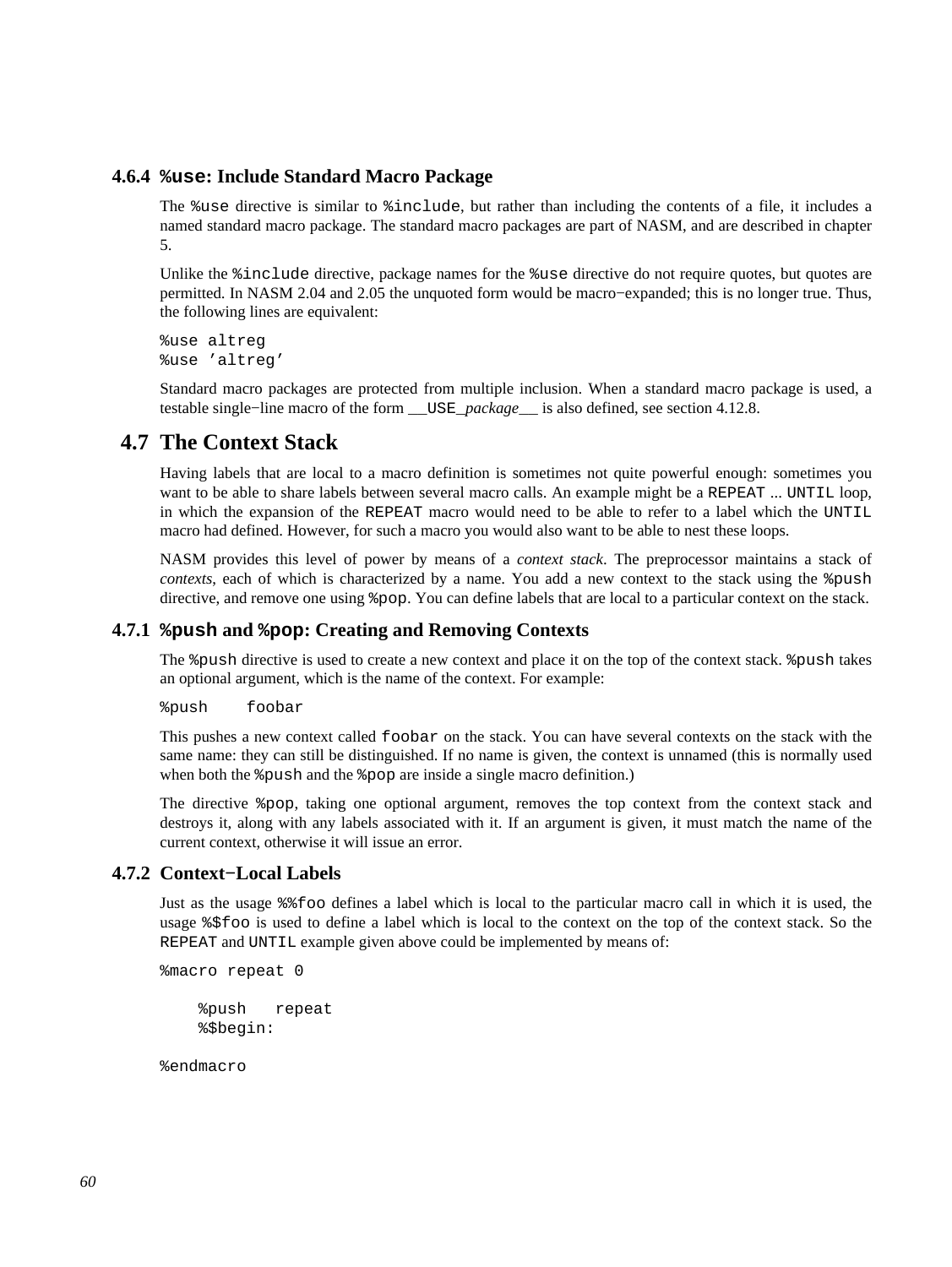```
%macro until 1 
         j%−1 %$begin 
     %pop
```
%endmacro

and invoked by means of, for example,

```
 mov cx,string 
 repeat 
 add cx,3 
 scasb 
 until e
```
which would scan every fourth byte of a string in search of the byte in  $AL$ .

If you need to define, or access, labels local to the context *below* the top one on the stack, you can use %\$\$foo, or %\$\$\$foo for the context below that, and so on.

## **4.7.3 Context−Local Single−Line Macros**

NASM also allows you to define single−line macros which are local to a particular context, in just the same way:

%define %\$localmac 3

will define the single−line macro %\$localmac to be local to the top context on the stack. Of course, after a subsequent %push, it can then still be accessed by the name %\$\$localmac.

## **4.7.4 Context Fall−Through Lookup**

Context fall−through lookup (automatic searching of outer contexts) is a feature that was added in NASM version 0.98.03. Unfortunately, this feature is unintuitive and can result in buggy code that would have otherwise been prevented by NASM's error reporting. As a result, this feature has been *deprecated*. NASM version 2.09 will issue a warning when usage of this *deprecated* feature is detected. Starting with NASM version 2.10, usage of this *deprecated* feature will simply result in an *expression syntax error*.

An example usage of this *deprecated* feature follows:

```
%macro ctxthru 0 
%push ctx1 
     %assign %$external 1 
          %push ctx2 
              %assign %$internal 1 
              mov eax, %$external 
              mov eax, %$internal 
          %pop 
%pop 
%endmacro
```
As demonstrated, %\$external is being defined in the ctx1 context and referenced within the ctx2 context. With context fall−through lookup, referencing an undefined context−local macro like this implicitly searches through all outer contexts until a match is made or isn't found in any context. As a result, %\$external referenced within the ctx2 context would implicitly use %\$external as defined in ctx1.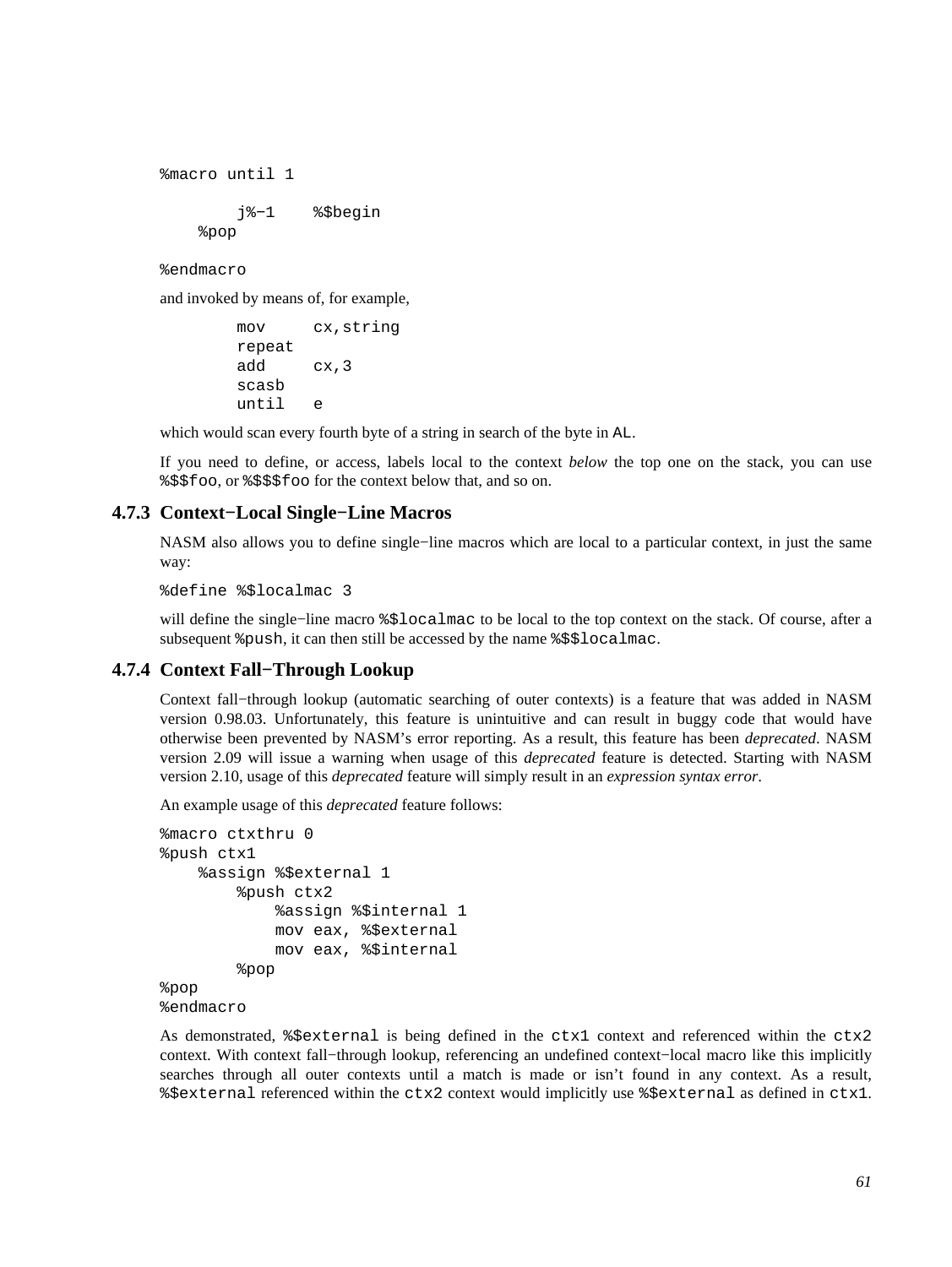Most people would expect NASM to issue an error in this situation because %\$external was never defined within ctx2 and also isn't qualified with the proper context depth, %\$\$external.

Here is a revision of the above example with proper context depth:

```
%macro ctxthru 0 
%push ctx1 
     %assign %$external 1 
          %push ctx2 
              %assign %$internal 1 
              mov eax, %$$external 
              mov eax, %$internal 
          %pop 
%pop 
%endmacro
```
As demonstrated,  $% \xi$ external is still being defined in the ctx1 context and referenced within the ctx2 context. However, the reference to %\$external within ctx2 has been fully qualified with the proper context depth, %\$\$external, and thus is no longer ambiguous, unintuitive or erroneous.

## **4.7.5 %repl: Renaming a Context**

If you need to change the name of the top context on the stack (in order, for example, to have it respond differently to %ifctx), you can execute a %pop followed by a %push; but this will have the side effect of destroying all context−local labels and macros associated with the context that was just popped.

NASM provides the directive %repl, which *replaces* a context with a different name, without touching the associated macros and labels. So you could replace the destructive code

%pop %push newname

with the non−destructive version %repl newname.

### **4.7.6 Example Use of the Context Stack: Block IFs**

<span id="page-61-0"></span>This example makes use of almost all the context−stack features, including the conditional−assembly construct %ifctx, to implement a block IF statement as a set of macros.

```
%macro if 1 
     %push if 
     j%−1 %$ifnot 
%endmacro 
%macro else 0 
   %ifctx if 
         %repl else 
          jmp %$ifend 
          %$ifnot: 
   %else 
          %error "expected 'if' before 'else'"
```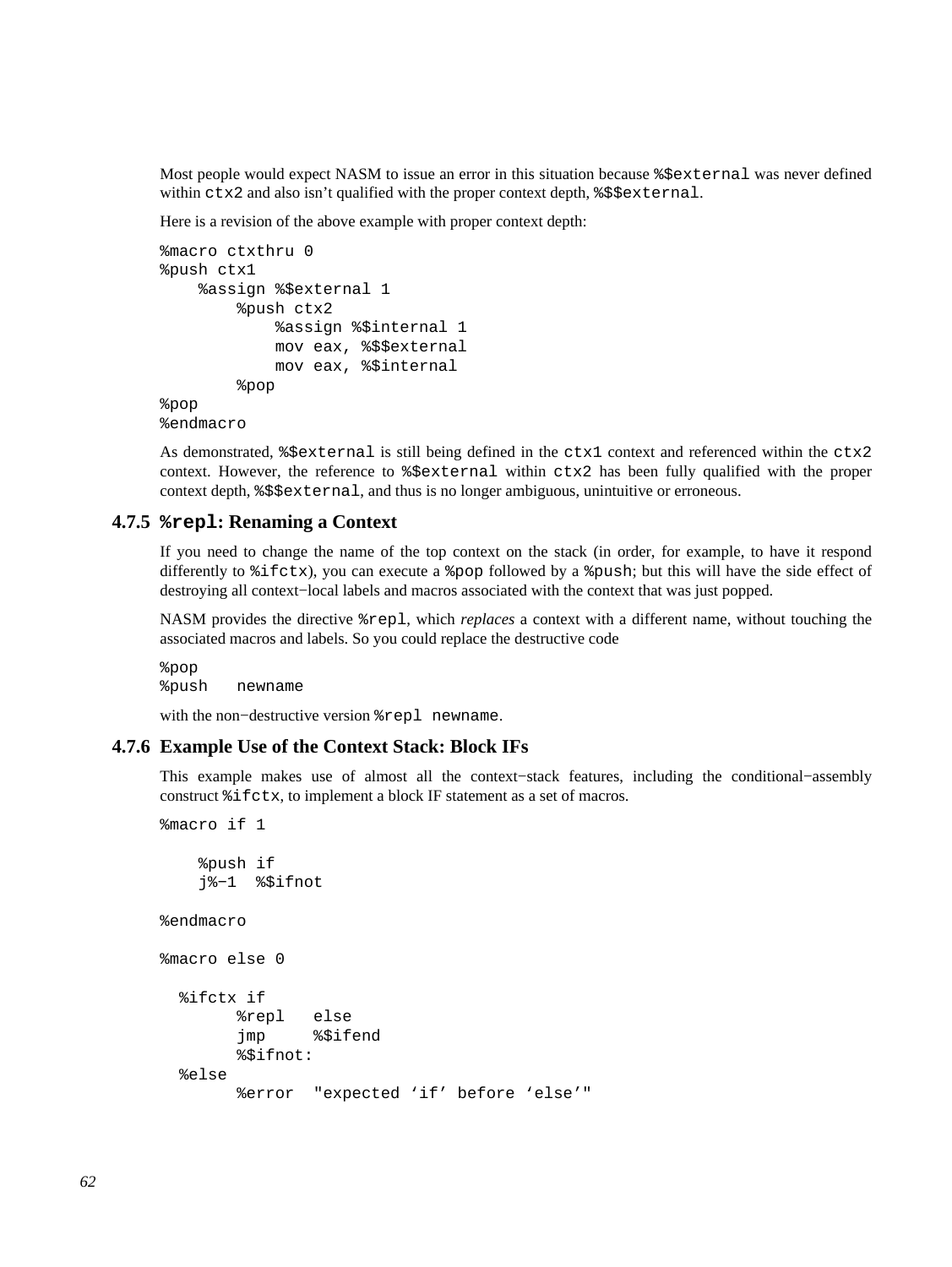```
 %endif 
%endmacro 
%macro endif 0 
   %ifctx if 
          %$ifnot: 
          %pop 
   %elifctx else 
          %$ifend: 
          %pop 
   %else 
          %error "expected 'if' or 'else' before 'endif'" 
   %endif
```
#### %endmacro

This code is more robust than the REPEAT and UNTIL macros given in [section 4.7.2,](#page-59-0) because it uses conditional assembly to check that the macros are issued in the right order (for example, not calling endif before if) and issues a %error if they're not.

In addition, the endif macro has to be able to cope with the two distinct cases of either directly following an if, or following an else. It achieves this, again, by using conditional assembly to do different things depending on whether the context on top of the stack is if or else.

The else macro has to preserve the context on the stack, in order to have the  $\frac{25}{10}$  referred to by the if macro be the same as the one defined by the endif macro, but has to change the context's name so that endif will know there was an intervening else. It does this by the use of %repl.

A sample usage of these macros might look like:

```
 cmp ax,bx 
 if ae 
        cmp bx,cx 
        if ae 
                 mov ax,cx 
        else 
                 mov ax,bx 
        endif 
 else 
        cmp ax,cx 
        if ae 
                 mov ax,cx 
        endif
```
endif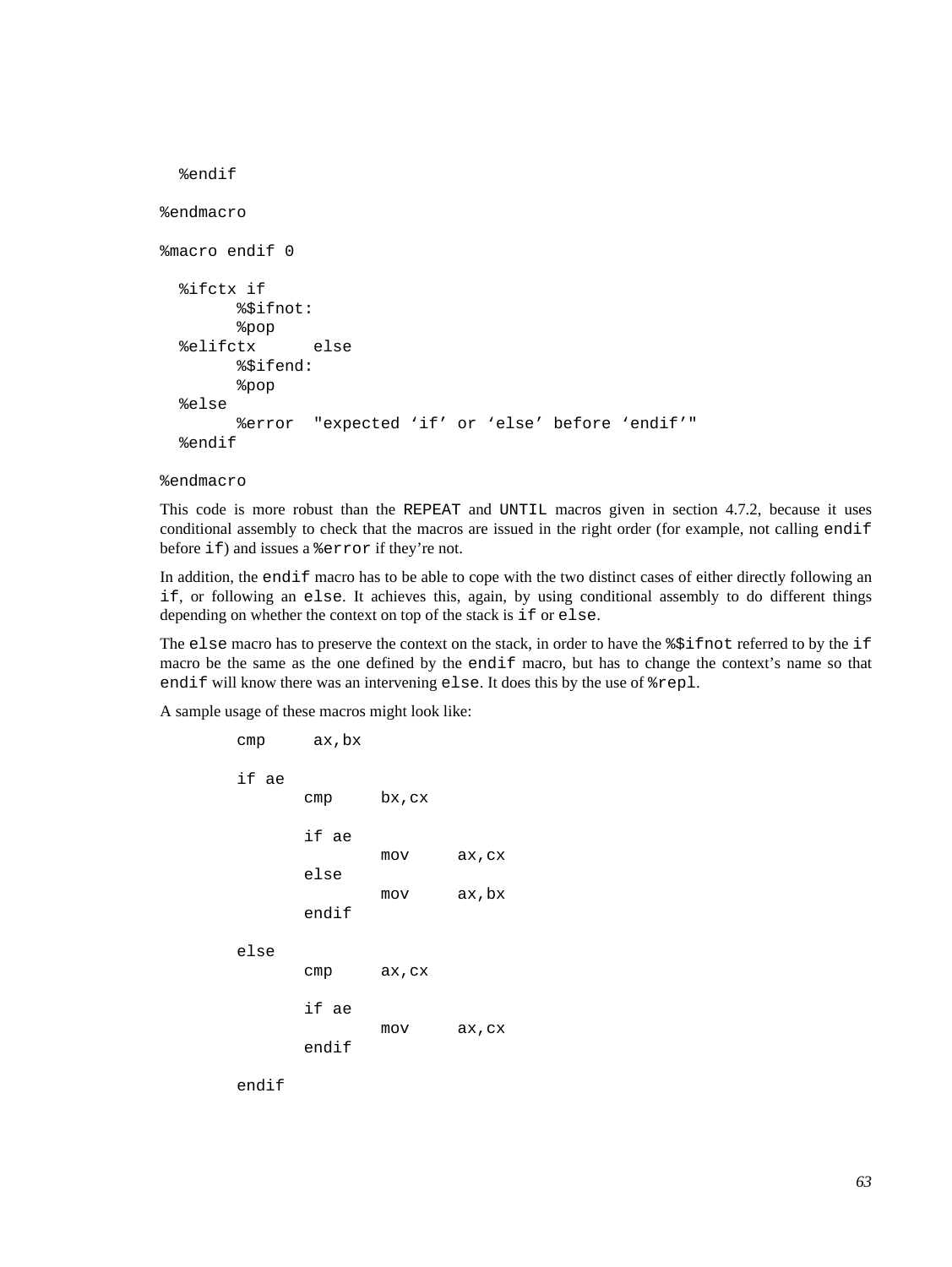The block−IF macros handle nesting quite happily, by means of pushing another context, describing the inner if, on top of the one describing the outer if; thus else and endif always refer to the last unmatched if or else.

## **4.8 Stack Relative Preprocessor Directives**

The following preprocessor directives provide a way to use labels to refer to local variables allocated on the stack.

- %arg (see [section 4.8.1\)](#page-63-0)
- *%stacksize (see [section 4.8.2\)](#page-63-1)*
- *Slocal* (see [section 4.8.3\)](#page-64-0)

## **4.8.1 %arg Directive**

<span id="page-63-0"></span>The %arg directive is used to simplify the handling of parameters passed on the stack. Stack based parameter passing is used by many high level languages, including C, C++ and Pascal.

While NASM has macros which attempt to duplicate this functionality (see [section 8.4.5\)](#page-109-0), the syntax is not particularly convenient to use and is not TASM compatible. Here is an example which shows the use of %arg without any external macros:

some\_function:

```
%push mycontext : save the current context
 %stacksize large ; tell NASM to use bp 
 %arg i:word, j_ptr:word 
    mov ax,[i] 
    mov bx,[j_ptr] 
    add ax,[bx] 
    ret 
%pop \qquad \qquad ; restore original context
```
This is similar to the procedure defined in [section 8.4.5](#page-109-0) and adds the value in i to the value pointed to by j\_ptr and returns the sum in the ax register. See [section 4.7.1](#page-59-2) for an explanation of push and pop and the use of context stacks.

## **4.8.2 %stacksize Directive**

<span id="page-63-1"></span>The %stacksize directive is used in conjunction with the %arg (see [section 4.8.1](#page-63-0)) and the %local (see [section 4.8.3\)](#page-64-0) directives. It tells NASM the default size to use for subsequent %arg and %local directives. The %stacksize directive takes one required argument which is one of flat, flat64, large or small.

%stacksize flat

This form causes NASM to use stack−based parameter addressing relative to ebp and it assumes that a near form of call was used to get to this label (i.e. that eip is on the stack).

%stacksize flat64

This form causes NASM to use stack−based parameter addressing relative to rbp and it assumes that a near form of call was used to get to this label (i.e. that rip is on the stack).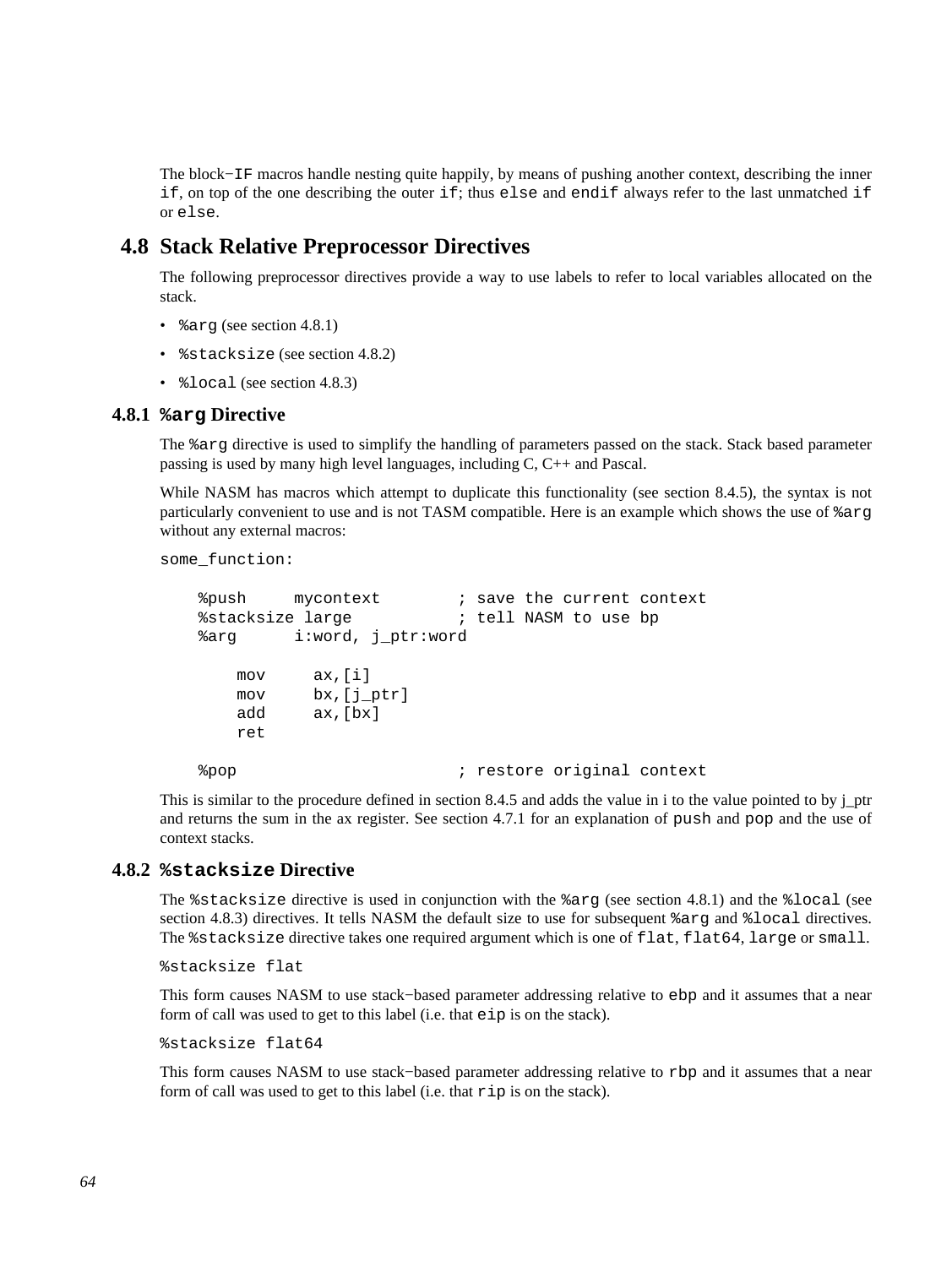%stacksize large

This form uses bp to do stack−based parameter addressing and assumes that a far form of call was used to get to this address (i.e. that ip and cs are on the stack).

%stacksize small

This form also uses bp to address stack parameters, but it is different from large because it also assumes that the old value of bp is pushed onto the stack (i.e. it expects an ENTER instruction). In other words, it expects that bp, ip and cs are on the top of the stack, underneath any local space which may have been allocated by ENTER. This form is probably most useful when used in combination with the %local directive (see [section 4.8.3\)](#page-64-0).

## **4.8.3 %local Directive**

<span id="page-64-0"></span>The %local directive is used to simplify the use of local temporary stack variables allocated in a stack frame. Automatic local variables in C are an example of this kind of variable. The %local directive is most useful when used with the %stacksize (see [section 4.8.2](#page-63-1) and is also compatible with the %arg directive (see [section 4.8.1](#page-63-0)). It allows simplified reference to variables on the stack which have been allocated typically by using the ENTER instruction. An example of its use is the following:

silly\_swap:

```
%push mycontext \qquad \qquad ; save the current context
    %stacksize small ; tell NASM to use bp 
    %assign %$localsize 0 ; see text for explanation 
    %local old_ax:word, old_dx:word 
      enter %$localsize,0 ; see text for explanation
       mov [old_ax],ax ; swap ax & bx 
      mov [old_dx],dx ; and swap dx & cx
       mov ax,bx 
       mov dx,cx 
       mov bx,[old_ax] 
       mov cx,[old_dx] 
      leave \qquad \qquad ; restore old bp
 ret ; 
   %pop \longrightarrow ; restore original context
```
The %\$localsize variable is used internally by the %local directive and *must* be defined within the current context before the %local directive may be used. Failure to do so will result in one expression syntax error for each  $\epsilon$  local variable declared. It then may be used in the construction of an appropriately sized ENTER instruction as shown in the example.

## **4.9 Reporting User−Defined Errors: %error, %warning, %fatal**

The preprocessor directive %error will cause NASM to report an error if it occurs in assembled code. So if other users are going to try to assemble your source files, you can ensure that they define the right macros by means of code like this:

```
%ifdef F1 
     ; do some setup
```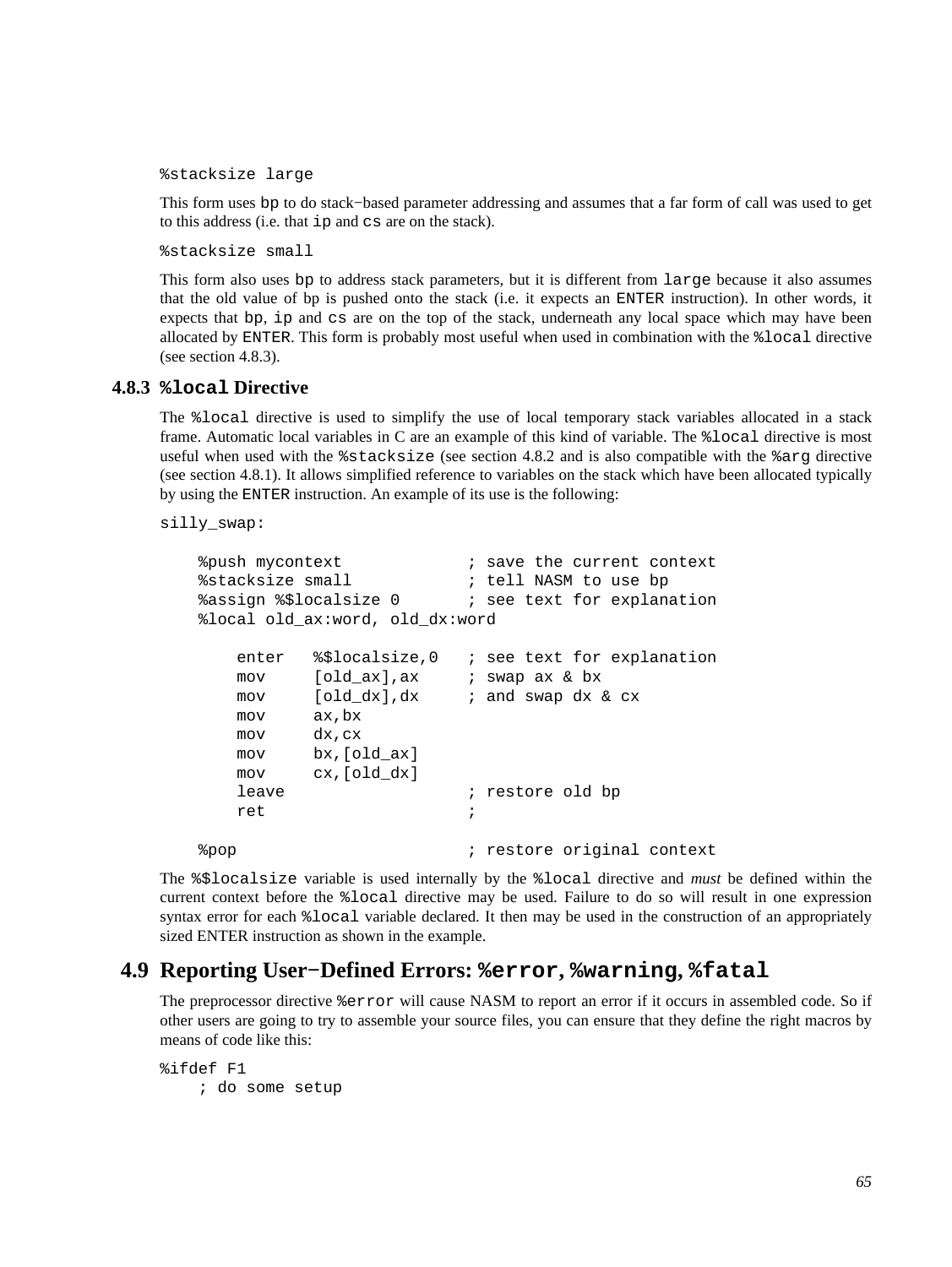```
%elifdef F2 
     ; do some different setup 
%else 
     %error "Neither F1 nor F2 was defined." 
%endif
```
Then any user who fails to understand the way your code is supposed to be assembled will be quickly warned of their mistake, rather than having to wait until the program crashes on being run and then not knowing what went wrong.

Similarly, %warning issues a warning, but allows assembly to continue:

```
%ifdef F1 
     ; do some setup 
%elifdef F2 
     ; do some different setup 
%else 
     %warning "Neither F1 nor F2 was defined, assuming F1." 
     %define F1 
%endif
```
%error and %warning are issued only on the final assembly pass. This makes them safe to use in conjunction with tests that depend on symbol values.

%fatal terminates assembly immediately, regardless of pass. This is useful when there is no point in continuing the assembly further, and doing so is likely just going to cause a spew of confusing error messages.

It is optional for the message string after %error, %warning or %fatal to be quoted. If it is *not*, then single−line macros are expanded in it, which can be used to display more information to the user. For example:

```
sif foo > 64
     %assign foo_over foo−64 
     %error foo is foo_over bytes too large 
%endif
```
## **4.10 Other Preprocessor Directives**

NASM also has preprocessor directives which allow access to information from external sources. Currently they include:

- $\text{\$line}$  and  $\text{A10.1}.$   $\text{A2M}$  to correctly handle the output of another preprocessor (see [section 4.10.1\)](#page-65-0).
- %! enables NASM to read in the value of an environment variable, which can then be used in your program (see [section 4.10.2\)](#page-66-0).

## **4.10.1 %line Directive**

<span id="page-65-0"></span>The %line directive is used to notify NASM that the input line corresponds to a specific line number in another file. Typically this other file would be an original source file, with the current NASM input being the output of a pre−processor. The %line directive allows NASM to output messages which indicate the line number of the original source file, instead of the file that is being read by NASM.

This preprocessor directive is not generally of use to programmers, by may be of interest to preprocessor authors. The usage of the %line preprocessor directive is as follows: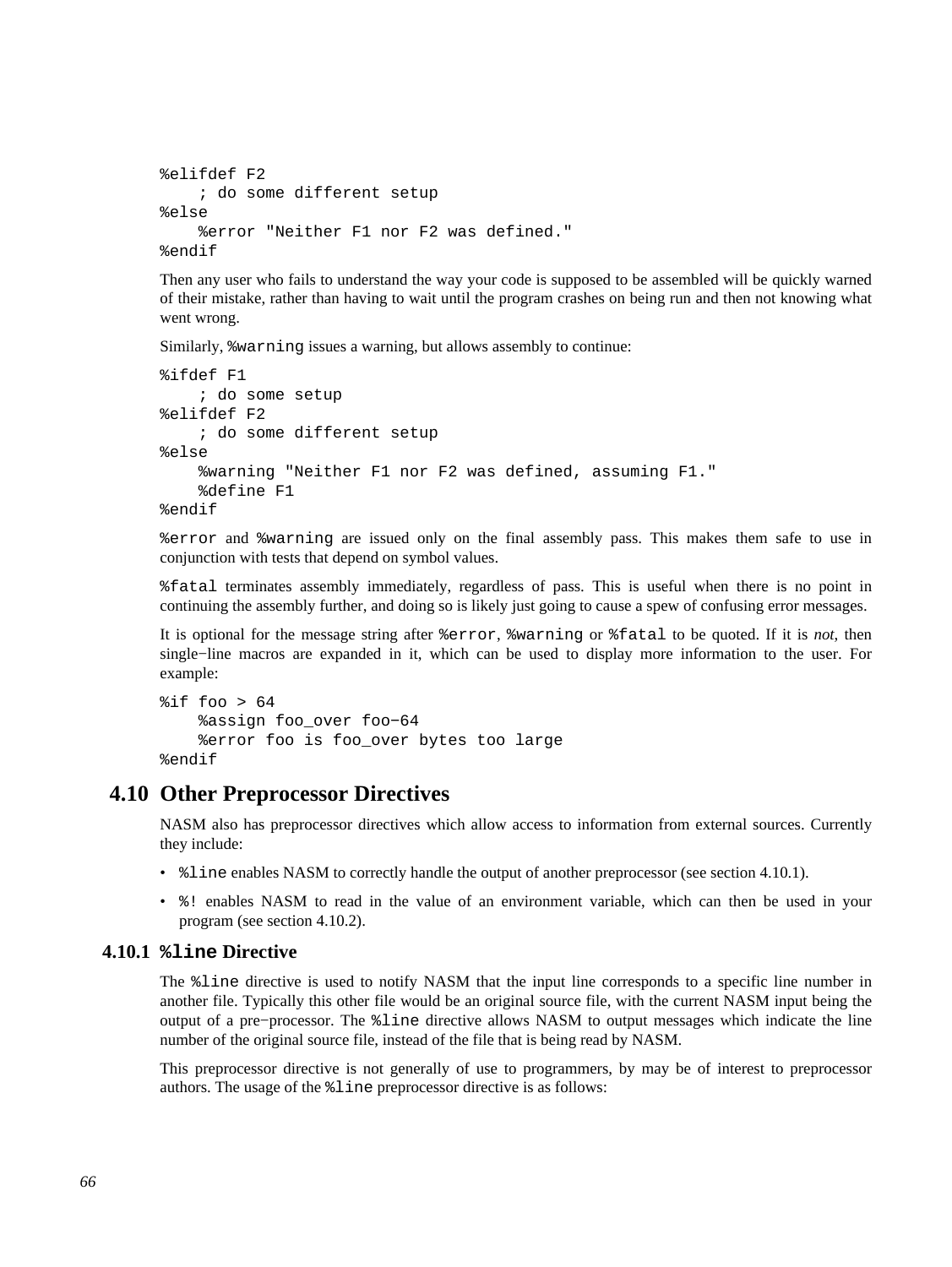%line nnn[+mmm] [filename]

In this directive, nnn identifies the line of the original source file which this line corresponds to, mmm is an optional parameter which specifies a line increment value; each line of the input file read in is considered to correspond to mmm lines of the original source file. Finally, filename is an optional parameter which specifies the file name of the original source file.

After reading a %line preprocessor directive, NASM will report all file name and line numbers relative to the values specified therein.

#### **4.10.2 %!<env>: Read an environment variable.**

<span id="page-66-0"></span>The  $\frac{1}{2}$  <env> directive makes it possible to read the value of an environment variable at assembly time. This could, for example, be used to store the contents of an environment variable into a string, which could be used at some other point in your code.

For example, suppose that you have an environment variable FOO, and you want the contents of FOO to be embedded in your program. You could do that as follows:

%defstr FOO %!FOO

See [section 4.1.8](#page-44-0) for notes on the %defstr directive.

If the name of the environment variable contains non−identifier characters, you can use string quotes to surround the name of the variable, for example:

%defstr C\_colon %!'C:'

## **4.11 Comment Blocks: %comment**

The %comment and %endcomment directives are used to specify a block of commented (i.e. unprocessed) code/text. Everything between %comment and %endcomment will be ignored by the preprocessor.

%comment

 ; some code, text or data to be ignored %endcomment

## **4.12 Standard Macros**

NASM defines a set of standard macros, which are already defined when it starts to process any source file. If you really need a program to be assembled with no pre−defined macros, you can use the %clear directive to empty the preprocessor of everything but context−local preprocessor variables and single−line macros.

Most user−level assembler directives (see [chapter 6\)](#page-75-0) are implemented as macros which invoke primitive directives; these are described in [chapter 6.](#page-75-0) The rest of the standard macro set is described here.

## **4.12.1 NASM Version Macros**

The single−line macros \_\_NASM\_MAJOR\_\_, \_\_NASM\_MINOR\_\_, \_\_NASM\_SUBMINOR\_\_ and \_\_\_NASM\_PATCHLEVEL\_\_ expand to the major, minor, subminor and patch level parts of the version number of NASM being used. So, under NASM 0.98.32p1 for example, \_\_NASM\_MAJOR\_\_ would be defined to be 0, \_\_NASM\_MINOR\_\_ would be defined as 98, \_\_NASM\_SUBMINOR\_\_ would be defined to 32, and \_\_\_NASM\_PATCHLEVEL\_\_ would be defined as 1.

Additionally, the macro \_\_NASM\_SNAPSHOT\_\_ is defined for automatically generated snapshot releases *only*.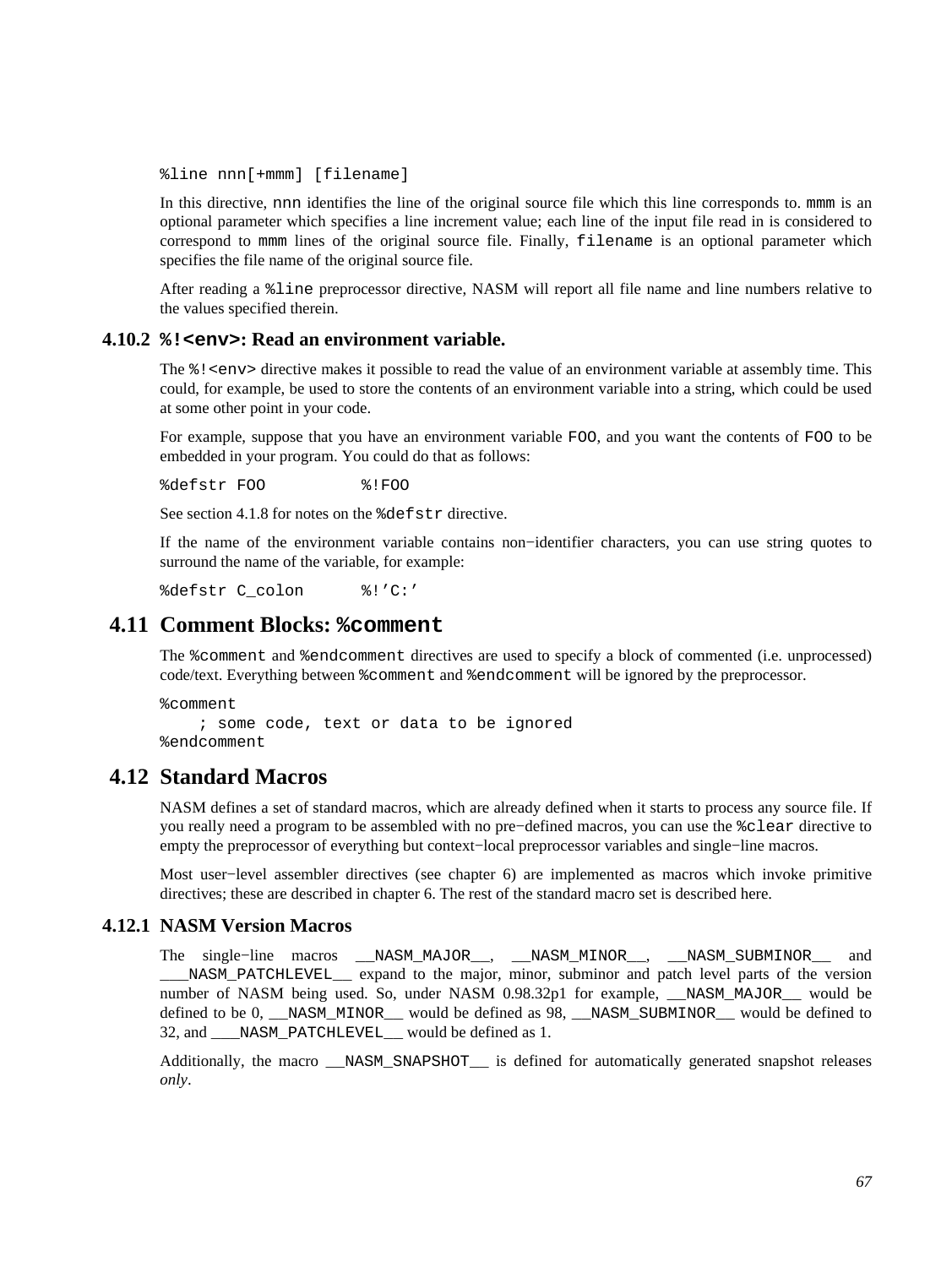## **4.12.2 \_\_NASM\_VERSION\_ID\_\_: NASM Version ID**

The single−line macro \_\_NASM\_VERSION\_ID\_\_ expands to a dword integer representing the full version number of the version of nasm being used. The value is the equivalent to \_\_NASM\_MAJOR\_\_, \_\_NASM\_MINOR\_\_, \_\_NASM\_SUBMINOR\_\_ and \_\_\_NASM\_PATCHLEVEL\_\_ concatenated to produce a single doubleword. Hence, for 0.98.32p1, the returned number would be equivalent to:

dd 0x00622001

or

db 1,32,98,0

Note that the above lines are generate exactly the same code, the second line is used just to give an indication of the order that the separate values will be present in memory.

## **4.12.3 \_\_NASM\_VER\_\_: NASM Version string**

The single−line macro \_\_NASM\_VER\_\_ expands to a string which defines the version number of nasm being used. So, under NASM 0.98.32 for example,

db \_\_NASM\_VER\_\_

would expand to

db "0.98.32"

### **4.12.4 \_\_FILE\_\_ and \_\_LINE\_\_: File Name and Line Number**

Like the C preprocessor, NASM allows the user to find out the file name and line number containing the current instruction. The macro FILE expands to a string constant giving the name of the current input file (which may change through the course of assembly if %include directives are used), and \_\_LINE\_\_ expands to a numeric constant giving the current line number in the input file.

These macros could be used, for example, to communicate debugging information to a macro, since invoking \_\_LINE\_\_ inside a macro definition (either single−line or multi−line) will return the line number of the macro *call*, rather than *definition*. So to determine where in a piece of code a crash is occurring, for example, one could write a routine stillhere, which is passed a line number in EAX and outputs something like 'line 155: still here'. You could then write a macro

%macro notdeadyet 0

| push | eax       |
|------|-----------|
| mov  | eax, LINE |
| call | stillhere |
| pop  | eax       |

%endmacro

and then pepper your code with calls to notdeadyet until you find the crash point.

## **4.12.5 \_\_BITS\_\_: Current BITS Mode**

<span id="page-67-0"></span>The BITS standard macro is updated every time that the BITS mode is set using the BITS XX or [BITS XX] directive, where XX is a valid mode number of 16, 32 or 64. \_\_BITS\_\_ receives the specified mode number and makes it globally available. This can be very useful for those who utilize mode−dependent macros.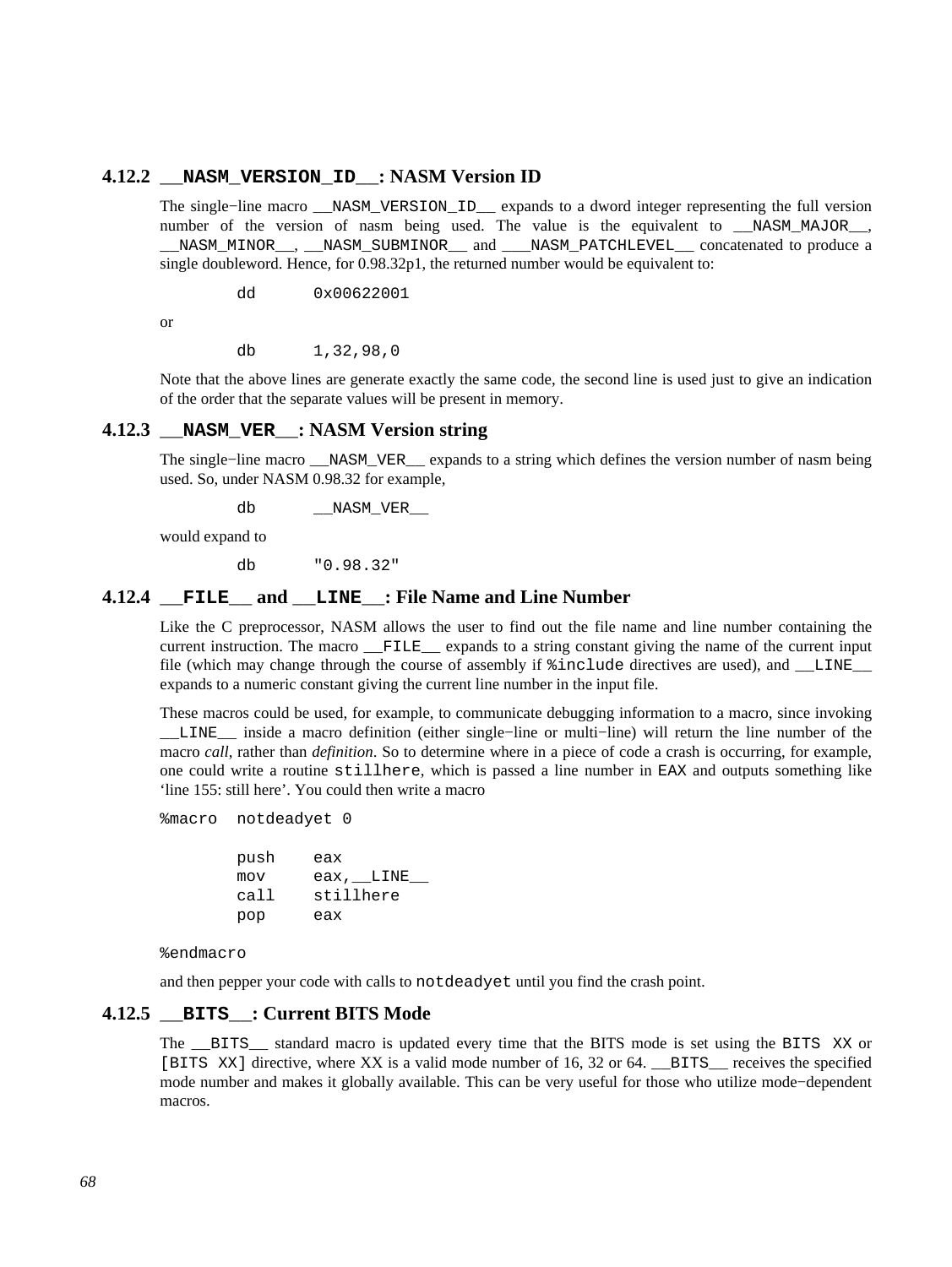### **4.12.6 \_\_OUTPUT\_FORMAT\_\_: Current Output Format**

The \_\_OUTPUT\_FORMAT\_\_ standard macro holds the current Output Format, as given by the −f option or NASM's default. Type nasm −hf for a list.

```
%ifidn __OUTPUT_FORMAT__, win32 
  %define NEWLINE 13, 10 
%elifidn __OUTPUT_FORMAT__, elf32 
  %define NEWLINE 10 
%endif
```
#### **4.12.7 Assembly Date and Time Macros**

NASM provides a variety of macros that represent the timestamp of the assembly session.

- The \_\_DATE\_\_ and \_\_TIME\_\_ macros give the assembly date and time as strings, in ISO 8601 format ("YYYY−MM−DD" and "HH:MM:SS", respectively.)
- The \_\_DATE\_NUM\_\_\_ and \_\_TIME\_NUM\_\_\_ macros give the assembly date and time in numeric form; in the format YYYYMMDD and HHMMSS respectively.
- The \_\_UTC\_DATE\_\_ and \_\_UTC\_TIME\_\_ macros give the assembly date and time in universal time (UTC) as strings, in ISO 8601 format ("YYYY−MM−DD" and "HH:MM:SS", respectively.) If the host platform doesn't provide UTC time, these macros are undefined.
- The \_UTC\_DATE\_NUM\_\_ and \_UTC\_TIME\_NUM\_\_ macros give the assembly date and time universal time (UTC) in numeric form; in the format YYYYMMDD and HHMMSS respectively. If the host platform doesn't provide UTC time, these macros are undefined.
- The <u>posix</u> TIME macro is defined as a number containing the number of seconds since the POSIX epoch, 1 January 1970 00:00:00 UTC; excluding any leap seconds. This is computed using UTC time if available on the host platform, otherwise it is computed using the local time as if it was UTC.

All instances of time and date macros in the same assembly session produce consistent output. For example, in an assembly session started at 42 seconds after midnight on January 1, 2010 in Moscow (timezone UTC+3) these macros would have the following values, assuming, of course, a properly configured environment with a correct clock:

| DATE         | "2010-01-01"   |
|--------------|----------------|
| TIME         | "00:00:42"     |
| _DATE_NUM_   | 20100101       |
| TIME NUM     | 000042         |
| UTC DATE     | $"2009-12-31"$ |
| UTC TIME     | "21:00:42"     |
| UTC DATE NUM | 20091231       |
| UTC TIME NUM | 210042         |
| POSIX TIME   | 1262293242     |

## **4.12.8 \_\_USE\_***package***\_\_: Package Include Test**

<span id="page-68-0"></span>When a standard macro package (see [chapter 5\)](#page-73-0) is included with the  $s$ use directive (see [section 4.6.4\)](#page-59-3), a single−line macro of the form \_\_USE\_*package*\_\_ is automatically defined. This allows testing if a particular package is invoked or not.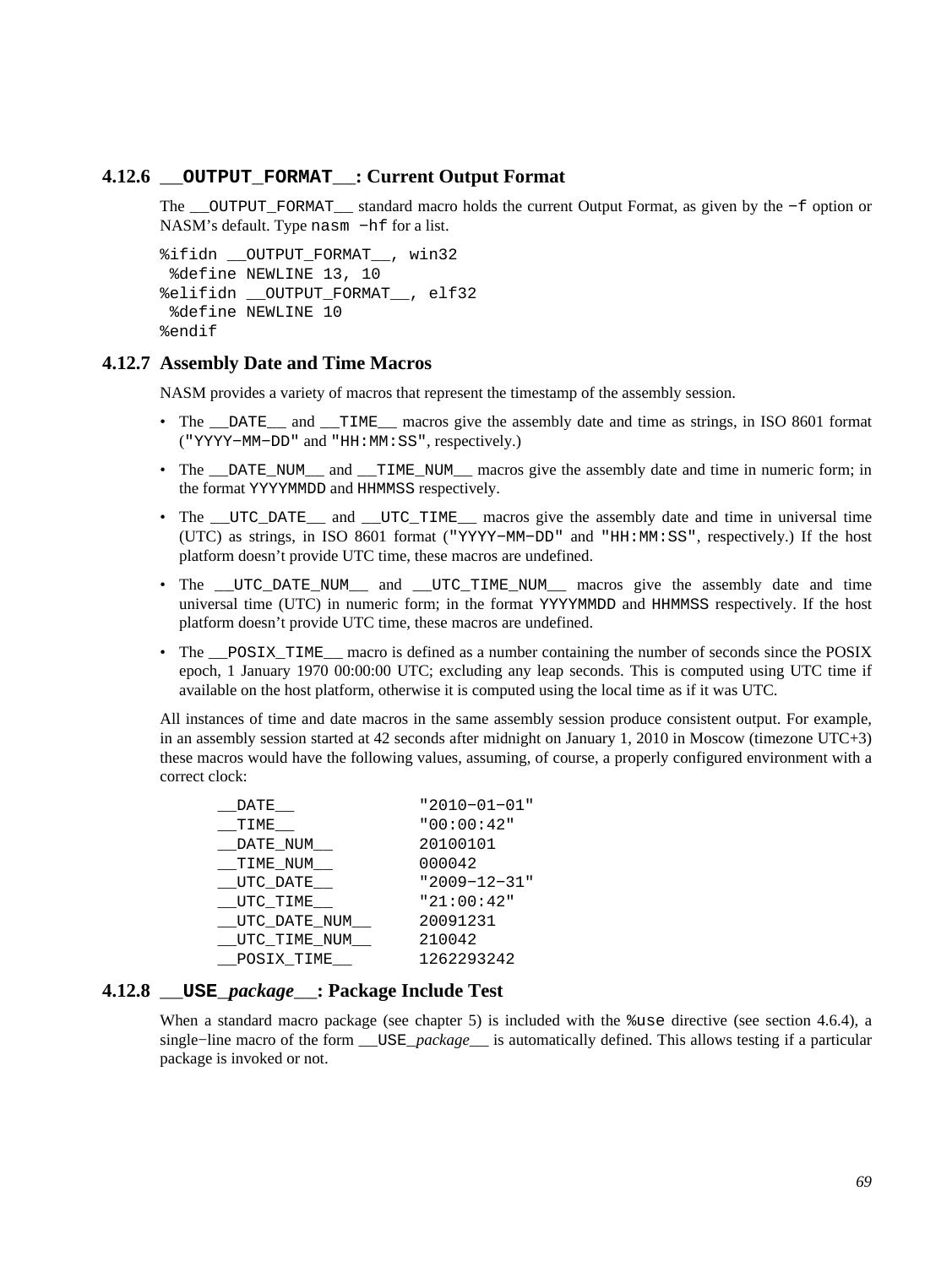For example, if the altreg package is included (see [section 5.1](#page-73-1)), then the macro \_\_USE\_ALTREG\_ is defined.

## **4.12.9 \_\_PASS\_\_: Assembly Pass**

The macro \_\_PASS\_\_ is defined to be 1 on preparatory passes, and 2 on the final pass. In preprocess−only mode, it is set to 3, and when running only to generate dependencies (due to the −M or −MG option, see [section 2.1.4\)](#page-19-0) it is set to 0.

*Avoid using this macro if at all possible. It is tremendously easy to generate very strange errors by misusing it, and the semantics may change in future versions of NASM.*

#### **4.12.10 STRUC and ENDSTRUC: Declaring Structure Data Types**

The core of NASM contains no intrinsic means of defining data structures; instead, the preprocessor is sufficiently powerful that data structures can be implemented as a set of macros. The macros STRUC and ENDSTRUC are used to define a structure data type.

STRUC takes one or two parameters. The first parameter is the name of the data type. The second, optional parameter is the base offset of the structure. The name of the data type is defined as a symbol with the value of the base offset, and the name of the data type with the suffix \_size appended to it is defined as an EQU giving the size of the structure. Once STRUC has been issued, you are defining the structure, and should define fields using the RESB family of pseudo−instructions, and then invoke ENDSTRUC to finish the definition.

For example, to define a structure called mytype containing a longword, a word, a byte and a string of bytes, you might code

struc mytype

| mt long: | resd | ı  |
|----------|------|----|
| mt word: | resw | ı  |
| mt_byte: | resb | 1. |
| mt str:  | resb | 32 |

endstruc

The above code defines six symbols: mt\_long as 0 (the offset from the beginning of a mytype structure to the longword field), mt\_word as 4, mt\_byte as 6, mt\_str as 7, mytype\_size as 39, and mytype itself as zero.

The reason why the structure type name is defined at zero by default is a side effect of allowing structures to work with the local label mechanism: if your structure members tend to have the same names in more than one structure, you can define the above structure like this:

struc mytype

| .long: | resd |    |
|--------|------|----|
| .word: | resw | ı  |
| .byte: | resb | 1  |
| .str:  | resb | 32 |

endstruc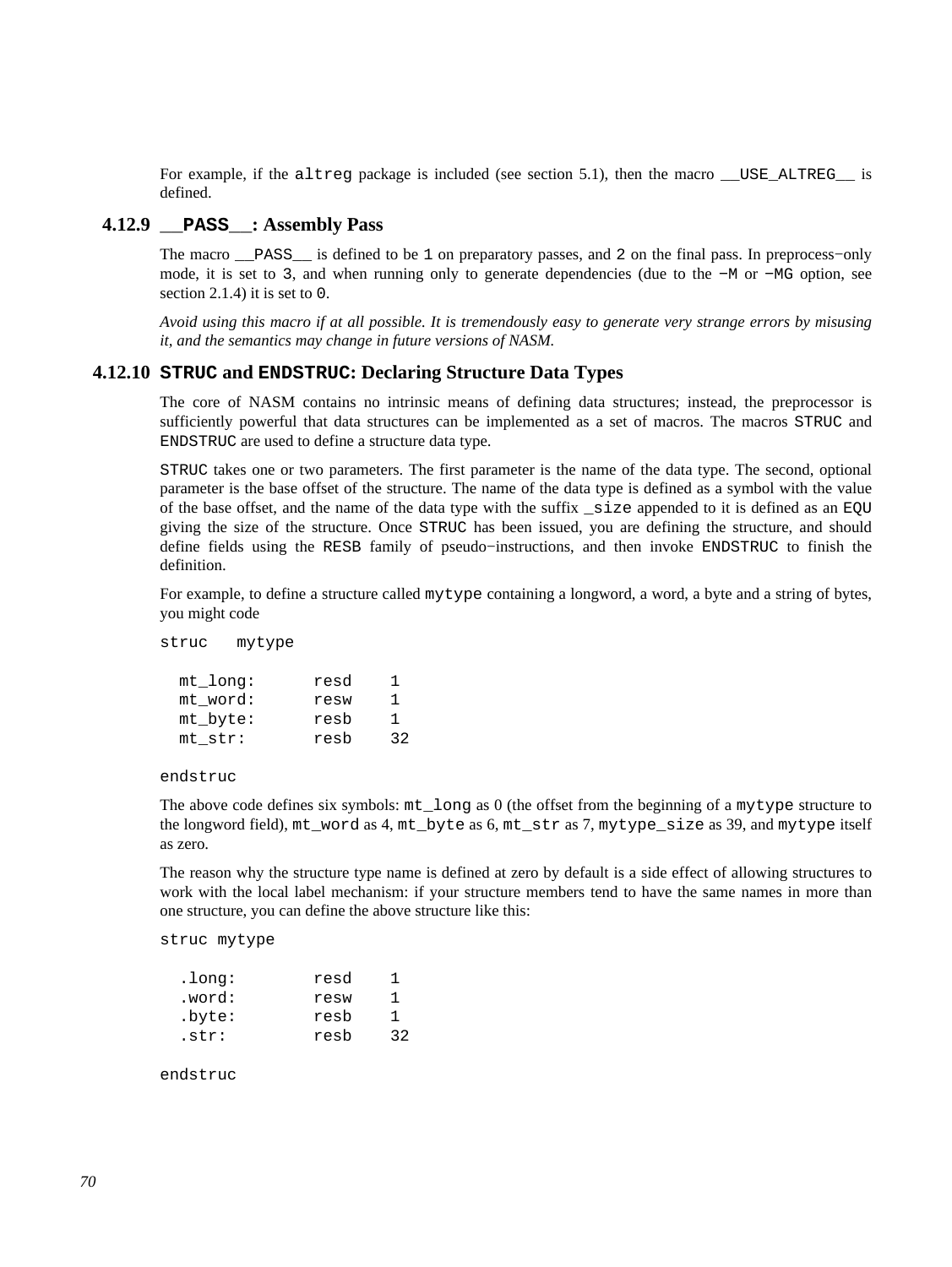This defines the offsets to the structure fields as mytype.long, mytype.word, mytype.byte and mytype.str.

NASM, since it has no *intrinsic* structure support, does not support any form of period notation to refer to the elements of a structure once you have one (except the above local−label notation), so code such as mov ax,[mystruc.mt\_word] is not valid. mt\_word is a constant just like any other constant, so the correct syntax is mov ax,[mystruc+mt\_word] or mov ax,[mystruc+mytype.word].

Sometimes you only have the address of the structure displaced by an offset. For example, consider this standard stack frame setup:

push ebp mov ebp, esp sub esp, 40

In this case, you could access an element by subtracting the offset:

mov [ebp − 40 + mytype.word], ax

However, if you do not want to repeat this offset, you can use –40 as a base offset:

struc mytype, −40

And access an element this way:

mov [ebp + mytype.word], ax

#### **4.12.11 ISTRUC, AT and IEND: Declaring Instances of Structures**

Having defined a structure type, the next thing you typically want to do is to declare instances of that structure in your data segment. NASM provides an easy way to do this in the ISTRUC mechanism. To declare a structure of type mytype in a program, you code something like this:

```
mystruc: 
    istruc mytype 
        at mt_long, dd 123456 
        at mt_word, dw 1024 
        at mt_byte, db 'x' 
        at mt_str, db 'hello, world', 13, 10, 0
```
iend

The function of the AT macro is to make use of the TIMES prefix to advance the assembly position to the correct point for the specified structure field, and then to declare the specified data. Therefore the structure fields must be declared in the same order as they were specified in the structure definition.

If the data to go in a structure field requires more than one source line to specify, the remaining source lines can easily come after the AT line. For example:

> at mt\_str, db 123,134,145,156,167,178,189 db 190,100,0

Depending on personal taste, you can also omit the code part of the AT line completely, and start the structure field on the next line: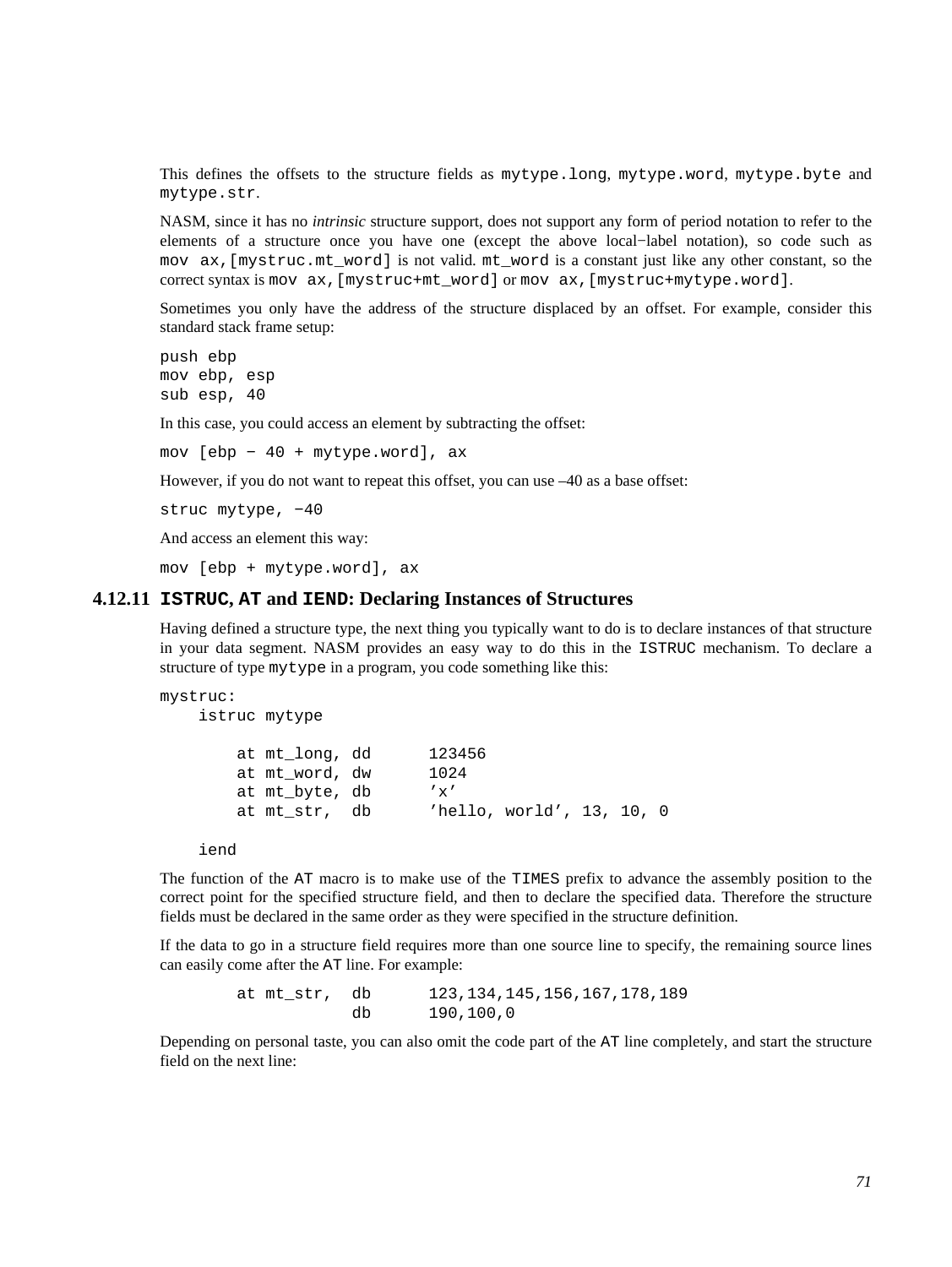```
 at mt_str 
        db 'hello, world' 
        db 13,10,0
```
#### **4.12.12 ALIGN and ALIGNB: Data Alignment**

The ALIGN and ALIGNB macros provides a convenient way to align code or data on a word, longword, paragraph or other boundary. (Some assemblers call this directive EVEN.) The syntax of the ALIGN and ALIGNB macros is

| align 4      |                | ; align on 4-byte boundary     |
|--------------|----------------|--------------------------------|
| align 16     |                | ; align on 16-byte boundary    |
| align 8,db 0 |                | ; pad with Os rather than NOPs |
|              | align 4,resb 1 | ; align to 4 in the BSS        |
| alignb 4     |                | ; equivalent to previous line  |

Both macros require their first argument to be a power of two; they both compute the number of additional bytes required to bring the length of the current section up to a multiple of that power of two, and then apply the TIMES prefix to their second argument to perform the alignment.

If the second argument is not specified, the default for ALIGN is NOP, and the default for ALIGNB is RESB 1. So if the second argument is specified, the two macros are equivalent. Normally, you can just use ALIGN in code and data sections and ALIGNB in BSS sections, and never need the second argument except for special purposes.

ALIGN and ALIGNB, being simple macros, perform no error checking: they cannot warn you if their first argument fails to be a power of two, or if their second argument generates more than one byte of code. In each of these cases they will silently do the wrong thing.

ALIGNB (or ALIGN with a second argument of RESB 1) can be used within structure definitions:

```
struc mytype2 
   mt_byte: 
          resb 1 
          alignb 2 
   mt_word: 
           resw 1 
           alignb 4
```

```
 mt_long: 
         resd 1 
 mt_str: 
         resb 32
```
#### endstruc

This will ensure that the structure members are sensibly aligned relative to the base of the structure.

A final caveat: ALIGN and ALIGNB work relative to the beginning of the *section*, not the beginning of the address space in the final executable. Aligning to a 16−byte boundary when the section you're in is only guaranteed to be aligned to a 4−byte boundary, for example, is a waste of effort. Again, NASM does not check that the section's alignment characteristics are sensible for the use of ALIGN or ALIGNB.

Both ALIGN and ALIGNB do call SECTALIGN macro implicitly. See [section 4.12.13](#page-72-0) for details.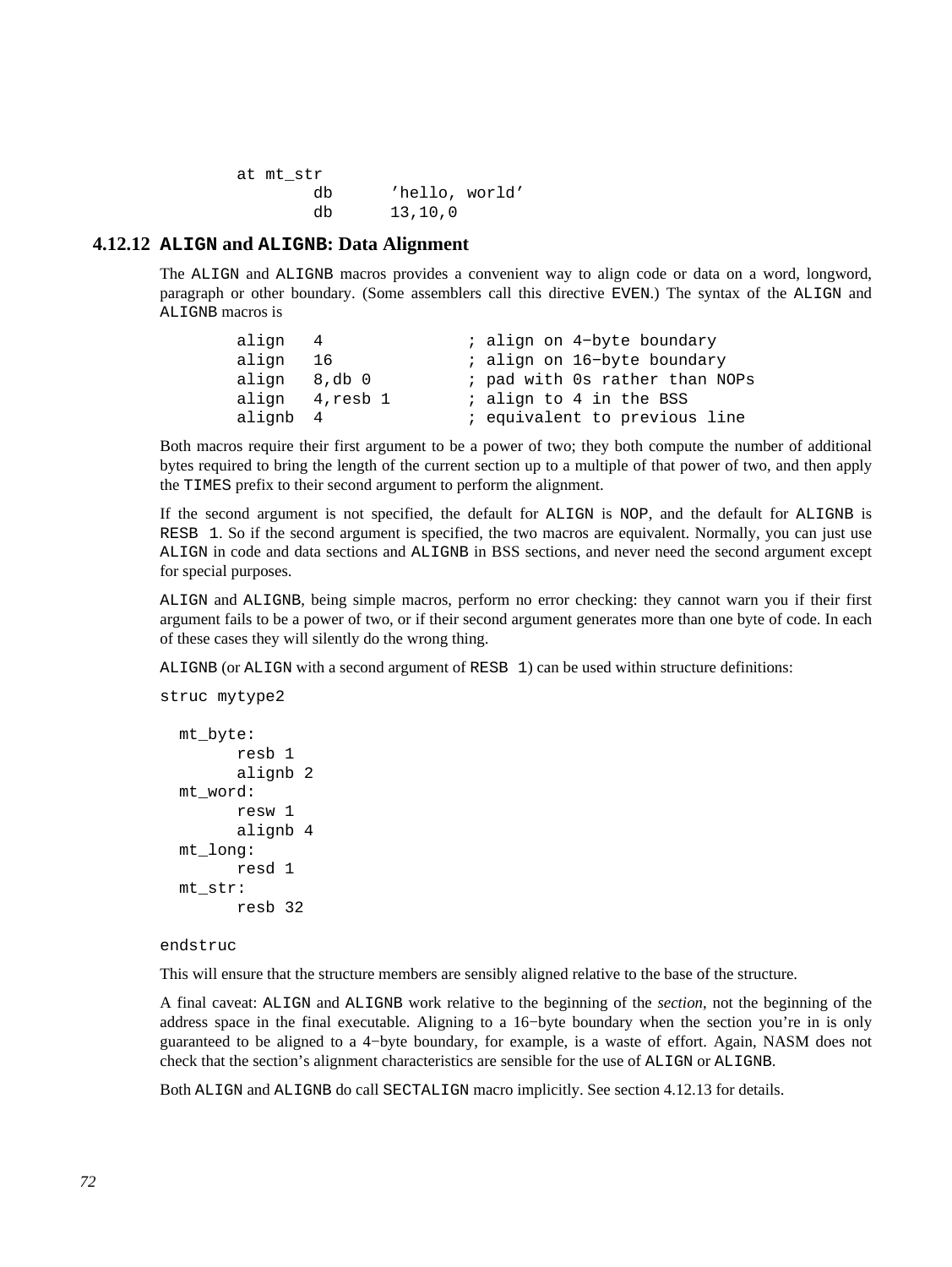See also the smartalign standard macro package, [section 5.2.](#page-73-0)

## **4.12.13 SECTALIGN: Section Alignment**

The SECTALIGN macros provides a way to modify alignment attribute of output file section. Unlike the align= attribute (which is allowed at section definition only) the SECTALIGN macro may be used at any time.

For example the directive

SECTALIGN 16

sets the section alignment requirements to 16 bytes. Once increased it can not be decreased, the magnitude may grow only.

Note that ALIGN (see [section 4.12.12\)](#page-71-0) calls the SECTALIGN macro implicitly so the active section alignment requirements may be updated. This is by default behaviour, if for some reason you want the ALIGN do not call SECTALIGN at all use the directive

SECTALIGN OFF

It is still possible to turn in on again by

SECTALIGN ON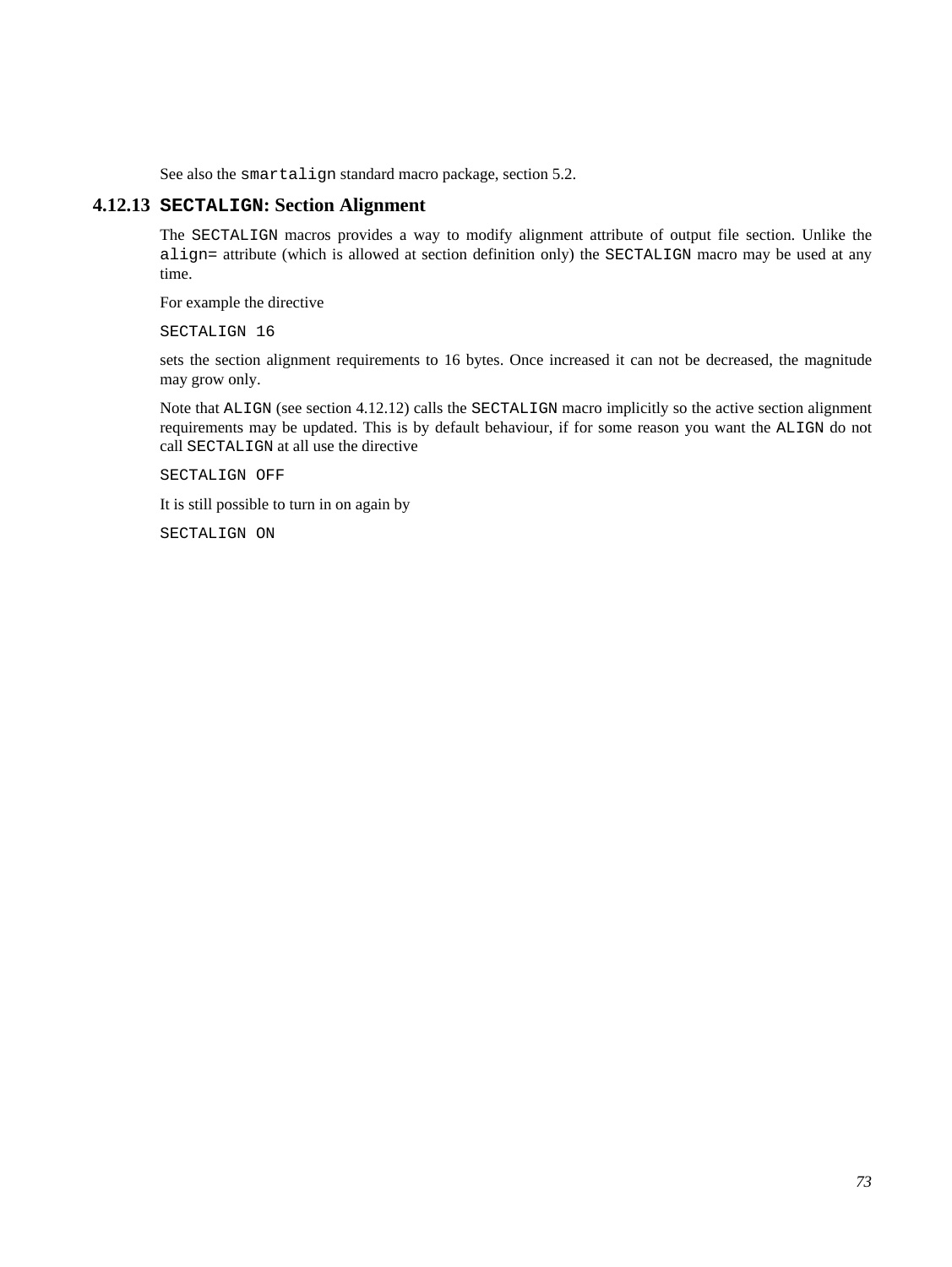# **Chapter 5: Standard Macro Packages**

The %use directive (see [section 4.6.4\)](#page-59-0) includes one of the standard macro packages included with the NASM distribution and compiled into the NASM binary. It operates like the %include directive (see [section 4.6.1](#page-58-0)), but the included contents is provided by NASM itself.

The names of standard macro packages are case insensitive, and can be quoted or not.

## **5.1 altreg: Alternate Register Names**

The altreg standard macro package provides alternate register names. It provides numeric register names for all registers (not just R8–R15), the Intel−defined aliases R8L–R15L for the low bytes of register (as opposed to the NASM/AMD standard names R8B–R15B), and the names R0H–R3H (by analogy with R0L–R3L) for AH, CH, DH, and BH.

```
Example use:
%use altreg 
proc: 
      mov r01, r3h ; mov al, bh
       ret
See also section 11.1.
```
# **5.2 smartalign: Smart ALIGN Macro**

<span id="page-73-0"></span>The smartalign standard macro package provides for an ALIGN macro which is more powerful than the default (and backwards−compatible) one (see [section 4.12.12\)](#page-71-0). When the smartalign package is enabled, when ALIGN is used without a second argument, NASM will generate a sequence of instructions more efficient than a series of NOP. Furthermore, if the padding exceeds a specific threshold, then NASM will generate a jump over the entire padding sequence.

The specific instructions generated can be controlled with the new ALIGNMODE macro. This macro takes two parameters: one mode, and an optional jump threshold override. If (for any reason) you need to turn off the jump completely just set jump threshold value to  $-1$  (or set it to no jmp). The following modes are possible:

- generic: Works on all x86 CPUs and should have reasonable performance. The default jump threshold is 8. This is the default.
- nop: Pad out with NOP instructions. The only difference compared to the standard ALIGN macro is that NASM can still jump over a large padding area. The default jump threshold is 16.
- k7: Optimize for the AMD K7 (Athlon/Althon XP). These instructions should still work on all x86 CPUs. The default jump threshold is 16.
- k8: Optimize for the AMD K8 (Opteron/Althon 64). These instructions should still work on all x86 CPUs. The default jump threshold is 16.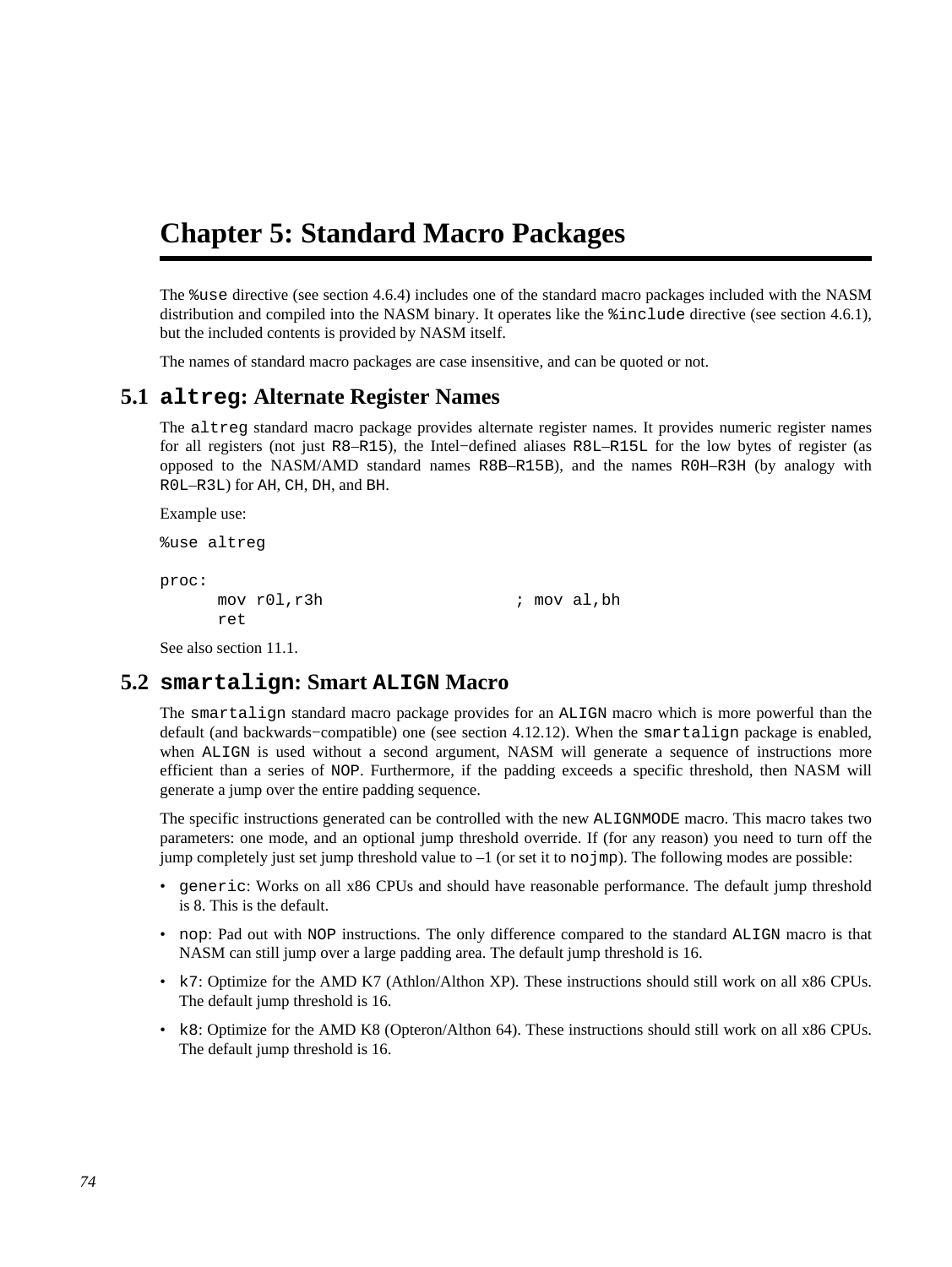• p6: Optimize for Intel CPUs. This uses the long NOP instructions first introduced in Pentium Pro. This is incompatible with all CPUs of family 5 or lower, as well as some VIA CPUs and several virtualization solutions. The default jump threshold is 16.

The macro \_\_ALIGNMODE\_\_ is defined to contain the current alignment mode. A number of other macros beginning with \_\_ALIGN\_ are used internally by this macro package.

# **5.3 fp: Floating−point macros**

This packages contains the following floating−point convenience macros:

```
%define Inf __Infinity__ 
%define NaN __QNaN__ 
%define QNaN __QNaN__ 
%define SNaN __SNaN__ 
%define float8(x) __float8__(x) 
%define float16(x) __float16_(x)
%define float32(x) _{eff} = float32_(x)
%define float64(x) f_{\text{total}}(x)%define float80m(x) __float80m__(x) 
%define float80e(x) __float80e_(x)
%define float1281(x) __float1281__(x)
\text{8define } float128h(x) \qquad \text{float128h}(x)
```
## **5.4 ifunc: Integer functions**

This package contains a set of macros which implement integer functions. These are actually implemented as special operators, but are most conveniently accessed via this macro package.

The macros provided are:

## **5.4.1 Integer logarithms**

These functions calculate the integer logarithm base 2 of their argument, considered as an unsigned integer. The only differences between the functions is their behavior if the argument provided is not a power of two.

The function  $ilog2e$  () (alias  $ilog2()$ ) generate an error if the argument is not a power of two.

The function  $ilog2w$  () generate a warning if the argument is not a power of two.

The function  $i \log 2f$  () rounds the argument down to the nearest power of two; if the argument is zero it returns zero.

The function  $ilog2c()$  rounds the argument up to the nearest power of two.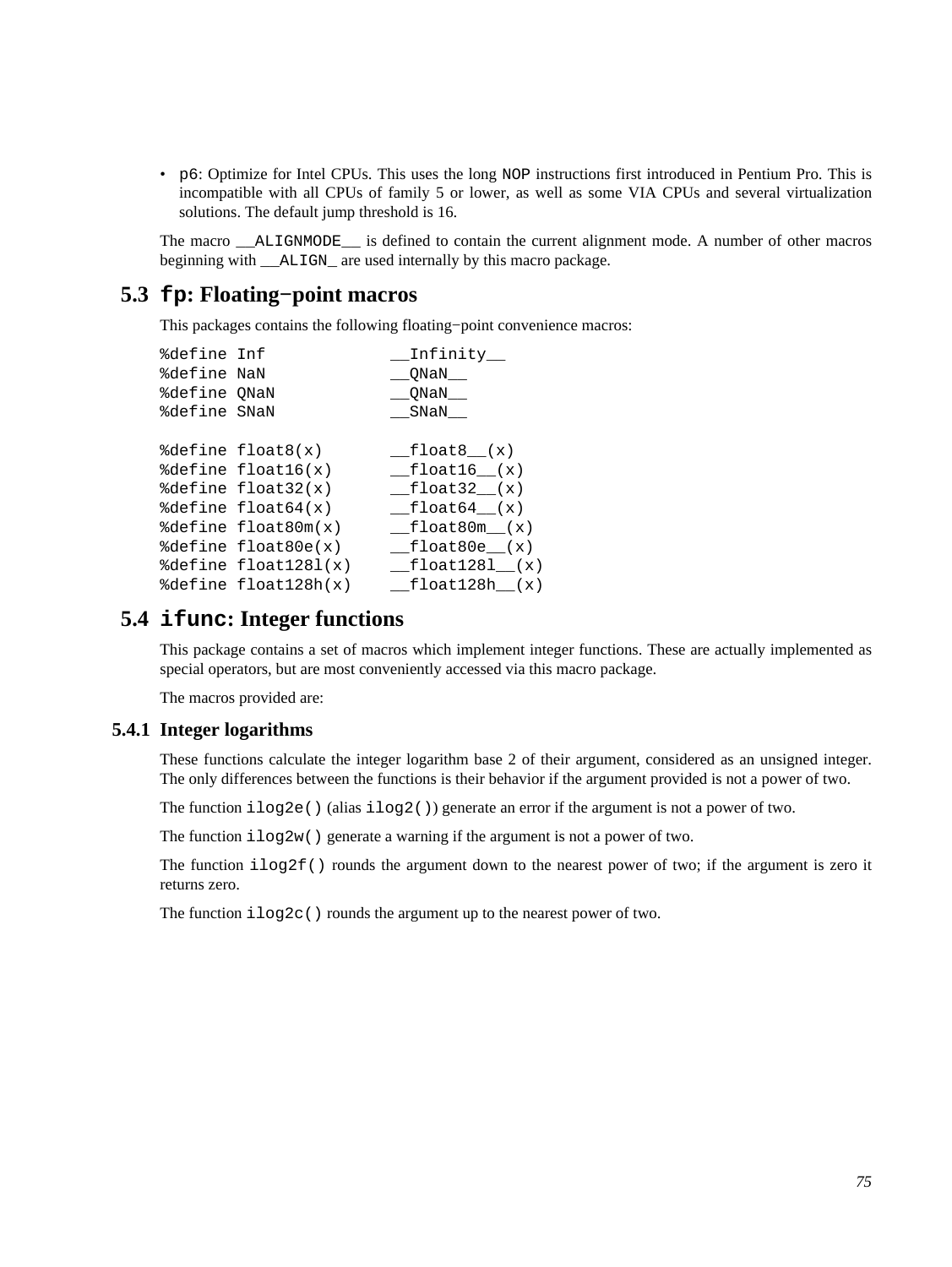# <span id="page-75-1"></span>**Chapter 6: Assembler Directives**

NASM, though it attempts to avoid the bureaucracy of assemblers like MASM and TASM, is nevertheless forced to support a *few* directives. These are described in this chapter.

NASM's directives come in two types: *user−level* directives and *primitive* directives. Typically, each directive has a user−level form and a primitive form. In almost all cases, we recommend that users use the user−level forms of the directives, which are implemented as macros which call the primitive forms.

Primitive directives are enclosed in square brackets; user−level directives are not.

In addition to the universal directives described in this chapter, each object file format can optionally supply extra directives in order to control particular features of that file format. These *format−specific* directives are documented along with the formats that implement them, in [chapter 7.](#page-81-0)

# **6.1 BITS: Specifying Target Processor Mode**

<span id="page-75-0"></span>The BITS directive specifies whether NASM should generate code designed to run on a processor operating in 16−bit mode, 32−bit mode or 64−bit mode. The syntax is BITS XX, where XX is 16, 32 or 64.

In most cases, you should not need to use BITS explicitly. The aout, coff, elf, macho, win32 and win64 object formats, which are designed for use in 32−bit or 64−bit operating systems, all cause NASM to select 32−bit or 64–bit mode, respectively, by default. The obj object format allows you to specify each segment you define as either USE16 or USE32, and NASM will set its operating mode accordingly, so the use of the BITS directive is once again unnecessary.

The most likely reason for using the BITS directive is to write 32–bit or 64–bit code in a flat binary file; this is because the bin output format defaults to 16−bit mode in anticipation of it being used most frequently to write DOS .COM programs, DOS .SYS device drivers and boot loader software.

You do *not* need to specify BITS 32 merely in order to use 32−bit instructions in a 16−bit DOS program; if you do, the assembler will generate incorrect code because it will be writing code targeted at a 32−bit platform, to be run on a 16−bit one.

When NASM is in BITS 16 mode, instructions which use 32–bit data are prefixed with an 0x66 byte, and those referring to 32−bit addresses have an 0x67 prefix. In BITS 32 mode, the reverse is true: 32−bit instructions require no prefixes, whereas instructions using 16−bit data need an 0x66 and those working on 16−bit addresses need an 0x67.

When NASM is in BITS 64 mode, most instructions operate the same as they do for BITS 32 mode. However, there are 8 more general and SSE registers, and 16−bit addressing is no longer supported.

The default address size is 64 bits; 32−bit addressing can be selected with the 0x67 prefix. The default operand size is still 32 bits, however, and the 0x66 prefix selects 16−bit operand size. The REX prefix is used both to select 64−bit operand size, and to access the new registers. NASM automatically inserts REX prefixes when necessary.

When the REX prefix is used, the processor does not know how to address the AH, BH, CH or DH (high 8−bit legacy) registers. Instead, it is possible to access the the low 8−bits of the SP, BP SI and DI registers as SPL, BPL, SIL and DIL, respectively; but only when the REX prefix is used.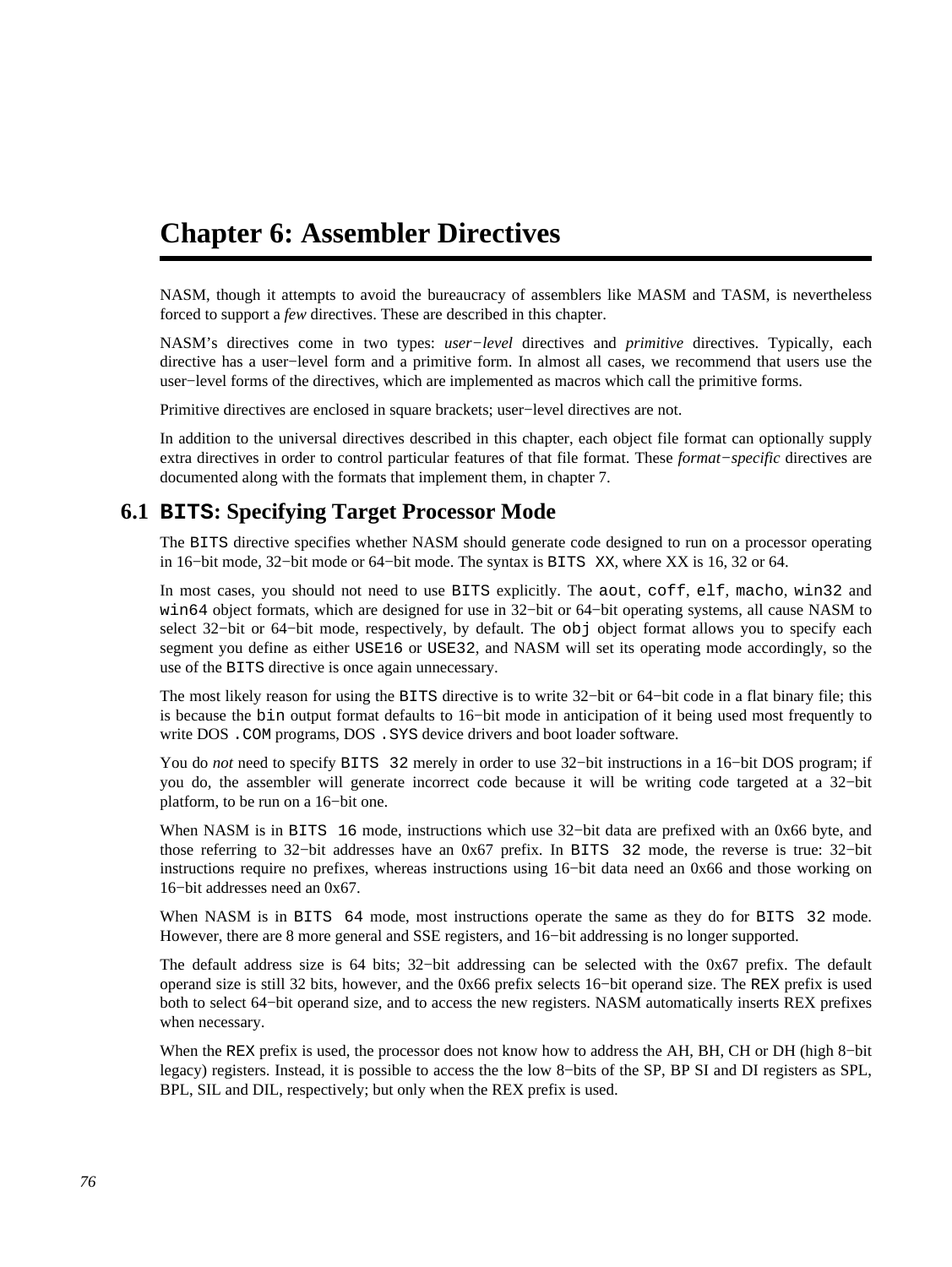The BITS directive has an exactly equivalent primitive form, [BITS 16], [BITS 32] and [BITS 64]. The user−level form is a macro which has no function other than to call the primitive form.

Note that the space is neccessary, e.g. BITS32 will *not* work!

### **6.1.1 USE16 & USE32: Aliases for BITS**

The 'USE16' and 'USE32' directives can be used in place of 'BITS 16' and 'BITS 32', for compatibility with other assemblers.

## **6.2 DEFAULT: Change the assembler defaults**

The DEFAULT directive changes the assembler defaults. Normally, NASM defaults to a mode where the programmer is expected to explicitly specify most features directly. However, this is occationally obnoxious, as the explicit form is pretty much the only one one wishes to use.

Currently, the only DEFAULT that is settable is whether or not registerless instructions in 64−bit mode are RIP–relative or not. By default, they are absolute unless overridden with the REL specifier (see [section 3.3](#page-31-0)). However, if DEFAULT REL is specified, REL is default, unless overridden with the ABS specifier, *except when used with an FS or GS segment override*.

The special handling of FS and GS overrides are due to the fact that these registers are generally used as thread pointers or other special functions in 64−bit mode, and generating RIP–relative addresses would be extremely confusing.

DEFAULT REL is disabled with DEFAULT ABS.

## **6.3 SECTION or SEGMENT: Changing and Defining Sections**

The SECTION directive (SEGMENT is an exactly equivalent synonym) changes which section of the output file the code you write will be assembled into. In some object file formats, the number and names of sections are fixed; in others, the user may make up as many as they wish. Hence SECTION may sometimes give an error message, or may define a new section, if you try to switch to a section that does not (yet) exist.

The Unix object formats, and the bin object format (but see [section 7.1.3](#page-82-0), all support the standardized section names .text, .data and .bss for the code, data and uninitialized−data sections. The obj format, by contrast, does not recognize these section names as being special, and indeed will strip off the leading period of any section name that has one.

#### **6.3.1 The \_\_SECT\_\_ Macro**

The SECTION directive is unusual in that its user−level form functions differently from its primitive form. The primitive form, [SECTION xyz], simply switches the current target section to the one given. The user−level form, SECTION xyz, however, first defines the single−line macro \_\_SECT\_\_ to be the primitive [SECTION] directive which it is about to issue, and then issues it. So the user−level directive

SECTION .text

expands to the two lines

%define \_\_SECT\_\_\_ [SECTION .text] [SECTION .text]

Users may find it useful to make use of this in their own macros. For example, the writefile macro defined in [section 4.3.3](#page-47-0) can be usefully rewritten in the following more sophisticated form: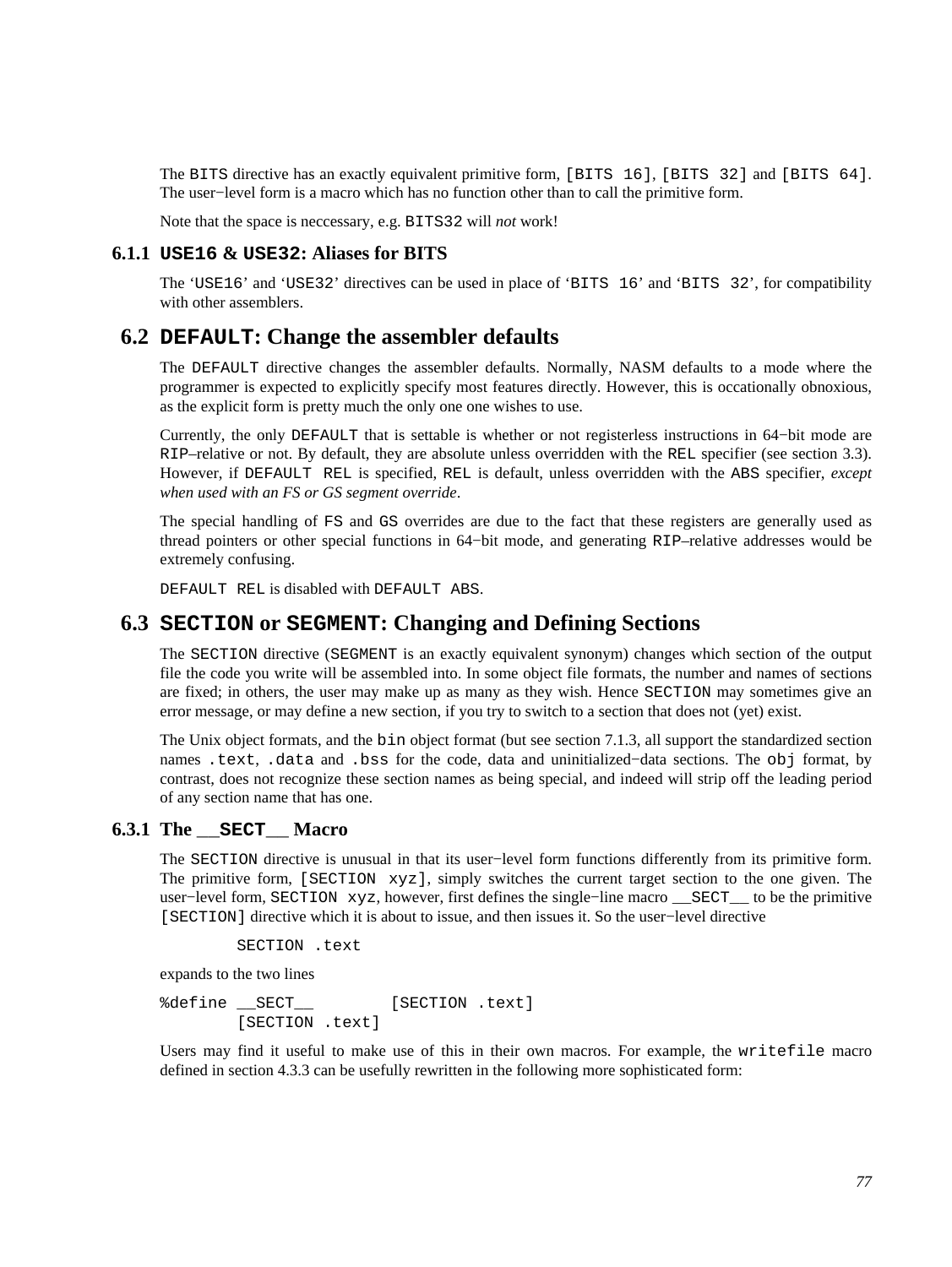```
%macro writefile 2+ 
        [section .data] 
  %%str: db %2 
  %%endstr: 
          __SECT__ 
        mov dx,%%str 
        mov cx,%%endstr−%%str 
        mov bx,%1 
        mov ah,0x40 
        int 0x21
```
#### %endmacro

This form of the macro, once passed a string to output, first switches temporarily to the data section of the file, using the primitive form of the SECTION directive so as not to modify SECT\_. It then declares its string in the data section, and then invokes \_\_SECT\_\_ to switch back to *whichever* section the user was previously working in. It thus avoids the need, in the previous version of the macro, to include a JMP instruction to jump over the data, and also does not fail if, in a complicated OBJ format module, the user could potentially be assembling the code in any of several separate code sections.

## **6.4 ABSOLUTE: Defining Absolute Labels**

The ABSOLUTE directive can be thought of as an alternative form of SECTION: it causes the subsequent code to be directed at no physical section, but at the hypothetical section starting at the given absolute address. The only instructions you can use in this mode are the RESB family.

ABSOLUTE is used as follows:

absolute 0x1A

| kbuf chr  | resw |    |
|-----------|------|----|
| kbuf free | resw |    |
| khuf      | resw | 16 |

This example describes a section of the PC BIOS data area, at segment address 0x40: the above code defines kbuf\_chr to be 0x1A, kbuf\_free to be 0x1C, and kbuf to be 0x1E.

The user−level form of ABSOLUTE, like that of SECTION, redefines the \_\_SECT\_\_ macro when it is invoked.

STRUC and ENDSTRUC are defined as macros which use ABSOLUTE (and also \_\_SECT\_\_).

ABSOLUTE doesn't have to take an absolute constant as an argument: it can take an expression (actually, a critical expression: see [section 3.8\)](#page-37-0) and it can be a value in a segment. For example, a TSR can re−use its setup code as run−time BSS like this:

| ora | 100h  |  | ; it's a .COM program   |  |
|-----|-------|--|-------------------------|--|
| מmד | setup |  | ; setup code comes last |  |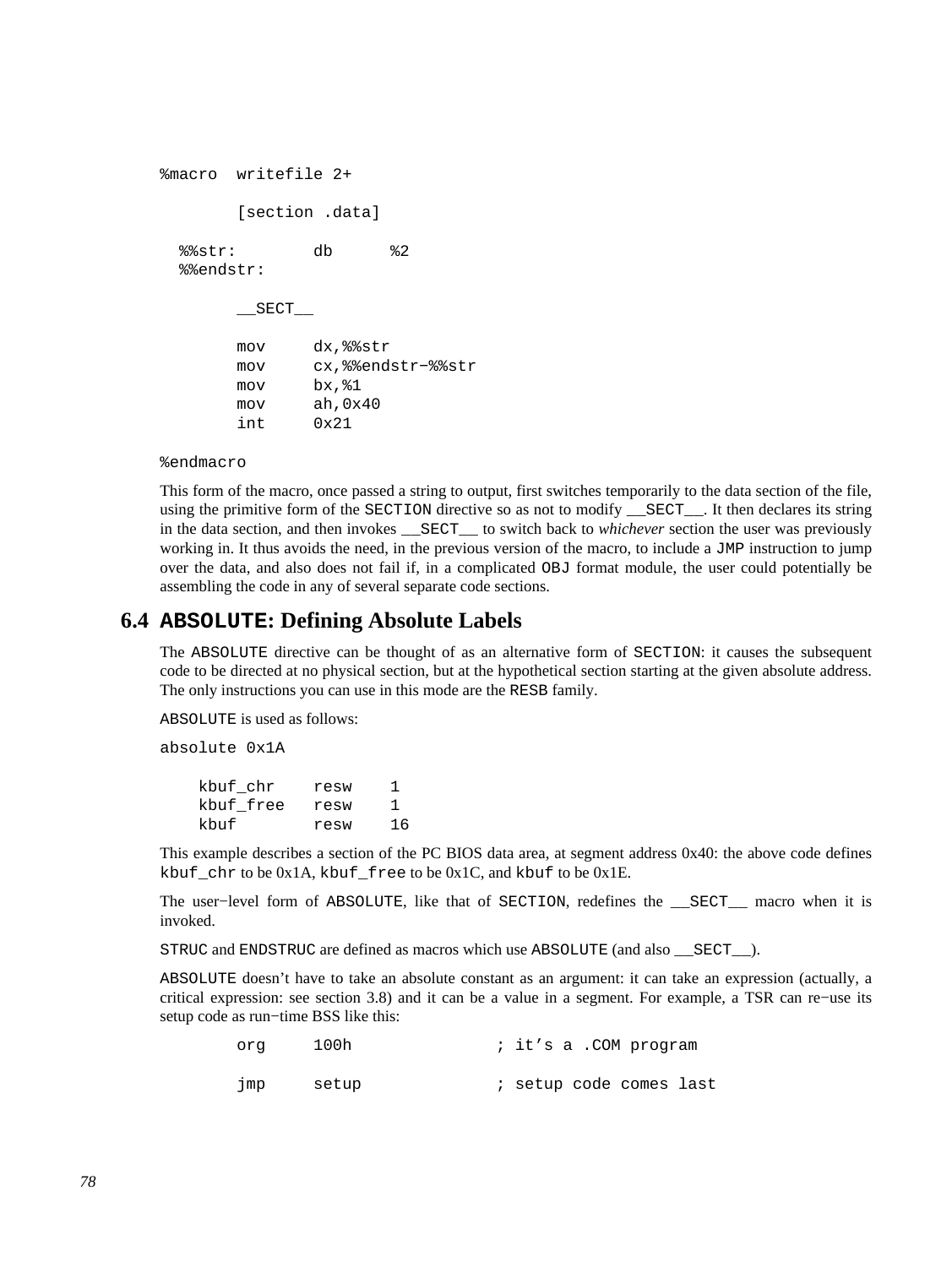```
 ; the resident part of the TSR goes here 
setup: 
         ; now write the code that installs the TSR here 
absolute setup 
runtimevar1 resw 1 
runtimevar2 resd 20 
tsr_end:
```
This defines some variables 'on top of' the setup code, so that after the setup has finished running, the space it took up can be re−used as data storage for the running TSR. The symbol 'tsr\_end' can be used to calculate the total size of the part of the TSR that needs to be made resident.

# **6.5 EXTERN: Importing Symbols from Other Modules**

EXTERN is similar to the MASM directive EXTRN and the C keyword extern: it is used to declare a symbol which is not defined anywhere in the module being assembled, but is assumed to be defined in some other module and needs to be referred to by this one. Not every object−file format can support external variables: the bin format cannot.

The EXTERN directive takes as many arguments as you like. Each argument is the name of a symbol:

extern \_printf extern \_sscanf,\_fscanf

Some object−file formats provide extra features to the EXTERN directive. In all cases, the extra features are used by suffixing a colon to the symbol name followed by object−format specific text. For example, the obj format allows you to declare that the default segment base of an external should be the group dgroup by means of the directive

extern \_variable:wrt dgroup

The primitive form of EXTERN differs from the user−level form only in that it can take only one argument at a time: the support for multiple arguments is implemented at the preprocessor level.

You can declare the same variable as EXTERN more than once: NASM will quietly ignore the second and later redeclarations. You can't declare a variable as EXTERN as well as something else, though.

# **6.6 GLOBAL: Exporting Symbols to Other Modules**

GLOBAL is the other end of EXTERN: if one module declares a symbol as EXTERN and refers to it, then in order to prevent linker errors, some other module must actually *define* the symbol and declare it as GLOBAL. Some assemblers use the name PUBLIC for this purpose.

The GLOBAL directive applying to a symbol must appear *before* the definition of the symbol.

GLOBAL uses the same syntax as EXTERN, except that it must refer to symbols which *are* defined in the same module as the GLOBAL directive. For example:

```
global _main 
_main: 
          ; some code
```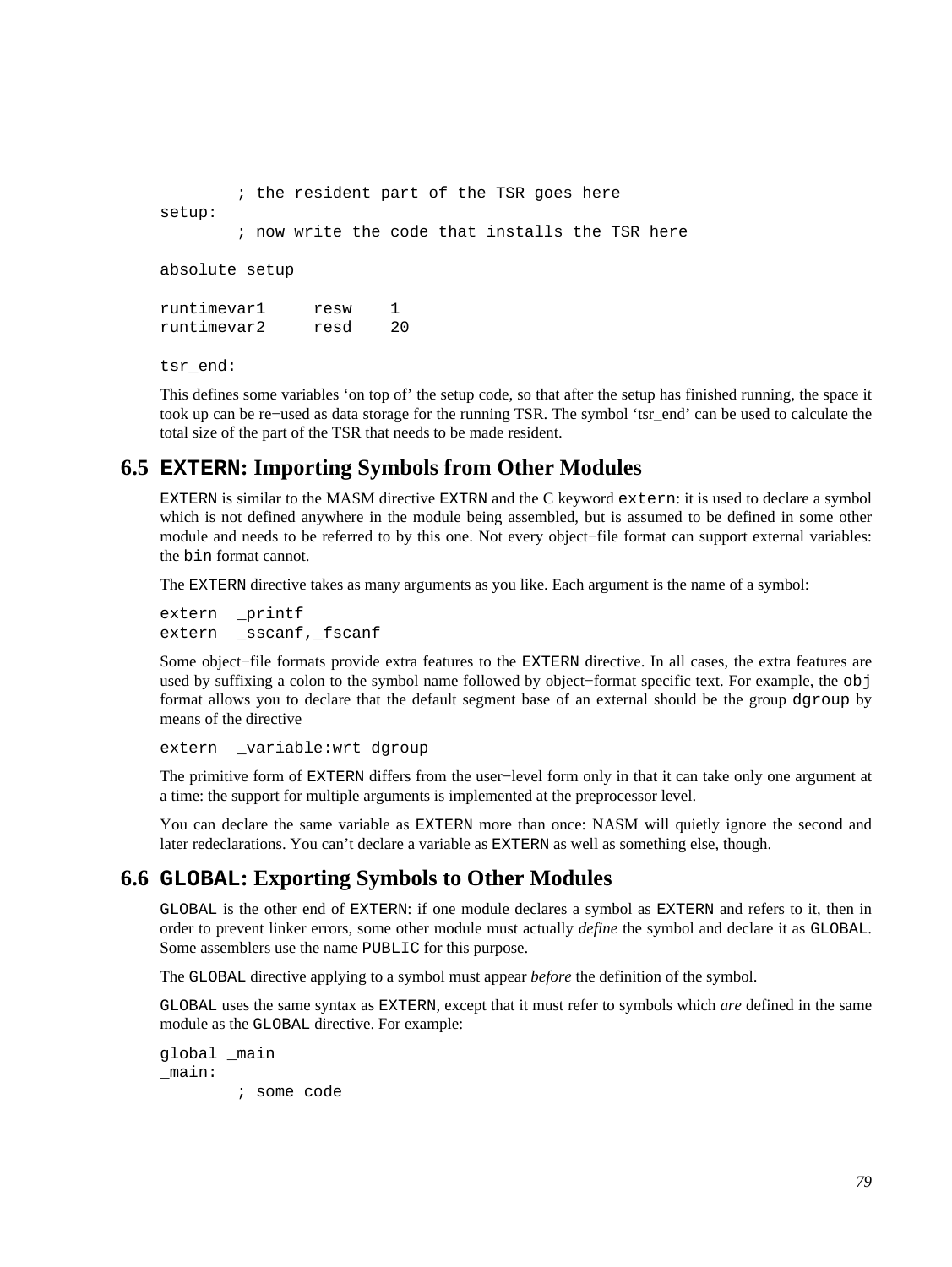GLOBAL, like EXTERN, allows object formats to define private extensions by means of a colon. The elf object format, for example, lets you specify whether global data items are functions or data:

global hashlookup:function, hashtable:data

Like EXTERN, the primitive form of GLOBAL differs from the user−level form only in that it can take only one argument at a time.

## **6.7 COMMON: Defining Common Data Areas**

The COMMON directive is used to declare *common variables*. A common variable is much like a global variable declared in the uninitialized data section, so that

common intvar 4

is similar in function to

global intvar section .bss

intvar resd 1

The difference is that if more than one module defines the same common variable, then at link time those variables will be *merged*, and references to intvar in all modules will point at the same piece of memory.

Like GLOBAL and EXTERN, COMMON supports object−format specific extensions. For example, the obj format allows common variables to be NEAR or FAR, and the elf format allows you to specify the alignment requirements of a common variable:

common commvar 4:near ; works in OBJ common intarray 100:4 ; works in ELF: 4 byte aligned

Once again, like EXTERN and GLOBAL, the primitive form of COMMON differs from the user−level form only in that it can take only one argument at a time.

### **6.8 CPU: Defining CPU Dependencies**

The CPU directive restricts assembly to those instructions which are available on the specified CPU.

Options are:

- CPU 8086 Assemble only 8086 instruction set
- CPU 186 Assemble instructions up to the 80186 instruction set
- CPU 286 Assemble instructions up to the 286 instruction set
- CPU 386 Assemble instructions up to the 386 instruction set
- CPU 486 486 instruction set
- CPU 586 Pentium instruction set
- CPU PENTIUM Same as 586
- CPU 686 P6 instruction set
- CPU PPRO Same as 686
- CPU P2 Same as 686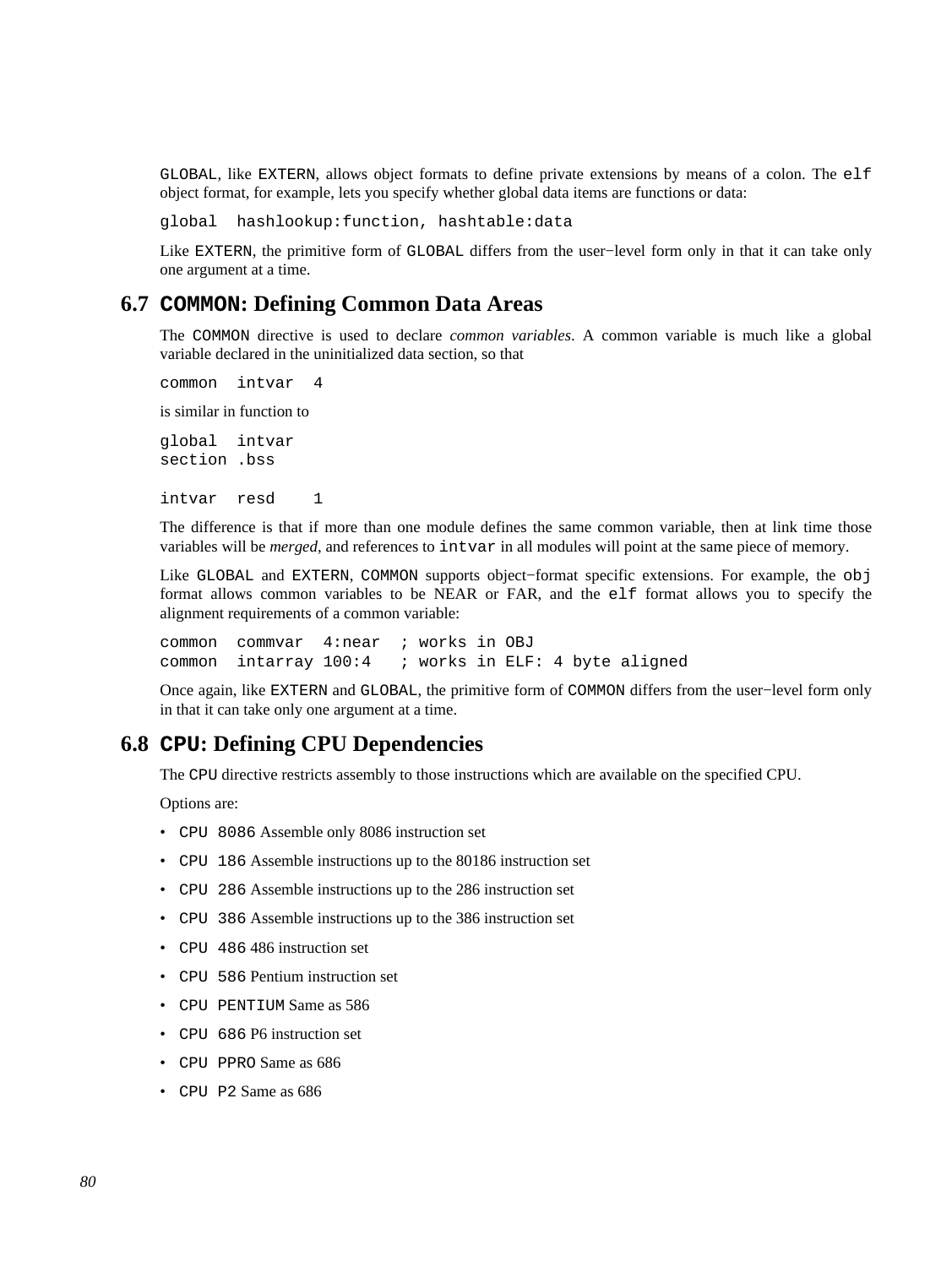- CPU P3 Pentium III (Katmai) instruction sets
- CPU KATMAI Same as P3
- CPU P4 Pentium 4 (Willamette) instruction set
- CPU WILLAMETTE Same as P4
- CPU PRESCOTT Prescott instruction set
- CPU X64 x86−64 (x64/AMD64/Intel 64) instruction set
- CPU IA64 IA64 CPU (in x86 mode) instruction set

All options are case insensitive. All instructions will be selected only if they apply to the selected CPU or lower. By default, all instructions are available.

# **6.9 FLOAT: Handling of floating−point constants**

By default, floating−point constants are rounded to nearest, and IEEE denormals are supported. The following options can be set to alter this behaviour:

- FLOAT DAZ Flush denormals to zero
- FLOAT NODAZ Do not flush denormals to zero (default)
- FLOAT NEAR Round to nearest (default)
- FLOAT UP Round up (toward +Infinity)
- FLOAT DOWN Round down (toward –Infinity)
- FLOAT ZERO Round toward zero
- FLOAT DEFAULT Restore default settings

The standard macros \_\_FLOAT\_DAZ\_\_, \_\_FLOAT\_ROUND\_\_, and \_\_FLOAT\_\_ contain the current state, as long as the programmer has avoided the use of the brackeded primitive form, ([FLOAT]).

\_\_FLOAT\_\_ contains the full set of floating−point settings; this value can be saved away and invoked later to restore the setting.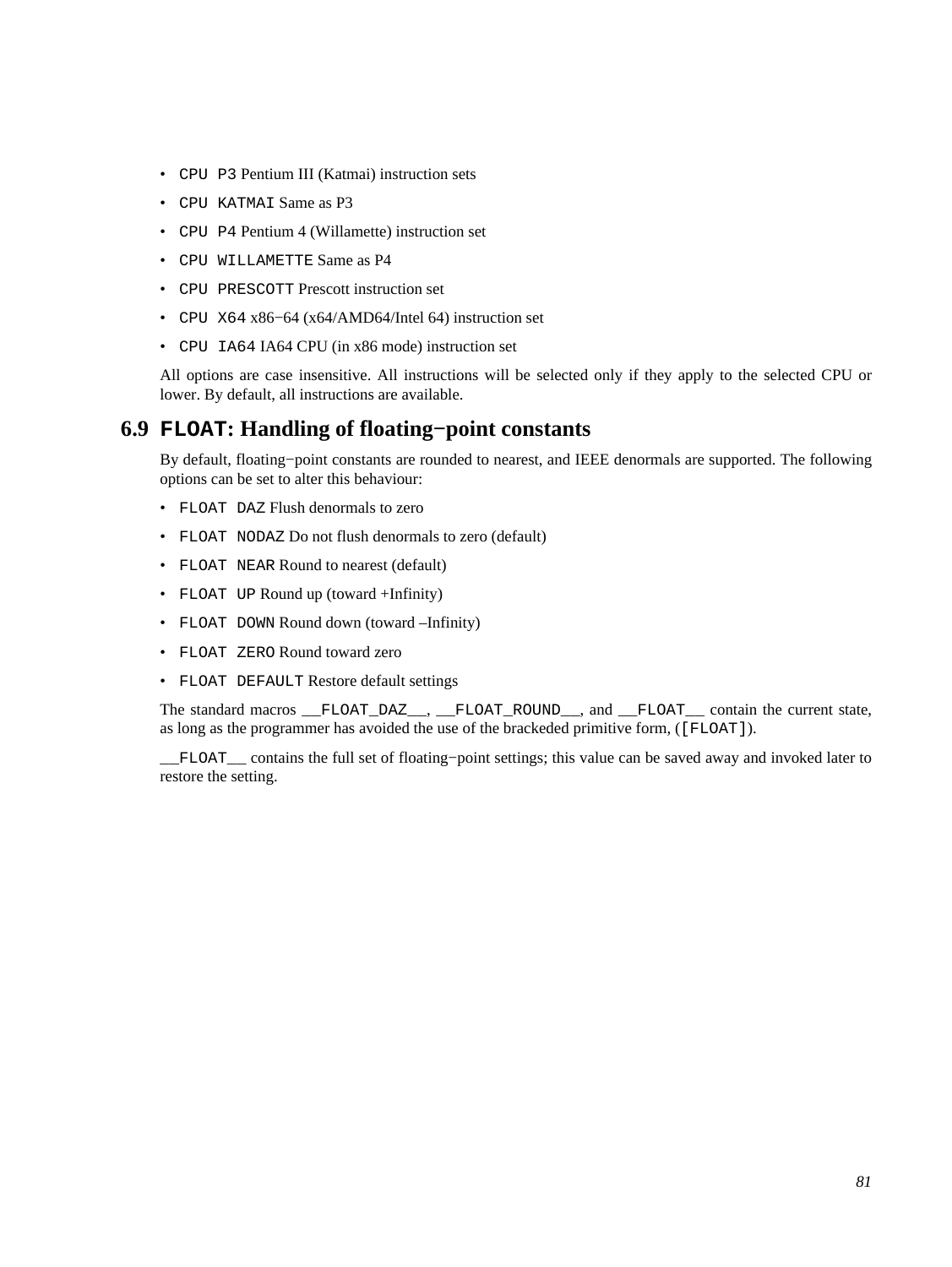# <span id="page-81-0"></span>**Chapter 7: Output Formats**

NASM is a portable assembler, designed to be able to compile on any ANSI C−supporting platform and produce output to run on a variety of Intel x86 operating systems. For this reason, it has a large number of available output formats, selected using the −f option on the NASM command line. Each of these formats, along with its extensions to the base NASM syntax, is detailed in this chapter.

As stated in [section 2.1.1](#page-18-0), NASM chooses a default name for your output file based on the input file name and the chosen output format. This will be generated by removing the extension (.asm, .s, or whatever you like to use) from the input file name, and substituting an extension defined by the output format. The extensions are given with each format below.

# **7.1 bin: Flat−Form Binary Output**

The bin format does not produce object files: it generates nothing in the output file except the code you wrote. Such 'pure binary' files are used by MS−DOS: .COM executables and .SYS device drivers are pure binary files. Pure binary output is also useful for operating system and boot loader development.

The bin format supports multiple section names. For details of how NASM handles sections in the bin format, see [section 7.1.3.](#page-82-0)

Using the bin format puts NASM by default into 16−bit mode (see [section 6.1](#page-75-0)). In order to use bin to write 32−bit or 64−bit code, such as an OS kernel, you need to explicitly issue the BITS 32 or BITS 64 directive.

bin has no default output file name extension: instead, it leaves your file name as it is once the original extension has been removed. Thus, the default is for NASM to assemble binprog.asm into a binary file called binprog.

## **7.1.1 ORG: Binary File Program Origin**

The bin format provides an additional directive to the list given in [chapter 6:](#page-75-1) ORG. The function of the ORG directive is to specify the origin address which NASM will assume the program begins at when it is loaded into memory.

For example, the following code will generate the longword 0x00000104:

 org 0x100 dd label

label:

Unlike the ORG directive provided by MASM−compatible assemblers, which allows you to jump around in the object file and overwrite code you have already generated, NASM's ORG does exactly what the directive says: *origin*. Its sole function is to specify one offset which is added to all internal address references within the section; it does not permit any of the trickery that MASM's version does. See [section 12.1.3](#page-127-0) for further comments.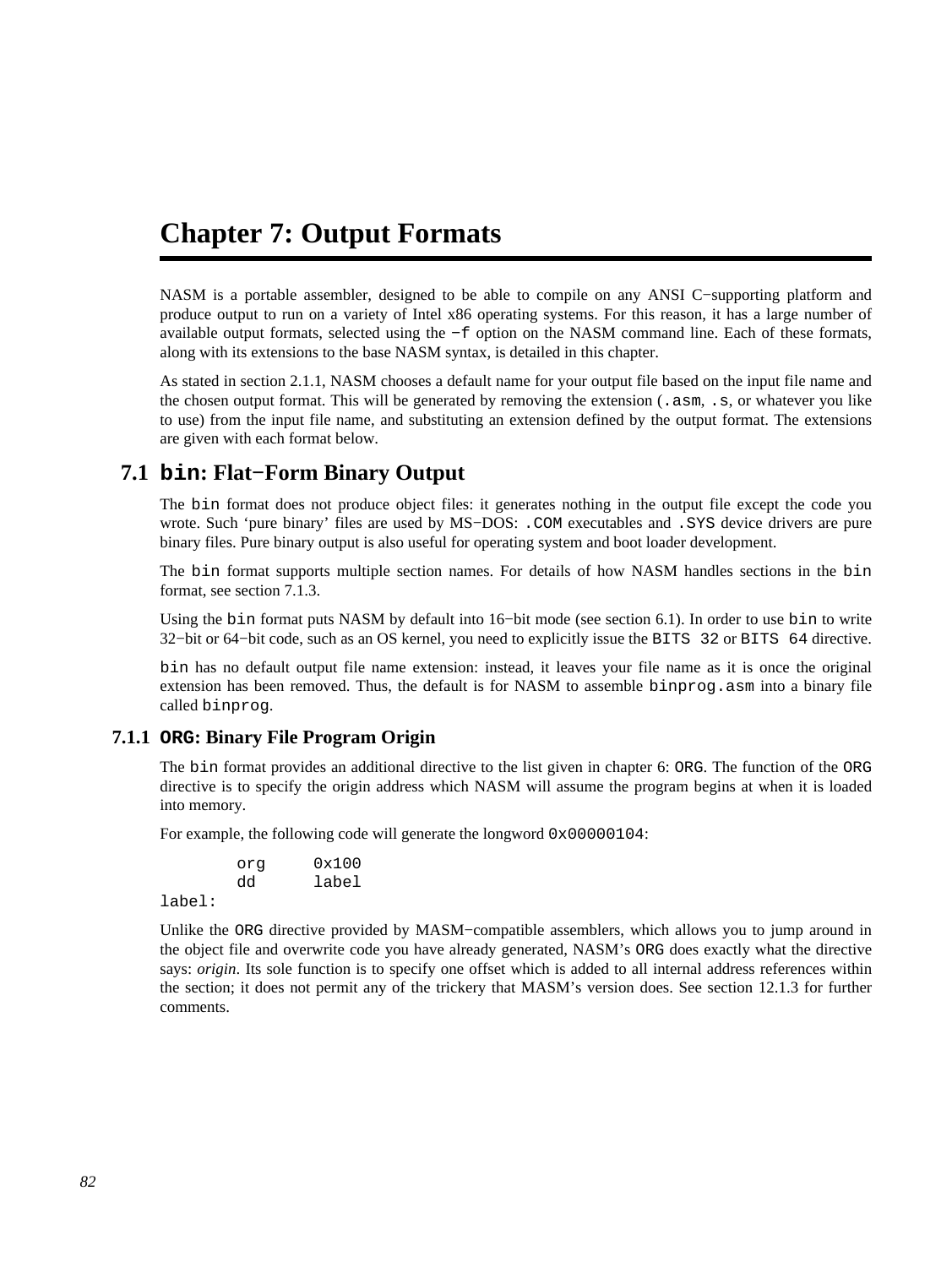### **7.1.2 bin Extensions to the SECTION Directive**

The bin output format extends the SECTION (or SEGMENT) directive to allow you to specify the alignment requirements of segments. This is done by appending the ALIGN qualifier to the end of the section−definition line. For example,

section .data align=16

switches to the section .data and also specifies that it must be aligned on a 16–byte boundary.

The parameter to ALIGN specifies how many low bits of the section start address must be forced to zero. The alignment value given may be any power of two.

## **7.1.3 Multisection Support for the bin Format**

<span id="page-82-0"></span>The bin format allows the use of multiple sections, of arbitrary names, besides the "known" .text, .data, and .bss names.

- Sections may be designated progbits or nobits. Default is progbits (except .bss, which defaults to nobits, of course).
- Sections can be aligned at a specified boundary following the previous section with align=, or at an arbitrary byte−granular position with start=.
- Sections can be given a virtual start address, which will be used for the calculation of all memory references within that section with vstart=.
- Sections can be ordered using follows=<section> or vfollows=<section> as an alternative to specifying an explicit start address.
- Arguments to org, start, vstart, and align= are critical expressions. See [section 3.8.](#page-37-0) E.g. align=(1 << ALIGN\_SHIFT) – ALIGN\_SHIFT must be defined before it is used here.
- Any code which comes before an explicit SECTION directive is directed by default into the .text section.
- If an ORG statement is not given, ORG 0 is used by default.
- The .bss section will be placed after the last progbits section, unless start=, vstart=, follows=, or vfollows= has been specified.
- All sections are aligned on dword boundaries, unless a different alignment has been specified.
- Sections may not overlap.
- NASM creates the section. < secname>. start for each section, which may be used in your code.

## **7.1.4 Map Files**

Map files can be generated in −f bin format by means of the [map] option. Map types of all (default), brief, sections, segments, or symbols may be specified. Output may be directed to stdout (default), stderr, or a specified file. E.g. [map symbols myfile.map]. No "user form" exists, the square brackets must be used.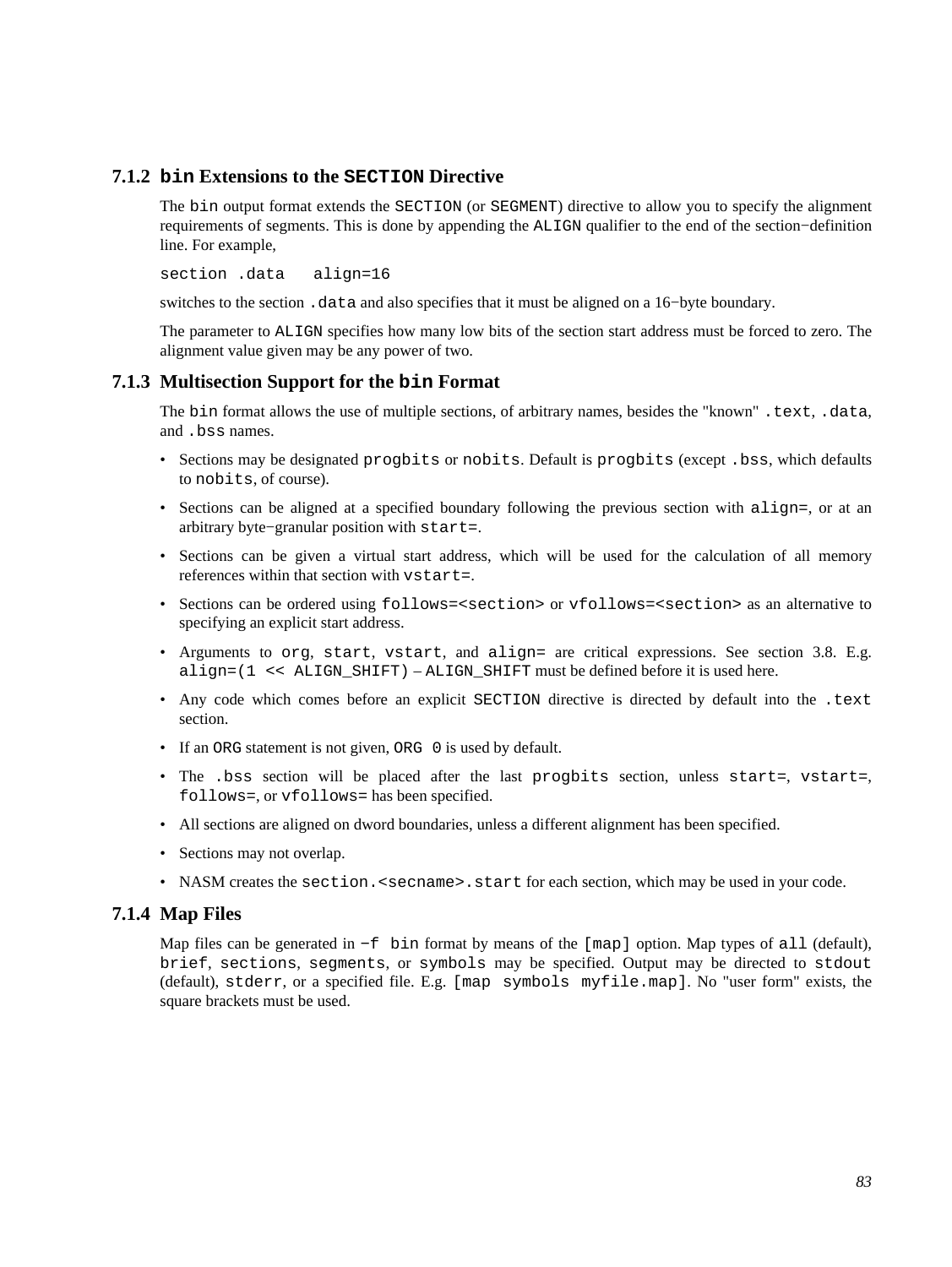# **7.2 ith: Intel Hex Output**

The ith file format produces Intel hex−format files. Just as the bin format, this is a flat memory image format with no support for relocation or linking. It is usually used with ROM programmers and similar utilities.

All extensions supported by the bin file format is also supported by the ith file format.

ith provides a default output file−name extension of .ith.

## **7.3 srec: Motorola S−Records Output**

The srec file format produces Motorola S−records files. Just as the bin format, this is a flat memory image format with no support for relocation or linking. It is usually used with ROM programmers and similar utilities.

All extensions supported by the bin file format is also supported by the srec file format.

srec provides a default output file−name extension of .srec.

# **7.4 obj: Microsoft OMF Object Files**

<span id="page-83-0"></span>The obj file format (NASM calls it obj rather than omf for historical reasons) is the one produced by MASM and TASM, which is typically fed to 16−bit DOS linkers to produce .EXE files. It is also the format used by OS/2.

obj provides a default output file−name extension of .obj.

obj is not exclusively a 16−bit format, though: NASM has full support for the 32−bit extensions to the format. In particular, 32−bit obj format files are used by Borland's Win32 compilers, instead of using Microsoft's newer win32 object file format.

The obj format does not define any special segment names: you can call your segments anything you like. Typical names for segments in obj format files are CODE, DATA and BSS.

If your source file contains code before specifying an explicit SEGMENT directive, then NASM will invent its own segment called \_\_NASMDEFSEG for you.

When you define a segment in an  $obj$  file, NASM defines the segment name as a symbol as well, so that you can access the segment address of the segment. So, for example:

```
segment data 
dvar: dw 1234 
segment code 
function: 
       mov ax,data : jet segment address of data
       mov ds, ax \qquad ; and move it into DS
        inc word [dvar] ; now this reference will work 
        ret
```
The obj format also enables the use of the SEG and WRT operators, so that you can write code which does things like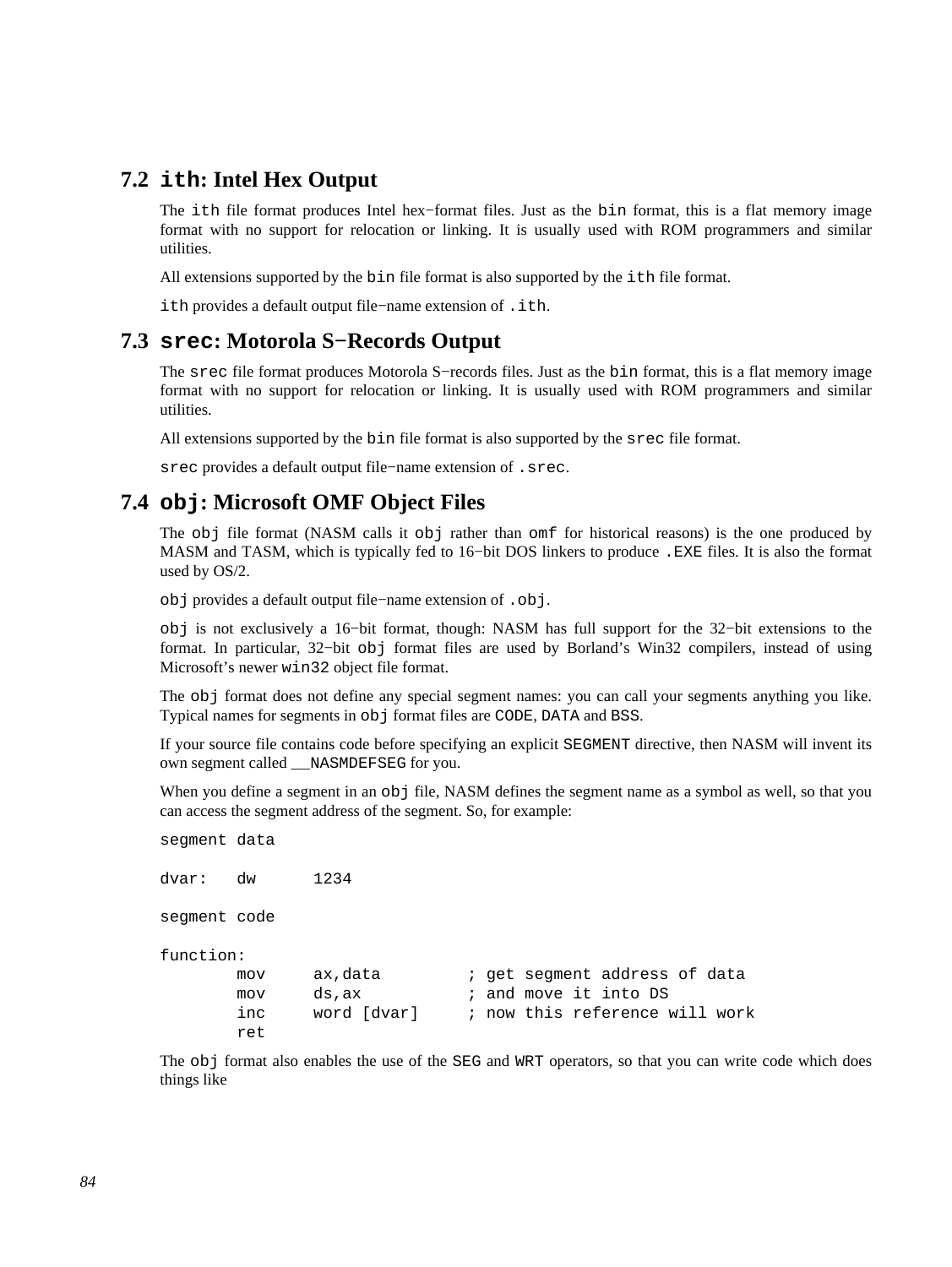```
extern foo 
     mov ax, seg foo ; get preferred segment of foo
      mov ds,ax 
     mov ax, data \qquad i a different segment
      mov es,ax 
      mov ax,[ds:foo] ; this accesses 'foo' 
      mov [es:foo wrt data],bx ; so does this
```
### **7.4.1 obj Extensions to the SEGMENT Directive**

The obj output format extends the SEGMENT (or SECTION) directive to allow you to specify various properties of the segment you are defining. This is done by appending extra qualifiers to the end of the segment−definition line. For example,

segment code private align=16

defines the segment code, but also declares it to be a private segment, and requires that the portion of it described in this code module must be aligned on a 16−byte boundary.

The available qualifiers are:

- PRIVATE, PUBLIC, COMMON and STACK specify the combination characteristics of the segment. PRIVATE segments do not get combined with any others by the linker; PUBLIC and STACK segments get concatenated together at link time; and COMMON segments all get overlaid on top of each other rather than stuck end−to−end.
- ALIGN is used, as shown above, to specify how many low bits of the segment start address must be forced to zero. The alignment value given may be any power of two from 1 to 4096; in reality, the only values supported are 1, 2, 4, 16, 256 and 4096, so if 8 is specified it will be rounded up to 16, and 32, 64 and 128 will all be rounded up to 256, and so on. Note that alignment to 4096–byte boundaries is a PharLap extension to the format and may not be supported by all linkers.
- CLASS can be used to specify the segment class; this feature indicates to the linker that segments of the same class should be placed near each other in the output file. The class name can be any word, e.g. CLASS=CODE.
- OVERLAY, like CLASS, is specified with an arbitrary word as an argument, and provides overlay information to an overlay−capable linker.
- Segments can be declared as USE16 or USE32, which has the effect of recording the choice in the object file and also ensuring that NASM's default assembly mode when assembling in that segment is 16−bit or 32−bit respectively.
- When writing OS/2 object files, you should declare 32−bit segments as FLAT, which causes the default segment base for anything in the segment to be the special group FLAT, and also defines the group if it is not already defined.
- The obj file format also allows segments to be declared as having a pre−defined absolute segment address, although no linkers are currently known to make sensible use of this feature; nevertheless, NASM allows you to declare a segment such as SEGMENT SCREEN ABSOLUTE=0xB800 if you need to. The ABSOLUTE and ALIGN keywords are mutually exclusive.

NASM's default segment attributes are PUBLIC, ALIGN=1, no class, no overlay, and USE16.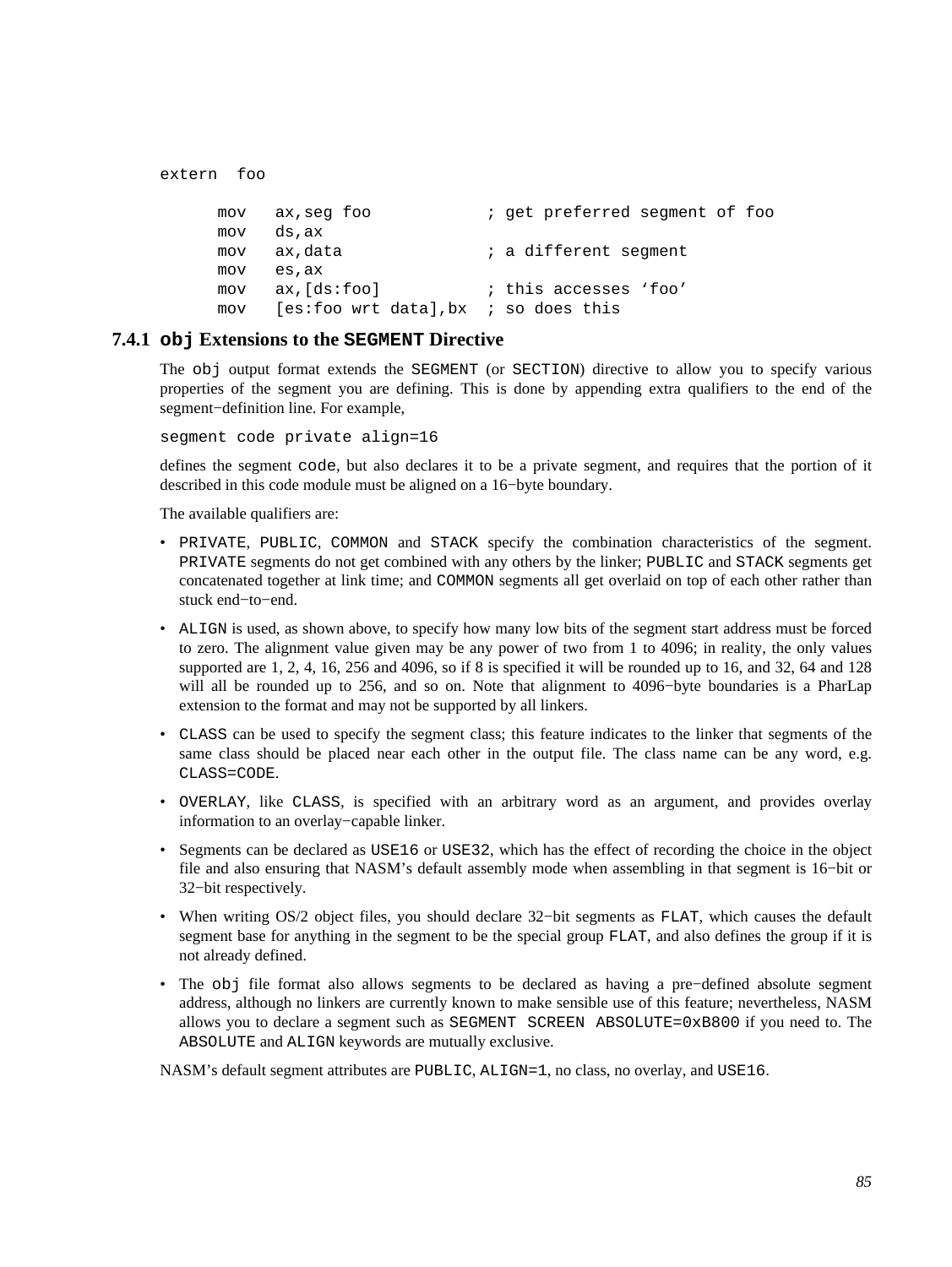#### **7.4.2 GROUP: Defining Groups of Segments**

The obj format also allows segments to be grouped, so that a single segment register can be used to refer to all the segments in a group. NASM therefore supplies the GROUP directive, whereby you can code

segment data

; some data

segment bss

; some uninitialized data

group dgroup data bss

which will define a group called dgroup to contain the segments data and bss. Like SEGMENT, GROUP causes the group name to be defined as a symbol, so that you can refer to a variable var in the data segment as var wrt data or as var wrt dgroup, depending on which segment value is currently in your segment register.

If you just refer to var, however, and var is declared in a segment which is part of a group, then NASM will default to giving you the offset of var from the beginning of the *group*, not the *segment*. Therefore SEG var, also, will return the group base rather than the segment base.

NASM will allow a segment to be part of more than one group, but will generate a warning if you do this. Variables declared in a segment which is part of more than one group will default to being relative to the first group that was defined to contain the segment.

A group does not have to contain any segments; you can still make WRT references to a group which does not contain the variable you are referring to. OS/2, for example, defines the special group FLAT with no segments in it.

#### **7.4.3 UPPERCASE: Disabling Case Sensitivity in Output**

Although NASM itself is case sensitive, some OMF linkers are not; therefore it can be useful for NASM to output single−case object files. The UPPERCASE format−specific directive causes all segment, group and symbol names that are written to the object file to be forced to upper case just before being written. Within a source file, NASM is still case–sensitive; but the object file can be written entirely in upper case if desired.

UPPERCASE is used alone on a line; it requires no parameters.

#### **7.4.4 IMPORT: Importing DLL Symbols**

The IMPORT format−specific directive defines a symbol to be imported from a DLL, for use if you are writing a DLL's import library in NASM. You still need to declare the symbol as EXTERN as well as using the IMPORT directive.

The IMPORT directive takes two required parameters, separated by white space, which are (respectively) the name of the symbol you wish to import and the name of the library you wish to import it from. For example:

import WSAStartup wsock32.dll

A third optional parameter gives the name by which the symbol is known in the library you are importing it from, in case this is not the same as the name you wish the symbol to be known by to your code once you have imported it. For example: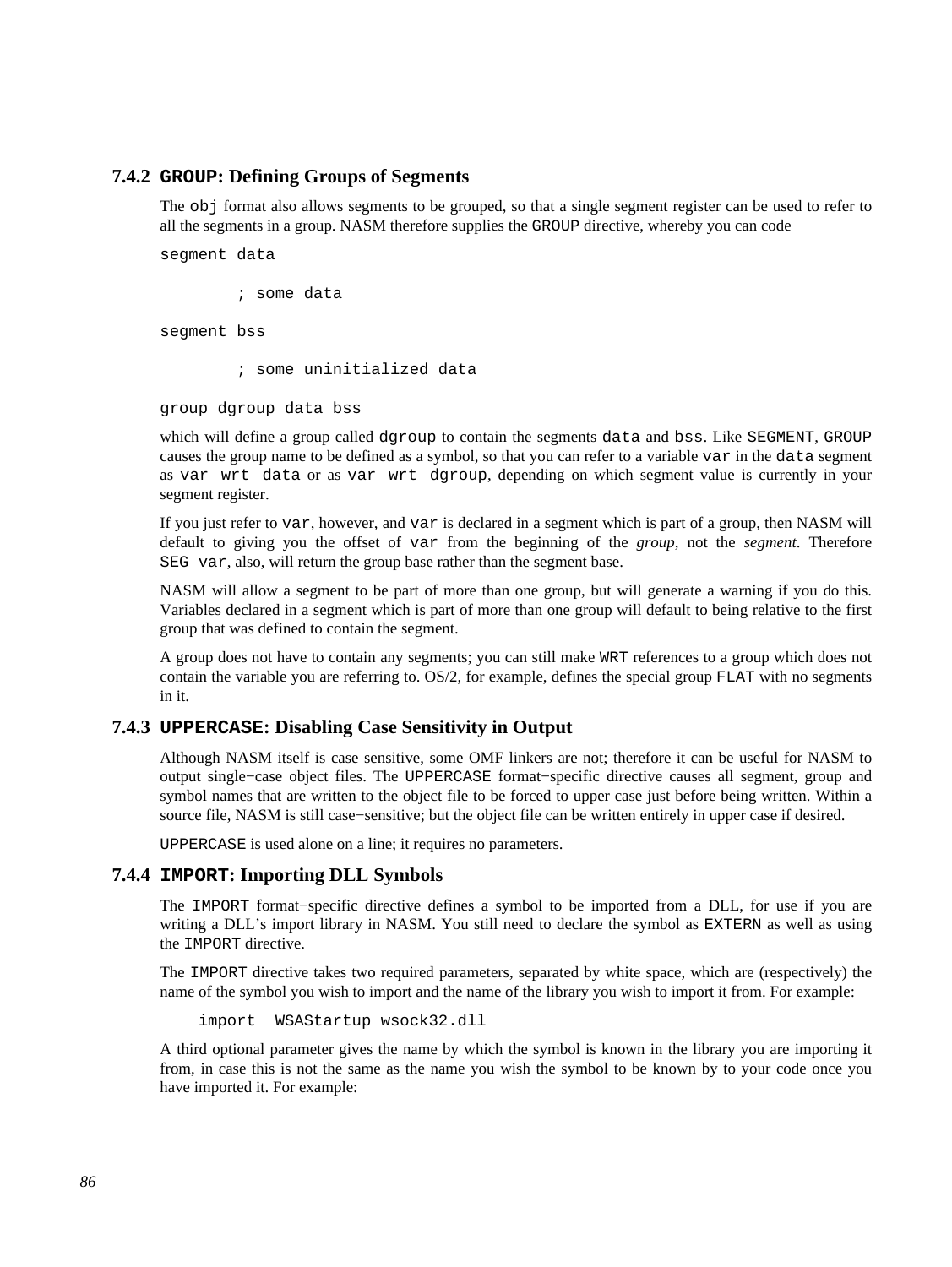import asyncsel wsock32.dll WSAAsyncSelect

#### **7.4.5 EXPORT: Exporting DLL Symbols**

The EXPORT format−specific directive defines a global symbol to be exported as a DLL symbol, for use if you are writing a DLL in NASM. You still need to declare the symbol as GLOBAL as well as using the EXPORT directive.

EXPORT takes one required parameter, which is the name of the symbol you wish to export, as it was defined in your source file. An optional second parameter (separated by white space from the first) gives the *external* name of the symbol: the name by which you wish the symbol to be known to programs using the DLL. If this name is the same as the internal name, you may leave the second parameter off.

Further parameters can be given to define attributes of the exported symbol. These parameters, like the second, are separated by white space. If further parameters are given, the external name must also be specified, even if it is the same as the internal name. The available attributes are:

- resident indicates that the exported name is to be kept resident by the system loader. This is an optimisation for frequently used symbols imported by name.
- nodata indicates that the exported symbol is a function which does not make use of any initialized data.
- parm=NNN, where NNN is an integer, sets the number of parameter words for the case in which the symbol is a call gate between 32−bit and 16−bit segments.
- An attribute which is just a number indicates that the symbol should be exported with an identifying number (ordinal), and gives the desired number.

For example:

```
 export myfunc 
 export myfunc TheRealMoreFormalLookingFunctionName 
 export myfunc myfunc 1234 ; export by ordinal 
 export myfunc myfunc resident parm=23 nodata
```
#### **7.4.6 ..start: Defining the Program Entry Point**

<span id="page-86-1"></span>OMF linkers require exactly one of the object files being linked to define the program entry point, where execution will begin when the program is run. If the object file that defines the entry point is assembled using NASM, you specify the entry point by declaring the special symbol ..start at the point where you wish execution to begin.

#### **7.4.7 obj Extensions to the EXTERN Directive**

<span id="page-86-0"></span>If you declare an external symbol with the directive

extern foo

then references such as mov ax,foo will give you the offset of foo from its preferred segment base (as specified in whichever module foo is actually defined in). So to access the contents of foo you will usually need to do something like

| mov | ax,seq foo  | ; get preferred segment base   |
|-----|-------------|--------------------------------|
| mov | es,ax       | ; move it into ES              |
| mov | ax,[es:foo] | ; and use offset 'foo' from it |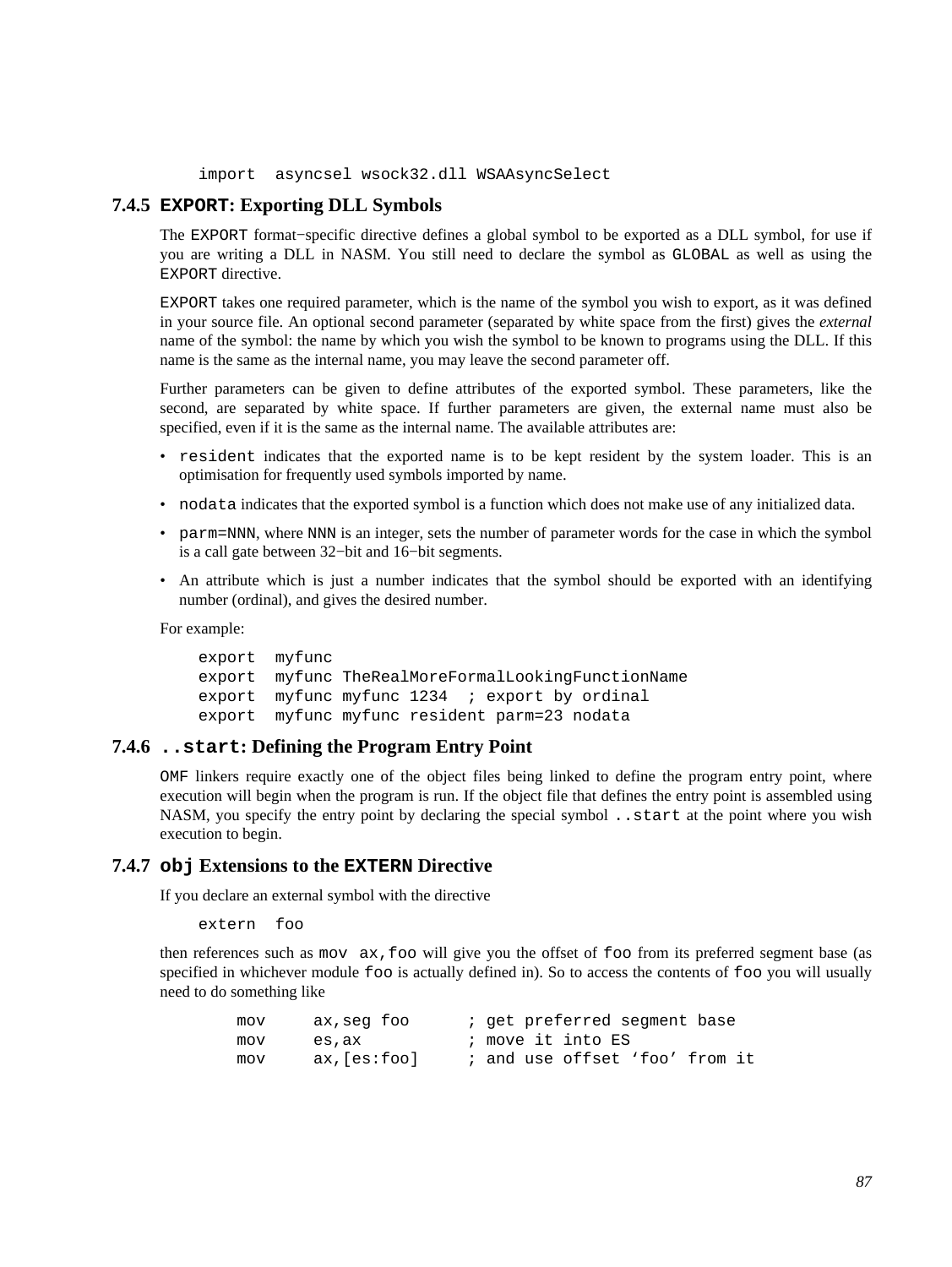This is a little unwieldy, particularly if you know that an external is going to be accessible from a given segment or group, say dgroup. So if DS already contained dgroup, you could simply code

mov ax,[foo wrt dgroup]

However, having to type this every time you want to access foo can be a pain; so NASM allows you to declare foo in the alternative form

extern foo:wrt dgroup

This form causes NASM to pretend that the preferred segment base of foo is in fact dgroup; so the expression seg foo will now return dgroup, and the expression foo is equivalent to foo wrt dgroup.

This default−WRT mechanism can be used to make externals appear to be relative to any group or segment in your program. It can also be applied to common variables: see [section 7.4.8.](#page-87-0)

#### **7.4.8 obj Extensions to the COMMON Directive**

<span id="page-87-0"></span>The obj format allows common variables to be either near or far; NASM allows you to specify which your variables should be by the use of the syntax

common nearvar 2:near ; 'nearvar' is a near common common farvar 10:far ; and 'farvar' is far

Far common variables may be greater in size than 64Kb, and so the OMF specification says that they are declared as a number of *elements* of a given size. So a 10−byte far common variable could be declared as ten one−byte elements, five two−byte elements, two five−byte elements or one ten−byte element.

Some OMF linkers require the element size, as well as the variable size, to match when resolving common variables declared in more than one module. Therefore NASM must allow you to specify the element size on your far common variables. This is done by the following syntax:

|  | common c 5by2 10:far 5 | ; two five-byte elements |
|--|------------------------|--------------------------|
|  | common c 2by5 10:far 2 | ; five two-byte elements |

If no element size is specified, the default is 1. Also, the FAR keyword is not required when an element size is specified, since only far commons may have element sizes at all. So the above declarations could equivalently be

common c\_5by2 10:5 ; two five−byte elements common c\_2by5 10:2 ; five two−byte elements

In addition to these extensions, the COMMON directive in obj also supports default−WRT specification like EXTERN does (explained in [section 7.4.7\)](#page-86-0). So you can also declare things like

common foo 10:wrt dgroup common bar 16:far 2:wrt data common baz 24:wrt data:6

## **7.5 win32: Microsoft Win32 Object Files**

<span id="page-87-1"></span>The win32 output format generates Microsoft Win32 object files, suitable for passing to Microsoft linkers such as Visual C++. Note that Borland Win32 compilers do not use this format, but use obj instead (see [section 7.4\)](#page-83-0).

win32 provides a default output file−name extension of .obj.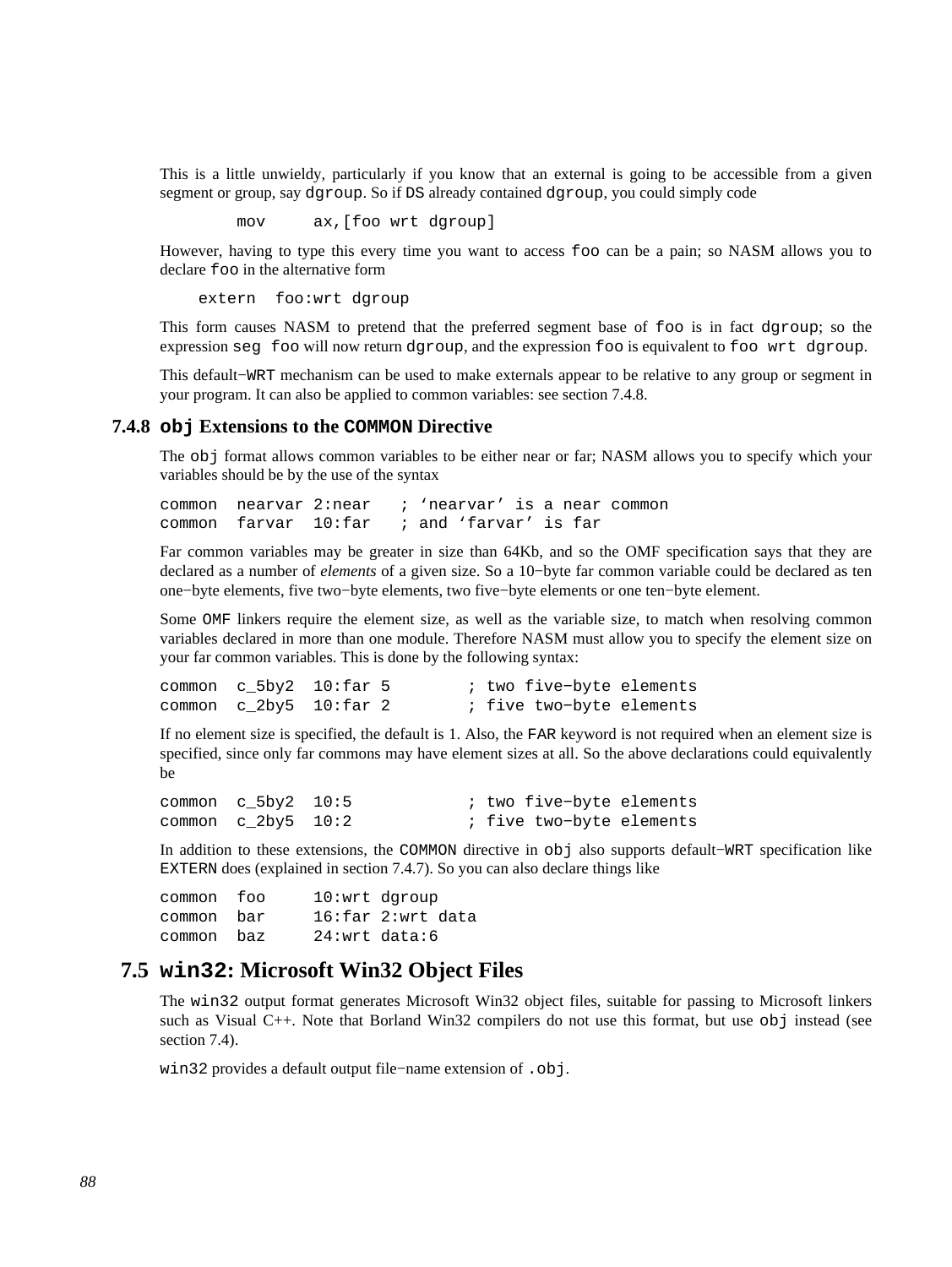Note that although Microsoft say that Win32 object files follow the COFF (Common Object File Format) standard, the object files produced by Microsoft Win32 compilers are not compatible with COFF linkers such as DJGPP's, and vice versa. This is due to a difference of opinion over the precise semantics of PC−relative relocations. To produce COFF files suitable for DJGPP, use NASM's coff output format; conversely, the coff format does not produce object files that Win32 linkers can generate correct output from.

#### **7.5.1 win32 Extensions to the SECTION Directive**

Like the obj format, win32 allows you to specify additional information on the SECTION directive line, to control the type and properties of sections you declare. Section types and properties are generated automatically by NASM for the standard section names .text, .data and .bss, but may still be overridden by these qualifiers.

The available qualifiers are:

- code, or equivalently text, defines the section to be a code section. This marks the section as readable and executable, but not writable, and also indicates to the linker that the type of the section is code.
- data and bss define the section to be a data section, analogously to code. Data sections are marked as readable and writable, but not executable. data declares an initialized data section, whereas bss declares an uninitialized data section.
- rdata declares an initialized data section that is readable but not writable. Microsoft compilers use this section to place constants in it.
- info defines the section to be an informational section, which is not included in the executable file by the linker, but may (for example) pass information *to* the linker. For example, declaring an info–type section called .drectve causes the linker to interpret the contents of the section as command−line options.
- align=, used with a trailing number as in obj, gives the alignment requirements of the section. The maximum you may specify is 64: the Win32 object file format contains no means to request a greater section alignment than this. If alignment is not explicitly specified, the defaults are 16−byte alignment for code sections, 8−byte alignment for rdata sections and 4−byte alignment for data (and BSS) sections. Informational sections get a default alignment of 1 byte (no alignment), though the value does not matter.

The defaults assumed by NASM if you do not specify the above qualifiers are:

section .text code align=16 section .data data align=4 section .rdata rdata align=8 section .bss bss align=4

Any other section name is treated by default like . text.

#### **7.5.2 win32: Safe Structured Exception Handling**

Among other improvements in Windows XP SP2 and Windows Server 2003 Microsoft has introduced concept of "safe structured exception handling." General idea is to collect handlers' entry points in designated read−only table and have alleged entry point verified against this table prior exception control is passed to the handler. In order for an executable module to be equipped with such "safe exception handler table," all object modules on linker command line has to comply with certain criteria. If one single module among them does not, then the table in question is omitted and above mentioned run−time checks will not be performed for application in question. Table omission is by default silent and therefore can be easily overlooked. One can instruct linker to refuse to produce binary without such table by passing /safeseh command line option.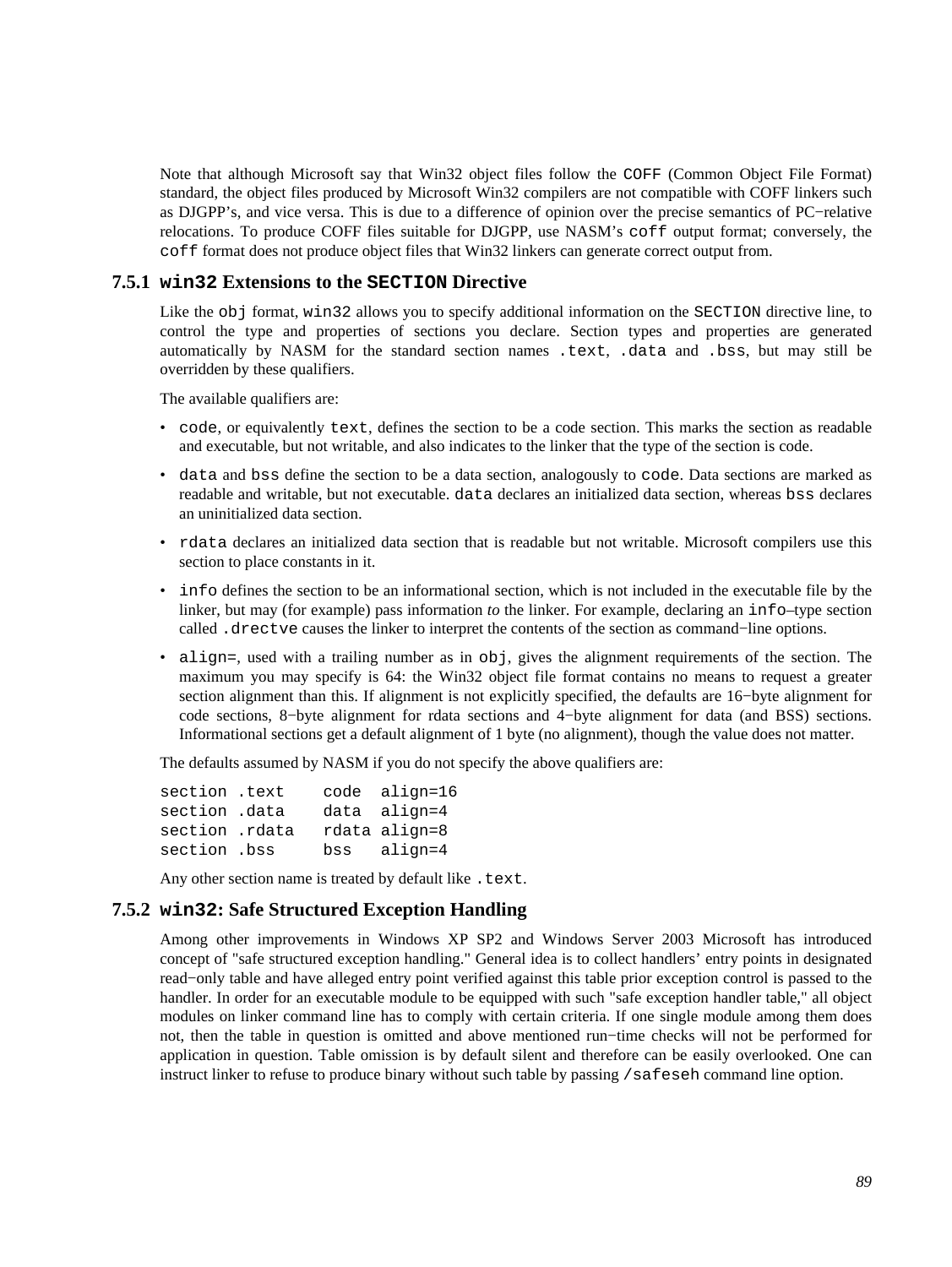Without regard to this run−time check merits it's natural to expect NASM to be capable of generating modules suitable for /safeseh linking. From developer's viewpoint the problem is two−fold:

- how to adapt modules not deploying exception handlers of their own;
- how to adapt/develop modules utilizing custom exception handling;

Former can be easily achieved with any NASM version by adding following line to source code:

\$@feat.00 equ 1

As of version 2.03 NASM adds this absolute symbol automatically. If it's not already present to be precise. I.e. if for whatever reason developer would choose to assign another value in source file, it would still be perfectly possible.

Registering custom exception handler on the other hand requires certain "magic." As of version 2.03 additional directive is implemented, safeseh, which instructs the assembler to produce appropriately formatted input data for above mentioned "safe exception handler table." Its typical use would be:

```
section .text 
extern _MessageBoxA@16 
%if __NASM_VERSION_ID__ >= 0x02030000 
safeseh handler \qquad \qquad ; register handler as "safe handler"
%endif 
handler: 
       push DWORD 1 ; MB OKCANCEL
        push DWORD caption 
        push DWORD text 
        push DWORD 0 
        call _MessageBoxA@16 
       sub eax,1 ; incidentally suits as return value
                        ; for exception handler 
        ret 
global _main 
_main: 
        push DWORD handler 
        push DWORD [fs:0] 
        mov DWORD [fs:0],esp ; engage exception handler 
        xor eax,eax 
        mov eax,DWORD[eax] ; cause exception 
        pop DWORD [fs:0] ; disengage exception handler 
        add esp,4 
        ret 
text: db 'OK to rethrow, CANCEL to generate core dump',0 
caption:db 'SEGV',0 
section .drectve info 
        db '/defaultlib:user32.lib /defaultlib:msvcrt.lib '
```
As you might imagine, it's perfectly possible to produce .exe binary with "safe exception handler table" and yet engage unregistered exception handler. Indeed, handler is engaged by simply manipulating [fs:0] location at run−time, something linker has no power over, run−time that is. It should be explicitly mentioned that such failure to register handler's entry point with safeseh directive has undesired side effect at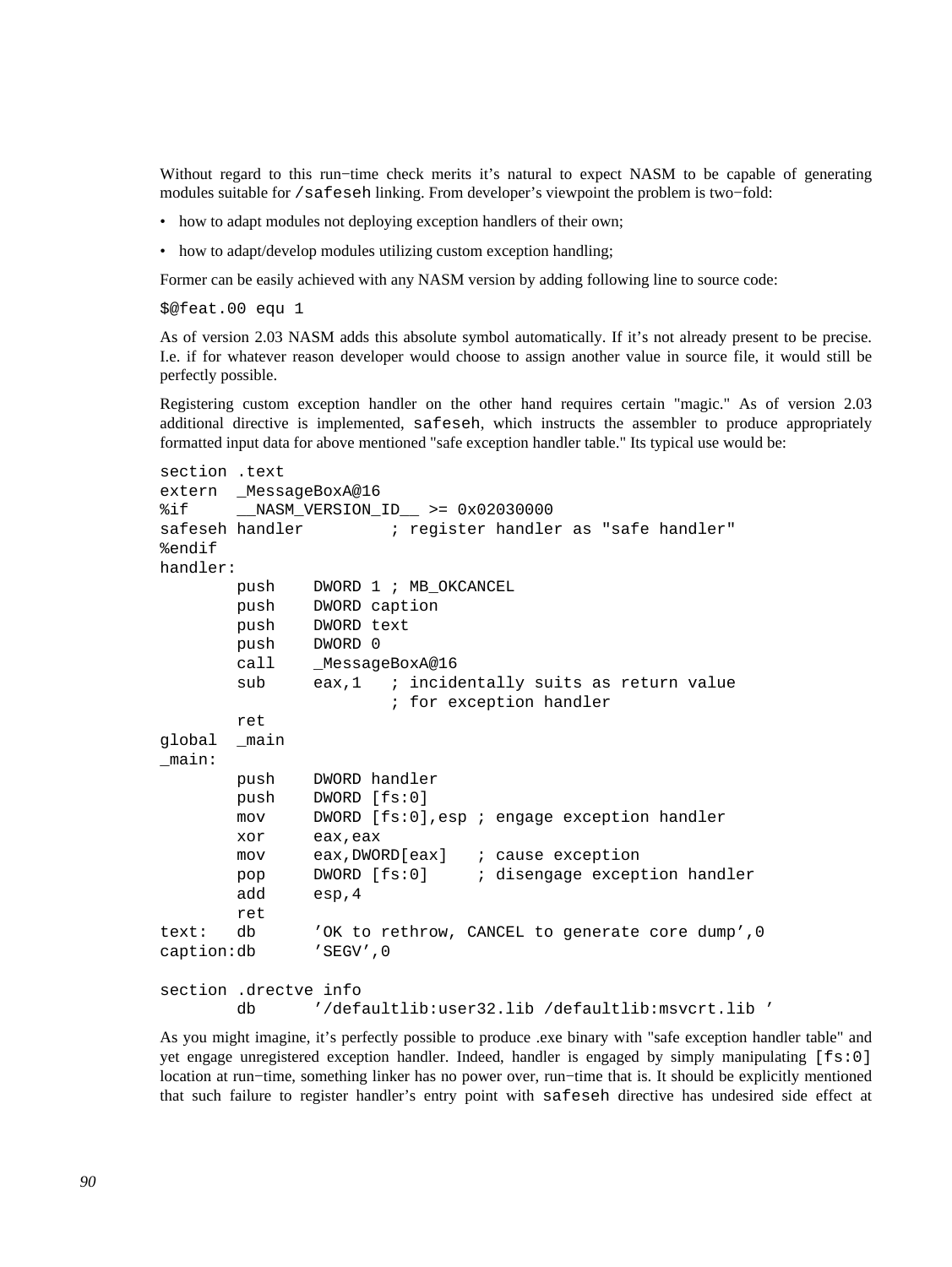run−time. If exception is raised and unregistered handler is to be executed, the application is abruptly terminated without any notification whatsoever. One can argue that system could at least have logged some kind "non−safe exception handler in x.exe at address n" message in event log, but no, literally no notification is provided and user is left with no clue on what caused application failure.

Finally, all mentions of linker in this paragraph refer to Microsoft linker version 7.x and later. Presence of @feat.00 symbol and input data for "safe exception handler table" causes no backward incompatibilities and "safeseh" modules generated by NASM 2.03 and later can still be linked by earlier versions or non−Microsoft linkers.

# **7.6 win64: Microsoft Win64 Object Files**

The win64 output format generates Microsoft Win64 object files, which is nearly 100% identical to the win32 object format [\(section 7.5\)](#page-87-1) with the exception that it is meant to target 64−bit code and the x86−64 platform altogether. This object file is used exactly the same as the win32 object format [\(section 7.5\)](#page-87-1), in NASM, with regard to this exception.

### **7.6.1 win64: Writing Position−Independent Code**

While REL takes good care of RIP−relative addressing, there is one aspect that is easy to overlook for a Win64 programmer: indirect references. Consider a switch dispatch table:

```
 jmp qword [dsptch+rax*8] 
         ... 
dsptch: dq case0 
        dq case1 
         ...
```
Even a novice Win64 assembler programmer will soon realize that the code is not 64−bit savvy. Most notably linker will refuse to link it with

```
'ADDR32' relocation to '.text' invalid without /LARGEADDRESSAWARE:NO
```
So [s]he will have to split jmp instruction as following:

 lea rbx,[rel dsptch] jmp qword [rbx+rax\*8]

What happens behind the scene is that effective address in lea is encoded relative to instruction pointer, or in perfectly position−independent manner. But this is only part of the problem! Trouble is that in .dll context caseN relocations will make their way to the final module and might have to be adjusted at .dll load time. To be specific when it can't be loaded at preferred address. And when this occurs, pages with such relocations will be rendered private to current process, which kind of undermines the idea of sharing .dll. But no worry, it's trivial to fix:

```
 lea rbx,[rel dsptch] 
        add rbx,[rbx+rax*8] 
        jmp rbx 
         ... 
dsptch: dq case0−dsptch 
        dq case1−dsptch 
         ...
```
NASM version 2.03 and later provides another alternative, wrt ..imagebase operator, which returns offset from base address of the current image, be it .exe or .dll module, therefore the name. For those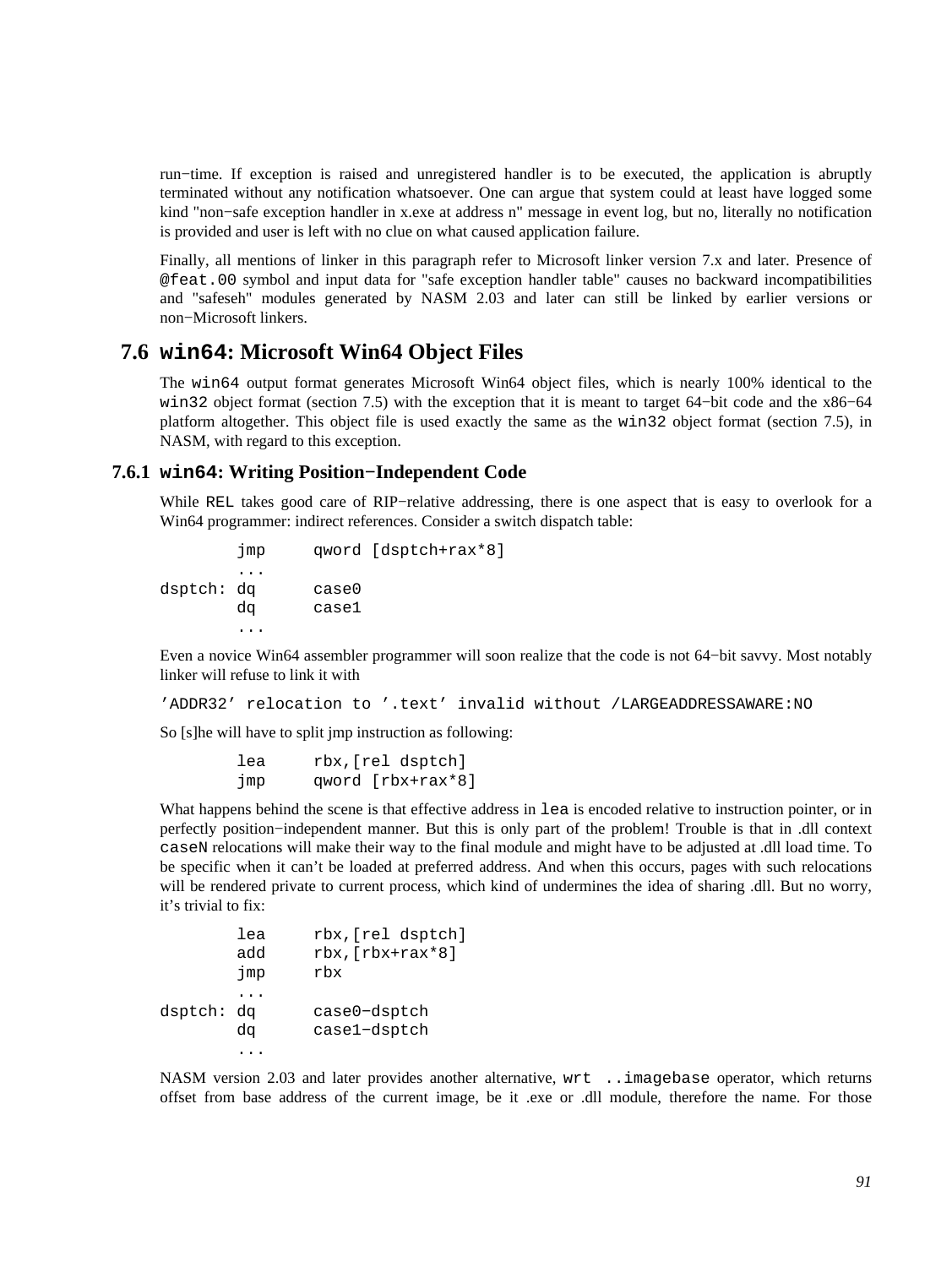acquainted with PE−COFF format base address denotes start of IMAGE\_DOS\_HEADER structure. Here is how to implement switch with these image−relative references:

|            | lea | rbx, [rel dsptch]         |
|------------|-----|---------------------------|
|            | mov | eax, $[\text{rbx+raw*4}]$ |
|            | sub | rbx, dsptch wrt imagebase |
|            | add | rbx, rax                  |
|            | jmp | rbx                       |
|            |     |                           |
| dsptch: dd |     | case0 wrt imagebase       |
|            | dd  | casel wrt imagebase       |

One can argue that the operator is redundant. Indeed, snippet before last works just fine with any NASM version and is not even Windows specific... The real reason for implementing wrt ..imagebase will become apparent in next paragraph.

It should be noted that wrt ..imagebase is defined as 32−bit operand only:

| dd  | label wrt imagebase      | ; ok  |
|-----|--------------------------|-------|
| da  | label wrt imagebase      | ; bad |
| mov | eax, label wrt imagebase | ; ok  |
| mov | rax, label wrt imagebase | ; bad |

## **7.6.2 win64: Structured Exception Handling**

Structured exception handing in Win64 is completely different matter from Win32. Upon exception program counter value is noted, and linker−generated table comprising start and end addresses of all the functions [in given executable module] is traversed and compared to the saved program counter. Thus so called UNWIND\_INFO structure is identified. If it's not found, then offending subroutine is assumed to be "leaf" and just mentioned lookup procedure is attempted for its caller. In Win64 leaf function is such function that does not call any other function *nor* modifies any Win64 non−volatile registers, including stack pointer. The latter ensures that it's possible to identify leaf function's caller by simply pulling the value from the top of the stack.

While majority of subroutines written in assembler are not calling any other function, requirement for non−volatile registers' immutability leaves developer with not more than 7 registers and no stack frame, which is not necessarily what [s]he counted with. Customarily one would meet the requirement by saving non−volatile registers on stack and restoring them upon return, so what can go wrong? If [and only if] an exception is raised at run−time and no UNWIND\_INFO structure is associated with such "leaf" function, the stack unwind procedure will expect to find caller's return address on the top of stack immediately followed by its frame. Given that developer pushed caller's non−volatile registers on stack, would the value on top point at some code segment or even addressable space? Well, developer can attempt copying caller's return address to the top of stack and this would actually work in some very specific circumstances. But unless developer can guarantee that these circumstances are always met, it's more appropriate to assume worst case scenario, i.e. stack unwind procedure going berserk. Relevant question is what happens then? Application is abruptly terminated without any notification whatsoever. Just like in Win32 case, one can argue that system could at least have logged "unwind procedure went berserk in x.exe at address n" in event log, but no, no trace of failure is left.

Now, when we understand significance of the UNWIND\_INFO structure, let's discuss what's in it and/or how it's processed. First of all it is checked for presence of reference to custom language−specific exception handler. If there is one, then it's invoked. Depending on the return value, execution flow is resumed (exception is said to be "handled"), *or* rest of UNWIND\_INFO structure is processed as following. Beside optional reference to custom handler, it carries information about current callee's stack frame and where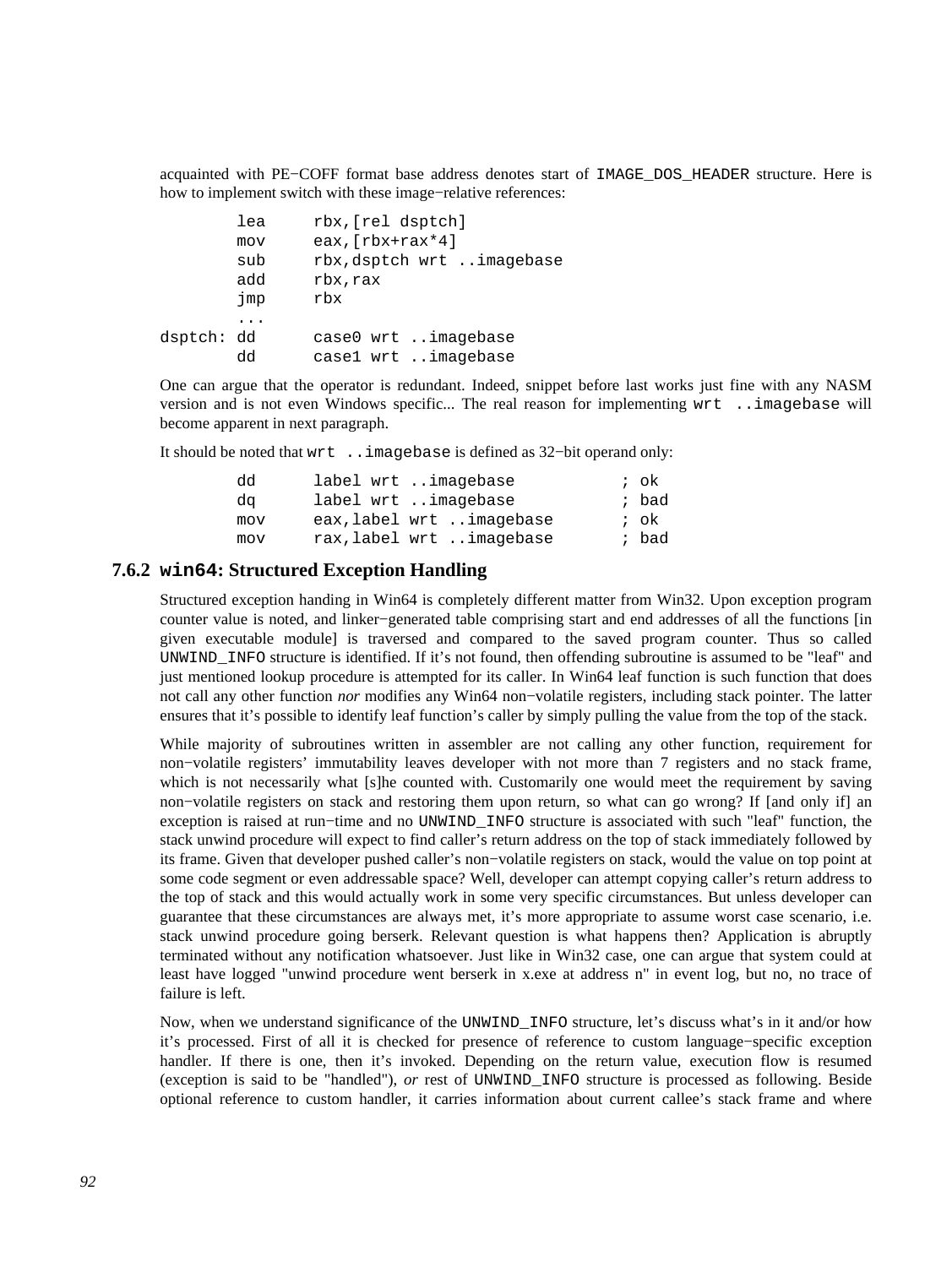non−volatile registers are saved. Information is detailed enough to be able to reconstruct contents of caller's non−volatile registers upon call to current callee. And so caller's context is reconstructed, and then unwind procedure is repeated, i.e. another UNWIND\_INFO structure is associated, this time, with caller's instruction pointer, which is then checked for presence of reference to language−specific handler, etc. The procedure is recursively repeated till exception is handled. As last resort system "handles" it by generating memory core dump and terminating the application.

As for the moment of this writing NASM unfortunately does not facilitate generation of above mentioned detailed information about stack frame layout. But as of version 2.03 it implements building blocks for generating structures involved in stack unwinding. As simplest example, here is how to deploy custom exception handler for leaf function:

```
default rel 
section .text 
extern MessageBoxA 
handler: 
       sub rsp, 40
        mov rcx,0 
        lea rdx,[text] 
        lea r8,[caption] 
       mov r9,1 ; MB OKCANCEL
        call MessageBoxA 
       sub eax,1 ; incidentally suits as return value
                        ; for exception handler 
        add rsp,40 
        ret 
global main 
main: 
        xor rax,rax 
        mov rax,QWORD[rax] ; cause exception 
        ret 
main_end: 
text: db 'OK to rethrow, CANCEL to generate core dump',0 
caption:db 'SEGV',0 
section .pdata rdata align=4 
        dd main wrt ..imagebase 
       dd main end wrt ..imagebase
        dd xmain wrt ..imagebase 
section .xdata rdata align=8 
xmain: db 9,0,0,0 
        dd handler wrt ..imagebase 
section .drectve info 
        db '/defaultlib:user32.lib /defaultlib:msvcrt.lib '
```
What you see in . pdata section is element of the "table comprising start and end addresses of function" along with reference to associated UNWIND\_INFO structure. And what you see in .xdata section is UNWIND\_INFO structure describing function with no frame, but with designated exception handler. References are *required* to be image−relative (which is the real reason for implementing wrt ..imagebase operator). It should be noted that rdata align=n, as well as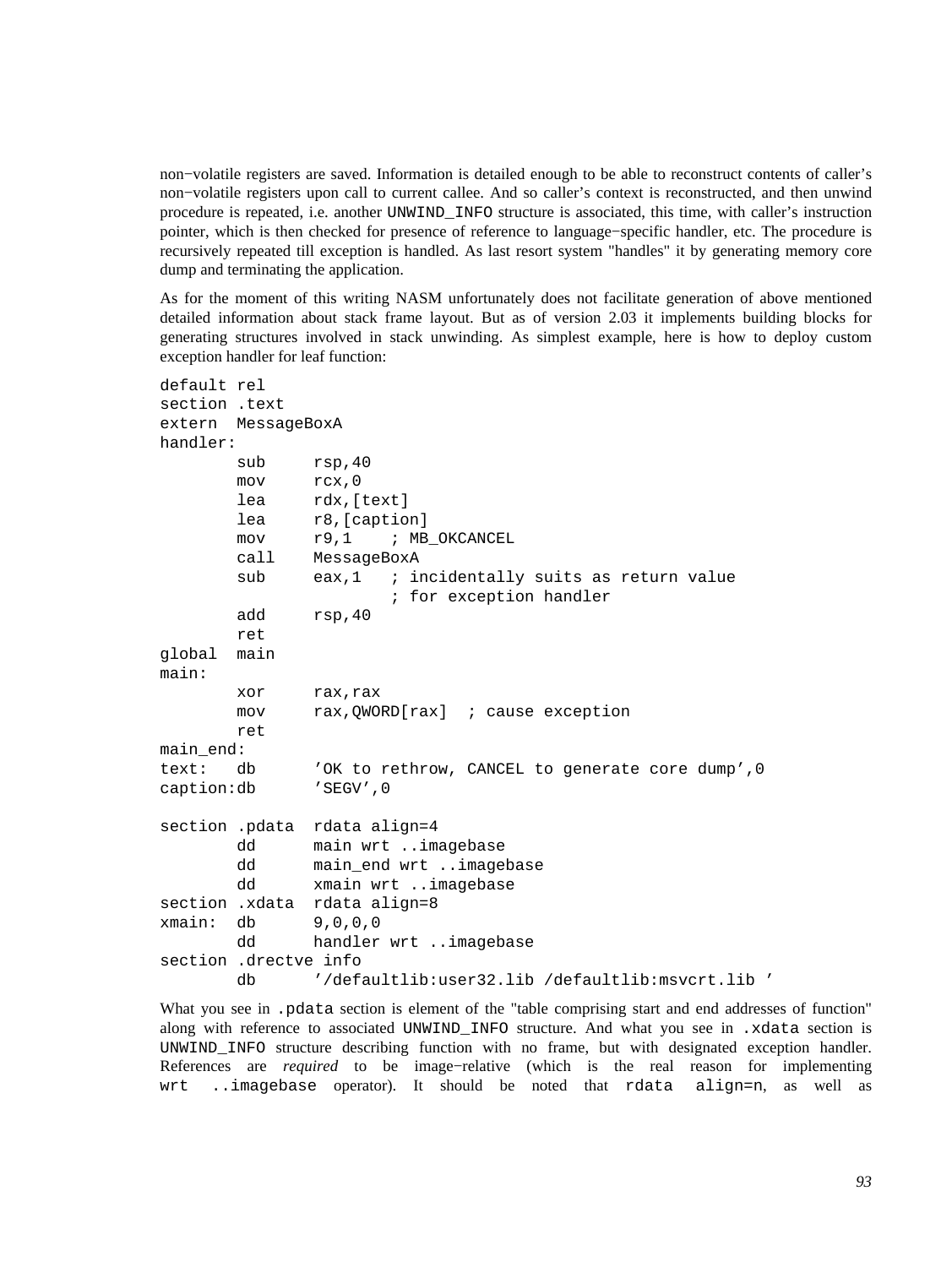wrt ..imagebase, are optional in these two segments' contexts, i.e. can be omitted. Latter means that *all* 32−bit references, not only above listed required ones, placed into these two segments turn out image−relative. Why is it important to understand? Developer is allowed to append handler−specific data to UNWIND\_INFO structure, and if [s]he adds a 32−bit reference, then [s]he will have to remember to adjust its value to obtain the real pointer.

As already mentioned, in Win64 terms leaf function is one that does not call any other function *nor* modifies any non−volatile register, including stack pointer. But it's not uncommon that assembler programmer plans to utilize every single register and sometimes even have variable stack frame. Is there anything one can do with bare building blocks? I.e. besides manually composing fully−fledged UNWIND\_INFO structure, which would surely be considered error−prone? Yes, there is. Recall that exception handler is called first, before stack layout is analyzed. As it turned out, it's perfectly possible to manipulate current callee's context in custom handler in manner that permits further stack unwinding. General idea is that handler would not actually "handle" the exception, but instead restore callee's context, as it was at its entry point and thus mimic leaf function. In other words, handler would simply undertake part of unwinding procedure. Consider following example:

```
function:
```

|              | mov  | rax, rsp             | ; copy rsp to volatile register           |
|--------------|------|----------------------|-------------------------------------------|
|              | push | r15                  | ; save non-volatile registers             |
|              | push | rbx                  |                                           |
|              | push | rbp                  |                                           |
|              | mov  | $r11$ , $rsp$        | ; prepare variable stack frame            |
|              | sub  | $r11$ , $rcx$        |                                           |
|              | and  | $r11, -64$           |                                           |
|              | mov  |                      | $QWORD[r11]$ , rax ; check for exceptions |
|              | mov  | rsp,r11              | ; allocate stack frame                    |
|              | mov  |                      | QWORD[rsp], rax ; save original rsp value |
| maqic point: |      |                      |                                           |
|              | .    |                      |                                           |
|              | mov  |                      | rll, OWORD[rsp] ; pull original rsp value |
|              | mov  | $rbp,OWORD[r11-24]$  |                                           |
|              | mov  | $rbx, QWORD[r11-16]$ |                                           |
|              | mov  | $r15,OWORD[r11-8]$   |                                           |
|              | mov  | rsp,rll              | ; destroy frame                           |
|              | ret  |                      |                                           |

The keyword is that up to magic point original rsp value remains in chosen volatile register and no non–volatile register, except for rsp, is modified. While past magic\_point rsp remains constant till the very end of the function. In this case custom language−specific exception handler would look like this:

```
EXCEPTION_DISPOSITION handler (EXCEPTION_RECORD *rec,ULONG64 frame, 
         CONTEXT *context,DISPATCHER_CONTEXT *disp) 
{ ULONG64 *rsp; 
     if (context−>Rip<(ULONG64)magic_point) 
         rsp = (ULONG64 *)context−>Rax; 
     else 
     { rsp = ((ULONG64 **)context−>Rsp)[0]; 
         context−>Rbp = rsp[−3]; 
         context−>Rbx = rsp[−2]; 
        context->R15 = resp[-1];
```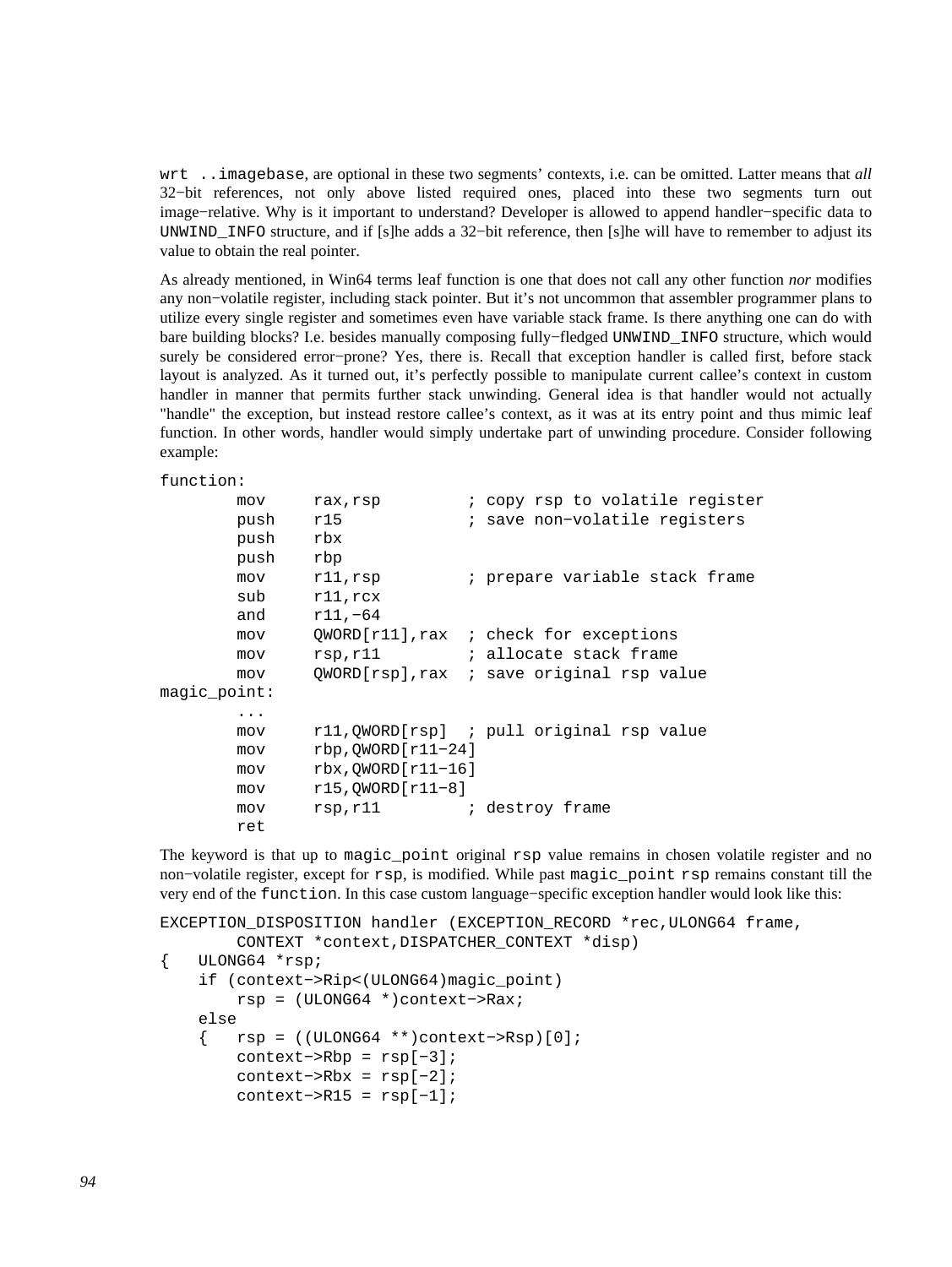```
 } 
     context−>Rsp = (ULONG64)rsp; 
     memcpy (disp−>ContextRecord,context,sizeof(CONTEXT)); 
     RtlVirtualUnwind(UNW_FLAG_NHANDLER,disp−>ImageBase, 
         dips−>ControlPc,disp−>FunctionEntry,disp−>ContextRecord, 
         &disp−>HandlerData,&disp−>EstablisherFrame,NULL); 
     return ExceptionContinueSearch; 
}
```
As custom handler mimics leaf function, corresponding UNWIND\_INFO structure does not have to contain any information about stack frame and its layout.

# **7.7 coff: Common Object File Format**

The coff output type produces COFF object files suitable for linking with the DJGPP linker.

coff provides a default output file−name extension of .o.

The coff format supports the same extensions to the SECTION directive as win32 does, except that the align qualifier and the info section type are not supported.

# **7.8 macho32 and macho64: Mach Object File Format**

The macho32 and macho64 output formts produces Mach−O object files suitable for linking with the MacOS X linker. macho is a synonym for macho32.

macho provides a default output file−name extension of .o.

# **7.9 elf32, elf64, elfx32: Executable and Linkable Format Object Files**

<span id="page-94-0"></span>The elf32, elf64 and elfx32 output formats generate ELF32 and ELF64 (Executable and Linkable Format) object files, as used by Linux as well as Unix System V, including Solaris x86, UnixWare and SCO Unix. elf provides a default output file−name extension of .o. elf is a synonym for elf32.

The elfx32 format is used for the x32 ABI, which is a 32−bit ABI with the CPU in 64−bit mode.

## **7.9.1 ELF specific directive osabi**

The ELF header specifies the application binary interface for the target operating system (OSABI). This field can be set by using the osabi directive with the numeric value (0−255) of the target system. If this directive is not used, the default value will be "UNIX System V ABI" (0) which will work on most systems which support ELF.

## **7.9.2 elf Extensions to the SECTION Directive**

Like the obj format, elf allows you to specify additional information on the SECTION directive line, to control the type and properties of sections you declare. Section types and properties are generated automatically by NASM for the standard section names, but may still be overridden by these qualifiers.

The available qualifiers are:

• alloc defines the section to be one which is loaded into memory when the program is run. noalloc defines it to be one which is not, such as an informational or comment section.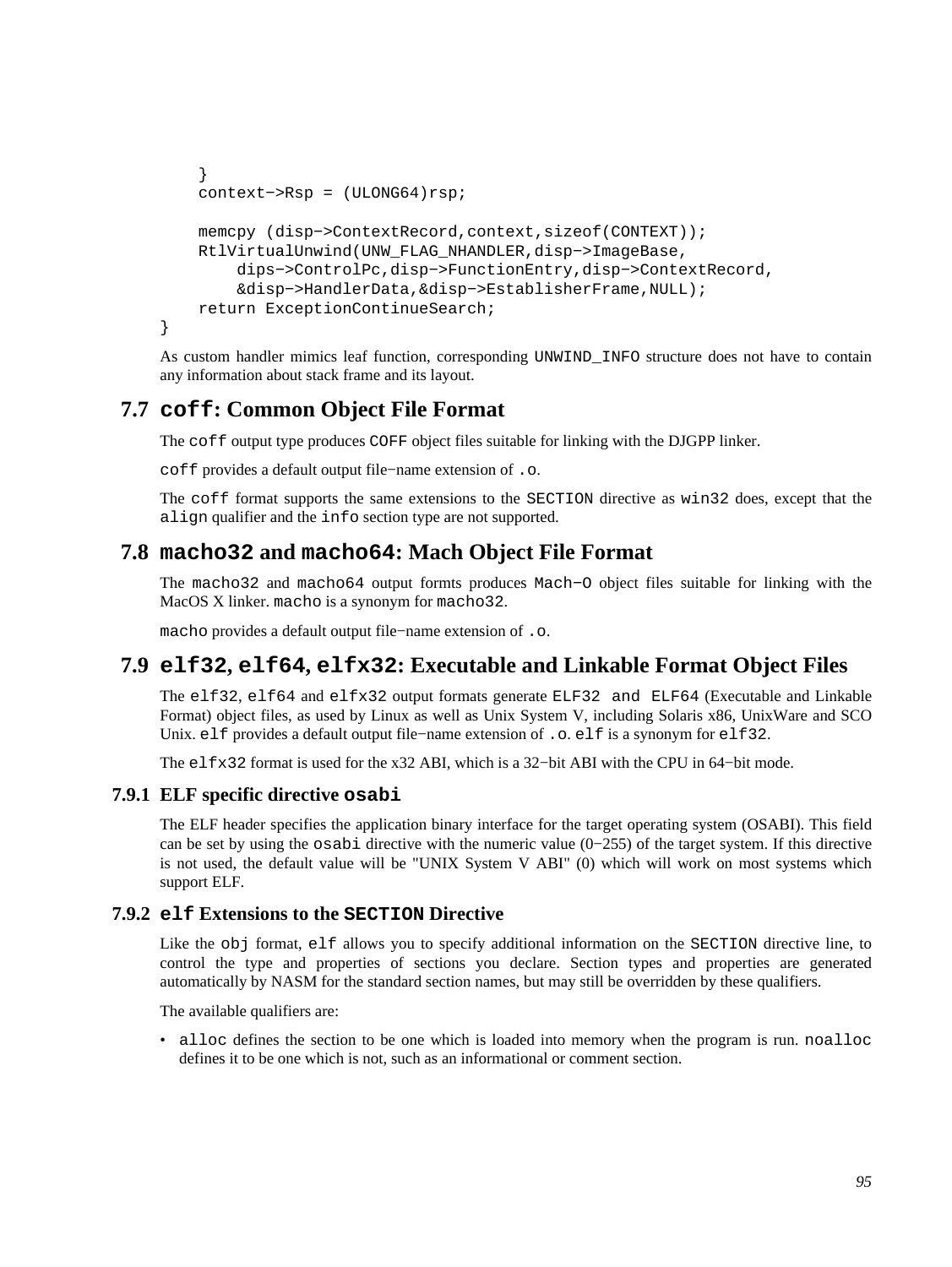- exec defines the section to be one which should have execute permission when the program is run. noexec defines it as one which should not.
- write defines the section to be one which should be writable when the program is run. nowrite defines it as one which should not.
- progbits defines the section to be one with explicit contents stored in the object file: an ordinary code or data section, for example, nobits defines the section to be one with no explicit contents given, such as a BSS section.
- $\bullet$  align=, used with a trailing number as in  $\circ$ b i, gives the alignment requirements of the section.
- tls defines the section to be one which contains thread local variables.

The defaults assumed by NASM if you do not specify the above qualifiers are:

| section .text  |                           | progbits | alloc   | exec   | nowrite | align=16  |     |
|----------------|---------------------------|----------|---------|--------|---------|-----------|-----|
|                | section .rodata           | progbits | alloc   | noexec | nowrite | align=4   |     |
|                | section .lrodata progbits |          | alloc   | noexec | nowrite | $align=4$ |     |
| section .data  |                           | progbits | alloc   | noexec | write   | align=4   |     |
| section .ldata |                           | progbits | alloc   | noexec | write   | $align=4$ |     |
| section .bss   |                           | nobits   | alloc   | noexec | write   | align=4   |     |
| section .lbss  |                           | nobits   | alloc   | noexec | write   | $align=4$ |     |
| section .tdata |                           | progbits | alloc   | noexec | write   | $align=4$ | tls |
| section .tbss  |                           | nobits   | alloc   | noexec | write   | $align=4$ | tls |
|                | section .comment          | progbits | noalloc | noexec | nowrite | align=1   |     |
| section other  |                           | progbits | alloc   | noexec | nowrite | align=1   |     |

(Any section name other than those in the above table is treated by default like other in the above table. Please note that section names are case sensitive.)

#### **7.9.3 Position−Independent Code: elf Special Symbols and WRT**

<span id="page-95-0"></span>The ELF specification contains enough features to allow position−independent code (PIC) to be written, which makes ELF shared libraries very flexible. However, it also means NASM has to be able to generate a variety of ELF specific relocation types in ELF object files, if it is to be an assembler which can write PIC.

Since ELF does not support segment−base references, the WRT operator is not used for its normal purpose; therefore NASM's elf output format makes use of WRT for a different purpose, namely the PIC−specific relocation types.

elf defines five special symbols which you can use as the right−hand side of the WRT operator to obtain PIC relocation types. They are ..gotpc, ..gotoff, ..got, ..plt and ..sym. Their functions are summarized here:

- Referring to the symbol marking the global offset table base using wrt ..gotpc will end up giving the distance from the beginning of the current section to the global offset table. (\_GLOBAL\_OFFSET\_TABLE\_ is the standard symbol name used to refer to the GOT.) So you would then need to add \$\$ to the result to get the real address of the GOT.
- Referring to a location in one of your own sections using wrt ..gotoff will give the distance from the beginning of the GOT to the specified location, so that adding on the address of the GOT would give the real address of the location you wanted.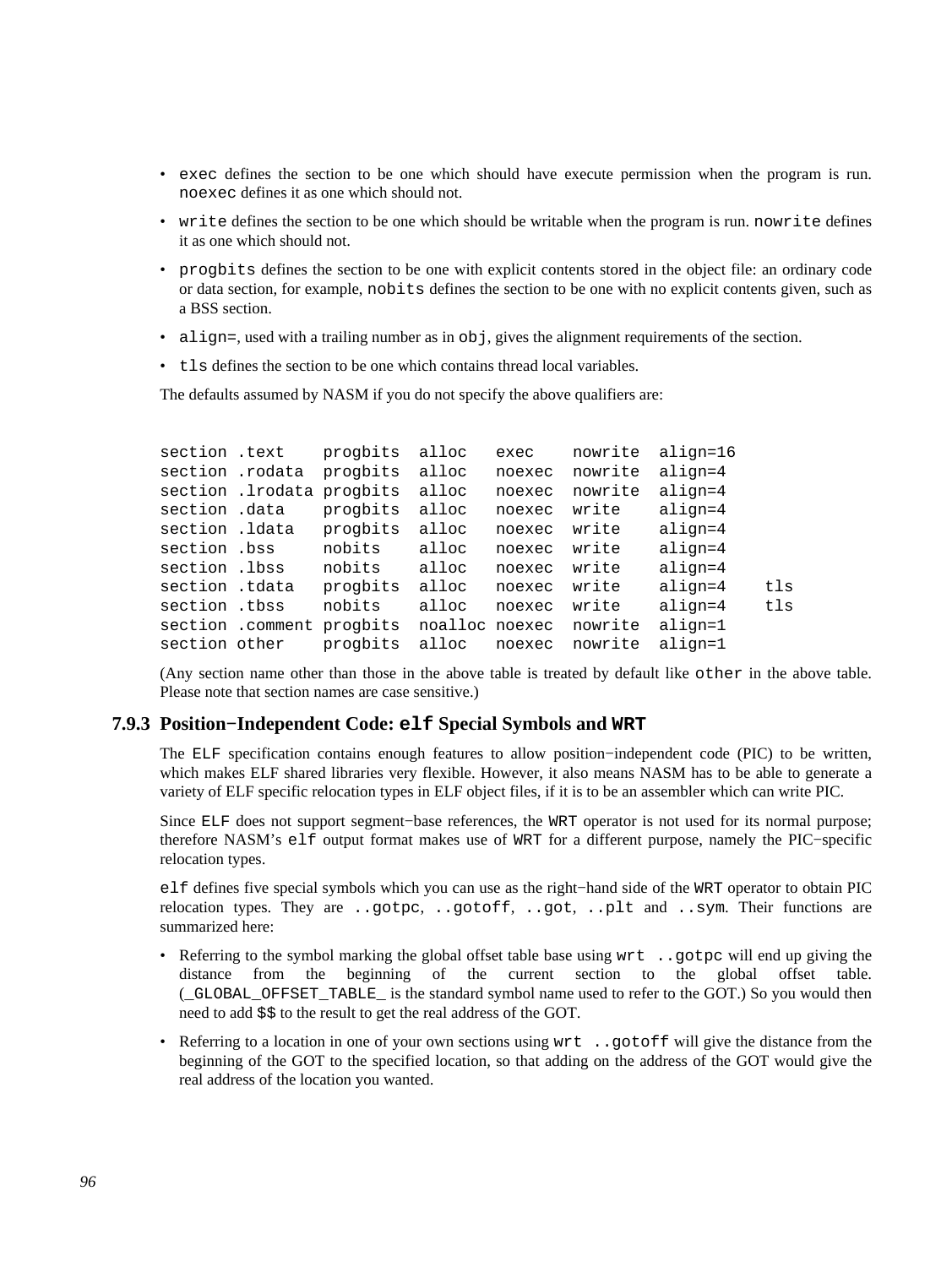- Referring to an external or global symbol using wrt ..got causes the linker to build an entry *in* the GOT containing the address of the symbol, and the reference gives the distance from the beginning of the GOT to the entry; so you can add on the address of the GOT, load from the resulting address, and end up with the address of the symbol.
- Referring to a procedure name using wrt ..plt causes the linker to build a procedure linkage table entry for the symbol, and the reference gives the address of the PLT entry. You can only use this in contexts which would generate a PC−relative relocation normally (i.e. as the destination for CALL or JMP), since ELF contains no relocation type to refer to PLT entries absolutely.
- Referring to a symbol name using wrt ..sym causes NASM to write an ordinary relocation, but instead of making the relocation relative to the start of the section and then adding on the offset to the symbol, it will write a relocation record aimed directly at the symbol in question. The distinction is a necessary one due to a peculiarity of the dynamic linker.

A fuller explanation of how to use these relocation types to write shared libraries entirely in NASM is given in [section 9.2.](#page-116-0)

## **7.9.4 Thread Local Storage: elf Special Symbols and WRT**

• In ELF32 mode, referring to an external or global symbol using wrt. . that causes the linker to build an entry *in* the GOT containing the offset of the symbol within the TLS block, so you can access the value of the symbol with code such as:

```
 mov eax,[tid wrt ..tlsie] 
 mov [gs:eax],ebx
```
• In ELF64 or ELFx32 mode, referring to an external or global symbol using wrt ..gottpoff causes the linker to build an entry *in* the GOT containing the offset of the symbol within the TLS block, so you can access the value of the symbol with code such as:

```
 mov rax,[rel tid wrt ..gottpoff] 
 mov rcx,[fs:rax]
```
#### **7.9.5 elf Extensions to the GLOBAL Directive**

<span id="page-96-0"></span>ELF object files can contain more information about a global symbol than just its address: they can contain the size of the symbol and its type as well. These are not merely debugger conveniences, but are actually necessary when the program being written is a shared library. NASM therefore supports some extensions to the GLOBAL directive, allowing you to specify these features.

You can specify whether a global variable is a function or a data object by suffixing the name with a colon and the word function or data. (object is a synonym for data.) For example:

global hashlookup:function, hashtable:data

exports the global symbol hashlookup as a function and hashtable as a data object.

Optionally, you can control the ELF visibility of the symbol. Just add one of the visibility keywords: default, internal, hidden, or protected. The default is default of course. For example, to make hashlookup hidden:

global hashlookup:function hidden

You can also specify the size of the data associated with the symbol, as a numeric expression (which may involve labels, and even forward references) after the type specifier. Like this: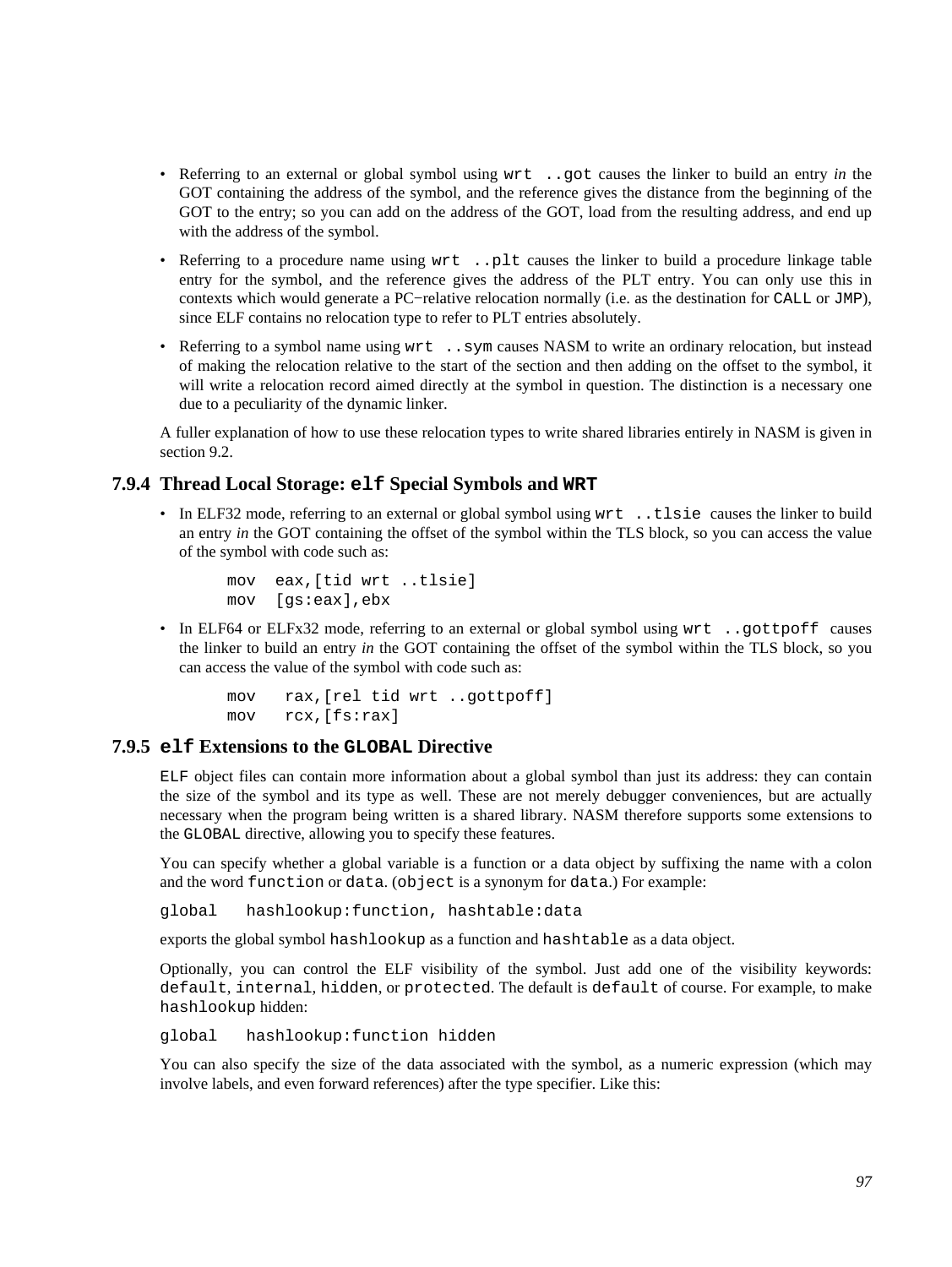```
global hashtable:data (hashtable.end − hashtable)
```
hashtable:

db this, that, theother  $\cdot$  ; some data here

.end:

This makes NASM automatically calculate the length of the table and place that information into the ELF symbol table.

Declaring the type and size of global symbols is necessary when writing shared library code. For more information, see [section 9.2.4.](#page-118-0)

#### **7.9.6 elf Extensions to the COMMON Directive**

ELF also allows you to specify alignment requirements on common variables. This is done by putting a number (which must be a power of two) after the name and size of the common variable, separated (as usual) by a colon. For example, an array of doublewords would benefit from 4−byte alignment:

common dwordarray 128:4

This declares the total size of the array to be 128 bytes, and requires that it be aligned on a 4−byte boundary.

#### **7.9.7 16−bit code and ELF**

The ELF32 specification doesn't provide relocations for 8− and 16−bit values, but the GNU ld linker adds these as an extension. NASM can generate GNU−compatible relocations, to allow 16−bit code to be linked as ELF using GNU ld. If NASM is used with the −w+gnu−elf−extensions option, a warning is issued when one of these relocations is generated.

#### **7.9.8 Debug formats and ELF**

ELF provides debug information in STABS and DWARF formats. Line number information is generated for all executable sections, but please note that only the ".text" section is executable by default.

# **7.10 aout: Linux a.out Object Files**

The aout format generates  $a$ , out object files, in the form used by early Linux systems (current Linux systems use ELF, see [section 7.9.](#page-94-0)) These differ from other a. out object files in that the magic number in the first four bytes of the file is different; also, some implementations of a.out, for example NetBSD's, support position−independent code, which Linux's implementation does not.

a.out provides a default output file−name extension of .o.

a.out is a very simple object format. It supports no special directives, no special symbols, no use of SEG or WRT, and no extensions to any standard directives. It supports only the three standard section names .text, .data and .bss.

# **7.11 aoutb: NetBSD/FreeBSD/OpenBSD a.out Object Files**

The aoutb format generates a.out object files, in the form used by the various free BSD Unix clones, NetBSD, FreeBSD and OpenBSD. For simple object files, this object format is exactly the same as aout except for the magic number in the first four bytes of the file. However, the aoutb format supports position−independent code in the same way as the elf format, so you can use it to write BSD shared libraries.

aoutb provides a default output file−name extension of .o.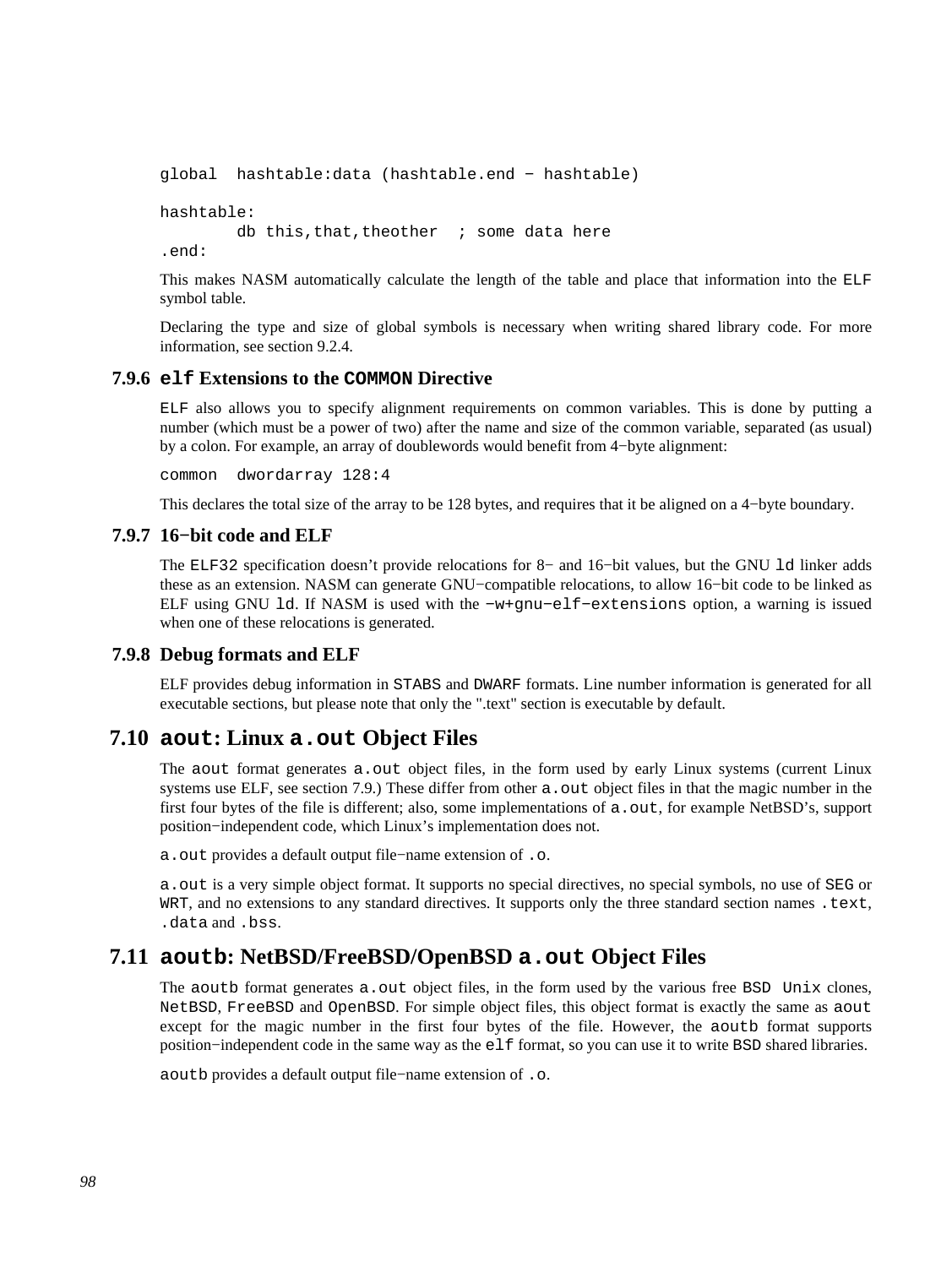aoutb supports no special directives, no special symbols, and only the three standard section names .text, .data and .bss. However, it also supports the same use of WRT as elf does, to provide position−independent code relocation types. See [section 7.9.3](#page-95-0) for full documentation of this feature.

aoutb also supports the same extensions to the GLOBAL directive as elf does: see [section 7.9.5](#page-96-0) for documentation of this.

# **7.12 as86: Minix/Linux as86 Object Files**

The Minix/Linux 16−bit assembler as86 has its own non−standard object file format. Although its companion linker 1d86 produces something close to ordinary a. out binaries as output, the object file format used to communicate between  $a = 86$  and  $1d86$  is not itself a.out.

NASM supports this format, just in case it is useful, as as86. as86 provides a default output file−name extension of .o.

as86 is a very simple object format (from the NASM user's point of view). It supports no special directives, no use of SEG or WRT, and no extensions to any standard directives. It supports only the three standard section names .text, .data and .bss. The only special symbol supported is ..start.

# **7.13 rdf: Relocatable Dynamic Object File Format**

The rdf output format produces RDOFF object files. RDOFF (Relocatable Dynamic Object File Format) is a home−grown object−file format, designed alongside NASM itself and reflecting in its file format the internal structure of the assembler.

RDOFF is not used by any well–known operating systems. Those writing their own systems, however, may well wish to use RDOFF as their object format, on the grounds that it is designed primarily for simplicity and contains very little file−header bureaucracy.

The Unix NASM archive, and the DOS archive which includes sources, both contain an rdoff subdirectory holding a set of RDOFF utilities: an RDF linker, an RDF static−library manager, an RDF file dump utility, and a program which will load and execute an RDF executable under Linux.

rdf supports only the standard section names .text, .data and .bss.

#### **7.13.1 Requiring a Library: The LIBRARY Directive**

RDOFF contains a mechanism for an object file to demand a given library to be linked to the module, either at load time or run time. This is done by the LIBRARY directive, which takes one argument which is the name of the module:

library mylib.rdl

## **7.13.2 Specifying a Module Name: The MODULE Directive**

Special RDOFF header record is used to store the name of the module. It can be used, for example, by run−time loader to perform dynamic linking. MODULE directive takes one argument which is the name of current module:

module mymodname

Note that when you statically link modules and tell linker to strip the symbols from output file, all module names will be stripped too. To avoid it, you should start module names with \$, like:

module \$kernel.core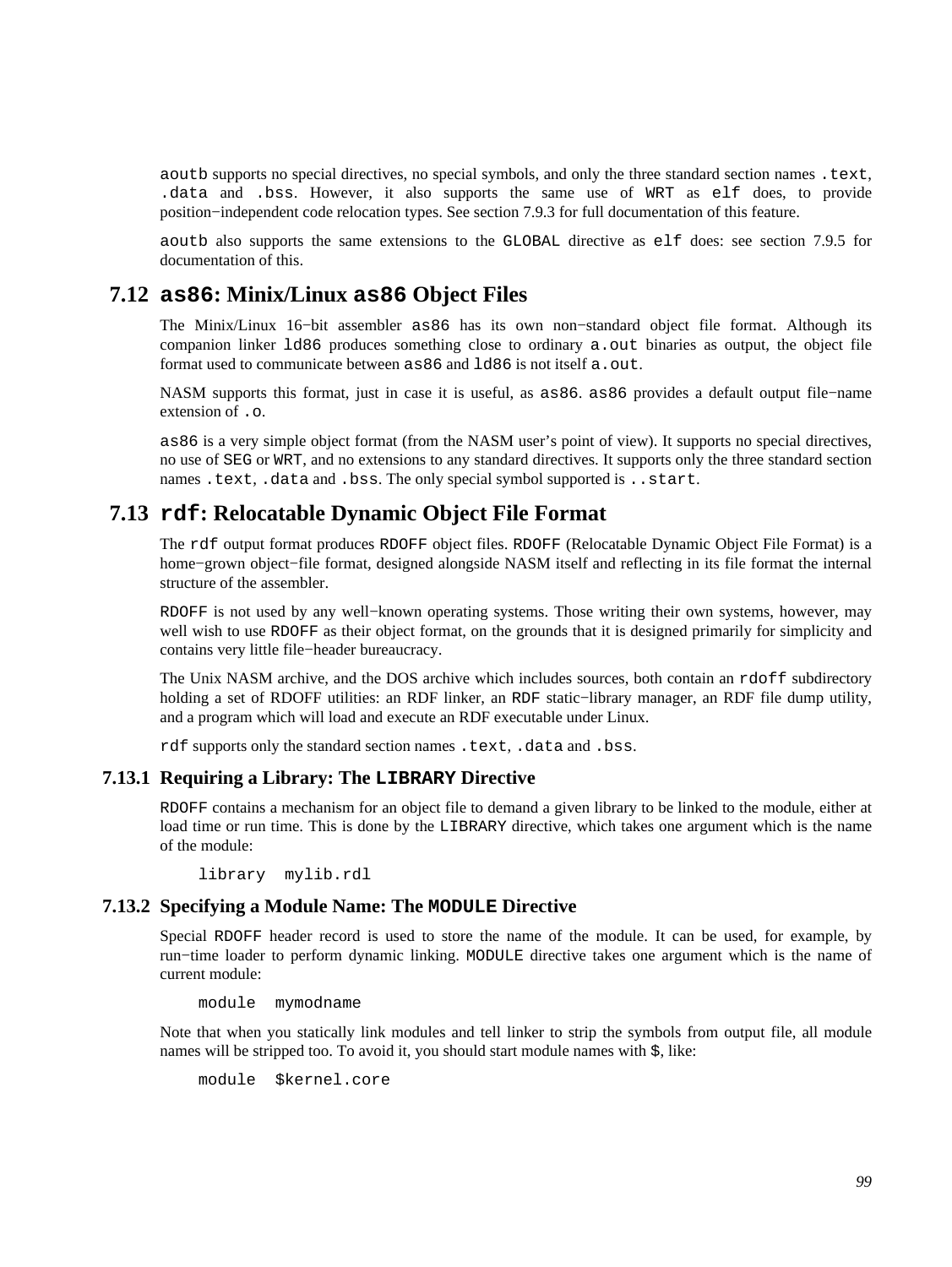## **7.13.3 rdf Extensions to the GLOBAL Directive**

RDOFF global symbols can contain additional information needed by the static linker. You can mark a global symbol as exported, thus telling the linker do not strip it from target executable or library file. Like in ELF, you can also specify whether an exported symbol is a procedure (function) or data object.

Suffixing the name with a colon and the word export you make the symbol exported:

global sys\_open:export

To specify that exported symbol is a procedure (function), you add the word proc or function after declaration:

global sys\_open:export proc

Similarly, to specify exported data object, add the word data or object to the directive:

global kernel\_ticks:export data

#### **7.13.4 rdf Extensions to the EXTERN Directive**

By default the EXTERN directive in RDOFF declares a "pure external" symbol (i.e. the static linker will complain if such a symbol is not resolved). To declare an "imported" symbol, which must be resolved later during a dynamic linking phase, RDOFF offers an additional import modifier. As in GLOBAL, you can also specify whether an imported symbol is a procedure (function) or data object. For example:

 library \$libc extern \_open:import extern \_printf:import proc extern \_errno:import data

Here the directive LIBRARY is also included, which gives the dynamic linker a hint as to where to find requested symbols.

# **7.14 dbg: Debugging Format**

The dbg output format is not built into NASM in the default configuration. If you are building your own NASM executable from the sources, you can define OF\_DBG in output/outform.h or on the compiler command line, and obtain the dbg output format.

The dbg format does not output an object file as such; instead, it outputs a text file which contains a complete list of all the transactions between the main body of NASM and the output−format back end module. It is primarily intended to aid people who want to write their own output drivers, so that they can get a clearer idea of the various requests the main program makes of the output driver, and in what order they happen.

For simple files, one can easily use the dbg format like this:

nasm −f dbg filename.asm

which will generate a diagnostic file called filename.dbq. However, this will not work well on files which were designed for a different object format, because each object format defines its own macros (usually user−level forms of directives), and those macros will not be defined in the dbg format. Therefore it can be useful to run NASM twice, in order to do the preprocessing with the native object format selected:

nasm −e −f rdf −o rdfprog.i rdfprog.asm nasm −a −f dbg rdfprog.i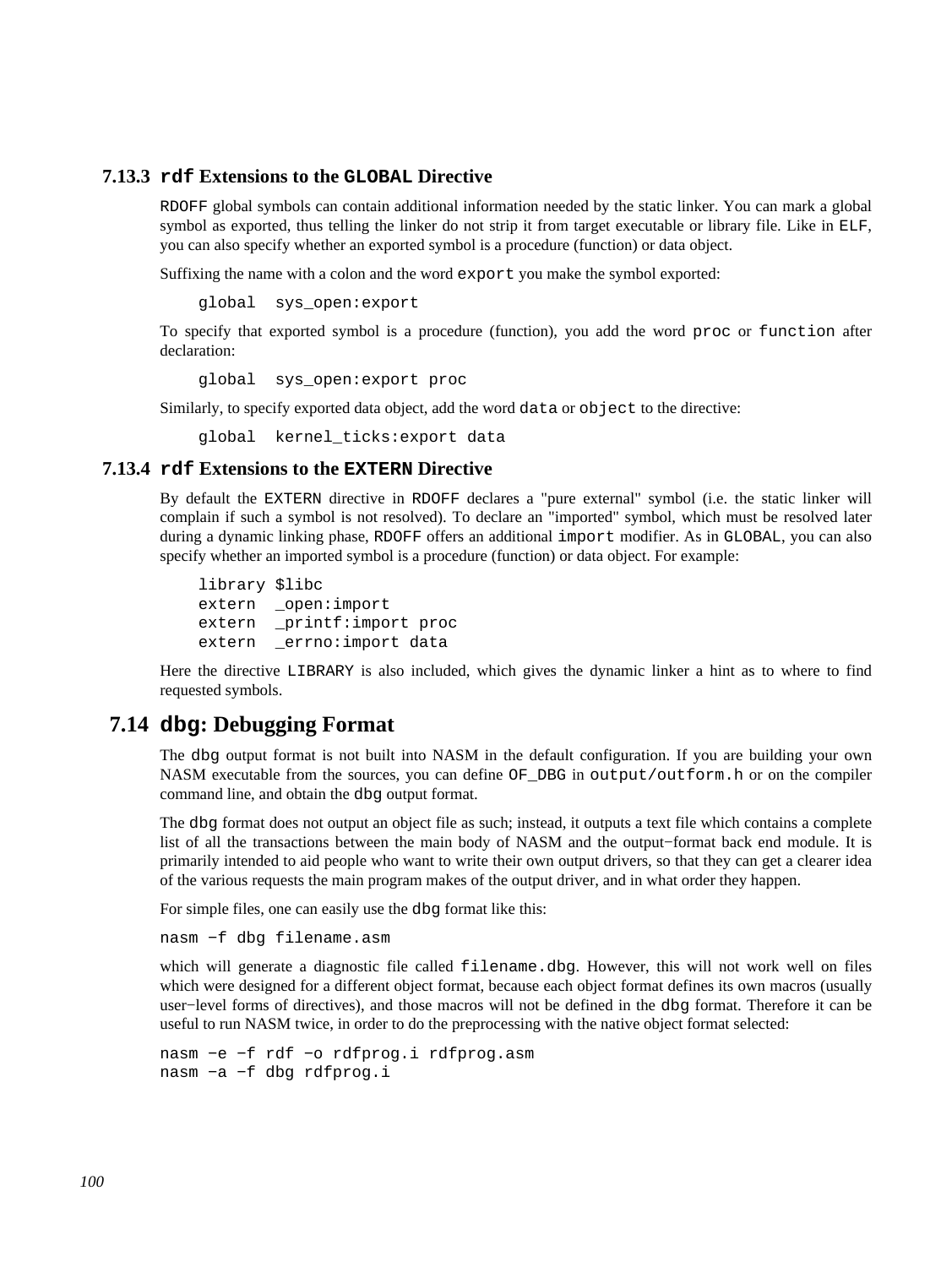This preprocesses rdfprog.asm into rdfprog.i, keeping the rdf object format selected in order to make sure RDF special directives are converted into primitive form correctly. Then the preprocessed source is fed through the dbg format to generate the final diagnostic output.

This workaround will still typically not work for programs intended for obj format, because the obj SEGMENT and GROUP directives have side effects of defining the segment and group names as symbols; dbg will not do this, so the program will not assemble. You will have to work around that by defining the symbols yourself (using EXTERN, for example) if you really need to get a dbg trace of an obj–specific source file.

dbg accepts any section name and any directives at all, and logs them all to its output file.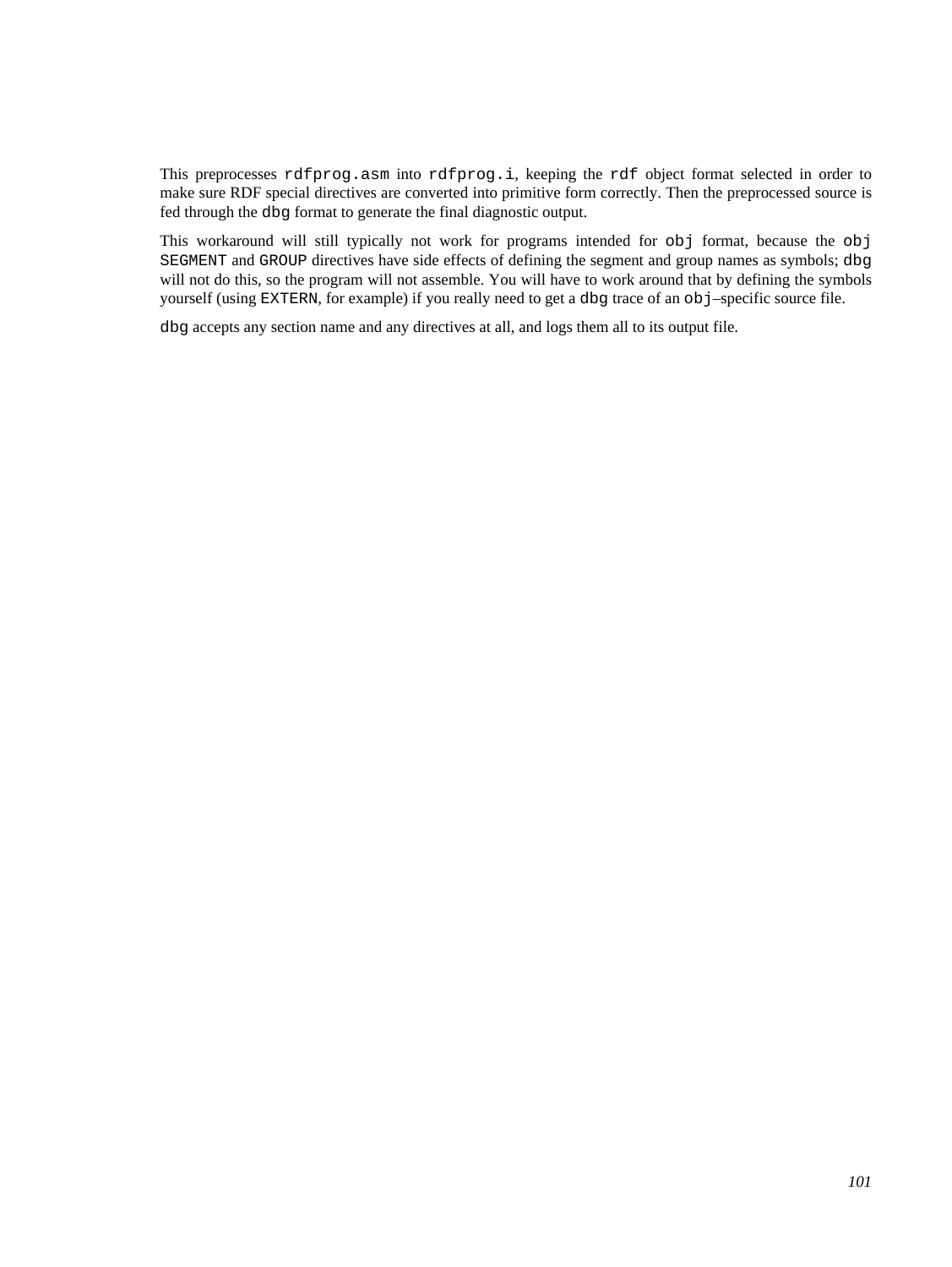# **Chapter 8: Writing 16−bit Code (DOS, Windows 3/3.1)**

This chapter attempts to cover some of the common issues encountered when writing 16−bit code to run under MS−DOS or Windows 3.x. It covers how to link programs to produce .EXE or .COM files, how to write .SYS device drivers, and how to interface assembly language code with 16−bit C compilers and with Borland Pascal.

# **8.1 Producing .EXE Files**

Any large program written under DOS needs to be built as a .EXE file: only .EXE files have the necessary internal structure required to span more than one 64K segment. Windows programs, also, have to be built as .EXE files, since Windows does not support the .COM format.

In general, you generate .EXE files by using the obj output format to produce one or more .OBJ files, and then linking them together using a linker. However, NASM also supports the direct generation of simple DOS .EXE files using the bin output format (by using DB and DW to construct the .EXE file header), and a macro package is supplied to do this. Thanks to Yann Guidon for contributing the code for this.

NASM may also support .EXE natively as another output format in future releases.

#### **8.1.1 Using the obj Format To Generate .EXE Files**

This section describes the usual method of generating .EXE files by linking .OBJ files together.

Most 16−bit programming language packages come with a suitable linker; if you have none of these, there is a free linker called VAL, available in LZH archive format from [x2ftp.oulu.fi](ftp://x2ftp.oulu.fi/pub/msdos/programming/lang/). An LZH archiver can be found at [ftp.simtel.net](ftp://ftp.simtel.net/pub/simtelnet/msdos/arcers). There is another 'free' linker (though this one doesn't come with sources) called FREELINK, available from [www.pcorner.com](http://www.pcorner.com/tpc/old/3-101.html). A third, djlink, written by DJ Delorie, is available at [www.delorie.com](http://www.delorie.com/djgpp/16bit/djlink/). A fourth linker, ALINK, written by Anthony A.J. Williams, is available at [alink.sourceforge.net](http://alink.sourceforge.net).

When linking several .OBJ files into a . EXE file, you should ensure that exactly one of them has a start point defined (using the ..start special symbol defined by the obj format: see [section 7.4.6\)](#page-86-1). If no module defines a start point, the linker will not know what value to give the entry−point field in the output file header; if more than one defines a start point, the linker will not know *which* value to use.

An example of a NASM source file which can be assembled to a . OBJ file and linked on its own to a . EXE is given here. It demonstrates the basic principles of defining a stack, initialising the segment registers, and declaring a start point. This file is also provided in the test subdirectory of the NASM archives, under the name objexe.asm.

```
segment code
```
..start:

| mov | ax,data      |
|-----|--------------|
| mov | ds,ax        |
| mov | ax,stack     |
| mov | ss,ax        |
| mov | sp, stacktop |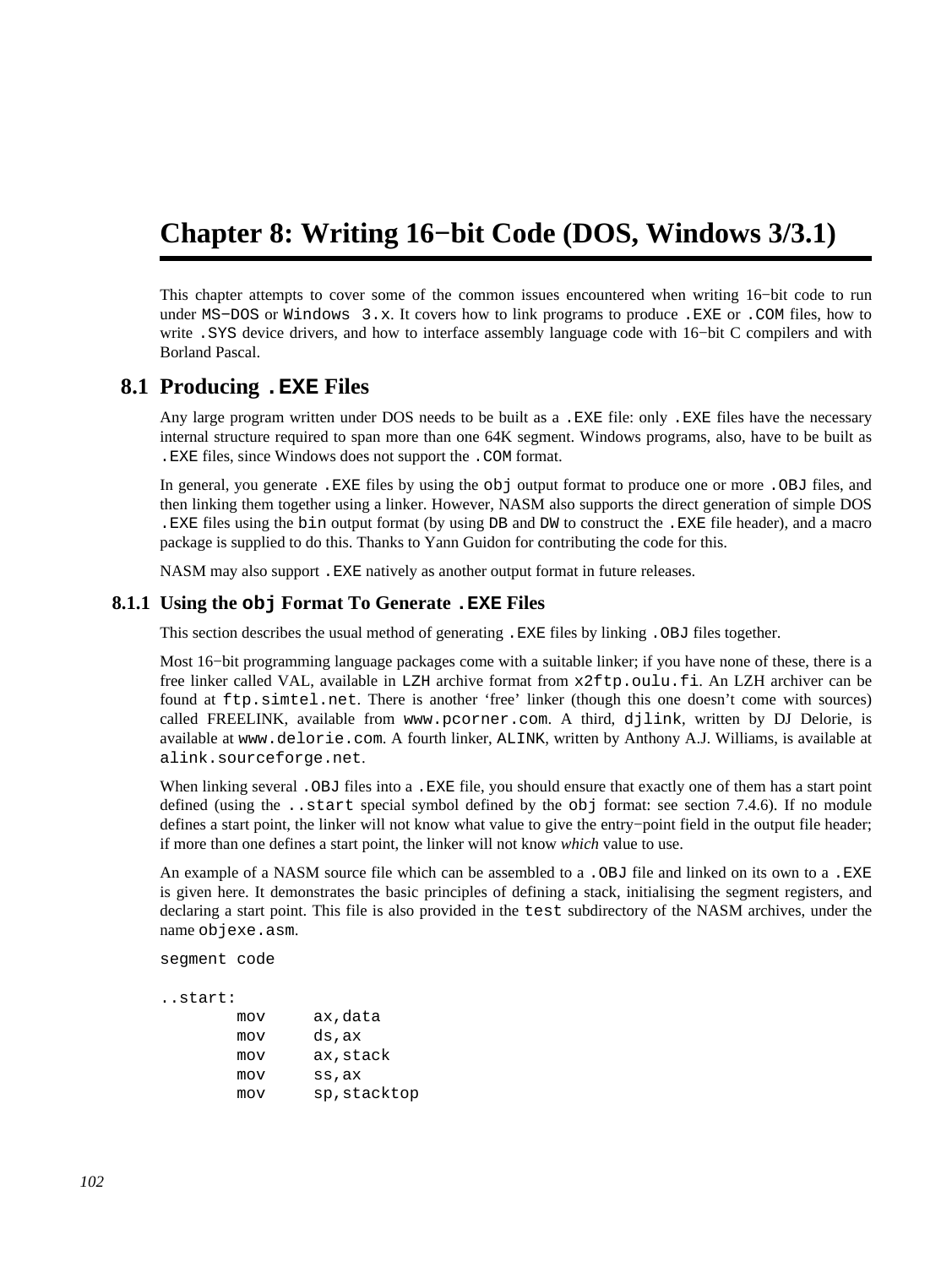This initial piece of code sets up DS to point to the data segment, and initializes SS and SP to point to the top of the provided stack. Notice that interrupts are implicitly disabled for one instruction after a move into SS, precisely for this situation, so that there's no chance of an interrupt occurring between the loads of SS and SP and not having a stack to execute on.

Note also that the special symbol ..start is defined at the beginning of this code, which means that will be the entry point into the resulting executable file.

> mov dx,hello mov ah,9 int 0x21

The above is the main program: load  $DS:DX$  with a pointer to the greeting message (hello is implicitly relative to the segment data, which was loaded into DS in the setup code, so the full pointer is valid), and call the DOS print−string function.

> mov ax,0x4c00 int 0x21

This terminates the program using another DOS system call.

segment data

hello: db 'hello, world', 13, 10, '\$'

The data segment contains the string we want to display.

```
segment stack stack 
          resb 64 
stacktop:
```
The above code declares a stack segment containing 64 bytes of uninitialized stack space, and points stacktop at the top of it. The directive segment stack stack defines a segment *called* stack, and also of *type* STACK. The latter is not necessary to the correct running of the program, but linkers are likely to issue warnings or errors if your program has no segment of type STACK.

The above file, when assembled into a .OBJ file, will link on its own to a valid .EXE file, which when run will print 'hello, world' and then exit.

#### **8.1.2 Using the bin Format To Generate .EXE Files**

The .EXE file format is simple enough that it's possible to build a .EXE file by writing a pure−binary program and sticking a 32−byte header on the front. This header is simple enough that it can be generated using DB and DW commands by NASM itself, so that you can use the bin output format to directly generate .EXE files.

Included in the NASM archives, in the misc subdirectory, is a file exebin.mac of macros. It defines three macros: EXE\_begin, EXE\_stack and EXE\_end.

To produce a .EXE file using this method, you should start by using %include to load the exebin.mac macro package into your source file. You should then issue the EXE\_begin macro call (which takes no arguments) to generate the file header data. Then write code as normal for the bin format – you can use all three standard sections .text, .data and .bss. At the end of the file you should call the EXE\_end macro (again, no arguments), which defines some symbols to mark section sizes, and these symbols are referred to in the header code generated by EXE\_begin.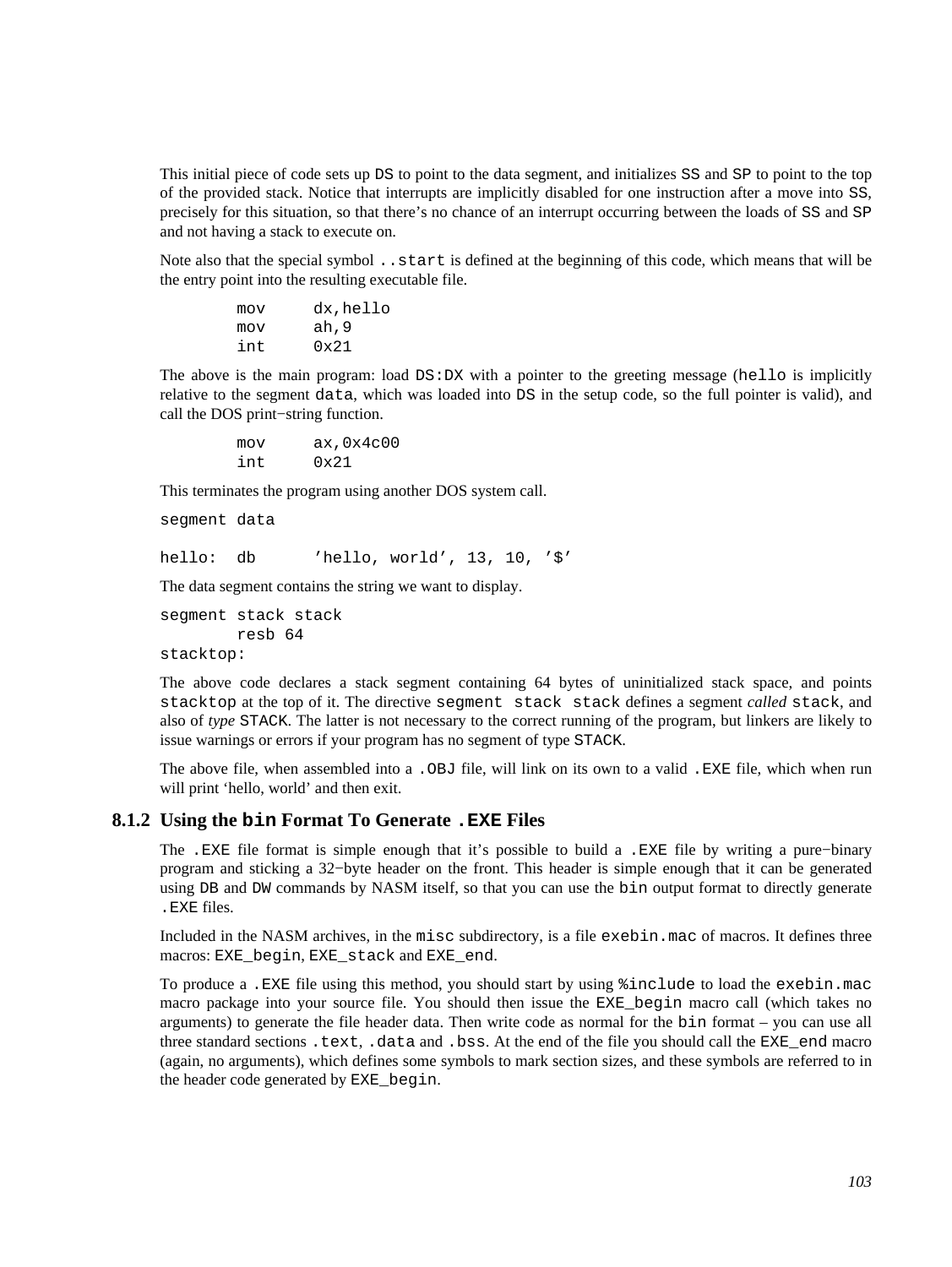In this model, the code you end up writing starts at  $0 \times 100$ , just like a . COM file – in fact, if you strip off the 32−byte header from the resulting .EXE file, you will have a valid .COM program. All the segment bases are the same, so you are limited to a 64K program, again just like a .COM file. Note that an ORG directive is issued by the EXE\_begin macro, so you should not explicitly issue one of your own.

You can't directly refer to your segment base value, unfortunately, since this would require a relocation in the header, and things would get a lot more complicated. So you should get your segment base by copying it out of CS instead.

On entry to your .EXE file, SS:SP are already set up to point to the top of a 2Kb stack. You can adjust the default stack size of 2Kb by calling the EXE\_stack macro. For example, to change the stack size of your program to 64 bytes, you would call EXE\_stack 64.

A sample program which generates a .EXE file in this way is given in the test subdirectory of the NASM archive, as binexe.asm.

# **8.2 Producing .COM Files**

While large DOS programs must be written as .EXE files, small ones are often better written as .COM files. .COM files are pure binary, and therefore most easily produced using the bin output format.

#### **8.2.1 Using the bin Format To Generate .COM Files**

.COM files expect to be loaded at offset 100h into their segment (though the segment may change). Execution then begins at 100h, i.e. right at the start of the program. So to write a .COM program, you would create a source file looking like

```
 org 100h 
section .text 
start: 
          ; put your code here 
section .data 
          ; put data items here 
section .bss
```
; put uninitialized data here

The bin format puts the .text section first in the file, so you can declare data or BSS items before beginning to write code if you want to and the code will still end up at the front of the file where it belongs.

The BSS (uninitialized data) section does not take up space in the .COM file itself: instead, addresses of BSS items are resolved to point at space beyond the end of the file, on the grounds that this will be free memory when the program is run. Therefore you should not rely on your BSS being initialized to all zeros when you run.

To assemble the above program, you should use a command line like

nasm myprog.asm −fbin −o myprog.com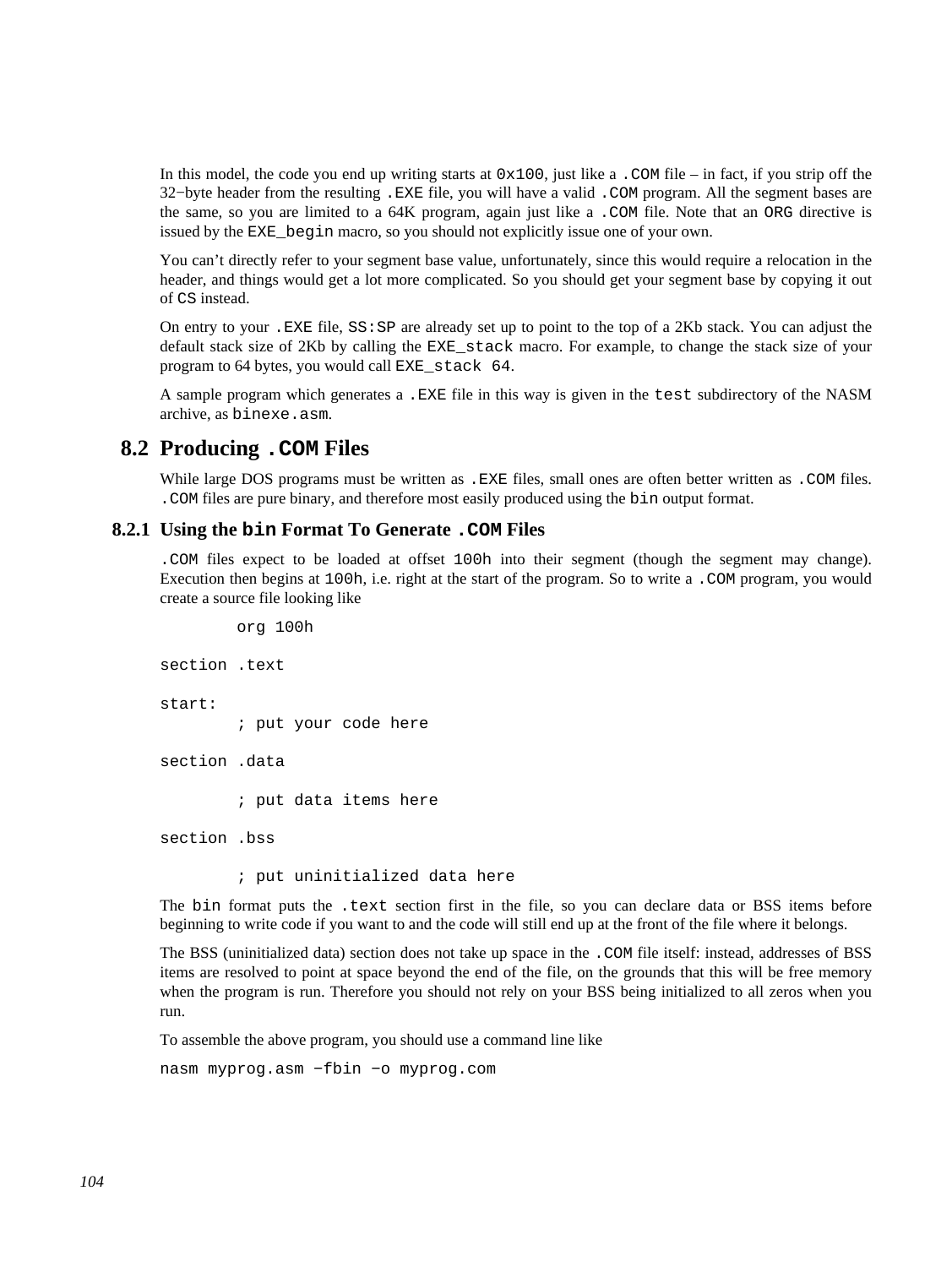The bin format would produce a file called myprog if no explicit output file name were specified, so you have to override it and give the desired file name.

## **8.2.2 Using the obj Format To Generate .COM Files**

If you are writing a .COM program as more than one module, you may wish to assemble several .OBJ files and link them together into a .COM program. You can do this, provided you have a linker capable of outputting .COM files directly (TLINK does this), or alternatively a converter program such as EXE2BIN to transform the .EXE file output from the linker into a .COM file.

If you do this, you need to take care of several things:

- The first object file containing code should start its code segment with a line like RESB 100h. This is to ensure that the code begins at offset 100h relative to the beginning of the code segment, so that the linker or converter program does not have to adjust address references within the file when generating the .COM file. Other assemblers use an ORG directive for this purpose, but ORG in NASM is a format−specific directive to the bin output format, and does not mean the same thing as it does in MASM−compatible assemblers.
- You don't need to define a stack segment.
- All your segments should be in the same group, so that every time your code or data references a symbol offset, all offsets are relative to the same segment base. This is because, when a .COM file is loaded, all the segment registers contain the same value.

## **8.3 Producing .SYS Files**

MS−DOS device drivers – .SYS files – are pure binary files, similar to .COM files, except that they start at origin zero rather than 100h. Therefore, if you are writing a device driver using the bin format, you do not need the ORG directive, since the default origin for bin is zero. Similarly, if you are using obj, you do not need the RESB 100h at the start of your code segment.

.SYS files start with a header structure, containing pointers to the various routines inside the driver which do the work. This structure should be defined at the start of the code segment, even though it is not actually code.

For more information on the format of .SYS files, and the data which has to go in the header structure, a list of books is given in the Frequently Asked Questions list for the newsgroup [comp.os.msdos.programmer](news:comp.os.msdos.programmer).

# **8.4 Interfacing to 16−bit C Programs**

This section covers the basics of writing assembly routines that call, or are called from, C programs. To do this, you would typically write an assembly module as a .OBJ file, and link it with your C modules to produce a mixed−language program.

#### **8.4.1 External Symbol Names**

C compilers have the convention that the names of all global symbols (functions or data) they define are formed by prefixing an underscore to the name as it appears in the C program. So, for example, the function a C programmer thinks of as printf appears to an assembly language programmer as \_printf. This means that in your assembly programs, you can define symbols without a leading underscore, and not have to worry about name clashes with C symbols.

If you find the underscores inconvenient, you can define macros to replace the GLOBAL and EXTERN directives as follows: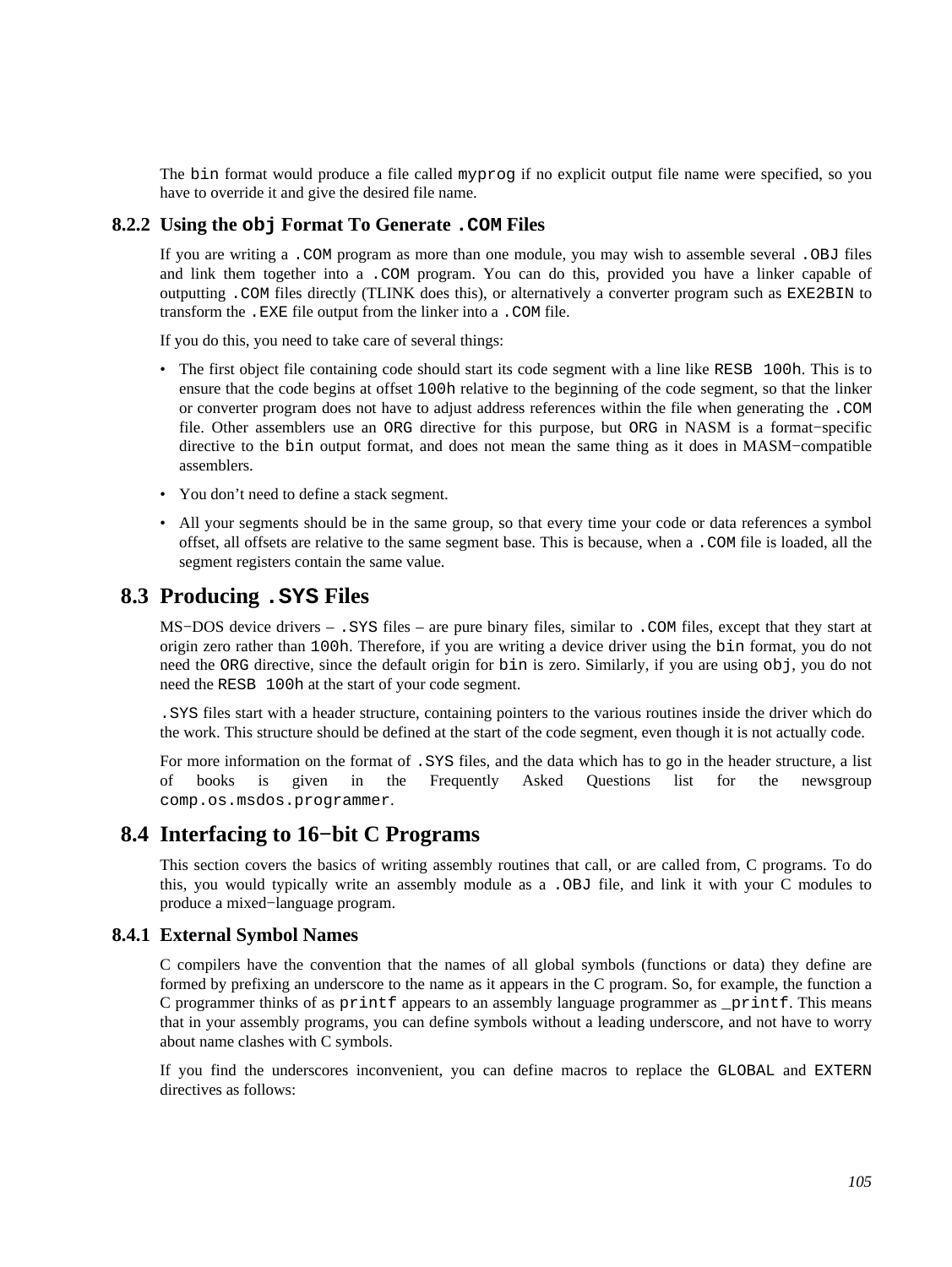```
%macro cglobal 1 
  global _%1 
   %define %1 _%1 
%endmacro 
%macro cextern 1 
  extern _%1 
   %define %1 _%1
```
%endmacro

(These forms of the macros only take one argument at a time; a %rep construct could solve this.)

If you then declare an external like this:

cextern printf

then the macro will expand it as

extern printf %define printf \_printf

Thereafter, you can reference printf as if it was a symbol, and the preprocessor will put the leading underscore on where necessary.

The cglobal macro works similarly. You must use cglobal before defining the symbol in question, but you would have had to do that anyway if you used GLOBAL.

Also see [section 2.1.27.](#page-25-0)

#### **8.4.2 Memory Models**

NASM contains no mechanism to support the various C memory models directly; you have to keep track yourself of which one you are writing for. This means you have to keep track of the following things:

- In models using a single code segment (tiny, small and compact), functions are near. This means that function pointers, when stored in data segments or pushed on the stack as function arguments, are 16 bits long and contain only an offset field (the CS register never changes its value, and always gives the segment part of the full function address), and that functions are called using ordinary near CALL instructions and return using RETN (which, in NASM, is synonymous with RET anyway). This means both that you should write your own routines to return with RETN, and that you should call external C routines with near CALL instructions.
- In models using more than one code segment (medium, large and huge), functions are far. This means that function pointers are 32 bits long (consisting of a 16−bit offset followed by a 16−bit segment), and that functions are called using CALL FAR (or CALL seg:offset) and return using RETF. Again, you should therefore write your own routines to return with RETF and use CALL FAR to call external routines.
- In models using a single data segment (tiny, small and medium), data pointers are 16 bits long, containing only an offset field (the DS register doesn't change its value, and always gives the segment part of the full data item address).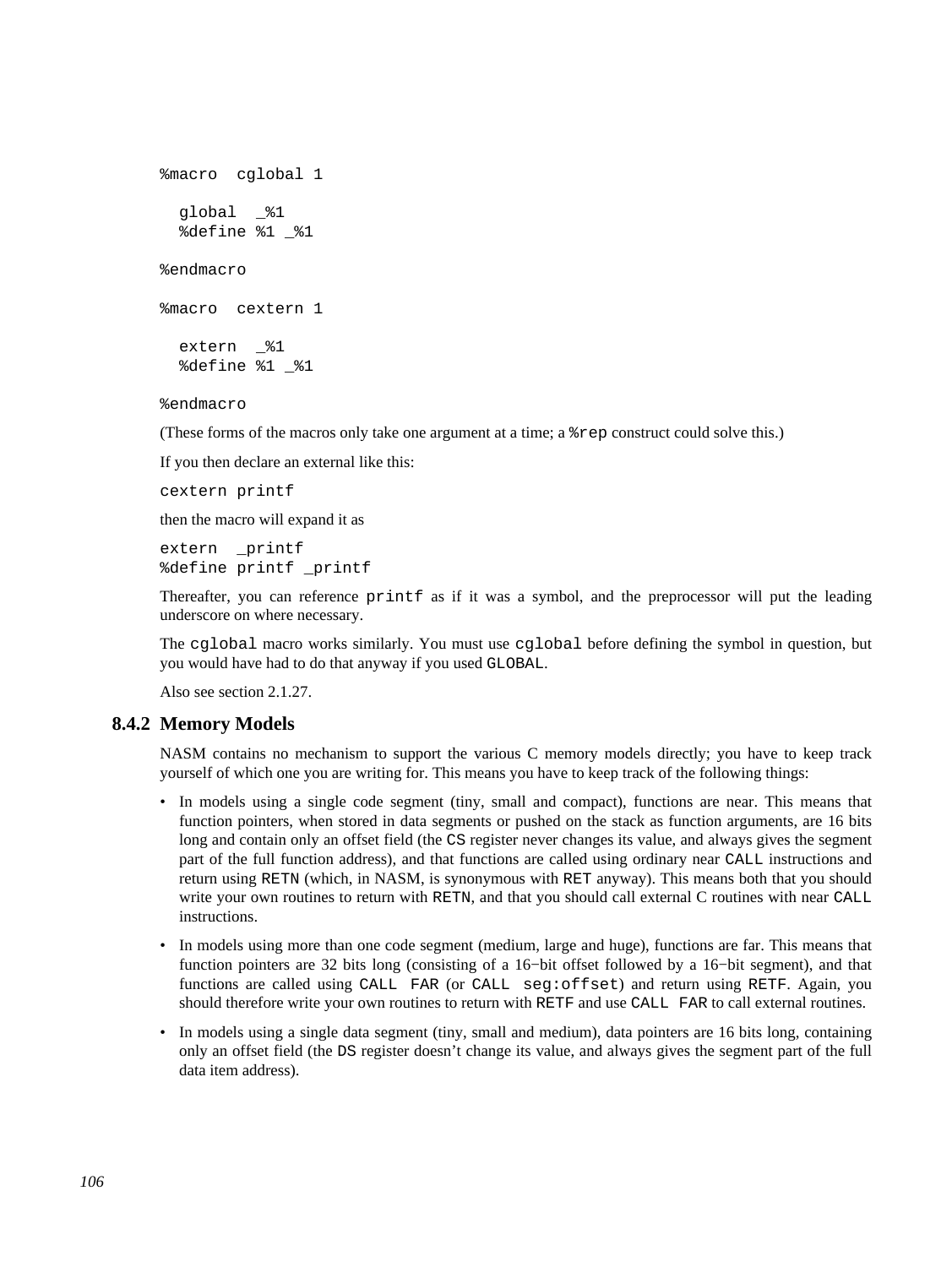- In models using more than one data segment (compact, large and huge), data pointers are 32 bits long, consisting of a 16−bit offset followed by a 16−bit segment. You should still be careful not to modify DS in your routines without restoring it afterwards, but ES is free for you to use to access the contents of 32−bit data pointers you are passed.
- The huge memory model allows single data items to exceed 64K in size. In all other memory models, you can access the whole of a data item just by doing arithmetic on the offset field of the pointer you are given, whether a segment field is present or not; in huge model, you have to be more careful of your pointer arithmetic.
- In most memory models, there is a *default* data segment, whose segment address is kept in DS throughout the program. This data segment is typically the same segment as the stack, kept in SS, so that functions' local variables (which are stored on the stack) and global data items can both be accessed easily without changing DS. Particularly large data items are typically stored in other segments. However, some memory models (though not the standard ones, usually) allow the assumption that SS and DS hold the same value to be removed. Be careful about functions' local variables in this latter case.

In models with a single code segment, the segment is called TEXT, so your code segment must also go by this name in order to be linked into the same place as the main code segment. In models with a single data segment, or with a default data segment, it is called \_DATA.

## **8.4.3 Function Definitions and Function Calls**

The C calling convention in 16−bit programs is as follows. In the following description, the words *caller* and *callee* are used to denote the function doing the calling and the function which gets called.

- The caller pushes the function's parameters on the stack, one after another, in reverse order (right to left, so that the first argument specified to the function is pushed last).
- The caller then executes a CALL instruction to pass control to the callee. This CALL is either near or far depending on the memory model.
- The callee receives control, and typically (although this is not actually necessary, in functions which do not need to access their parameters) starts by saving the value of SP in BP so as to be able to use BP as a base pointer to find its parameters on the stack. However, the caller was probably doing this too, so part of the calling convention states that BP must be preserved by any C function. Hence the callee, if it is going to set up BP as a *frame pointer*, must push the previous value first.
- The callee may then access its parameters relative to BP. The word at [BP] holds the previous value of BP as it was pushed; the next word, at  $[BF+2]$ , holds the offset part of the return address, pushed implicitly by CALL. In a small−model (near) function, the parameters start after that, at [BP+4]; in a large−model (far) function, the segment part of the return address lives at [BP+4], and the parameters begin at [BP+6]. The leftmost parameter of the function, since it was pushed last, is accessible at this offset from BP; the others follow, at successively greater offsets. Thus, in a function such as printf which takes a variable number of parameters, the pushing of the parameters in reverse order means that the function knows where to find its first parameter, which tells it the number and type of the remaining ones.
- The callee may also wish to decrease SP further, so as to allocate space on the stack for local variables, which will then be accessible at negative offsets from BP.
- The callee, if it wishes to return a value to the caller, should leave the value in AL, AX or DX:AX depending on the size of the value. Floating−point results are sometimes (depending on the compiler) returned in ST0.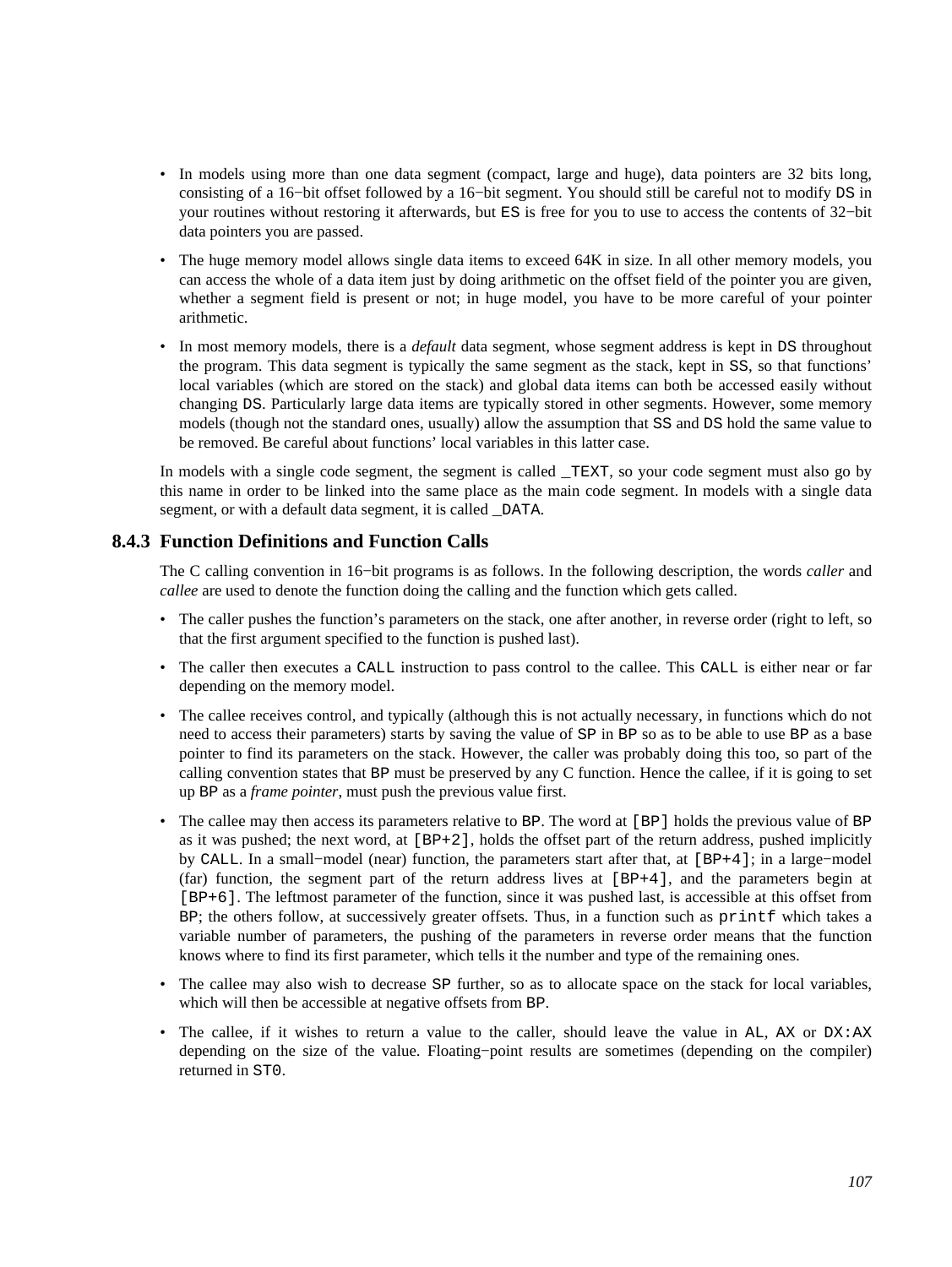- Once the callee has finished processing, it restores SP from BP if it had allocated local stack space, then pops the previous value of BP, and returns via RETN or RETF depending on memory model.
- When the caller regains control from the callee, the function parameters are still on the stack, so it typically adds an immediate constant to SP to remove them (instead of executing a number of slow POP instructions). Thus, if a function is accidentally called with the wrong number of parameters due to a prototype mismatch, the stack will still be returned to a sensible state since the caller, which *knows* how many parameters it pushed, does the removing.

It is instructive to compare this calling convention with that for Pascal programs (described in [section 8.5.1](#page-110-0)). Pascal has a simpler convention, since no functions have variable numbers of parameters. Therefore the callee knows how many parameters it should have been passed, and is able to deallocate them from the stack itself by passing an immediate argument to the RET or RETF instruction, so the caller does not have to do it. Also, the parameters are pushed in left−to−right order, not right−to−left, which means that a compiler can give better guarantees about sequence points without performance suffering.

Thus, you would define a function in C style in the following way. The following example is for small model:

```
global _myfunc
```
\_myfunc:

```
 push bp 
 mov bp,sp 
sub sp,0x40 ; 64 bytes of local stack space
 mov bx,[bp+4] ; first parameter to function 
 ; some more code 
mov sp, bp \cdot i undo "sub sp, 0x40" above
 pop bp 
 ret
```
For a large−model function, you would replace RET by RETF, and look for the first parameter at [BP+6] instead of [BP+4]. Of course, if one of the parameters is a pointer, then the offsets of *subsequent* parameters will change depending on the memory model as well: far pointers take up four bytes on the stack when passed as a parameter, whereas near pointers take up two.

At the other end of the process, to call a C function from your assembly code, you would do something like this:

```
extern printf
      ; and then, further down... 
      push word [myint] ; one of my integer variables 
     push word mystring \qquad ; pointer into my data segment
      call _printf 
     add sp, byte 4 ; 'byte' saves space
      ; then those data items... 
segment DATA
```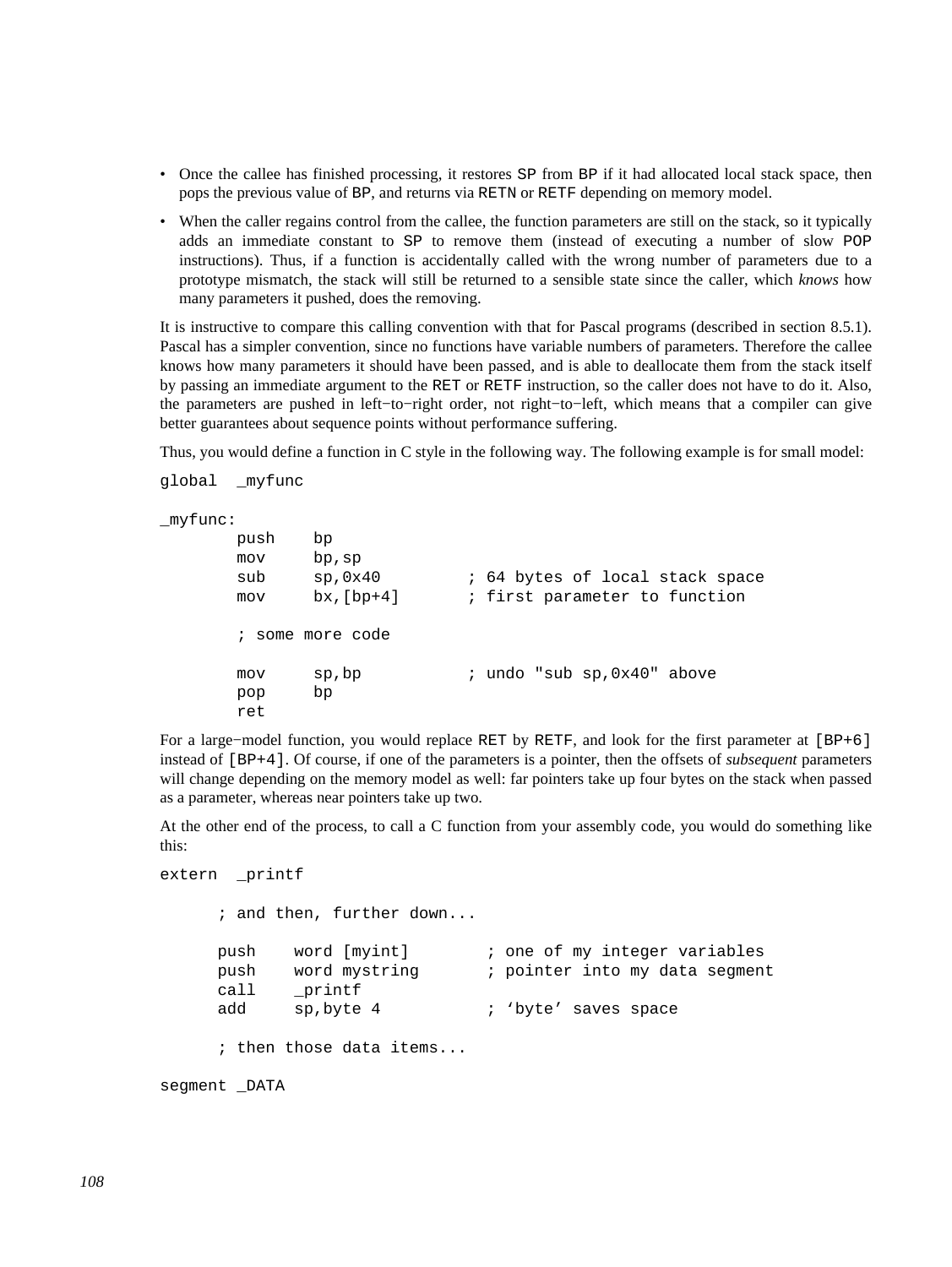| myint    | dw 1234 |  |  |  |                                                         |  |
|----------|---------|--|--|--|---------------------------------------------------------|--|
| mystring | db      |  |  |  | 'This number $\rightarrow$ %d <- should be 1234', 10, 0 |  |

This piece of code is the small−model assembly equivalent of the C code

```
int myint = 1234;
 printf("This number −> %d <− should be 1234\n", myint);
```
In large model, the function−call code might look more like this. In this example, it is assumed that DS already holds the segment base of the segment \_DATA. If not, you would have to initialize it first.

```
 push word [myint] 
push word seg mystring ; Now push the segment, and...
push word mystring \cdots offset of "mystring"
 call far _printf 
 add sp,byte 6
```
The integer value still takes up one word on the stack, since large model does not affect the size of the int data type. The first argument (pushed last) to printf, however, is a data pointer, and therefore has to contain a segment and offset part. The segment should be stored second in memory, and therefore must be pushed first. (Of course, PUSH DS would have been a shorter instruction than PUSH WORD SEG mystring, if DS was set up as the above example assumed.) Then the actual call becomes a far call, since functions expect far calls in large model; and SP has to be increased by 6 rather than 4 afterwards to make up for the extra word of parameters.

#### **8.4.4 Accessing Data Items**

To get at the contents of C variables, or to declare variables which C can access, you need only declare the names as GLOBAL or EXTERN. (Again, the names require leading underscores, as stated in [section 8.4.1](#page-104-0).) Thus, a C variable declared as int i can be accessed from assembler as

extern \_i

mov  $ax, [\underline{i}]$ 

And to declare your own integer variable which C programs can access as extern int j, you do this (making sure you are assembling in the \_DATA segment, if necessary):

global \_j

 $\overline{\mathbf{u}}$  dw 0

To access a C array, you need to know the size of the components of the array. For example, int variables are two bytes long, so if a C program declares an array as int  $a[10]$ , you can access a[3] by coding mov  $ax, \lceil a+6 \rceil$ . (The byte offset 6 is obtained by multiplying the desired array index, 3, by the size of the array element, 2.) The sizes of the C base types in 16−bit compilers are: 1 for char, 2 for short and int, 4 for long and float, and 8 for double.

To access a C data structure, you need to know the offset from the base of the structure to the field you are interested in. You can either do this by converting the C structure definition into a NASM structure definition (using STRUC), or by calculating the one offset and using just that.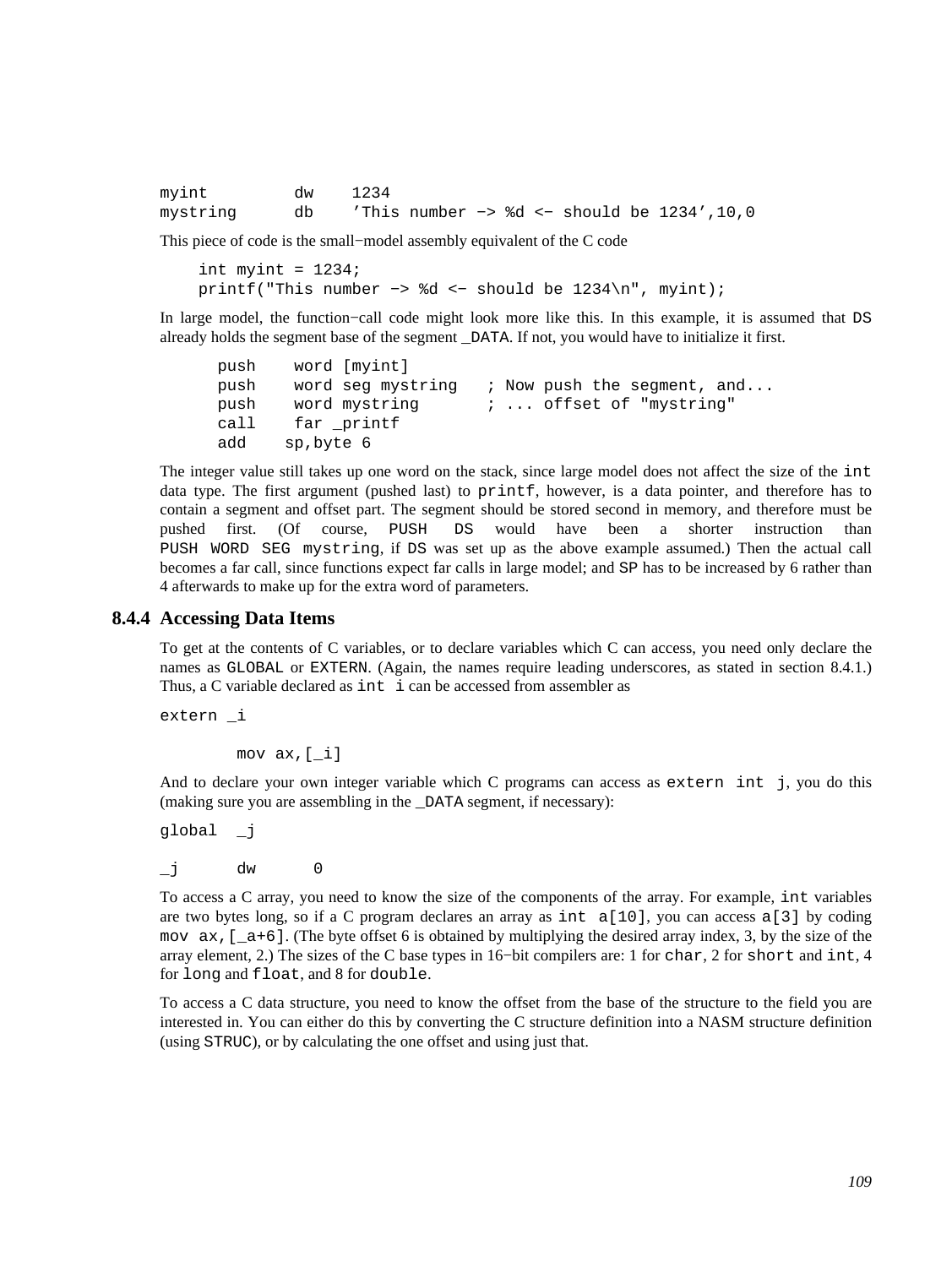To do either of these, you should read your C compiler's manual to find out how it organizes data structures. NASM gives no special alignment to structure members in its own STRUC macro, so you have to specify alignment yourself if the C compiler generates it. Typically, you might find that a structure like

```
struct { 
      char c; 
      int i; 
} foo;
```
might be four bytes long rather than three, since the int field would be aligned to a two−byte boundary. However, this sort of feature tends to be a configurable option in the C compiler, either using command−line options or #pragma lines, so you have to find out how your own compiler does it.

### **8.4.5 c16.mac: Helper Macros for the 16−bit C Interface**

<span id="page-109-0"></span>Included in the NASM archives, in the misc directory, is a file c16.mac of macros. It defines three macros: proc, arg and endproc. These are intended to be used for C−style procedure definitions, and they automate a lot of the work involved in keeping track of the calling convention.

(An alternative, TASM compatible form of arg is also now built into NASM's preprocessor. See [section 4.8](#page-63-0) for details.)

An example of an assembly function using the macro set is given here:

| proc        | nearproc   |                                  |
|-------------|------------|----------------------------------|
| %\$i<br>851 | arq<br>arq |                                  |
|             | mov        | $ax/[bp + $3i]$                  |
|             | mov<br>add | $bx/[bp + $31]$<br>$ax$ , $(bx)$ |

#### endproc

This defines  $\text{1}$  nearproc to be a procedure taking two arguments, the first (i) an integer and the second (j) a pointer to an integer. It returns  $i + *j$ .

Note that the arg macro has an EQU as the first line of its expansion, and since the label before the macro call gets prepended to the first line of the expanded macro, the EQU works, defining %\$i to be an offset from BP. A context−local variable is used, local to the context pushed by the proc macro and popped by the endproc macro, so that the same argument name can be used in later procedures. Of course, you don't *have* to do that.

The macro set produces code for near functions (tiny, small and compact−model code) by default. You can have it generate far functions (medium, large and huge−model code) by means of coding %define FARCODE. This changes the kind of return instruction generated by endproc, and also changes the starting point for the argument offsets. The macro set contains no intrinsic dependency on whether data pointers are far or not.

arg can take an optional parameter, giving the size of the argument. If no size is given, 2 is assumed, since it is likely that many function parameters will be of type int.

The large−model equivalent of the above function would look like this: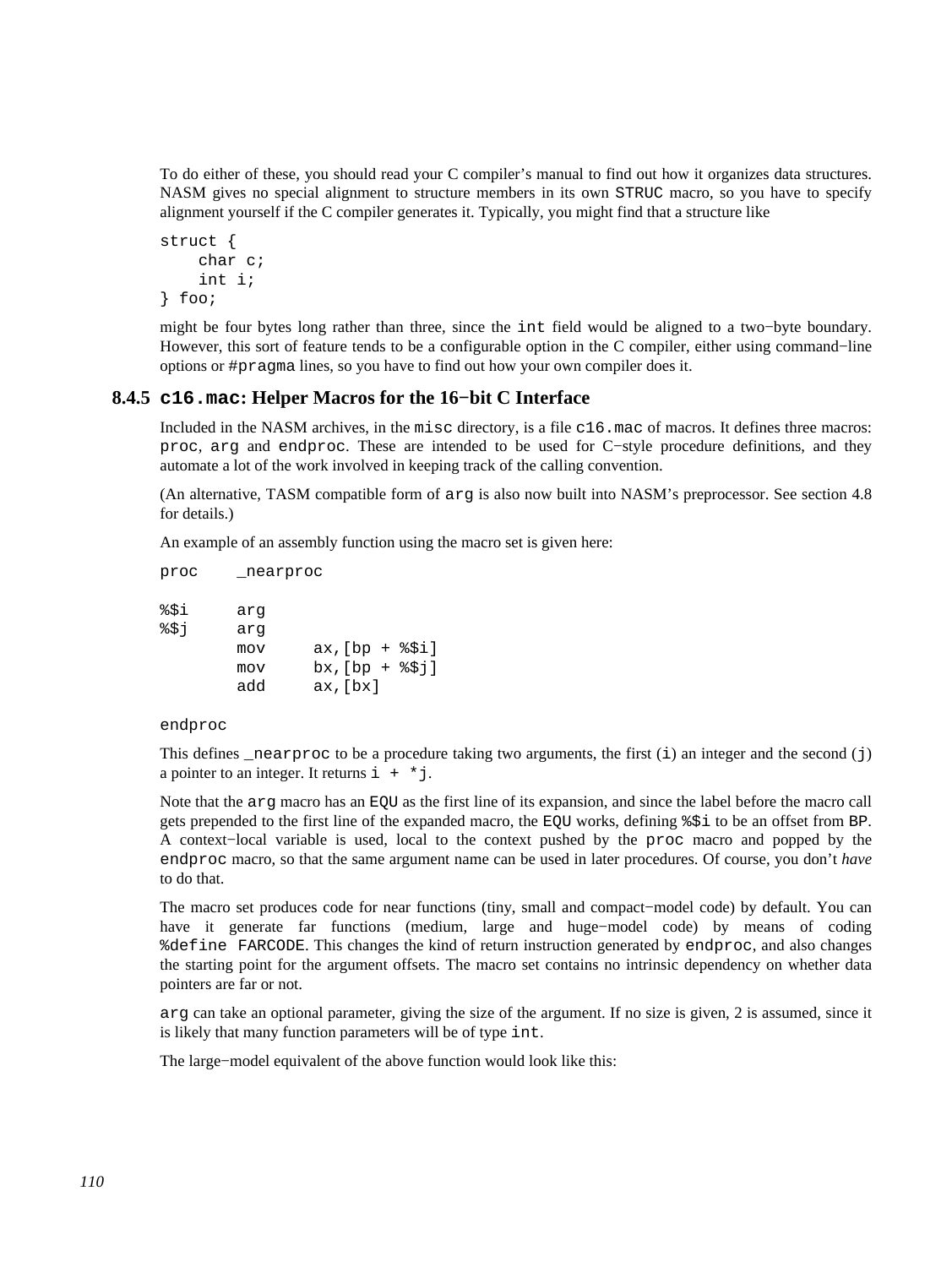```
%define FARCODE 
proc _farproc 
%$i arg 
%$j arg 4 
       mov ax,[bp + <i>§</i>§i]mov bx, [bp + <i>§</i> $j]mov es, [bp + $$j + 2] add ax,[bx]
```
endproc

This makes use of the argument to the  $\arg \max$  macro to define a parameter of size 4, because  $\exists$  is now a far pointer. When we load from j, we must load a segment and an offset.

# **8.5 Interfacing to Borland Pascal Programs**

Interfacing to Borland Pascal programs is similar in concept to interfacing to 16−bit C programs. The differences are:

- The leading underscore required for interfacing to C programs is not required for Pascal.
- The memory model is always large: functions are far, data pointers are far, and no data item can be more than 64K long. (Actually, some functions are near, but only those functions that are local to a Pascal unit and never called from outside it. All assembly functions that Pascal calls, and all Pascal functions that assembly routines are able to call, are far.) However, all static data declared in a Pascal program goes into the default data segment, which is the one whose segment address will be in DS when control is passed to your assembly code. The only things that do not live in the default data segment are local variables (they live in the stack segment) and dynamically allocated variables. All data *pointers*, however, are far.
- The function calling convention is different described below.
- Some data types, such as strings, are stored differently.
- There are restrictions on the segment names you are allowed to use Borland Pascal will ignore code or data declared in a segment it doesn't like the name of. The restrictions are described below.

### **8.5.1 The Pascal Calling Convention**

The 16−bit Pascal calling convention is as follows. In the following description, the words *caller* and *callee* are used to denote the function doing the calling and the function which gets called.

- The caller pushes the function's parameters on the stack, one after another, in normal order (left to right, so that the first argument specified to the function is pushed first).
- The caller then executes a far CALL instruction to pass control to the callee.
- The callee receives control, and typically (although this is not actually necessary, in functions which do not need to access their parameters) starts by saving the value of SP in BP so as to be able to use BP as a base pointer to find its parameters on the stack. However, the caller was probably doing this too, so part of the calling convention states that BP must be preserved by any function. Hence the callee, if it is going to set up BP as a frame pointer, must push the previous value first.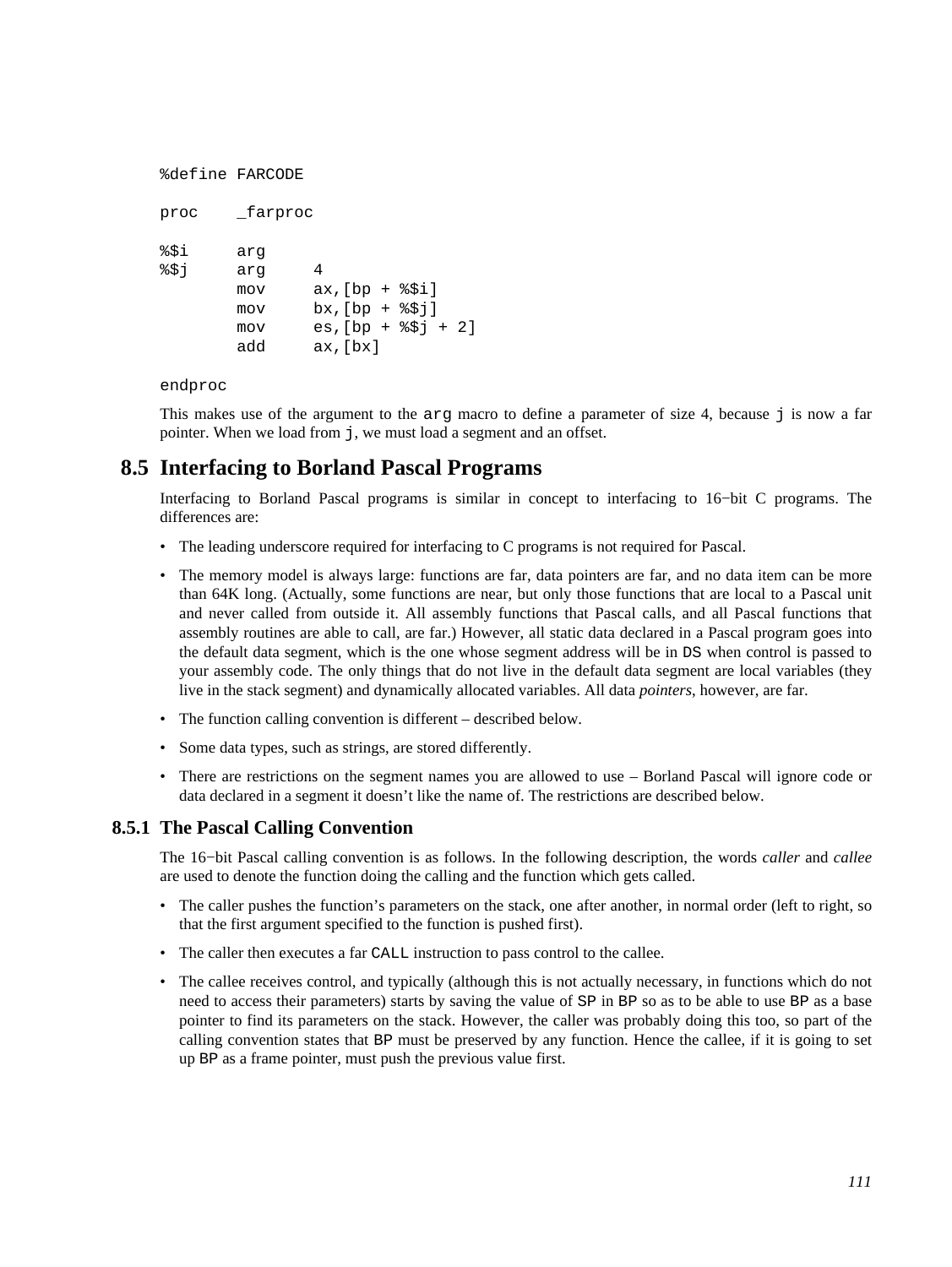- The callee may then access its parameters relative to BP. The word at [BP] holds the previous value of BP as it was pushed. The next word, at [BP+2], holds the offset part of the return address, and the next one at [BP+4] the segment part. The parameters begin at [BP+6]. The rightmost parameter of the function, since it was pushed last, is accessible at this offset from BP; the others follow, at successively greater offsets.
- The callee may also wish to decrease SP further, so as to allocate space on the stack for local variables, which will then be accessible at negative offsets from BP.
- The callee, if it wishes to return a value to the caller, should leave the value in AL, AX or DX:AX depending on the size of the value. Floating−point results are returned in ST0. Results of type Real (Borland's own custom floating−point data type, not handled directly by the FPU) are returned in DX:BX:AX. To return a result of type String, the caller pushes a pointer to a temporary string before pushing the parameters, and the callee places the returned string value at that location. The pointer is not a parameter, and should not be removed from the stack by the RETF instruction.
- Once the callee has finished processing, it restores SP from BP if it had allocated local stack space, then pops the previous value of BP, and returns via RETF. It uses the form of RETF with an immediate parameter, giving the number of bytes taken up by the parameters on the stack. This causes the parameters to be removed from the stack as a side effect of the return instruction.
- When the caller regains control from the callee, the function parameters have already been removed from the stack, so it needs to do nothing further.

Thus, you would define a function in Pascal style, taking two Integer–type parameters, in the following way:

```
global myfunc 
myfunc: push bp 
       mov bp,sp 
      sub sp,0x40 ; 64 bytes of local stack space
       mov bx,[bp+8] ; first parameter to function 
       mov bx,[bp+6] ; second parameter to function 
        ; some more code 
      mov sp, bp \cdot i undo "sub sp, 0x40" above
       pop bp 
       retf 4 ; total size of params is 4
```
At the other end of the process, to call a Pascal function from your assembly code, you would do something like this:

```
extern SomeFunc
```

```
 ; and then, further down... 
 push word seg mystring ; Now push the segment, and... 
push word mystring \cdot \cdot \cdot offset of "mystring"
 push word [myint] ; one of my variables 
 call far SomeFunc
```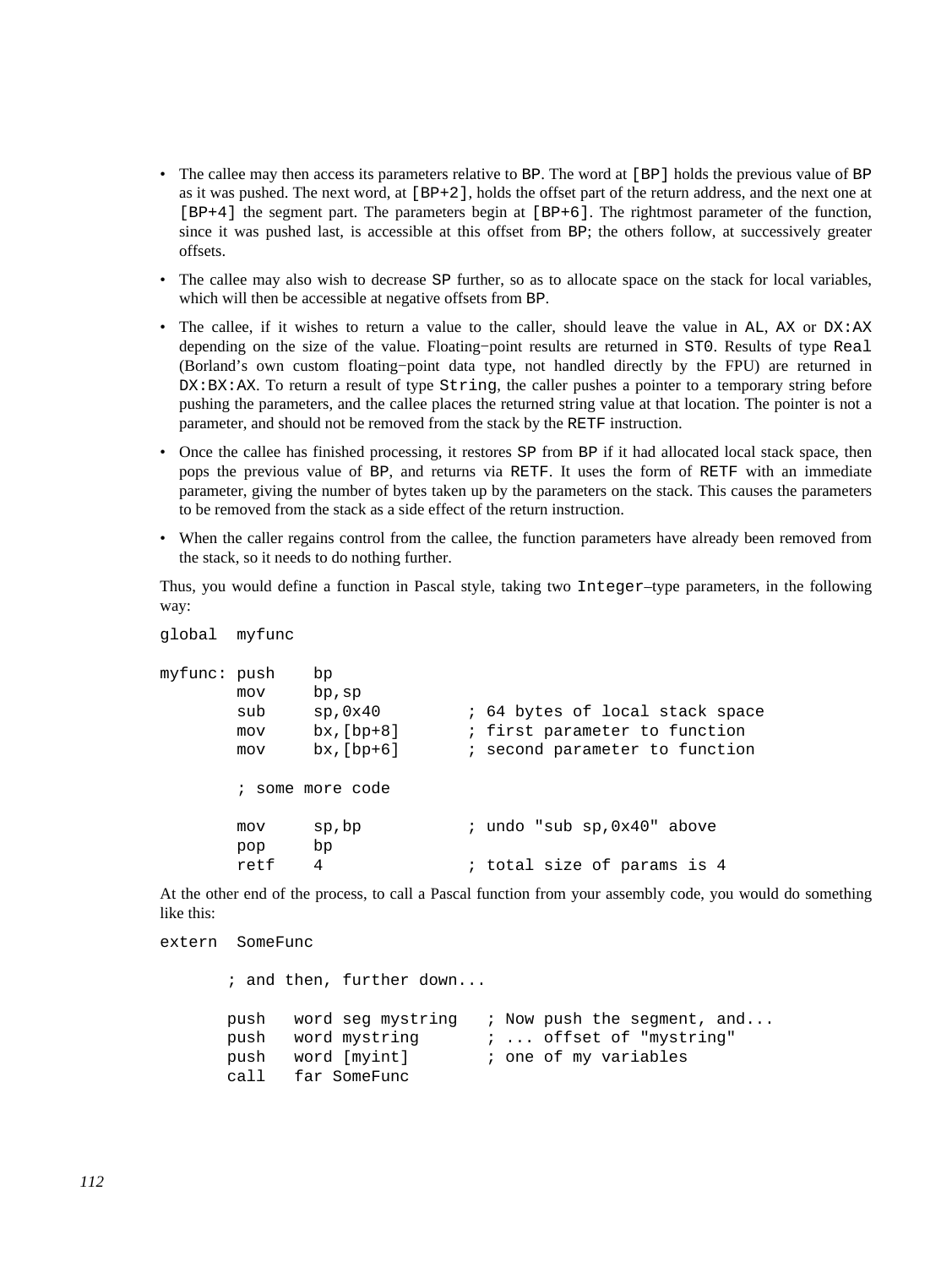This is equivalent to the Pascal code

```
procedure SomeFunc(String: PChar; Int: Integer); 
     SomeFunc(@mystring, myint);
```
### **8.5.2 Borland Pascal Segment Name Restrictions**

Since Borland Pascal's internal unit file format is completely different from OBJ, it only makes a very sketchy job of actually reading and understanding the various information contained in a real OBJ file when it links that in. Therefore an object file intended to be linked to a Pascal program must obey a number of restrictions:

- Procedures and functions must be in a segment whose name is either CODE, CSEG, or something ending in \_TEXT.
- initialized data must be in a segment whose name is either CONST or something ending in \_DATA.
- Uninitialized data must be in a segment whose name is either DATA, DSEG, or something ending in \_BSS.
- Any other segments in the object file are completely ignored. GROUP directives and segment attributes are also ignored.

#### **8.5.3 Using c16.mac With Pascal Programs**

The c16.mac macro package, described in [section 8.4.5](#page-109-0), can also be used to simplify writing functions to be called from Pascal programs, if you code %define PASCAL. This definition ensures that functions are far (it implies FARCODE), and also causes procedure return instructions to be generated with an operand.

Defining PASCAL does not change the code which calculates the argument offsets; you must declare your function's arguments in reverse order. For example:

%define PASCAL

```
proc _pascalproc 
%$j arg 4 
%$i arg 
       mov ax, [bp + <i>§</i> $i]mov bx, [bp + $5j]mov es, [bp + <i>§</i> $j + 2] add ax,[bx]
```
endproc

This defines the same routine, conceptually, as the example in [section 8.4.5:](#page-109-0) it defines a function taking two arguments, an integer and a pointer to an integer, which returns the sum of the integer and the contents of the pointer. The only difference between this code and the large−model C version is that PASCAL is defined instead of FARCODE, and that the arguments are declared in reverse order.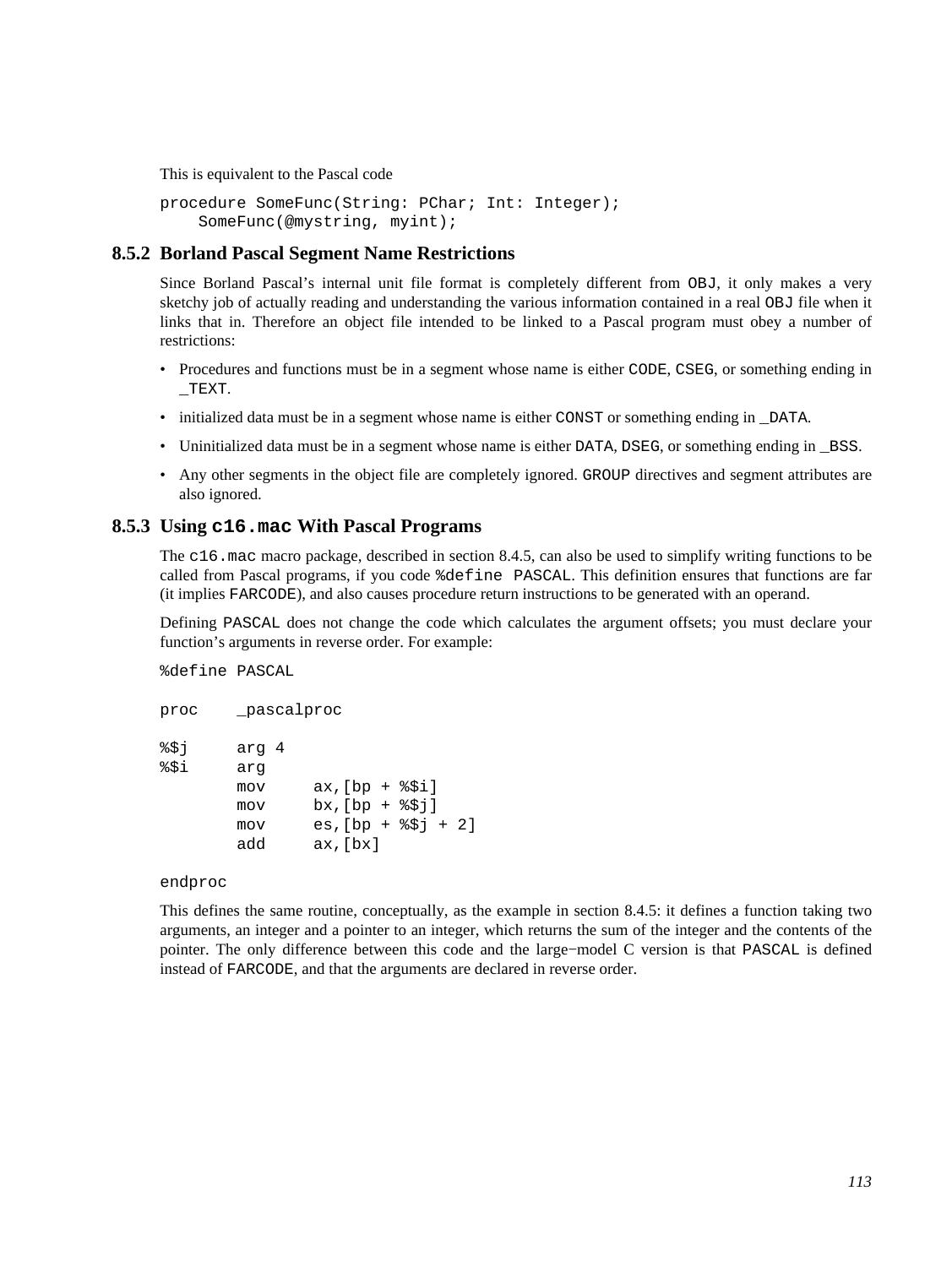# **Chapter 9: Writing 32−bit Code (Unix, Win32, DJGPP)**

This chapter attempts to cover some of the common issues involved when writing 32−bit code, to run under Win32 or Unix, or to be linked with C code generated by a Unix−style C compiler such as DJGPP. It covers how to write assembly code to interface with 32−bit C routines, and how to write position−independent code for shared libraries.

Almost all 32−bit code, and in particular all code running under Win32, DJGPP or any of the PC Unix variants, runs in *flat* memory model. This means that the segment registers and paging have already been set up to give you the same 32−bit 4Gb address space no matter what segment you work relative to, and that you should ignore all segment registers completely. When writing flat−model application code, you never need to use a segment override or modify any segment register, and the code−section addresses you pass to CALL and JMP live in the same address space as the data−section addresses you access your variables by and the stack−section addresses you access local variables and procedure parameters by. Every address is 32 bits long and contains only an offset part.

# **9.1 Interfacing to 32−bit C Programs**

A lot of the discussion in [section 8.4,](#page-104-1) about interfacing to 16−bit C programs, still applies when working in 32 bits. The absence of memory models or segmentation worries simplifies things a lot.

### **9.1.1 External Symbol Names**

<span id="page-113-0"></span>Most 32−bit C compilers share the convention used by 16−bit compilers, that the names of all global symbols (functions or data) they define are formed by prefixing an underscore to the name as it appears in the C program. However, not all of them do: the ELF specification states that C symbols do *not* have a leading underscore on their assembly−language names.

The older Linux a.out C compiler, all Win32 compilers, DJGPP, and NetBSD and FreeBSD, all use the leading underscore; for these compilers, the macros cextern and cglobal, as given in [section 8.4.1,](#page-104-0) will still work. For ELF, though, the leading underscore should not be used.

See also [section 2.1.27.](#page-25-0)

#### **9.1.2 Function Definitions and Function Calls**

The C calling convention in 32−bit programs is as follows. In the following description, the words *caller* and *callee* are used to denote the function doing the calling and the function which gets called.

- The caller pushes the function's parameters on the stack, one after another, in reverse order (right to left, so that the first argument specified to the function is pushed last).
- The caller then executes a near CALL instruction to pass control to the callee.
- The callee receives control, and typically (although this is not actually necessary, in functions which do not need to access their parameters) starts by saving the value of ESP in EBP so as to be able to use EBP as a base pointer to find its parameters on the stack. However, the caller was probably doing this too, so part of the calling convention states that EBP must be preserved by any C function. Hence the callee, if it is going to set up EBP as a frame pointer, must push the previous value first.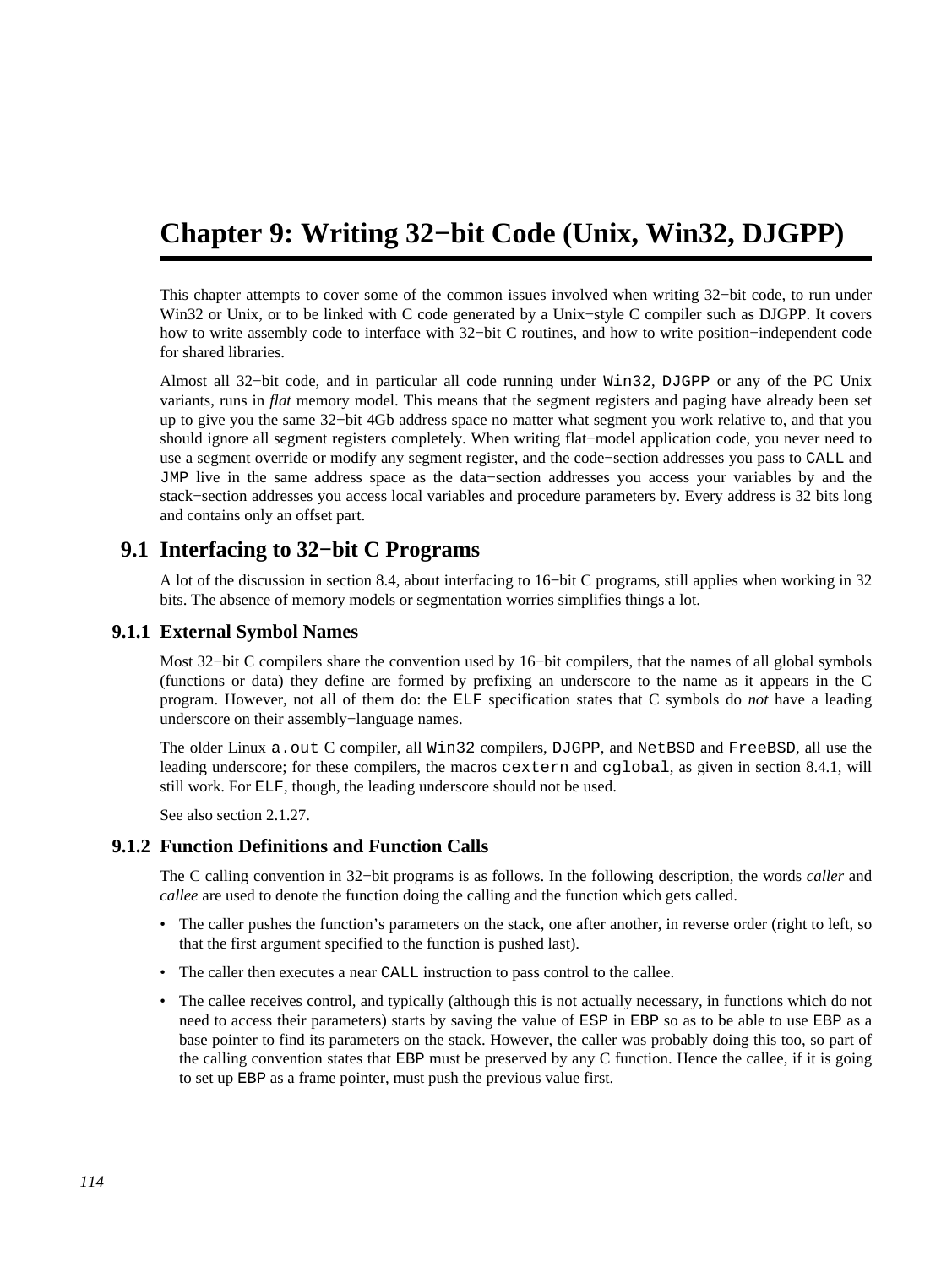- The callee may then access its parameters relative to EBP. The doubleword at [EBP] holds the previous value of EBP as it was pushed; the next doubleword, at [EBP+4], holds the return address, pushed implicitly by CALL. The parameters start after that, at [EBP+8]. The leftmost parameter of the function, since it was pushed last, is accessible at this offset from EBP; the others follow, at successively greater offsets. Thus, in a function such as printf which takes a variable number of parameters, the pushing of the parameters in reverse order means that the function knows where to find its first parameter, which tells it the number and type of the remaining ones.
- The callee may also wish to decrease ESP further, so as to allocate space on the stack for local variables, which will then be accessible at negative offsets from EBP.
- The callee, if it wishes to return a value to the caller, should leave the value in AL, AX or EAX depending on the size of the value. Floating−point results are typically returned in ST0.
- Once the callee has finished processing, it restores ESP from EBP if it had allocated local stack space, then pops the previous value of EBP, and returns via RET (equivalently, RETN).
- When the caller regains control from the callee, the function parameters are still on the stack, so it typically adds an immediate constant to ESP to remove them (instead of executing a number of slow POP instructions). Thus, if a function is accidentally called with the wrong number of parameters due to a prototype mismatch, the stack will still be returned to a sensible state since the caller, which *knows* how many parameters it pushed, does the removing.

There is an alternative calling convention used by Win32 programs for Windows API calls, and also for functions called *by* the Windows API such as window procedures: they follow what Microsoft calls the \_\_stdcall convention. This is slightly closer to the Pascal convention, in that the callee clears the stack by passing a parameter to the RET instruction. However, the parameters are still pushed in right−to−left order.

Thus, you would define a function in C style in the following way:

```
global _myfunc 
_myfunc: 
        push ebp 
        mov ebp,esp 
       sub esp,0x40 ; 64 bytes of local stack space
        mov ebx,[ebp+8] ; first parameter to function 
        ; some more code 
        leave ; mov esp,ebp / pop ebp 
        ret
```
At the other end of the process, to call a C function from your assembly code, you would do something like this:

```
extern printf
         ; and then, further down... 
        push dword [myint] ; one of my integer variables 
        push dword mystring ; pointer into my data segment 
        call _printf
```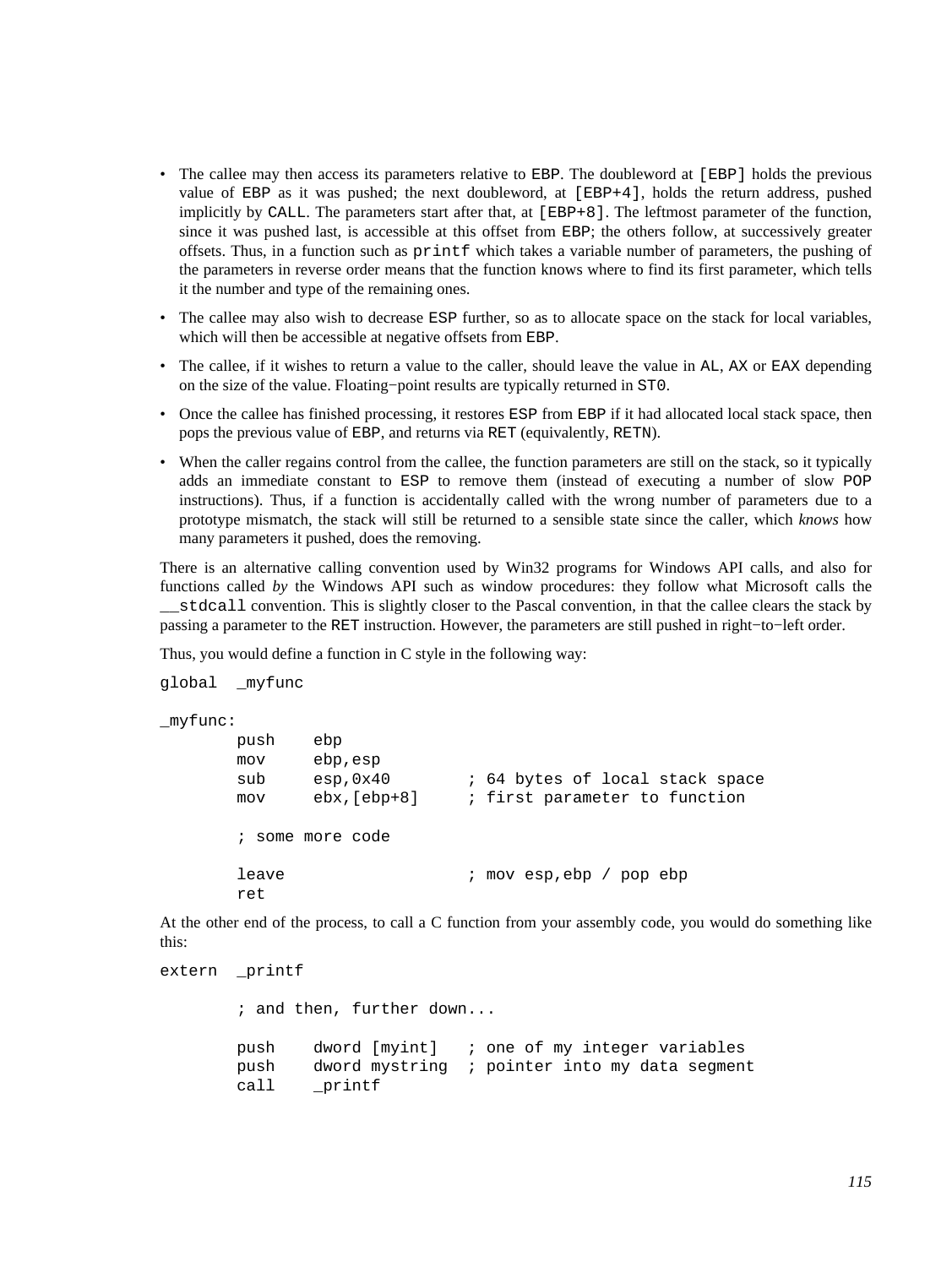```
add esp, byte 8 ; 'byte' saves space
        ; then those data items... 
segment _DATA 
myint dd 1234 
mystring db 'This number −> %d <− should be 1234',10,0
```
This piece of code is the assembly equivalent of the C code

```
int myint = 1234;
 printf("This number −> %d <− should be 1234\n", myint);
```
#### **9.1.3 Accessing Data Items**

To get at the contents of C variables, or to declare variables which C can access, you need only declare the names as GLOBAL or EXTERN. (Again, the names require leading underscores, as stated in [section 9.1.1](#page-113-0).) Thus, a C variable declared as int i can be accessed from assembler as

```
 extern _i 
 mov eax,[_i]
```
And to declare your own integer variable which C programs can access as extern int j, you do this (making sure you are assembling in the \_DATA segment, if necessary):

 global \_j  $j$  dd 0

To access a C array, you need to know the size of the components of the array. For example, int variables are four bytes long, so if a C program declares an array as int a[10], you can access a[3] by coding mov  $ax, \begin{bmatrix} a+12 \end{bmatrix}$ . (The byte offset 12 is obtained by multiplying the desired array index, 3, by the size of the array element, 4.) The sizes of the C base types in 32−bit compilers are: 1 for char, 2 for short, 4 for int, long and float, and 8 for double. Pointers, being 32−bit addresses, are also 4 bytes long.

To access a C data structure, you need to know the offset from the base of the structure to the field you are interested in. You can either do this by converting the C structure definition into a NASM structure definition (using STRUC), or by calculating the one offset and using just that.

To do either of these, you should read your C compiler's manual to find out how it organizes data structures. NASM gives no special alignment to structure members in its own STRUC macro, so you have to specify alignment yourself if the C compiler generates it. Typically, you might find that a structure like

```
struct { 
      char c; 
      int i; 
} foo;
```
might be eight bytes long rather than five, since the int field would be aligned to a four−byte boundary. However, this sort of feature is sometimes a configurable option in the C compiler, either using command−line options or #pragma lines, so you have to find out how your own compiler does it.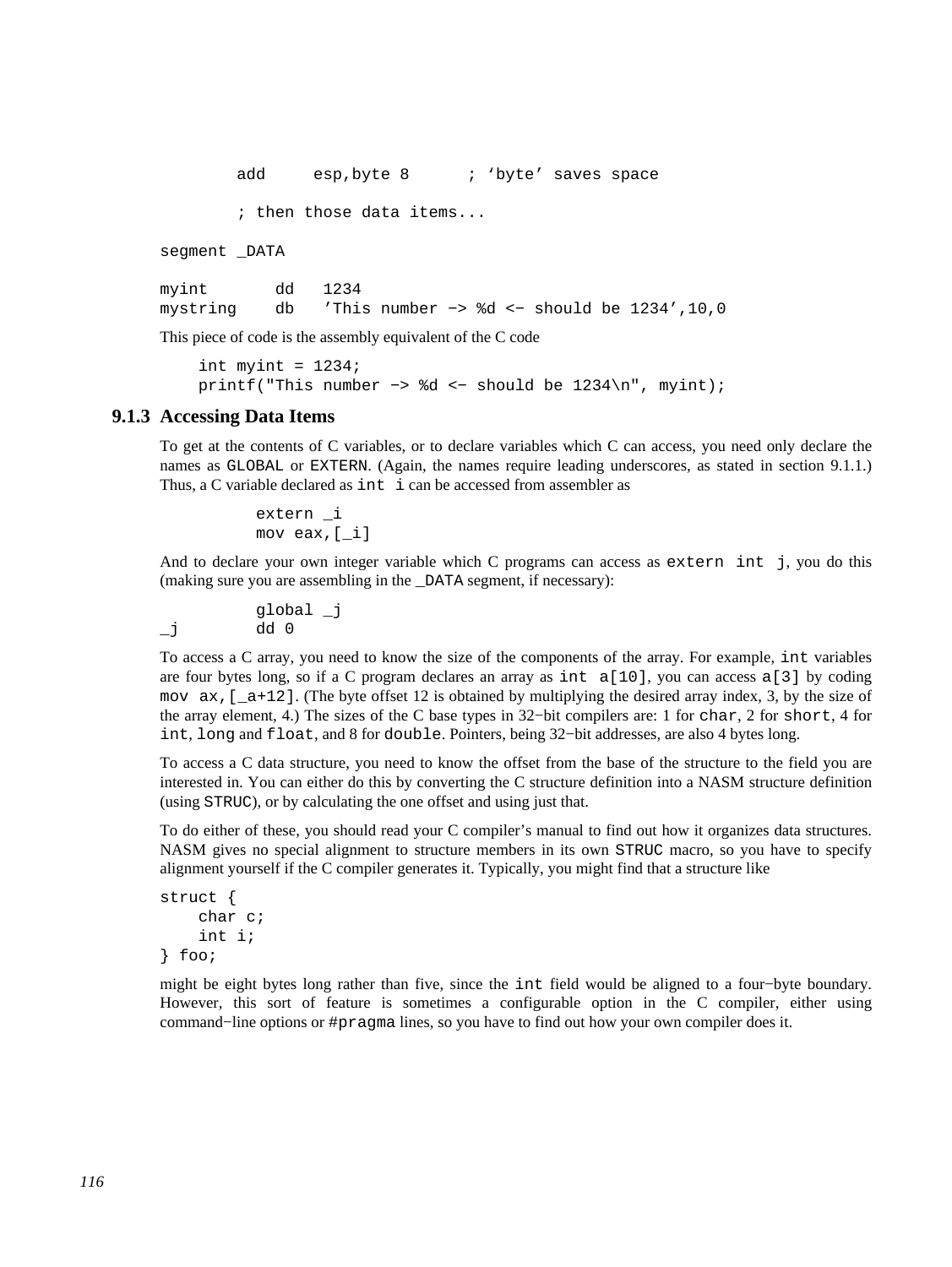#### **9.1.4 c32.mac: Helper Macros for the 32−bit C Interface**

Included in the NASM archives, in the misc directory, is a file c32.mac of macros. It defines three macros: proc, arg and endproc. These are intended to be used for C−style procedure definitions, and they automate a lot of the work involved in keeping track of the calling convention.

An example of an assembly function using the macro set is given here:

| proc | proc32 |                                         |
|------|--------|-----------------------------------------|
| %\$i | arq    |                                         |
| %\$j | arq    |                                         |
|      | mov    | $\texttt{eax}$ , $\texttt{[ebp + $Si]}$ |
|      | mov    | $ebx$ , $[ebp + §$ \$i]                 |
|      | add    | eax, [ebx]                              |

#### endproc

This defines  $\_proc32$  to be a procedure taking two arguments, the first (i) an integer and the second (j) a pointer to an integer. It returns  $i + *j$ .

Note that the arg macro has an EQU as the first line of its expansion, and since the label before the macro call gets prepended to the first line of the expanded macro, the EQU works, defining %\$i to be an offset from BP. A context−local variable is used, local to the context pushed by the proc macro and popped by the endproc macro, so that the same argument name can be used in later procedures. Of course, you don't *have* to do that.

arg can take an optional parameter, giving the size of the argument. If no size is given, 4 is assumed, since it is likely that many function parameters will be of type int or pointers.

# **9.2 Writing NetBSD/FreeBSD/OpenBSD and Linux/ELF Shared Libraries**

ELF replaced the older a.out object file format under Linux because it contains support for position−independent code (PIC), which makes writing shared libraries much easier. NASM supports the ELF position−independent code features, so you can write Linux ELF shared libraries in NASM.

NetBSD, and its close cousins FreeBSD and OpenBSD, take a different approach by hacking PIC support into the a. out format. NASM supports this as the aoutb output format, so you can write BSD shared libraries in NASM too.

The operating system loads a PIC shared library by memory–mapping the library file at an arbitrarily chosen point in the address space of the running process. The contents of the library's code section must therefore not depend on where it is loaded in memory.

Therefore, you cannot get at your variables by writing code like this:

```
 mov eax,[myvar] ; WRONG
```
Instead, the linker provides an area of memory called the *global offset table*, or GOT; the GOT is situated at a constant distance from your library's code, so if you can find out where your library is loaded (which is typically done using a CALL and POP combination), you can obtain the address of the GOT, and you can then load the addresses of your variables out of linker−generated entries in the GOT.

The *data* section of a PIC shared library does not have these restrictions: since the data section is writable, it has to be copied into memory anyway rather than just paged in from the library file, so as long as it's being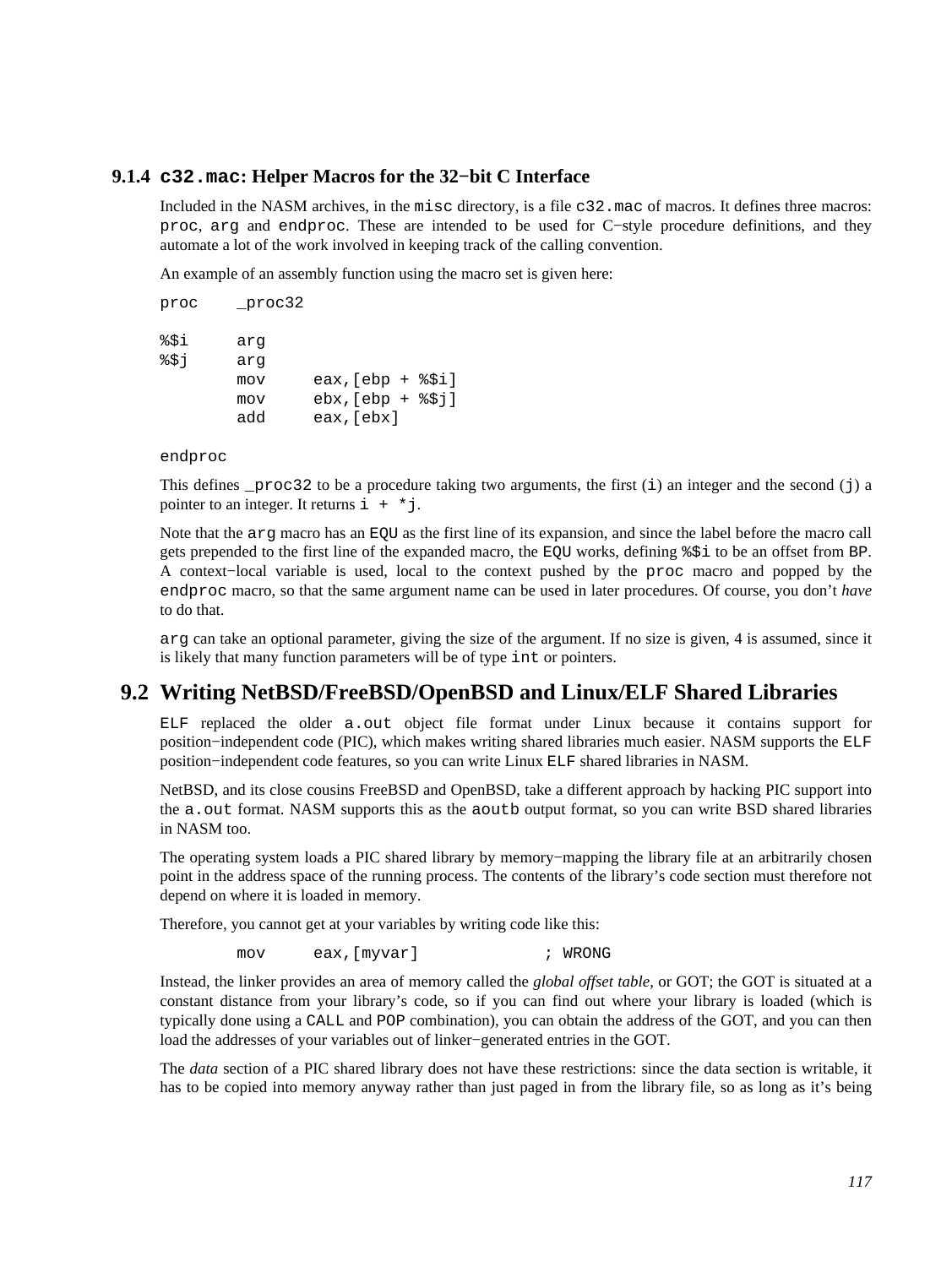copied it can be relocated too. So you can put ordinary types of relocation in the data section without too much worry (but see [section 9.2.4](#page-118-0) for a caveat).

#### **9.2.1 Obtaining the Address of the GOT**

Each code module in your shared library should define the GOT as an external symbol:

extern \_GLOBAL\_OFFSET\_TABLE\_ ; in ELF extern \_\_GLOBAL\_OFFSET\_TABLE\_ ; in BSD a.out

At the beginning of any function in your shared library which plans to access your data or BSS sections, you must first calculate the address of the GOT. This is typically done by writing the function in this form:

```
func: push ebp 
        mov ebp,esp 
        push ebx 
        call .get_GOT 
.get_GOT: 
        pop ebx 
        add ebx,_GLOBAL_OFFSET_TABLE_+$$−.get_GOT wrt ..gotpc 
        ; the function body comes here 
        mov ebx,[ebp−4] 
        mov esp,ebp 
        pop ebp 
        ret
```
(For BSD, again, the symbol \_GLOBAL\_OFFSET\_TABLE requires a second leading underscore.)

The first two lines of this function are simply the standard C prologue to set up a stack frame, and the last three lines are standard C function epilogue. The third line, and the fourth to last line, save and restore the EBX register, because PIC shared libraries use this register to store the address of the GOT.

The interesting bit is the CALL instruction and the following two lines. The CALL and POP combination obtains the address of the label .get\_GOT, without having to know in advance where the program was loaded (since the CALL instruction is encoded relative to the current position). The ADD instruction makes use of one of the special PIC relocation types: GOTPC relocation. With the WRT ..gotpc qualifier specified, the symbol referenced (here \_GLOBAL\_OFFSET\_TABLE\_, the special symbol assigned to the GOT) is given as an offset from the beginning of the section. (Actually, ELF encodes it as the offset from the operand field of the ADD instruction, but NASM simplifies this deliberately, so you do things the same way for both ELF and BSD.) So the instruction then *adds* the beginning of the section, to get the real address of the GOT, and subtracts the value of .get\_GOT which it knows is in EBX. Therefore, by the time that instruction has finished, EBX contains the address of the GOT.

If you didn't follow that, don't worry: it's never necessary to obtain the address of the GOT by any other means, so you can put those three instructions into a macro and safely ignore them:

```
 call %%getgot 
 %%getgot: 
      pop ebx 
       add ebx,_GLOBAL_OFFSET_TABLE_+$$−%%getgot wrt ..gotpc
```
%macro get\_GOT 0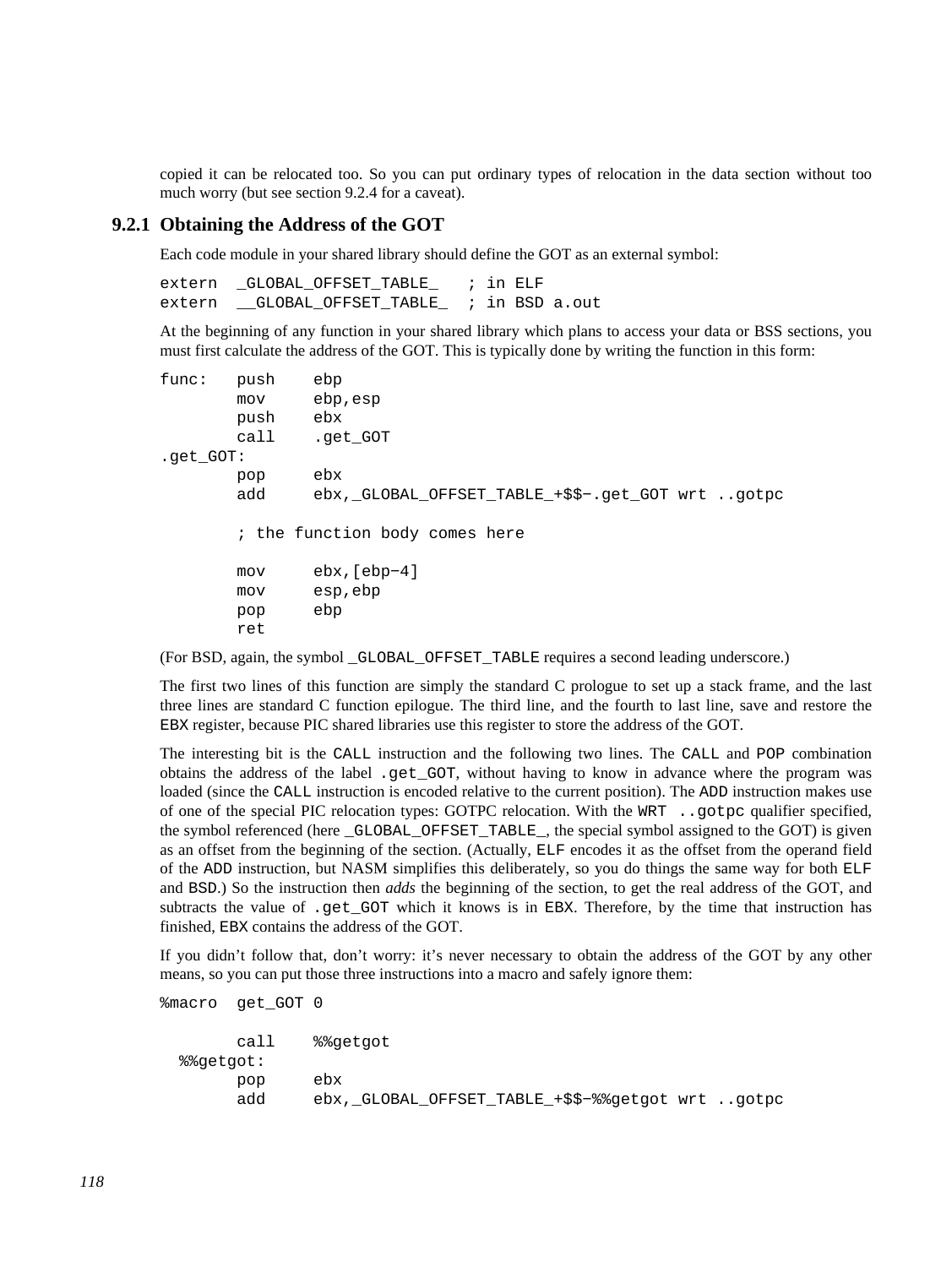%endmacro

### **9.2.2 Finding Your Local Data Items**

Having got the GOT, you can then use it to obtain the addresses of your data items. Most variables will reside in the sections you have declared; they can be accessed using the ..gotoff special WRT type. The way this works is like this:

lea eax,[ebx+myvar wrt ..gotoff]

The expression myvar wrt ..gotoff is calculated, when the shared library is linked, to be the offset to the local variable myvar from the beginning of the GOT. Therefore, adding it to EBX as above will place the real address of myvar in EAX.

If you declare variables as GLOBAL without specifying a size for them, they are shared between code modules in the library, but do not get exported from the library to the program that loaded it. They will still be in your ordinary data and BSS sections, so you can access them in the same way as local variables, using the above ..gotoff mechanism.

Note that due to a peculiarity of the way BSD  $a$ . out format handles this relocation type, there must be at least one non−local symbol in the same section as the address you're trying to access.

#### **9.2.3 Finding External and Common Data Items**

If your library needs to get at an external variable (external to the *library*, not just to one of the modules within it), you must use the . got type to get at it. The . got type, instead of giving you the offset from the GOT base to the variable, gives you the offset from the GOT base to a GOT *entry* containing the address of the variable. The linker will set up this GOT entry when it builds the library, and the dynamic linker will place the correct address in it at load time. So to obtain the address of an external variable extvar in EAX, you would code

mov eax,[ebx+extvar wrt ..got]

This loads the address of extvar out of an entry in the GOT. The linker, when it builds the shared library, collects together every relocation of type ..got, and builds the GOT so as to ensure it has every necessary entry present.

Common variables must also be accessed in this way.

#### **9.2.4 Exporting Symbols to the Library User**

<span id="page-118-0"></span>If you want to export symbols to the user of the library, you have to declare whether they are functions or data, and if they are data, you have to give the size of the data item. This is because the dynamic linker has to build procedure linkage table entries for any exported functions, and also moves exported data items away from the library's data section in which they were declared.

So to export a function to users of the library, you must use

global func:function ; declare it as a function func: push ebp

; etc.

And to export a data item such as an array, you would have to code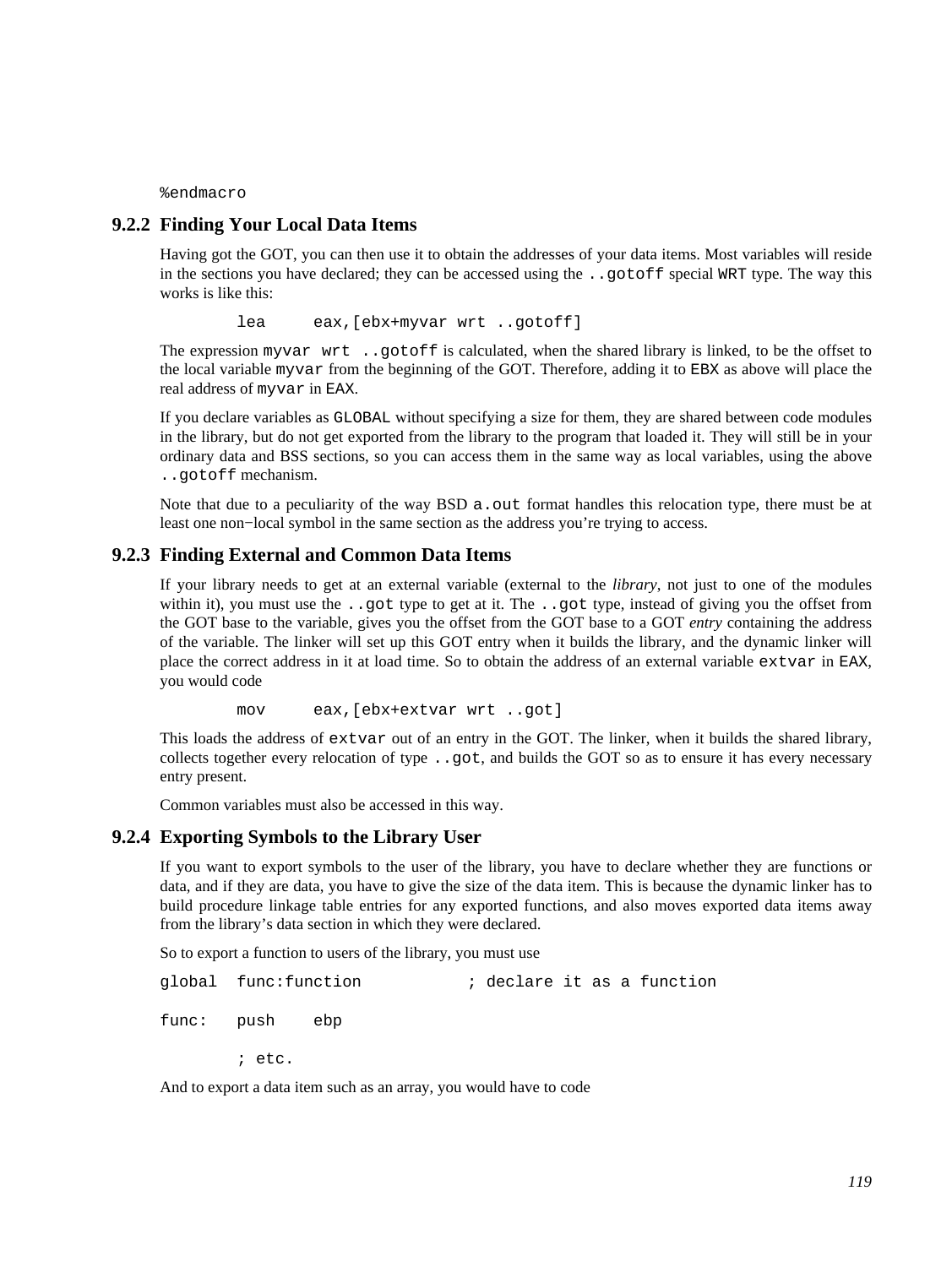```
global array:data array.end−array ; give the size too 
array: resd 128 
.end:
```
Be careful: If you export a variable to the library user, by declaring it as GLOBAL and supplying a size, the variable will end up living in the data section of the main program, rather than in your library's data section, where you declared it. So you will have to access your own global variable with the ..got mechanism rather than ..gotoff, as if it were external (which, effectively, it has become).

Equally, if you need to store the address of an exported global in one of your data sections, you can't do it by means of the standard sort of code:

dataptr: dd global\_data\_item ; WRONG

NASM will interpret this code as an ordinary relocation, in which global\_data\_item is merely an offset from the beginning of the .data section (or whatever); so this reference will end up pointing at your data section instead of at the exported global which resides elsewhere.

Instead of the above code, then, you must write

dataptr: dd global data item wrt ..sym

which makes use of the special WRT type . . sym to instruct NASM to search the symbol table for a particular symbol at that address, rather than just relocating by section base.

Either method will work for functions: referring to one of your functions by means of

funcptr: dd my function

will give the user the address of the code you wrote, whereas

funcptr: dd my\_function wrt ..sym

will give the address of the procedure linkage table for the function, which is where the calling program will *believe* the function lives. Either address is a valid way to call the function.

#### **9.2.5 Calling Procedures Outside the Library**

Calling procedures outside your shared library has to be done by means of a *procedure linkage table*, or PLT. The PLT is placed at a known offset from where the library is loaded, so the library code can make calls to the PLT in a position−independent way. Within the PLT there is code to jump to offsets contained in the GOT, so function calls to other shared libraries or to routines in the main program can be transparently passed off to their real destinations.

To call an external routine, you must use another special PIC relocation type, WRT ..plt. This is much easier than the GOT−based ones: you simply replace calls such as CALL printf with the PLT−relative version CALL printf WRT ..plt.

#### **9.2.6 Generating the Library File**

Having written some code modules and assembled them to . o files, you then generate your shared library with a command such as

ld −shared −o library.so module1.o module2.o # for ELF ld −Bshareable −o library.so module1.o module2.o # for BSD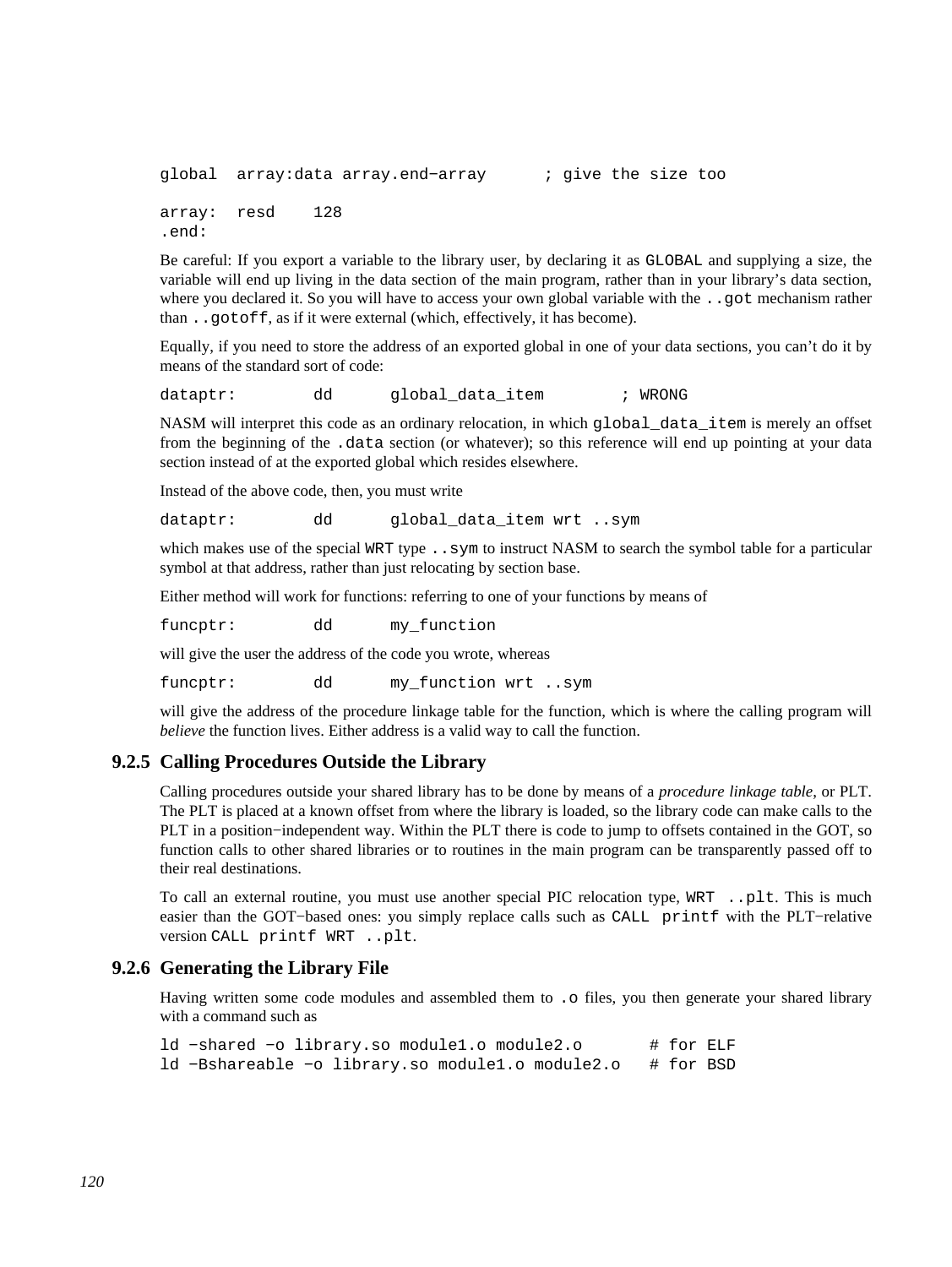For ELF, if your shared library is going to reside in system directories such as /usr/lib or /lib, it is usually worth using the −soname flag to the linker, to store the final library file name, with a version number, into the library:

ld −shared −soname library.so.1 −o library.so.1.2 \*.o

You would then copy library.so.1.2 into the library directory, and create library.so.1 as a symbolic link to it.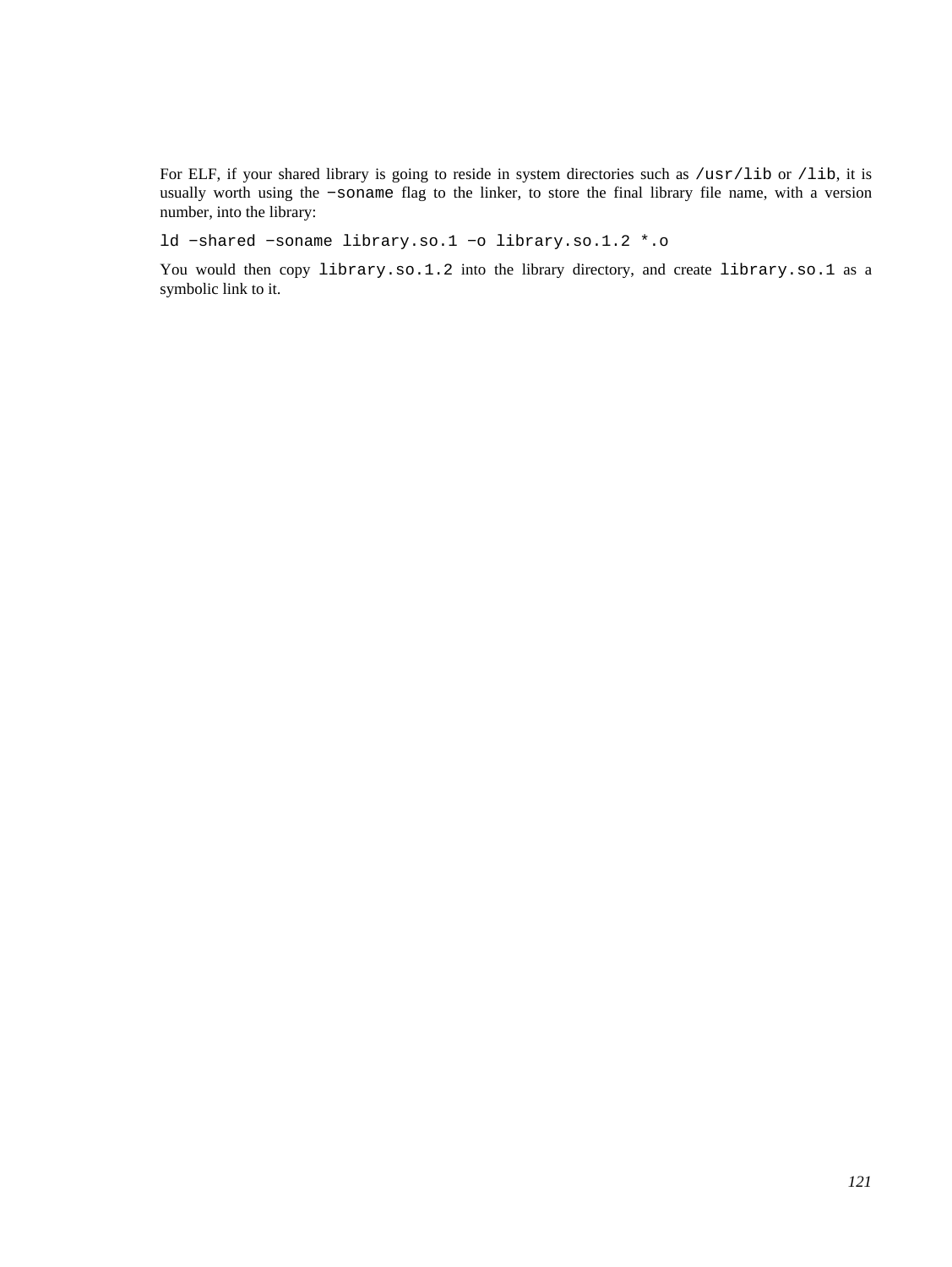# **Chapter 10: Mixing 16 and 32 Bit Code**

This chapter tries to cover some of the issues, largely related to unusual forms of addressing and jump instructions, encountered when writing operating system code such as protected−mode initialisation routines, which require code that operates in mixed segment sizes, such as code in a 16−bit segment trying to modify data in a 32−bit one, or jumps between different−size segments.

# **10.1 Mixed−Size Jumps**

<span id="page-121-0"></span>The most common form of mixed–size instruction is the one used when writing a 32–bit OS: having done your setup in 16−bit mode, such as loading the kernel, you then have to boot it by switching into protected mode and jumping to the 32−bit kernel start address. In a fully 32−bit OS, this tends to be the *only* mixed−size instruction you need, since everything before it can be done in pure 16−bit code, and everything after it can be pure 32−bit.

This jump must specify a 48−bit far address, since the target segment is a 32−bit one. However, it must be assembled in a 16−bit segment, so just coding, for example,

jmp 0x1234:0x56789ABC ; wrong!

will not work, since the offset part of the address will be truncated to  $0x9ABC$  and the jump will be an ordinary 16−bit far one.

The Linux kernel setup code gets round the inability of as86 to generate the required instruction by coding it manually, using DB instructions. NASM can go one better than that, by actually generating the right instruction itself. Here's how to do it right:

jmp dword 0x1234:0x56789ABC ; right

The DWORD prefix (strictly speaking, it should come *after* the colon, since it is declaring the *offset* field to be a doubleword; but NASM will accept either form, since both are unambiguous) forces the offset part to be treated as far, in the assumption that you are deliberately writing a jump from a 16−bit segment to a 32−bit one.

You can do the reverse operation, jumping from a 32−bit segment to a 16−bit one, by means of the WORD prefix:

jmp word 0x8765:0x4321 ; 32 to 16 bit

If the WORD prefix is specified in 16−bit mode, or the DWORD prefix in 32−bit mode, they will be ignored, since each is explicitly forcing NASM into a mode it was in anyway.

# **10.2 Addressing Between Different−Size Segments**

If your OS is mixed 16 and 32−bit, or if you are writing a DOS extender, you are likely to have to deal with some 16−bit segments and some 32−bit ones. At some point, you will probably end up writing code in a 16−bit segment which has to access data in a 32−bit segment, or vice versa.

If the data you are trying to access in a 32−bit segment lies within the first 64K of the segment, you may be able to get away with using an ordinary 16−bit addressing operation for the purpose; but sooner or later, you will want to do 32−bit addressing from 16−bit mode.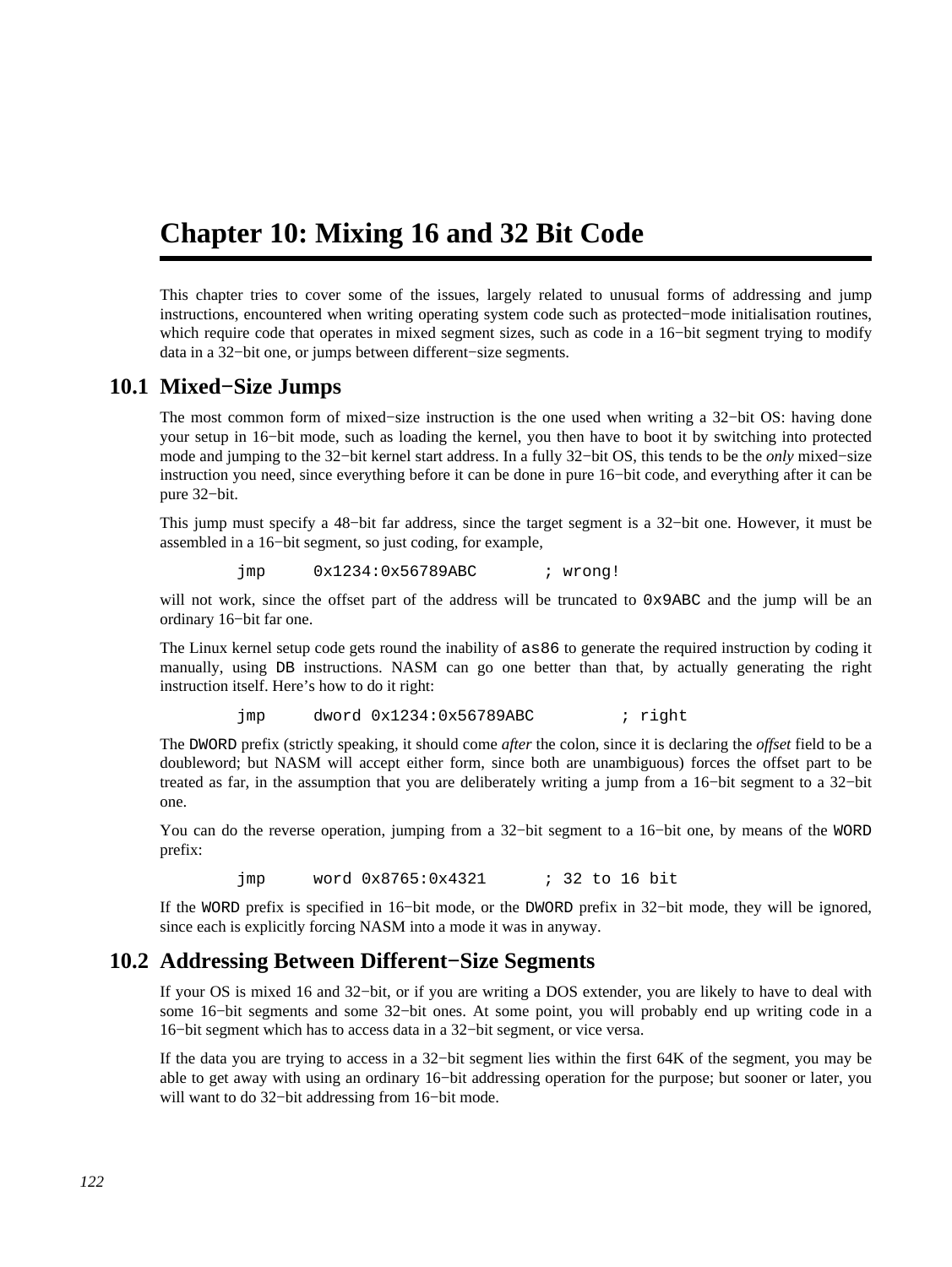The easiest way to do this is to make sure you use a register for the address, since any effective address containing a 32−bit register is forced to be a 32−bit address. So you can do

> mov eax,offset\_into\_32\_bit\_segment\_specified\_by\_fs mov dword [fs:eax],0x11223344

This is fine, but slightly cumbersome (since it wastes an instruction and a register) if you already know the precise offset you are aiming at. The x86 architecture does allow 32−bit effective addresses to specify nothing but a 4−byte offset, so why shouldn't NASM be able to generate the best instruction for the purpose?

It can. As in [section 10.1,](#page-121-0) you need only prefix the address with the DWORD keyword, and it will be forced to be a 32−bit address:

mov dword [fs:dword my\_offset],0x11223344

Also as in [section 10.1,](#page-121-0) NASM is not fussy about whether the DWORD prefix comes before or after the segment override, so arguably a nicer−looking way to code the above instruction is

mov dword [dword fs:my\_offset],0x11223344

Don't confuse the DWORD prefix *outside* the square brackets, which controls the size of the data stored at the address, with the one inside the square brackets which controls the length of the address itself. The two can quite easily be different:

mov word [dword 0x12345678],0x9ABC

This moves 16 bits of data to an address specified by a 32−bit offset.

You can also specify WORD or DWORD prefixes along with the FAR prefix to indirect far jumps or calls. For example:

call dword far [fs:word 0x4321]

This instruction contains an address specified by a 16−bit offset; it loads a 48−bit far pointer from that (16−bit segment and 32−bit offset), and calls that address.

## **10.3 Other Mixed−Size Instructions**

The other way you might want to access data might be using the string instructions (LODSx, STOSx and so on) or the XLATB instruction. These instructions, since they take no parameters, might seem to have no easy way to make them perform 32−bit addressing when assembled in a 16−bit segment.

This is the purpose of NASM's a16, a32 and a64 prefixes. If you are coding LODSB in a 16−bit segment but it is supposed to be accessing a string in a 32−bit segment, you should load the desired address into ESI and then code

a32 lodsb

The prefix forces the addressing size to 32 bits, meaning that LODSB loads from [DS:ESI] instead of [DS:SI]. To access a string in a 16−bit segment when coding in a 32−bit one, the corresponding a16 prefix can be used.

The a16, a32 and a64 prefixes can be applied to any instruction in NASM's instruction table, but most of them can generate all the useful forms without them. The prefixes are necessary only for instructions with implicit addressing: CMPSx, SCASx, LODSx, STOSx, MOVSx, INSx, OUTSx, and XLATB. Also, the various push and pop instructions (PUSHA and POPF as well as the more usual PUSH and POP) can accept a16, a32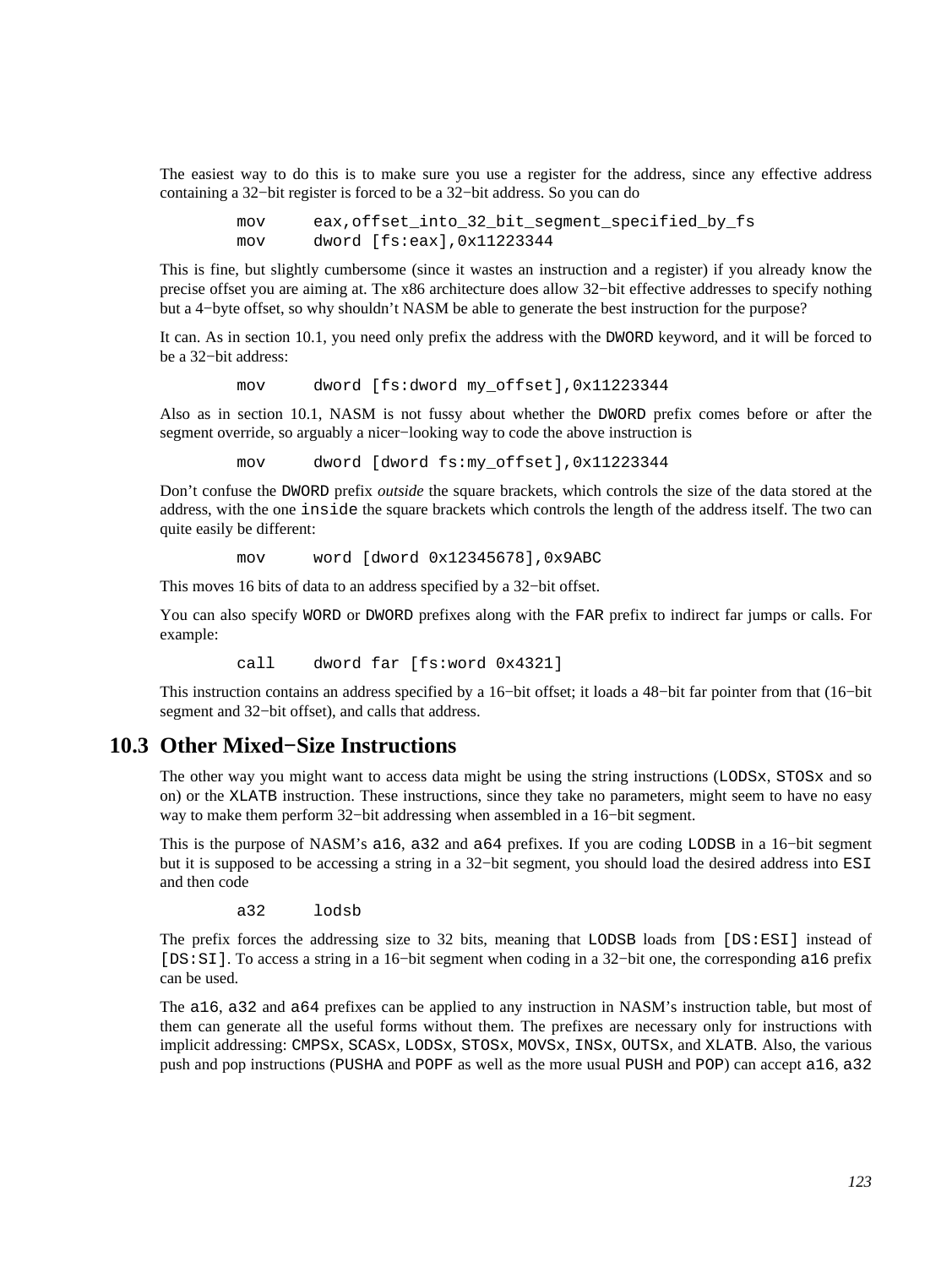or a64 prefixes to force a particular one of SP, ESP or RSP to be used as a stack pointer, in case the stack segment in use is a different size from the code segment.

PUSH and POP, when applied to segment registers in 32−bit mode, also have the slightly odd behaviour that they push and pop 4 bytes at a time, of which the top two are ignored and the bottom two give the value of the segment register being manipulated. To force the 16−bit behaviour of segment−register push and pop instructions, you can use the operand−size prefix o16:

> o16 push ss o16 push ds

This code saves a doubleword of stack space by fitting two segment registers into the space which would normally be consumed by pushing one.

(You can also use the o32 prefix to force the 32−bit behaviour when in 16−bit mode, but this seems less useful.)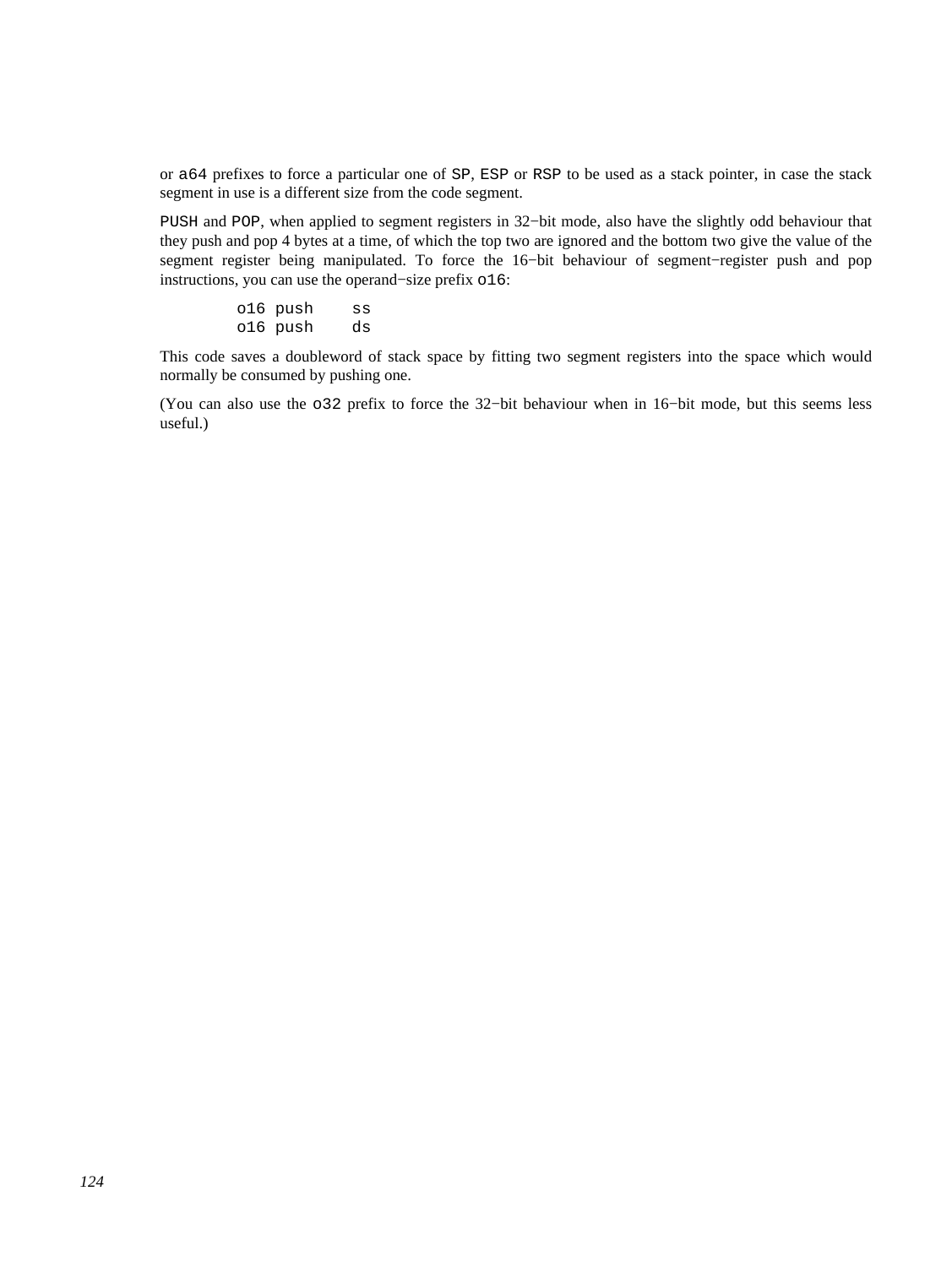# **Chapter 11: Writing 64−bit Code (Unix, Win64)**

This chapter attempts to cover some of the common issues involved when writing 64−bit code, to run under Win64 or Unix. It covers how to write assembly code to interface with 64−bit C routines, and how to write position−independent code for shared libraries.

All 64−bit code uses a flat memory model, since segmentation is not available in 64−bit mode. The one exception is the FS and GS registers, which still add their bases.

Position independence in 64−bit mode is significantly simpler, since the processor supports RIP–relative addressing directly; see the REL keyword [\(section 3.3\)](#page-31-0). On most 64−bit platforms, it is probably desirable to make that the default, using the directive DEFAULT REL [\(section 6.2\)](#page-76-0).

64−bit programming is relatively similar to 32−bit programming, but of course pointers are 64 bits long; additionally, all existing platforms pass arguments in registers rather than on the stack. Furthermore, 64−bit platforms use SSE2 by default for floating point. Please see the ABI documentation for your platform.

64−bit platforms differ in the sizes of the fundamental datatypes, not just from 32−bit platforms but from each other. If a specific size data type is desired, it is probably best to use the types defined in the Standard C header <inttypes.h>.

In 64−bit mode, the default instruction size is still 32 bits. When loading a value into a 32−bit register (but not an 8− or 16−bit register), the upper 32 bits of the corresponding 64−bit register are set to zero.

## **11.1 Register Names in 64−bit Mode**

NASM uses the following names for general−purpose registers in 64−bit mode, for 8−, 16−, 32− and 64−bit references, respecitively:

 AL/AH, CL/CH, DL/DH, BL/BH, SPL, BPL, SIL, DIL, R8B−R15B AX, CX, DX, BX, SP, BP, SI, DI, R8W−R15W EAX, ECX, EDX, EBX, ESP, EBP, ESI, EDI, R8D−R15D RAX, RCX, RDX, RBX, RSP, RBP, RSI, RDI, R8−R15

This is consistent with the AMD documentation and most other assemblers. The Intel documentation, however, uses the names R8L−R15L for 8−bit references to the higher registers. It is possible to use those names by definiting them as macros; similarly, if one wants to use numeric names for the low 8 registers, define them as macros. The standard macro package altreg (see [section 5.1](#page-73-0)) can be used for this purpose.

# **11.2 Immediates and Displacements in 64−bit Mode**

In 64−bit mode, immediates and displacements are generally only 32 bits wide. NASM will therefore truncate most displacements and immediates to 32 bits.

The only instruction which takes a full 64−bit immediate is:

MOV reg64,imm64

NASM will produce this instruction whenever the programmer uses MOV with an immediate into a 64−bit register. If this is not desirable, simply specify the equivalent 32−bit register, which will be automatically zero−extended by the processor, or specify the immediate as DWORD: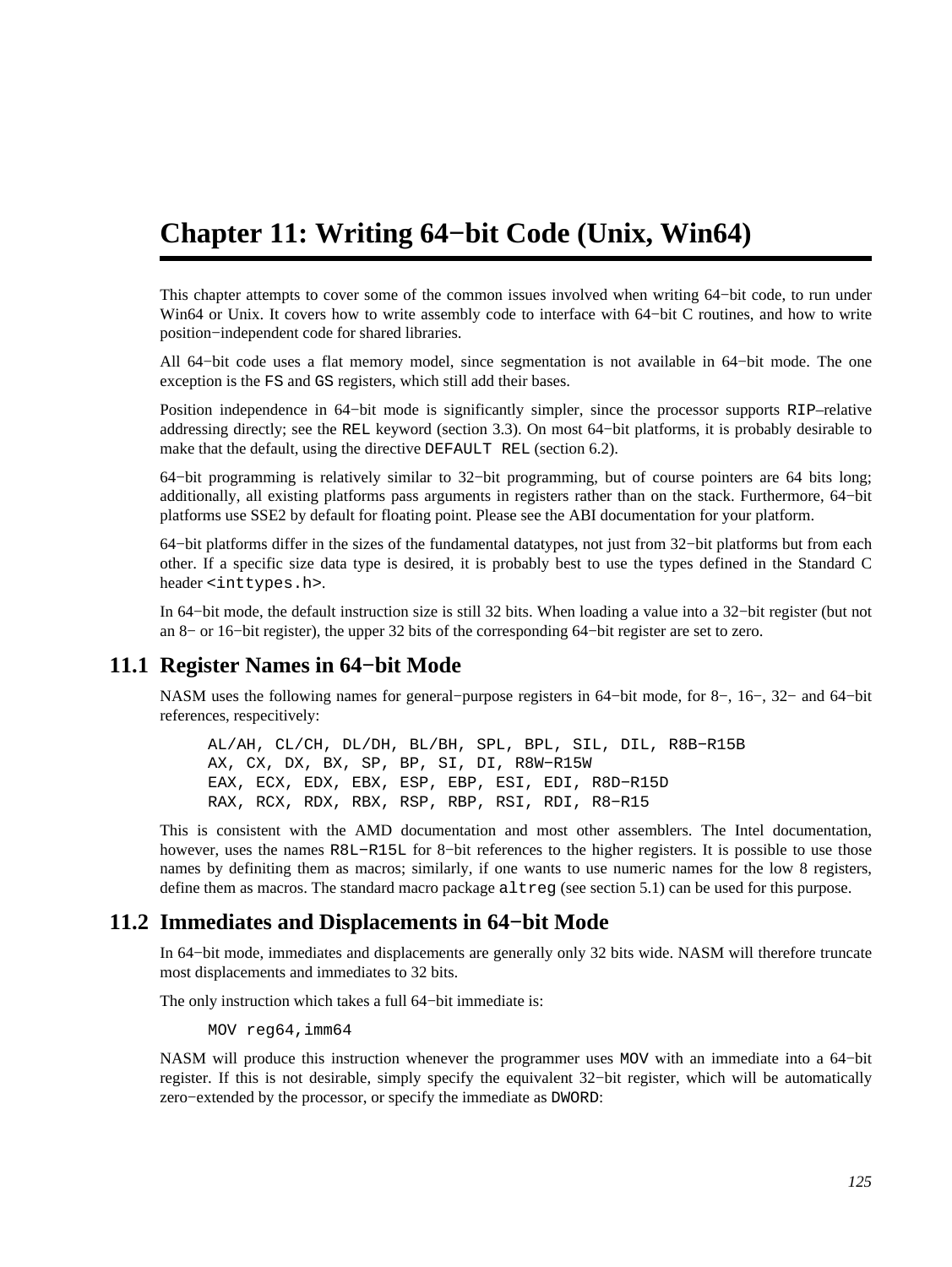| mov rax, foo       | ; 64-bit immediate                |
|--------------------|-----------------------------------|
| mov rax, qword foo | ; (identical)                     |
| mov eax.foo        | ; 32-bit immediate, zero-extended |
| mov rax, dword foo | ; 32-bit immediate, sign-extended |

The length of these instructions are 10, 5 and 7 bytes, respectively.

The only instructions which take a full 64−bit *displacement* is loading or storing, using MOV, AL, AX, EAX or RAX (but no other registers) to an absolute 64−bit address. Since this is a relatively rarely used instruction (64−bit code generally uses relative addressing), the programmer has to explicitly declare the displacement size as OWORD:

```
 default abs
```

```
 mov eax,[foo] ; 32−bit absolute disp, sign−extended 
 mov eax,[a32 foo] ; 32−bit absolute disp, zero−extended 
 mov eax,[qword foo] ; 64−bit absolute disp 
 default rel 
 mov eax,[foo] ; 32−bit relative disp 
 mov eax,[a32 foo] ; d:o, address truncated to 32 bits(!) 
 mov eax,[qword foo] ; error 
 mov eax,[abs qword foo] ; 64−bit absolute disp
```
A sign−extended absolute displacement can access from –2 GB to +2 GB; a zero−extended absolute displacement can access from 0 to 4 GB.

## **11.3 Interfacing to 64−bit C Programs (Unix)**

On Unix, the 64−bit ABI is defined by the document:

<http://www.nasm.us/links/unix64abi>

Although written for AT&T−syntax assembly, the concepts apply equally well for NASM−style assembly. What follows is a simplified summary.

The first six integer arguments (from the left) are passed in RDI, RSI, RDX, RCX, R8, and R9, in that order. Additional integer arguments are passed on the stack. These registers, plus RAX, R10 and R11 are destroyed by function calls, and thus are available for use by the function without saving.

Integer return values are passed in RAX and RDX, in that order.

Floating point is done using SSE registers, except for long double. Floating−point arguments are passed in XMM0 to XMM7; return is XMM0 and XMM1. long double are passed on the stack, and returned in ST0 and ST1.

All SSE and x87 registers are destroyed by function calls.

On 64−bit Unix, long is 64 bits.

Integer and SSE register arguments are counted separately, so for the case of

void foo(long a, double b, int c)

a is passed in RDI, b in XMM0, and c in ESI.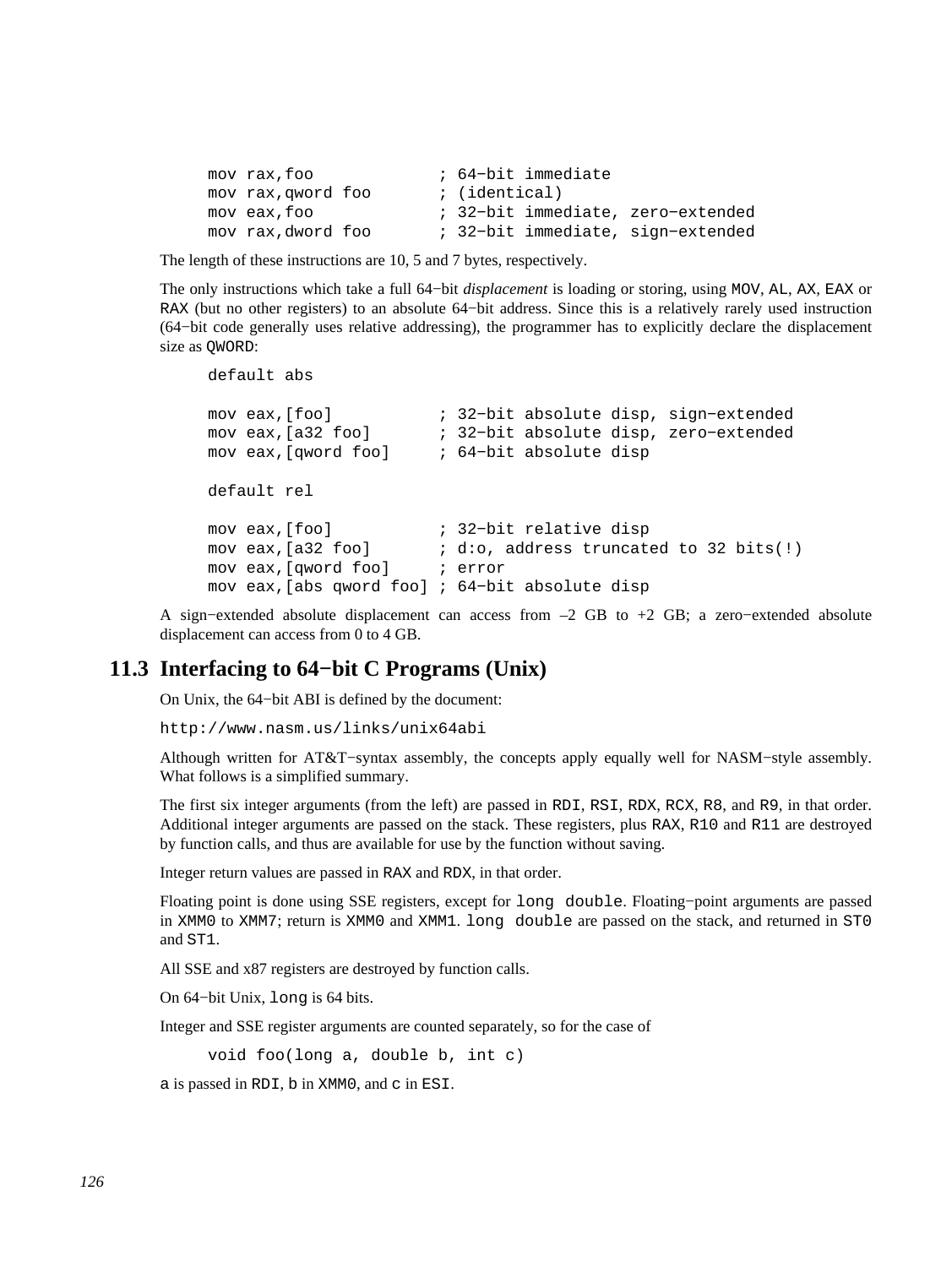# **11.4 Interfacing to 64−bit C Programs (Win64)**

The Win64 ABI is described at:

<http://www.nasm.us/links/win64abi>

What follows is a simplified summary.

The first four integer arguments are passed in RCX, RDX, R8 and R9, in that order. Additional integer arguments are passed on the stack. These registers, plus RAX, R10 and R11 are destroyed by function calls, and thus are available for use by the function without saving.

Integer return values are passed in RAX only.

Floating point is done using SSE registers, except for long double. Floating−point arguments are passed in XMM0 to XMM3; return is XMM0 only.

On Win64, long is 32 bits; long long or \_int64 is 64 bits.

Integer and SSE register arguments are counted together, so for the case of

void foo(long long a, double b, int c)

a is passed in RCX, b in XMM1, and c in R8D.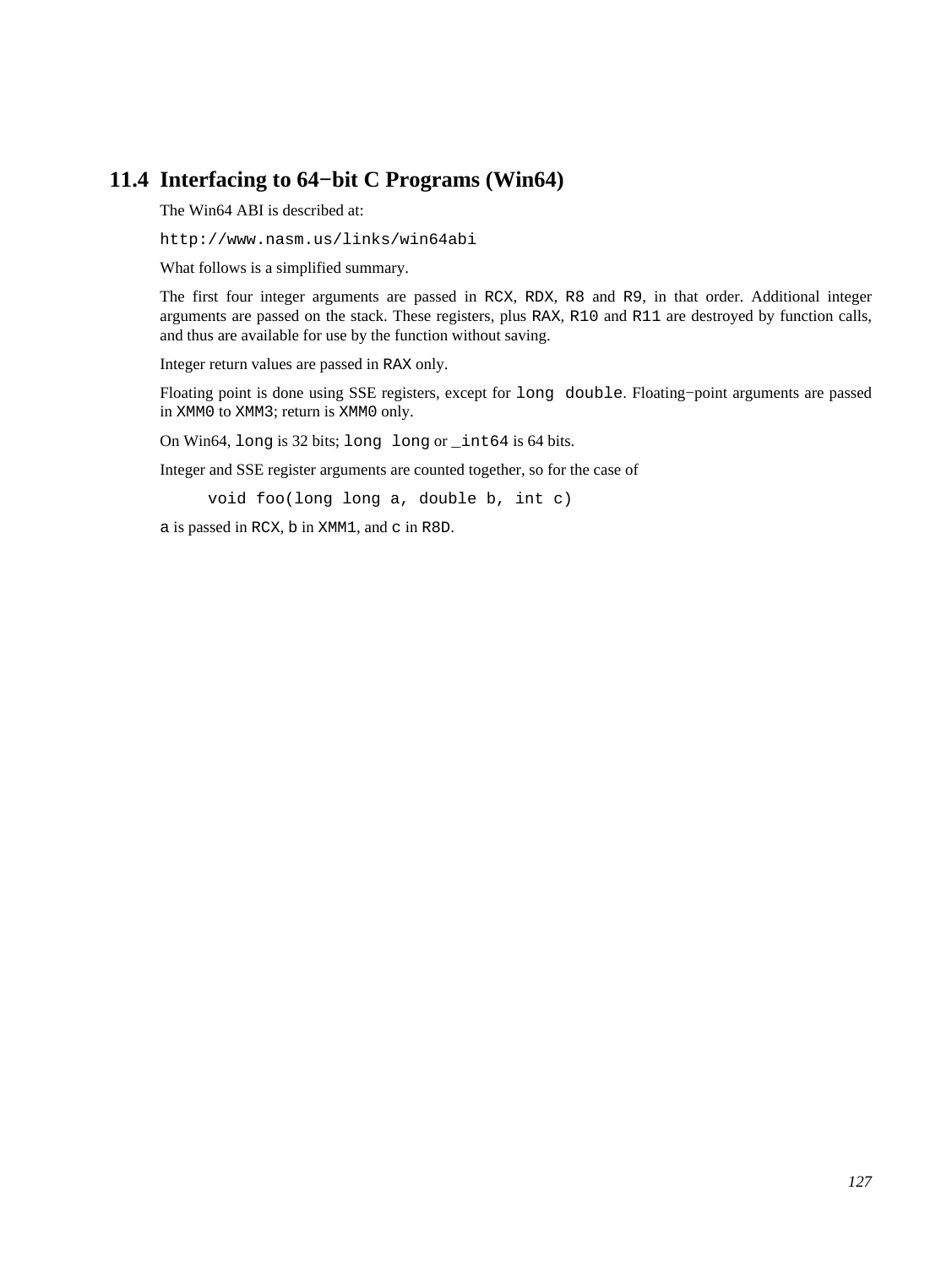# **Chapter 12: Troubleshooting**

This chapter describes some of the common problems that users have been known to encounter with NASM, and answers them. It also gives instructions for reporting bugs in NASM if you find a difficulty that isn't listed here.

# **12.1 Common Problems**

## **12.1.1 NASM Generates Inefficient Code**

<span id="page-127-0"></span>We sometimes get 'bug' reports about NASM generating inefficient, or even 'wrong', code on instructions such as ADD ESP, 8. This is a deliberate design feature, connected to predictability of output: NASM, on seeing ADD ESP, 8, will generate the form of the instruction which leaves room for a 32–bit offset. You need to code ADD ESP, BYTE 8 if you want the space–efficient form of the instruction. This isn't a bug, it's user error: if you prefer to have NASM produce the more efficient code automatically enable optimization with the −O option (see [section 2.1.22\)](#page-23-0).

## **12.1.2 My Jumps are Out of Range**

Similarly, people complain that when they issue conditional jumps (which are SHORT by default) that try to jump too far, NASM reports 'short jump out of range' instead of making the jumps longer.

This, again, is partly a predictability issue, but in fact has a more practical reason as well. NASM has no means of being told what type of processor the code it is generating will be run on; so it cannot decide for itself that it should generate Jcc NEAR type instructions, because it doesn't know that it's working for a 386 or above. Alternatively, it could replace the out−of−range short JNE instruction with a very short JE instruction that jumps over a JMP NEAR; this is a sensible solution for processors below a 386, but hardly efficient on processors which have good branch prediction *and* could have used JNE NEAR instead. So, once again, it's up to the user, not the assembler, to decide what instructions should be generated. See [section](#page-23-0) [2.1.22.](#page-23-0)

### **12.1.3 ORG Doesn't Work**

People writing boot sector programs in the bin format often complain that ORG doesn't work the way they'd like: in order to place the 0xAA55 signature word at the end of a 512−byte boot sector, people who are used to MASM tend to code

> ORG 0 ; some boot sector code ORG 510 DW 0xAA55

This is not the intended use of the ORG directive in NASM, and will not work. The correct way to solve this problem in NASM is to use the TIMES directive, like this:

ORG 0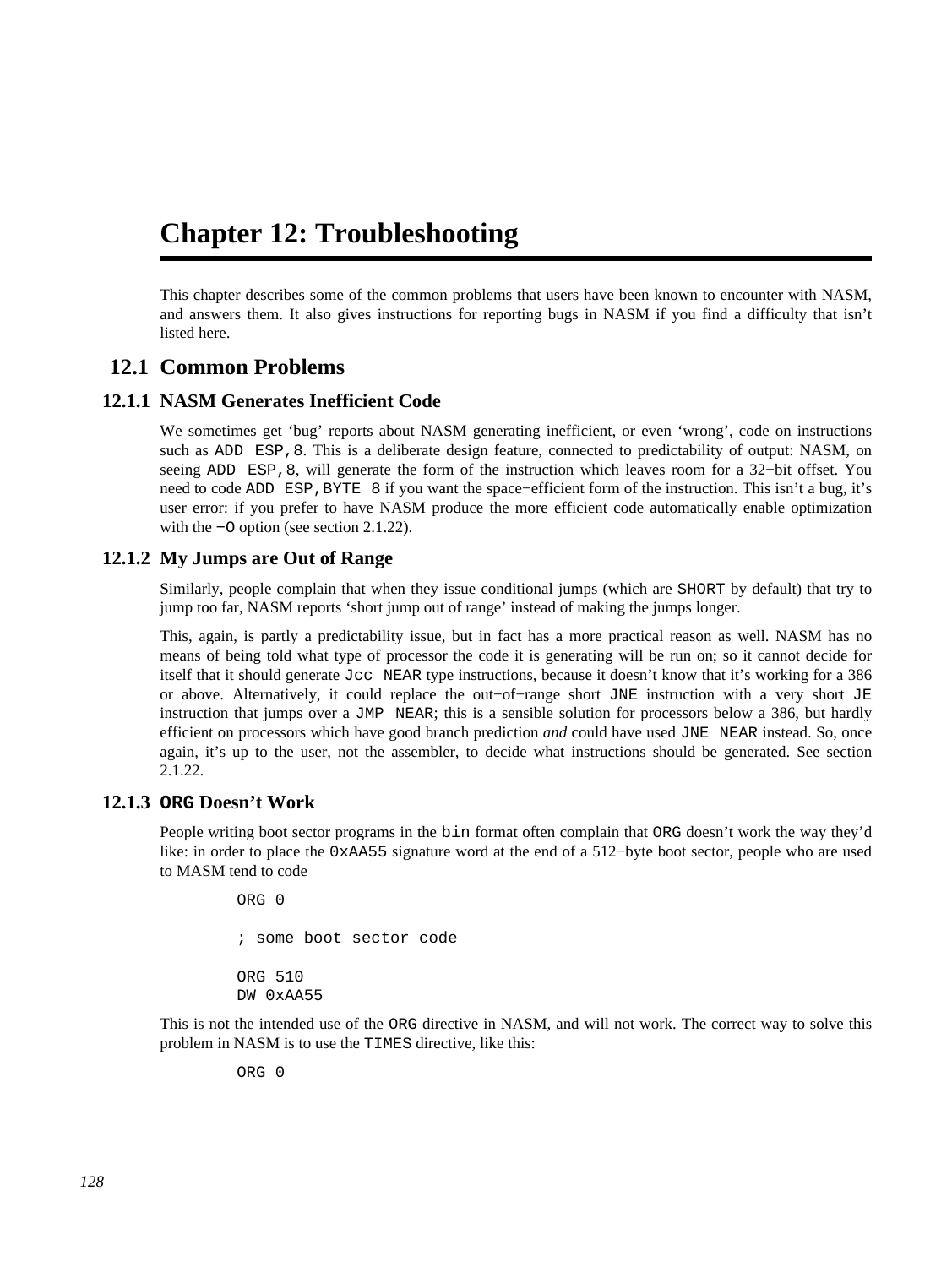```
 ; some boot sector code 
 TIMES 510−($−$$) DB 0 
 DW 0xAA55
```
The TIMES directive will insert exactly enough zero bytes into the output to move the assembly point up to 510. This method also has the advantage that if you accidentally fill your boot sector too full, NASM will catch the problem at assembly time and report it, so you won't end up with a boot sector that you have to disassemble to find out what's wrong with it.

#### **12.1.4 TIMES Doesn't Work**

The other common problem with the above code is people who write the TIMES line as

TIMES 510−\$ DB 0

by reasoning that \$ should be a pure number, just like 510, so the difference between them is also a pure number and can happily be fed to TIMES.

NASM is a *modular* assembler: the various component parts are designed to be easily separable for re−use, so they don't exchange information unnecessarily. In consequence, the bin output format, even though it has been told by the ORG directive that the .text section should start at 0, does not pass that information back to the expression evaluator. So from the evaluator's point of view, \$ isn't a pure number: it's an offset from a section base. Therefore the difference between  $\frac{1}{5}$  and 510 is also not a pure number, but involves a section base. Values involving section bases cannot be passed as arguments to TIMES.

The solution, as in the previous section, is to code the TIMES line in the form

TIMES 510−(\$−\$\$) DB 0

in which  $\frac{2}{3}$  and  $\frac{2}{3}$  are offsets from the same section base, and so their difference is a pure number. This will solve the problem and generate sensible code.

# **12.2 Bugs**

We have never yet released a version of NASM with any *known* bugs. That doesn't usually stop there being plenty we didn't know about, though. Any that you find should be reported firstly via the bugtracker at <http://www.nasm.us/> (click on "Bug Tracker"), or if that fails then through one of the contacts in [section 1.2.](#page-16-0)

Please read [section 2.2](#page-25-1) first, and don't report the bug if it's listed in there as a deliberate feature. (If you think the feature is badly thought out, feel free to send us reasons why you think it should be changed, but don't just send us mail saying 'This is a bug' if the documentation says we did it on purpose.) Then read [section 12.1](#page-127-0), and don't bother reporting the bug if it's listed there.

If you do report a bug, *please* give us all of the following information:

- What operating system you're running NASM under. DOS, Linux, NetBSD, Win16, Win32, VMS (I'd be impressed), whatever.
- If you're running NASM under DOS or Win32, tell us whether you've compiled your own executable from the DOS source archive, or whether you were using the standard distribution binaries out of the archive. If you were using a locally built executable, try to reproduce the problem using one of the standard binaries, as this will make it easier for us to reproduce your problem prior to fixing it.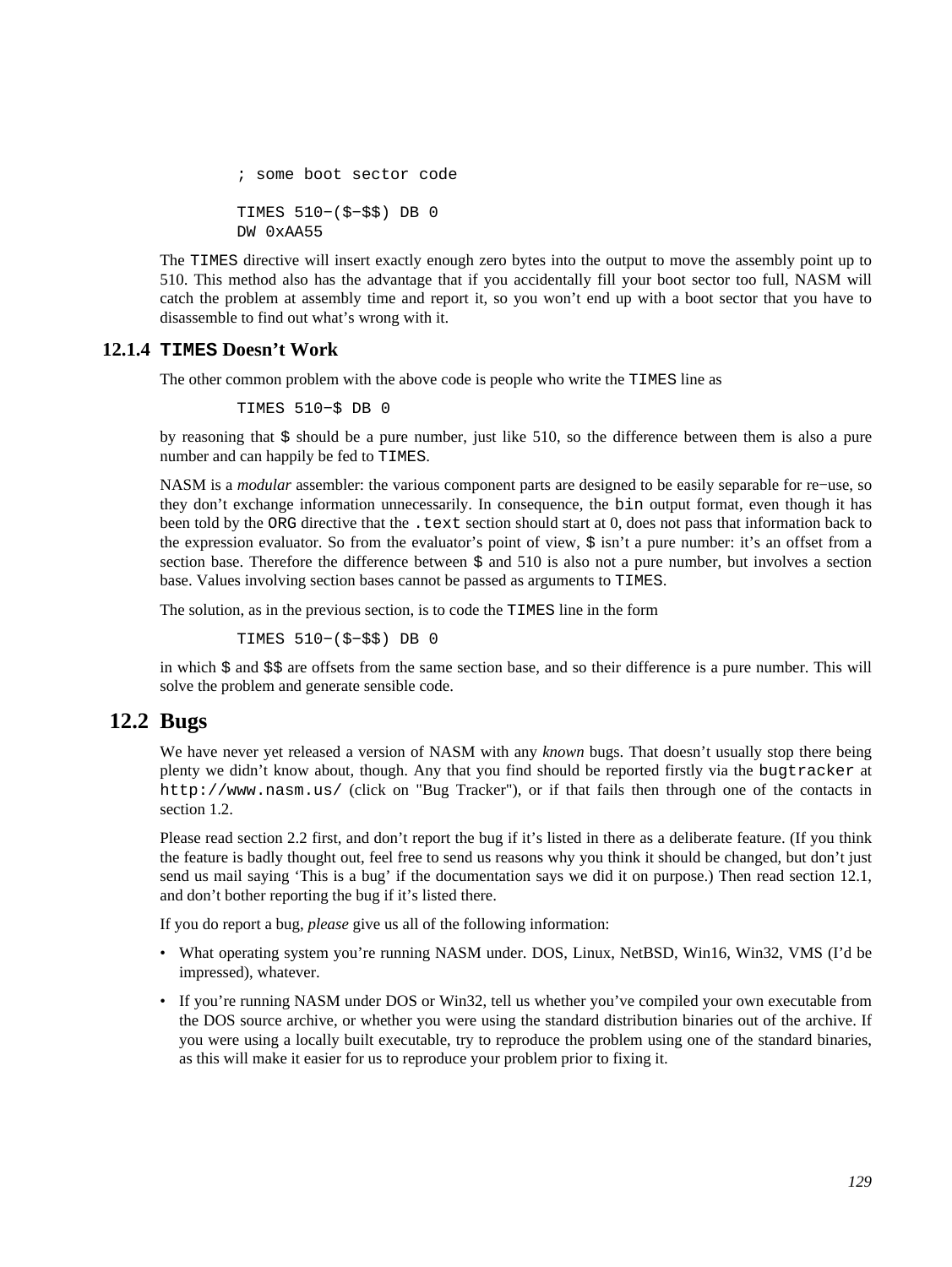- Which version of NASM you're using, and exactly how you invoked it. Give us the precise command line, and the contents of the NASMENV environment variable if any.
- Which versions of any supplementary programs you're using, and how you invoked them. If the problem only becomes visible at link time, tell us what linker you're using, what version of it you've got, and the exact linker command line. If the problem involves linking against object files generated by a compiler, tell us what compiler, what version, and what command line or options you used. (If you're compiling in an IDE, please try to reproduce the problem with the command−line version of the compiler.)
- If at all possible, send us a NASM source file which exhibits the problem. If this causes copyright problems (e.g. you can only reproduce the bug in restricted−distribution code) then bear in mind the following two points: firstly, we guarantee that any source code sent to us for the purposes of debugging NASM will be used *only* for the purposes of debugging NASM, and that we will delete all our copies of it as soon as we have found and fixed the bug or bugs in question; and secondly, we would prefer *not* to be mailed large chunks of code anyway. The smaller the file, the better. A three−line sample file that does nothing useful *except* demonstrate the problem is much easier to work with than a fully fledged ten−thousand−line program. (Of course, some errors *do* only crop up in large files, so this may not be possible.)
- A description of what the problem actually *is*. 'It doesn't work' is *not* a helpful description! Please describe exactly what is happening that shouldn't be, or what isn't happening that should. Examples might be: 'NASM generates an error message saying Line 3 for an error that's actually on Line 5'; 'NASM generates an error message that I believe it shouldn't be generating at all'; 'NASM fails to generate an error message that I believe it *should* be generating'; 'the object file produced from this source code crashes my linker'; 'the ninth byte of the output file is 66 and I think it should be 77 instead'.
- If you believe the output file from NASM to be faulty, send it to us. That allows us to determine whether our own copy of NASM generates the same file, or whether the problem is related to portability issues between our development platforms and yours. We can handle binary files mailed to us as MIME attachments, uuencoded, and even BinHex. Alternatively, we may be able to provide an FTP site you can upload the suspect files to; but mailing them is easier for us.
- Any other information or data files that might be helpful. If, for example, the problem involves NASM failing to generate an object file while TASM can generate an equivalent file without trouble, then send us *both* object files, so we can see what TASM is doing differently from us.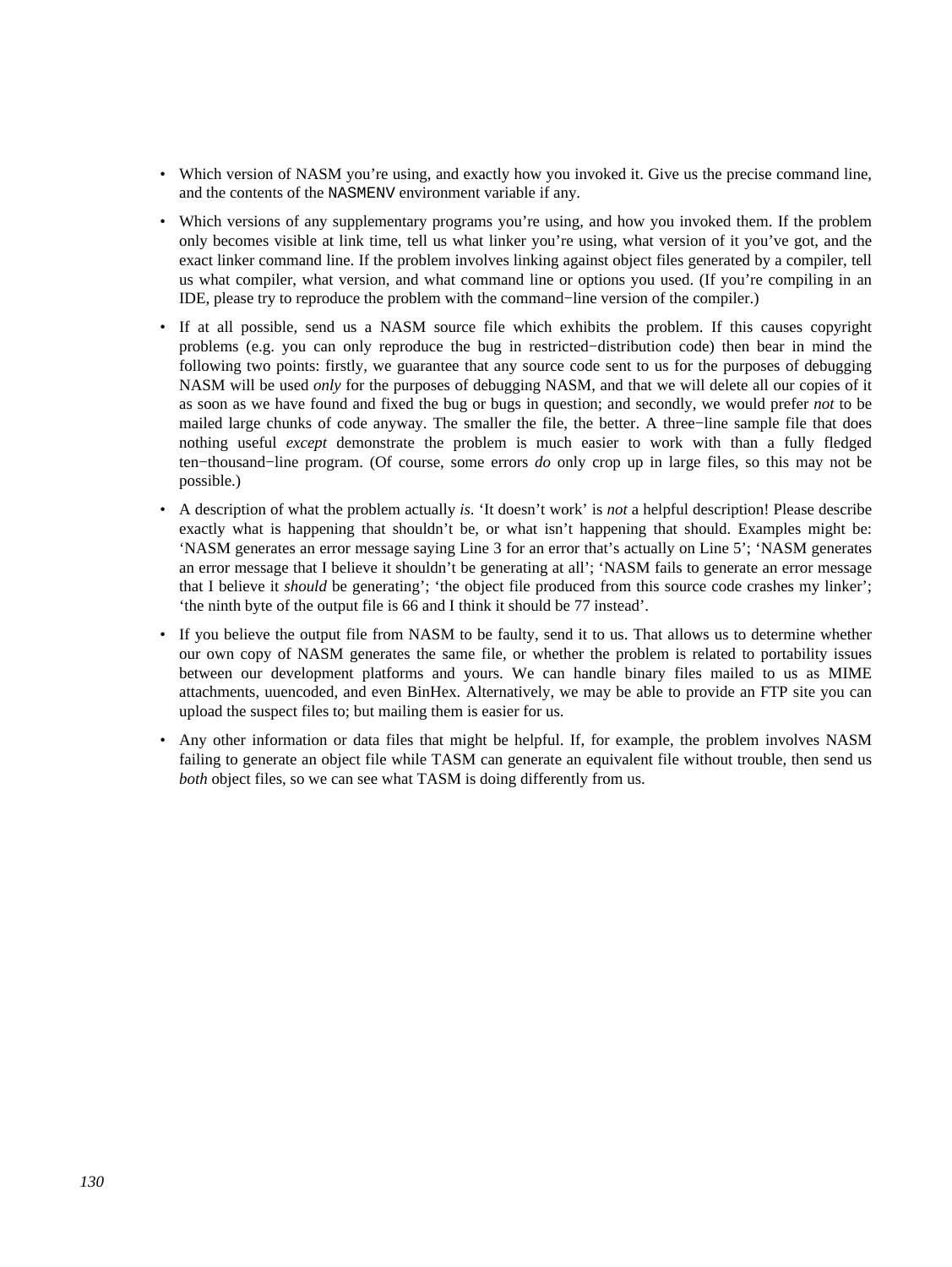# **Appendix A: Ndisasm**

The Netwide Disassembler, NDISASM

# **A.1 Introduction**

The Netwide Disassembler is a small companion program to the Netwide Assembler, NASM. It seemed a shame to have an x86 assembler, complete with a full instruction table, and not make as much use of it as possible, so here's a disassembler which shares the instruction table (and some other bits of code) with NASM.

The Netwide Disassembler does nothing except to produce disassemblies of *binary* source files. NDISASM does not have any understanding of object file formats, like objdump, and it will not understand DOS . EXE files like debug will. It just disassembles.

# **A.2 Getting Started: Installation**

See [section 1.3](#page-16-1) for installation instructions. NDISASM, like NASM, has a man page which you may want to put somewhere useful, if you are on a Unix system.

# **A.3 Running NDISASM**

To disassemble a file, you will typically use a command of the form

ndisasm −b {16|32|64} filename

NDISASM can disassemble 16−, 32− or 64−bit code equally easily, provided of course that you remember to specify which it is to work with. If no –b switch is present, NDISASM works in 16–bit mode by default. The −u switch (for USE32) also invokes 32−bit mode.

Two more command line options are −r which reports the version number of NDISASM you are running, and −h which gives a short summary of command line options.

#### **A.3.1 COM Files: Specifying an Origin**

To disassemble a DOS .COM file correctly, a disassembler must assume that the first instruction in the file is loaded at address  $0x100$ , rather than at zero. NDISASM, which assumes by default that any file you give it is loaded at zero, will therefore need to be informed of this.

The −o option allows you to declare a different origin for the file you are disassembling. Its argument may be expressed in any of the NASM numeric formats: decimal by default, if it begins with '\$' or '0x' or ends in 'H' it's hex, if it ends in 'Q' it's octal, and if it ends in 'B' it's binary.

Hence, to disassemble a . COM file:

ndisasm −o100h filename.com

will do the trick.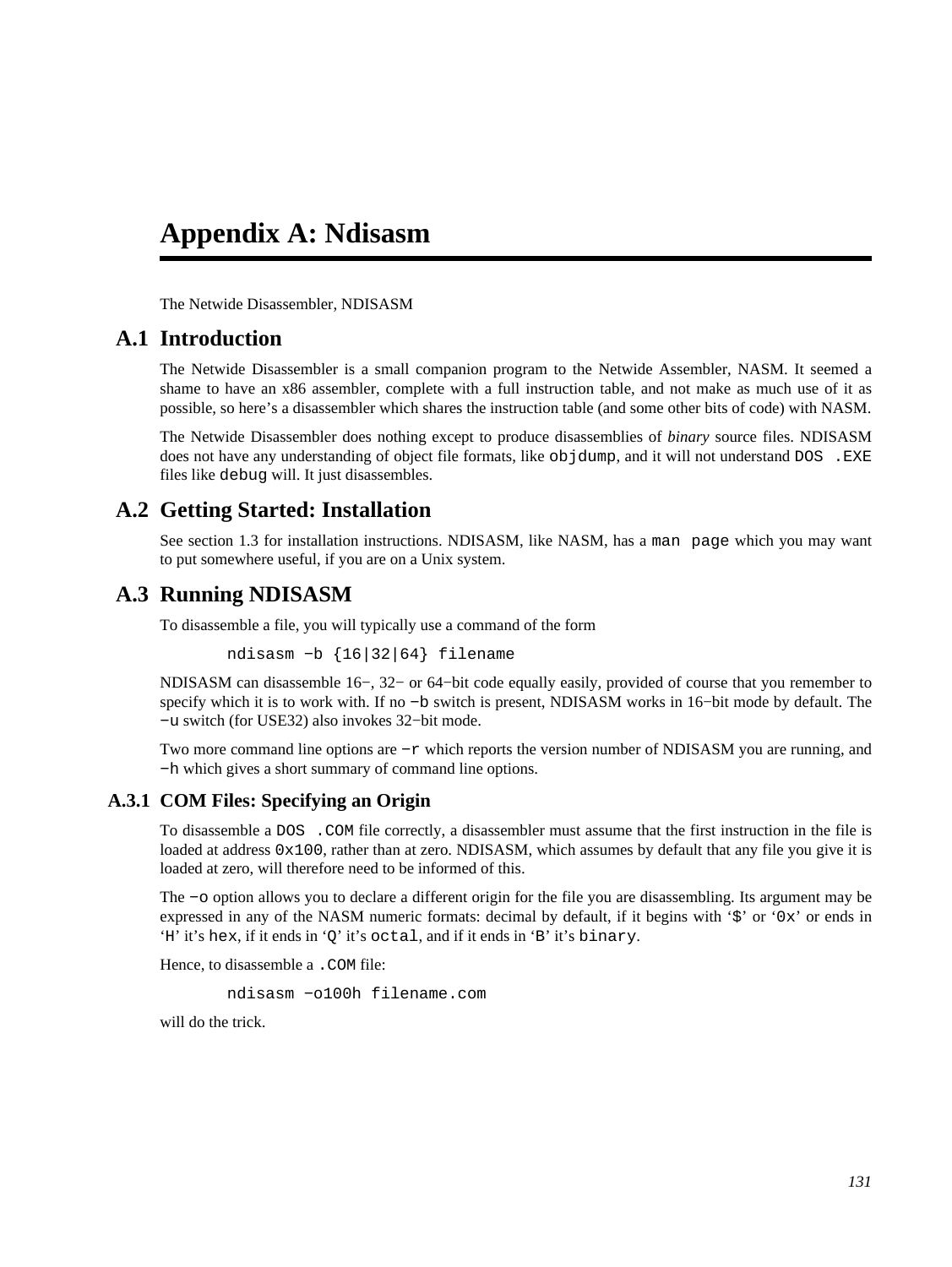#### **A.3.2 Code Following Data: Synchronisation**

Suppose you are disassembling a file which contains some data which isn't machine code, and *then* contains some machine code. NDISASM will faithfully plough through the data section, producing machine instructions wherever it can (although most of them will look bizarre, and some may have unusual prefixes, e.g. 'FS OR AX,0x240A'), and generating 'DB' instructions ever so often if it's totally stumped. Then it will reach the code section.

Supposing NDISASM has just finished generating a strange machine instruction from part of the data section, and its file position is now one byte *before* the beginning of the code section. It's entirely possible that another spurious instruction will get generated, starting with the final byte of the data section, and then the correct first instruction in the code section will not be seen because the starting point skipped over it. This isn't really ideal.

To avoid this, you can specify a 'synchronisation' point, or indeed as many synchronisation points as you like (although NDISASM can only handle 2147483647 sync points internally). The definition of a sync point is this: NDISASM guarantees to hit sync points exactly during disassembly. If it is thinking about generating an instruction which would cause it to jump over a sync point, it will discard that instruction and output a 'db' instead. So it *will* start disassembly exactly from the sync point, and so you *will* see all the instructions in your code section.

Sync points are specified using the −s option: they are measured in terms of the program origin, not the file position. So if you want to synchronize after 32 bytes of a .COM file, you would have to do

ndisasm −o100h −s120h file.com

rather than

ndisasm −o100h −s20h file.com

As stated above, you can specify multiple sync markers if you need to, just by repeating the −s option.

#### **A.3.3 Mixed Code and Data: Automatic (Intelligent) Synchronisation**

Suppose you are disassembling the boot sector of a DOS floppy (maybe it has a virus, and you need to understand the virus so that you know what kinds of damage it might have done you). Typically, this will contain a JMP instruction, then some data, then the rest of the code. So there is a very good chance of NDISASM being *misaligned* when the data ends and the code begins. Hence a sync point is needed.

On the other hand, why should you have to specify the sync point manually? What you'd do in order to find where the sync point would be, surely, would be to read the JMP instruction, and then to use its target address as a sync point. So can NDISASM do that for you?

The answer, of course, is yes: using either of the synonymous switches −a (for automatic sync) or −i (for intelligent sync) will enable auto−sync mode. Auto−sync mode automatically generates a sync point for any forward−referring PC−relative jump or call instruction that NDISASM encounters. (Since NDISASM is one−pass, if it encounters a PC−relative jump whose target has already been processed, there isn't much it can do about it...)

Only PC−relative jumps are processed, since an absolute jump is either through a register (in which case NDISASM doesn't know what the register contains) or involves a segment address (in which case the target code isn't in the same segment that NDISASM is working in, and so the sync point can't be placed anywhere useful).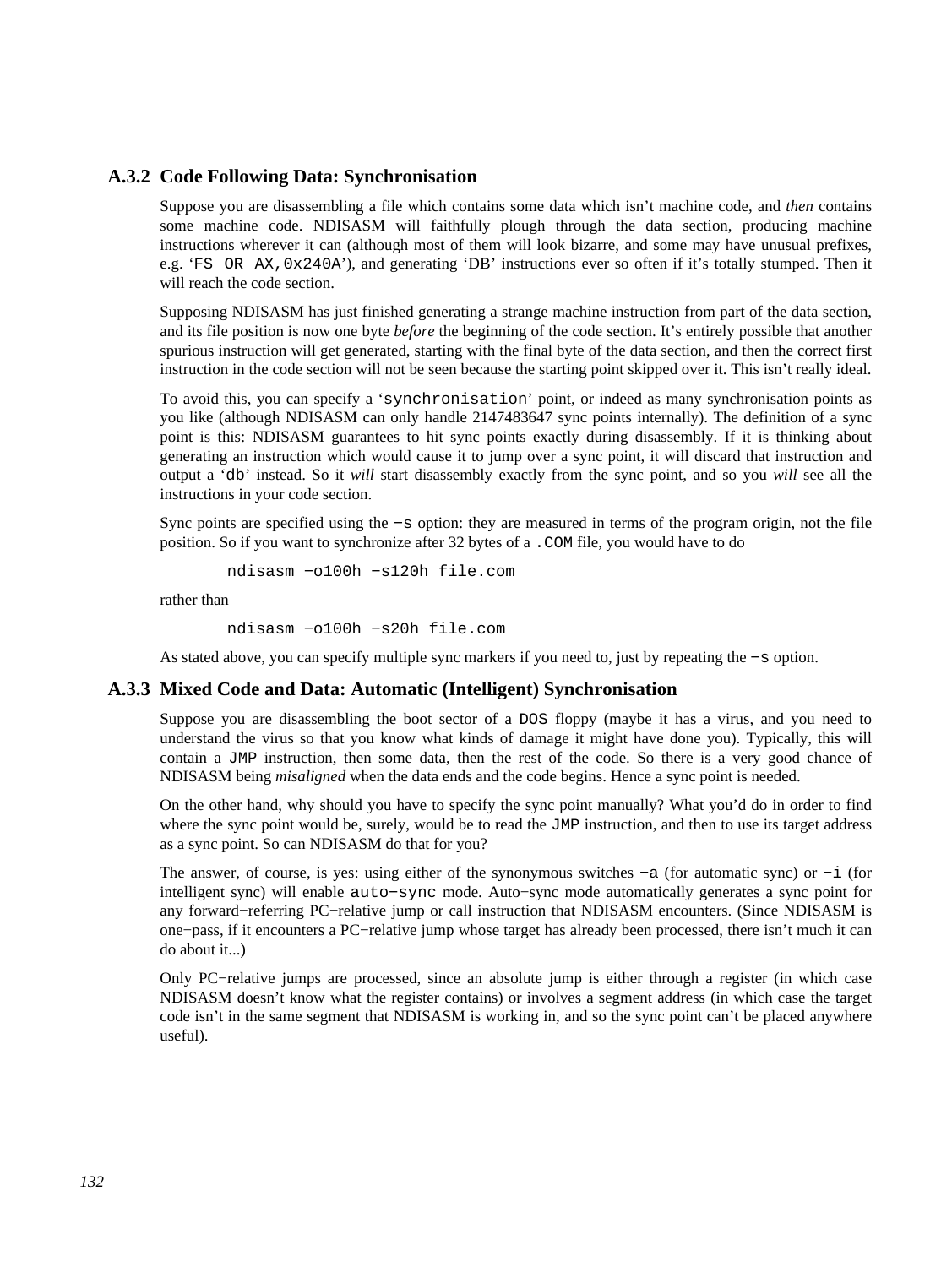For some kinds of file, this mechanism will automatically put sync points in all the right places, and save you from having to place any sync points manually. However, it should be stressed that auto−sync mode is *not* guaranteed to catch all the sync points, and you may still have to place some manually.

Auto−sync mode doesn't prevent you from declaring manual sync points: it just adds automatically generated ones to the ones you provide. It's perfectly feasible to specify −i *and* some −s options.

Another caveat with auto−sync mode is that if, by some unpleasant fluke, something in your data section should disassemble to a PC−relative call or jump instruction, NDISASM may obediently place a sync point in a totally random place, for example in the middle of one of the instructions in your code section. So you may end up with a wrong disassembly even if you use auto−sync. Again, there isn't much I can do about this. If you have problems, you'll have to use manual sync points, or use the −k option (documented below) to suppress disassembly of the data area.

### **A.3.4 Other Options**

The −e option skips a header on the file, by ignoring the first N bytes. This means that the header is *not* counted towards the disassembly offset: if you give −e10 −o10, disassembly will start at byte 10 in the file, and this will be given offset 10, not 20.

The −k option is provided with two comma–separated numeric arguments, the first of which is an assembly offset and the second is a number of bytes to skip. This *will* count the skipped bytes towards the assembly offset: its use is to suppress disassembly of a data section which wouldn't contain anything you wanted to see anyway.

# **A.4 Bugs and Improvements**

There are no known bugs. However, any you find, with patches if possible, should be sent to [nasm−bugs@lists.sourceforge.net](mailto:nasm-bugs@lists.sourceforge.net), or to the developer's site at <http://www.nasm.us/> and we'll try to fix them. Feel free to send contributions and new features as well.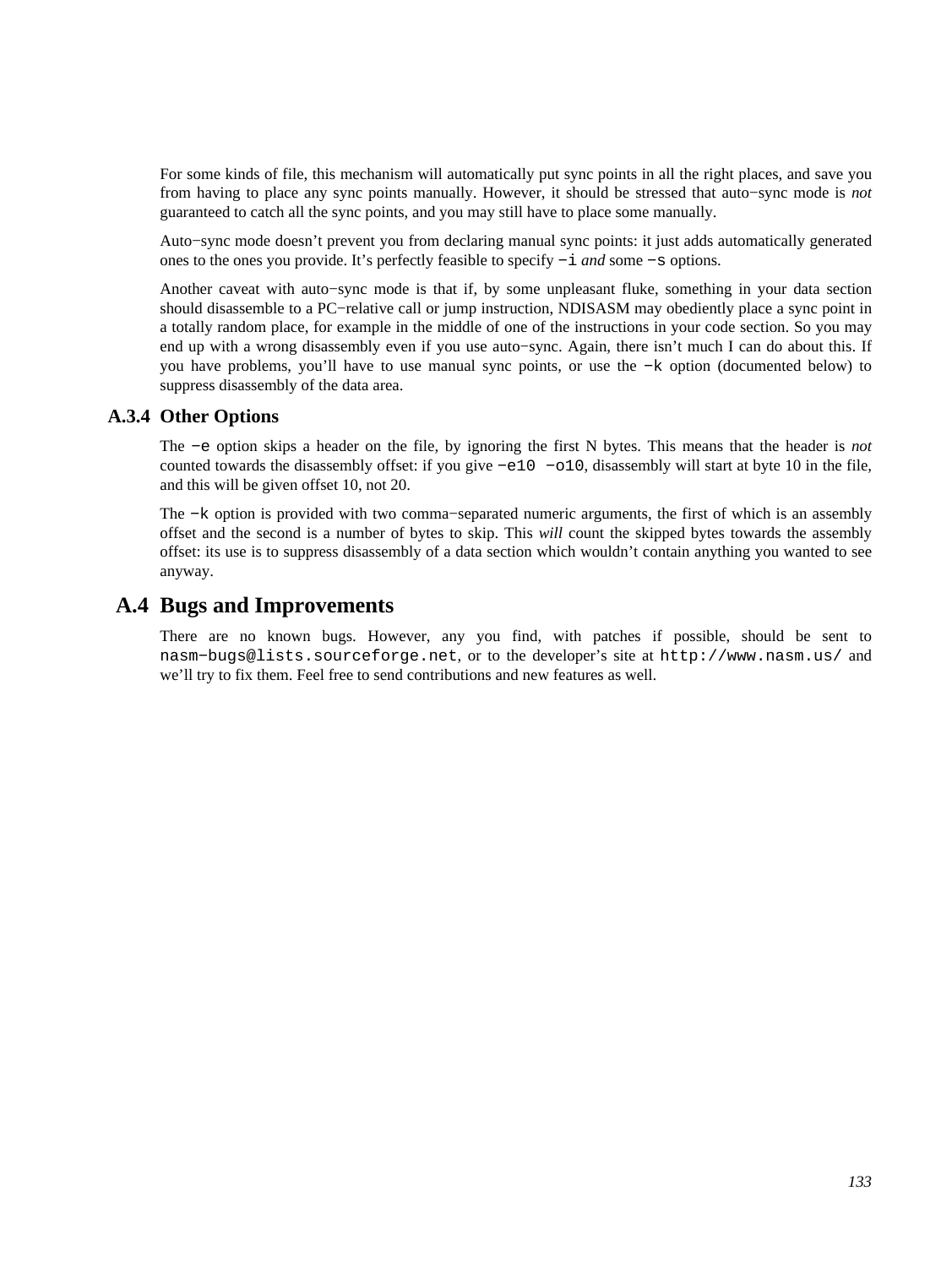# **Appendix B: Instruction List**

# **B.1 Introduction**

The following sections show the instructions which NASM currently supports. For each instruction, there is a separate entry for each supported addressing mode. The third column shows the processor type in which the instruction was introduced and, when appropriate, one or more usage flags.

### **B.1.1 Special instructions...**

| DB   |     |      |
|------|-----|------|
| DW   |     |      |
| DD   |     |      |
| DQ   |     |      |
| DΤ   |     |      |
| DO   |     |      |
| DY   |     |      |
| RESB | imm | 8086 |
| RESW |     |      |
| RESD |     |      |
| RESQ |     |      |
| REST |     |      |
| RESO |     |      |
| RESY |     |      |
|      |     |      |

# **B.1.2 Conventional instructions**

| AAA |                       | 8086, NOLONG |
|-----|-----------------------|--------------|
| AAD |                       | 8086, NOLONG |
| AAD | imm                   | 8086, NOLONG |
| AAM |                       | 8086, NOLONG |
| AAM | imm                   | 8086, NOLONG |
| AAS |                       | 8086, NOLONG |
| ADC | mem,reg8              | 8086, LOCK   |
| ADC | reg8,reg8             | 8086         |
| ADC | mem, <sub>req16</sub> | 8086, LOCK   |
| ADC | reg16,reg16           | 8086         |
| ADC | mem, reg32            | 386, LOCK    |
| ADC | reg32,reg32           | 386          |
| ADC | mem,reg64             | X64,LOCK     |
| ADC | $r$ eq64,req64        | X64          |
| ADC | reg8, mem             | 8086         |
| ADC | reg8,reg8             | 8086         |
| ADC | reg16,mem             | 8086         |
| ADC | reg16,reg16           | 8086         |
| ADC | reg32, mem            | 386          |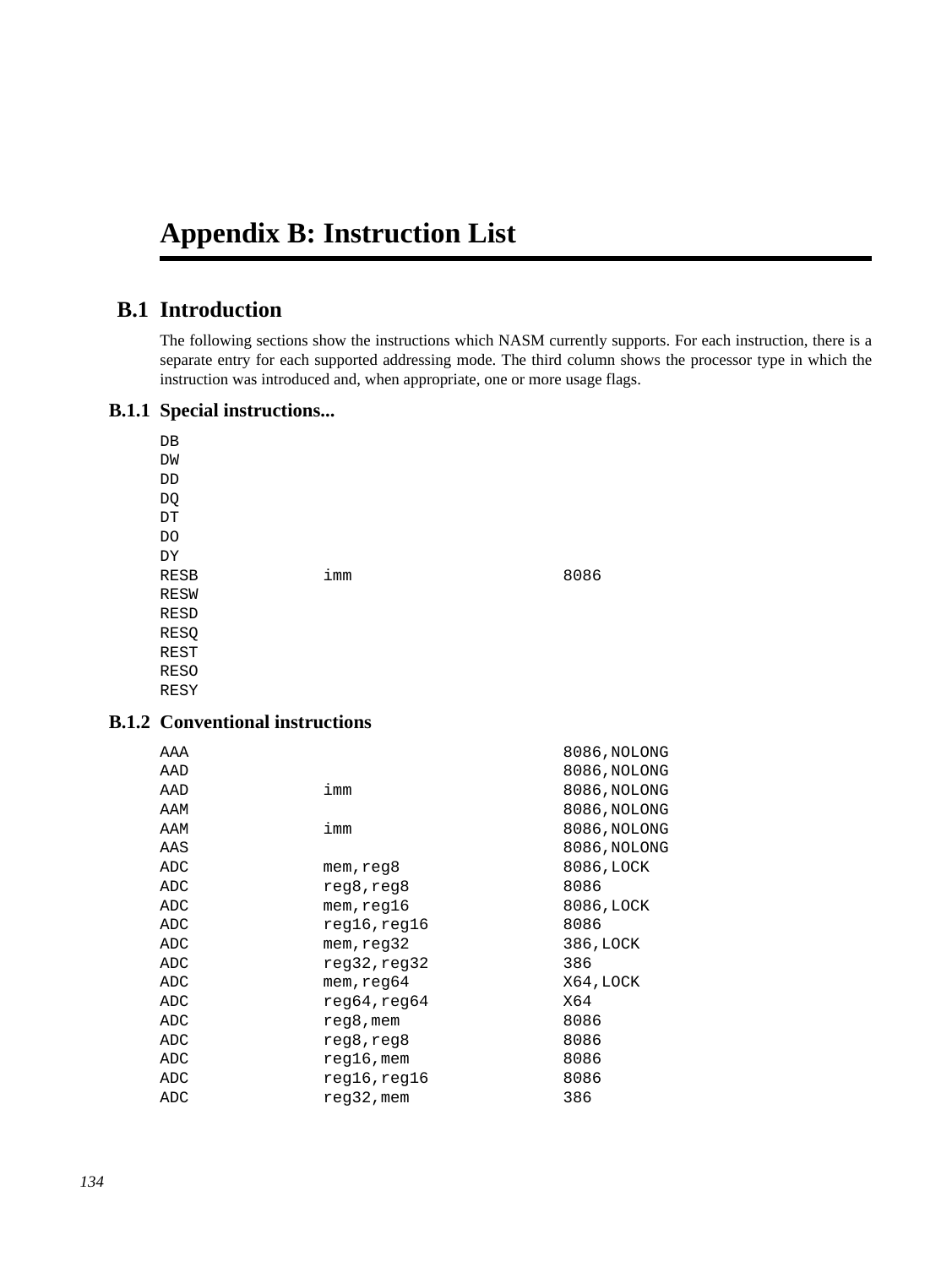| X64<br>ADC<br>reg64, reg64<br>X64<br>ADC<br>$rm16$ , imm $8$<br>ADC<br>8086, LOCK<br>rm32, imm8<br>386, LOCK<br>ADC<br>$rm 64$ , imm $8$<br>X64, LOCK<br>ADC<br>reg_al, imm<br>ADC<br>8086<br>reg_ax, sbyte16<br>ADC<br>8086<br>reg_ax, imm<br>ADC<br>8086<br>reg_eax, sbyte32<br>386<br>ADC<br>reg_eax, imm<br>386<br>ADC<br>X64<br>reg_rax, sbyte64<br>ADC<br>reg_rax, imm<br>X64<br>ADC<br>rm 8, imm<br>ADC<br>8086, LOCK<br>$rm16$ , imm<br>8086, LOCK<br>ADC<br>rm32, imm<br>386, LOCK<br>ADC<br>rm64, imm<br>X64, LOCK<br>ADC<br>mem, imm8<br>8086, LOCK<br>ADC<br>mem, imm16<br>8086, LOCK<br>ADC<br>mem, imm32<br>386, LOCK<br>ADC<br>$rm8$ , imm<br>ADC<br>8086, LOCK, ND, NOLONG<br>mem, reg8<br>8086, LOCK<br>ADD<br>reg8, reg8<br>8086<br>ADD<br>mem, reg16<br>8086, LOCK<br>ADD<br>reg16, reg16<br>8086<br>ADD<br>mem, reg32<br>386, LOCK<br>ADD<br>reg32, reg32<br>386<br>ADD<br>mem, reg64<br>X64, LOCK<br>ADD<br>reg64, reg64<br>X64<br>ADD<br>ADD<br>reg8, mem<br>8086<br>reg8, reg8<br>8086<br>ADD<br>$reg16$ , mem<br>ADD<br>8086<br>reg16, reg16<br>8086<br>ADD<br>reg32, mem<br>386<br>ADD<br>reg32, reg32<br>386<br>ADD<br>$reg64$ , mem<br>X64<br>ADD<br>reg64, reg64<br>X64<br>ADD<br>$rm16$ , imm $8$<br>8086, LOCK<br>ADD<br>$rm32$ , imm $8$<br>386, LOCK<br>ADD<br>$rm64$ , imm $8$<br>X64, LOCK<br>ADD<br>reg_al, imm<br>8086<br>ADD<br>reg_ax, sbyte16<br>8086<br>ADD<br>reg_ax, imm<br>8086<br>ADD<br>reg_eax, sbyte32<br>386<br>ADD<br>reg_eax, imm<br>386<br>ADD<br>X64<br>reg_rax, sbyte64<br>ADD<br>X64<br>reg_rax, imm<br>ADD<br>rm 8, imm<br>8086, LOCK<br>ADD<br>rm16, imm<br>8086, LOCK<br>ADD | ADC | reg32, reg32  | 386 |
|---------------------------------------------------------------------------------------------------------------------------------------------------------------------------------------------------------------------------------------------------------------------------------------------------------------------------------------------------------------------------------------------------------------------------------------------------------------------------------------------------------------------------------------------------------------------------------------------------------------------------------------------------------------------------------------------------------------------------------------------------------------------------------------------------------------------------------------------------------------------------------------------------------------------------------------------------------------------------------------------------------------------------------------------------------------------------------------------------------------------------------------------------------------------------------------------------------------------------------------------------------------------------------------------------------------------------------------------------------------------------------------------------------------------------------------------------------------------------------------------------------------------------------------------------------------------------------------------------------------------------------------|-----|---------------|-----|
|                                                                                                                                                                                                                                                                                                                                                                                                                                                                                                                                                                                                                                                                                                                                                                                                                                                                                                                                                                                                                                                                                                                                                                                                                                                                                                                                                                                                                                                                                                                                                                                                                                       |     | $reg64$ , mem |     |
|                                                                                                                                                                                                                                                                                                                                                                                                                                                                                                                                                                                                                                                                                                                                                                                                                                                                                                                                                                                                                                                                                                                                                                                                                                                                                                                                                                                                                                                                                                                                                                                                                                       |     |               |     |
|                                                                                                                                                                                                                                                                                                                                                                                                                                                                                                                                                                                                                                                                                                                                                                                                                                                                                                                                                                                                                                                                                                                                                                                                                                                                                                                                                                                                                                                                                                                                                                                                                                       |     |               |     |
|                                                                                                                                                                                                                                                                                                                                                                                                                                                                                                                                                                                                                                                                                                                                                                                                                                                                                                                                                                                                                                                                                                                                                                                                                                                                                                                                                                                                                                                                                                                                                                                                                                       |     |               |     |
|                                                                                                                                                                                                                                                                                                                                                                                                                                                                                                                                                                                                                                                                                                                                                                                                                                                                                                                                                                                                                                                                                                                                                                                                                                                                                                                                                                                                                                                                                                                                                                                                                                       |     |               |     |
|                                                                                                                                                                                                                                                                                                                                                                                                                                                                                                                                                                                                                                                                                                                                                                                                                                                                                                                                                                                                                                                                                                                                                                                                                                                                                                                                                                                                                                                                                                                                                                                                                                       |     |               |     |
|                                                                                                                                                                                                                                                                                                                                                                                                                                                                                                                                                                                                                                                                                                                                                                                                                                                                                                                                                                                                                                                                                                                                                                                                                                                                                                                                                                                                                                                                                                                                                                                                                                       |     |               |     |
|                                                                                                                                                                                                                                                                                                                                                                                                                                                                                                                                                                                                                                                                                                                                                                                                                                                                                                                                                                                                                                                                                                                                                                                                                                                                                                                                                                                                                                                                                                                                                                                                                                       |     |               |     |
|                                                                                                                                                                                                                                                                                                                                                                                                                                                                                                                                                                                                                                                                                                                                                                                                                                                                                                                                                                                                                                                                                                                                                                                                                                                                                                                                                                                                                                                                                                                                                                                                                                       |     |               |     |
|                                                                                                                                                                                                                                                                                                                                                                                                                                                                                                                                                                                                                                                                                                                                                                                                                                                                                                                                                                                                                                                                                                                                                                                                                                                                                                                                                                                                                                                                                                                                                                                                                                       |     |               |     |
|                                                                                                                                                                                                                                                                                                                                                                                                                                                                                                                                                                                                                                                                                                                                                                                                                                                                                                                                                                                                                                                                                                                                                                                                                                                                                                                                                                                                                                                                                                                                                                                                                                       |     |               |     |
|                                                                                                                                                                                                                                                                                                                                                                                                                                                                                                                                                                                                                                                                                                                                                                                                                                                                                                                                                                                                                                                                                                                                                                                                                                                                                                                                                                                                                                                                                                                                                                                                                                       |     |               |     |
|                                                                                                                                                                                                                                                                                                                                                                                                                                                                                                                                                                                                                                                                                                                                                                                                                                                                                                                                                                                                                                                                                                                                                                                                                                                                                                                                                                                                                                                                                                                                                                                                                                       |     |               |     |
|                                                                                                                                                                                                                                                                                                                                                                                                                                                                                                                                                                                                                                                                                                                                                                                                                                                                                                                                                                                                                                                                                                                                                                                                                                                                                                                                                                                                                                                                                                                                                                                                                                       |     |               |     |
|                                                                                                                                                                                                                                                                                                                                                                                                                                                                                                                                                                                                                                                                                                                                                                                                                                                                                                                                                                                                                                                                                                                                                                                                                                                                                                                                                                                                                                                                                                                                                                                                                                       |     |               |     |
|                                                                                                                                                                                                                                                                                                                                                                                                                                                                                                                                                                                                                                                                                                                                                                                                                                                                                                                                                                                                                                                                                                                                                                                                                                                                                                                                                                                                                                                                                                                                                                                                                                       |     |               |     |
|                                                                                                                                                                                                                                                                                                                                                                                                                                                                                                                                                                                                                                                                                                                                                                                                                                                                                                                                                                                                                                                                                                                                                                                                                                                                                                                                                                                                                                                                                                                                                                                                                                       |     |               |     |
|                                                                                                                                                                                                                                                                                                                                                                                                                                                                                                                                                                                                                                                                                                                                                                                                                                                                                                                                                                                                                                                                                                                                                                                                                                                                                                                                                                                                                                                                                                                                                                                                                                       |     |               |     |
|                                                                                                                                                                                                                                                                                                                                                                                                                                                                                                                                                                                                                                                                                                                                                                                                                                                                                                                                                                                                                                                                                                                                                                                                                                                                                                                                                                                                                                                                                                                                                                                                                                       |     |               |     |
|                                                                                                                                                                                                                                                                                                                                                                                                                                                                                                                                                                                                                                                                                                                                                                                                                                                                                                                                                                                                                                                                                                                                                                                                                                                                                                                                                                                                                                                                                                                                                                                                                                       |     |               |     |
|                                                                                                                                                                                                                                                                                                                                                                                                                                                                                                                                                                                                                                                                                                                                                                                                                                                                                                                                                                                                                                                                                                                                                                                                                                                                                                                                                                                                                                                                                                                                                                                                                                       |     |               |     |
|                                                                                                                                                                                                                                                                                                                                                                                                                                                                                                                                                                                                                                                                                                                                                                                                                                                                                                                                                                                                                                                                                                                                                                                                                                                                                                                                                                                                                                                                                                                                                                                                                                       |     |               |     |
|                                                                                                                                                                                                                                                                                                                                                                                                                                                                                                                                                                                                                                                                                                                                                                                                                                                                                                                                                                                                                                                                                                                                                                                                                                                                                                                                                                                                                                                                                                                                                                                                                                       |     |               |     |
|                                                                                                                                                                                                                                                                                                                                                                                                                                                                                                                                                                                                                                                                                                                                                                                                                                                                                                                                                                                                                                                                                                                                                                                                                                                                                                                                                                                                                                                                                                                                                                                                                                       |     |               |     |
|                                                                                                                                                                                                                                                                                                                                                                                                                                                                                                                                                                                                                                                                                                                                                                                                                                                                                                                                                                                                                                                                                                                                                                                                                                                                                                                                                                                                                                                                                                                                                                                                                                       |     |               |     |
|                                                                                                                                                                                                                                                                                                                                                                                                                                                                                                                                                                                                                                                                                                                                                                                                                                                                                                                                                                                                                                                                                                                                                                                                                                                                                                                                                                                                                                                                                                                                                                                                                                       |     |               |     |
|                                                                                                                                                                                                                                                                                                                                                                                                                                                                                                                                                                                                                                                                                                                                                                                                                                                                                                                                                                                                                                                                                                                                                                                                                                                                                                                                                                                                                                                                                                                                                                                                                                       |     |               |     |
|                                                                                                                                                                                                                                                                                                                                                                                                                                                                                                                                                                                                                                                                                                                                                                                                                                                                                                                                                                                                                                                                                                                                                                                                                                                                                                                                                                                                                                                                                                                                                                                                                                       |     |               |     |
|                                                                                                                                                                                                                                                                                                                                                                                                                                                                                                                                                                                                                                                                                                                                                                                                                                                                                                                                                                                                                                                                                                                                                                                                                                                                                                                                                                                                                                                                                                                                                                                                                                       |     |               |     |
|                                                                                                                                                                                                                                                                                                                                                                                                                                                                                                                                                                                                                                                                                                                                                                                                                                                                                                                                                                                                                                                                                                                                                                                                                                                                                                                                                                                                                                                                                                                                                                                                                                       |     |               |     |
|                                                                                                                                                                                                                                                                                                                                                                                                                                                                                                                                                                                                                                                                                                                                                                                                                                                                                                                                                                                                                                                                                                                                                                                                                                                                                                                                                                                                                                                                                                                                                                                                                                       |     |               |     |
|                                                                                                                                                                                                                                                                                                                                                                                                                                                                                                                                                                                                                                                                                                                                                                                                                                                                                                                                                                                                                                                                                                                                                                                                                                                                                                                                                                                                                                                                                                                                                                                                                                       |     |               |     |
|                                                                                                                                                                                                                                                                                                                                                                                                                                                                                                                                                                                                                                                                                                                                                                                                                                                                                                                                                                                                                                                                                                                                                                                                                                                                                                                                                                                                                                                                                                                                                                                                                                       |     |               |     |
|                                                                                                                                                                                                                                                                                                                                                                                                                                                                                                                                                                                                                                                                                                                                                                                                                                                                                                                                                                                                                                                                                                                                                                                                                                                                                                                                                                                                                                                                                                                                                                                                                                       |     |               |     |
|                                                                                                                                                                                                                                                                                                                                                                                                                                                                                                                                                                                                                                                                                                                                                                                                                                                                                                                                                                                                                                                                                                                                                                                                                                                                                                                                                                                                                                                                                                                                                                                                                                       |     |               |     |
|                                                                                                                                                                                                                                                                                                                                                                                                                                                                                                                                                                                                                                                                                                                                                                                                                                                                                                                                                                                                                                                                                                                                                                                                                                                                                                                                                                                                                                                                                                                                                                                                                                       |     |               |     |
|                                                                                                                                                                                                                                                                                                                                                                                                                                                                                                                                                                                                                                                                                                                                                                                                                                                                                                                                                                                                                                                                                                                                                                                                                                                                                                                                                                                                                                                                                                                                                                                                                                       |     |               |     |
|                                                                                                                                                                                                                                                                                                                                                                                                                                                                                                                                                                                                                                                                                                                                                                                                                                                                                                                                                                                                                                                                                                                                                                                                                                                                                                                                                                                                                                                                                                                                                                                                                                       |     |               |     |
|                                                                                                                                                                                                                                                                                                                                                                                                                                                                                                                                                                                                                                                                                                                                                                                                                                                                                                                                                                                                                                                                                                                                                                                                                                                                                                                                                                                                                                                                                                                                                                                                                                       |     |               |     |
|                                                                                                                                                                                                                                                                                                                                                                                                                                                                                                                                                                                                                                                                                                                                                                                                                                                                                                                                                                                                                                                                                                                                                                                                                                                                                                                                                                                                                                                                                                                                                                                                                                       |     |               |     |
|                                                                                                                                                                                                                                                                                                                                                                                                                                                                                                                                                                                                                                                                                                                                                                                                                                                                                                                                                                                                                                                                                                                                                                                                                                                                                                                                                                                                                                                                                                                                                                                                                                       |     |               |     |
|                                                                                                                                                                                                                                                                                                                                                                                                                                                                                                                                                                                                                                                                                                                                                                                                                                                                                                                                                                                                                                                                                                                                                                                                                                                                                                                                                                                                                                                                                                                                                                                                                                       |     |               |     |
|                                                                                                                                                                                                                                                                                                                                                                                                                                                                                                                                                                                                                                                                                                                                                                                                                                                                                                                                                                                                                                                                                                                                                                                                                                                                                                                                                                                                                                                                                                                                                                                                                                       |     |               |     |
|                                                                                                                                                                                                                                                                                                                                                                                                                                                                                                                                                                                                                                                                                                                                                                                                                                                                                                                                                                                                                                                                                                                                                                                                                                                                                                                                                                                                                                                                                                                                                                                                                                       |     |               |     |
|                                                                                                                                                                                                                                                                                                                                                                                                                                                                                                                                                                                                                                                                                                                                                                                                                                                                                                                                                                                                                                                                                                                                                                                                                                                                                                                                                                                                                                                                                                                                                                                                                                       |     |               |     |
|                                                                                                                                                                                                                                                                                                                                                                                                                                                                                                                                                                                                                                                                                                                                                                                                                                                                                                                                                                                                                                                                                                                                                                                                                                                                                                                                                                                                                                                                                                                                                                                                                                       |     |               |     |
|                                                                                                                                                                                                                                                                                                                                                                                                                                                                                                                                                                                                                                                                                                                                                                                                                                                                                                                                                                                                                                                                                                                                                                                                                                                                                                                                                                                                                                                                                                                                                                                                                                       |     |               |     |
|                                                                                                                                                                                                                                                                                                                                                                                                                                                                                                                                                                                                                                                                                                                                                                                                                                                                                                                                                                                                                                                                                                                                                                                                                                                                                                                                                                                                                                                                                                                                                                                                                                       |     |               |     |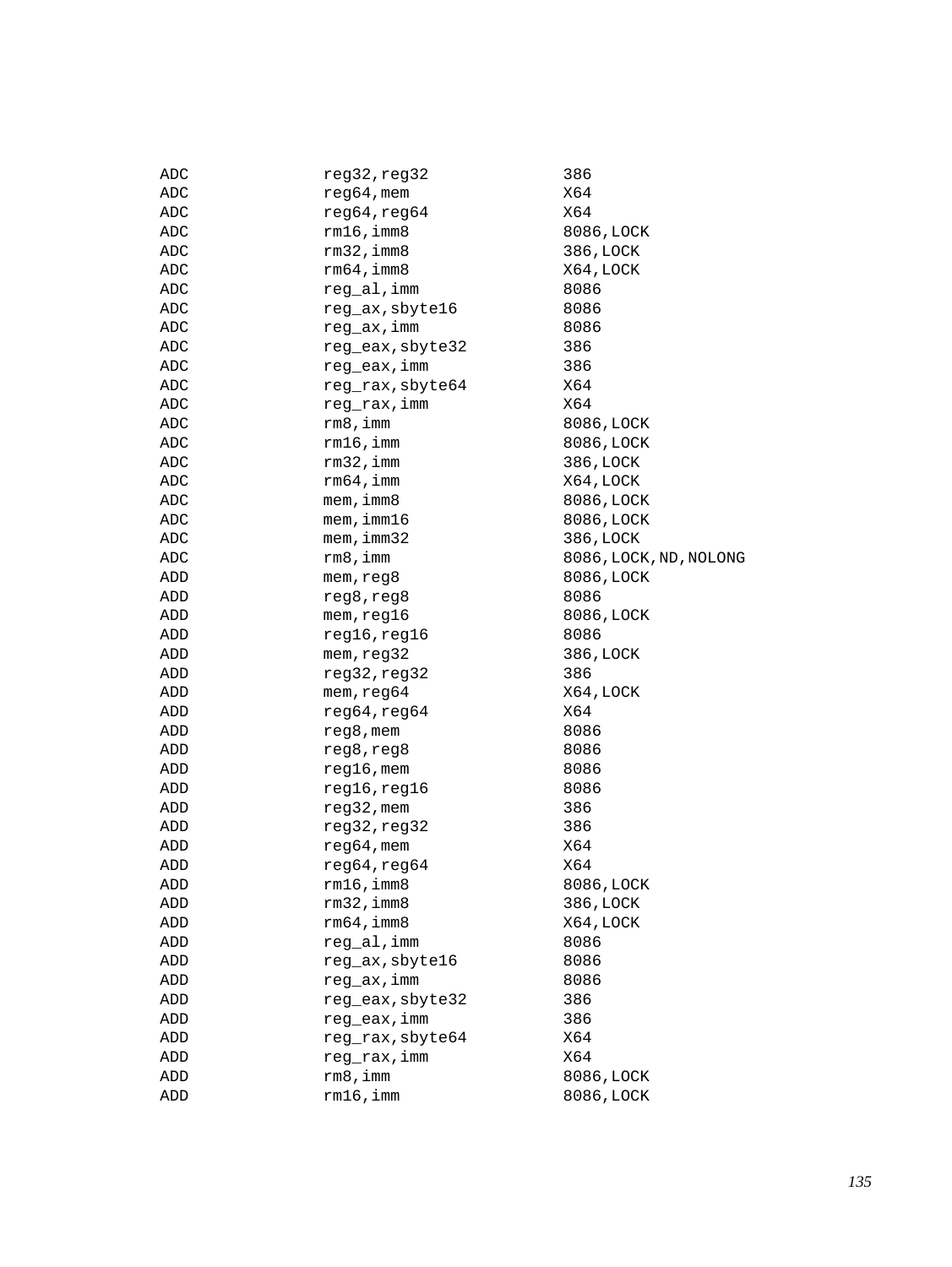| ADD                | $rm32$ , imm     | 386, LOCK              |
|--------------------|------------------|------------------------|
| ADD                | rm64, imm        | X64, LOCK              |
| ADD                | $m$ em, imm $8$  | 8086, LOCK             |
| ADD                | mem, imm16       | 8086, LOCK             |
| ADD                | mem, imm32       | 386, LOCK              |
| ADD                | rm 8, imm        | 8086, LOCK, ND, NOLONG |
| AND                | mem, reg8        | 8086, LOCK             |
| AND                | reg8, reg8       | 8086                   |
| AND                | mem, reg16       | 8086, LOCK             |
| AND                | reg16, reg16     | 8086                   |
| AND                | mem, reg32       | 386, LOCK              |
| AND                | reg32, reg32     | 386                    |
| AND                | mem, reg64       | X64, LOCK              |
| AND                | reg64, reg64     | X64                    |
| AND                | $reg8$ , mem     | 8086                   |
| AND                | reg8, reg8       | 8086                   |
| AND                | $reg16$ , mem    | 8086                   |
| AND                | reg16, reg16     | 8086                   |
| AND                | $reg32$ , mem    | 386                    |
| AND                | reg32, reg32     | 386                    |
| AND                | reg64, mem       | X64                    |
| AND                | reg64, reg64     | X64                    |
| AND                | $rm16$ , imm $8$ | 8086, LOCK             |
| AND                | $rm32$ , imm $8$ | 386, LOCK              |
| AND                | rm64, imm8       | X64, LOCK              |
| AND                | reg_al, imm      | 8086                   |
| AND                | reg_ax, sbyte16  | 8086                   |
| AND                | reg_ax, imm      | 8086                   |
| AND                | reg_eax, sbyte32 | 386                    |
| AND                | reg_eax, imm     | 386                    |
| AND                | reg_rax, sbyte64 | X64                    |
| AND                | reg_rax, imm     | X64                    |
| AND                | rm 8, imm        | 8086, LOCK             |
| AND                | rm16, imm        | 8086, LOCK             |
| AND                | $rm32$ , imm     | 386, LOCK              |
| AND                | rm64, imm        | X64, LOCK              |
| AND                | mem, imm8        | 8086, LOCK             |
| $\mbox{{\sc And}}$ | mem, imm16       | 8086, LOCK             |
| AND                | mem, imm32       | 386, LOCK              |
| AND                | $rm8$ , imm      | 8086, LOCK, ND, NOLONG |
| ARPL               | mem, reg16       | 286, PROT, NOLONG      |
| ARPL               | reg16, reg16     | 286, PROT, NOLONG      |
| BB0_RESET          |                  | PENT, CYRIX, ND        |
| BB1_RESET          |                  | PENT, CYRIX, ND        |
| <b>BOUND</b>       | $reg16$ , mem    | 186, NOLONG            |
| <b>BOUND</b>       | $reg32$ , mem    | 386, NOLONG            |
| BSF                | $reg16$ , mem    | 386                    |
| BSF                | reg16, reg16     | 386                    |
| BSF                | $reg32$ , mem    | 386                    |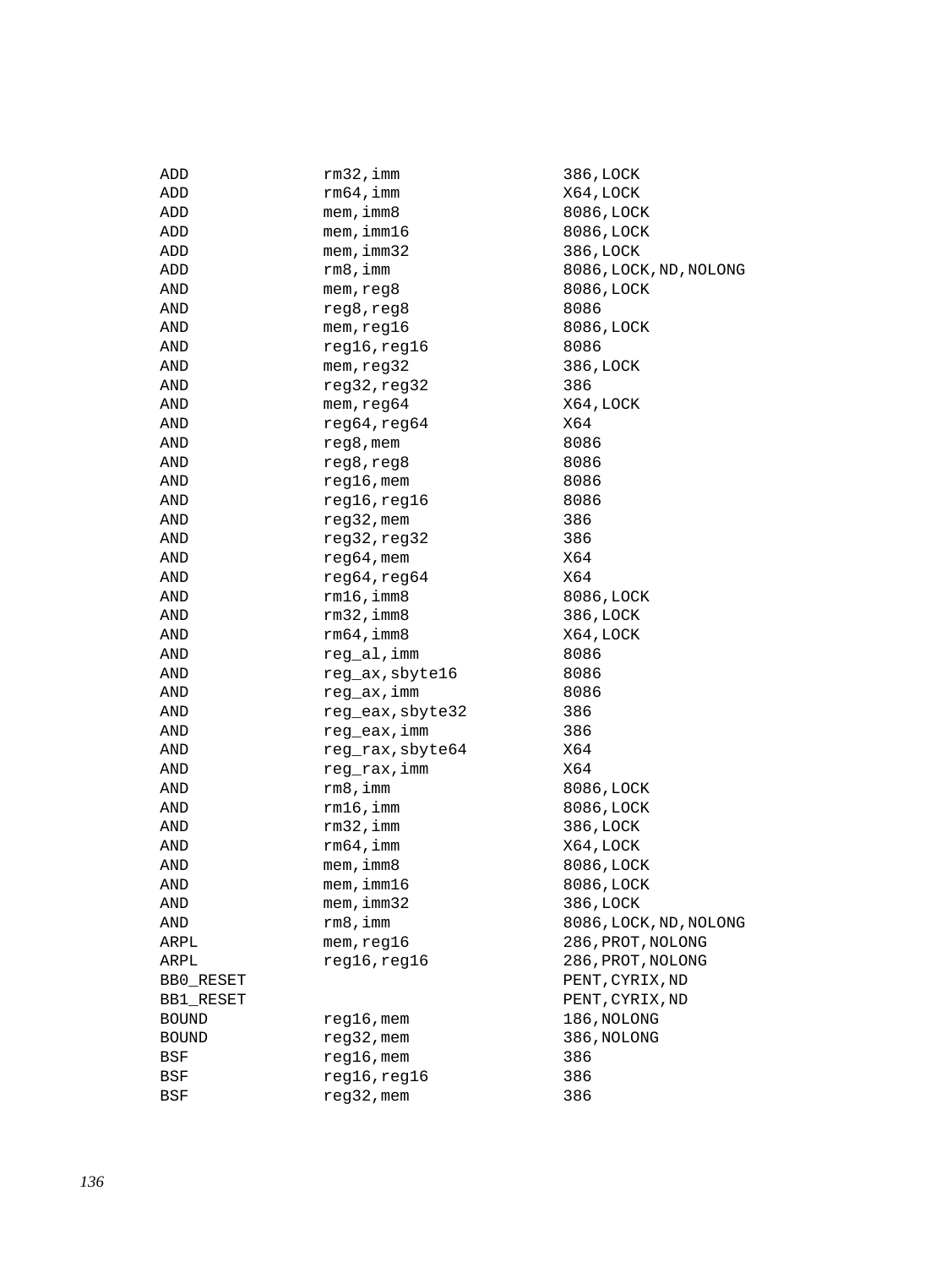| BSF                  | reg32,reg32   | 386                    |
|----------------------|---------------|------------------------|
| BSF                  | $req64$ , mem | X64                    |
| BSF                  | reg64, reg64  | X64                    |
| <b>BSR</b>           | $reg16$ , mem | 386                    |
| <b>BSR</b>           | reg16, reg16  | 386                    |
| <b>BSR</b>           | $reg32$ , mem | 386                    |
| <b>BSR</b>           | reg32, reg32  | 386                    |
| <b>BSR</b>           | $reg64$ , mem | X64                    |
| BSR                  | reg64, reg64  | X64                    |
| BSWAP                | reg32         | 486                    |
| <b>BSWAP</b>         | req64         | X64                    |
| ВT                   | mem, reg16    | 386                    |
| ВT                   | reg16, reg16  | 386                    |
| ВT                   | mem, reg32    | 386                    |
| ВT                   | reg32, reg32  | 386                    |
| ВT                   | mem, reg64    | X64                    |
| ВT                   | reg64, reg64  | X64                    |
| ВT                   | rm16, imm     | 386                    |
| ВT                   | rm32, imm     | 386                    |
| ВT                   | rm64, imm     | X64                    |
| <b>BTC</b>           | mem, reg16    | 386, LOCK              |
| <b>BTC</b>           | reg16, reg16  | 386                    |
| <b>BTC</b>           | mem, reg32    | 386, LOCK              |
| <b>BTC</b>           | reg32, reg32  | 386                    |
| <b>BTC</b>           | mem, reg64    | X64, LOCK              |
| <b>BTC</b>           | reg64, reg64  | X64                    |
| <b>BTC</b>           | rm16, imm     | 386, LOCK              |
| <b>BTC</b>           | $rm32$ , imm  | 386, LOCK              |
| <b>BTC</b>           | rm64, imm     | X64, LOCK              |
| <b>BTR</b>           | mem, reg16    | 386, LOCK              |
| <b>BTR</b>           | reg16, reg16  | 386                    |
| <b>BTR</b>           | mem, reg32    | 386, LOCK              |
| <b>BTR</b>           | reg32, reg32  | 386                    |
| <b>BTR</b>           | mem, reg64    | X64, LOCK              |
| <b>BTR</b>           | reg64, reg64  | X64                    |
| <b>BTR</b>           | rm16, imm     | 386, LOCK              |
| BTR                  | $rm32$ , imm  | 386, LOCK              |
| $\operatorname{BTR}$ | $rm64$ , imm  | X64, LOCK              |
| BTS                  | mem, reg16    | 386, LOCK              |
| BTS                  | reg16, reg16  | 386                    |
| BTS                  | mem, reg32    | 386, LOCK              |
| BTS                  | reg32, reg32  | 386                    |
| BTS                  | mem, reg64    | X64, LOCK              |
|                      | reg64, reg64  | X64                    |
| BTS                  | $rm16$ , imm  |                        |
| BTS<br>$_{\rm BTS}$  | rm32, imm     | 386, LOCK<br>386, LOCK |
|                      | rm64, imm     |                        |
| <b>BTS</b>           | imm           | X64, LOCK              |
| CALL                 |               | 8086                   |
| CALL                 | imm near      | 8086                   |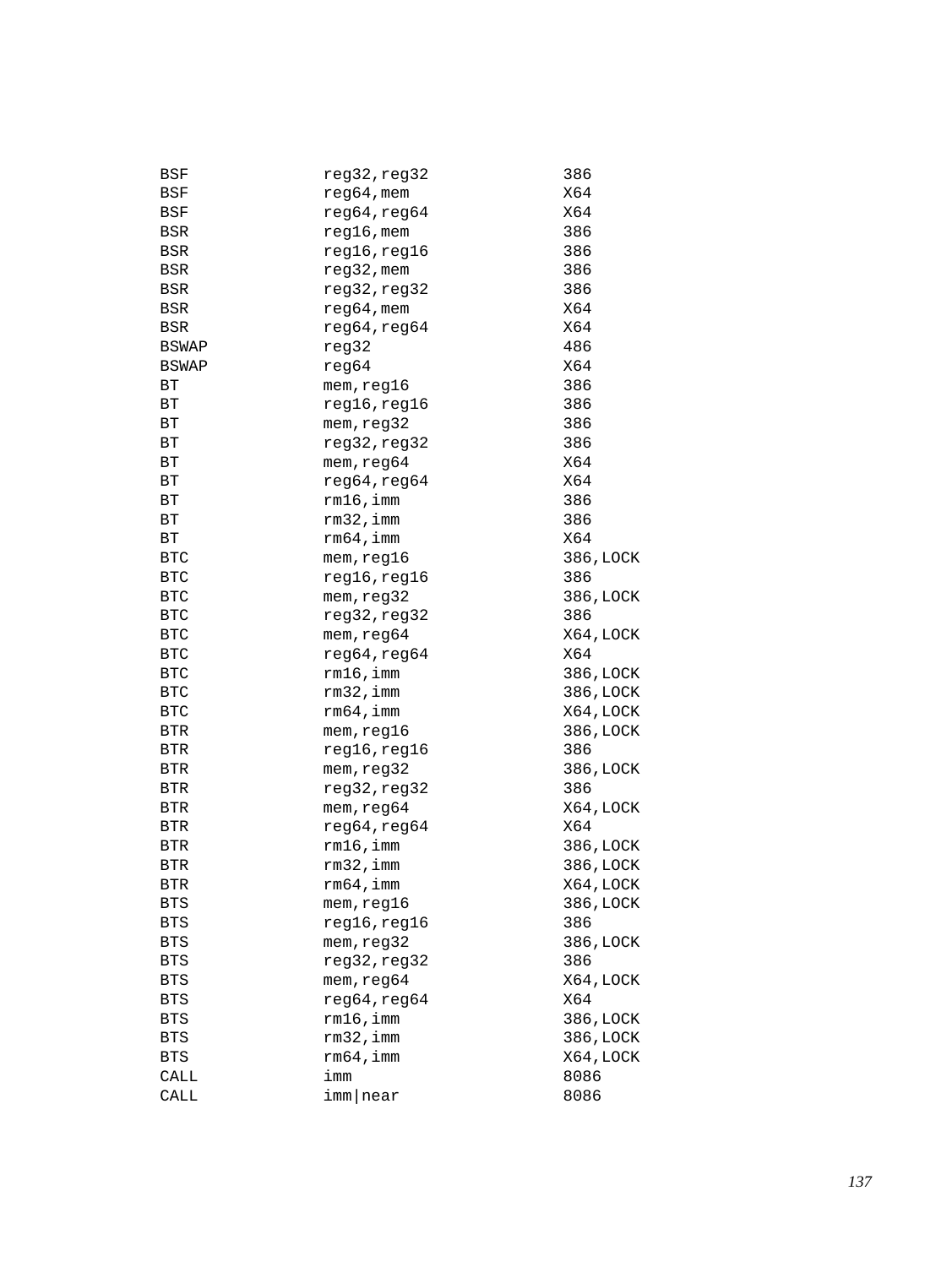| CALL         | $imm$   far                | 8086,  |
|--------------|----------------------------|--------|
| CALL         | imm16                      | 8086   |
| CALL         | imm16 near                 | 8086   |
| CALL         | imm16 far                  | 8086,  |
| CALL         | imm32                      | 386    |
| CALL         | $imm32$   near             | 386    |
| CALL         | imm32 far                  | 386,N  |
| CALL         | imm: imm                   | 8086,  |
| CALL         | imm16:imm                  | 8086,  |
| CALL         | imm:imm16                  | 8086,  |
| CALL         | imm32:imm                  | 386,N  |
| CALL         | imm:imm32                  | 386,N  |
| CALL         | $m$ em $far$               | 8086,  |
| CALL         | $m$ em $far$               | X64    |
| CALL         | $m$ em16 $\frac{1}{2}$ far | 8086   |
| CALL         | $m$ em32   far             | 386    |
| CALL         | $m$ em 64   far            | X64    |
| CALL         | $m$ em   near              | 8086,  |
| CALL         | $m$ em16   near            | 8086,  |
| CALL         | $m$ em32   near            | 386,N  |
| CALL         | $m$ em 64   near           | X64,N  |
| CALL         | reg16                      | 8086   |
| CALL         | reg32                      | 386,N  |
| CALL         | reg64                      | X64    |
| CALL         | mem                        | 8086   |
| CALL         | $m$ em $16$                | 8086   |
| CALL         | $m$ em $32$                | 386,N  |
| CALL         | mem                        | X64    |
| CALL         | $m$ em $64$                | X64    |
| <b>CBW</b>   |                            | 8086   |
| CDQ          |                            | 386    |
| CDQE         |                            | X64    |
| <b>CLC</b>   |                            | 8086   |
| <b>CLD</b>   |                            | 8086   |
| <b>CLGI</b>  |                            | X64, A |
| CLI          |                            | 8086   |
| <b>CLTS</b>  |                            | 286, P |
| <b>CMC</b>   |                            | 8086   |
| $\text{CMP}$ | mem, reg8                  | 8086   |
| $\text{CMP}$ | reg8, reg8                 | 8086   |
| $\text{CMP}$ | mem, reg16                 | 8086   |
| $\text{CMP}$ | reg16, reg16               | 8086   |
| $\text{CMP}$ | mem, reg32                 | 386    |
| CMP          | reg32, reg32               | 386    |
| CMP          | mem, reg64                 | X64    |
| CMP          | reg64, reg64               | X64    |
| CMP          | reg8, mem                  | 8086   |
| CMP          | reg8, reg8                 | 8086   |
| <b>CMP</b>   | $reg16$ , mem              | 8086   |

8086,ND,NOLONG 8086,ND,NOLONG 386,ND,NOLONG 8086,NOLONG 8086,NOLONG 8086,NOLONG 386, NOLONG 386,NOLONG 8086,NOLONG 8086,ND 8086,ND 386,NOLONG,ND X64,ND<br>8086 386,NOLONG 386,NOLONG X64,AMD 286, PRIV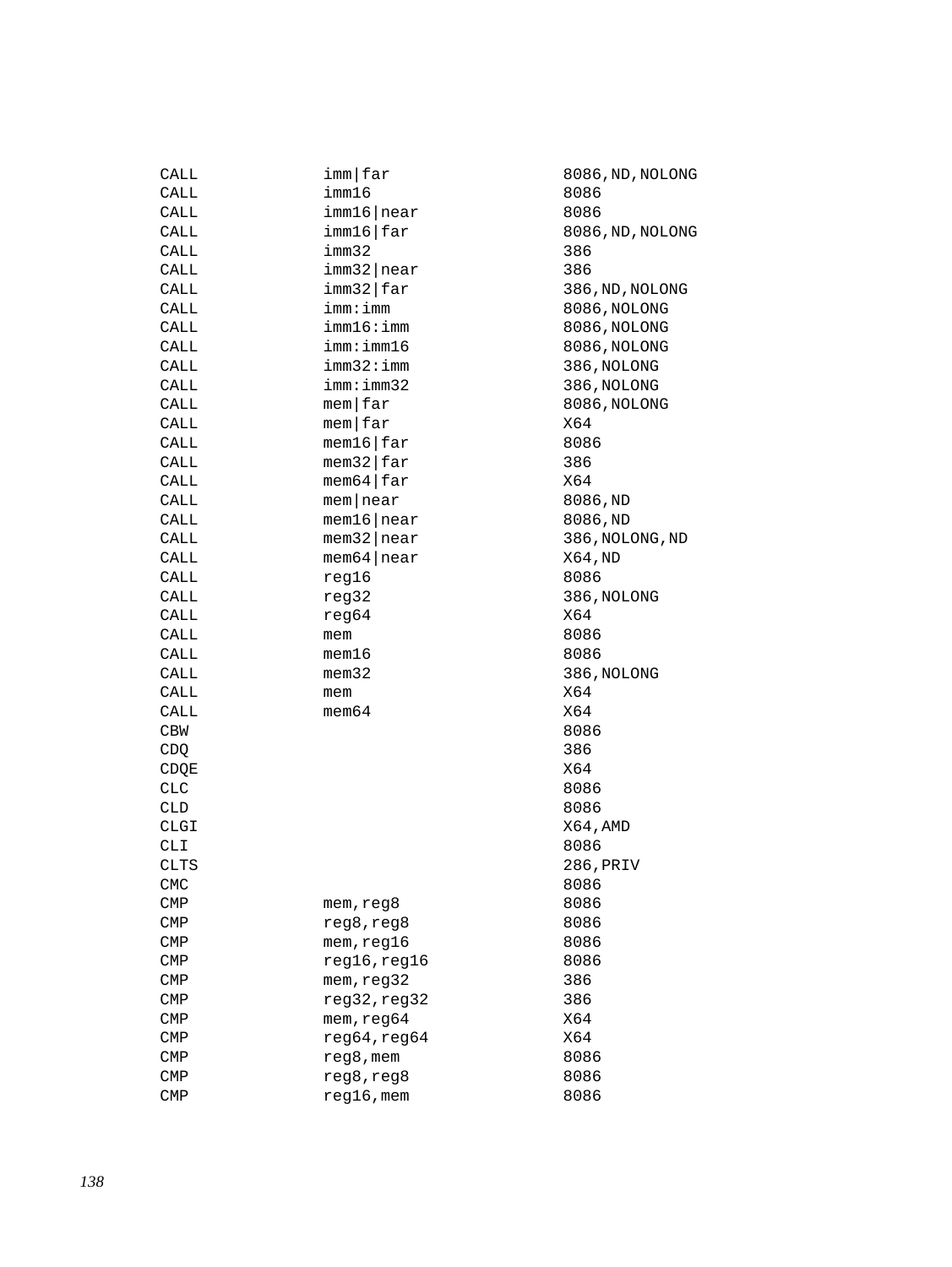| CMP            | reg16, reg16     | 8086                 |
|----------------|------------------|----------------------|
| CMP            | $reg32$ , mem    | 386                  |
| CMP            | reg32, reg32     | 386                  |
| CMP            | $reg64,$ mem     | X64                  |
| CMP            | reg64, reg64     | X64                  |
| CMP            | rm16, imm8       | 8086                 |
| CMP            | $rm32$ , imm $8$ | 386                  |
| CMP            | $rm64$ , imm $8$ | X64                  |
| CMP            | reg_al, imm      | 8086                 |
| CMP            | reg_ax, sbyte16  | 8086                 |
| CMP            | reg_ax, imm      | 8086                 |
| CMP            | reg_eax, sbyte32 | 386                  |
| CMP            | reg_eax, imm     | 386                  |
| CMP            | reg_rax, sbyte64 | X64                  |
| CMP            | reg_rax, imm     | X64                  |
| CMP            | $rm8$ , imm      | 8086                 |
| CMP            | rm16, imm        | 8086                 |
| CMP            | $rm32$ , imm     | 386                  |
| CMP            | rm64, imm        | X64                  |
| CMP            | mem, imm8        | 8086                 |
| <b>CMP</b>     | mem, imm16       | 8086                 |
| <b>CMP</b>     | mem, imm32       | 386                  |
| <b>CMP</b>     | $rm8$ , imm      | 8086, ND, NOLONG     |
| <b>CMPSB</b>   |                  | 8086                 |
| CMPSD          |                  | 386                  |
| CMPSO          |                  | X64                  |
| <b>CMPSW</b>   |                  | 8086                 |
| CMPXCHG        | mem,reg8         | PENT, LOCK           |
| CMPXCHG        | reg8, reg8       | PENT                 |
| <b>CMPXCHG</b> | mem, reg16       | PENT, LOCK           |
| <b>CMPXCHG</b> | reg16, reg16     | PENT                 |
| <b>CMPXCHG</b> | mem, reg32       | PENT, LOCK           |
| CMPXCHG        | reg32, reg32     | PENT                 |
| CMPXCHG        | mem, reg64       | X64, LOCK            |
| <b>CMPXCHG</b> | reg64, reg64     | X64                  |
| CMPXCHG486     | mem, reg8        | 486, UNDOC, ND, LOCK |
| CMPXCHG486     | reg8, reg8       | 486, UNDOC, ND       |
| CMPXCHG486     | mem, reg16       | 486, UNDOC, ND, LOCK |
| CMPXCHG486     | reg16, reg16     | 486, UNDOC, ND       |
| CMPXCHG486     | mem, reg32       | 486, UNDOC, ND, LOCK |
| CMPXCHG486     | reg32, reg32     | 486, UNDOC, ND       |
| CMPXCHG8B      | mem              | PENT, LOCK           |
| CMPXCHG16B     | mem              | X64, LOCK            |
| CPUID          |                  | PENT                 |
| CPU READ       |                  | PENT, CYRIX          |
| CPU WRITE      |                  | PENT, CYRIX          |
| CQO            |                  | X64                  |
| CWD            |                  | 8086                 |
| <b>CWDE</b>    |                  | 386                  |
|                |                  |                      |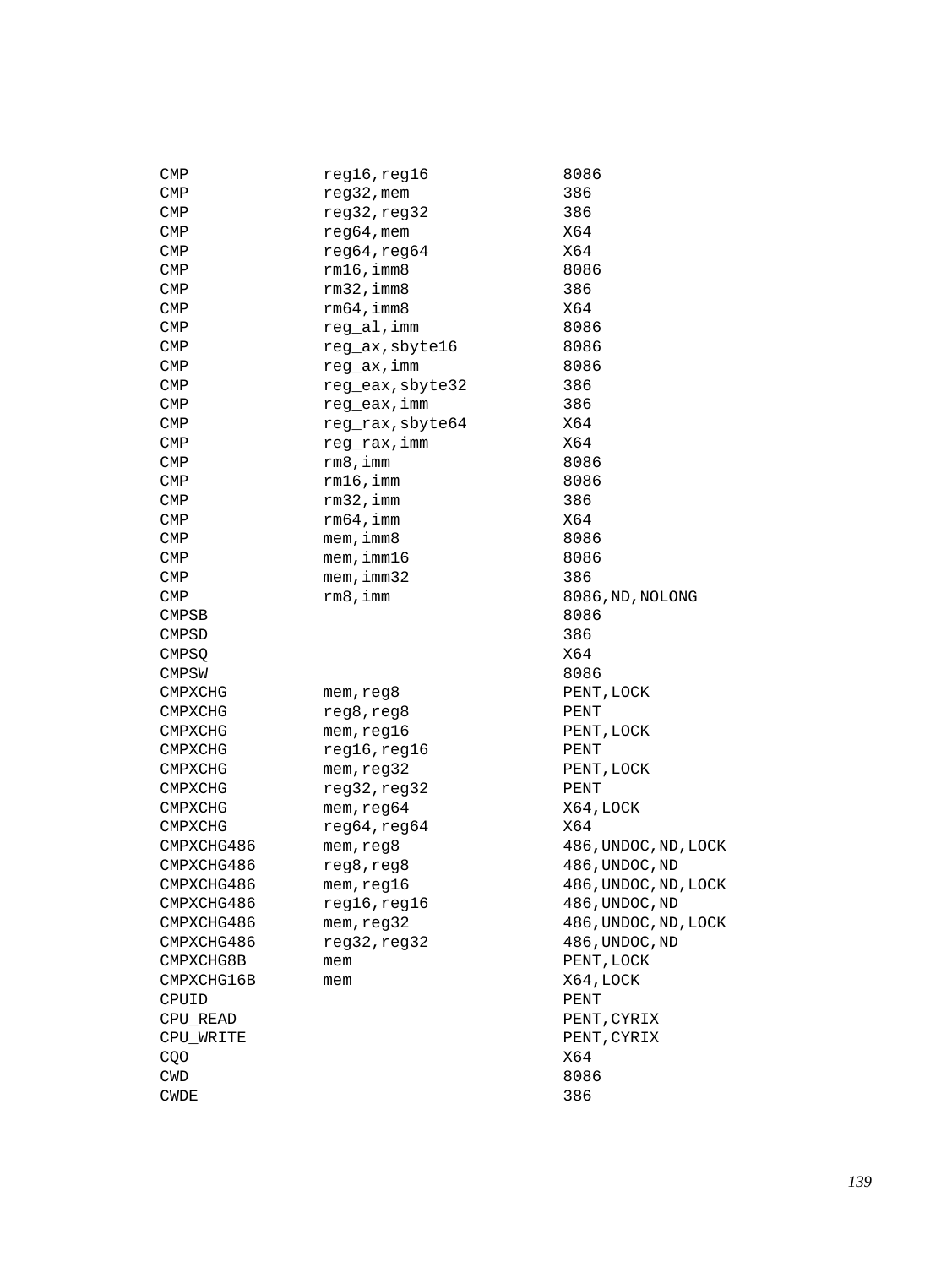| DAA           |              | 8086, NOLONG  |
|---------------|--------------|---------------|
| DAS           |              | 8086, NOLONG  |
| DEC           | reg16        | 8086, NOLONG  |
| DEC           | reg32        | 386, NOLONG   |
| DEC           | rm8          | 8086, LOCK    |
| DEC           | rm16         | 8086, LOCK    |
| DEC           | rm32         | 386, LOCK     |
| DEC           | rm64         | X64, LOCK     |
| DIV           | rm8          | 8086          |
| DIV           | rm16         | 8086          |
| DIV           | rm32         | 386           |
| DIV           | rm64         | X64           |
| DMINT         |              | P6, CYRIX     |
| EMMS          |              | PENT, MMX     |
| ENTER         | imm, imm     | 186           |
| EQU           | imm          | 8086          |
| EQU           | imm:imm      | 8086          |
| F2XM1         |              | 8086, FPU     |
| FABS          |              | 8086, FPU     |
| FADD          | $m$ em $32$  | 8086, FPU     |
| FADD          | $m$ em $64$  | 8086, FPU     |
| FADD          | fpureg to    | 8086, FPU     |
| FADD          | fpureg       | 8086, FPU     |
| FADD          | fpureg, fpu0 | 8086, FPU     |
| FADD          | fpu0, fpureg | 8086, FPU     |
| FADD          |              | 8086, FPU, ND |
| FADDP         | fpureg       | 8086, FPU     |
| FADDP         | fpureg, fpu0 | 8086, FPU     |
| FADDP         |              | 8086, FPU, ND |
| FBLD          | mem80        | 8086,FPU      |
| FBLD          | mem          | 8086,FPU      |
| FBSTP         | $m$ em $80$  | 8086,FPU      |
| FBSTP         | mem          | 8086, FPU     |
| FCHS          |              | 8086,FPU      |
| FCLEX         |              | 8086, FPU     |
| FCMOVB        | fpureg       | P6, FPU       |
| <b>FCMOVB</b> | fpu0, fpureg | P6, FPU       |
| FCMOVB        |              | P6,FPU,ND     |
| FCMOVBE       | fpureg       | P6, FPU       |
| FCMOVBE       | fpu0, fpureg | P6, FPU       |
| FCMOVBE       |              | P6, FPU, ND   |
| <b>FCMOVE</b> | fpureg       | P6, FPU       |
| <b>FCMOVE</b> | fpu0, fpureg | P6, FPU       |
| <b>FCMOVE</b> |              | P6, FPU, ND   |
| FCMOVNB       | fpureg       | P6, FPU       |
| FCMOVNB       | fpu0, fpureg | P6, FPU       |
| FCMOVNB       |              | P6, FPU, ND   |
| FCMOVNBE      | fpureg       | P6, FPU       |
| FCMOVNBE      | fpu0, fpureg | P6, FPU       |
|               |              |               |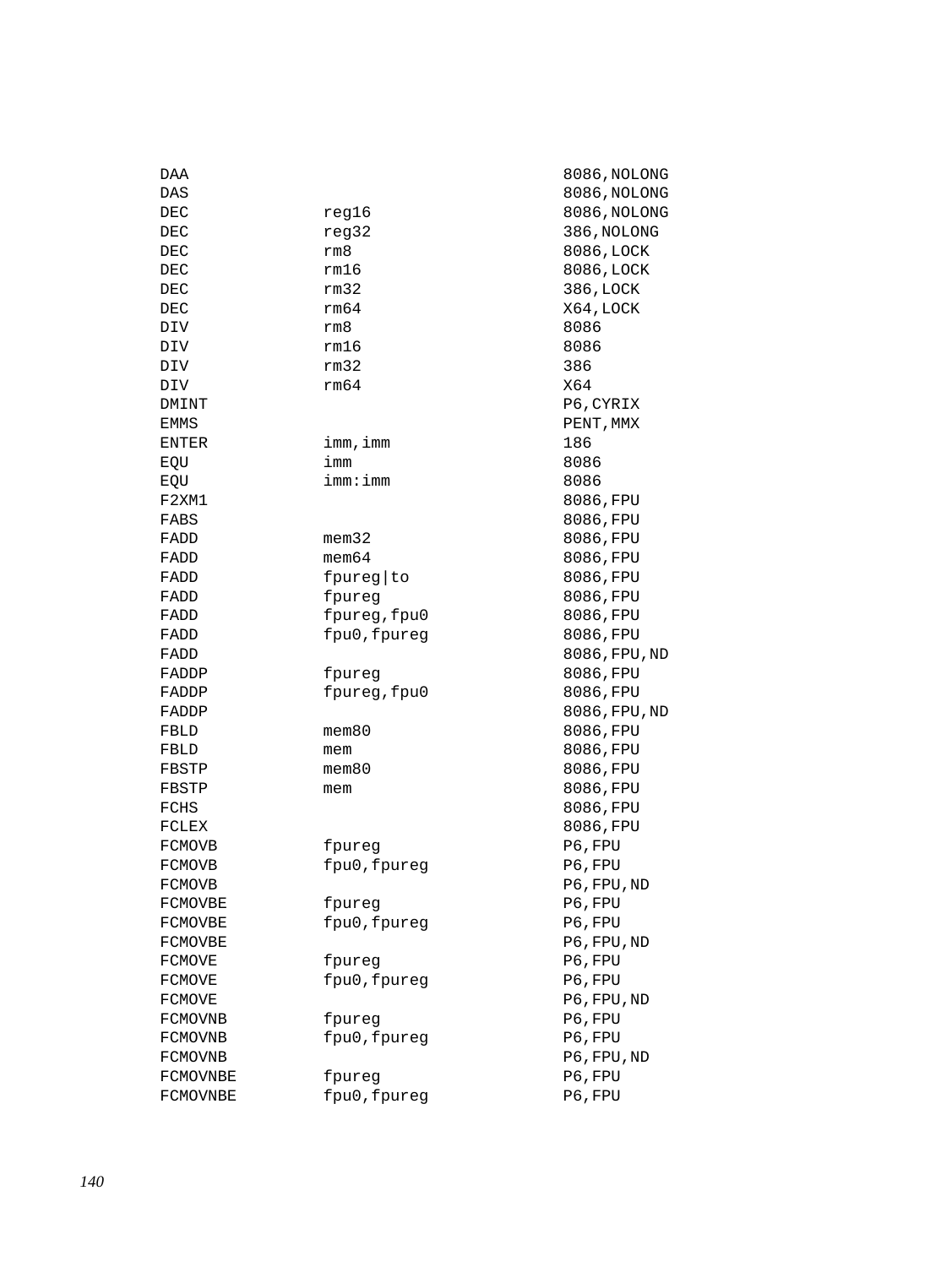| FCMOVNBE |              | P6, FPU, ND   |
|----------|--------------|---------------|
| FCMOVNE  | fpureg       | P6, FPU       |
| FCMOVNE  | fpu0, fpureg | P6, FPU       |
| FCMOVNE  |              | P6, FPU, ND   |
| FCMOVNU  | fpureg       | P6, FPU       |
| FCMOVNU  | fpu0, fpureg | P6, FPU       |
| FCMOVNU  |              | P6, FPU, ND   |
| FCMOVU   | fpureg       | P6, FPU       |
| FCMOVU   | fpu0, fpureg | P6, FPU       |
| FCMOVU   |              | P6, FPU, ND   |
| FCOM     | $m$ em $32$  | 8086, FPU     |
| FCOM     | $m$ em $64$  | 8086, FPU     |
| FCOM     | fpureg       | 8086, FPU     |
| FCOM     | fpu0, fpureg | 8086, FPU     |
| FCOM     |              | 8086, FPU, ND |
| FCOMI    | fpureg       | P6, FPU       |
| FCOMI    | fpu0, fpureg | P6, FPU       |
| FCOMI    |              | P6, FPU, ND   |
| FCOMIP   | fpureq       | P6, FPU       |
| FCOMIP   | fpu0, fpureg | P6, FPU       |
| FCOMIP   |              | P6, FPU, ND   |
| FCOMP    | $m$ em $32$  | 8086, FPU     |
| FCOMP    | $m$ em $64$  | 8086, FPU     |
| FCOMP    | fpureg       | 8086, FPU     |
| FCOMP    | fpu0, fpureg | 8086, FPU     |
| FCOMP    |              | 8086, FPU, ND |
| FCOMPP   |              | 8086, FPU     |
| FCOS     |              | 386, FPU      |
| FDECSTP  |              | 8086, FPU     |
| FDISI    |              | 8086, FPU     |
| FDIV     | $m$ em $32$  | 8086, FPU     |
| FDIV     | $m$ em $64$  | 8086, FPU     |
| FDIV     | fpureg to    | 8086, FPU     |
| FDIV     | fpureg       | 8086, FPU     |
| FDIV     | fpureg, fpu0 | 8086, FPU     |
| FDIV     | fpu0, fpureg | 8086, FPU     |
| FDIV     |              | 8086, FPU, ND |
| FDIVP    | fpureg       | 8086, FPU     |
| FDIVP    | fpureg, fpu0 | 8086, FPU     |
| FDIVP    |              | 8086, FPU, ND |
| FDIVR    | $m$ em $32$  | 8086, FPU     |
| FDIVR    | $m$ em $64$  | 8086, FPU     |
| FDIVR    | fpureg   to  | 8086, FPU     |
| FDIVR    | fpureg, fpu0 | 8086, FPU     |
| FDIVR    | fpureg       | 8086, FPU     |
| FDIVR    | fpu0, fpureg | 8086, FPU     |
| FDIVR    |              | 8086, FPU, ND |
| FDIVRP   | fpureg       | 8086, FPU     |
| FDIVRP   | fpureg, fpu0 | 8086, FPU     |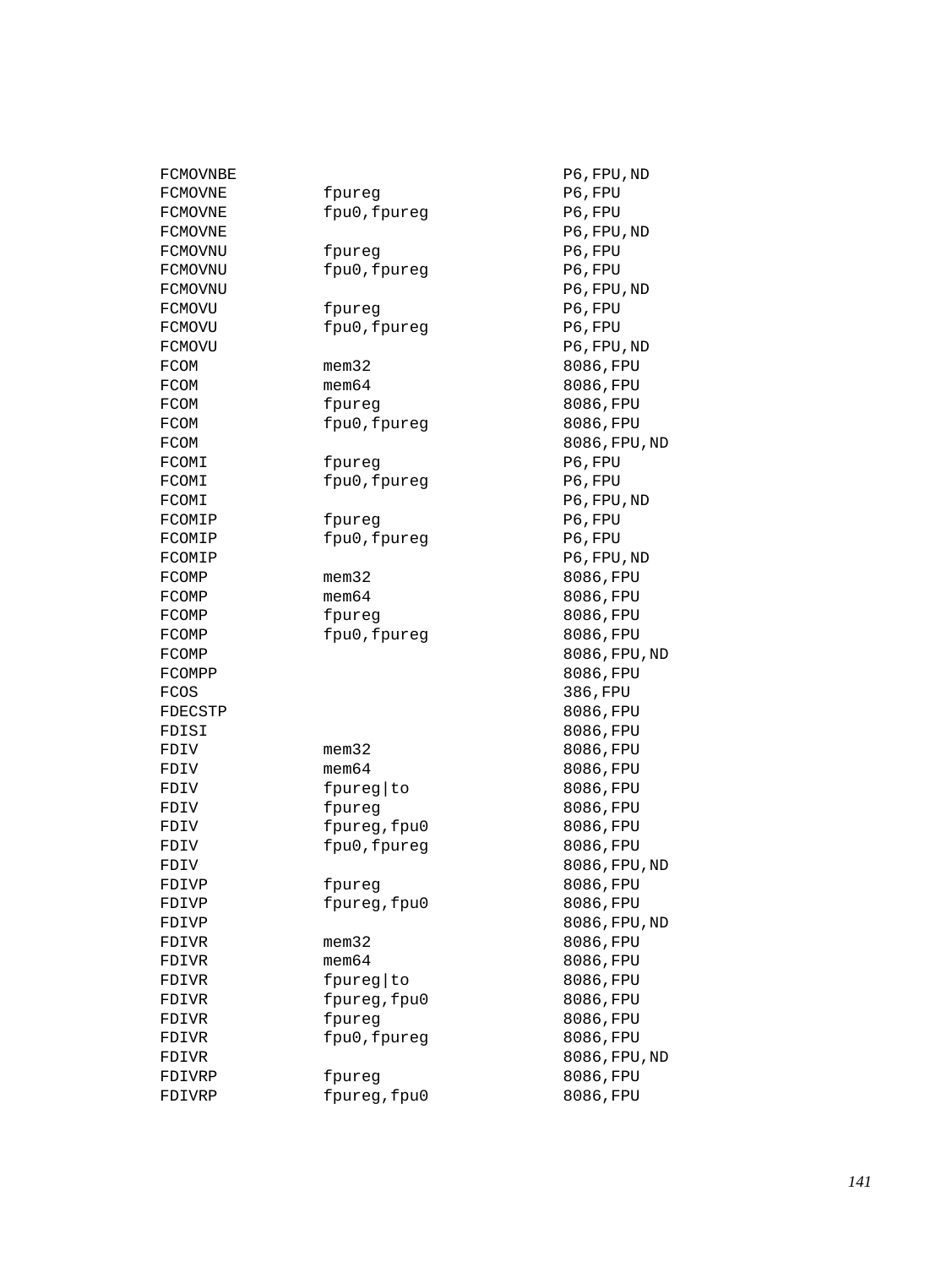| FDIVRP  |             | 8086, FPU, ND   |
|---------|-------------|-----------------|
| FEMMS   |             | PENT, 3DNOW     |
| FENI    |             | 8086, FPU       |
| FFREE   | fpureg      | 8086, FPU       |
| FFREE   |             | 8086, FPU       |
| FFREEP  | fpureg      | 286, FPU, UNDOC |
| FFREEP  |             | 286, FPU, UNDOC |
| FIADD   | mem32       | 8086, FPU       |
| FIADD   | mem16       | 8086,FPU        |
| FICOM   | mem32       | 8086, FPU       |
| FICOM   | $m$ em $16$ | 8086, FPU       |
| FICOMP  | mem32       | 8086, FPU       |
| FICOMP  | mem16       | 8086, FPU       |
| FIDIV   | mem32       | 8086, FPU       |
| FIDIV   | mem16       | 8086, FPU       |
| FIDIVR  | mem32       | 8086, FPU       |
| FIDIVR  | mem16       | 8086, FPU       |
| FILD    | mem32       | 8086, FPU       |
| FILD    | mem16       | 8086, FPU       |
| FILD    | mem64       | 8086, FPU       |
| FIMUL   | mem32       | 8086, FPU       |
| FIMUL   | mem16       | 8086, FPU       |
| FINCSTP |             | 8086, FPU       |
| FINIT   |             | 8086, FPU       |
| FIST    | mem32       | 8086, FPU       |
| FIST    | mem16       | 8086, FPU       |
| FISTP   | mem32       | 8086, FPU       |
| FISTP   | mem16       | 8086, FPU       |
| FISTP   | mem64       | 8086, FPU       |
| FISTTP  | mem16       | PRESCOTT, FPU   |
| FISTTP  | mem32       | PRESCOTT, FPU   |
| FISTTP  | mem64       | PRESCOTT, FPU   |
| FISUB   | mem32       | 8086, FPU       |
| FISUB   | mem16       | 8086, FPU       |
| FISUBR  | $m$ em $32$ | 8086, FPU       |
| FISUBR  | mem16       | 8086, FPU       |
| FLD     | mem32       | 8086, FPU       |
| FLD     | $m$ em $64$ | 8086, FPU       |
| FLD     | mem80       | 8086, FPU       |
| FLD     | fpureg      | 8086, FPU       |
| FLD     |             | 8086, FPU, ND   |
| FLD1    |             | 8086, FPU       |
| FLDCW   | mem         | 8086, FPU, SW   |
| FLDENV  | mem         | 8086, FPU       |
| FLDL2E  |             | 8086, FPU       |
| FLDL2T  |             | 8086, FPU       |
| FLDLG2  |             | 8086, FPU       |
| FLDLN2  |             | 8086, FPU       |
| FLDPI   |             | 8086, FPU       |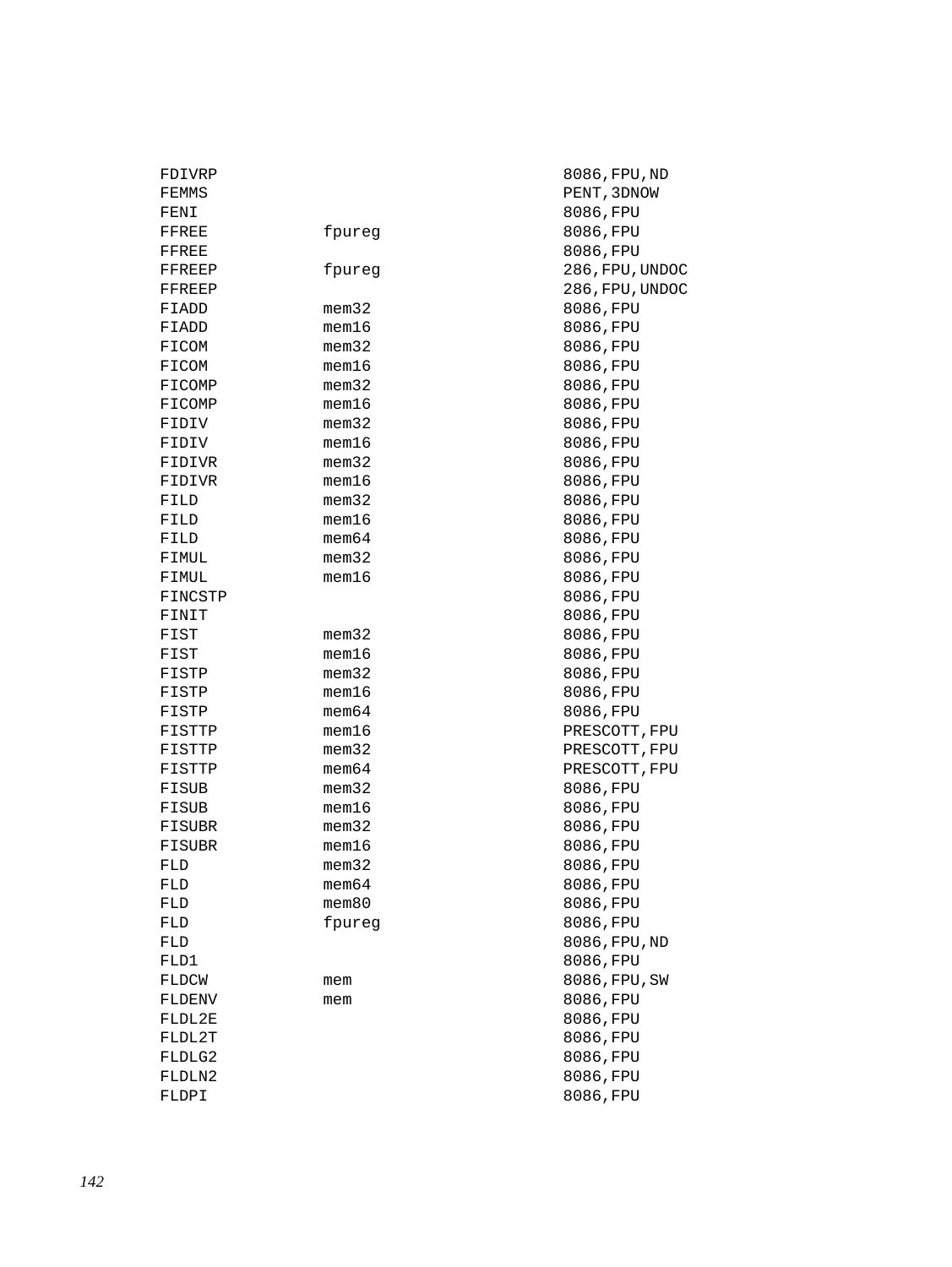| FLDZ    |              | 8086,FPU      |
|---------|--------------|---------------|
| FMUL    | mem32        | 8086, FPU     |
| FMUL    | $m$ em $64$  | 8086, FPU     |
| FMUL    | fpureg to    | 8086, FPU     |
| FMUL    | fpureg, fpu0 | 8086, FPU     |
| FMUL    | fpureg       | 8086, FPU     |
| FMUL    | fpu0, fpureg | 8086, FPU     |
| FMUL    |              | 8086, FPU, ND |
| FMULP   | fpureg       | 8086, FPU     |
| FMULP   | fpureg, fpu0 | 8086, FPU     |
| FMULP   |              | 8086, FPU, ND |
| FNCLEX  |              | 8086, FPU     |
| FNDISI  |              | 8086, FPU     |
| FNENI   |              | 8086, FPU     |
| FNINIT  |              | 8086, FPU     |
| FNOP    |              | 8086, FPU     |
| FNSAVE  | mem          | 8086, FPU     |
| FNSTCW  | mem          | 8086, FPU, SW |
| FNSTENV | mem          | 8086, FPU     |
| FNSTSW  | mem          | 8086, FPU, SW |
| FNSTSW  | reg_ax       | 286, FPU      |
| FPATAN  |              | 8086, FPU     |
| FPREM   |              | 8086, FPU     |
| FPREM1  |              | 386, FPU      |
| FPTAN   |              | 8086, FPU     |
| FRNDINT |              | 8086, FPU     |
| FRSTOR  | mem          | 8086, FPU     |
| FSAVE   | mem          | 8086, FPU     |
| FSCALE  |              | 8086, FPU     |
| FSETPM  |              | 286, FPU      |
| FSIN    |              | 386, FPU      |
| FSINCOS |              | 386, FPU      |
| FSQRT   |              | 8086, FPU     |
| FST     | mem32        | 8086, FPU     |
| FST     | mem64        | 8086, FPU     |
| FST     | fpureg       | 8086, FPU     |
| FST     |              | 8086, FPU, ND |
| FSTCW   | mem          | 8086,FPU,SW   |
| FSTENV  | mem          | 8086,FPU      |
| FSTP    | $m$ em $32$  | 8086, FPU     |
| FSTP    | $m$ em $64$  | 8086, FPU     |
| FSTP    | $m$ em $80$  | 8086, FPU     |
| FSTP    | fpureg       | 8086, FPU     |
| FSTP    |              | 8086, FPU, ND |
| FSTSW   | mem          | 8086, FPU, SW |
| FSTSW   | reg_ax       | 286, FPU      |
| FSUB    | mem32        | 8086, FPU     |
| FSUB    | $m$ em $64$  | 8086, FPU     |
| FSUB    | fpureg to    | 8086, FPU     |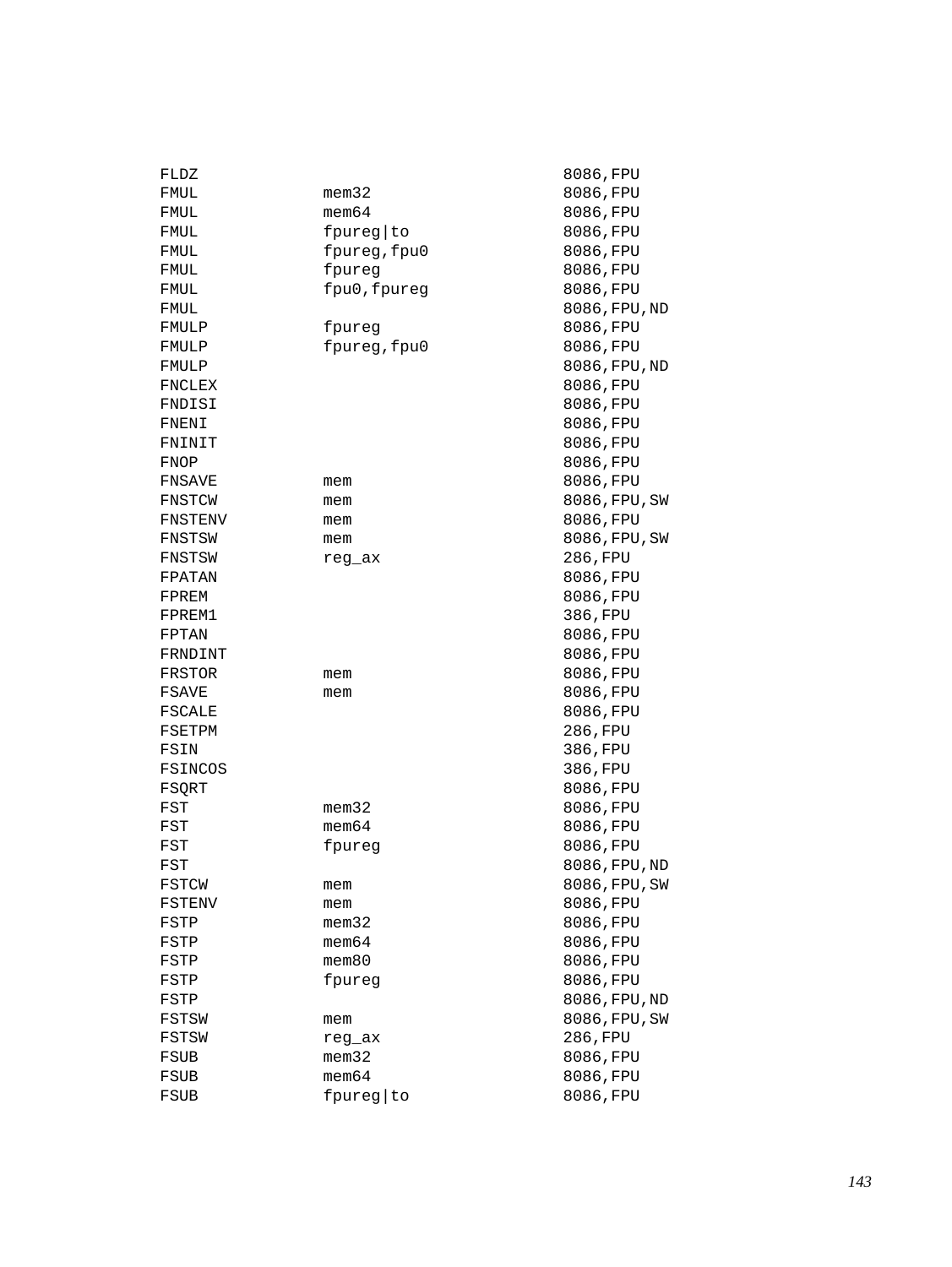| FSUB    | fpureg, fpu0 | 8086, FPU          |
|---------|--------------|--------------------|
| FSUB    | fpureg       | 8086, FPU          |
| FSUB    | fpu0, fpureg | 8086, FPU          |
| FSUB    |              | 8086, FPU, ND      |
| FSUBP   | fpureq       | 8086, FPU          |
| FSUBP   | fpureg, fpu0 | 8086, FPU          |
| FSUBP   |              | 8086, FPU, ND      |
| FSUBR   | $m$ em $32$  | 8086, FPU          |
| FSUBR   | $m$ em $64$  | 8086, FPU          |
| FSUBR   | fpureg to    | 8086, FPU          |
| FSUBR   | fpureg, fpu0 | 8086, FPU          |
| FSUBR   | fpureg       | 8086, FPU          |
| FSUBR   | fpu0, fpureg | 8086, FPU          |
| FSUBR   |              | 8086, FPU, ND      |
| FSUBRP  | fpureg       | 8086, FPU          |
| FSUBRP  | fpureg, fpu0 | 8086, FPU          |
| FSUBRP  |              | 8086, FPU, ND      |
| FTST    |              | 8086, FPU          |
| FUCOM   | fpureg       | 386, FPU           |
| FUCOM   | fpu0, fpureg | 386, FPU           |
| FUCOM   |              | 386, FPU, ND       |
| FUCOMI  | fpureg       | P6, FPU            |
| FUCOMI  | fpu0, fpureg | P6, FPU            |
| FUCOMI  |              | P6, FPU, ND        |
| FUCOMIP | fpureg       | P6, FPU            |
| FUCOMIP | fpu0, fpureg | P6, FPU            |
| FUCOMIP |              | P6, FPU, ND        |
| FUCOMP  | fpureg       | 386, FPU           |
| FUCOMP  | fpu0, fpureg | 386, FPU           |
| FUCOMP  |              | 386, FPU, ND       |
| FUCOMPP |              | 386, FPU           |
| FXAM    |              | 8086, FPU          |
| FXCH    | fpureg       | 8086, FPU          |
| FXCH    | fpureg, fpu0 | 8086, FPU          |
| FXCH    | fpu0, fpureg | 8086, FPU          |
| FXCH    |              | 8086, FPU, ND      |
| FXTRACT |              | 8086, FPU          |
| FYL2X   |              | 8086, FPU          |
| FYL2XP1 |              | 8086, FPU          |
| HLT     |              | 8086, PRIV         |
| IBTS    | mem,reg16    | 386, SW, UNDOC, ND |
| IBTS    | reg16, reg16 | 386, UNDOC, ND     |
| IBTS    | mem, reg32   | 386, SD, UNDOC, ND |
| IBTS    | reg32, reg32 | 386, UNDOC, ND     |
| ICEBP   |              | 386, ND            |
| IDIV    | rm8          | 8086               |
| IDIV    | rm16         | 8086               |
| IDIV    | rm32         | 386                |
| IDIV    | rm64         | X64                |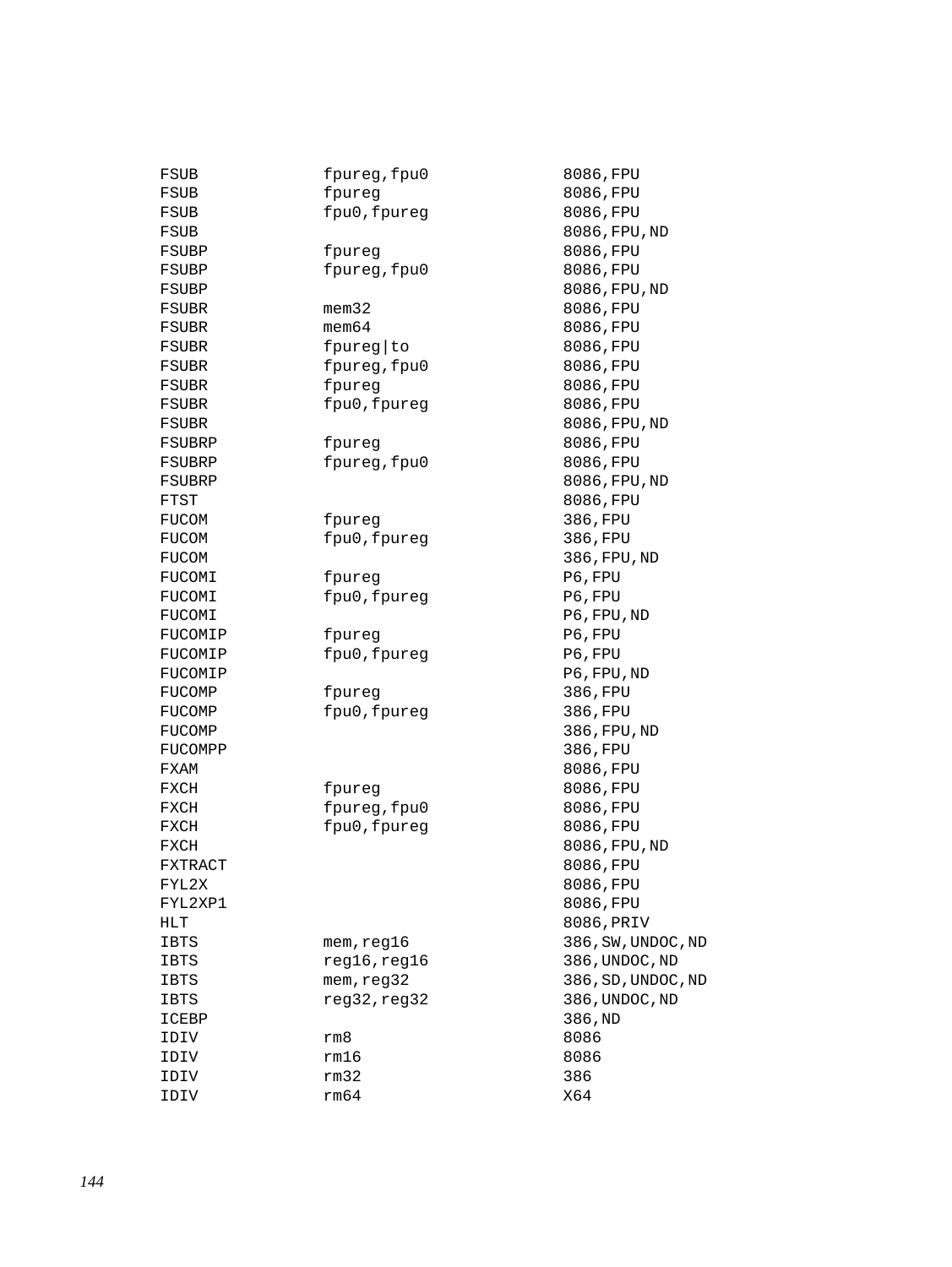| IMUL | rm8                     | 8086    |
|------|-------------------------|---------|
| IMUL | rm16                    | 8086    |
| IMUL | rm32                    | 386     |
| IMUL | rm64                    | X64     |
| IMUL | $reg16$ , mem           | 386     |
| IMUL | reg16, reg16            | 386     |
| IMUL | $reg32$ , mem           | 386     |
| IMUL | reg32, reg32            | 386     |
| IMUL | $reg64$ , mem           | X64     |
| IMUL | reg64, reg64            | X64     |
| IMUL | reg16, mem, imm8        | 186     |
| IMUL | reg16, mem, sbyte16     | 186,ND  |
| IMUL | $reg16$ , mem, imm $16$ | 186     |
| IMUL | $reg16$ , mem, imm      | 186,ND  |
| IMUL | reg16, reg16, imm8      | 186     |
| IMUL | reg16, reg16, sbyte16   | 186,ND  |
| IMUL | reg16, reg16, imm16     | 186     |
| IMUL | reg16, reg16, imm       | 186,ND  |
| IMUL | $reg32$ , mem, $imm8$   | 386     |
| IMUL | reg32, mem, sbyte32     | 386, ND |
| IMUL | $reg32$ , mem, $imm32$  | 386     |
| IMUL | reg32, mem, imm         | 386, ND |
| IMUL | reg32, reg32, imm8      | 386     |
| IMUL | reg32, reg32, sbyte32   | 386, ND |
| IMUL | reg32, reg32, imm32     | 386     |
| IMUL | reg32, reg32, imm       | 386, ND |
| IMUL | $reg64$ , mem, imm $8$  | X64     |
| IMUL | reg64, mem, sbyte64     | X64,ND  |
| IMUL | $reg64$ , mem, $imm32$  | X64     |
| IMUL | reg64, mem, imm         | X64,ND  |
| IMUL | reg64, reg64, imm8      | X64     |
| IMUL | reg64, reg64, sbyte64   | X64,ND  |
| IMUL | reg64, reg64, imm32     | X64     |
| IMUL | reg64, reg64, imm       | X64,ND  |
| IMUL | reg16, imm8             | 186     |
| IMUL | reg16, sbyte16          | 186,ND  |
| IMUL | $reg16$ , imm $16$      | 186     |
| IMUL | reg16,imm               | 186, ND |
| IMUL | reg32,imm8              | 386     |
| IMUL | reg32, sbyte32          | 386, ND |
| IMUL | reg32, imm32            | 386     |
| IMUL | reg32, imm              | 386, ND |
| IMUL | reg64, imm8             | X64     |
| IMUL | reg64, sbyte64          | X64, ND |
| IMUL | reg64, imm32            | X64     |
| IMUL | reg64, imm              | X64, ND |
| ΙN   | reg_al, imm             | 8086    |
| ΙN   | reg_ax,imm              | 8086    |
| ΙN   | reg_eax, imm            | 386     |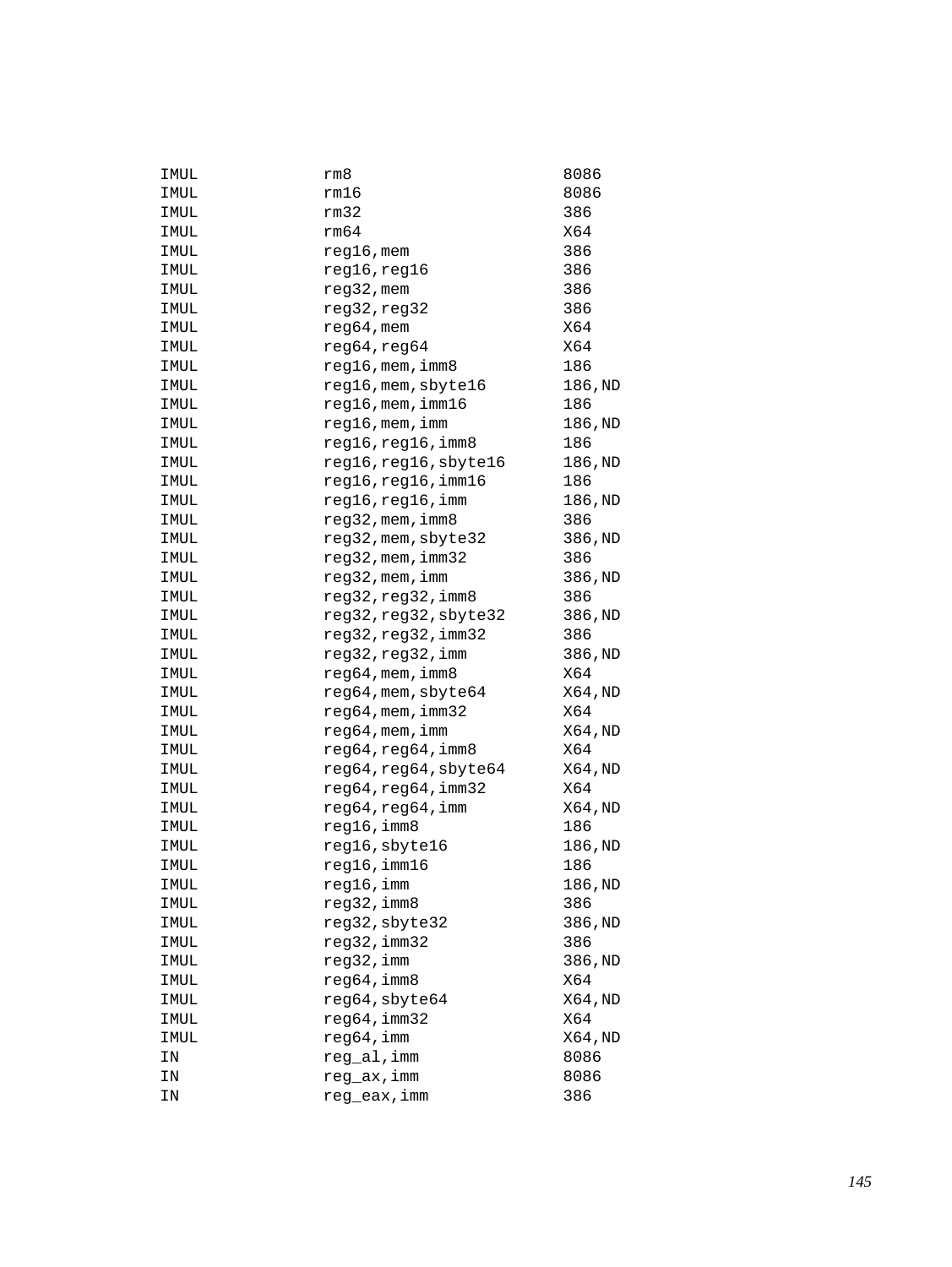| 8086<br>reg_ax, reg_dx<br>ΙN<br>386<br>reg_eax, reg_dx<br>ΙN<br>reg16<br>8086, NOLONG<br>INC<br>reg32<br>386, NOLONG<br>INC<br>8086, LOCK<br>rm8<br>INC<br>rm16<br>8086, LOCK<br>INC<br>rm32<br>386, LOCK<br>INC<br>rm64<br>X64, LOCK<br>INC<br>INCBIN<br>186<br>INSB<br>386<br>INSD<br>186<br>INSW<br>imm<br>8086<br>INT<br>INT01<br>386, ND<br>INT1<br>386<br>INT03<br>8086, ND<br>8086<br>INT3<br>8086, NOLONG<br>INTO<br>486, PRIV<br>INVD<br>$reg32$ , mem $128$<br>FUTURE, INVPCID, PRIV, NOLONG<br>INVPCID<br>$reg64$ , mem $128$<br>FUTURE, INVPCID, PRIV, LONG<br>INVPCID<br>486, PRIV<br>INVLPG<br>mem<br>X86_64, AMD, NOLONG<br>INVLPGA<br>reg_ax,reg_ecx<br>X86_64, AMD<br>INVLPGA<br>reg_eax, reg_ecx<br>X64, AMD<br>INVLPGA<br>reg_rax, reg_ecx<br>X86_64, AMD<br>INVLPGA<br>8086<br>IRET<br>386<br>IRETD<br>X64<br>IRETQ<br>8086<br>IRETW<br>JCXZ<br>8086, NOLONG<br>imm<br>386<br>JECXZ<br>imm<br>X64<br>JRCXZ<br>imm<br>imm short<br>8086<br>JMP<br>imm<br>8086,ND<br>JMP<br>imm<br>8086<br>JMP<br>imm near<br>JMP<br>8086,ND<br>8086, ND, NOLONG<br>imm far<br>JMP<br>imm16<br>8086<br>JMP<br>imm16 near<br>8086,ND<br>JMP<br>imm16 far<br>8086, ND, NOLONG<br>JMP<br>imm32<br>386<br>JMP<br>$imm32$  near<br>386, ND<br>JMP<br>imm32 far<br>386, ND, NOLONG<br>JMP<br>imm: imm<br>8086, NOLONG<br>JMP<br>imm16:imm<br>8086, NOLONG<br>JMP<br>imm:imm16<br>8086, NOLONG<br>JMP | ΙN  | reg_al,reg_dx | 8086        |
|--------------------------------------------------------------------------------------------------------------------------------------------------------------------------------------------------------------------------------------------------------------------------------------------------------------------------------------------------------------------------------------------------------------------------------------------------------------------------------------------------------------------------------------------------------------------------------------------------------------------------------------------------------------------------------------------------------------------------------------------------------------------------------------------------------------------------------------------------------------------------------------------------------------------------------------------------------------------------------------------------------------------------------------------------------------------------------------------------------------------------------------------------------------------------------------------------------------------------------------------------------------------------------------------------------------------------------------------------------------------------------------------------|-----|---------------|-------------|
|                                                                                                                                                                                                                                                                                                                                                                                                                                                                                                                                                                                                                                                                                                                                                                                                                                                                                                                                                                                                                                                                                                                                                                                                                                                                                                                                                                                                  |     |               |             |
|                                                                                                                                                                                                                                                                                                                                                                                                                                                                                                                                                                                                                                                                                                                                                                                                                                                                                                                                                                                                                                                                                                                                                                                                                                                                                                                                                                                                  |     |               |             |
|                                                                                                                                                                                                                                                                                                                                                                                                                                                                                                                                                                                                                                                                                                                                                                                                                                                                                                                                                                                                                                                                                                                                                                                                                                                                                                                                                                                                  |     |               |             |
|                                                                                                                                                                                                                                                                                                                                                                                                                                                                                                                                                                                                                                                                                                                                                                                                                                                                                                                                                                                                                                                                                                                                                                                                                                                                                                                                                                                                  |     |               |             |
|                                                                                                                                                                                                                                                                                                                                                                                                                                                                                                                                                                                                                                                                                                                                                                                                                                                                                                                                                                                                                                                                                                                                                                                                                                                                                                                                                                                                  |     |               |             |
|                                                                                                                                                                                                                                                                                                                                                                                                                                                                                                                                                                                                                                                                                                                                                                                                                                                                                                                                                                                                                                                                                                                                                                                                                                                                                                                                                                                                  |     |               |             |
|                                                                                                                                                                                                                                                                                                                                                                                                                                                                                                                                                                                                                                                                                                                                                                                                                                                                                                                                                                                                                                                                                                                                                                                                                                                                                                                                                                                                  |     |               |             |
|                                                                                                                                                                                                                                                                                                                                                                                                                                                                                                                                                                                                                                                                                                                                                                                                                                                                                                                                                                                                                                                                                                                                                                                                                                                                                                                                                                                                  |     |               |             |
|                                                                                                                                                                                                                                                                                                                                                                                                                                                                                                                                                                                                                                                                                                                                                                                                                                                                                                                                                                                                                                                                                                                                                                                                                                                                                                                                                                                                  |     |               |             |
|                                                                                                                                                                                                                                                                                                                                                                                                                                                                                                                                                                                                                                                                                                                                                                                                                                                                                                                                                                                                                                                                                                                                                                                                                                                                                                                                                                                                  |     |               |             |
|                                                                                                                                                                                                                                                                                                                                                                                                                                                                                                                                                                                                                                                                                                                                                                                                                                                                                                                                                                                                                                                                                                                                                                                                                                                                                                                                                                                                  |     |               |             |
|                                                                                                                                                                                                                                                                                                                                                                                                                                                                                                                                                                                                                                                                                                                                                                                                                                                                                                                                                                                                                                                                                                                                                                                                                                                                                                                                                                                                  |     |               |             |
|                                                                                                                                                                                                                                                                                                                                                                                                                                                                                                                                                                                                                                                                                                                                                                                                                                                                                                                                                                                                                                                                                                                                                                                                                                                                                                                                                                                                  |     |               |             |
|                                                                                                                                                                                                                                                                                                                                                                                                                                                                                                                                                                                                                                                                                                                                                                                                                                                                                                                                                                                                                                                                                                                                                                                                                                                                                                                                                                                                  |     |               |             |
|                                                                                                                                                                                                                                                                                                                                                                                                                                                                                                                                                                                                                                                                                                                                                                                                                                                                                                                                                                                                                                                                                                                                                                                                                                                                                                                                                                                                  |     |               |             |
|                                                                                                                                                                                                                                                                                                                                                                                                                                                                                                                                                                                                                                                                                                                                                                                                                                                                                                                                                                                                                                                                                                                                                                                                                                                                                                                                                                                                  |     |               |             |
|                                                                                                                                                                                                                                                                                                                                                                                                                                                                                                                                                                                                                                                                                                                                                                                                                                                                                                                                                                                                                                                                                                                                                                                                                                                                                                                                                                                                  |     |               |             |
|                                                                                                                                                                                                                                                                                                                                                                                                                                                                                                                                                                                                                                                                                                                                                                                                                                                                                                                                                                                                                                                                                                                                                                                                                                                                                                                                                                                                  |     |               |             |
|                                                                                                                                                                                                                                                                                                                                                                                                                                                                                                                                                                                                                                                                                                                                                                                                                                                                                                                                                                                                                                                                                                                                                                                                                                                                                                                                                                                                  |     |               |             |
|                                                                                                                                                                                                                                                                                                                                                                                                                                                                                                                                                                                                                                                                                                                                                                                                                                                                                                                                                                                                                                                                                                                                                                                                                                                                                                                                                                                                  |     |               |             |
|                                                                                                                                                                                                                                                                                                                                                                                                                                                                                                                                                                                                                                                                                                                                                                                                                                                                                                                                                                                                                                                                                                                                                                                                                                                                                                                                                                                                  |     |               |             |
|                                                                                                                                                                                                                                                                                                                                                                                                                                                                                                                                                                                                                                                                                                                                                                                                                                                                                                                                                                                                                                                                                                                                                                                                                                                                                                                                                                                                  |     |               |             |
|                                                                                                                                                                                                                                                                                                                                                                                                                                                                                                                                                                                                                                                                                                                                                                                                                                                                                                                                                                                                                                                                                                                                                                                                                                                                                                                                                                                                  |     |               |             |
|                                                                                                                                                                                                                                                                                                                                                                                                                                                                                                                                                                                                                                                                                                                                                                                                                                                                                                                                                                                                                                                                                                                                                                                                                                                                                                                                                                                                  |     |               |             |
|                                                                                                                                                                                                                                                                                                                                                                                                                                                                                                                                                                                                                                                                                                                                                                                                                                                                                                                                                                                                                                                                                                                                                                                                                                                                                                                                                                                                  |     |               |             |
|                                                                                                                                                                                                                                                                                                                                                                                                                                                                                                                                                                                                                                                                                                                                                                                                                                                                                                                                                                                                                                                                                                                                                                                                                                                                                                                                                                                                  |     |               |             |
|                                                                                                                                                                                                                                                                                                                                                                                                                                                                                                                                                                                                                                                                                                                                                                                                                                                                                                                                                                                                                                                                                                                                                                                                                                                                                                                                                                                                  |     |               |             |
|                                                                                                                                                                                                                                                                                                                                                                                                                                                                                                                                                                                                                                                                                                                                                                                                                                                                                                                                                                                                                                                                                                                                                                                                                                                                                                                                                                                                  |     |               |             |
|                                                                                                                                                                                                                                                                                                                                                                                                                                                                                                                                                                                                                                                                                                                                                                                                                                                                                                                                                                                                                                                                                                                                                                                                                                                                                                                                                                                                  |     |               |             |
|                                                                                                                                                                                                                                                                                                                                                                                                                                                                                                                                                                                                                                                                                                                                                                                                                                                                                                                                                                                                                                                                                                                                                                                                                                                                                                                                                                                                  |     |               |             |
|                                                                                                                                                                                                                                                                                                                                                                                                                                                                                                                                                                                                                                                                                                                                                                                                                                                                                                                                                                                                                                                                                                                                                                                                                                                                                                                                                                                                  |     |               |             |
|                                                                                                                                                                                                                                                                                                                                                                                                                                                                                                                                                                                                                                                                                                                                                                                                                                                                                                                                                                                                                                                                                                                                                                                                                                                                                                                                                                                                  |     |               |             |
|                                                                                                                                                                                                                                                                                                                                                                                                                                                                                                                                                                                                                                                                                                                                                                                                                                                                                                                                                                                                                                                                                                                                                                                                                                                                                                                                                                                                  |     |               |             |
|                                                                                                                                                                                                                                                                                                                                                                                                                                                                                                                                                                                                                                                                                                                                                                                                                                                                                                                                                                                                                                                                                                                                                                                                                                                                                                                                                                                                  |     |               |             |
|                                                                                                                                                                                                                                                                                                                                                                                                                                                                                                                                                                                                                                                                                                                                                                                                                                                                                                                                                                                                                                                                                                                                                                                                                                                                                                                                                                                                  |     |               |             |
|                                                                                                                                                                                                                                                                                                                                                                                                                                                                                                                                                                                                                                                                                                                                                                                                                                                                                                                                                                                                                                                                                                                                                                                                                                                                                                                                                                                                  |     |               |             |
|                                                                                                                                                                                                                                                                                                                                                                                                                                                                                                                                                                                                                                                                                                                                                                                                                                                                                                                                                                                                                                                                                                                                                                                                                                                                                                                                                                                                  |     |               |             |
|                                                                                                                                                                                                                                                                                                                                                                                                                                                                                                                                                                                                                                                                                                                                                                                                                                                                                                                                                                                                                                                                                                                                                                                                                                                                                                                                                                                                  |     |               |             |
|                                                                                                                                                                                                                                                                                                                                                                                                                                                                                                                                                                                                                                                                                                                                                                                                                                                                                                                                                                                                                                                                                                                                                                                                                                                                                                                                                                                                  |     |               |             |
|                                                                                                                                                                                                                                                                                                                                                                                                                                                                                                                                                                                                                                                                                                                                                                                                                                                                                                                                                                                                                                                                                                                                                                                                                                                                                                                                                                                                  |     |               |             |
|                                                                                                                                                                                                                                                                                                                                                                                                                                                                                                                                                                                                                                                                                                                                                                                                                                                                                                                                                                                                                                                                                                                                                                                                                                                                                                                                                                                                  |     |               |             |
|                                                                                                                                                                                                                                                                                                                                                                                                                                                                                                                                                                                                                                                                                                                                                                                                                                                                                                                                                                                                                                                                                                                                                                                                                                                                                                                                                                                                  |     |               |             |
|                                                                                                                                                                                                                                                                                                                                                                                                                                                                                                                                                                                                                                                                                                                                                                                                                                                                                                                                                                                                                                                                                                                                                                                                                                                                                                                                                                                                  |     |               |             |
|                                                                                                                                                                                                                                                                                                                                                                                                                                                                                                                                                                                                                                                                                                                                                                                                                                                                                                                                                                                                                                                                                                                                                                                                                                                                                                                                                                                                  |     |               |             |
|                                                                                                                                                                                                                                                                                                                                                                                                                                                                                                                                                                                                                                                                                                                                                                                                                                                                                                                                                                                                                                                                                                                                                                                                                                                                                                                                                                                                  |     |               |             |
|                                                                                                                                                                                                                                                                                                                                                                                                                                                                                                                                                                                                                                                                                                                                                                                                                                                                                                                                                                                                                                                                                                                                                                                                                                                                                                                                                                                                  |     |               |             |
|                                                                                                                                                                                                                                                                                                                                                                                                                                                                                                                                                                                                                                                                                                                                                                                                                                                                                                                                                                                                                                                                                                                                                                                                                                                                                                                                                                                                  |     |               |             |
|                                                                                                                                                                                                                                                                                                                                                                                                                                                                                                                                                                                                                                                                                                                                                                                                                                                                                                                                                                                                                                                                                                                                                                                                                                                                                                                                                                                                  | JMP | imm32:imm     | 386, NOLONG |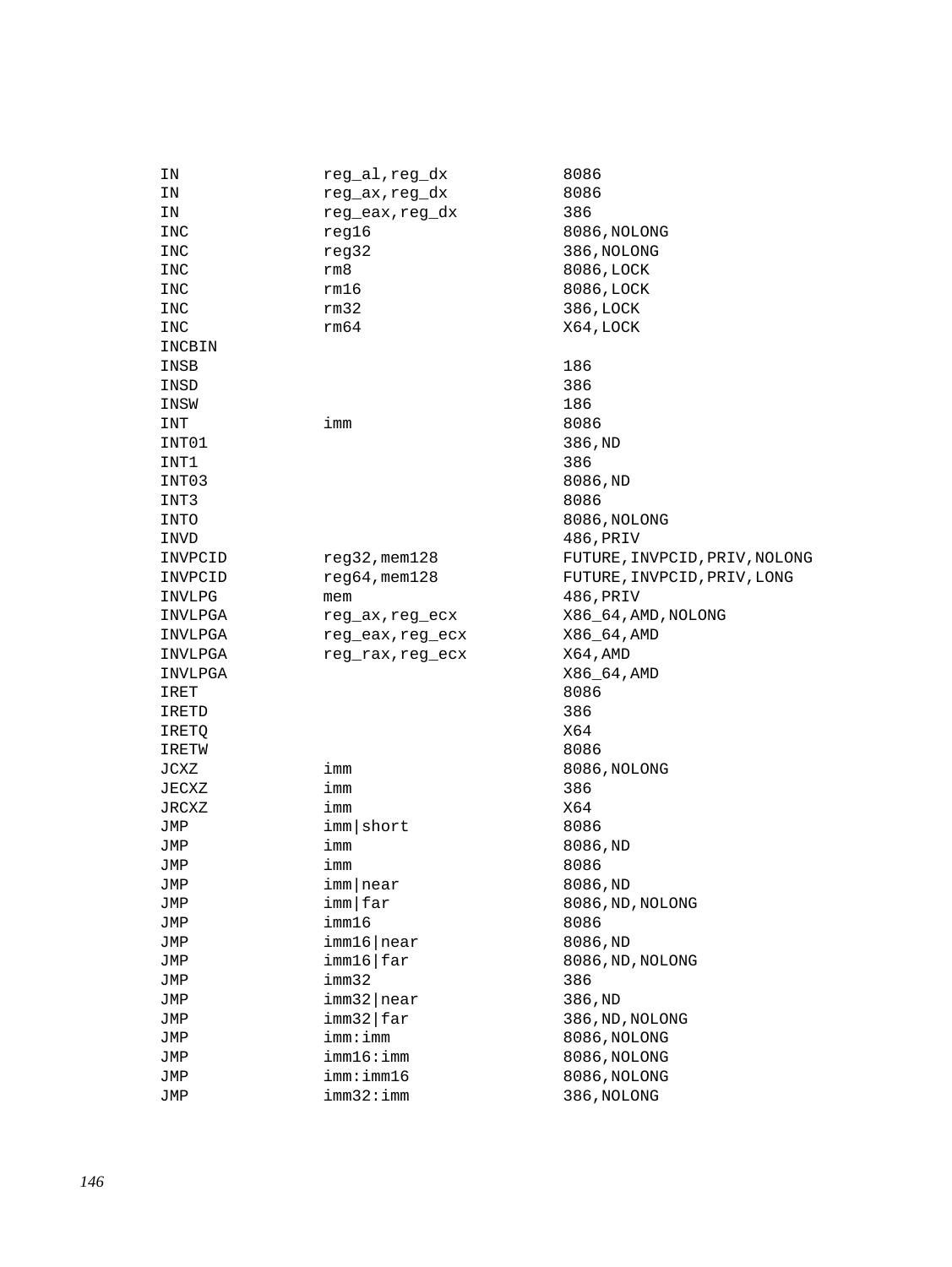| JMP         | imm:imm32                  | 386, NOLONG     |
|-------------|----------------------------|-----------------|
| JMP         | $m$ em $far$               | 8086, NOLONG    |
| JMP         | $m$ em $far$               | X64             |
| JMP         | $m$ em16   far             | 8086            |
| JMP         | $m$ em32 $\frac{1}{2}$ far | 386             |
| JMP         | $m$ em64 $\frac{1}{2}$ far | X64             |
| JMP         | $m$ em near                | 8086, ND        |
| JMP         | $m$ em16   near            | 8086, ND        |
| JMP         | $m$ em32   near            | 386, NOLONG, ND |
| JMP         | $m$ em 64   near           | X64, ND         |
| JMP         | reg16                      | 8086            |
| JMP         | reg32                      | 386, NOLONG     |
| JMP         | reg64                      | X64             |
| JMP         | mem                        | 8086            |
| JMP         | mem16                      | 8086            |
| JMP         | $m$ em $32$                | 386, NOLONG     |
| JMP         | mem                        | X64             |
| JMP         | $m$ em $64$                | X64             |
| JMPE        | imm                        | IA64            |
| JMPE        | imm16                      | IA64            |
| JMPE        | imm32                      | IA64            |
| JMPE        | rm16                       | IA64            |
| JMPE        | rm32                       | IA64            |
| LAHF        |                            | 8086            |
| LAR         | reg16, mem                 | 286,PROT,SW     |
| LAR         | reg16, reg16               | 286,PROT        |
| LAR         | reg16, reg32               | 386, PROT       |
| LAR         | reg16, reg64               | X64, PROT, ND   |
| LAR         | reg32, mem                 | 386, PROT, SW   |
| LAR         | reg32, reg16               | 386, PROT       |
| LAR         | reg32, reg32               | 386, PROT       |
| LAR         | reg32, reg64               | X64, PROT, ND   |
| LAR         | $reg64,$ mem               | X64, PROT, SW   |
| LAR         | reg64, reg16               | X64, PROT       |
| LAR         | reg64, reg32               | X64, PROT       |
| LAR         | reg64, reg64               | X64, PROT       |
| LDS         | $reg16$ , mem              | 8086, NOLONG    |
| ${\tt LDS}$ | $reg32$ , mem              | 386, NOLONG     |
| LEA         | $reg16$ , mem              | 8086            |
| LEA         | reg32, mem                 | 386             |
| LEA         | $reg64$ , mem              | X64             |
| LEAVE       |                            | 186             |
| LES         | $reg16$ , mem              | 8086, NOLONG    |
| LES         | reg32, mem                 | 386, NOLONG     |
| LFENCE      |                            | X64, AMD        |
| LFS         | $reg16$ , mem              | 386             |
| LFS         | reg32, mem                 | 386             |
| LFS         | $reg64,$ mem               | X64             |
| LGDT        | mem                        | 286, PRIV       |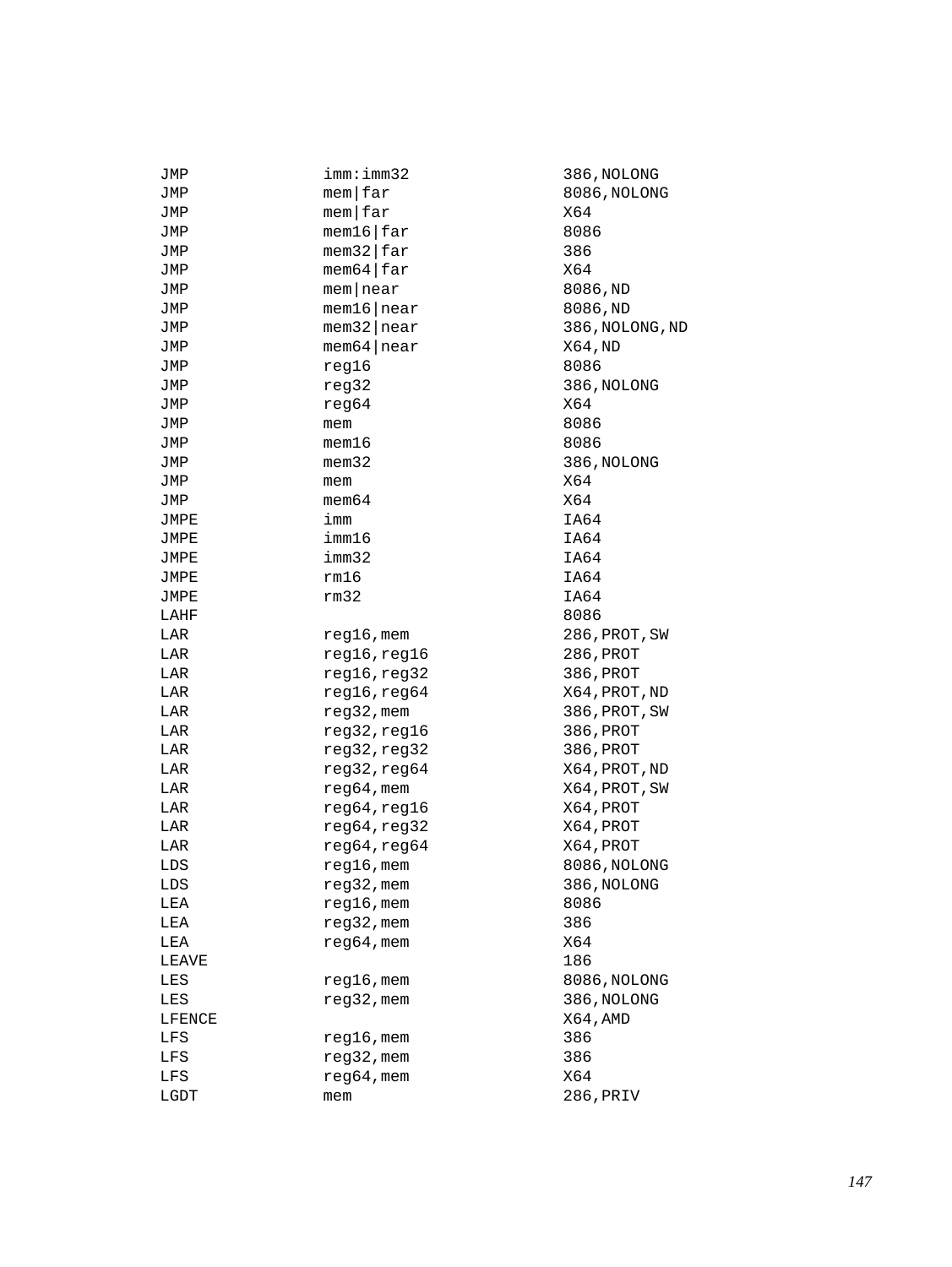| LGS        | reg16,mem     | 386    |
|------------|---------------|--------|
| LGS        | reg32, mem    | 386    |
| LGS        | $reg64$ , mem | X64    |
| LIDT       | mem           | 286, P |
| LLDT       | mem           | 286, P |
| LLDT       | $m$ em $16$   | 286, P |
| LLDT       | reg16         | 286, P |
| LMSW       | mem           | 286, P |
| LMSW       | mem16         | 286, P |
| LMSW       | reg16         | 286, P |
| LOADALL    |               | 386, U |
| LOADALL286 |               | 286,U  |
| LODSB      |               | 8086   |
| LODSD      |               | 386    |
| LODSQ      |               | X64    |
| LODSW      |               | 8086   |
| LOOP       | imm           | 8086   |
| LOOP       | imm,reg cx    | 8086,  |
| LOOP       | imm, reg ecx  | 386    |
| LOOP       | imm,reg_rcx   | X64    |
| LOOPE      | imm           | 8086   |
| LOOPE      | imm, reg cx   | 8086,  |
| LOOPE      | imm, reg ecx  | 386    |
| LOOPE      | imm,reg_rcx   | X64    |
| LOOPNE     | imm           | 8086   |
| LOOPNE     | imm,reg_cx    | 8086,  |
| LOOPNE     | imm,reg_ecx   | 386    |
| LOOPNE     | imm,reg_rcx   | X64    |
| LOOPNZ     | imm           | 8086   |
| LOOPNZ     | imm,reg_cx    | 8086,  |
| LOOPNZ     | imm,reg_ecx   | 386    |
| LOOPNZ     | imm,reg_rcx   | X64    |
| LOOPZ      | imm           | 8086   |
| LOOPZ      | imm,reg_cx    | 8086,  |
| LOOPZ      | imm, reg ecx  | 386    |
| LOOPZ      | imm, reg_rcx  | X64    |
| LSL        | $reg16$ , mem | 286, P |
| LSL        | reg16,reg16   | 286,P  |
| LSL        | reg16,reg32   | 386, P |
| LSL        | reg16, reg64  | X64,P  |
| LSL        | reg32, mem    | 386, P |
| LSL        | reg32,reg16   | 386, P |
| LSL        | reg32,reg32   | 386, P |
| LSL        | reg32,reg64   | X64,P  |
| LSL        | reg64, mem    | X64,P  |
| LSL        | reg64, reg16  | X64,P  |
| LSL        | reg64, reg32  | X64,P  |
| LSL        | reg64, reg64  | X64,P  |
| LSS        | reg16, mem    | 386    |

286, PRIV 286, PROT, PRIV 286, PROT, PRIV 286, PROT, PRIV 286, PRIV 286, PRIV 286, PRIV 386, UNDOC 286, UNDOC 8086,NOLONG 8086,NOLONG 8086,NOLONG 8086,NOLONG 8086,NOLONG 286, PROT, SW  $286, PROT$ LSL reg16,reg32 386,PROT LSL reg16,reg64 X64,PROT,ND 386, PROT, SW  $.6$  386, PROT 2 386, PROT A  $X64$ , PROT, ND X64, PROT, SW LSC REGISTER REGISTER A STRUCK Partias and the set of the set of the set of the set of the set of the set of the set of the set of the set of<br>2 April 2013 and the set of the set of the set of the set of the set of the set of the set of the set of the s<br> X64,PROT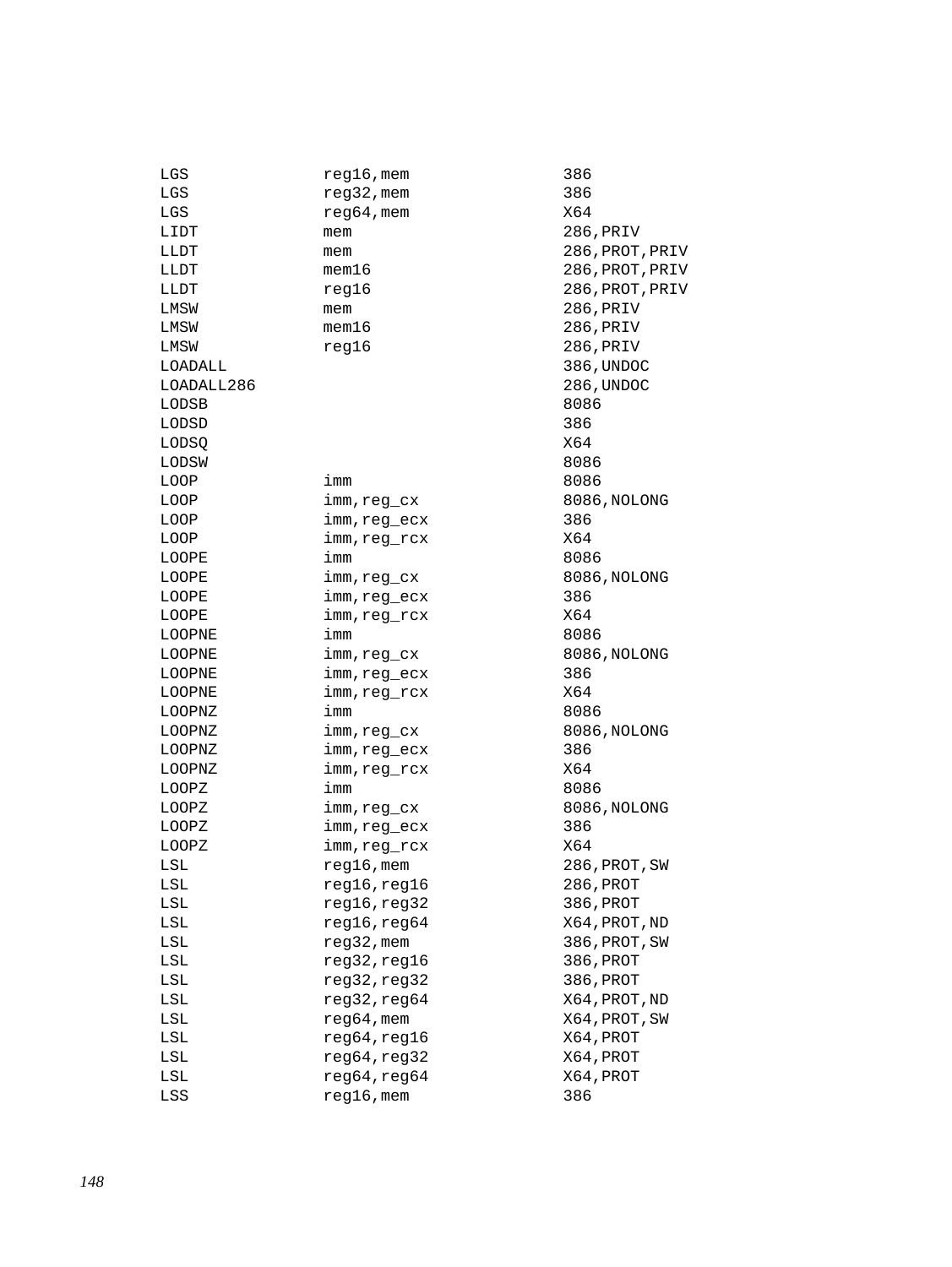| LSS     | reg32, mem                | 386               |
|---------|---------------------------|-------------------|
| LSS     | $reg64$ , mem             | X64               |
| LTR     | mem                       | 286, PROT, PRIV   |
| LTR     | mem16                     | 286, PROT, PRIV   |
| LTR     | reg16                     | 286, PROT, PRIV   |
| MFENCE  |                           | X64, AMD          |
| MONITOR |                           | PRESCOTT          |
| MONITOR | reg_eax,reg_ecx,reg_edx   | PRESCOTT, ND      |
| MONITOR | reg_rax, reg_ecx, reg_edx | X64,ND            |
| MOV     | mem, reg_sreg             | 8086, SW          |
| MOV     | reg16, reg_sreg           | 8086              |
| MOV     | reg32, reg_sreg           | 386               |
| MOV     | reg64, reg_sreg           | X64, OPT, ND      |
| MOV     | rm64, reg_sreg            | X64               |
| MOV     | reg_sreg, mem             | 8086, SW          |
| MOV     | reg_sreg,reg16            | 8086, OPT, ND     |
| MOV     | reg_sreg, reg32           | 386, OPT, ND      |
| MOV     | reg_sreg, reg64           | X64, OPT, ND      |
| MOV     | reg_sreg, reg16           | 8086              |
| MOV     | reg_sreg, reg32           | 386               |
| MOV     | reg_sreg, rm64            | X64               |
| MOV     | reg_al, mem_offs          | 8086              |
| MOV     | reg_ax, mem_offs          | 8086              |
| MOV     | reg_eax, mem_offs         | 386               |
| MOV     | reg_rax, mem_offs         | X64               |
| MOV     | mem_offs, reg_al          | 8086, NOHLE       |
| MOV     | mem_offs, reg_ax          | 8086, NOHLE       |
| MOV     | mem_offs, reg_eax         | 386, NOHLE        |
| MOV     | mem_offs, reg_rax         | X64, NOHLE        |
| MOV     | reg32, reg_creg           | 386, PRIV, NOLONG |
| MOV     | reg64, reg_creg           | X64, PRIV         |
| MOV     | reg_creg, reg32           | 386, PRIV, NOLONG |
| MOV     | reg_creg, reg64           | X64, PRIV         |
| MOV     | reg32, reg_dreg           | 386, PRIV, NOLONG |
| MOV     | reg64, reg_dreg           | X64, PRIV         |
| MOV     | reg_dreg, reg32           | 386, PRIV, NOLONG |
| MOV     | reg_dreg, reg64           | X64, PRIV         |
| MOV     | reg32, reg_treg           | 386, NOLONG, ND   |
| MOV     | reg_treg, reg32           | 386, NOLONG, ND   |
| MOV     | mem, reg8                 | 8086              |
| MOV     | reg8, reg8                | 8086              |
| MOV     | mem, reg16                | 8086              |
| MOV     | reg16, reg16              | 8086              |
| MOV     | mem, reg32                | 386               |
| MOV     | reg32, reg32              | 386               |
| MOV     | mem, reg64                | X64               |
| MOV     | reg64, reg64              | X64               |
| MOV     | reg8, mem                 | 8086              |
| MOV     | reg8, reg8                | 8086              |
|         |                           |                   |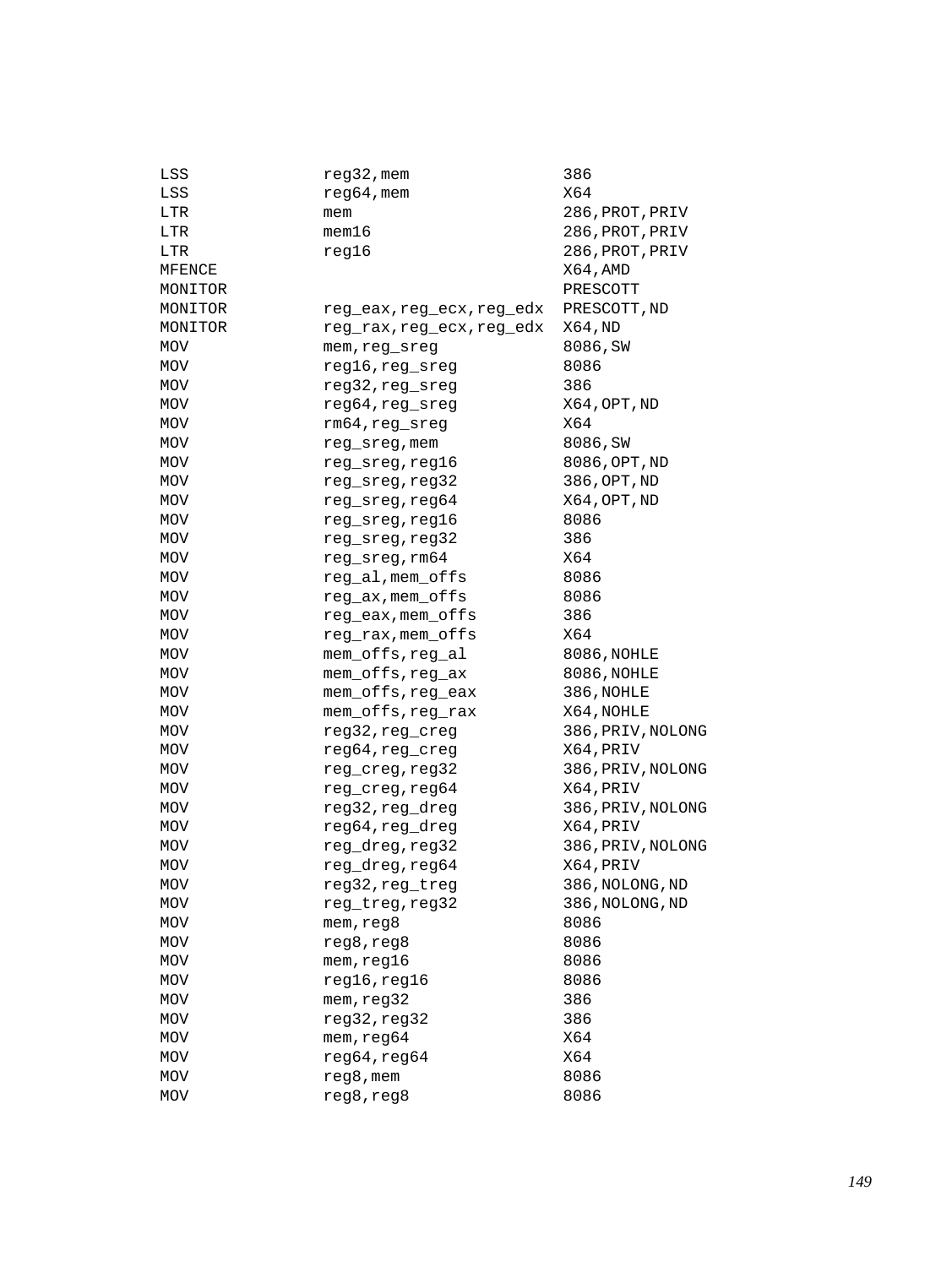| MOV         | $reg16$ , mem    | 8086             |
|-------------|------------------|------------------|
| MOV         | reg16, reg16     | 8086             |
| MOV         | $reg32$ , mem    | 386              |
| MOV         | reg32, reg32     | 386              |
| MOV         | $reg64,$ mem     | X64              |
| MOV         | reg64, reg64     | X64              |
| MOV         | reg8, imm        | 8086             |
| MOV         | reg16, imm       | 8086             |
| MOV         | $req32$ , imm    | 386              |
| MOV         | reg64, udword64  | X64, OPT, ND     |
| MOV         | reg64, sdword64  | X64, OPT, ND     |
| MOV         | $req64$ , imm    | X64              |
| MOV         | rm 8, imm        | 8086             |
| MOV         | rm16, imm        | 8086             |
| MOV         | $rm32$ , imm     | 386              |
| MOV         | rm64, imm        | X64              |
| MOV         | rm64, imm32      | X64              |
| MOV         | $m$ em, imm $8$  | 8086             |
| MOV         | $m$ em, imm $16$ | 8086             |
| MOV         | mem, imm32       | 386              |
| MOVD        | mmxreg, rm32     | PENT, MMX, SD    |
| MOVD        | rm32, mmxreq     | PENT, MMX, SD    |
| MOVD        | mmxreg, rm64     | X64, MMX, SX, ND |
| MOVD        | rm64, mmxreg     | X64, MMX, SX, ND |
| MOVQ        | mmxreg, mmxrm    | PENT, MMX        |
| <b>MOVQ</b> | mmxrm, mmxreg    | PENT, MMX        |
| <b>MOVQ</b> | mmxreg, rm64     | X64, MMX         |
| <b>MOVQ</b> | rm64, mmxreg     | X64, MMX         |
| MOVSB       |                  | 8086             |
| MOVSD       |                  | 386              |
| MOVSO       |                  | X64              |
| MOVSW       |                  | 8086             |
| MOVSX       | $reg16$ , mem    | 386              |
| MOVSX       | reg16, reg8      | 386              |
| MOVSX       | reg32, rm8       | 386              |
| MOVSX       | reg32,rm16       | 386              |
| MOVSX       | req64, rm8       | X64              |
| MOVSX       | $reg64$ , $rm16$ | X64              |
| MOVSXD      | reg64,rm32       | X64              |
| MOVSX       | reg64,rm32       | X64, ND          |
| MOVZX       | $reg16$ , mem    | 386              |
| MOVZX       | reg16, reg8      | 386              |
| MOVZX       | reg32,rm8        | 386              |
| MOVZX       | reg32,rm16       | 386              |
| MOVZX       | reg64, rm8       | X64              |
| MOVZX       | reg64,rm16       | X64              |
| MUL         | rm8              | 8086             |
| MUL         | rm16             | 8086             |
| MUL         | rm32             | 386              |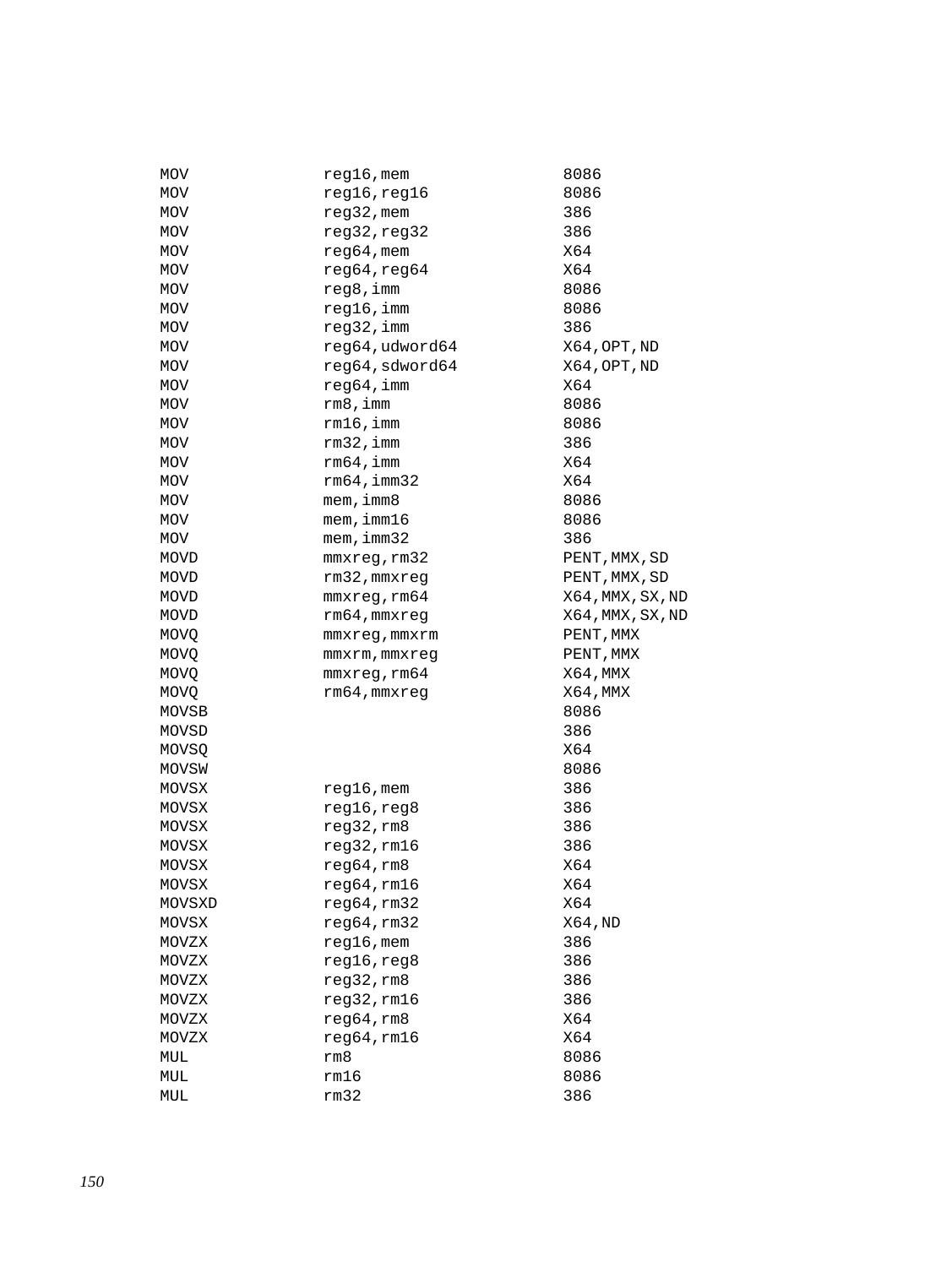| MUL   | rm64             | X64                    |
|-------|------------------|------------------------|
| MWAIT |                  | PRESCOTT               |
| MWAIT | reg_eax, reg_ecx | PRESCOTT, ND           |
| NEG   | rm8              | 8086, LOCK             |
| NEG   | rm16             | 8086, LOCK             |
| NEG   | rm32             | 386, LOCK              |
| NEG   | rm64             | X64, LOCK              |
| NOP   |                  | 8086                   |
| NOP   | rm16             | P <sub>6</sub>         |
| NOP   | rm32             | P <sub>6</sub>         |
| NOP   | rm64             | X64                    |
| NOT   | rm8              | 8086, LOCK             |
| NOT   | rm16             | 8086, LOCK             |
| NOT   | rm32             | 386, LOCK              |
| NOT   | rm64             | X64, LOCK              |
| 0R    | mem, reg8        | 8086, LOCK             |
| OR    | reg8, reg8       | 8086                   |
| OR    | mem, reg16       | 8086, LOCK             |
| OR    | reg16, reg16     | 8086                   |
| OR    | mem, reg32       | 386, LOCK              |
| OR    | reg32, reg32     | 386                    |
| OR    | mem, reg64       | X64, LOCK              |
| OR    | reg64, reg64     | X64                    |
| OR    | reg8, mem        | 8086                   |
| OR    | reg8, reg8       | 8086                   |
| OR    | $reg16$ , mem    | 8086                   |
| OR    | reg16, reg16     | 8086                   |
| OR    | $reg32$ , mem    | 386                    |
| OR    | reg32, reg32     | 386                    |
| OR    | $reg64,$ mem     | X64                    |
| OR    | reg64, reg64     | X64                    |
| OR    | $rm16$ , imm $8$ | 8086, LOCK             |
| 0R    | $rm32$ , imm $8$ | 386, LOCK              |
| 0R    | rm64, imm8       | X64, LOCK              |
| 0R    | reg_al, imm      | 8086                   |
| OR    | reg_ax, sbyte16  | 8086                   |
| 0R    | reg_ax, imm      | 8086                   |
| OR    | reg_eax, sbyte32 | 386                    |
| 0R    | reg eax, imm     | 386                    |
| OR    | reg_rax, sbyte64 | X64                    |
| OR    | reg_rax, imm     | X64                    |
| OR    | rm 8, imm        | 8086, LOCK             |
| OR    | rm16, imm        | 8086, LOCK             |
| OR    | $rm32$ , imm     | 386, LOCK              |
| OR    | rm64, imm        | X64, LOCK              |
| OR    | mem, imm8        | 8086, LOCK             |
| OR    | $m$ em, imm $16$ | 8086, LOCK             |
| OR    | mem, imm32       | 386, LOCK              |
| OR    | $rm8$ , imm      | 8086, LOCK, ND, NOLONG |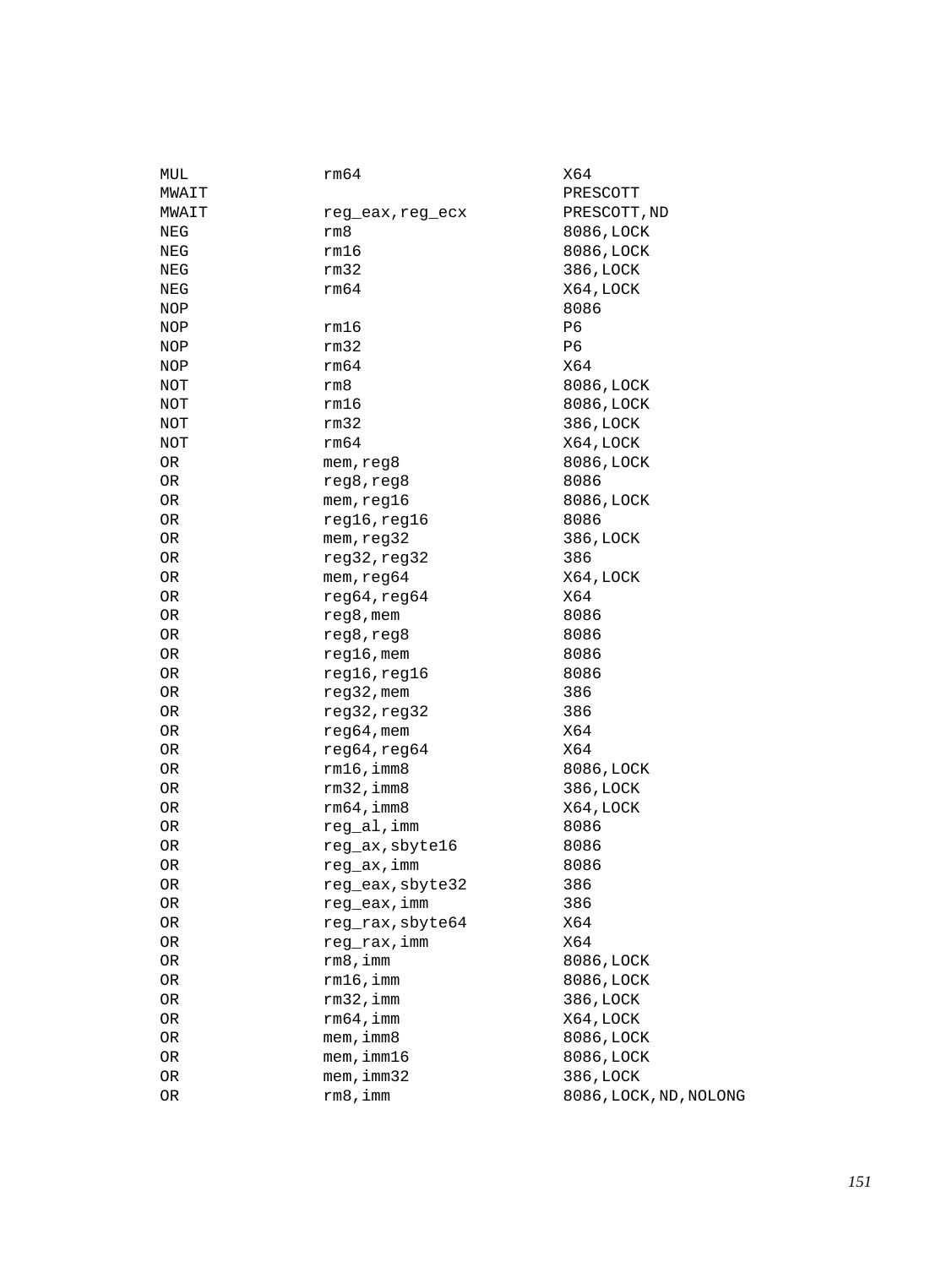| OUT      | imm,reg_al         | 8086             |
|----------|--------------------|------------------|
| OUT      | imm,reg_ax         | 8086             |
| OUT      | imm, reg_eax       | 386              |
| OUT      | reg_dx,reg_al      | 8086             |
| OUT      | reg_dx, reg_ax     | 8086             |
| OUT      | reg_dx, reg_eax    | 386              |
| OUTSB    |                    | 186              |
| OUTSD    |                    | 386              |
| OUTSW    |                    | 186              |
| PACKSSDW | mmxreg,mmxrm       | PENT, MMX        |
| PACKSSWB | mmxreg,mmxrm       | PENT, MMX        |
| PACKUSWB | mmxreg, mmxrm      | PENT, MMX        |
| PADDB    | mmxreg, mmxrm      | PENT, MMX        |
| PADDD    | mmxreg, mmxrm      | PENT, MMX        |
| PADDSB   | mmxreg, mmxrm      | PENT, MMX        |
| PADDSIW  | mmxreg, mmxrm      | PENT, MMX, CYRIX |
| PADDSW   | mmxreg, mmxrm      | PENT, MMX        |
| PADDUSB  | mmxreg, mmxrm      | PENT, MMX        |
| PADDUSW  | mmxreg, mmxrm      | PENT, MMX        |
| PADDW    | mmxreq, mmxrm      | PENT, MMX        |
| PAND     | mmxreg, mmxrm      | PENT, MMX        |
| PANDN    | mmxreq, mmxrm      | PENT, MMX        |
| PAUSE    |                    | 8086             |
| PAVEB    | mmxreg,mmxrm       | PENT, MMX, CYRIX |
| PAVGUSB  | mmxreg,mmxrm       | PENT, 3DNOW      |
| PCMPEOB  | mmxreg, mmxrm      | PENT, MMX        |
| PCMPEOD  | mmxreg, mmxrm      | PENT, MMX        |
| PCMPEOW  | mmxreg, mmxrm      | PENT, MMX        |
| PCMPGTB  | mmxreg, mmxrm      | PENT, MMX        |
| PCMPGTD  | mmxreg, mmxrm      | PENT, MMX        |
| PCMPGTW  | mmxreg, mmxrm      | PENT, MMX        |
| PDISTIB  | mmxreg, mem        | PENT, MMX, CYRIX |
| PF2ID    | $mmxreg$ , $mmxrm$ | PENT, 3DNOW      |
| PFACC    | mmxreg,mmxrm       | PENT, 3DNOW      |
| PFADD    | mmxreg,mmxrm       | PENT, 3DNOW      |
| PFCMPEQ  | mmxreg, mmxrm      | PENT, 3DNOW      |
| PFCMPGE  | mmxreg, mmxrm      | PENT, 3DNOW      |
| PFCMPGT  | mmxreg,mmxrm       | PENT, 3DNOW      |
| PFMAX    | mmxreg,mmxrm       | PENT, 3DNOW      |
| PFMIN    | mmxreg,mmxrm       | PENT, 3DNOW      |
| PFMUL    | mmxreg, mmxrm      | PENT, 3DNOW      |
| PFRCP    | mmxreg, mmxrm      | PENT, 3DNOW      |
| PFRCPIT1 | mmxreq, mmxrm      | PENT, 3DNOW      |
| PFRCPIT2 | mmxreg, mmxrm      | PENT, 3DNOW      |
| PFRSQIT1 | mmxreg, mmxrm      | PENT, 3DNOW      |
| PFRSORT  | mmxreg, mmxrm      | PENT, 3DNOW      |
| PFSUB    | mmxreg, mmxrm      | PENT, 3DNOW      |
| PFSUBR   | mmxreg, mmxrm      | PENT, 3DNOW      |
| PI2FD    | mmxreg, mmxrm      | PENT, 3DNOW      |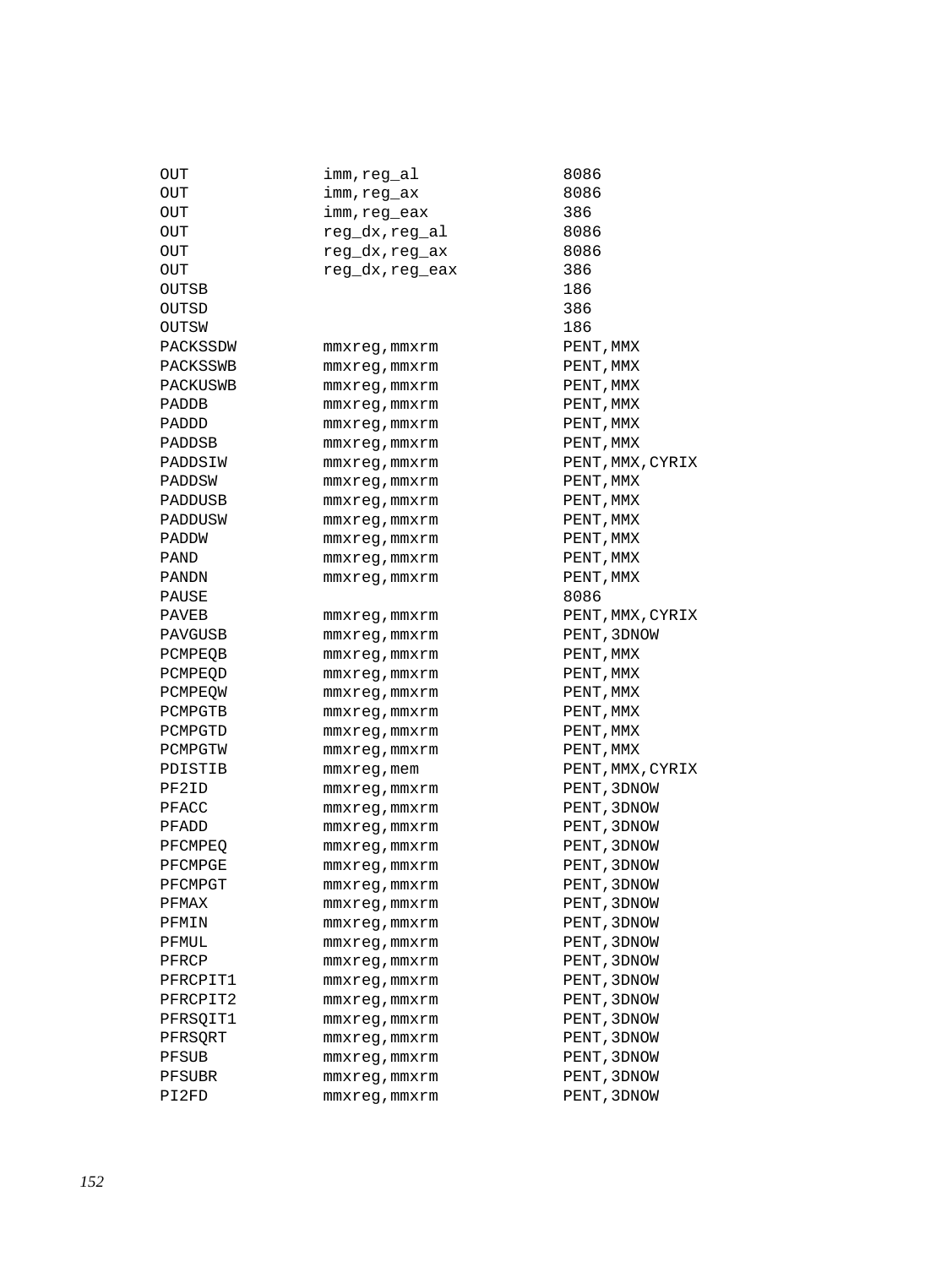| PMACHRIW     | mmxreg, mem        | PENT, MMX, CYRIX |
|--------------|--------------------|------------------|
| PMADDWD      | mmxreg, mmxrm      | PENT, MMX        |
| PMAGW        | mmxreg, mmxrm      | PENT, MMX, CYRIX |
| PMULHRIW     | mmxreg, mmxrm      | PENT, MMX, CYRIX |
| PMULHRWA     | $mmxreq$ , $mmxrm$ | PENT, 3DNOW      |
| PMULHRWC     | mmxreg, mmxrm      | PENT, MMX, CYRIX |
| PMULHW       | mmxreg, mmxrm      | PENT, MMX        |
| PMULLW       | mmxreg, mmxrm      | PENT, MMX        |
| PMVGEZB      | mmxreg, mem        | PENT, MMX, CYRIX |
| PMVLZB       | $mmxreg$ , mem     | PENT, MMX, CYRIX |
| PMVNZB       | mmxreg, mem        | PENT, MMX, CYRIX |
| PMVZB        | $mmxreg$ , mem     | PENT, MMX, CYRIX |
| POP          | req16              | 8086             |
| POP          | reg32              | 386, NOLONG      |
| POP          | req64              | X64              |
| POP          | rm16               | 8086             |
| POP          | rm32               | 386, NOLONG      |
| POP          | rm64               | X64              |
| POP          | reg_cs             | 8086,UNDOC,ND    |
| POP          | reg dess           | 8086, NOLONG     |
| POP          | reg_fsgs           | 386              |
| POPA         |                    | 186, NOLONG      |
| POPAD        |                    | 386, NOLONG      |
| POPAW        |                    | 186, NOLONG      |
| POPF         |                    | 8086             |
| POPFD        |                    | 386, NOLONG      |
| POPFO        |                    | X64              |
| POPFW        |                    | 8086             |
| POR.         | mmxreg, mmxrm      | PENT, MMX        |
| PREFETCH     | mem                | PENT, 3DNOW      |
| PREFETCHW    | mem                | PENT, 3DNOW      |
| <b>PSLLD</b> | mmxreg, mmxrm      | PENT, MMX        |
| PSLLD        | mmxreg,imm         | PENT, MMX        |
| <b>PSLLO</b> | mmxreg, mmxrm      | PENT, MMX        |
| PSLLQ        | mmxreg,imm         | PENT, MMX        |
| PSLLW        | mmxreg, mmxrm      | PENT, MMX        |
| PSLLW        | mmxreq, imm        | PENT, MMX        |
| <b>PSRAD</b> | mmxreg, mmxrm      | PENT, MMX        |
| PSRAD        | mmxreq,imm         | PENT, MMX        |
| PSRAW        | mmxreq, mmxrm      | PENT, MMX        |
| PSRAW        | mmxreg, imm        | PENT, MMX        |
| PSRLD        | mmxreq, mmxrm      | PENT, MMX        |
| PSRLD        | mmxreg, imm        | PENT, MMX        |
| PSRLO        | $mmxreg$ , $mmxrm$ | PENT, MMX        |
| PSRLO        | mmxreg, imm        | PENT, MMX        |
| PSRLW        | mmxreq, mmxrm      | PENT, MMX        |
| PSRLW        | mmxreg, imm        | PENT, MMX        |
| PSUBB        | $mmxreg$ , $mmxrm$ | PENT, MMX        |
| PSUBD        | $mmxreg$ , $mmxrm$ | PENT, MMX        |
|              |                    |                  |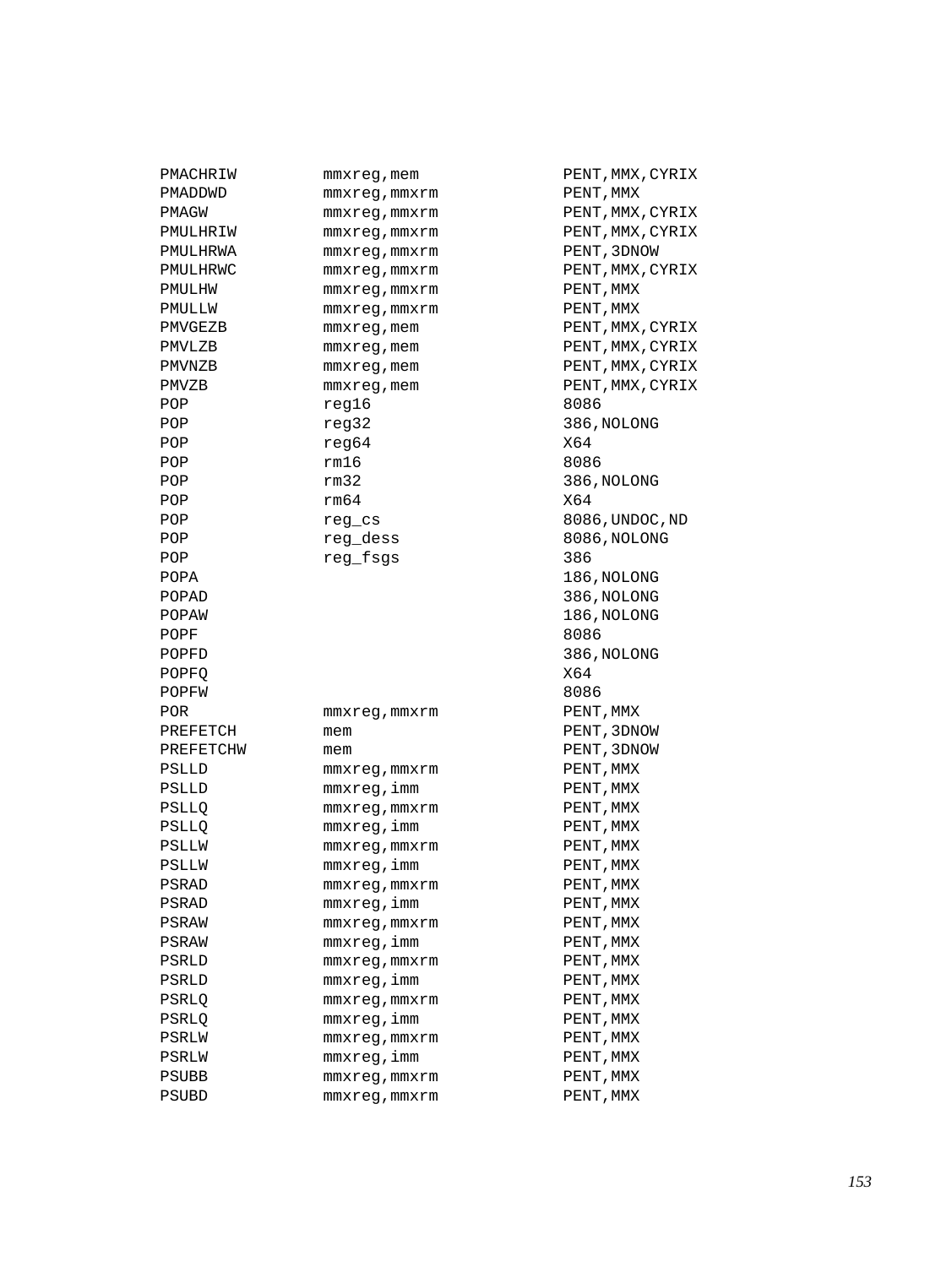| PSUBSB      | mmxreg,mmxrm   | PENT, |
|-------------|----------------|-------|
| PSUBSIW     | mmxreg, mmxrm  | PENT, |
| PSUBSW      | mmxreg, mmxrm  | PENT, |
| PSUBUSB     | mmxreg, mmxrm  | PENT, |
| PSUBUSW     | mmxreg, mmxrm  | PENT, |
| PSUBW       | mmxreq, mmxrm  | PENT, |
| PUNPCKHBW   | mmxreg, mmxrm  | PENT, |
| PUNPCKHDQ   | mmxreg, mmxrm  | PENT, |
| PUNPCKHWD   | mmxreq, mmxrm  | PENT, |
| PUNPCKLBW   | mmxreg, mmxrm  | PENT, |
| PUNPCKLDQ   | mmxreg, mmxrm  | PENT, |
| PUNPCKLWD   | mmxreg, mmxrm  | PENT, |
| PUSH        | reg16          | 8086  |
| PUSH        | reg32          | 386,N |
| PUSH        | reg64          | X64   |
| PUSH        | rm16           | 8086  |
| PUSH        | rm32           | 386,N |
| PUSH        | rm64           | X64   |
| PUSH        | reg_cs         | 8086, |
| PUSH        | reg_dess       | 8086, |
| PUSH        | reg_fsgs       | 386   |
| PUSH        | imm8           | 186   |
| PUSH        | imm16          | 186,A |
| PUSH        | imm32          | 386,N |
| PUSH        | imm32          | 386,N |
| PUSH        | imm32          | X64,A |
| PUSH        | imm64          | X64,A |
| PUSHA       |                | 186,N |
| PUSHAD      |                | 386,N |
| PUSHAW      |                | 186,N |
| PUSHF       |                | 8086  |
| PUSHFD      |                | 386,N |
| PUSHFQ      |                | X64   |
| PUSHFW      |                | 8086  |
| <b>PXOR</b> | mmxreq, mmxrm  | PENT, |
| <b>RCL</b>  | rm8,unity      | 8086  |
| <b>RCL</b>  | rm8,reg_cl     | 8086  |
| RCL         | rm8,imm        | 186   |
| RCL         | rm16, unity    | 8086  |
| RCL         | $rm16, reg_cl$ | 8086  |
| RCL         | $rm16$ , imm   | 186   |
| RCL         | rm32, unity    | 386   |
| RCL         | $rm32, reg_cl$ | 386   |
| RCL         | $rm32$ , imm   | 386   |
| RCL         | rm64, unity    | X64   |
| RCL         | $rm64, reg_c1$ | X64   |
| RCL         | $rm64$ , imm   | X64   |
| <b>RCR</b>  | rm8, unity     | 8086  |
| <b>RCR</b>  | $rm8, reg_c1$  | 8086  |

PENT, MMX PENT, MMX, CYRIX PENT, MMX PENT, MMX PENT, MMX PENT, MMX PENT, MMX PENT, MMX PENT, MMX PENT, MMX PENT, MMX PENT, MMX 386, NOLONG 386,NOLONG 8086,NOLONG 8086,NOLONG 186,AR0,SZ 386,NOLONG,AR0,SZ 386,NOLONG,SD  $X64,AR0,SZ$  $X64, AR0, SZ$ 186, NOLONG 386, NOLONG 186,NOLONG<br>8086 386, NOLONG PENT, MMX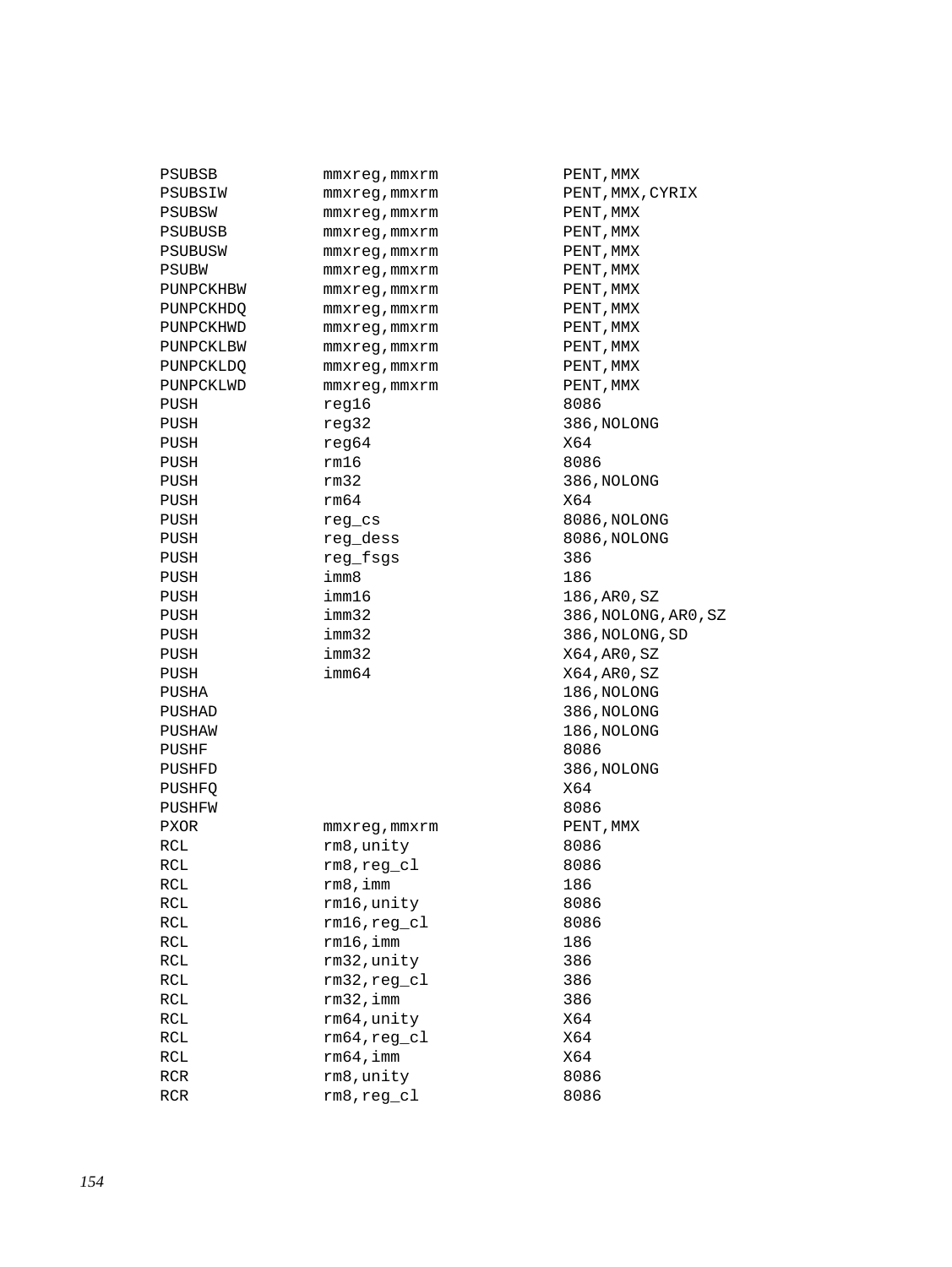| RCR          | rm 8, imm       | 186           |
|--------------|-----------------|---------------|
| RCR          | rm16, unity     | 8086          |
| RCR          | $rm16, reg_c1$  | 8086          |
| <b>RCR</b>   | $rm16$ , imm    | 186           |
| <b>RCR</b>   | rm32, unity     | 386           |
| <b>RCR</b>   | $rm32, reg_cl$  | 386           |
| <b>RCR</b>   | $rm32$ , imm    | 386           |
| <b>RCR</b>   | rm64, unity     | X64           |
| <b>RCR</b>   | $rm64, reg_c1$  | X64           |
| <b>RCR</b>   | $rm64$ , imm    | X64           |
| RDSHR        | rm32            | P6, CYRIXM    |
| RDMSR        |                 | PENT, PRIV    |
| RDPMC        |                 | P6            |
| RDTSC        |                 | PENT          |
| RDTSCP       |                 | X86_64        |
| RET          |                 | 8086          |
| RET          | imm             | 8086, SW      |
| RETF         |                 | 8086          |
| RETF         | imm             | 8086, SW      |
| RETN         |                 | 8086          |
| RETN         | imm             | 8086, SW      |
| ROL          | rm8, unity      | 8086          |
| ROL          | $rm8, reg_c1$   | 8086          |
| ROL          | rm 8, imm       | 186           |
| ROL          | rm16, unity     | 8086          |
| ROL          | $rm16, reg_c1$  | 8086          |
| ROL          | $rm16$ , imm    | 186           |
| ROL          | rm32, unity     | 386           |
| ROL          | $rm32, reg_cl$  | 386           |
| ROL          | $rm32$ , imm    | 386           |
| ROL          | rm64, unity     | X64           |
| ROL          | $rm64, reg_c1$  | X64           |
| ROL          | $rm64$ , imm    | X64           |
| <b>ROR</b>   | rm8, unity      | 8086          |
| <b>ROR</b>   | $rm8, reg_c1$   | 8086          |
| <b>ROR</b>   | $rm8$ , imm     | 186           |
| <b>ROR</b>   | rm16, unity     | 8086          |
| ROR          | $rm16, reg_cl$  | 8086          |
| $\mbox{ROR}$ | $rm16$ , imm    | 186           |
| ROR          | rm32, unity     | 386           |
| <b>ROR</b>   | $rm32, reg_cl$  | 386           |
| <b>ROR</b>   | $rm32$ , imm    | 386           |
| <b>ROR</b>   | rm64, unity     | X64           |
| <b>ROR</b>   | $rm64, reg_c1$  | X64           |
| <b>ROR</b>   | $rm64$ , imm    | X64           |
| <b>RDM</b>   |                 | P6, CYRIX, ND |
| RSDC         | reg sreg, mem80 | 486, CYRIXM   |
| RSLDT        | $m$ em $80$     | 486, CYRIXM   |
| RSM          |                 | PENTM         |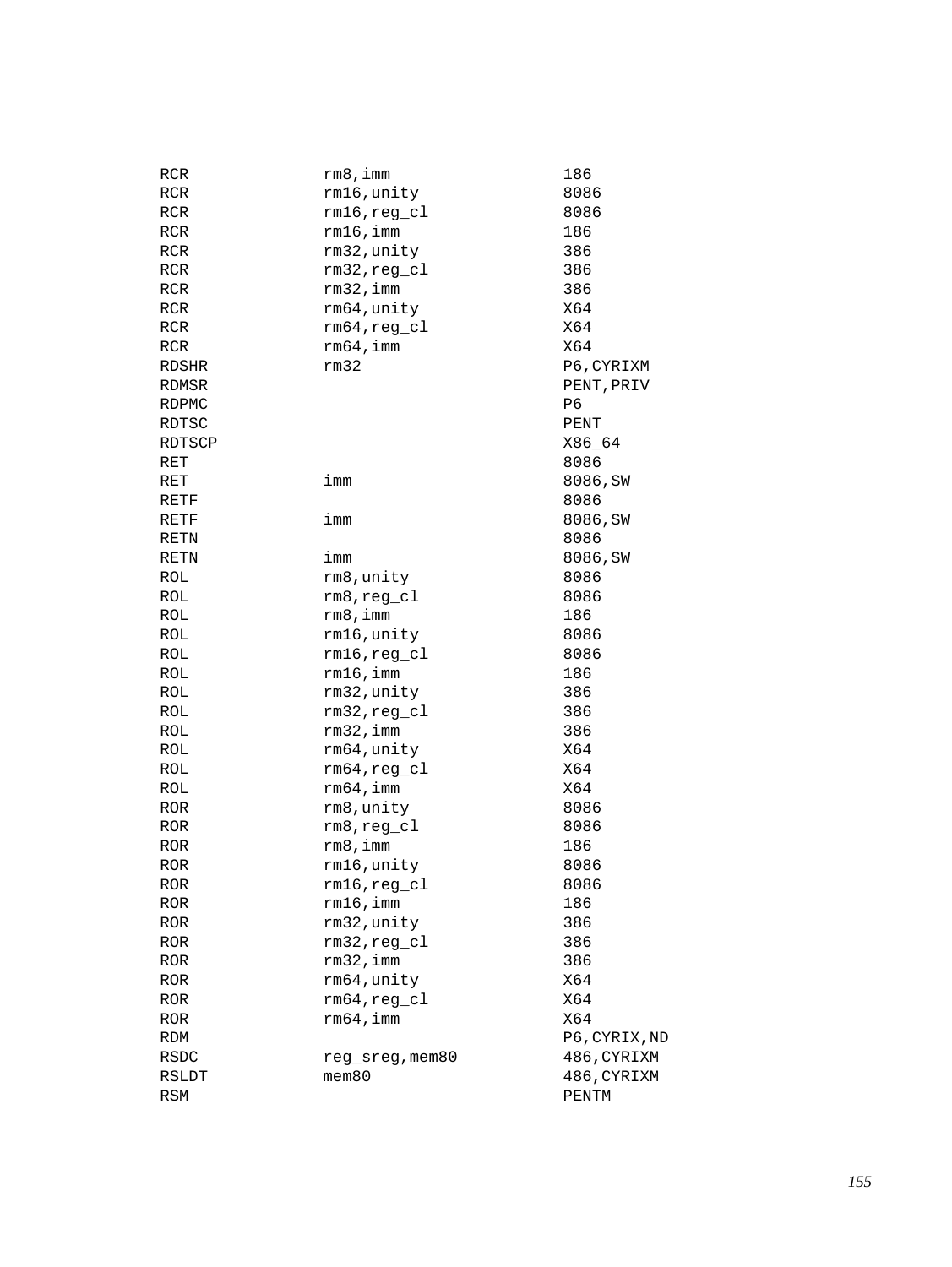| RSTS       | mem80            | 486,CYRIXM  |
|------------|------------------|-------------|
| SAHF       |                  | 8086        |
| SAL        | rm8,unity        | 8086, ND    |
| SAL        | $rm8, reg_c1$    | 8086, ND    |
| SAL        | rm8, imm         | 186, ND     |
| SAL        | rm16, unity      | 8086, ND    |
| SAL        | $rm16, reg_c1$   | 8086, ND    |
| SAL        | $rm16$ , imm     | 186, ND     |
| SAL        | rm32, unity      | 386, ND     |
| SAL        | $rm32, reg_c1$   | 386, ND     |
| SAL        | $rm32$ , imm     | 386, ND     |
| SAL        | rm64, unity      | X64, ND     |
| SAL        | $rm64, reg_c1$   | X64,ND      |
| SAL        | rm64, imm        | X64,ND      |
| SALC       |                  | 8086, UNDOC |
| SAR        | rm8,unity        | 8086        |
| SAR        | $rm8, reg_c1$    | 8086        |
| SAR        | rm 8, imm        | 186         |
| SAR        | rm16, unity      | 8086        |
| SAR        | $rm16, reg_c1$   | 8086        |
| SAR        | $rm16$ , imm     | 186         |
| SAR        | rm32, unity      | 386         |
| SAR        | $rm32, reg_c1$   | 386         |
| SAR        | $rm32$ , imm     | 386         |
| SAR        | rm64, unity      | X64         |
| SAR        | $rm64, reg_c1$   | X64         |
| SAR        | $rm64$ , imm     | X64         |
| SBB        | mem, reg8        | 8086, LOCK  |
| SBB        | reg8, reg8       | 8086        |
| SBB        | mem, reg16       | 8086, LOCK  |
| SBB        | reg16, reg16     | 8086        |
| SBB        | mem, reg32       | 386, LOCK   |
| SBB        | reg32, reg32     | 386         |
| SBB        | mem, reg64       | X64, LOCK   |
| SBB        | reg64, reg64     | X64         |
| <b>SBB</b> | reg8, mem        | 8086        |
| <b>SBB</b> | reg8, reg8       | 8086        |
| SBB        | $reg16$ , mem    | 8086        |
| SBB        | reg16,reg16      | 8086        |
| SBB        | reg32, mem       | 386         |
| SBB        | reg32, reg32     | 386         |
| SBB        | $req64$ , mem    | X64         |
| SBB        | reg64, reg64     | X64         |
| SBB        | $rm16$ , imm $8$ | 8086, LOCK  |
| SBB        | $rm32$ , imm $8$ | 386, LOCK   |
| SBB        | rm64, imm8       | X64, LOCK   |
| SBB        | reg_al, imm      | 8086        |
| SBB        | reg_ax, sbyte16  | 8086        |
| <b>SBB</b> | reg_ax, imm      | 8086        |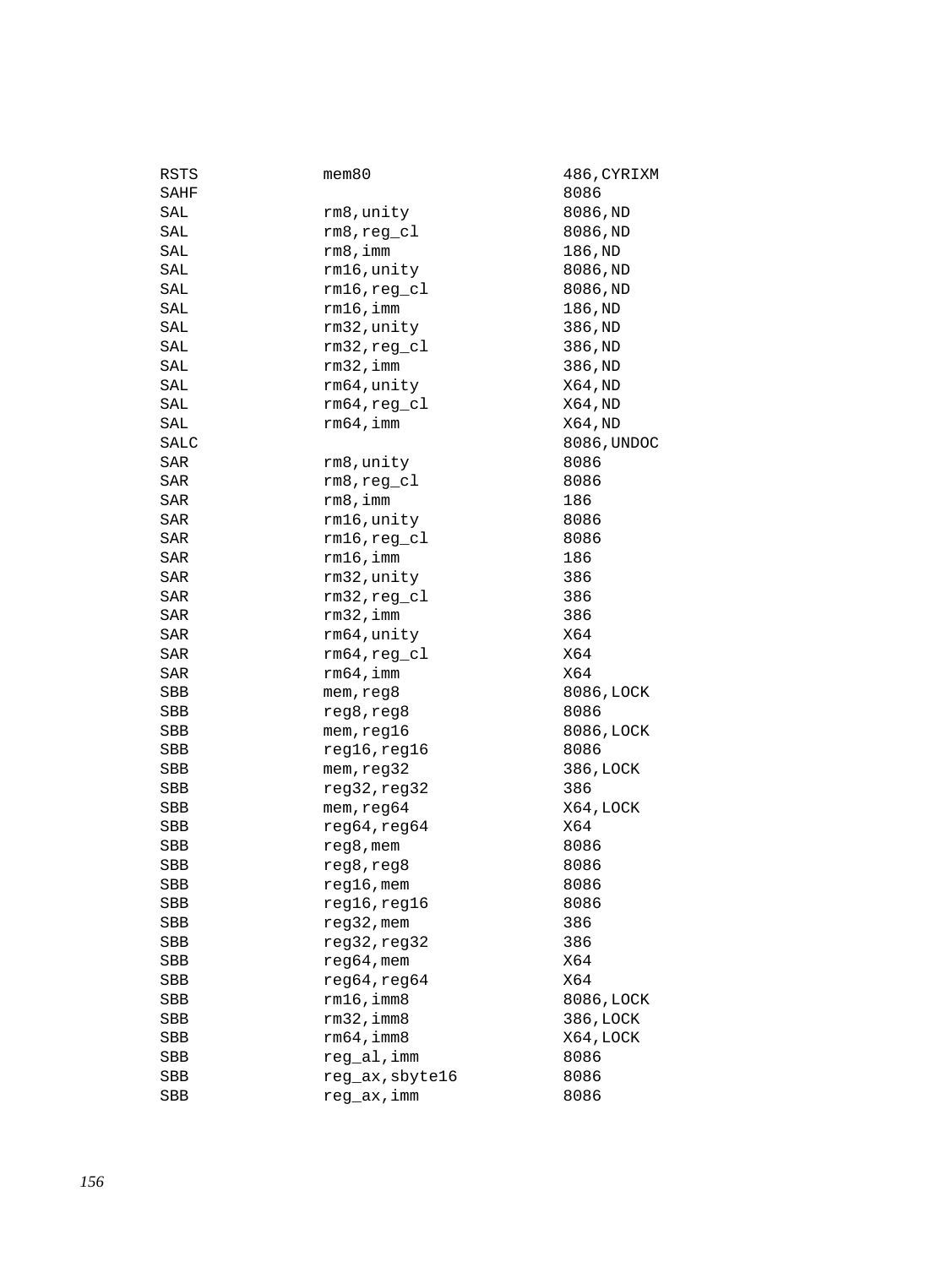| SBB          | reg_eax, sbyte32     | 386                    |
|--------------|----------------------|------------------------|
| SBB          | reg_eax,imm          | 386                    |
| SBB          | reg_rax, sbyte64     | X64                    |
| SBB          | reg_rax, imm         | X64                    |
| SBB          | rm8, imm             | 8086, LOCK             |
| SBB          | $rm16$ , imm         | 8086, LOCK             |
| SBB          | $rm32$ , imm         | 386, LOCK              |
| SBB          | $rm64$ , imm         | X64, LOCK              |
| SBB          | $m$ em, $imm8$       | 8086, LOCK             |
| SBB          | mem, imm16           | 8086, LOCK             |
| SBB          | mem, imm32           | 386, LOCK              |
| SBB          | $rm8$ , imm          | 8086, LOCK, ND, NOLONG |
| SCASB        |                      | 8086                   |
| SCASD        |                      | 386                    |
| SCASQ        |                      | X64                    |
| <b>SCASW</b> |                      | 8086                   |
| SFENCE       |                      | X64, AMD               |
| SGDT         | mem                  | 286                    |
| SHL          | rm8, unity           | 8086                   |
| SHL          | $rm8, reg_cl$        | 8086                   |
| SHL          | $rm8$ , imm          | 186                    |
| SHL          | rm16, unity          | 8086                   |
| SHL          | $rm16, reg_c1$       | 8086                   |
| SHL          | $rm16$ , imm         | 186                    |
| SHL          | rm32, unity          | 386                    |
| SHL          | $rm32, reg_cl$       | 386                    |
| SHL          | rm32, imm            | 386                    |
| SHL          | rm64, unity          | X64                    |
| SHL          | $rm64, reg_c1$       | X64                    |
| SHL          | $rm64$ , imm         | X64                    |
| SHLD         | mem, reg16, imm      | 3862                   |
| SHLD         | reg16, reg16, imm    | 3862                   |
| SHLD         | mem, reg32, imm      | 3862                   |
| SHLD         | reg32, reg32, imm    | 3862                   |
| SHLD         | mem, reg64, imm      | X642                   |
| SHLD         | reg64, reg64, imm    | X642                   |
| SHLD         | mem, reg16, reg_cl   | 386                    |
| SHLD         | reg16, reg16, reg_cl | 386                    |
| SHLD         | mem, reg32, reg_cl   | 386                    |
| <b>SHLD</b>  | reg32, reg32, reg_cl | 386                    |
| SHLD         | mem, reg64, reg_cl   | X64                    |
| SHLD         | reg64, reg64, reg_cl | X64                    |
| SHR          | rm8, unity           | 8086                   |
| SHR          | $rm8, reg_c1$        | 8086                   |
| SHR          | rm 8, imm            | 186                    |
| SHR          | rm16, unity          | 8086                   |
| SHR          | $rm16, reg_cl$       | 8086                   |
| SHR          | $rm16$ , imm         | 186                    |
| SHR          | rm32, unity          | 386                    |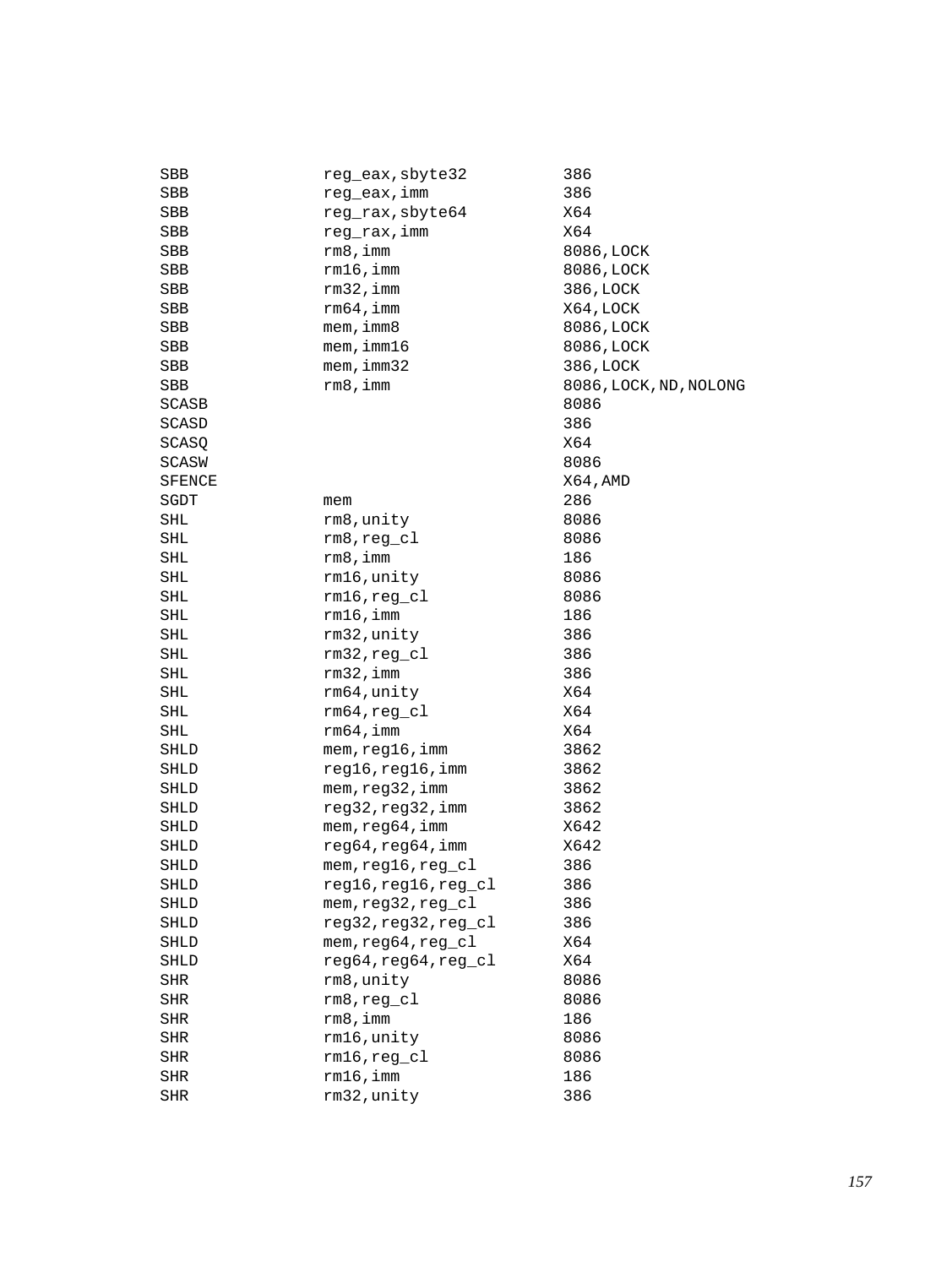| SHR        | $rm32, reg_cl$       | 386            |
|------------|----------------------|----------------|
| SHR        | rm32, imm            | 386            |
| SHR        | rm64, unity          | X64            |
| SHR        | $rm64, reg_c1$       | X64            |
| SHR        | rm64, imm            | X64            |
| SHRD       | mem, reg16, imm      | 3862           |
| SHRD       | reg16, reg16, imm    | 3862           |
| SHRD       | mem, reg32, imm      | 3862           |
| SHRD       | reg32, reg32, imm    | 3862           |
| SHRD       | mem, reg64, imm      | X642           |
| SHRD       | reg64, reg64, imm    | X642           |
| SHRD       | mem, reg16, reg_cl   | 386            |
| SHRD       | reg16, reg16, reg_cl | 386            |
| SHRD       | mem, reg32, reg_cl   | 386            |
| SHRD       | reg32, reg32, reg_cl | 386            |
| SHRD       | mem, reg64, reg_cl   | X64            |
| SHRD       | reg64, reg64, reg_cl | X64            |
| SIDT       | mem                  | 286            |
| SLDT       | mem                  | 286            |
| SLDT       | $m$ em $16$          | 286            |
| SLDT       | reg16                | 286            |
| SLDT       | reg32                | 386            |
| SLDT       | reg64                | X64, ND        |
| SLDT       | reg64                | X64            |
| SKINIT     |                      | X64            |
| SMI        |                      | 386, UNDOC     |
| SMINT      |                      | P6, CYRIX, ND  |
| SMINTOLD   |                      | 486, CYRIX, ND |
| SMSW       | mem                  | 286            |
| SMSW       | $m$ em $16$          | 286            |
| SMSW       | reg16                | 286            |
| SMSW       | reg32                | 386            |
| <b>STC</b> |                      | 8086           |
| STD        |                      | 8086           |
| STGI       |                      | X64            |
| STI        |                      | 8086           |
| STOSB      |                      | 8086           |
| STOSD      |                      | 386            |
| STOSQ      |                      | X64            |
| STOSW      |                      | 8086           |
| STR        | mem                  | 286, PROT      |
| STR        | $m$ em $16$          | 286, PROT      |
| STR        | reg16                | 286, PROT      |
| STR        | reg32                | 386, PROT      |
| STR        | reg64                | X64            |
| SUB        | mem, reg8            | 8086, LOCK     |
| SUB        | reg8, reg8           | 8086           |
| SUB        | mem, reg16           | 8086, LOCK     |
| <b>SUB</b> | reg16, reg16         | 8086           |
|            |                      |                |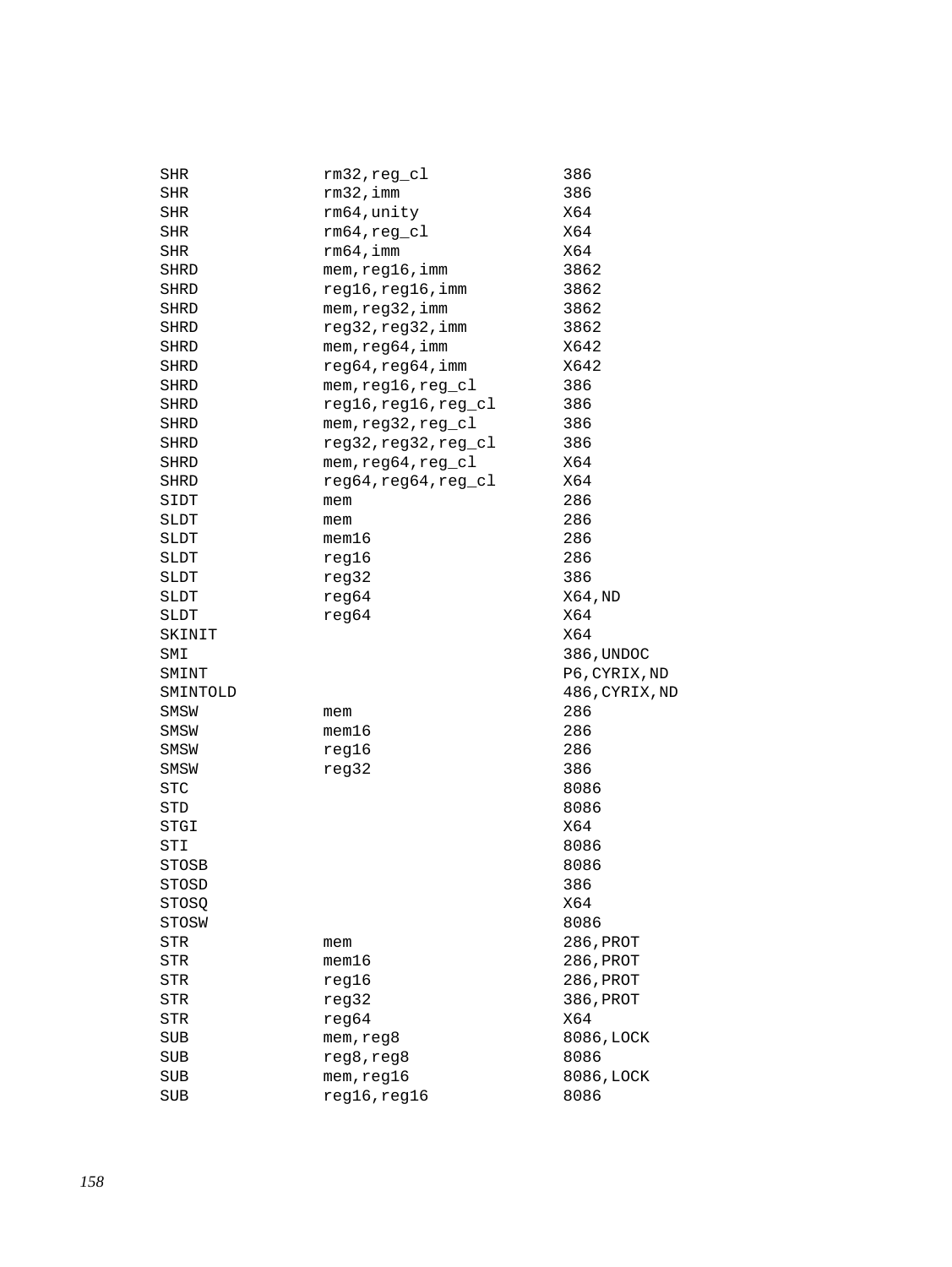| SUB      | mem, reg32       | 386, LOCK              |
|----------|------------------|------------------------|
| SUB      | reg32, reg32     | 386                    |
| SUB      | mem, reg64       | X64, LOCK              |
| SUB      | reg64, reg64     | X64                    |
| SUB      | reg8, mem        | 8086                   |
| SUB      | reg8, reg8       | 8086                   |
| SUB      | $reg16$ , mem    | 8086                   |
| SUB      | reg16, reg16     | 8086                   |
| SUB      | $reg32$ , mem    | 386                    |
| SUB      | reg32, reg32     | 386                    |
| SUB      | $reg64,$ mem     | X64                    |
| SUB      | reg64, reg64     | X64                    |
| SUB      | $rm16$ , imm $8$ | 8086, LOCK             |
| SUB      | $rm32$ , imm $8$ | 386, LOCK              |
| SUB      | $rm64$ , imm $8$ | X64, LOCK              |
| SUB      | reg_al, imm      | 8086                   |
| SUB      | reg_ax, sbyte16  | 8086                   |
| SUB      | reg_ax, imm      | 8086                   |
| SUB      | reg_eax, sbyte32 | 386                    |
| SUB      | reg_eax, imm     | 386                    |
| SUB      | reg_rax, sbyte64 | X64                    |
| SUB      | reg_rax, imm     | X64                    |
| SUB      | rm 8, imm        | 8086, LOCK             |
| SUB      | $rm16$ , imm     | 8086, LOCK             |
| SUB      | $rm32$ , imm     | 386, LOCK              |
| SUB      | $rm64$ , imm     | X64, LOCK              |
| SUB      | $m$ em, imm $8$  | 8086, LOCK             |
| SUB      | $m$ em, imm $16$ | 8086, LOCK             |
| SUB      | mem, imm32       | 386, LOCK              |
| SUB      | rm 8, imm        | 8086, LOCK, ND, NOLONG |
| SVDC     | mem80, reg_sreg  | 486, CYRIXM            |
| SVLDT    | $m$ em $80$      | 486, CYRIXM, ND        |
| SVTS     | $m$ em $80$      | 486, CYRIXM            |
| SWAPGS   |                  | X64                    |
| SYSCALL  |                  | P6, AMD                |
| SYSENTER |                  | P6                     |
| SYSEXIT  |                  | P6, PRIV               |
| SYSRET   |                  | P6, PRIV, AMD          |
| TEST     | mem, reg8        | 8086                   |
| TEST     | reg8, reg8       | 8086                   |
| TEST     | mem, reg16       | 8086                   |
| TEST     | reg16, reg16     | 8086                   |
| TEST     | mem, reg32       | 386                    |
| TEST     | reg32, reg32     | 386                    |
| TEST     | mem, reg64       | X64                    |
| TEST     | reg64, reg64     | X64                    |
| TEST     | reg8, mem        | 8086                   |
| TEST     | $reg16$ , mem    | 8086                   |
| TEST     | $reg32$ , mem    | 386                    |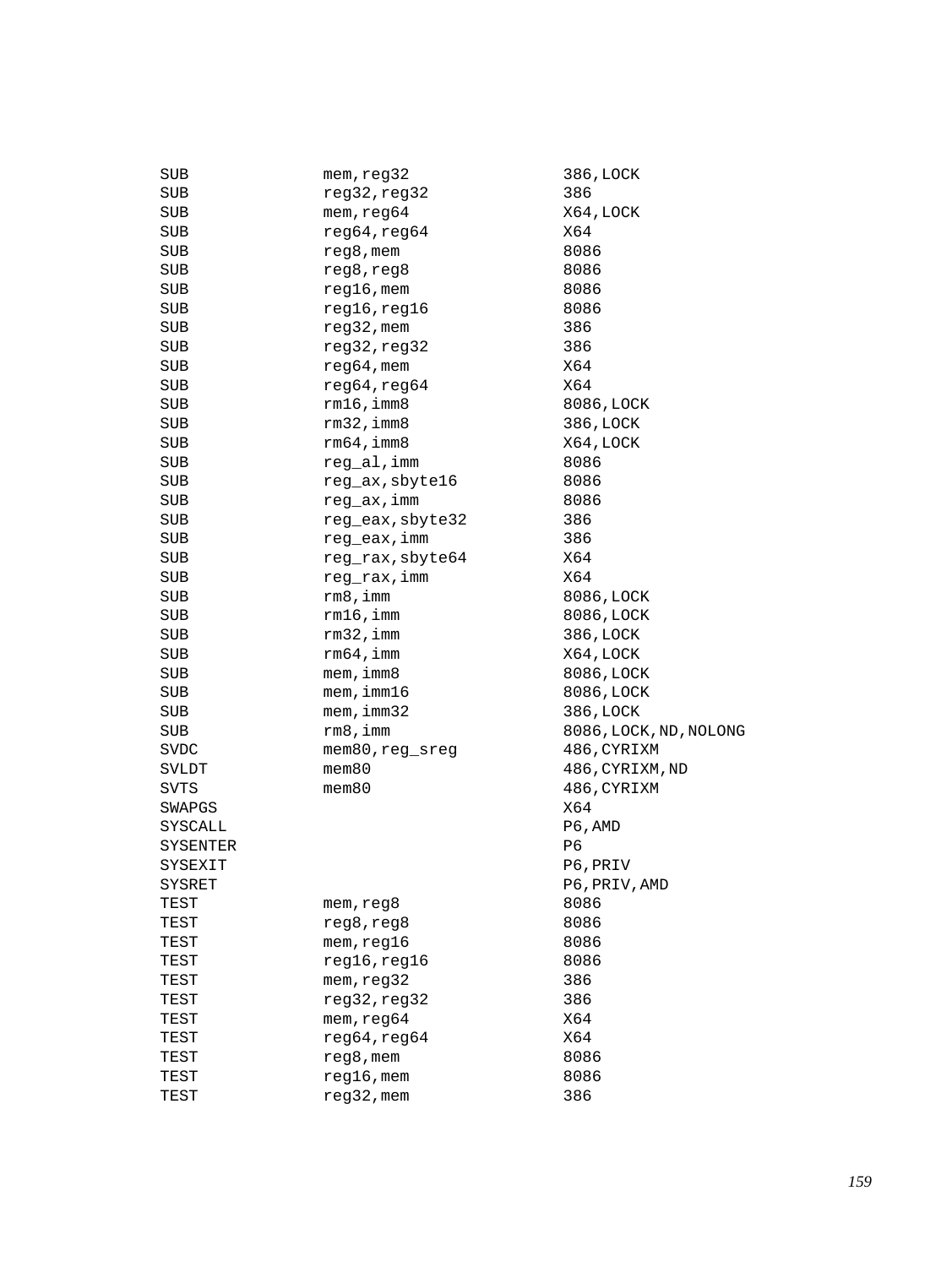| TEST   | $reg64,$ mem    | X64                |
|--------|-----------------|--------------------|
| TEST   | reg_al, imm     | 8086               |
| TEST   | reg_ax, imm     | 8086               |
| TEST   | reg_eax, imm    | 386                |
| TEST   | reg rax, imm    | X64                |
| TEST   | rm8, imm        | 8086               |
| TEST   | rm16, imm       | 8086               |
| TEST   | rm32, imm       | 386                |
| TEST   | rm64, imm       | X64                |
| TEST   | $m$ em, imm $8$ | 8086               |
| TEST   | mem, imm16      | 8086               |
| TEST   | mem, imm32      | 386                |
| UD0    |                 | 186, UNDOC         |
| UD1    |                 | 186, UNDOC         |
| UD2B   |                 | 186, UNDOC, ND     |
| UD2    |                 | 186                |
| UD2A   |                 | 186,ND             |
| UMOV   | mem,reg8        | 386, UNDOC, ND     |
| UMOV   | reg8, reg8      | 386, UNDOC, ND     |
| UMOV   | mem, reg16      | 386, UNDOC, ND     |
| UMOV   | reg16, reg16    | 386, UNDOC, ND     |
| UMOV   | mem, reg32      | 386, UNDOC, ND     |
| UMOV   | reg32, reg32    | 386, UNDOC, ND     |
| UMOV   | reg8, mem       | 386, UNDOC, ND     |
| UMOV   | reg8, reg8      | 386, UNDOC, ND     |
| UMOV   | $reg16$ , mem   | 386, UNDOC, ND     |
| UMOV   | reg16, reg16    | 386, UNDOC, ND     |
| UMOV   | $reg32$ , mem   | 386, UNDOC, ND     |
| UMOV   | reg32, reg32    | 386, UNDOC, ND     |
| VERR   | mem             | 286, PROT          |
| VERR   | mem16           | 286, PROT          |
| VERR   | reg16           | 286, PROT          |
| VERW   | mem             | 286, PROT          |
| VERW   | mem16           | 286, PROT          |
| VERW   | req16           | 286, PROT          |
| FWAIT  |                 | 8086               |
| WBINVD |                 | 486, PRIV          |
| WRSHR  | rm32            | P6, CYRIXM         |
| WRMSR  |                 | PENT, PRIV         |
| XADD   | mem, reg8       | 486, LOCK          |
| XADD   | reg8, reg8      | 486                |
| XADD   | mem, reg16      | 486, LOCK          |
| XADD   | reg16, reg16    | 486                |
| XADD   | mem, reg32      | 486, LOCK          |
| XADD   | reg32, reg32    | 486                |
| XADD   | mem, reg64      | X64, LOCK          |
| XADD   | reg64, reg64    | X64                |
| XBTS   | $reg16$ , mem   | 386, SW, UNDOC, ND |
| XBTS   | reg16, reg16    | 386, UNDOC, ND     |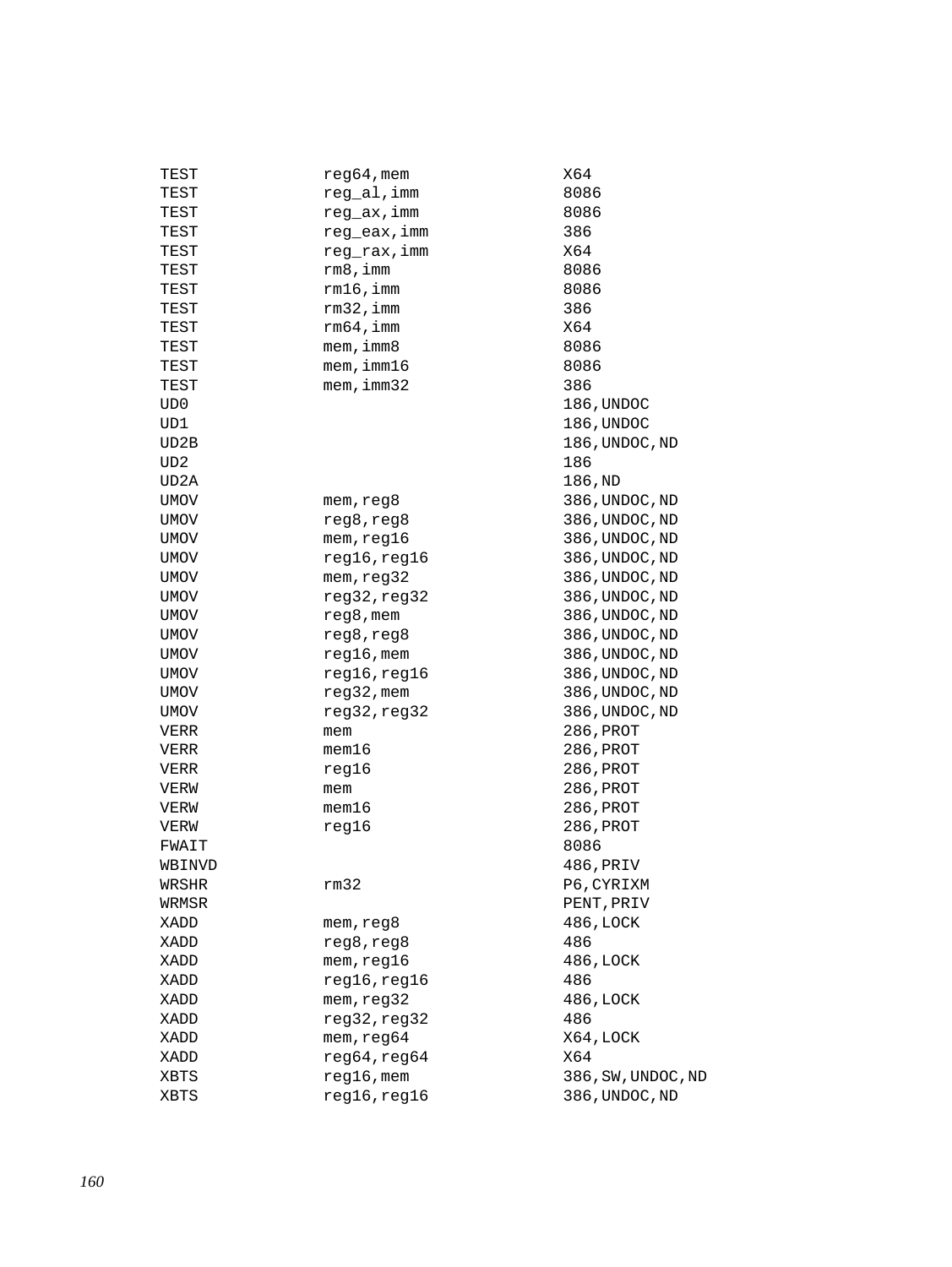| XBTS       | $reg32$ , mem    | 386, SD, UNDOC, ND |
|------------|------------------|--------------------|
| XBTS       | reg32, reg32     | 386, UNDOC, ND     |
| XCHG       | reg_ax, reg16    | 8086               |
| XCHG       | reg_eax, reg32na | 386                |
| XCHG       | reg_rax, reg64   | X64                |
| XCHG       | $reg16, reg\_ax$ | 8086               |
| XCHG       | reg32na, reg_eax | 386                |
| XCHG       | reg64, reg_rax   | X64                |
| XCHG       | reg eax, reg eax | 386, NOLONG        |
| XCHG       | reg8, mem        | 8086, LOCK         |
| XCHG       | reg8, reg8       | 8086               |
| XCHG       | $reg16$ , mem    | 8086, LOCK         |
| XCHG       | reg16,reg16      | 8086               |
| XCHG       | $reg32$ , mem    | 386, LOCK          |
| XCHG       | reg32,reg32      | 386                |
| XCHG       | $reg64,$ mem     | X64, LOCK          |
| XCHG       | reg64, reg64     | X64                |
| XCHG       | mem, reg8        | 8086, LOCK         |
| XCHG       | reg8, reg8       | 8086               |
| XCHG       | mem, reg16       | 8086, LOCK         |
| XCHG       | reg16, reg16     | 8086               |
| XCHG       | mem, reg32       | 386, LOCK          |
| XCHG       | reg32, reg32     | 386                |
| XCHG       | mem, req64       | X64,LOCK           |
| XCHG       | reg64, reg64     | X64                |
| XLATB      |                  | 8086               |
| XLAT       |                  | 8086               |
| XOR        | mem, reg8        | 8086, LOCK         |
| XOR        | reg8, reg8       | 8086               |
| XOR        | mem, reg16       | 8086, LOCK         |
| XOR        | reg16, reg16     | 8086               |
| XOR        | mem, reg32       | 386, LOCK          |
| XOR        | reg32, reg32     | 386                |
| XOR        | mem, reg64       | X64,LOCK           |
| XOR        | reg64, reg64     | X64                |
| XOR        | $reg8$ , mem     | 8086               |
| <b>XOR</b> | reg8, reg8       | 8086               |
| XOR        | $reg16$ , mem    | 8086               |
| XOR        | reg16, reg16     | 8086               |
| XOR        | $reg32$ , mem    | 386                |
| XOR        | reg32, reg32     | 386                |
| XOR        | $reg64,$ mem     | X64                |
| XOR        | reg64, reg64     | X64                |
| XOR        | $rm16$ , imm $8$ | 8086, LOCK         |
| XOR        | $rm32$ , imm $8$ | 386, LOCK          |
| XOR        | $rm64$ , imm $8$ | X64,LOCK           |
| XOR        | reg al, imm      | 8086               |
| XOR        | reg_ax, sbyte16  | 8086               |
| XOR        | reg_ax, imm      | 8086               |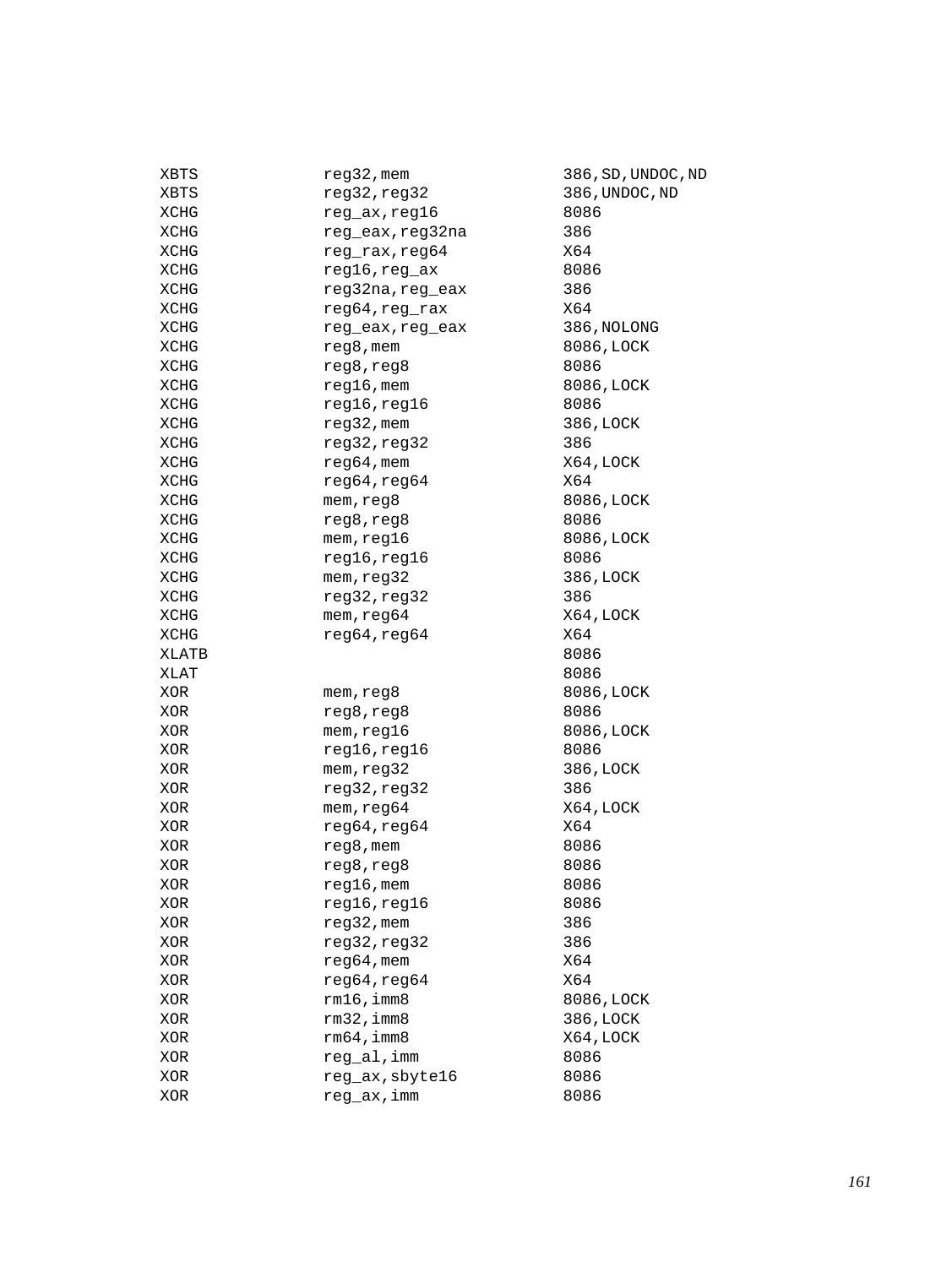| XOR          | reg eax, sbyte32 | 386                    |
|--------------|------------------|------------------------|
| XOR          | reg eax, imm     | 386                    |
| XOR          | reg rax, sbyte64 | X64                    |
| XOR          | reg rax, imm     | X64                    |
| XOR          | rm 8, imm        | 8086, LOCK             |
| XOR          | $rm16$ , imm     | 8086, LOCK             |
| XOR          | $rm32$ , imm     | 386, LOCK              |
| XOR.         | $rm64$ , imm     | X64, LOCK              |
| XOR          | $m$ em, $imm8$   | 8086, LOCK             |
| XOR          | $m$ em, imm $16$ | 8086, LOCK             |
| XOR          | mem, imm32       | 386, LOCK              |
| XOR          | rm 8, imm        | 8086, LOCK, ND, NOLONG |
| CMOVcc       | $req16$ , mem    | P6                     |
| CMOVcc       | reg16, reg16     | P6                     |
| CMOVcc       | $req32$ , mem    | P6                     |
| CMOVCC       | req32,req32      | P6                     |
| CMOVcc       | $req64$ , mem    | X64                    |
| CMOVCC       | req64,req64      | X64                    |
| Jcc          | imm near         | 386                    |
| Jcc          | imm16 near       | 386                    |
| Jcc          | $imm32$  near    | 386                    |
| Jcc          | imm short        | 8086, ND               |
| Jcc          | imm              | 8086,ND                |
| Jcc          | imm              | 386, ND                |
| Jcc          | imm              | 8086, ND               |
| Jcc          | imm              | 8086                   |
| <b>SETCC</b> | mem              | 386                    |
| SETcc        | reg8             | 386                    |

# **B.1.3 Katmai Streaming SIMD instructions (SSE –– a.k.a. KNI, XMM, MMX2)**

| ADDPS           | xmmreq, xmmrm128     | KATMAI, SSE |
|-----------------|----------------------|-------------|
| ADDSS           | xmmreg, xmmrm32      | KATMAI, SSE |
| ANDNPS          | xmmreq, xmmrm128     | KATMAI, SSE |
| ANDPS           | xmmreq, xmmrm128     | KATMAI, SSE |
| <b>CMPEQPS</b>  | xmmreq, xmmrm128     | KATMAI, SSE |
| <b>CMPEOSS</b>  | xmmreg, xmmrm32      | KATMAI, SSE |
| CMPLEPS         | xmmreq, xmmrm128     | KATMAI, SSE |
| CMPLESS         | xmmreg, xmmrm32      | KATMAI, SSE |
| CMPLTPS         | xmmreq, xmmrm128     | KATMAI, SSE |
| CMPLTSS         | $xmmreg$ , $xmmrm32$ | KATMAI, SSE |
| <b>CMPNEOPS</b> | xmmreg, xmmrm128     | KATMAI, SSE |
| CMPNEOSS        | xmmreg, xmmrm32      | KATMAI, SSE |
| CMPNLEPS        | xmmreg, xmmrm128     | KATMAI, SSE |
| CMPNLESS        | xmmreg, xmmrm32      | KATMAI, SSE |
| CMPNLTPS        | xmmreq, xmmrm128     | KATMAI, SSE |
| CMPNLTSS        | xmmreg, xmmrm32      | KATMAI, SSE |
| <b>CMPORDPS</b> | xmmreq, xmmrm128     | KATMAI, SSE |
| <b>CMPORDSS</b> | xmmreg, xmmrm32      | KATMAI, SSE |
| CMPUNORDPS      | xmmreq, xmmrm128     | KATMAI, SSE |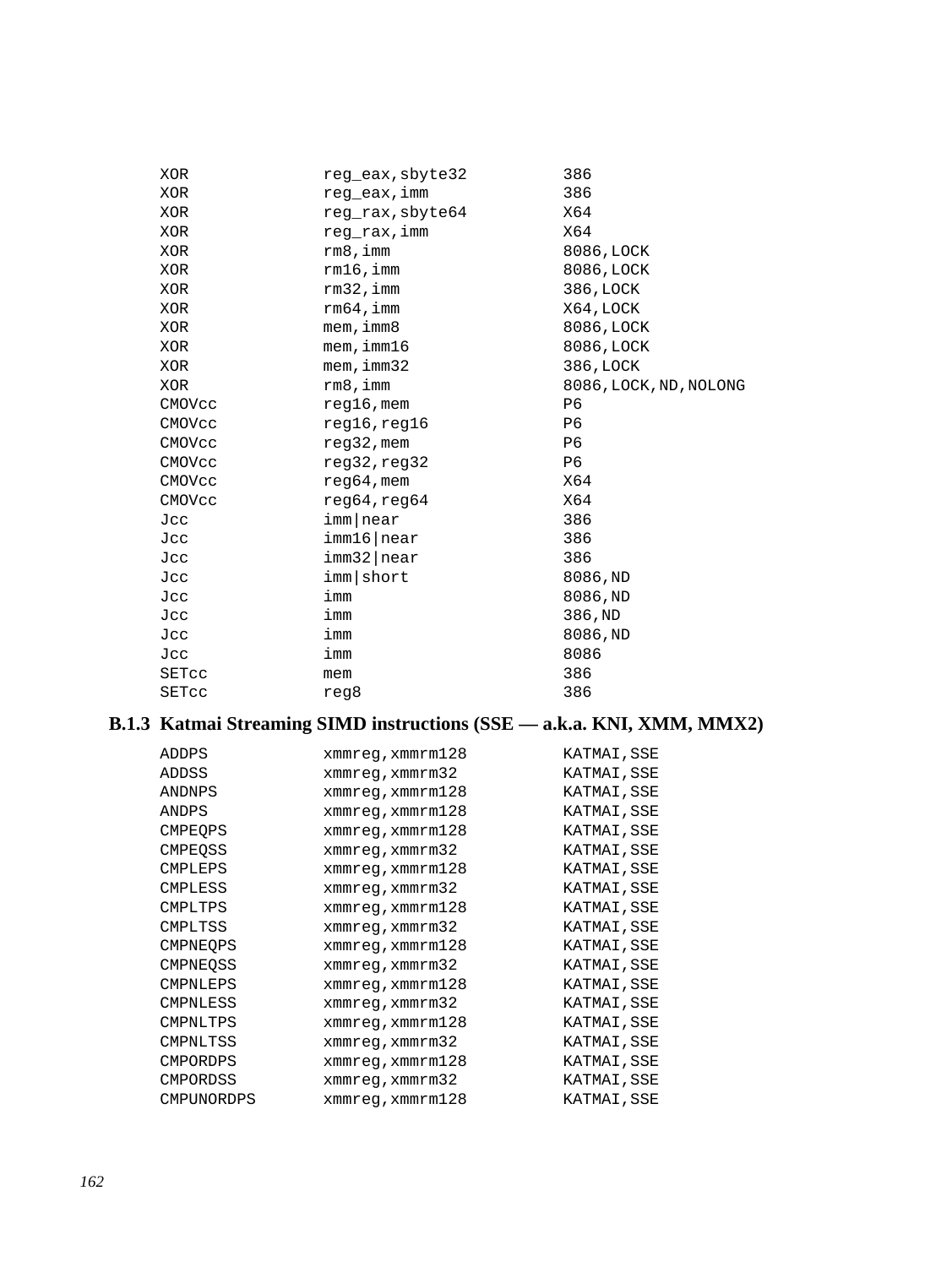| CMPUNORDSS   | xmmreq, xmmrm32                   | KATMAI, SSE              |
|--------------|-----------------------------------|--------------------------|
| <b>CMPPS</b> | xmmreg, mem, imm                  | KATMAI, SSE              |
| <b>CMPPS</b> | xmmreg, xmmreg, imm               | KATMAI, SSE              |
| <b>CMPSS</b> | $x$ mm $x$ eg, mem, imm           | KATMAI, SSE              |
| <b>CMPSS</b> | xmmreq, xmmreq, imm               | KATMAI, SSE              |
| COMISS       | xmmreg, xmmrm32                   | KATMAI, SSE              |
| CVTPI2PS     | xmmreg, mmxrm64                   | KATMAI, SSE, MMX         |
| CVTPS2PI     | $mmxreg$ , $xmmrm64$              | KATMAI, SSE, MMX         |
| CVTSI2SS     | xmmreq, mem                       | KATMAI, SSE, SD, AR1, ND |
| CVTSI2SS     | xmmreg, rm32                      | KATMAI, SSE, SD, AR1     |
| CVTSI2SS     | xmmreg, rm64                      | X64, SSE, AR1            |
| CVTSS2SI     | reg32, xmmreg                     | KATMAI, SSE, SD, AR1     |
| CVTSS2SI     | $reg32$ , mem                     | KATMAI, SSE, SD, AR1     |
| CVTSS2SI     | reg64, xmmreg                     | X64, SSE, SD, AR1        |
| CVTSS2SI     | $reg64,$ mem                      | X64, SSE, SD, AR1        |
| CVTTPS2PI    | $mmxreg$ , x $mmr$ m              | KATMAI, SSE, MMX         |
| CVTTSS2SI    | reg32, xmmrm                      | KATMAI, SSE, SD, AR1     |
| CVTTSS2SI    | reg64, xmmrm                      | X64, SSE, SD, AR1        |
| DIVPS        | xmmreq, xmmrm128                  | KATMAI, SSE              |
| DIVSS        | xmmreg, xmmrm32                   | KATMAI,SSE               |
| LDMXCSR      | $m$ em $32$                       | KATMAI, SSE              |
| MAXPS        | $x$ mm $req$ , $x$ mm $rn128$     | KATMAI, SSE              |
| MAXSS        | xmmreq, xmmrm32                   | KATMAI, SSE              |
| MINPS        | xmmreq, xmmrm128                  | KATMAI, SSE              |
| MINSS        | xmmreg, xmmrm32                   | KATMAI, SSE              |
| MOVAPS       | xmmreg, xmmrm128                  | KATMAI, SSE              |
| MOVAPS       | xmmrm128, xmmreg                  | KATMAI, SSE              |
| MOVHPS       | xmmreg, mem64                     | KATMAI, SSE              |
| MOVHPS       | $m$ em $64$ , xmm $r$ eg          | KATMAI, SSE              |
| MOVLHPS      | xmmreg, xmmreg                    | KATMAI, SSE              |
| MOVLPS       | xmmreg, mem64                     | KATMAI, SSE              |
| MOVLPS       | $m$ em $64$ , xmm $r$ eg          | KATMAI, SSE              |
| MOVHLPS      | xmmreg, xmmreg                    | KATMAI, SSE              |
| MOVMSKPS     | reg32, xmmreg                     | KATMAI, SSE              |
| MOVMSKPS     | reg64, xmmreg                     | X64, SSE                 |
| MOVNTPS      | $m$ em $128$ , xmm $r$ eg         | KATMAI, SSE              |
| MOVSS        | xmmreg, xmmrm32                   | KATMAI, SSE              |
| MOVSS        | mem32, xmmreg                     | KATMAI, SSE              |
| MOVSS        | xmmreg, xmmreg                    | KATMAI, SSE              |
| MOVUPS       | $xmmreq$ , $xmmrm128$             | KATMAI, SSE              |
| MOVUPS       | xmmrm128, xmmreg                  | KATMAI, SSE              |
| MULPS        | $x$ mm $r$ eq, $x$ mm $r$ m $128$ | KATMAI, SSE              |
| MULSS        | xmmreg, xmmrm32                   | KATMAI, SSE              |
| ORPS         | xmmreg, xmmrm128                  | KATMAI, SSE              |
| RCPPS        | xmmreg, xmmrm128                  | KATMAI, SSE              |
| RCPSS        | xmmreg, xmmrm32                   | KATMAI, SSE              |
| RSQRTPS      | xmmreg, xmmrm128                  | KATMAI, SSE              |
| RSORTSS      | xmmreq, xmmrm32                   | KATMAI, SSE              |
| SHUFPS       | xmmreq, xmmrm128, imm8            | KATMAI, SSE              |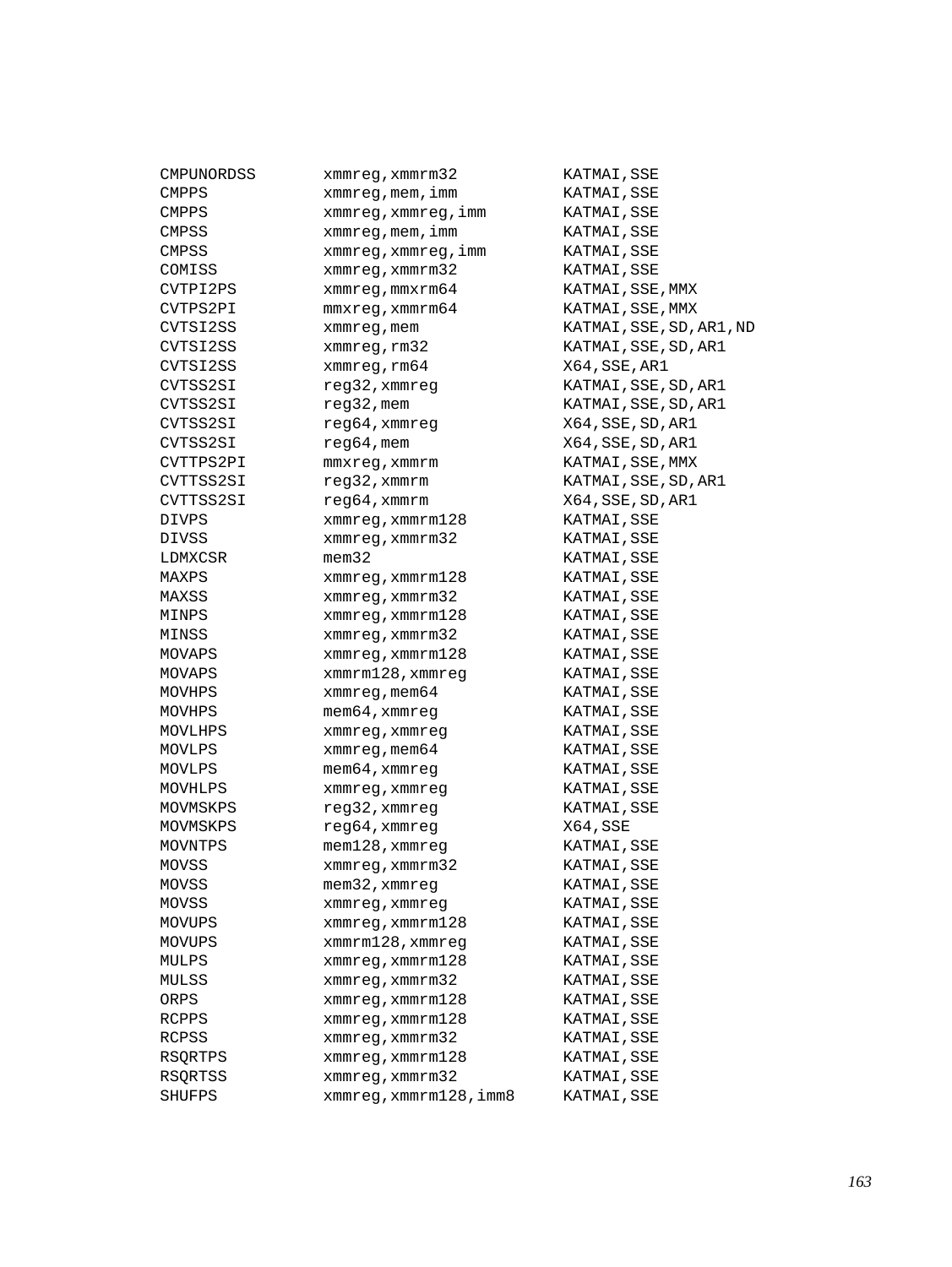| SORTPS          | $x$ mm $x$ eq, $x$ mm $x$ m $128$ | KATMAI, SSE |
|-----------------|-----------------------------------|-------------|
| SORTSS          | xmmreq, xmmrm32                   | KATMAI, SSE |
| STMXCSR         | $m$ em $32$                       | KATMAI, SSE |
| <b>SUBPS</b>    | $x$ mm $x$ eq, $x$ mm $x$ m $128$ | KATMAI, SSE |
| <b>SUBSS</b>    | xmmreq, xmmrm32                   | KATMAI, SSE |
| UCOMISS         | xmmreq, xmmrm32                   | KATMAI, SSE |
| <b>UNPCKHPS</b> | $x$ mm $x$ eq, $x$ mm $x$ m $128$ | KATMAI, SSE |
| <b>UNPCKLPS</b> | $x$ mm $x$ eq, $x$ mm $x$ m $128$ | KATMAI, SSE |
| XORPS           | $x$ mm $x$ eq, $x$ mm $x$ m $128$ | KATMAI, SSE |

### **B.1.4 Introduced in Deschutes but necessary for SSE support**

| FXRSTOR   | mem | P6, SSE, FPU  |
|-----------|-----|---------------|
| FXRSTOR64 | mem | X64, SSE, FPU |
| FXSAVE    | mem | P6, SSE, FPU  |
| FXSAVE64  | mem | X64, SSE, FPU |

# **B.1.5 XSAVE group (AVX and extended state)**

|     | NEHALEM       |
|-----|---------------|
|     | NEHALEM, PRIV |
| mem | NEHALEM       |
| mem | LONG, NEHALEM |
| mem | FUTURE        |
| mem | LONG, FUTURE  |
| mem | NEHALEM       |
| mem | LONG, NEHALEM |
|     |               |

# **B.1.6 Generic memory operations**

| PREFETCHNTA | mem | KATMAT |
|-------------|-----|--------|
| PREFETCHTO  | mem | KATMAT |
| PREFETCHT1  | mem | KATMAT |
| PREFETCHT2  | mem | KATMAT |
| SFENCE      |     | KATMAT |

### **B.1.7 New MMX instructions introduced in Katmai**

| MASKMOVO     | mmxreq,mmxreq       | KATMAI, MMX |
|--------------|---------------------|-------------|
| MOVNTO       | mem, mmxreq         | KATMAI, MMX |
| <b>PAVGB</b> | $mmxreq$ , $mmxrm$  | KATMAI, MMX |
| <b>PAVGW</b> | mmxreq, mmxrm       | KATMAI, MMX |
| PEXTRW       | reg32, mmxreg, imm  | KATMAI, MMX |
| PINSRW       | $mmxreq$ , mem, imm | KATMAI, MMX |
| PINSRW       | mmxreq,rm16,imm     | KATMAI, MMX |
| PINSRW       | mmxreq, req32, imm  | KATMAI, MMX |
| PMAXSW       | mmxreq,mmxrm        | KATMAI, MMX |
| PMAXUB       | mmxreq,mmxrm        | KATMAI, MMX |
| PMINSW       | mmxreq,mmxrm        | KATMAI, MMX |
| PMINUB       | $mmxreq$ , $mmxrm$  | KATMAI, MMX |
| PMOVMSKB     | reg32, mmxreg       | KATMAI, MMX |
| PMULHUW      | mmxreq,mmxrm        | KATMAI, MMX |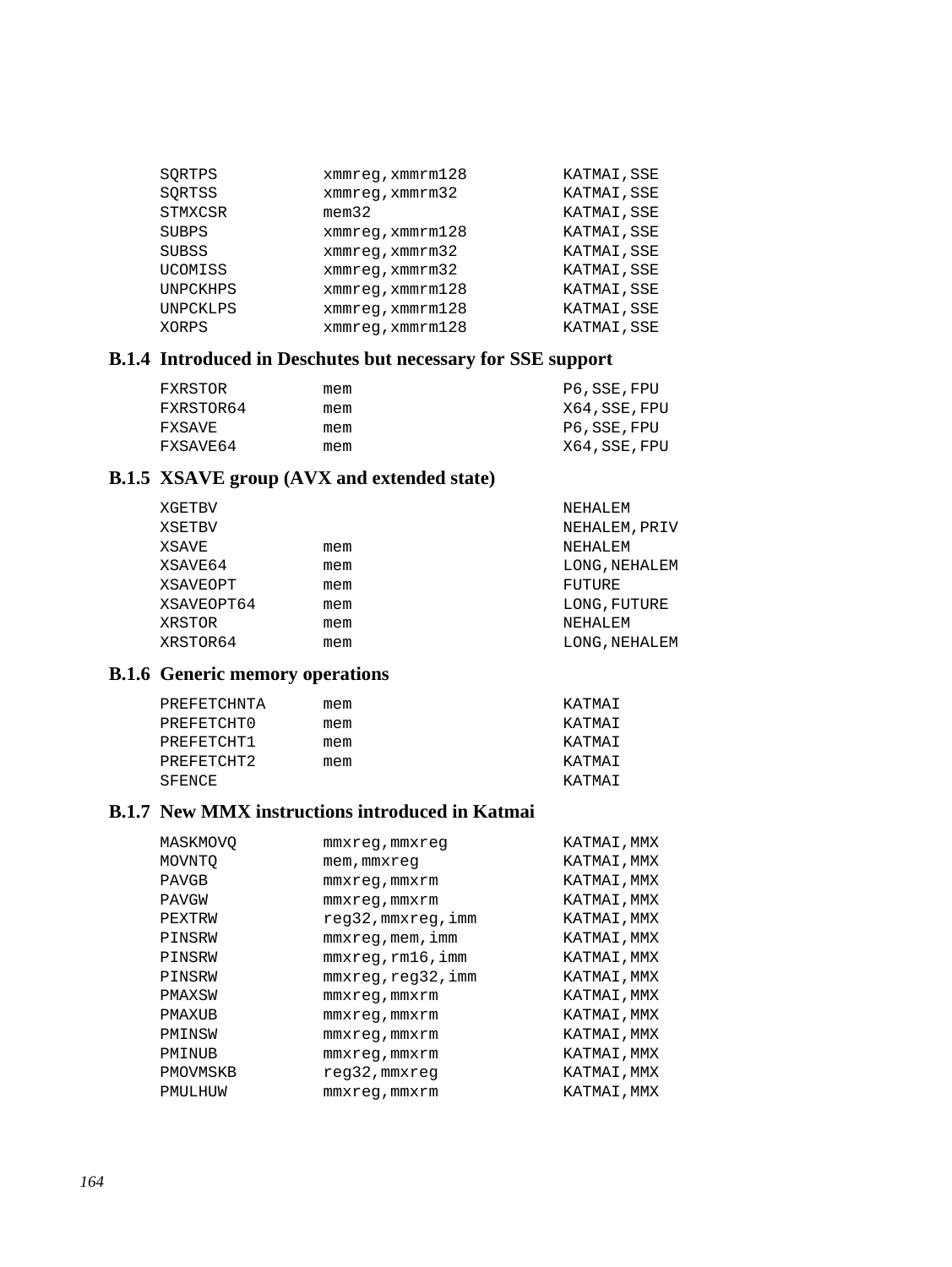| PSADBW | mmxreg,mmxrm     | KATMAI, MMX  |
|--------|------------------|--------------|
| PSHUFW | mmxreq,mmxrm,imm | KATMAI, MMX2 |

### **B.1.8 AMD Enhanced 3DNow! (Athlon) instructions**

| PF2IW   | mmxreq, mmxrm      | PENT, 3DNOW |
|---------|--------------------|-------------|
| PFNACC  | mmxreq, mmxrm      | PENT, 3DNOW |
| PFPNACC | mmxreq, mmxrm      | PENT, 3DNOW |
| PI2FW   | $mmxreq$ , $mmxrm$ | PENT, 3DNOW |
| PSWAPD  | mmxreq, mmxrm      | PENT, 3DNOW |

### **B.1.9 Willamette SSE2 Cacheability Instructions**

| MASKMOVDOU | xmmreg, xmmreg | WILLAMETTE, SSE2     |
|------------|----------------|----------------------|
| CLFLUSH    | mem            | WILLAMETTE, SSE2     |
| MOVNTDO    | mem, xmmreg    | WILLAMETTE, SSE2, SO |
| MOVNTI     | mem, read32    | WILLAMETTE, SD       |
| MOVNTI     | mem, read64    | X64                  |
| MOVNTPD    | mem, xmmreg    | WILLAMETTE, SSE2, SO |
| LFENCE     |                | WILLAMETTE, SSE2     |
| MFENCE     |                | WILLAMETTE, SSE2     |

# **B.1.10 Willamette MMX instructions (SSE2 SIMD Integer Instructions)**

| <b>MOVD</b>  | mem, xmmreg        | WILLAMETTE, SSE2, SD |
|--------------|--------------------|----------------------|
| <b>MOVD</b>  | xmmreg, mem        | WILLAMETTE, SSE2, SD |
| <b>MOVD</b>  | xmmreq, rm32       | WILLAMETTE, SSE2     |
| MOVD         | $rm32$ , xmmreq    | WILLAMETTE, SSE2     |
| MOVDOA       | xmmreg, xmmreg     | WILLAMETTE, SSE2     |
| MOVDOA       | mem, xmmreq        | WILLAMETTE, SSE2, SO |
| MOVDOA       | xmmreg, mem        | WILLAMETTE, SSE2, SO |
| MOVDOA       | xmmreg, xmmreg     | WILLAMETTE, SSE2     |
| MOVDOU       | xmmreg, xmmreg     | WILLAMETTE, SSE2     |
| MOVDQU       | mem, xmmreq        | WILLAMETTE, SSE2, SO |
| MOVDOU       | xmmreg, mem        | WILLAMETTE, SSE2, SO |
| MOVDOU       | xmmreg, xmmreg     | WILLAMETTE, SSE2     |
| MOVDO20      | mmxreq, xmmreq     | WILLAMETTE, SSE2     |
| <b>MOVO</b>  | xmmreg, xmmreq     | WILLAMETTE, SSE2     |
| <b>MOVO</b>  | xmmreg, xmmreg     | WILLAMETTE, SSE2     |
| <b>MOVO</b>  | mem, xmmreq        | WILLAMETTE, SSE2     |
| <b>MOVO</b>  | xmmreg, mem        | WILLAMETTE, SSE2     |
| <b>MOVO</b>  | xmmreq, rm64       | X64, SSE2            |
| <b>MOVO</b>  | $rm64$ , xmmreq    | X64, SSE2            |
| MOVQ2DQ      | xmmreg, mmxreg     | WILLAMETTE, SSE2     |
| PACKSSWB     | xmmreq, xmmrm      | WILLAMETTE, SSE2, SO |
| PACKSSDW     | xmmreq, xmmrm      | WILLAMETTE, SSE2, SO |
| PACKUSWB     | xmmreq, xmmrm      | WILLAMETTE, SSE2, SO |
| <b>PADDB</b> | xmmreq, xmmrm      | WILLAMETTE, SSE2, SO |
| PADDW        | xmmreq, xmmrm      | WILLAMETTE, SSE2, SO |
| PADDD        | xmmreq, xmmrm      | WILLAMETTE, SSE2, SO |
| <b>PADDO</b> | $mmxreg$ , $mmxrm$ | WILLAMETTE, MMX      |
|              |                    |                      |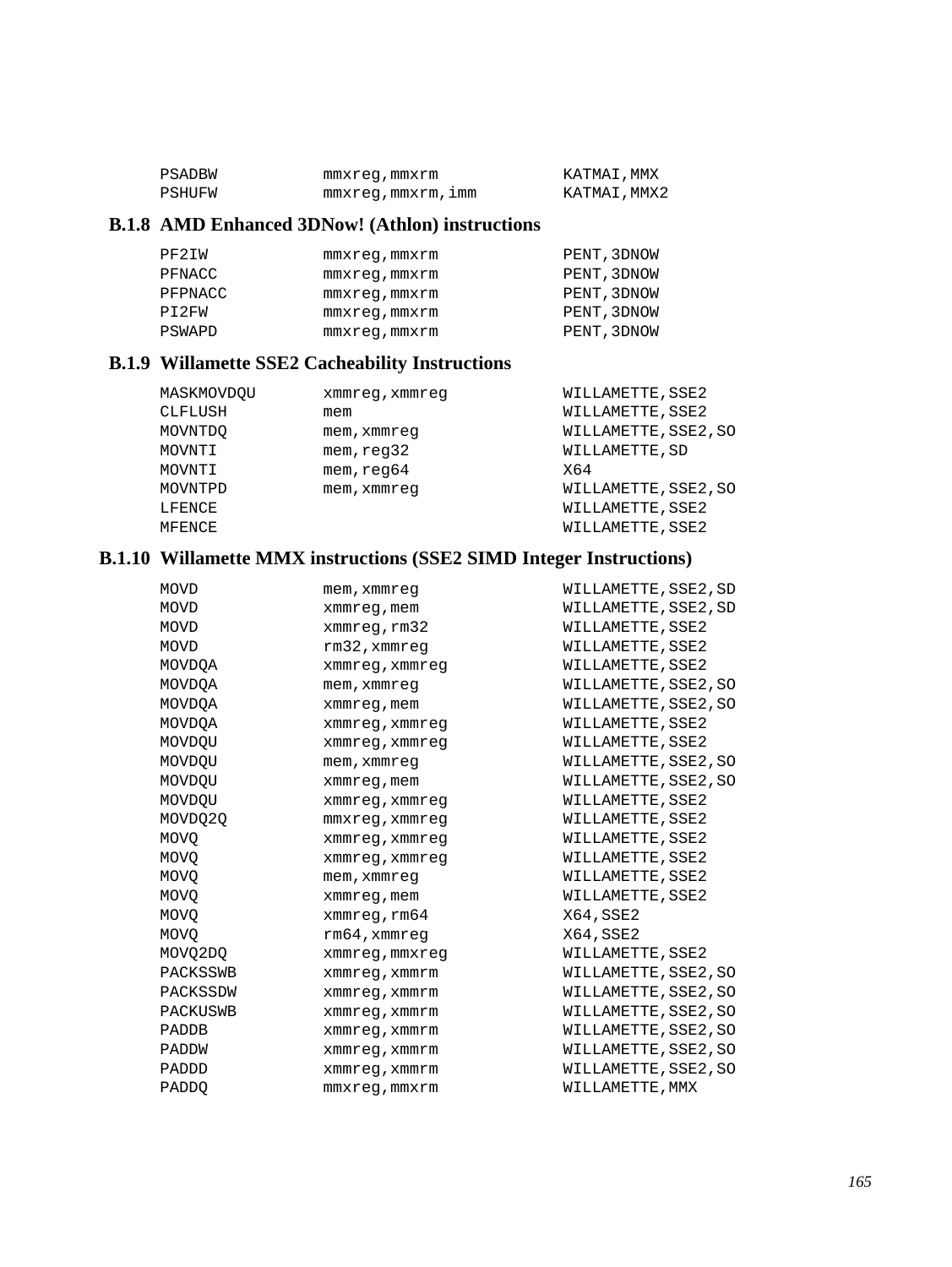| PADDO         | xmmreg, xmmrm             | V |
|---------------|---------------------------|---|
| PADDSB        | xmmreg,xmmrm              | V |
| PADDSW        | xmmreg,xmmrm              | V |
| PADDUSB       | xmmreg,xmmrm              | V |
| PADDUSW       | xmmreg,xmmrm              | V |
| PAND          | xmmreg,xmmrm              | V |
| PANDN         | xmmreg,xmmrm              | V |
| PAVGB         | xmmreg,xmmrm              | V |
| PAVGW         | xmmreg,xmmrm              | V |
| PCMPEOB       | xmmreg,xmmrm              | V |
| PCMPEOW       | xmmreg,xmmrm              | V |
| PCMPEOD       | xmmreg, xmmrm             | V |
| PCMPGTB       | xmmreg, xmmrm             | V |
| PCMPGTW       | xmmreg, xmmrm             | V |
| PCMPGTD       | xmmreg, xmmrm             | V |
| PEXTRW        | reg32, xmmreg, imm        | V |
| PINSRW        | xmmreg, reg16, imm        | V |
| PINSRW        | xmmreg, reg32, imm        | V |
| PINSRW        | xmmreg, mem, imm          | V |
| PINSRW        | $xmmreg$ , mem $16$ , imm | V |
| PMADDWD       | xmmreg,xmmrm              | V |
| PMAXSW        | xmmreg,xmmrm              | V |
| PMAXUB        | xmmreg, xmmrm             | V |
| PMINSW        | xmmreg, xmmrm             | V |
| PMINUB        | xmmreg, xmmrm             | V |
| PMOVMSKB      | reg32,xmmreg              | V |
| PMULHUW       | xmmreg, xmmrm             | V |
| PMULHW        | xmmreg, xmmrm             | V |
| PMULLW        | xmmreg,xmmrm              | V |
| PMULUDQ       | mmxreg,mmxrm              | V |
| PMULUDQ       | xmmreg, xmmrm             | V |
| <b>POR</b>    | xmmreg, xmmrm             | V |
| <b>PSADBW</b> | xmmreg, xmmrm             | V |
| PSHUFD        | xmmreg, xmmreg, imm       | V |
| PSHUFD        | xmmreg, mem, imm          | V |
| PSHUFHW       | xmmreg, xmmreg, imm       | V |
| PSHUFHW       | xmmreg,mem,imm            | V |
| PSHUFLW       | xmmreg,xmmreg,imm         | V |
| PSHUFLW       | xmmreg, mem, imm          | V |
| <b>PSLLDQ</b> | xmmreg, imm               | V |
| PSLLW         | xmmreg, xmmrm             | V |
| PSLLW         | xmmreg,imm                | V |
| PSLLD         | xmmreg, xmmrm             | V |
| PSLLD         | xmmreg,imm                | V |
| PSLLQ         | xmmreg, xmmrm             | V |
| PSLLQ         | xmmreg,imm                | V |
| PSRAW         | xmmreg, xmmrm             | V |
| PSRAW         | xmmreg,imm                | V |
| PSRAD         | xmmreg, xmmrm             | V |

WILLAMETTE, SSE2, SO WILLAMETTE,SSE2,SO WILLAMETTE,SSE2,SO WILLAMETTE,SSE2,SO WILLAMETTE,SSE2,SO WILLAMETTE,SSE2,SO WILLAMETTE,SSE2,SO WILLAMETTE,SSE2,SO WILLAMETTE,SSE2,SO WILLAMETTE, SSE2, SO WILLAMETTE,SSE2,SO WILLAMETTE,SSE2,SO WILLAMETTE,SSE2,SO WILLAMETTE,SSE2,SO WILLAMETTE,SSE2,SO WILLAMETTE, SSE2 WILLAMETTE,SSE2 WILLAMETTE,SSE2,ND WILLAMETTE, SSE2 WILLAMETTE,SSE2 WILLAMETTE, SSE2, SO WILLAMETTE,SSE2,SO WILLAMETTE, SSE2, SO WILLAMETTE,SSE2,SO WILLAMETTE,SSE2,SO WILLAMETTE,SSE2 WILLAMETTE,SSE2,SO WILLAMETTE,SSE2,SO WILLAMETTE,SSE2,SO WILLAMETTE,SSE2,SO WILLAMETTE,SSE2,SO WILLAMETTE, SSE2, SO WILLAMETTE,SSE2,SO WILLAMETTE, SSE2 WILLAMETTE,SSE22 WILLAMETTE,SSE2 WILLAMETTE, SSE22 WILLAMETTE, SSE2 WILLAMETTE, SSE22 WILLAMETTE,SSE2,AR1 WILLAMETTE,SSE2,SO WILLAMETTE,SSE2,AR1 WILLAMETTE, SSE2, SO WILLAMETTE,SSE2,AR1 WILLAMETTE,SSE2,SO WILLAMETTE,SSE2,AR1 WILLAMETTE,SSE2,SO WILLAMETTE, SSE2, AR1 WILLAMETTE,SSE2,SO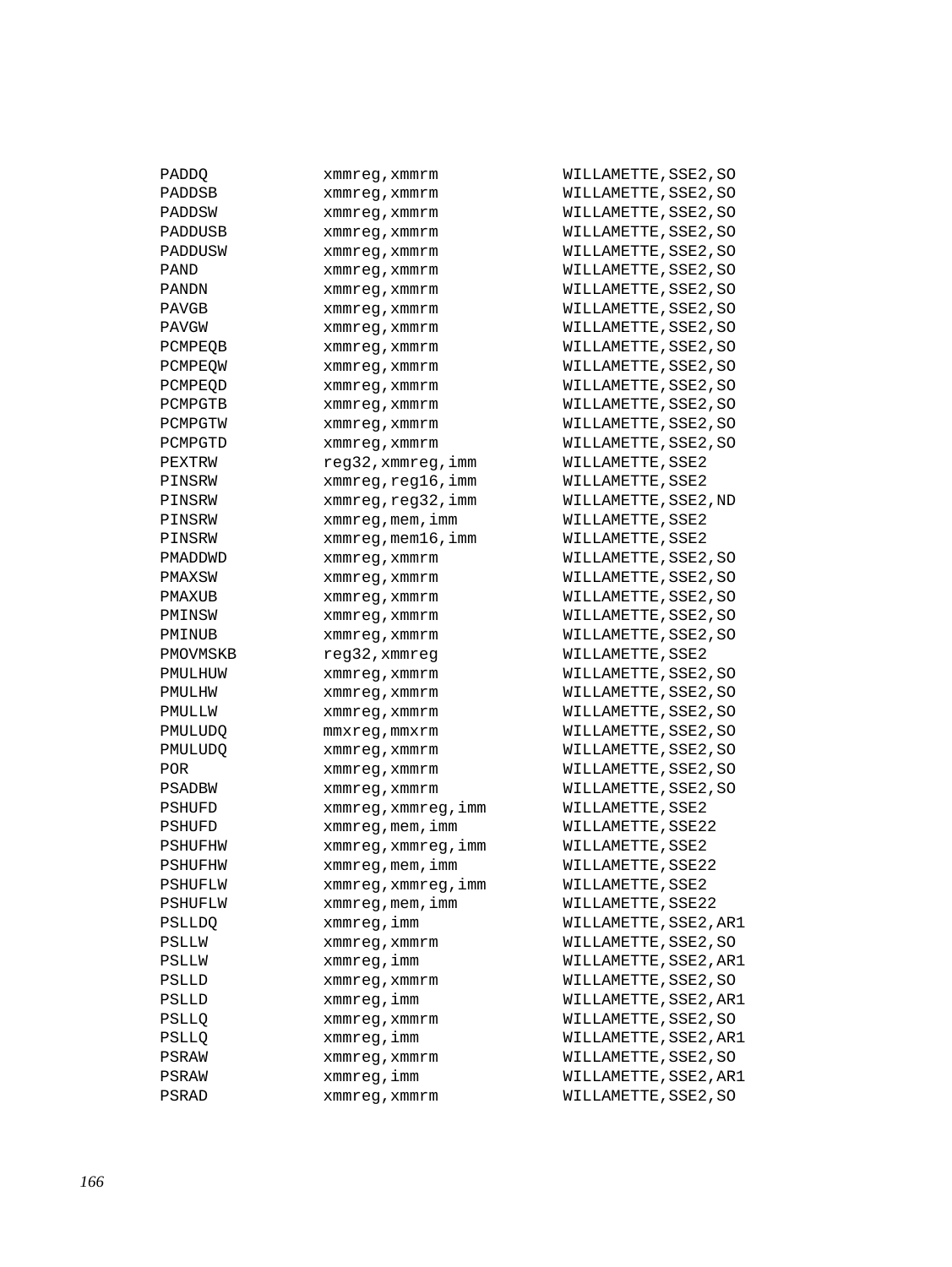| PSRAD             | xmmreg,imm         | WILLAMETTE, SSE2, AR1 |
|-------------------|--------------------|-----------------------|
| <b>PSRLDO</b>     | xmmreg,imm         | WILLAMETTE, SSE2, AR1 |
| <b>PSRLW</b>      | xmmreq, xmmrm      | WILLAMETTE, SSE2, SO  |
| PSRLW             | xmmreg,imm         | WILLAMETTE, SSE2, AR1 |
| PSRLD             | xmmreq, xmmrm      | WILLAMETTE, SSE2, SO  |
| PSRLD             | xmmreg,imm         | WILLAMETTE, SSE2, AR1 |
| <b>PSRLO</b>      | xmmreq, xmmrm      | WILLAMETTE, SSE2, SO  |
| <b>PSRLO</b>      | xmmreg,imm         | WILLAMETTE, SSE2, AR1 |
| <b>PSUBB</b>      | xmmreq, xmmrm      | WILLAMETTE, SSE2, SO  |
| <b>PSUBW</b>      | xmmreq, xmmrm      | WILLAMETTE, SSE2, SO  |
| <b>PSUBD</b>      | xmmreq, xmmrm      | WILLAMETTE, SSE2, SO  |
| <b>PSUBO</b>      | $mmxreq$ , $mmxrm$ | WILLAMETTE, SSE2, SO  |
| <b>PSUBO</b>      | xmmreq, xmmrm      | WILLAMETTE, SSE2, SO  |
| <b>PSUBSB</b>     | xmmreq, xmmrm      | WILLAMETTE, SSE2, SO  |
| PSUBSW            | xmmreq, xmmrm      | WILLAMETTE, SSE2, SO  |
| <b>PSUBUSB</b>    | xmmreq, xmmrm      | WILLAMETTE, SSE2, SO  |
| PSUBUSW           | xmmreq, xmmrm      | WILLAMETTE, SSE2, SO  |
| PUNPCKHBW         | xmmreq, xmmrm      | WILLAMETTE, SSE2, SO  |
| PUNPCKHWD         | xmmreq, xmmrm      | WILLAMETTE, SSE2, SO  |
| PUNPCKHDO         | xmmreq, xmmrm      | WILLAMETTE, SSE2, SO  |
| <b>PUNPCKHODO</b> | xmmreq, xmmrm      | WILLAMETTE, SSE2, SO  |
| PUNPCKLBW         | xmmreq, xmmrm      | WILLAMETTE, SSE2, SO  |
| PUNPCKLWD         | xmmreq, xmmrm      | WILLAMETTE, SSE2, SO  |
| <b>PUNPCKLDO</b>  | xmmreq, xmmrm      | WILLAMETTE, SSE2, SO  |
| PUNPCKLQDQ        | xmmreq, xmmrm      | WILLAMETTE, SSE2, SO  |
| <b>PXOR</b>       | xmmreq, xmmrm      | WILLAMETTE, SSE2, SO  |

#### **B.1.11 Willamette Streaming SIMD instructions (SSE2)**

| ADDPD          | xmmreg, xmmrm        | WILLAMETTE, SSE2, SO |
|----------------|----------------------|----------------------|
| ADDSD          | xmmreg, xmmrm        | WILLAMETTE, SSE2     |
| <b>ANDNPD</b>  | xmmreq, xmmrm        | WILLAMETTE, SSE2, SO |
| ANDPD          | xmmreq, xmmrm        | WILLAMETTE, SSE2, SO |
| <b>CMPEQPD</b> | xmmreq, xmmrm        | WILLAMETTE, SSE2, SO |
| CMPEOSD        | xmmreq, xmmrm        | WILLAMETTE, SSE2     |
| CMPLEPD        | xmmreq, xmmrm        | WILLAMETTE, SSE2, SO |
| CMPLESD        | xmmreg, xmmrm        | WILLAMETTE, SSE2     |
| CMPLTPD        | xmmreq, xmmrm        | WILLAMETTE, SSE2, SO |
| CMPLTSD        | xmmreq, xmmrm        | WILLAMETTE, SSE2     |
| CMPNEOPD       | xmmreq, xmmrm        | WILLAMETTE, SSE2, SO |
| CMPNEOSD       | xmmreq, xmmrm        | WILLAMETTE, SSE2     |
| CMPNLEPD       | xmmreq, xmmrm        | WILLAMETTE, SSE2, SO |
| CMPNLESD       | xmmreq, xmmrm        | WILLAMETTE, SSE2     |
| CMPNLTPD       | xmmreq, xmmrm        | WILLAMETTE, SSE2, SO |
| CMPNLTSD       | xmmreq, xmmrm        | WILLAMETTE, SSE2     |
| CMPORDPD       | xmmreq, xmmrm        | WILLAMETTE, SSE2, SO |
| CMPORDSD       | xmmreq, xmmrm        | WILLAMETTE, SSE2     |
| CMPUNORDPD     | xmmreq, xmmrm        | WILLAMETTE, SSE2, SO |
| CMPUNORDSD     | xmmreq, xmmrm        | WILLAMETTE, SSE2     |
| CMPPD          | xmmreq,xmmrm128,imm8 | WILLAMETTE, SSE2     |
|                |                      |                      |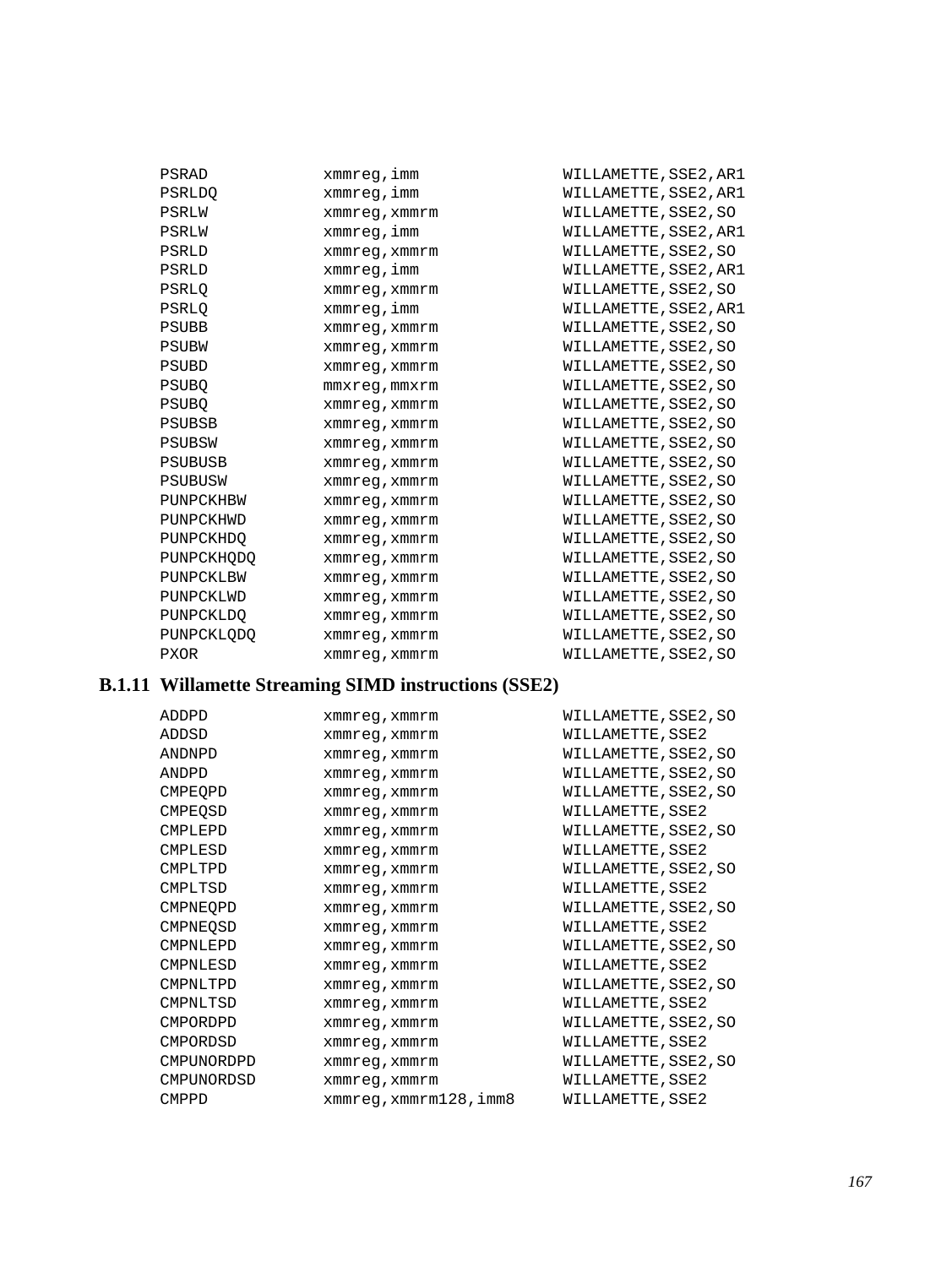| CMPSD     | xmmreg,xmmrm128,imm8    |
|-----------|-------------------------|
| COMISD    | xmmreg, xmmrm           |
| CVTDQ2PD  | xmmreg, xmmrm           |
| CVTDQ2PS  | xmmreg, xmmrm           |
| CVTPD2DQ  | xmmreg, xmmrm           |
| CVTPD2PI  | mmxreg, xmmrm           |
| CVTPD2PS  | xmmreg, xmmrm           |
| CVTPI2PD  | xmmreg, mmxrm           |
| CVTPS2DQ  | xmmreg, xmmrm           |
| CVTPS2PD  | xmmreg, xmmrm           |
| CVTSD2SI  | reg32, xmmreg           |
| CVTSD2SI  | reg32, mem              |
| CVTSD2SI  | reg64, xmmreg           |
| CVTSD2SI  | reg64, mem              |
| CVTSD2SS  | xmmreg, xmmrm           |
| CVTSI2SD  | xmmreg, mem             |
| CVTSI2SD  | xmmreg, rm32            |
| CVTSI2SD  | xmmreg, rm64            |
| CVTSS2SD  | xmmreq, xmmrm           |
| CVTTPD2PI | $mmxreq$ , $xmmrm$      |
| CVTTPD2DQ | xmmreg, xmmrm           |
| CVTTPS2DQ | xmmreq, xmmrm           |
| CVTTSD2SI | reg32, xmmreg           |
| CVTTSD2SI | reg32, mem              |
| CVTTSD2SI | reg64, xmmreg           |
| CVTTSD2SI | $reg64$ , mem           |
| DIVPD     | xmmreg, xmmrm           |
| DIVSD     | xmmreg, xmmrm           |
| MAXPD     | xmmreg, xmmrm           |
| MAXSD     | xmmreg, xmmrm           |
| MINPD     | xmmreg, xmmrm           |
| MINSD     | xmmreg, xmmrm           |
| MOVAPD    | xmmreg, xmmreg          |
| MOVAPD    | xmmreg, xmmreg          |
| MOVAPD    | mem, xmmreg             |
| MOVAPD    | xmmreg, mem             |
| MOVHPD    | mem, xmmreq             |
| MOVHPD    | xmmreg, mem             |
| MOVLPD    | mem, xmmreq             |
| MOVLPD    | xmmreg, mem             |
| MOVMSKPD  | reg32,xmmreg            |
| MOVMSKPD  | reg64, xmmreg           |
| MOVSD     | xmmreg, xmmreg          |
| MOVSD     | xmmreg, xmmreg          |
| MOVSD     | mem64,xmmreg            |
| MOVSD     | $x$ mm $x$ eq, mem $64$ |
| MOVUPD    | xmmreg, xmmreg          |
| MOVUPD    | xmmreg, xmmreg          |
| MOVUPD    | mem, xmmreq             |

er<br>128,imm8 WILLAMETTE,SSE2 WILLAMETTE, SSE2 WILLAMETTE, SSE2 WILLAMETTE, SSE2, SO WILLAMETTE, SSE2, SO WILLAMETTE, SSE2, SO WILLAMETTE, SSE2, SO WILLAMETTE, SSE2 WILLAMETTE, SSE2, SO WILLAMETTE, SSE2 WILLAMETTE, SSE2, AR1 WILLAMETTE, SSE2, AR1 X64,SSE2,AR1 X64,SSE2,AR1 WILLAMETTE, SSE2 WILLAMETTE, SSE2, SD, AR1, ND WILLAMETTE, SSE2, SD, AR1 X64,SSE2,AR1 WILLAMETTE, SSE2, SD WILLAMETTE, SSE2, SO WILLAMETTE, SSE2, SO WILLAMETTE, SSE2, SO WILLAMETTE, SSE2, AR1 WILLAMETTE, SSE2, AR1 X64,SSE2,AR1  $X64$ , SSE2, AR1 WILLAMETTE, SSE2, SO WILLAMETTE, SSE2 WILLAMETTE, SSE2, SO WILLAMETTE, SSE2 WILLAMETTE, SSE2, SO WILLAMETTE, SSE2 WILLAMETTE, SSE2 WILLAMETTE, SSE2 WILLAMETTE, SSE2, SO WILLAMETTE, SSE2, SO WILLAMETTE, SSE2 WILLAMETTE, SSE2 WILLAMETTE, SSE2 WILLAMETTE, SSE2 WILLAMETTE, SSE2 X64,SSE2 WILLAMETTE, SSE2 WILLAMETTE, SSE2 WILLAMETTE, SSE2 WILLAMETTE, SSE2 WILLAMETTE, SSE2 WILLAMETTE, SSE2 WILLAMETTE, SSE2, SO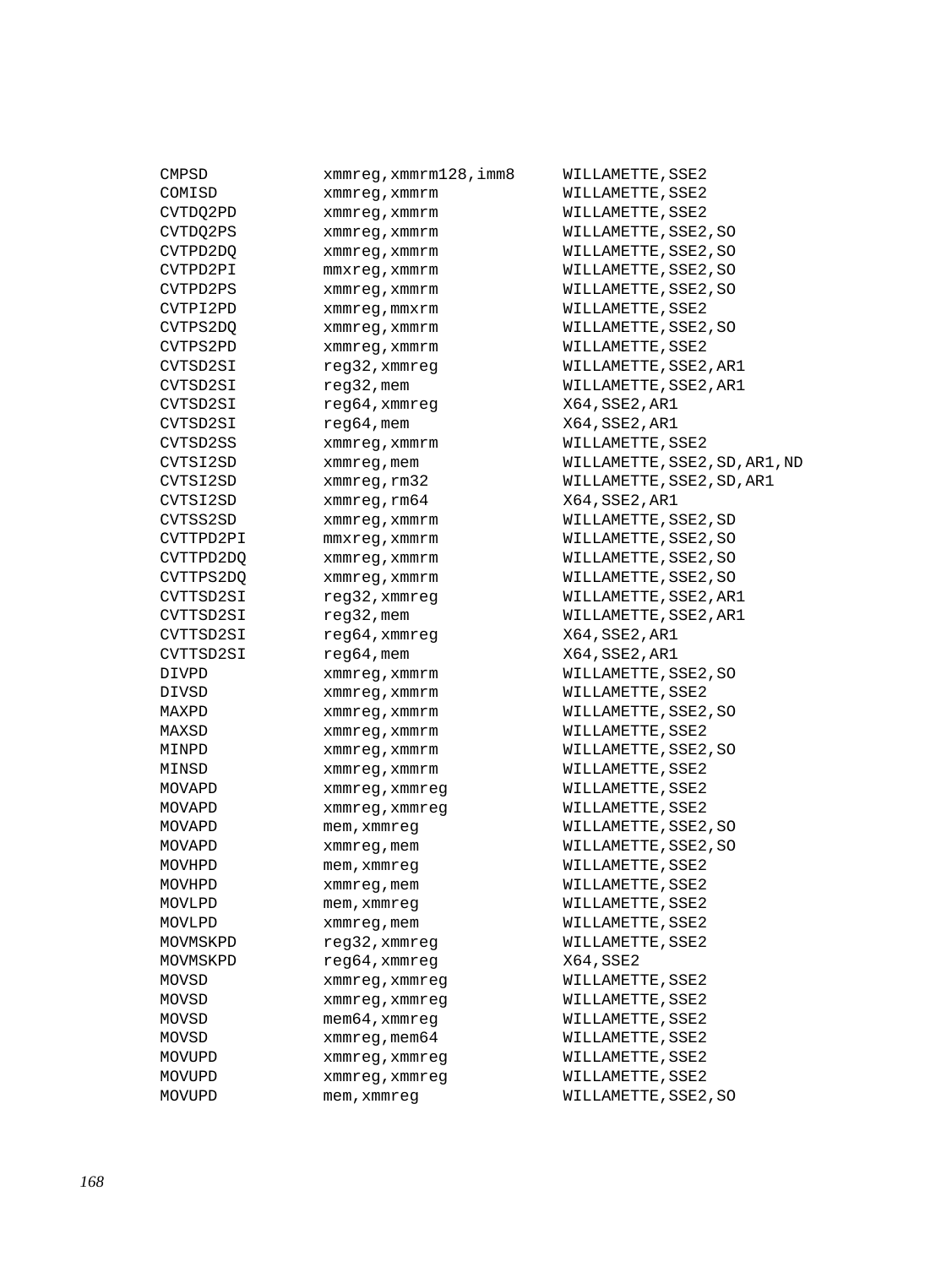| MOVUPD        | xmmreg, mem                   | WILLAMETTE, SSE2, SO |
|---------------|-------------------------------|----------------------|
| MULPD         | xmmreg, xmmrm                 | WILLAMETTE, SSE2, SO |
| MULSD         | xmmreq, xmmrm                 | WILLAMETTE, SSE2     |
| ORPD          | xmmreg, xmmrm                 | WILLAMETTE, SSE2, SO |
| SHUFPD        | xmmreg,xmmreg,imm             | WILLAMETTE, SSE2     |
| <b>SHUFPD</b> | $x$ mm $x$ eq, mem, imm       | WILLAMETTE, SSE2     |
| SORTPD        | xmmreq, xmmrm                 | WILLAMETTE, SSE2, SO |
| SORTSD        | xmmreq, xmmrm                 | WILLAMETTE, SSE2     |
| SUBPD         | xmmreq, xmmrm                 | WILLAMETTE, SSE2, SO |
| SUBSD         | xmmreq, xmmrm                 | WILLAMETTE, SSE2     |
| UCOMISD       | xmmreq, xmmrm                 | WILLAMETTE, SSE2     |
| UNPCKHPD      | xmmreq, xmmrm128              | WILLAMETTE, SSE2     |
| UNPCKLPD      | $x$ mm $req$ , $x$ mm $rn128$ | WILLAMETTE, SSE2     |
| XORPD         | xmmreq, xmmrm128              | WILLAMETTE, SSE2     |

# **B.1.12 Prescott New Instructions (SSE3)**

| ADDSUBPD | xmmreg, xmmrm | PRESCOTT, SSE3, SO |
|----------|---------------|--------------------|
| ADDSUBPS | xmmreg, xmmrm | PRESCOTT, SSE3, SO |
| HADDPD   | xmmreq, xmmrm | PRESCOTT, SSE3, SO |
| HADDPS   | xmmreg, xmmrm | PRESCOTT, SSE3, SO |
| HSUBPD   | xmmreq, xmmrm | PRESCOTT, SSE3, SO |
| HSUBPS   | xmmreq, xmmrm | PRESCOTT, SSE3, SO |
| LDDOU    | xmmreg, mem   | PRESCOTT, SSE3, SO |
| MOVDDUP  | xmmreq, xmmrm | PRESCOTT, SSE3     |
| MOVSHDUP | xmmreq, xmmrm | PRESCOTT, SSE3     |
| MOVSLDUP | xmmreq, xmmrm | PRESCOTT, SSE3     |

# **B.1.13 VMX Instructions**

| VMCALL   |                      | <b>VMX</b>      |
|----------|----------------------|-----------------|
| VMCLEAR  | mem                  | VMX             |
| VMFUNC   |                      | VMX             |
| VMLAUNCH |                      | VMX             |
| VMLOAD   |                      | X64, VMX        |
| VMMCALL  |                      | X64,VMX         |
| VMPTRLD  | mem                  | VMX             |
| VMPTRST  | mem                  | VMX             |
| VMREAD   | rm32, read32         | VMX, NOLONG, SD |
| VMREAD   | rm64, read64         | X64,VMX         |
| VMRESUME |                      | VMX             |
| VMRUN    |                      | X64, VMX        |
| VMSAVE   |                      | X64,VMX         |
| VMWRITE  | req32,rm32           | VMX, NOLONG, SD |
| VMWRITE  | $r$ eq $64$ ,rm $64$ | X64, VMX        |
| VMXOFF   |                      | VMX             |
| VMXON    | mem                  | VMX             |
|          |                      |                 |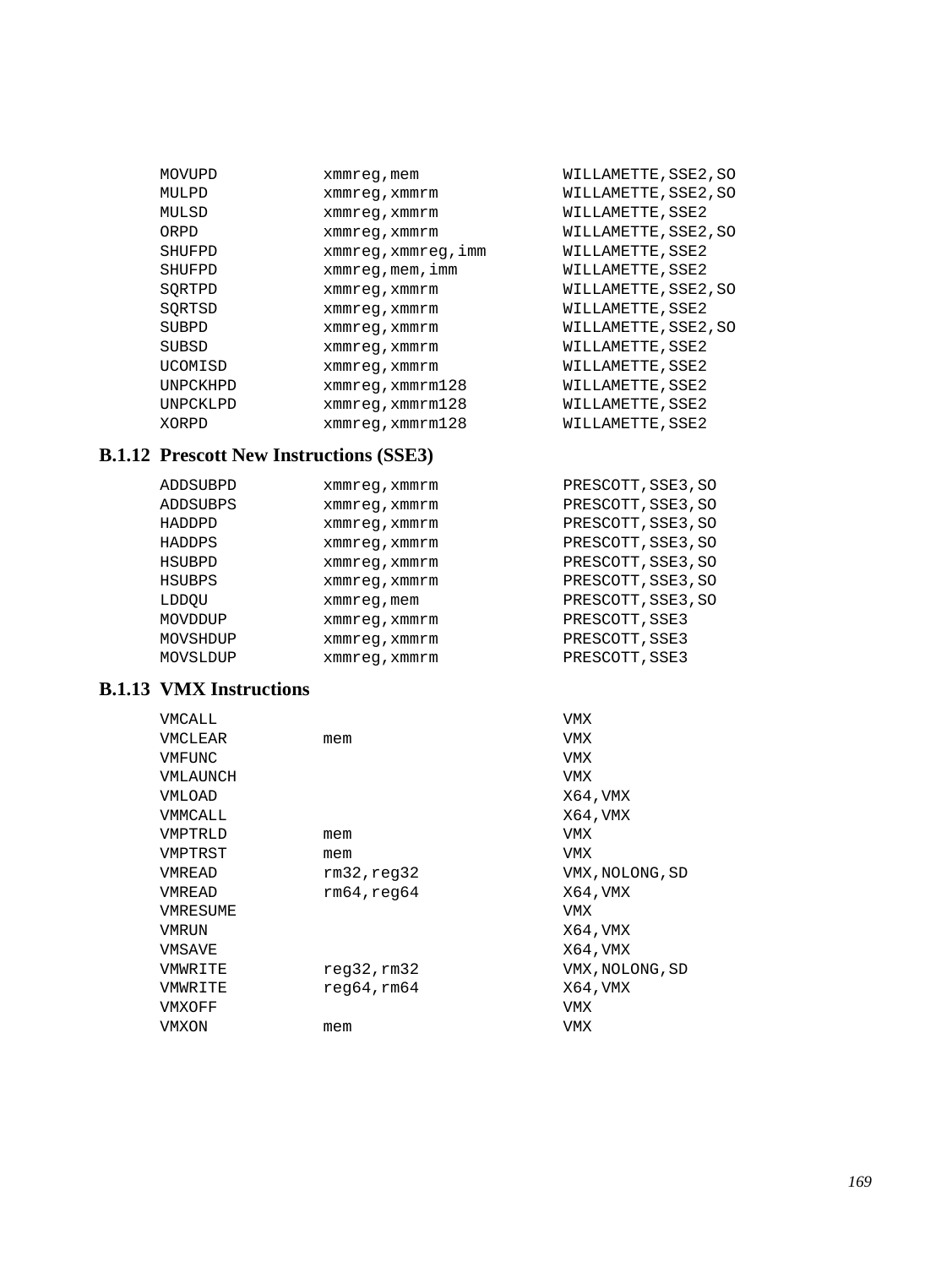# **B.1.14 Extended Page Tables VMX instructions**

| INVEPT  | reg32, mem | VMX, SO, NOLONG |
|---------|------------|-----------------|
| INVEPT  | reg64,mem  | VMX, SO, LONG   |
| INVVPID | reg32, mem | VMX, SO, NOLONG |
| INVVPID | reg64, mem | VMX, SO, LONG   |

# **B.1.15 Tejas New Instructions (SSSE3)**

| PABSB         | mmxreg, mmxrm      | SSSE3, MMX |
|---------------|--------------------|------------|
| PABSB         | xmmreq, xmmrm      | SSSE3      |
| PABSW         | $mmxreg$ , $mmxrm$ | SSSE3, MMX |
| PABSW         | xmmreg, xmmrm      | SSSE3      |
| PABSD         | mmxreq, mmxrm      | SSSE3, MMX |
| PABSD         | xmmreq, xmmrm      | SSSE3      |
| PALIGNR       | mmxreg,mmxrm,imm   | SSSE3, MMX |
| PALIGNR       | xmmreg, xmmrm, imm | SSSE3      |
| PHADDW        | mmxreq, mmxrm      | SSSE3, MMX |
| PHADDW        | xmmreg, xmmrm      | SSSE3      |
| PHADDD        | mmxreq, mmxrm      | SSSE3, MMX |
| PHADDD        | xmmreg, xmmrm      | SSSE3      |
| PHADDSW       | $mmxreq$ , $mmxrm$ | SSSE3, MMX |
| PHADDSW       | xmmreq, xmmrm      | SSSE3      |
| PHSUBW        | $mmxreg$ , $mmxrm$ | SSSE3, MMX |
| PHSUBW        | xmmreq, xmmrm      | SSSE3      |
| PHSUBD        | $mmxreg$ , $mmxrm$ | SSSE3, MMX |
| PHSUBD        | xmmreq, xmmrm      | SSSE3      |
| PHSUBSW       | $mmxreq$ , $mmxrm$ | SSSE3, MMX |
| PHSUBSW       | xmmreg, xmmrm      | SSSE3      |
| PMADDUBSW     | $mmxreg$ , $mmxrm$ | SSSE3, MMX |
| PMADDUBSW     | xmmreq, xmmrm      | SSSE3      |
| PMULHRSW      | $mmxreg$ , $mmxrm$ | SSSE3, MMX |
| PMULHRSW      | xmmreg, xmmrm      | SSSE3      |
| <b>PSHUFB</b> | $mmxreq$ , $mmxrm$ | SSSE3, MMX |
| PSHUFB        | xmmreq, xmmrm      | SSSE3      |
| PSIGNB        | $mmxreg$ , $mmxrm$ | SSSE3, MMX |
| PSIGNB        | xmmreq, xmmrm      | SSSE3      |
| PSIGNW        | $mmxreg$ , $mmxrm$ | SSSE3, MMX |
| PSIGNW        | xmmreg, xmmrm      | SSSE3      |
| PSIGND        | mmxreg, mmxrm      | SSSE3, MMX |
| PSIGND        | xmmreq, xmmrm      | SSSE3      |

### **B.1.16 AMD SSE4A**

| EXTRO   | $x$ mm $x$ eq, $imm$ , $imm$ | SSE4A, AMD     |
|---------|------------------------------|----------------|
| EXTRO   | xmmreg, xmmreg               | SSE4A, AMD     |
| INSERTO | xmmreg, xmmreg, imm, imm     | SSE4A, AMD     |
| INSERTO | xmmreg, xmmreg               | SSE4A, AMD     |
| MOVNTSD | mem, xmmreg                  | SSE4A, AMD     |
| MOVNTSS | mem, xmmreq                  | SSE4A, AMD, SD |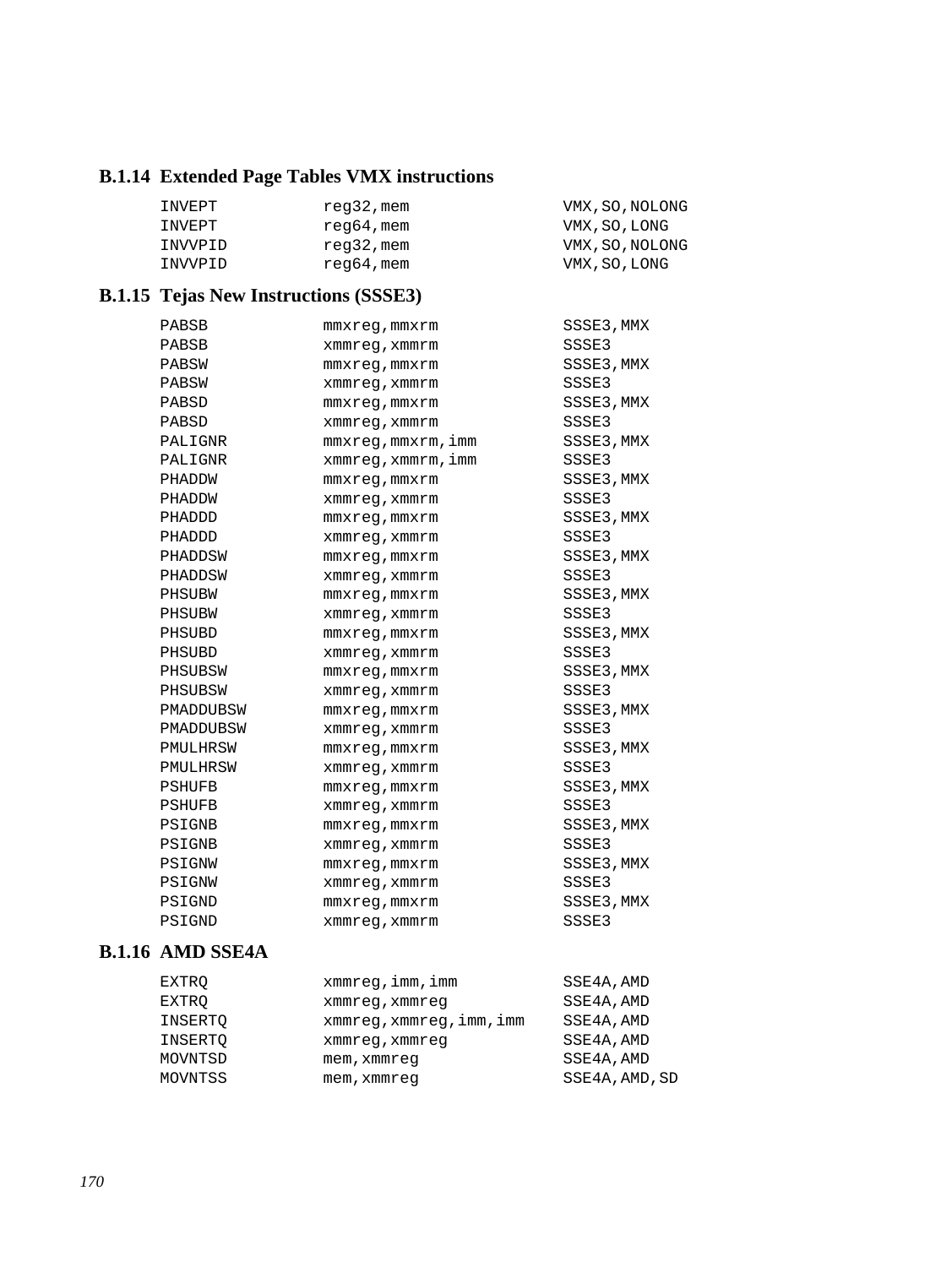### **B.1.17 New instructions in Barcelona**

| LZCNT | reg16,rm16           | P6,AMD  |
|-------|----------------------|---------|
| LZCNT | reg32,rm32           | P6,AMD  |
| LZCNT | $r$ eq6 $4$ ,rm6 $4$ | X64.AMD |

# **B.1.18 Penryn New Instructions (SSE4.1)**

| BLENDPD         | xmmreg, xmmrm, imm          | SSE41      |
|-----------------|-----------------------------|------------|
| <b>BLENDPS</b>  | xmmreg,xmmrm,imm            | SSE41      |
| BLENDVPD        | xmmreg, xmmrm, xmm0         | SSE41      |
| <b>BLENDVPS</b> | $xmmreg$ , $xmmrm$ , $xmm0$ | SSE41      |
| <b>DPPD</b>     | xmmreg, xmmrm, imm          | SSE41      |
| <b>DPPS</b>     | xmmreg, xmmrm, imm          | SSE41      |
| EXTRACTPS       | rm32,xmmreg,imm             | SSE41      |
| EXTRACTPS       | reg64,xmmreg,imm            | SSE41, X64 |
| INSERTPS        | xmmreg, xmmrm, imm          | SSE41, SD  |
| MOVNTDQA        | xmmreg, mem                 | SSE41      |
| MPSADBW         | xmmreg, xmmrm, imm          | SSE41      |
| PACKUSDW        | xmmreg, xmmrm               | SSE41      |
| PBLENDVB        | xmmreg, xmmrm, xmm0         | SSE41      |
| PBLENDW         | xmmreg, xmmrm, imm          | SSE41      |
| <b>PCMPEQQ</b>  | xmmreq, xmmrm               | SSE41      |
| PEXTRB          | reg32, xmmreg, imm          | SSE41      |
| PEXTRB          | mem8, xmmreg, imm           | SSE41      |
| PEXTRB          | reg64, xmmreg, imm          | SSE41, X64 |
| PEXTRD          | rm32, xmmreg, imm           | SSE41      |
| PEXTRO          | rm64, xmmreg, imm           | SSE41, X64 |
| PEXTRW          | reg32, xmmreg, imm          | SSE41      |
| PEXTRW          | mem16,xmmreg,imm            | SSE41      |
| PEXTRW          | reg64, xmmreg, imm          | SSE41, X64 |
| PHMINPOSUW      | xmmreq, xmmrm               | SSE41      |
| PINSRB          | xmmreg,mem,imm              | SSE41      |
| PINSRB          | xmmreg, rm8, imm            | SSE41      |
| PINSRB          | xmmreg,reg32,imm            | SSE41      |
| PINSRD          | xmmreg, mem, imm            | SSE41      |
| PINSRD          | xmmreq,rm32,imm             | SSE41      |
| PINSRO          | xmmreg, mem, imm            | SSE41, X64 |
| PINSRQ          | xmmreg, rm64, imm           | SSE41, X64 |
| PMAXSB          | xmmreq, xmmrm               | SSE41      |
| PMAXSD          | xmmreg, xmmrm               | SSE41      |
| PMAXUD          | xmmreq, xmmrm               | SSE41      |
| PMAXUW          | xmmreg, xmmrm               | SSE41      |
| PMINSB          | xmmreg, xmmrm               | SSE41      |
| PMINSD          | xmmreg, xmmrm               | SSE41      |
| PMINUD          | xmmreg, xmmrm               | SSE41      |
| PMINUW          | xmmreq, xmmrm               | SSE41      |
| PMOVSXBW        | xmmreg, xmmrm               | SSE41      |
| PMOVSXBD        | xmmreg, xmmrm               | SSE41,SD   |
| <b>PMOVSXBO</b> | xmmreg, xmmrm               | SSE41, SW  |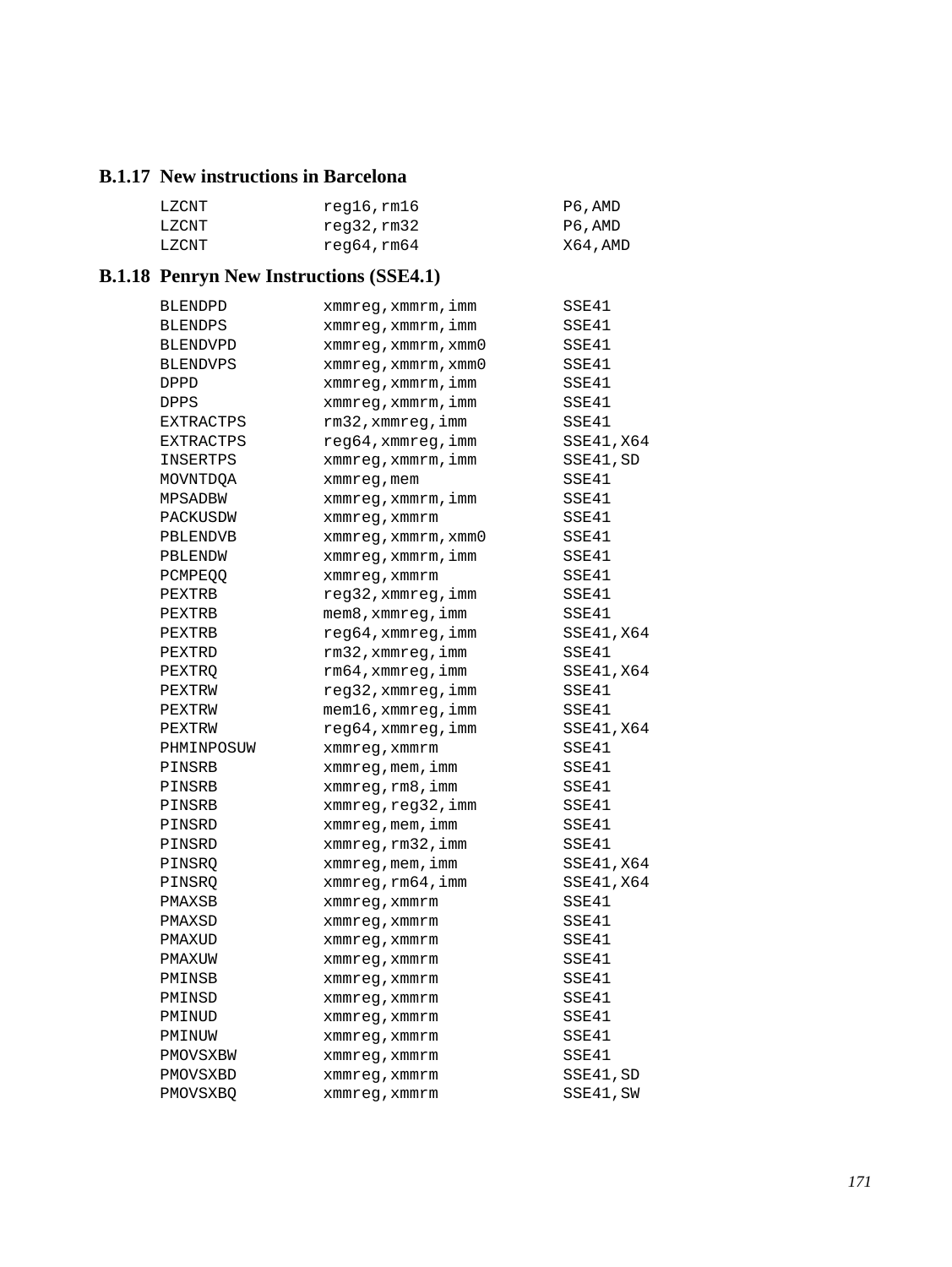| PMOVSXWD        | xmmreq, xmmrm      | SSE41     |
|-----------------|--------------------|-----------|
| PMOVSXWO        | xmmreg, xmmrm      | SSE41, SD |
| <b>PMOVSXDO</b> | xmmreg,xmmrm       | SSE41     |
| PMOVZXBW        | xmmreg, xmmrm      | SSE41     |
| PMOVZXBD        | xmmreg, xmmrm      | SSE41, SD |
| PMOVZXBO        | xmmreg,xmmrm       | SSE41, SW |
| PMOVZXWD        | xmmreg, xmmrm      | SSE41     |
| PMOVZXWO        | xmmreq, xmmrm      | SSE41, SD |
| PMOVZXDO        | xmmreq, xmmrm      | SSE41     |
| PMULDO          | xmmreg, xmmrm      | SSE41     |
| PMULLD          | xmmreg,xmmrm       | SSE41     |
| PTEST           | xmmreg, xmmrm      | SSE41     |
| ROUNDPD         | xmmreg,xmmrm,imm   | SSE41     |
| ROUNDPS         | xmmreg,xmmrm,imm   | SSE41     |
| ROUNDSD         | xmmreg,xmmrm,imm   | SSE41     |
| ROUNDSS         | xmmreg, xmmrm, imm | SSE41     |

### **B.1.19 Nehalem New Instructions (SSE4.2)**

| CRC32     | req32,rm8          | SSE42        |
|-----------|--------------------|--------------|
| CRC32     | $req32$ , $rm16$   | SSE42        |
| CRC32     | req32,rm32         | SSE42        |
| CRC32     | req64,rm8          | SSE42, X64   |
| CRC32     | req64, rm64        | SSE42, X64   |
| PCMPESTRI | xmmreq, xmmrm, imm | SSE42        |
| PCMPESTRM | xmmreq,xmmrm,imm   | SSE42        |
| PCMPISTRI | xmmreq, xmmrm, imm | SSE42        |
| PCMPISTRM | xmmreq, xmmrm, imm | SSE42        |
| PCMPGTO   | xmmreq, xmmrm      | SSE42        |
| POPCNT    | $req16$ , $rm16$   | NEHALEM, SW  |
| POPCNT    | req32,rm32         | NEHALEM, SD  |
| POPCNT    | req64, rm64        | NEHALEM, X64 |
|           |                    |              |

### **B.1.20 Intel SMX**

GETSEC KATMAI

# **B.1.21 Geode (Cyrix) 3DNow! additions**

| PFRCPV   | mmxreq,mmxrm | PENT, 3DNOW, CYRIX |
|----------|--------------|--------------------|
| PFRSORTV | mmxreq,mmxrm | PENT, 3DNOW, CYRIX |

#### **B.1.22 Intel new instructions in ???**

| MOVBE | $req16$ , mem $16$        | NEHALEM |
|-------|---------------------------|---------|
| MOVBE | $req32$ , mem $32$        | NEHALEM |
| MOVBE | $req64$ , mem $64$        | NEHALEM |
| MOVBE | $m$ em $16$ , $req16$     | NEHALEM |
| MOVBE | $m$ em $32$ , $r$ eq $32$ | NEHALEM |
| MOVBE | $m$ em $64$ , $r$ eq $64$ | NEHALEM |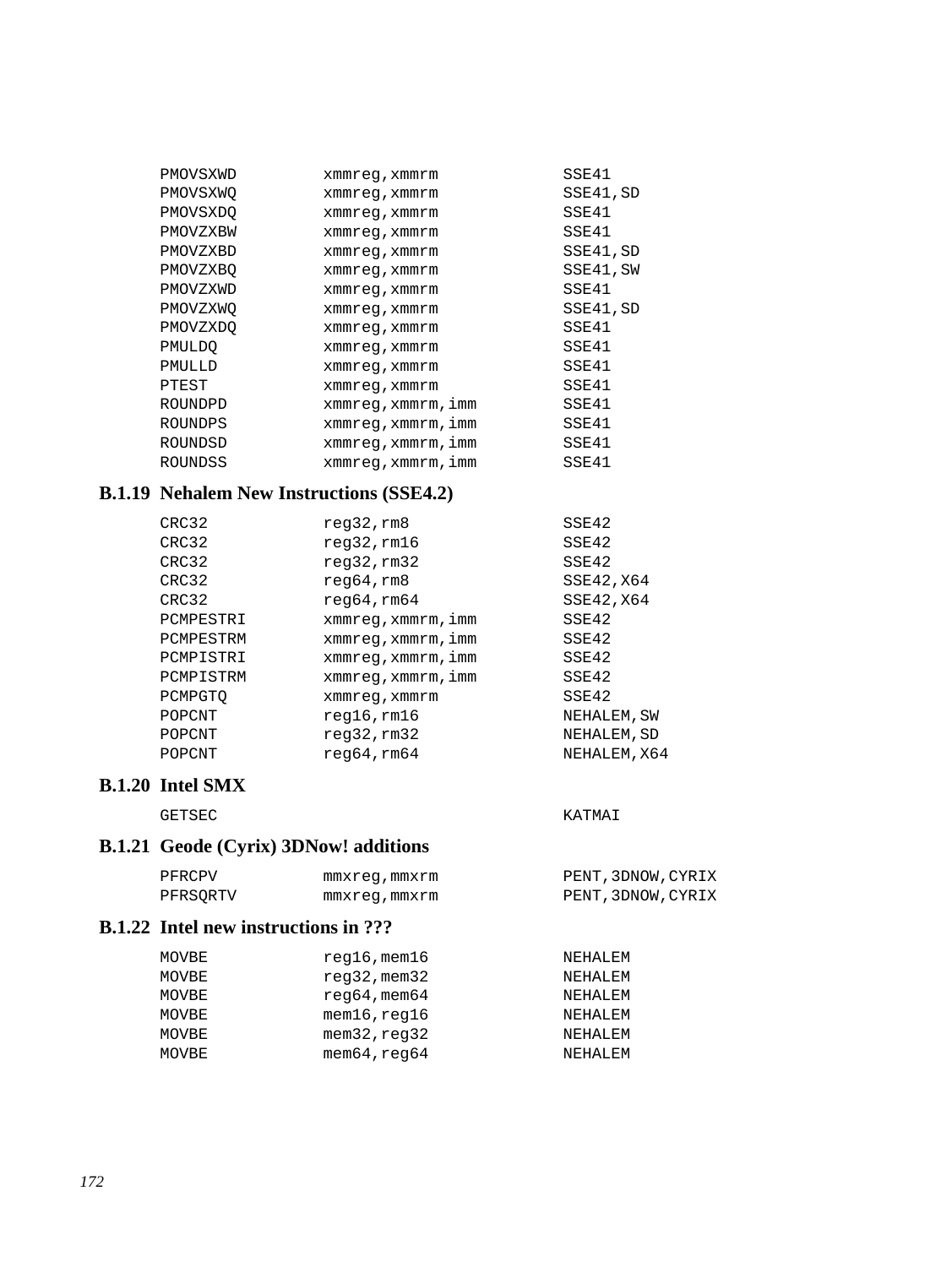# **B.1.23 Intel AES instructions**

| AESENC          | $xmmreq$ , $xmmrm128$  | SSE, WESTMERE        |
|-----------------|------------------------|----------------------|
| AESENCLAST      | $xmmreq$ , $xmmrm128$  | SSE, WESTMERE        |
| AESDEC          | $xmmreq$ , $xmmrm128$  | SSE, WESTMERE        |
| AESDECLAST      | $xmmreq$ , $xmmrm128$  | SSE, WESTMERE        |
| AESIMC          | $xmmreq$ , $xmmrm128$  | SSE, WESTMERE        |
| AESKEYGENASSIST | xmmreq, xmmrm128, imm8 | <b>SSE, WESTMERE</b> |

### **B.1.24 Intel AVX AES instructions**

| VAESENC     | xmmreq, xmmreq*, xmmrm128               | AVX, SANDYBRIDGE |
|-------------|-----------------------------------------|------------------|
| VAESENCLAST | xmmreq, xmmreq*, xmmrm128               | AVX, SANDYBRIDGE |
| VAESDEC     | xmmreq, xmmreq*, xmmrm128               | AVX, SANDYBRIDGE |
| VAESDECLAST | xmmreq, xmmreq*, xmmrm128               | AVX, SANDYBRIDGE |
| VAESIMC     | $x$ mm $x$ eq, $x$ mm $x$ m $128$       | AVX, SANDYBRIDGE |
|             | VAESKEYGENASSIST xmmreq, xmmrm128, imm8 | AVX, SANDYBRIDGE |

# **B.1.25 Intel AVX instructions**

| VADDPD              | xmmreg, xmmreg*, xmmrm128                          | AVX, SANDYBRIDGE |
|---------------------|----------------------------------------------------|------------------|
| VADDPD              | ymmreg, ymmreg*, ymmrm256                          | AVX, SANDYBRIDGE |
| VADDPS              | $xmmreg$ , $xmmreg*$ , $xmmrm128$                  | AVX, SANDYBRIDGE |
| VADDPS              | ymmreg, ymmreg*, ymmrm256                          | AVX, SANDYBRIDGE |
| VADDSD              | xmmreg, xmmreg*, xmmrm64                           | AVX, SANDYBRIDGE |
| <b>VADDSS</b>       | $xmmreq, xmmreq*$ , $xmmr@32$                      | AVX, SANDYBRIDGE |
| VADDSUBPD           | xmmreg, xmmreg*, xmmrm128                          | AVX, SANDYBRIDGE |
| VADDSUBPD           | ymmreg, ymmreg*, ymmrm256                          | AVX, SANDYBRIDGE |
| VADDSUBPS           | xmmreg, xmmreg*, xmmrm128                          | AVX, SANDYBRIDGE |
| VADDSUBPS           | ymmreg, ymmreg*, ymmrm256                          | AVX, SANDYBRIDGE |
| <b>VANDPD</b>       | xmmreg, xmmreg*, xmmrm128                          | AVX, SANDYBRIDGE |
| VANDPD              | ymmreg, ymmreg*, ymmrm256                          | AVX, SANDYBRIDGE |
| VANDPS              | xmmreg, xmmreg*, xmmrm128                          | AVX, SANDYBRIDGE |
| <b>VANDPS</b>       | ymmreg, ymmreg*, ymmrm256                          | AVX, SANDYBRIDGE |
| VANDNPD             | $xmmreg$ , $xmmreg*$ , $xmmrm128$                  | AVX, SANDYBRIDGE |
| VANDNPD             | ymmreg, ymmreg*, ymmrm256                          | AVX, SANDYBRIDGE |
| VANDNPS             | xmmreg, xmmreg*, xmmrm128                          | AVX, SANDYBRIDGE |
| <b>VANDNPS</b>      | ymmreg, ymmreg*, ymmrm256                          | AVX, SANDYBRIDGE |
| VBLENDPD            | xmmreg, xmmreg*, xmmrm128, imm8 AVX, SANDYBRIDGE   |                  |
| VBLENDPD            | ymmreg, ymmreg*, ymmrm256, imm8 AVX, SANDYBRIDGE   |                  |
| VBLENDPS            | xmmreg, xmmreg*, xmmrm128, imm8 AVX, SANDYBRIDGE   |                  |
| VBLENDPS            | ymmreg, ymmreg*, ymmrm256, imm8 AVX, SANDYBRIDGE   |                  |
| VBLENDVPD           | xmmreq, xmmreq*, xmmrm128, xmmreq AVX, SANDYBRIDGE |                  |
| VBLENDVPD           | ymmreg, ymmreg*, ymmrm256, ymmreg AVX, SANDYBRIDGE |                  |
| VBLENDVPS           | xmmreg, xmmreg*, xmmrm128, xmmreg AVX, SANDYBRIDGE |                  |
| VBLENDVPS           | ymmreg, ymmreg*, ymmrm256, ymmreg AVX, SANDYBRIDGE |                  |
| <b>VBROADCASTSS</b> | $xmmreg$ , mem $32$                                | AVX, SANDYBRIDGE |
| VBROADCASTSS        | ymmreg, mem32                                      | AVX, SANDYBRIDGE |
| VBROADCASTSD        | ymmreg, mem64                                      | AVX, SANDYBRIDGE |
| VBROADCASTF128      | ymmreg, mem128                                     | AVX, SANDYBRIDGE |
| VCMPEO OSPD         | xmmreg, xmmreg*, xmmrm128                          | AVX, SANDYBRIDGE |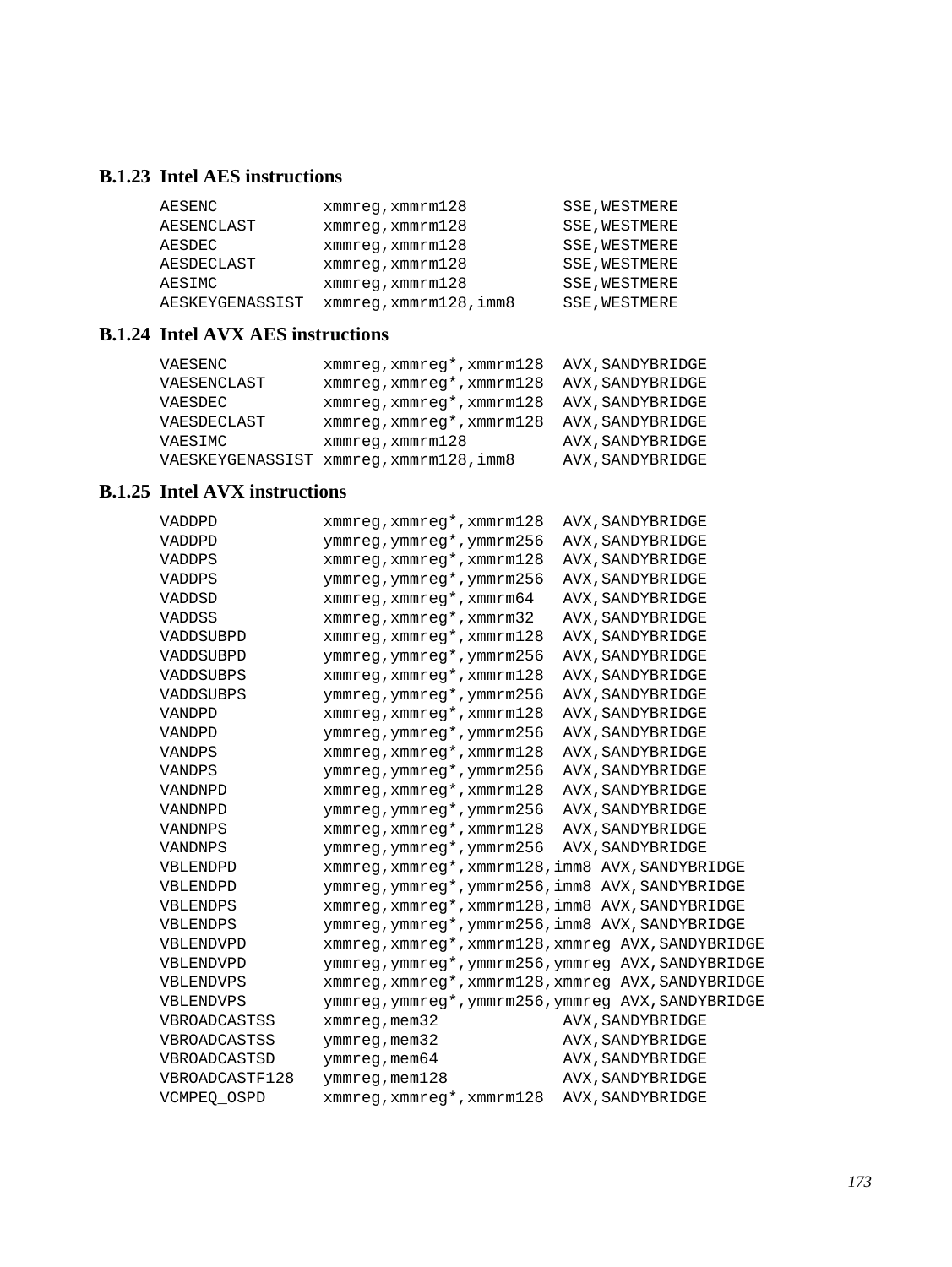| VCMPEQ_OSPD         | ymmreg, ymmreg*, ymmrm256 | AVX, SANDYBRIDGE |
|---------------------|---------------------------|------------------|
| VCMPEOPD            | xmmreg, xmmreg*, xmmrm128 | AVX, SANDYBRIDGE |
| VCMPEOPD            | ymmreg, ymmreg*, ymmrm256 | AVX, SANDYBRIDGE |
| VCMPLT_OSPD         | xmmreg, xmmreg*, xmmrm128 | AVX, SANDYBRIDGE |
| VCMPLT OSPD         | ymmreg, ymmreg*, ymmrm256 | AVX, SANDYBRIDGE |
| VCMPLTPD            | xmmreg, xmmreg*, xmmrm128 | AVX, SANDYBRIDGE |
| VCMPLTPD            | ymmreg, ymmreg*, ymmrm256 | AVX, SANDYBRIDGE |
| VCMPLE_OSPD         | xmmreg, xmmreg*, xmmrm128 | AVX, SANDYBRIDGE |
| VCMPLE OSPD         | ymmreg, ymmreg*, ymmrm256 | AVX, SANDYBRIDGE |
| VCMPLEPD            | xmmreg, xmmreg*, xmmrm128 | AVX, SANDYBRIDGE |
| VCMPLEPD            | ymmreg, ymmreg*, ymmrm256 | AVX, SANDYBRIDGE |
| VCMPUNORD_QPD       | xmmreg, xmmreg*, xmmrm128 | AVX, SANDYBRIDGE |
| VCMPUNORD QPD       | ymmreg, ymmreg*, ymmrm256 | AVX, SANDYBRIDGE |
| VCMPUNORDPD         | xmmreg, xmmreg*, xmmrm128 | AVX, SANDYBRIDGE |
| VCMPUNORDPD         | ymmreg, ymmreg*, ymmrm256 | AVX, SANDYBRIDGE |
| VCMPNEQ_UQPD        | xmmreg, xmmreg*, xmmrm128 | AVX, SANDYBRIDGE |
| VCMPNEQ_UQPD        | ymmreg, ymmreg*, ymmrm256 | AVX, SANDYBRIDGE |
| VCMPNEOPD           | xmmreg, xmmreg*, xmmrm128 | AVX, SANDYBRIDGE |
| VCMPNEQPD           | ymmreg, ymmreg*, ymmrm256 | AVX, SANDYBRIDGE |
| VCMPNLT_USPD        | xmmreg, xmmreg*, xmmrm128 | AVX, SANDYBRIDGE |
| VCMPNLT USPD        | ymmreg, ymmreg*, ymmrm256 | AVX, SANDYBRIDGE |
| VCMPNLTPD           | xmmreg, xmmreg*, xmmrm128 | AVX, SANDYBRIDGE |
| VCMPNLTPD           | ymmreg, ymmreg*, ymmrm256 | AVX, SANDYBRIDGE |
| VCMPNLE USPD        | xmmreg, xmmreg*, xmmrm128 | AVX, SANDYBRIDGE |
| <b>VCMPNLE USPD</b> | ymmreg, ymmreg*, ymmrm256 | AVX, SANDYBRIDGE |
| VCMPNLEPD           | xmmreg, xmmreg*, xmmrm128 | AVX, SANDYBRIDGE |
| VCMPNLEPD           | ymmreg, ymmreg*, ymmrm256 | AVX, SANDYBRIDGE |
| VCMPORD_QPD         | xmmreg, xmmreg*, xmmrm128 | AVX, SANDYBRIDGE |
| VCMPORD OPD         | ymmreg, ymmreg*, ymmrm256 | AVX, SANDYBRIDGE |
| VCMPORDPD           | xmmreg, xmmreg*, xmmrm128 | AVX, SANDYBRIDGE |
| VCMPORDPD           | ymmreg, ymmreg*, ymmrm256 | AVX, SANDYBRIDGE |
| VCMPEQ_UQPD         | xmmreg, xmmreg*, xmmrm128 | AVX, SANDYBRIDGE |
| VCMPEQ_UQPD         | ymmreg, ymmreg*, ymmrm256 | AVX, SANDYBRIDGE |
| VCMPNGE_USPD        | xmmreg, xmmreg*, xmmrm128 | AVX, SANDYBRIDGE |
| VCMPNGE USPD        | ymmreg, ymmreg*, ymmrm256 | AVX, SANDYBRIDGE |
| VCMPNGEPD           | xmmreg, xmmreg*, xmmrm128 | AVX, SANDYBRIDGE |
| VCMPNGEPD           | ymmreg, ymmreg*, ymmrm256 | AVX, SANDYBRIDGE |
| VCMPNGT_USPD        | xmmreg, xmmreg*, xmmrm128 | AVX, SANDYBRIDGE |
| VCMPNGT_USPD        | ymmreg, ymmreg*, ymmrm256 | AVX, SANDYBRIDGE |
| VCMPNGTPD           | xmmreg, xmmreg*, xmmrm128 | AVX, SANDYBRIDGE |
| VCMPNGTPD           | ymmreg, ymmreg*, ymmrm256 | AVX, SANDYBRIDGE |
| VCMPFALSE_OQPD      | xmmreg, xmmreg*, xmmrm128 | AVX, SANDYBRIDGE |
| VCMPFALSE_OQPD      | ymmreg, ymmreg*, ymmrm256 | AVX, SANDYBRIDGE |
| VCMPFALSEPD         | xmmreg, xmmreg*, xmmrm128 | AVX, SANDYBRIDGE |
| VCMPFALSEPD         | ymmreg, ymmreg*, ymmrm256 | AVX, SANDYBRIDGE |
| VCMPNEQ_OQPD        | xmmreg, xmmreg*, xmmrm128 | AVX, SANDYBRIDGE |
| VCMPNEQ_OQPD        | ymmreg, ymmreg*, ymmrm256 | AVX, SANDYBRIDGE |
| VCMPGE_OSPD         | xmmreg, xmmreg*, xmmrm128 | AVX, SANDYBRIDGE |
| VCMPGE OSPD         | ymmreg, ymmreg*, ymmrm256 | AVX, SANDYBRIDGE |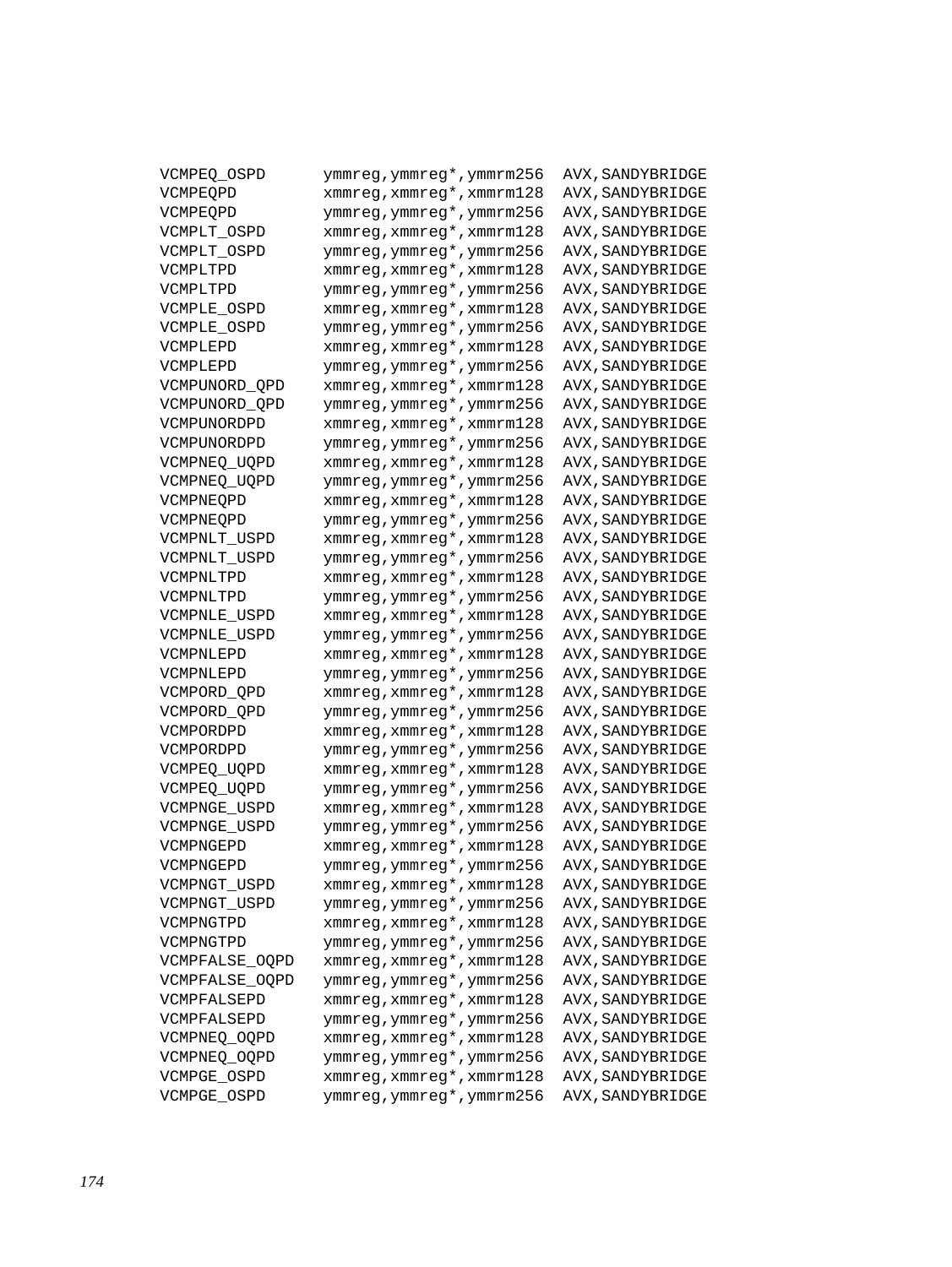| VCMPGEPD       | xmmreg, xmmreg*, xmmrm128                        | AVX, SANDYBRIDGE |
|----------------|--------------------------------------------------|------------------|
| VCMPGEPD       | ymmreg, ymmreg*, ymmrm256                        | AVX, SANDYBRIDGE |
| VCMPGT_OSPD    | xmmreg, xmmreg*, xmmrm128                        | AVX, SANDYBRIDGE |
| VCMPGT OSPD    | ymmreg, ymmreg*, ymmrm256                        | AVX, SANDYBRIDGE |
| VCMPGTPD       | xmmreg, xmmreg*, xmmrm128                        | AVX, SANDYBRIDGE |
| VCMPGTPD       | ymmreg, ymmreg*, ymmrm256                        | AVX, SANDYBRIDGE |
| VCMPTRUE_UQPD  | xmmreg, xmmreg*, xmmrm128                        | AVX, SANDYBRIDGE |
| VCMPTRUE_UQPD  | ymmreg, ymmreg*, ymmrm256                        | AVX, SANDYBRIDGE |
| VCMPTRUEPD     | xmmreg, xmmreg*, xmmrm128                        | AVX, SANDYBRIDGE |
| VCMPTRUEPD     | ymmreg, ymmreg*, ymmrm256                        | AVX, SANDYBRIDGE |
| VCMPEQ_OSPD    | xmmreg, xmmreg*, xmmrm128                        | AVX, SANDYBRIDGE |
| VCMPEQ_OSPD    | ymmreg, ymmreg*, ymmrm256                        | AVX, SANDYBRIDGE |
| VCMPLT_OQPD    | xmmreg, xmmreg*, xmmrm128                        | AVX, SANDYBRIDGE |
| VCMPLT_OQPD    | ymmreg, ymmreg*, ymmrm256                        | AVX, SANDYBRIDGE |
| VCMPLE_OQPD    | xmmreg, xmmreg*, xmmrm128                        | AVX, SANDYBRIDGE |
| VCMPLE_OQPD    | ymmreg, ymmreg*, ymmrm256                        | AVX, SANDYBRIDGE |
| VCMPUNORD_SPD  | xmmreg, xmmreg*, xmmrm128                        | AVX, SANDYBRIDGE |
| VCMPUNORD_SPD  | ymmreg, ymmreg*, ymmrm256                        | AVX, SANDYBRIDGE |
| VCMPNEQ_USPD   | xmmreg, xmmreg*, xmmrm128                        | AVX, SANDYBRIDGE |
| VCMPNEQ_USPD   | ymmreg, ymmreg*, ymmrm256                        | AVX, SANDYBRIDGE |
| VCMPNLT_UQPD   | xmmreg, xmmreg*, xmmrm128                        | AVX, SANDYBRIDGE |
| VCMPNLT_UQPD   | ymmreg, ymmreg*, ymmrm256                        | AVX, SANDYBRIDGE |
| VCMPNLE_UQPD   | xmmreg, xmmreg*, xmmrm128                        | AVX, SANDYBRIDGE |
| VCMPNLE_UQPD   | ymmreg, ymmreg*, ymmrm256                        | AVX, SANDYBRIDGE |
| VCMPORD_SPD    | xmmreg, xmmreg*, xmmrm128                        | AVX, SANDYBRIDGE |
| VCMPORD_SPD    | ymmreg, ymmreg*, ymmrm256                        | AVX, SANDYBRIDGE |
| VCMPEQ_USPD    | xmmreg, xmmreg*, xmmrm128                        | AVX, SANDYBRIDGE |
| VCMPEQ_USPD    | ymmreg, ymmreg*, ymmrm256                        | AVX, SANDYBRIDGE |
| VCMPNGE_UQPD   | xmmreg, xmmreg*, xmmrm128                        | AVX, SANDYBRIDGE |
| VCMPNGE_UQPD   | ymmreg, ymmreg*, ymmrm256                        | AVX, SANDYBRIDGE |
| VCMPNGT_UQPD   | xmmreg, xmmreg*, xmmrm128                        | AVX, SANDYBRIDGE |
| VCMPNGT_UQPD   | ymmreg, ymmreg*, ymmrm256                        | AVX, SANDYBRIDGE |
| VCMPFALSE_OSPD | xmmreg, xmmreg*, xmmrm128                        | AVX, SANDYBRIDGE |
| VCMPFALSE_OSPD | ymmreg, ymmreg*, ymmrm256                        | AVX, SANDYBRIDGE |
| VCMPNEQ_OSPD   | xmmreg, xmmreg*, xmmrm128                        | AVX, SANDYBRIDGE |
| VCMPNEQ_OSPD   | ymmreg, ymmreg*, ymmrm256                        | AVX, SANDYBRIDGE |
| VCMPGE_OQPD    | xmmreg, xmmreg*, xmmrm128                        | AVX, SANDYBRIDGE |
| VCMPGE_OQPD    | ymmreg, ymmreg*, ymmrm256                        | AVX, SANDYBRIDGE |
| VCMPGT_OQPD    | xmmreg, xmmreg*, xmmrm128                        | AVX, SANDYBRIDGE |
| VCMPGT_OQPD    | ymmreg, ymmreg*, ymmrm256                        | AVX, SANDYBRIDGE |
| VCMPTRUE_USPD  | xmmreg, xmmreg*, xmmrm128                        | AVX, SANDYBRIDGE |
| VCMPTRUE_USPD  | ymmreg, ymmreg*, ymmrm256                        | AVX, SANDYBRIDGE |
| VCMPPD         | xmmreg, xmmreg*, xmmrm128, imm8 AVX, SANDYBRIDGE |                  |
| VCMPPD         | ymmreg, ymmreg*, ymmrm256, imm8 AVX, SANDYBRIDGE |                  |
| VCMPEQ_OSPS    | xmmreg, xmmreg*, xmmrm128                        | AVX, SANDYBRIDGE |
| VCMPEQ_OSPS    | ymmreg, ymmreg*, ymmrm256                        | AVX, SANDYBRIDGE |
| VCMPEQPS       | xmmreg, xmmreg*, xmmrm128                        | AVX, SANDYBRIDGE |
| VCMPEQPS       | ymmreg, ymmreg*, ymmrm256                        | AVX, SANDYBRIDGE |
| VCMPLT_OSPS    | xmmreg, xmmreg*, xmmrm128                        | AVX, SANDYBRIDGE |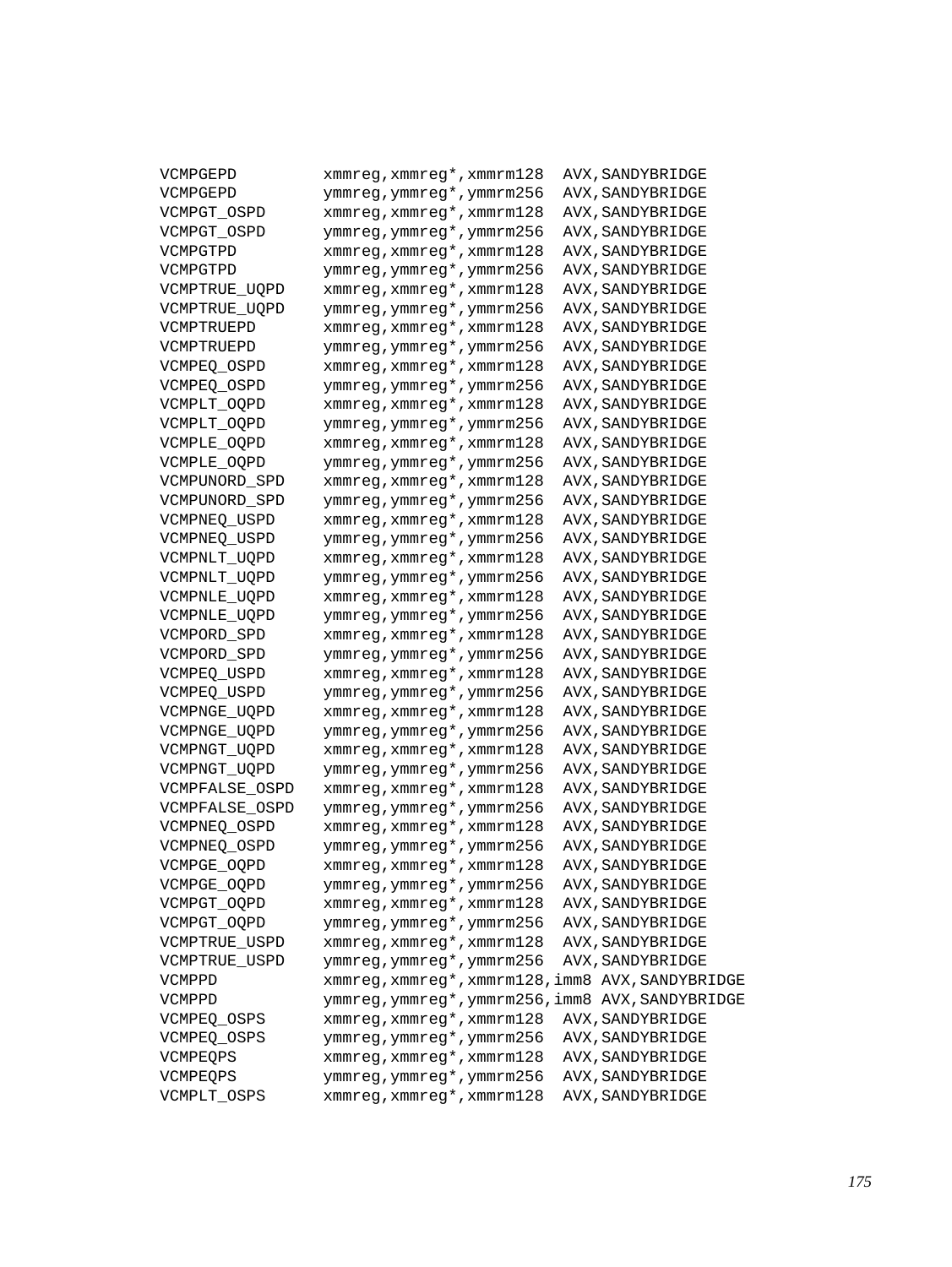| VCMPLT_OSPS           | ymmreg, ymmreg*, ymmrm256 | AVX, SANDYBRIDGE |
|-----------------------|---------------------------|------------------|
| VCMPLTPS              | xmmreg, xmmreg*, xmmrm128 | AVX, SANDYBRIDGE |
| VCMPLTPS              | ymmreg, ymmreg*, ymmrm256 | AVX, SANDYBRIDGE |
| VCMPLE_OSPS           | xmmreg, xmmreg*, xmmrm128 | AVX, SANDYBRIDGE |
| VCMPLE_OSPS           | ymmreg, ymmreg*, ymmrm256 | AVX, SANDYBRIDGE |
| VCMPLEPS              | xmmreg, xmmreg*, xmmrm128 | AVX, SANDYBRIDGE |
| VCMPLEPS              | ymmreg, ymmreg*, ymmrm256 | AVX, SANDYBRIDGE |
| VCMPUNORD_QPS         | xmmreg, xmmreg*, xmmrm128 | AVX, SANDYBRIDGE |
| VCMPUNORD_QPS         | ymmreg, ymmreg*, ymmrm256 | AVX, SANDYBRIDGE |
| VCMPUNORDPS           | xmmreg, xmmreg*, xmmrm128 | AVX, SANDYBRIDGE |
| VCMPUNORDPS           | ymmreg, ymmreg*, ymmrm256 | AVX, SANDYBRIDGE |
| VCMPNEQ_UQPS          | xmmreg, xmmreg*, xmmrm128 | AVX, SANDYBRIDGE |
| VCMPNEQ_UQPS          | ymmreg, ymmreg*, ymmrm256 | AVX, SANDYBRIDGE |
| VCMPNEQPS             | xmmreg, xmmreg*, xmmrm128 | AVX, SANDYBRIDGE |
| VCMPNEOPS             | ymmreg, ymmreg*, ymmrm256 | AVX, SANDYBRIDGE |
| VCMPNLT_USPS          | xmmreg, xmmreg*, xmmrm128 | AVX, SANDYBRIDGE |
| VCMPNLT_USPS          | ymmreg, ymmreg*, ymmrm256 | AVX, SANDYBRIDGE |
| VCMPNLTPS             | xmmreg, xmmreg*, xmmrm128 | AVX, SANDYBRIDGE |
| VCMPNLTPS             | ymmreg, ymmreg*, ymmrm256 | AVX, SANDYBRIDGE |
| <b>VCMPNLE USPS</b>   | xmmreg, xmmreg*, xmmrm128 | AVX, SANDYBRIDGE |
| VCMPNLE_USPS          | ymmreg, ymmreg*, ymmrm256 | AVX, SANDYBRIDGE |
| VCMPNLEPS             | xmmreg, xmmreg*, xmmrm128 | AVX, SANDYBRIDGE |
| VCMPNLEPS             | ymmreg, ymmreg*, ymmrm256 | AVX, SANDYBRIDGE |
| VCMPORD_QPS           | xmmreg, xmmreg*, xmmrm128 | AVX, SANDYBRIDGE |
| VCMPORD_QPS           | ymmreg, ymmreg*, ymmrm256 | AVX, SANDYBRIDGE |
| VCMPORDPS             | xmmreg, xmmreg*, xmmrm128 | AVX, SANDYBRIDGE |
| VCMPORDPS             | ymmreg, ymmreg*, ymmrm256 | AVX, SANDYBRIDGE |
| VCMPEQ_UQPS           | xmmreg, xmmreg*, xmmrm128 | AVX, SANDYBRIDGE |
| VCMPEQ_UQPS           | ymmreg, ymmreg*, ymmrm256 | AVX, SANDYBRIDGE |
| VCMPNGE_USPS          | xmmreg, xmmreg*, xmmrm128 | AVX, SANDYBRIDGE |
| VCMPNGE_USPS          | ymmreg, ymmreg*, ymmrm256 | AVX, SANDYBRIDGE |
| VCMPNGEPS             | xmmreg, xmmreg*, xmmrm128 | AVX, SANDYBRIDGE |
| VCMPNGEPS             | ymmreg, ymmreg*, ymmrm256 | AVX, SANDYBRIDGE |
| VCMPNGT_USPS          | xmmreg, xmmreg*, xmmrm128 | AVX, SANDYBRIDGE |
| VCMPNGT_USPS          | ymmreg, ymmreg*, ymmrm256 | AVX, SANDYBRIDGE |
| VCMPNGTPS             | xmmreg, xmmreg*, xmmrm128 | AVX, SANDYBRIDGE |
| VCMPNGTPS             | ymmreg, ymmreg*, ymmrm256 | AVX, SANDYBRIDGE |
| VCMPFALSE_OQPS        | xmmreg, xmmreg*, xmmrm128 | AVX, SANDYBRIDGE |
| <b>VCMPFALSE OQPS</b> | ymmreg, ymmreg*, ymmrm256 | AVX, SANDYBRIDGE |
| VCMPFALSEPS           | xmmreg, xmmreg*, xmmrm128 | AVX, SANDYBRIDGE |
| VCMPFALSEPS           | ymmreg, ymmreg*, ymmrm256 | AVX, SANDYBRIDGE |
| VCMPNEQ_OQPS          | xmmreg, xmmreg*, xmmrm128 | AVX, SANDYBRIDGE |
| VCMPNEQ_OQPS          | ymmreg, ymmreg*, ymmrm256 | AVX, SANDYBRIDGE |
| VCMPGE_OSPS           | xmmreg, xmmreg*, xmmrm128 | AVX, SANDYBRIDGE |
| VCMPGE_OSPS           | ymmreg, ymmreg*, ymmrm256 | AVX, SANDYBRIDGE |
| VCMPGEPS              | xmmreg, xmmreg*, xmmrm128 | AVX, SANDYBRIDGE |
| VCMPGEPS              | ymmreg, ymmreg*, ymmrm256 | AVX, SANDYBRIDGE |
| VCMPGT_OSPS           | xmmreg, xmmreg*, xmmrm128 | AVX, SANDYBRIDGE |
| VCMPGT_OSPS           | ymmreg, ymmreg*, ymmrm256 | AVX, SANDYBRIDGE |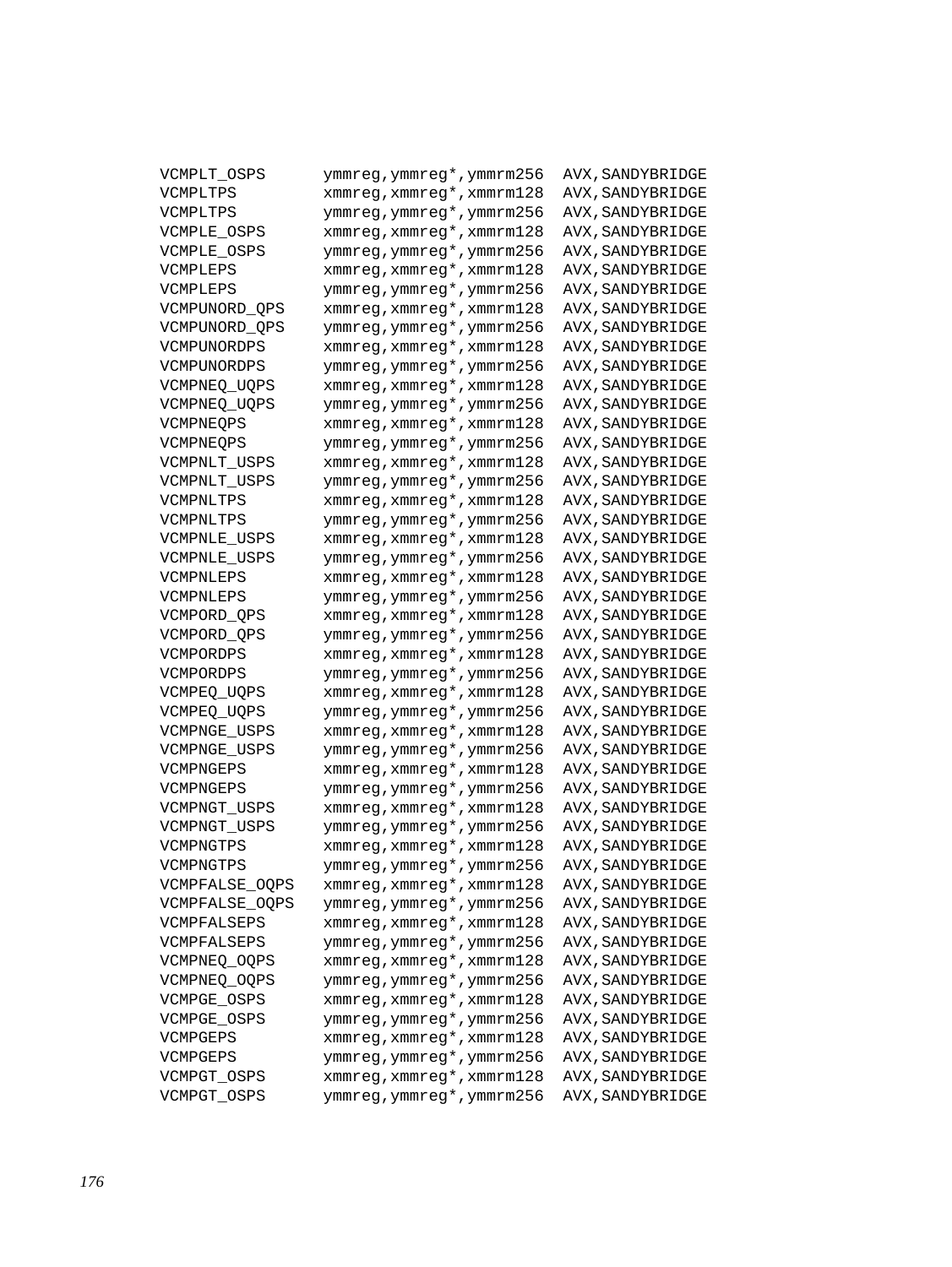| VCMPGTPS              | xmmreg, xmmreg*, xmmrm128                        | AVX, SANDYBRIDGE |
|-----------------------|--------------------------------------------------|------------------|
| VCMPGTPS              | ymmreg, ymmreg*, ymmrm256                        | AVX, SANDYBRIDGE |
| VCMPTRUE_UQPS         | xmmreg, xmmreg*, xmmrm128                        | AVX, SANDYBRIDGE |
| VCMPTRUE_UQPS         | ymmreg, ymmreg*, ymmrm256                        | AVX, SANDYBRIDGE |
| VCMPTRUEPS            | xmmreg, xmmreg*, xmmrm128                        | AVX, SANDYBRIDGE |
| VCMPTRUEPS            | ymmreg, ymmreg*, ymmrm256                        | AVX, SANDYBRIDGE |
| VCMPEO OSPS           | xmmreg, xmmreg*, xmmrm128                        | AVX, SANDYBRIDGE |
| VCMPEQ_OSPS           | ymmreg, ymmreg*, ymmrm256                        | AVX, SANDYBRIDGE |
| VCMPLT_OQPS           | xmmreg, xmmreg*, xmmrm128                        | AVX, SANDYBRIDGE |
| VCMPLT_OQPS           | ymmreg, ymmreg*, ymmrm256                        | AVX, SANDYBRIDGE |
| VCMPLE_OQPS           | xmmreg, xmmreg*, xmmrm128                        | AVX, SANDYBRIDGE |
| VCMPLE_OQPS           | ymmreg, ymmreg*, ymmrm256                        | AVX, SANDYBRIDGE |
| VCMPUNORD_SPS         | xmmreg, xmmreg*, xmmrm128                        | AVX, SANDYBRIDGE |
| VCMPUNORD_SPS         | ymmreg, ymmreg*, ymmrm256                        | AVX, SANDYBRIDGE |
| VCMPNEQ USPS          | xmmreg, xmmreg*, xmmrm128                        | AVX, SANDYBRIDGE |
| VCMPNEQ USPS          | ymmreg, ymmreg*, ymmrm256                        | AVX, SANDYBRIDGE |
| VCMPNLT_UQPS          | xmmreg, xmmreg*, xmmrm128                        | AVX, SANDYBRIDGE |
| VCMPNLT_UQPS          | ymmreg, ymmreg*, ymmrm256                        | AVX, SANDYBRIDGE |
| VCMPNLE_UQPS          | xmmreg, xmmreg*, xmmrm128                        | AVX, SANDYBRIDGE |
| VCMPNLE_UQPS          | ymmreg, ymmreg*, ymmrm256                        | AVX, SANDYBRIDGE |
| VCMPORD_SPS           | xmmreg, xmmreg*, xmmrm128                        | AVX, SANDYBRIDGE |
| VCMPORD SPS           | ymmreg, ymmreg*, ymmrm256                        | AVX, SANDYBRIDGE |
| VCMPEQ USPS           | xmmreg, xmmreg*, xmmrm128                        | AVX, SANDYBRIDGE |
| VCMPEQ USPS           | ymmreg, ymmreg*, ymmrm256                        | AVX, SANDYBRIDGE |
| VCMPNGE_UQPS          | xmmreg, xmmreg*, xmmrm128                        | AVX, SANDYBRIDGE |
| VCMPNGE_UQPS          | ymmreg, ymmreg*, ymmrm256                        | AVX, SANDYBRIDGE |
| VCMPNGT_UQPS          | xmmreg, xmmreg*, xmmrm128                        | AVX, SANDYBRIDGE |
| VCMPNGT_UQPS          | ymmreg, ymmreg*, ymmrm256                        | AVX, SANDYBRIDGE |
| VCMPFALSE_OSPS        | xmmreg, xmmreg*, xmmrm128                        | AVX, SANDYBRIDGE |
| <b>VCMPFALSE OSPS</b> | ymmreg, ymmreg*, ymmrm256                        | AVX, SANDYBRIDGE |
| VCMPNEQ_OSPS          | xmmreg, xmmreg*, xmmrm128                        | AVX, SANDYBRIDGE |
| VCMPNEQ_OSPS          | ymmreg, ymmreg*, ymmrm256                        | AVX, SANDYBRIDGE |
| VCMPGE_OQPS           | xmmreg, xmmreg*, xmmrm128                        | AVX, SANDYBRIDGE |
| VCMPGE_OQPS           | ymmreg, ymmreg*, ymmrm256                        | AVX, SANDYBRIDGE |
| VCMPGT_OQPS           | xmmreg, xmmreg*, xmmrm128                        | AVX, SANDYBRIDGE |
| VCMPGT_OQPS           | ymmreg, ymmreg*, ymmrm256                        | AVX, SANDYBRIDGE |
| VCMPTRUE_USPS         | xmmreg, xmmreg*, xmmrm128                        | AVX, SANDYBRIDGE |
| VCMPTRUE_USPS         | ymmreg,ymmreg*,ymmrm256 AVX,SANDYBRIDGE          |                  |
| VCMPPS                | xmmreg, xmmreg*, xmmrm128, imm8 AVX, SANDYBRIDGE |                  |
| VCMPPS                | ymmreg, ymmreg*, ymmrm256, imm8 AVX, SANDYBRIDGE |                  |
| VCMPEQ_OSSD           | xmmreg, xmmreg*, xmmrm64                         | AVX, SANDYBRIDGE |
| VCMPEOSD              | xmmreg, xmmreg*, xmmrm64                         | AVX, SANDYBRIDGE |
| VCMPLT_OSSD           | xmmreg, xmmreg*, xmmrm64                         | AVX, SANDYBRIDGE |
| VCMPLTSD              | xmmreg, xmmreg*, xmmrm64                         | AVX, SANDYBRIDGE |
| VCMPLE_OSSD           | xmmreg, xmmreg*, xmmrm64                         | AVX, SANDYBRIDGE |
| VCMPLESD              | xmmreg, xmmreg*, xmmrm64                         | AVX, SANDYBRIDGE |
| VCMPUNORD_QSD         | xmmreg, xmmreg*, xmmrm64                         | AVX, SANDYBRIDGE |
| VCMPUNORDSD           | xmmreg, xmmreg*, xmmrm64                         | AVX, SANDYBRIDGE |
| VCMPNEQ_UQSD          | xmmreg, xmmreg*, xmmrm64                         | AVX, SANDYBRIDGE |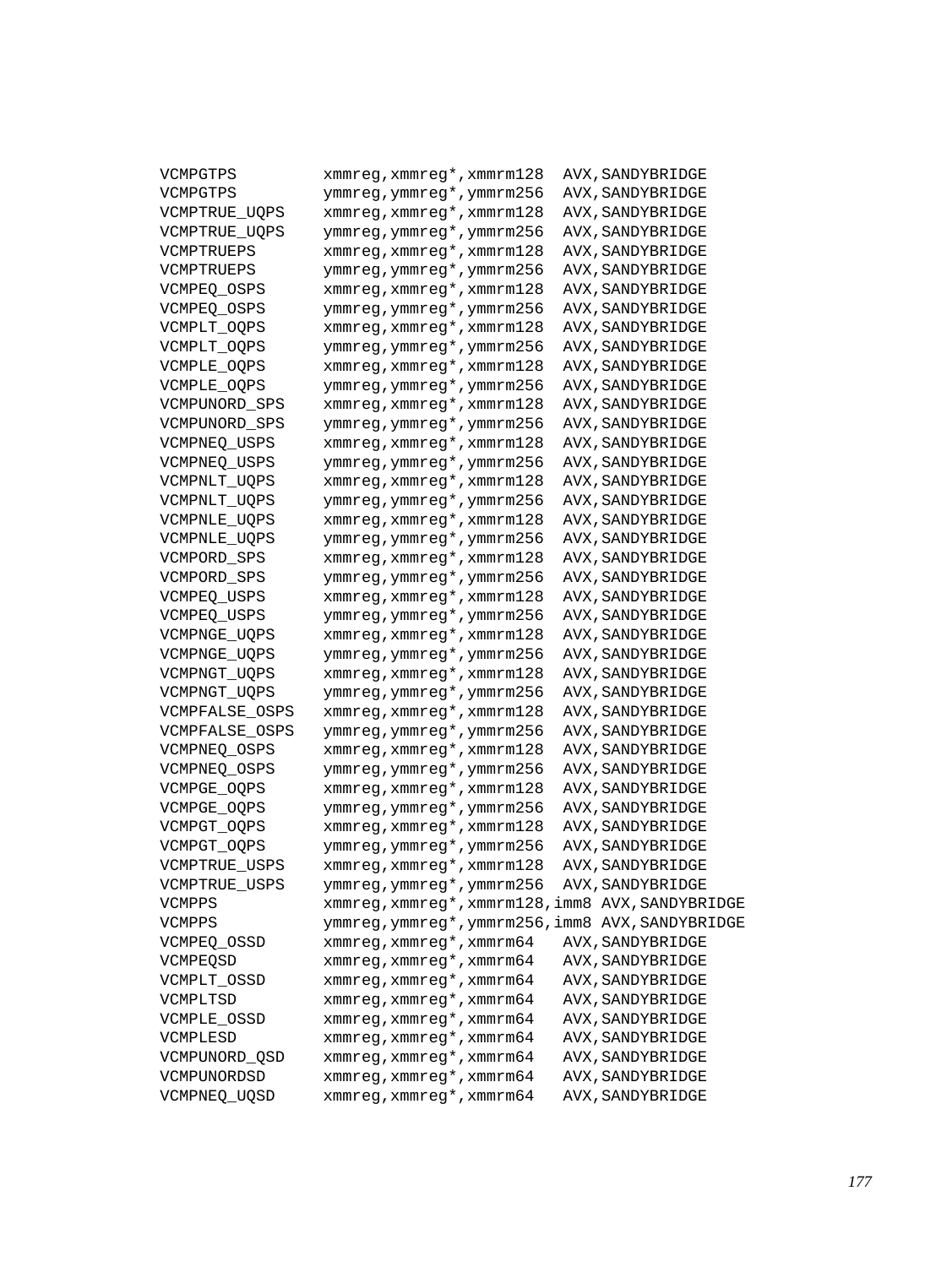| VCMPNEQSD      | xmmreg, xmmreg*, xmmrm64 | AVX, SANDYBRIDGE                                |
|----------------|--------------------------|-------------------------------------------------|
| VCMPNLT_USSD   | xmmreg, xmmreg*, xmmrm64 | AVX, SANDYBRIDGE                                |
| VCMPNLTSD      | xmmreg, xmmreg*, xmmrm64 | AVX, SANDYBRIDGE                                |
| VCMPNLE USSD   | xmmreg, xmmreg*, xmmrm64 | AVX, SANDYBRIDGE                                |
| VCMPNLESD      | xmmreg, xmmreg*, xmmrm64 | AVX, SANDYBRIDGE                                |
| VCMPORD OSD    | xmmreg, xmmreg*, xmmrm64 | AVX, SANDYBRIDGE                                |
| VCMPORDSD      | xmmreg, xmmreg*, xmmrm64 | AVX, SANDYBRIDGE                                |
| VCMPEO UOSD    | xmmreg, xmmreg*, xmmrm64 | AVX, SANDYBRIDGE                                |
| VCMPNGE USSD   | xmmreg, xmmreg*, xmmrm64 | AVX, SANDYBRIDGE                                |
| VCMPNGESD      | xmmreg, xmmreg*, xmmrm64 | AVX, SANDYBRIDGE                                |
| VCMPNGT USSD   | xmmreg, xmmreg*, xmmrm64 | AVX, SANDYBRIDGE                                |
| VCMPNGTSD      | xmmreg, xmmreg*, xmmrm64 | AVX, SANDYBRIDGE                                |
| VCMPFALSE OOSD | xmmreg, xmmreg*, xmmrm64 | AVX, SANDYBRIDGE                                |
| VCMPFALSESD    | xmmreg, xmmreg*, xmmrm64 | AVX, SANDYBRIDGE                                |
| VCMPNEO OOSD   | xmmreg, xmmreg*, xmmrm64 | AVX, SANDYBRIDGE                                |
| VCMPGE_OSSD    | xmmreg, xmmreg*, xmmrm64 | AVX, SANDYBRIDGE                                |
| VCMPGESD       | xmmreg, xmmreg*, xmmrm64 | AVX, SANDYBRIDGE                                |
| VCMPGT OSSD    | xmmreg, xmmreg*, xmmrm64 | AVX, SANDYBRIDGE                                |
| VCMPGTSD       | xmmreg, xmmreg*, xmmrm64 | AVX, SANDYBRIDGE                                |
| VCMPTRUE UOSD  | xmmreg, xmmreg*, xmmrm64 | AVX, SANDYBRIDGE                                |
| VCMPTRUESD     | xmmreg, xmmreg*, xmmrm64 | AVX, SANDYBRIDGE                                |
| VCMPEO OSSD    | xmmreg, xmmreg*, xmmrm64 | AVX, SANDYBRIDGE                                |
| VCMPLT_OQSD    | xmmreg, xmmreg*, xmmrm64 | AVX, SANDYBRIDGE                                |
| VCMPLE_OQSD    | xmmreg, xmmreg*, xmmrm64 | AVX, SANDYBRIDGE                                |
| VCMPUNORD SSD  | xmmreg, xmmreg*, xmmrm64 | AVX, SANDYBRIDGE                                |
| VCMPNEQ_USSD   | xmmreg, xmmreg*, xmmrm64 | AVX, SANDYBRIDGE                                |
| VCMPNLT_UQSD   | xmmreg, xmmreg*, xmmrm64 | AVX, SANDYBRIDGE                                |
| VCMPNLE_UQSD   | xmmreg, xmmreg*, xmmrm64 | AVX, SANDYBRIDGE                                |
| VCMPORD_SSD    | xmmreg, xmmreg*, xmmrm64 | AVX, SANDYBRIDGE                                |
| VCMPEO USSD    | xmmreg, xmmreg*, xmmrm64 | AVX, SANDYBRIDGE                                |
| VCMPNGE_UQSD   | xmmreg, xmmreg*, xmmrm64 | AVX, SANDYBRIDGE                                |
| VCMPNGT_UQSD   | xmmreg, xmmreg*, xmmrm64 | AVX, SANDYBRIDGE                                |
| VCMPFALSE OSSD | xmmreg, xmmreg*, xmmrm64 | AVX, SANDYBRIDGE                                |
| VCMPNEQ_OSSD   | xmmreg, xmmreg*, xmmrm64 | AVX, SANDYBRIDGE                                |
| VCMPGE_OQSD    | xmmreg, xmmreg*, xmmrm64 | AVX, SANDYBRIDGE                                |
| VCMPGT_OQSD    | xmmreg, xmmreg*, xmmrm64 | AVX, SANDYBRIDGE                                |
| VCMPTRUE_USSD  | xmmreg, xmmreg*, xmmrm64 | AVX, SANDYBRIDGE                                |
| VCMPSD         |                          | xmmreg, xmmreg*, xmmrm64, imm8 AVX, SANDYBRIDGE |
| VCMPEQ OSSS    | xmmreg, xmmreg*, xmmrm64 | AVX, SANDYBRIDGE                                |
| VCMPEQSS       | xmmreg, xmmreg*, xmmrm64 | AVX, SANDYBRIDGE                                |
| VCMPLT_OSSS    | xmmreg, xmmreg*, xmmrm64 | AVX, SANDYBRIDGE                                |
| VCMPLTSS       | xmmreg, xmmreg*, xmmrm64 | AVX, SANDYBRIDGE                                |
| VCMPLE_OSSS    | xmmreg, xmmreg*, xmmrm64 | AVX, SANDYBRIDGE                                |
| VCMPLESS       | xmmreg, xmmreg*, xmmrm64 | AVX, SANDYBRIDGE                                |
| VCMPUNORD_QSS  | xmmreg, xmmreg*, xmmrm64 | AVX, SANDYBRIDGE                                |
| VCMPUNORDSS    | xmmreg, xmmreg*, xmmrm64 | AVX, SANDYBRIDGE                                |
| VCMPNEQ_UQSS   | xmmreg, xmmreg*, xmmrm64 | AVX, SANDYBRIDGE                                |
| VCMPNEQSS      | xmmreg, xmmreg*, xmmrm64 | AVX, SANDYBRIDGE                                |
| VCMPNLT USSS   | xmmreg, xmmreg*, xmmrm64 | AVX, SANDYBRIDGE                                |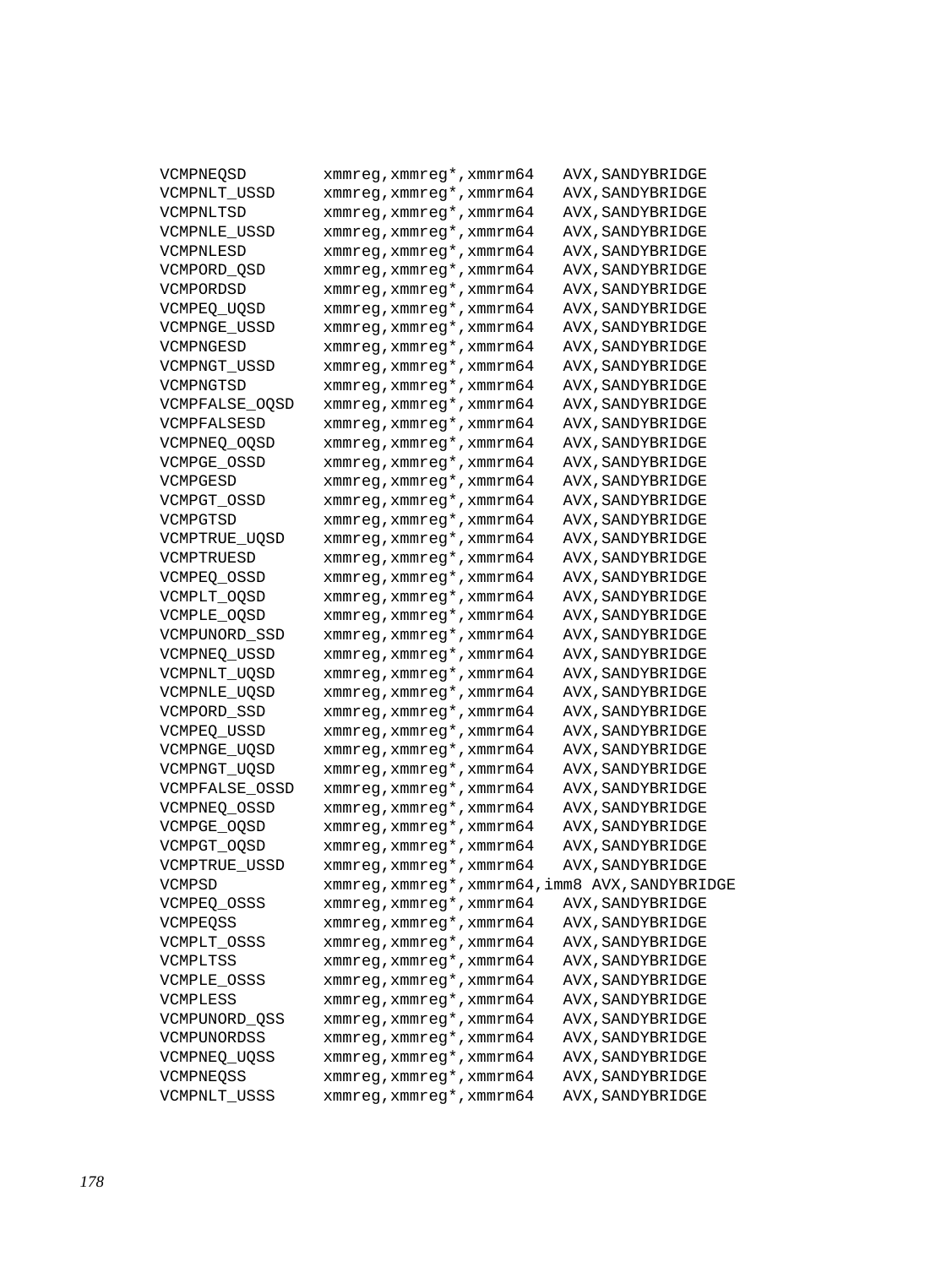| VCMPNLTSS            | xmmreg, xmmreg*, xmmrm64 | AVX, SANDYBRIDGE                                |
|----------------------|--------------------------|-------------------------------------------------|
| <b>VCMPNLE USSS</b>  | xmmreg, xmmreg*, xmmrm64 | AVX, SANDYBRIDGE                                |
| VCMPNLESS            | xmmreg, xmmreg*, xmmrm64 | AVX, SANDYBRIDGE                                |
| VCMPORD_QSS          | xmmreg, xmmreg*, xmmrm64 | AVX, SANDYBRIDGE                                |
| VCMPORDSS            | xmmreg, xmmreg*, xmmrm64 | AVX, SANDYBRIDGE                                |
| VCMPEQ_UQSS          | xmmreg, xmmreg*, xmmrm64 | AVX, SANDYBRIDGE                                |
| VCMPNGE_USSS         | xmmreg, xmmreg*, xmmrm64 | AVX, SANDYBRIDGE                                |
| VCMPNGESS            | xmmreg, xmmreg*, xmmrm64 | AVX, SANDYBRIDGE                                |
| VCMPNGT USSS         | xmmreg, xmmreg*, xmmrm64 | AVX, SANDYBRIDGE                                |
| VCMPNGTSS            | xmmreg, xmmreg*, xmmrm64 | AVX, SANDYBRIDGE                                |
| VCMPFALSE_OQSS       | xmmreg, xmmreg*, xmmrm64 | AVX, SANDYBRIDGE                                |
| VCMPFALSESS          | xmmreg, xmmreg*, xmmrm64 | AVX, SANDYBRIDGE                                |
| VCMPNEQ_OQSS         | xmmreg, xmmreg*, xmmrm64 | AVX, SANDYBRIDGE                                |
| VCMPGE_OSSS          | xmmreg, xmmreg*, xmmrm64 | AVX, SANDYBRIDGE                                |
| VCMPGESS             | xmmreg, xmmreg*, xmmrm64 | AVX, SANDYBRIDGE                                |
| VCMPGT_OSSS          | xmmreg, xmmreg*, xmmrm64 | AVX, SANDYBRIDGE                                |
| VCMPGTSS             | xmmreg, xmmreg*, xmmrm64 | AVX, SANDYBRIDGE                                |
| VCMPTRUE_UQSS        | xmmreg, xmmreg*, xmmrm64 | AVX, SANDYBRIDGE                                |
| VCMPTRUESS           | xmmreg, xmmreg*, xmmrm64 | AVX, SANDYBRIDGE                                |
| VCMPEQ_OSSS          | xmmreg, xmmreg*, xmmrm64 | AVX, SANDYBRIDGE                                |
| VCMPLT_OQSS          | xmmreg, xmmreg*, xmmrm64 | AVX, SANDYBRIDGE                                |
| VCMPLE_OQSS          | xmmreg, xmmreg*, xmmrm64 | AVX, SANDYBRIDGE                                |
| VCMPUNORD SSS        | xmmreg, xmmreg*, xmmrm64 | AVX, SANDYBRIDGE                                |
| VCMPNEQ_USSS         | xmmreg, xmmreg*, xmmrm64 | AVX, SANDYBRIDGE                                |
| VCMPNLT_UQSS         | xmmreg, xmmreg*, xmmrm64 | AVX, SANDYBRIDGE                                |
| VCMPNLE_UQSS         | xmmreg, xmmreg*, xmmrm64 | AVX, SANDYBRIDGE                                |
| VCMPORD_SSS          | xmmreg, xmmreg*, xmmrm64 | AVX, SANDYBRIDGE                                |
| VCMPEQ_USSS          | xmmreg, xmmreg*, xmmrm64 | AVX, SANDYBRIDGE                                |
| VCMPNGE_UQSS         | xmmreg, xmmreg*, xmmrm64 | AVX, SANDYBRIDGE                                |
| VCMPNGT_UQSS         | xmmreg, xmmreg*, xmmrm64 | AVX, SANDYBRIDGE                                |
| VCMPFALSE_OSSS       | xmmreg, xmmreg*, xmmrm64 | AVX, SANDYBRIDGE                                |
| VCMPNEQ_OSSS         | xmmreg, xmmreg*, xmmrm64 | AVX, SANDYBRIDGE                                |
| VCMPGE_OQSS          | xmmreg, xmmreg*, xmmrm64 | AVX, SANDYBRIDGE                                |
| VCMPGT_OQSS          | xmmreg, xmmreg*, xmmrm64 | AVX, SANDYBRIDGE                                |
| <b>VCMPTRUE USSS</b> | xmmreg, xmmreg*, xmmrm64 | AVX, SANDYBRIDGE                                |
| <b>VCMPSS</b>        |                          | xmmreg, xmmreg*, xmmrm64, imm8 AVX, SANDYBRIDGE |
| VCOMISD              | xmmreg, xmmrm64          | AVX, SANDYBRIDGE                                |
| VCOMISS              | xmmreg, xmmrm32          | AVX, SANDYBRIDGE                                |
| VCVTDQ2PD            | xmmreg, xmmrm64          | AVX, SANDYBRIDGE                                |
| VCVTDO2PD            | ymmreg, xmmrm128         | AVX, SANDYBRIDGE                                |
| VCVTDO2PS            | xmmreg, xmmrm128         | AVX, SANDYBRIDGE                                |
| VCVTDQ2PS            | ymmreg, ymmrm256         | AVX, SANDYBRIDGE                                |
| VCVTPD2DQ            | xmmreg, xmmreg           | AVX, SANDYBRIDGE                                |
| VCVTPD2DO            | $xmmreg$ , mem $128$     | AVX, SANDYBRIDGE, SO                            |
| VCVTPD2DO            | xmmreg, ymmreg           | AVX, SANDYBRIDGE                                |
| VCVTPD2DQ            | xmmreg, mem256           | AVX, SANDYBRIDGE, SY                            |
| VCVTPD2PS            | xmmreg, xmmreg           | AVX, SANDYBRIDGE                                |
| VCVTPD2PS            | xmmreg, mem128           | AVX, SANDYBRIDGE, SO                            |
| VCVTPD2PS            | xmmreg, ymmreg           | AVX, SANDYBRIDGE                                |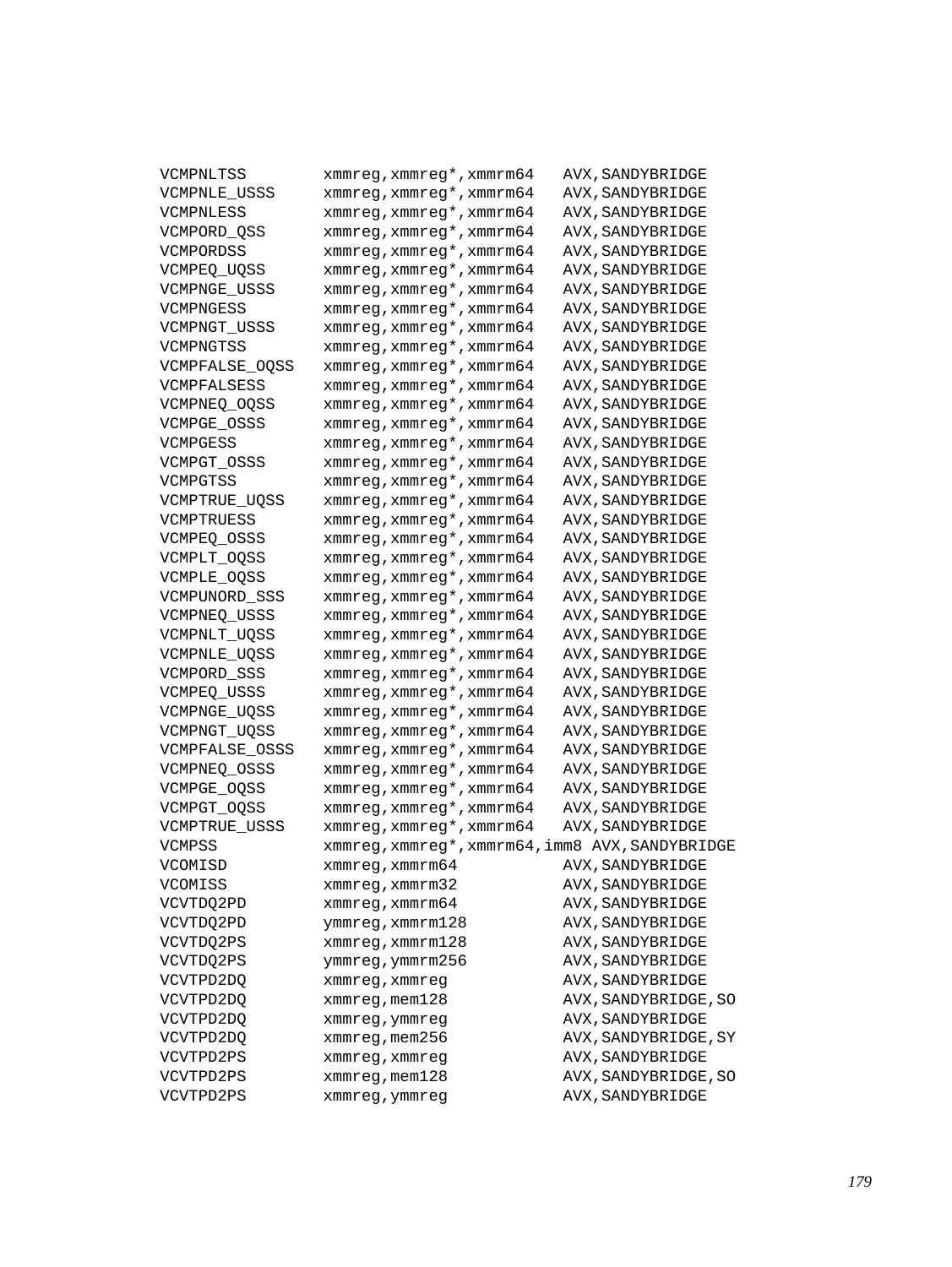| VCVTPD2PS     | $xmmreg$ , mem $256$                             | AVX, SANDYBRIDGE, SY     |
|---------------|--------------------------------------------------|--------------------------|
| VCVTPS2DQ     | $x$ mm $r$ eq, $x$ mm $r$ m $128$                | AVX, SANDYBRIDGE         |
| VCVTPS2DQ     | ymmreg, ymmrm256                                 | AVX, SANDYBRIDGE         |
| VCVTPS2PD     | xmmreg, xmmrm64                                  | AVX, SANDYBRIDGE         |
| VCVTPS2PD     | ymmreg, xmmrm128                                 | AVX, SANDYBRIDGE         |
| VCVTSD2SI     | $req32$ , xmm $rm64$                             | AVX, SANDYBRIDGE         |
| VCVTSD2SI     | reg64, xmmrm64                                   | AVX, SANDYBRIDGE, LONG   |
| VCVTSD2SS     | xmmreg, xmmreg*, xmmrm64                         | AVX, SANDYBRIDGE         |
| VCVTSI2SD     | xmmreg, xmmreg*, rm32                            | AVX, SANDYBRIDGE, SD     |
| VCVTSI2SD     | xmmreq, xmmreq*, mem32                           | AVX, SANDYBRIDGE, ND, SD |
| VCVTSI2SD     | xmmreq, xmmreq*, rm64                            | AVX, SANDYBRIDGE, LONG   |
| VCVTSI2SS     | xmmreg, xmmreg*, rm32                            | AVX, SANDYBRIDGE, SD     |
| VCVTSI2SS     | xmmreg, xmmreg*, mem32                           | AVX, SANDYBRIDGE, ND, SD |
| VCVTSI2SS     | xmmreg, xmmreg*, rm64                            | AVX, SANDYBRIDGE, LONG   |
| VCVTSS2SD     | xmmreg, xmmreg*, xmmrm32                         | AVX, SANDYBRIDGE         |
| VCVTSS2SI     | reg32, xmmrm32                                   | AVX, SANDYBRIDGE         |
| VCVTSS2SI     | reg64, xmmrm32                                   | AVX, SANDYBRIDGE, LONG   |
| VCVTTPD2DQ    | xmmreg, xmmreg                                   | AVX, SANDYBRIDGE         |
| VCVTTPD2DQ    | $xmm$ req, mem $128$                             | AVX, SANDYBRIDGE, SO     |
| VCVTTPD2DO    | xmmreg, ymmreg                                   | AVX, SANDYBRIDGE         |
| VCVTTPD2DO    | xmmreg, mem256                                   | AVX, SANDYBRIDGE, SY     |
| VCVTTPS2DQ    | xmmreq, xmmrm128                                 | AVX, SANDYBRIDGE         |
| VCVTTPS2DO    | ymmreg, ymmrm256                                 | AVX, SANDYBRIDGE         |
| VCVTTSD2SI    | reg32, xmmrm64                                   | AVX, SANDYBRIDGE         |
| VCVTTSD2SI    | reg64, xmmrm64                                   | AVX, SANDYBRIDGE, LONG   |
| VCVTTSS2SI    | reg32, xmmrm32                                   | AVX, SANDYBRIDGE         |
| VCVTTSS2SI    | reg64, xmmrm32                                   | AVX, SANDYBRIDGE, LONG   |
| VDIVPD        | xmmreg, xmmreg*, xmmrm128                        | AVX, SANDYBRIDGE         |
| VDIVPD        | ymmreg, ymmreg*, ymmrm256                        | AVX, SANDYBRIDGE         |
| <b>VDIVPS</b> | xmmreg, xmmreg*, xmmrm128                        | AVX, SANDYBRIDGE         |
| <b>VDIVPS</b> | ymmreg, ymmreg*, ymmrm256                        | AVX, SANDYBRIDGE         |
| <b>VDIVSD</b> | xmmreg, xmmreg*, xmmrm64                         | AVX, SANDYBRIDGE         |
| <b>VDIVSS</b> | xmmreg, xmmreg*, xmmrm32                         | AVX, SANDYBRIDGE         |
| <b>VDPPD</b>  | xmmreg, xmmreg*, xmmrm128, imm8 AVX, SANDYBRIDGE |                          |
| <b>VDPPS</b>  | xmmreg, xmmreg*, xmmrm128, imm8 AVX, SANDYBRIDGE |                          |
| <b>VDPPS</b>  | ymmreg, ymmreg*, ymmrm256, imm8 AVX, SANDYBRIDGE |                          |
| VEXTRACTF128  | xmmrm128, ymmreg, imm8                           | AVX, SANDYBRIDGE         |
| VEXTRACTPS    | rm32,xmmreg,imm8                                 | AVX, SANDYBRIDGE         |
| VHADDPD       | xmmreg, xmmreg*, xmmrm128                        | AVX, SANDYBRIDGE         |
| VHADDPD       | ymmreg, ymmreg*, ymmrm256                        | AVX, SANDYBRIDGE         |
| VHADDPS       | xmmreg, xmmreg*, xmmrm128                        | AVX, SANDYBRIDGE         |
| VHADDPS       | ymmreg, ymmreg*, ymmrm256                        | AVX, SANDYBRIDGE         |
| VHSUBPD       | xmmreg, xmmreg*, xmmrm128                        | AVX, SANDYBRIDGE         |
| VHSUBPD       | ymmreg, ymmreg*, ymmrm256                        | AVX, SANDYBRIDGE         |
| VHSUBPS       | xmmreg, xmmreg*, xmmrm128                        | AVX, SANDYBRIDGE         |
| VHSUBPS       | ymmreg, ymmreg*, ymmrm256                        | AVX, SANDYBRIDGE         |
| VINSERTF128   | ymmreg, ymmreg, xmmrm128, imm8 AVX, SANDYBRIDGE  |                          |
| VINSERTPS     | xmmreg, xmmreg*, xmmrm32, imm8 AVX, SANDYBRIDGE  |                          |
| VLDDQU        | xmmreg, mem128                                   | AVX, SANDYBRIDGE         |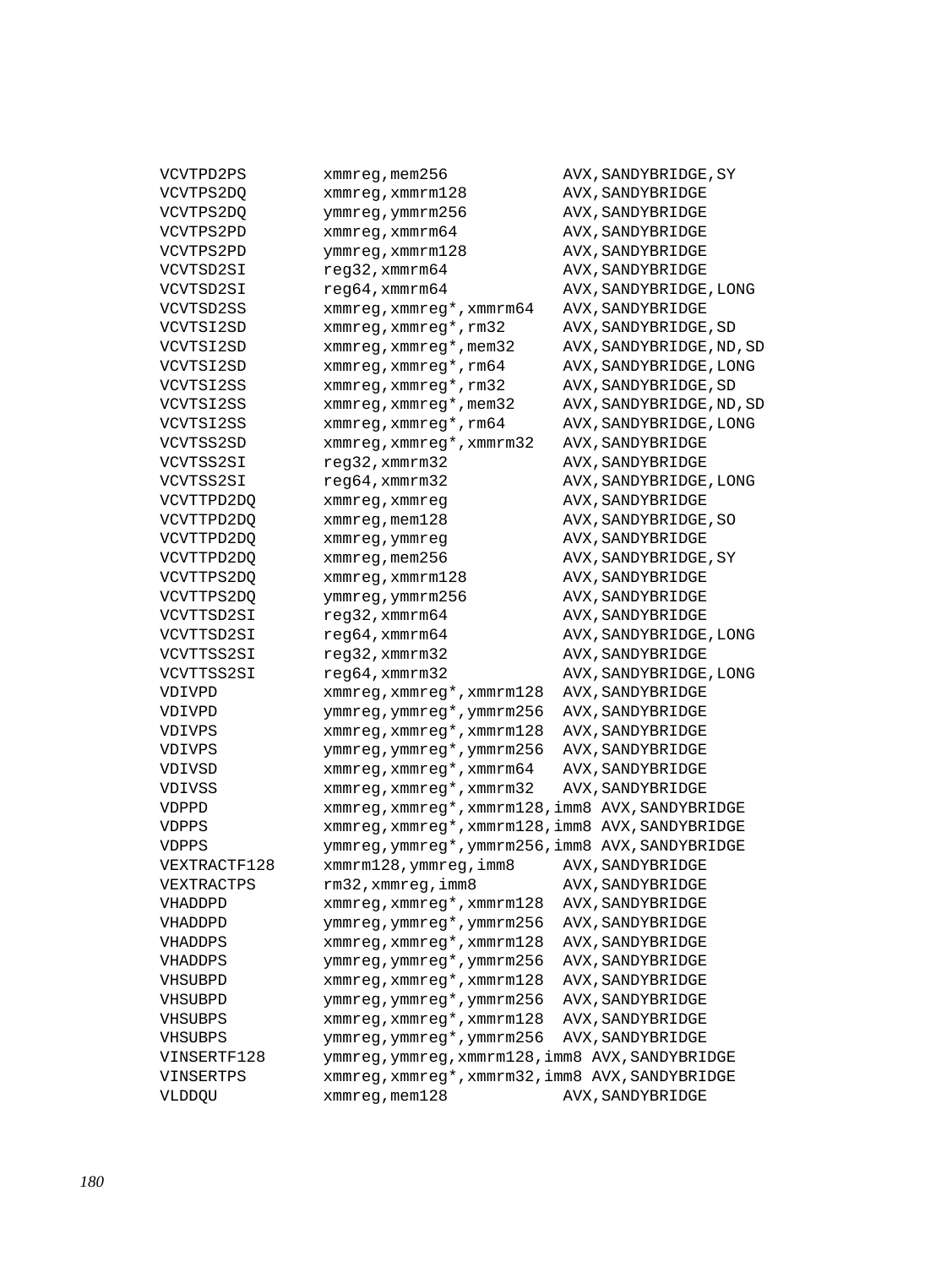| VLDQQU         | ymmreg, mem256            | AVX, SANDYBRIDGE       |
|----------------|---------------------------|------------------------|
| VLDDQU         | ymmreg, mem256            | AVX, SANDYBRIDGE       |
| VLDMXCSR       | $m$ em $32$               | AVX, SANDYBRIDGE       |
| VMASKMOVDQU    | xmmreg, xmmreg            | AVX, SANDYBRIDGE       |
| VMASKMOVPS     | xmmreg, xmmreg, mem128    | AVX, SANDYBRIDGE       |
| VMASKMOVPS     | ymmreg, ymmreg, mem256    | AVX, SANDYBRIDGE       |
| VMASKMOVPS     | mem128, xmmreg, xmmreg    | AVX, SANDYBRIDGE, SO   |
| VMASKMOVPS     | mem256, ymmreg, ymmreg    | AVX, SANDYBRIDGE, SY   |
| VMASKMOVPD     | xmmreg, xmmreg, mem128    | AVX, SANDYBRIDGE       |
| VMASKMOVPD     | ymmreg, ymmreg, mem256    | AVX, SANDYBRIDGE       |
| VMASKMOVPD     | mem128, xmmreg, xmmreg    | AVX, SANDYBRIDGE       |
| VMASKMOVPD     | mem256, ymmreg, ymmreg    | AVX, SANDYBRIDGE       |
| VMAXPD         | xmmreg, xmmreg*, xmmrm128 | AVX, SANDYBRIDGE       |
| VMAXPD         | ymmreg, ymmreg*, ymmrm256 | AVX, SANDYBRIDGE       |
| VMAXPS         | xmmreg, xmmreg*, xmmrm128 | AVX, SANDYBRIDGE       |
| VMAXPS         | ymmreg, ymmreg*, ymmrm256 | AVX, SANDYBRIDGE       |
| VMAXSD         | xmmreg, xmmreg*, xmmrm64  | AVX, SANDYBRIDGE       |
| VMAXSS         | xmmreg, xmmreg*, xmmrm32  | AVX, SANDYBRIDGE       |
| VMINPD         | xmmreg, xmmreg*, xmmrm128 | AVX, SANDYBRIDGE       |
| VMINPD         | ymmreg, ymmreg*, ymmrm256 | AVX, SANDYBRIDGE       |
| VMINPS         | xmmreg, xmmreg*, xmmrm128 | AVX, SANDYBRIDGE       |
| VMINPS         | ymmreg, ymmreg*, ymmrm256 | AVX, SANDYBRIDGE       |
| VMINSD         | xmmreg, xmmreg*, xmmrm64  | AVX, SANDYBRIDGE       |
| VMINSS         | xmmreg, xmmreg*, xmmrm32  | AVX, SANDYBRIDGE       |
| VMOVAPD        | xmmreg, xmmrm128          | AVX, SANDYBRIDGE       |
| VMOVAPD        | xmmrm128, xmmreg          | AVX, SANDYBRIDGE       |
| VMOVAPD        | ymmreg, ymmrm256          | AVX, SANDYBRIDGE       |
| VMOVAPD        | ymmrm256, ymmreg          | AVX, SANDYBRIDGE       |
| VMOVAPS        | xmmreg, xmmrm128          | AVX, SANDYBRIDGE       |
| <b>VMOVAPS</b> | xmmrm128, xmmreg          | AVX, SANDYBRIDGE       |
| <b>VMOVAPS</b> | ymmreg, ymmrm256          | AVX, SANDYBRIDGE       |
| <b>VMOVAPS</b> | ymmrm256, ymmreg          | AVX, SANDYBRIDGE       |
| VMOVD          | xmmreg, rm32              | AVX, SANDYBRIDGE       |
| VMOVD          | rm32, xmmreg              | AVX, SANDYBRIDGE       |
| VMOVQ          | xmmreg, xmmrm64           | AVX, SANDYBRIDGE       |
| <b>VMOVO</b>   | xmmrm64, xmmreg           | AVX, SANDYBRIDGE       |
| <b>VMOVO</b>   | xmmreg, rm64              | AVX, SANDYBRIDGE, LONG |
| VMOVQ          | rm64, xmmreg              | AVX, SANDYBRIDGE, LONG |
| VMOVDDUP       | xmmreg, xmmrm64           | AVX, SANDYBRIDGE       |
| VMOVDDUP       | ymmreg, ymmrm256          | AVX, SANDYBRIDGE       |
| VMOVDQA        | xmmreg, xmmrm128          | AVX, SANDYBRIDGE       |
| VMOVDQA        | xmmrm128, xmmreg          | AVX, SANDYBRIDGE       |
| <b>VMOVQQA</b> | ymmreg, ymmrm256          | AVX, SANDYBRIDGE       |
| VMOVQQA        | ymmrm256,ymmreg           | AVX, SANDYBRIDGE       |
| VMOVDQA        | ymmreg, ymmrm             | AVX, SANDYBRIDGE       |
| <b>VMOVDQA</b> | ymmrm256, ymmreg          | AVX, SANDYBRIDGE       |
| VMOVDQU        | xmmreg, xmmrm128          | AVX, SANDYBRIDGE       |
| VMOVDQU        | xmmrm128, xmmreg          | AVX, SANDYBRIDGE       |
| VMOVQQU        | ymmreg, ymmrm256          | AVX, SANDYBRIDGE       |
|                |                           |                        |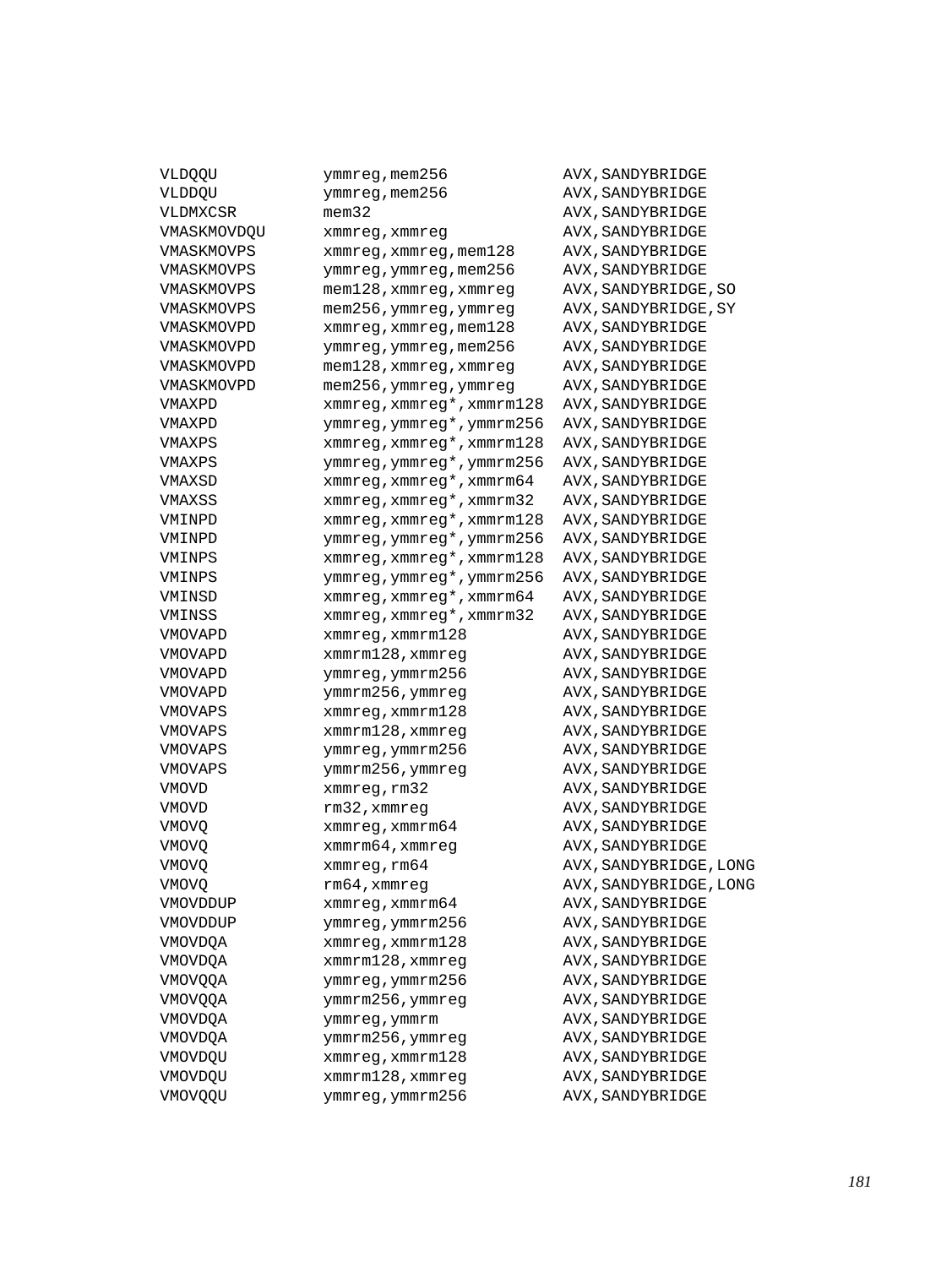| VMOVQQU          | ymmrm256,ymmreg          | AVX, SANDYBRIDGE       |
|------------------|--------------------------|------------------------|
| VMOVDQU          | ymmreg, ymmrm256         | AVX, SANDYBRIDGE       |
| VMOVDQU          | ymmrm256, ymmreg         | AVX, SANDYBRIDGE       |
| <b>VMOVHLPS</b>  | xmmreg, xmmreg*, xmmreg  | AVX, SANDYBRIDGE       |
| VMOVHPD          | xmmreg, xmmreg*, mem64   | AVX, SANDYBRIDGE       |
| VMOVHPD          | $m$ em $64$ , xmm $r$ eg | AVX, SANDYBRIDGE       |
| VMOVHPS          | xmmreg, xmmreg*, mem64   | AVX, SANDYBRIDGE       |
| VMOVHPS          | $m$ em 64, xmm $r$ eq    | AVX, SANDYBRIDGE       |
| <b>VMOVLHPS</b>  | xmmreg, xmmreg*, xmmreg  | AVX, SANDYBRIDGE       |
| VMOVLPD          | xmmreg, xmmreg*, mem64   | AVX, SANDYBRIDGE       |
| VMOVLPD          | $m$ em $64$ , xmm $r$ eg | AVX, SANDYBRIDGE       |
| <b>VMOVLPS</b>   | xmmreg, xmmreg*, mem64   | AVX, SANDYBRIDGE       |
| <b>VMOVLPS</b>   | $m$ em 64, xmm $r$ eg    | AVX, SANDYBRIDGE       |
| VMOVMSKPD        | reg64, xmmreg            | AVX, SANDYBRIDGE, LONG |
| VMOVMSKPD        | reg32, xmmreg            | AVX, SANDYBRIDGE       |
| VMOVMSKPD        | reg64, ymmreg            | AVX, SANDYBRIDGE, LONG |
| VMOVMSKPD        | reg32, ymmreg            | AVX, SANDYBRIDGE       |
| VMOVMSKPS        | reg64, xmmreg            | AVX, SANDYBRIDGE, LONG |
| VMOVMSKPS        | reg32, xmmreg            | AVX, SANDYBRIDGE       |
| VMOVMSKPS        | reg64, ymmreg            | AVX, SANDYBRIDGE, LONG |
| VMOVMSKPS        | reg32, ymmreg            | AVX, SANDYBRIDGE       |
| <b>VMOVNTDO</b>  | mem128, xmmreg           | AVX, SANDYBRIDGE       |
| <b>VMOVNTOO</b>  | mem256, ymmreg           | AVX, SANDYBRIDGE       |
| <b>VMOVNTDO</b>  | mem256, ymmreg           | AVX, SANDYBRIDGE       |
| <b>VMOVNTDOA</b> | xmmreg, mem128           | AVX, SANDYBRIDGE       |
| VMOVNTPD         | mem128, xmmreg           | AVX, SANDYBRIDGE       |
| VMOVNTPD         | mem256, ymmreg           | AVX, SANDYBRIDGE       |
| VMOVNTPS         | mem128, xmmreg           | AVX, SANDYBRIDGE       |
| VMOVNTPS         | mem128, ymmreg           | AVX, SANDYBRIDGE       |
| <b>VMOVSD</b>    | xmmreg, xmmreg*, xmmreg  | AVX, SANDYBRIDGE       |
| <b>VMOVSD</b>    | xmmreg, mem64            | AVX, SANDYBRIDGE       |
| <b>VMOVSD</b>    | xmmreg, xmmreg*, xmmreg  | AVX, SANDYBRIDGE       |
| <b>VMOVSD</b>    | mem64, xmmreg            | AVX, SANDYBRIDGE       |
| VMOVSHDUP        | xmmreg, xmmrm128         | AVX, SANDYBRIDGE       |
| VMOVSHDUP        | ymmreg, ymmrm256         | AVX, SANDYBRIDGE       |
| VMOVSLDUP        | xmmreg, xmmrm128         | AVX, SANDYBRIDGE       |
| VMOVSLDUP        | ymmreg, ymmrm256         | AVX, SANDYBRIDGE       |
| VMOVSS           | xmmreg, xmmreg*, xmmreg  | AVX, SANDYBRIDGE       |
| VMOVSS           | $x$ mm $x$ eg, mem $32$  | AVX, SANDYBRIDGE       |
| VMOVSS           | xmmreg, xmmreg*, xmmreg  | AVX, SANDYBRIDGE       |
| VMOVSS           | mem32, xmmreg            | AVX, SANDYBRIDGE       |
| VMOVUPD          | xmmreg, xmmrm128         | AVX, SANDYBRIDGE       |
| VMOVUPD          | xmmrm128, xmmreg         | AVX, SANDYBRIDGE       |
| VMOVUPD          | ymmreg, ymmrm256         | AVX, SANDYBRIDGE       |
| VMOVUPD          | ymmrm256, ymmreg         | AVX, SANDYBRIDGE       |
| <b>VMOVUPS</b>   | xmmreg, xmmrm128         | AVX, SANDYBRIDGE       |
| <b>VMOVUPS</b>   | xmmrm128, xmmreg         | AVX, SANDYBRIDGE       |
| VMOVUPS          | ymmreg, ymmrm256         | AVX, SANDYBRIDGE       |
| VMOVUPS          | ymmrm256, ymmreg         | AVX, SANDYBRIDGE       |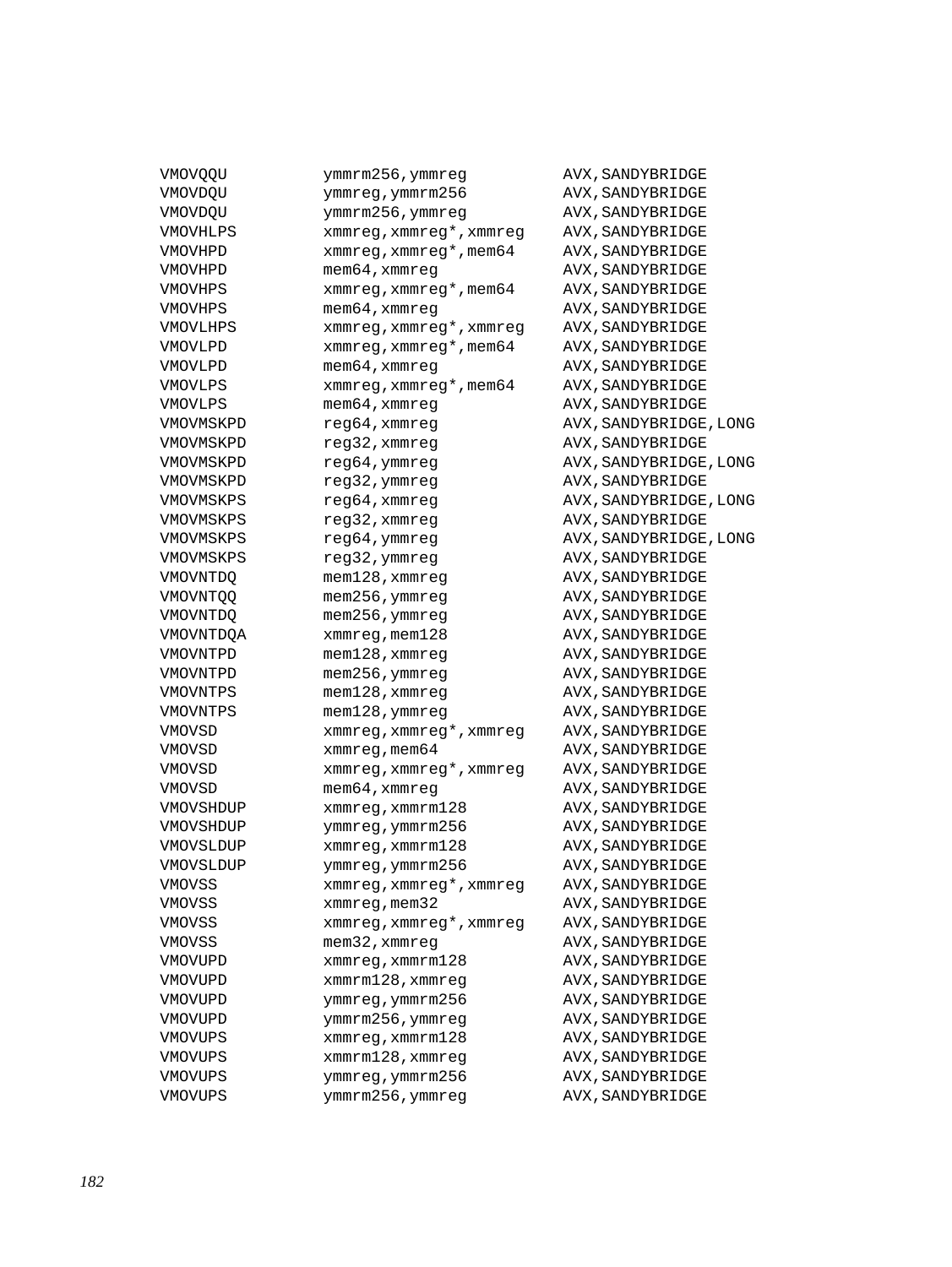| VMPSADBW        |                                   | xmmreg, xmmreg*, xmmrm128, imm8 AVX, SANDYBRIDGE   |
|-----------------|-----------------------------------|----------------------------------------------------|
| VMULPD          | xmmreg, xmmreg*, xmmrm128         | AVX, SANDYBRIDGE                                   |
| VMULPD          | ymmreg, ymmreg*, ymmrm256         | AVX, SANDYBRIDGE                                   |
| VMULPS          | xmmreg, xmmreg*, xmmrm128         | AVX, SANDYBRIDGE                                   |
| <b>VMULPS</b>   | ymmreg, ymmreg*, ymmrm256         | AVX, SANDYBRIDGE                                   |
| VMULSD          | xmmreg, xmmreg*, xmmrm64          | AVX, SANDYBRIDGE                                   |
| VMULSS          | xmmreg, xmmreg*, xmmrm32          | AVX, SANDYBRIDGE                                   |
| VORPD           | xmmreg, xmmreg*, xmmrm128         | AVX, SANDYBRIDGE                                   |
| VORPD           | ymmreg, ymmreg*, ymmrm256         | AVX, SANDYBRIDGE                                   |
| VORPS           | xmmreg, xmmreg*, xmmrm128         | AVX, SANDYBRIDGE                                   |
| VORPS           | ymmreg, ymmreg*, ymmrm256         | AVX, SANDYBRIDGE                                   |
| <b>VPABSB</b>   | xmmreq, xmmrm128                  | AVX, SANDYBRIDGE                                   |
| VPABSW          | xmmreg, xmmrm128                  | AVX, SANDYBRIDGE                                   |
| <b>VPABSD</b>   | $xmmreq$ , $xmmrm128$             | AVX, SANDYBRIDGE                                   |
| VPACKSSWB       | xmmreg, xmmreg*, xmmrm128         | AVX, SANDYBRIDGE                                   |
| VPACKSSDW       | xmmreg, xmmreg*, xmmrm128         | AVX, SANDYBRIDGE                                   |
| VPACKUSWB       | xmmreg, xmmreg*, xmmrm128         | AVX, SANDYBRIDGE                                   |
| VPACKUSDW       | xmmreg, xmmreg*, xmmrm128         | AVX, SANDYBRIDGE                                   |
| <b>VPADDB</b>   | xmmreg, xmmreg*, xmmrm128         | AVX, SANDYBRIDGE                                   |
| <b>VPADDW</b>   | xmmreg, xmmreg*, xmmrm128         | AVX, SANDYBRIDGE                                   |
| VPADDD          | xmmreg, xmmreg*, xmmrm128         | AVX, SANDYBRIDGE                                   |
| VPADDQ          | xmmreg, xmmreg*, xmmrm128         | AVX, SANDYBRIDGE                                   |
| VPADDSB         | xmmreg, xmmreg*, xmmrm128         | AVX, SANDYBRIDGE                                   |
| VPADDSW         | xmmreg, xmmreg*, xmmrm128         | AVX, SANDYBRIDGE                                   |
| <b>VPADDUSB</b> | xmmreg, xmmreg*, xmmrm128         | AVX, SANDYBRIDGE                                   |
| VPADDUSW        | xmmreg, xmmreg*, xmmrm128         | AVX, SANDYBRIDGE                                   |
| VPALIGNR        |                                   | xmmreg, xmmreg*, xmmrm128, imm8 AVX, SANDYBRIDGE   |
| <b>VPAND</b>    | xmmreg, xmmreg*, xmmrm128         | AVX, SANDYBRIDGE                                   |
| <b>VPANDN</b>   | xmmreg, xmmreg*, xmmrm128         | AVX, SANDYBRIDGE                                   |
| <b>VPAVGB</b>   | xmmreg, xmmreg*, xmmrm128         | AVX, SANDYBRIDGE                                   |
| <b>VPAVGW</b>   | xmmreg, xmmreg*, xmmrm128         | AVX, SANDYBRIDGE                                   |
| VPBLENDVB       |                                   | xmmreg, xmmreg*, xmmrm128, xmmreg AVX, SANDYBRIDGE |
| VPBLENDW        |                                   | xmmreg, xmmreg*, xmmrm128, imm8 AVX, SANDYBRIDGE   |
| VPCMPESTRI      | xmmreq, xmmrm128, imm8            | AVX, SANDYBRIDGE                                   |
| VPCMPESTRM      | xmmreg, xmmrm128, imm8            | AVX, SANDYBRIDGE                                   |
| VPCMPISTRI      | xmmreg, xmmrm128, imm8            | AVX, SANDYBRIDGE                                   |
| VPCMPISTRM      | xmmreg, xmmrm128, imm8            | AVX, SANDYBRIDGE                                   |
| VPCMPEQB        | xmmreg, xmmreg*, xmmrm128         | AVX, SANDYBRIDGE                                   |
| VPCMPEQW        | $xmmreg$ , $xmmreg*$ , $xmmrm128$ | AVX, SANDYBRIDGE                                   |
| VPCMPEOD        | xmmreg, xmmreg*, xmmrm128         | AVX, SANDYBRIDGE                                   |
| <b>VPCMPEOO</b> | xmmreg, xmmreg*, xmmrm128         | AVX, SANDYBRIDGE                                   |
| VPCMPGTB        | xmmreg, xmmreg*, xmmrm128         | AVX, SANDYBRIDGE                                   |
| VPCMPGTW        | xmmreg, xmmreg*, xmmrm128         | AVX, SANDYBRIDGE                                   |
| VPCMPGTD        | xmmreg, xmmreg*, xmmrm128         | AVX, SANDYBRIDGE                                   |
| VPCMPGTQ        | xmmreg, xmmreg*, xmmrm128         | AVX, SANDYBRIDGE                                   |
| VPERMILPD       | xmmreg, xmmreg, xmmrm128          | AVX, SANDYBRIDGE                                   |
| VPERMILPD       | ymmreg, ymmreg, ymmrm256          | AVX, SANDYBRIDGE                                   |
| VPERMILPD       | xmmreg, xmmrm128, imm8            | AVX, SANDYBRIDGE                                   |
| VPERMILPD       | ymmreg, ymmrm256, imm8            | AVX, SANDYBRIDGE                                   |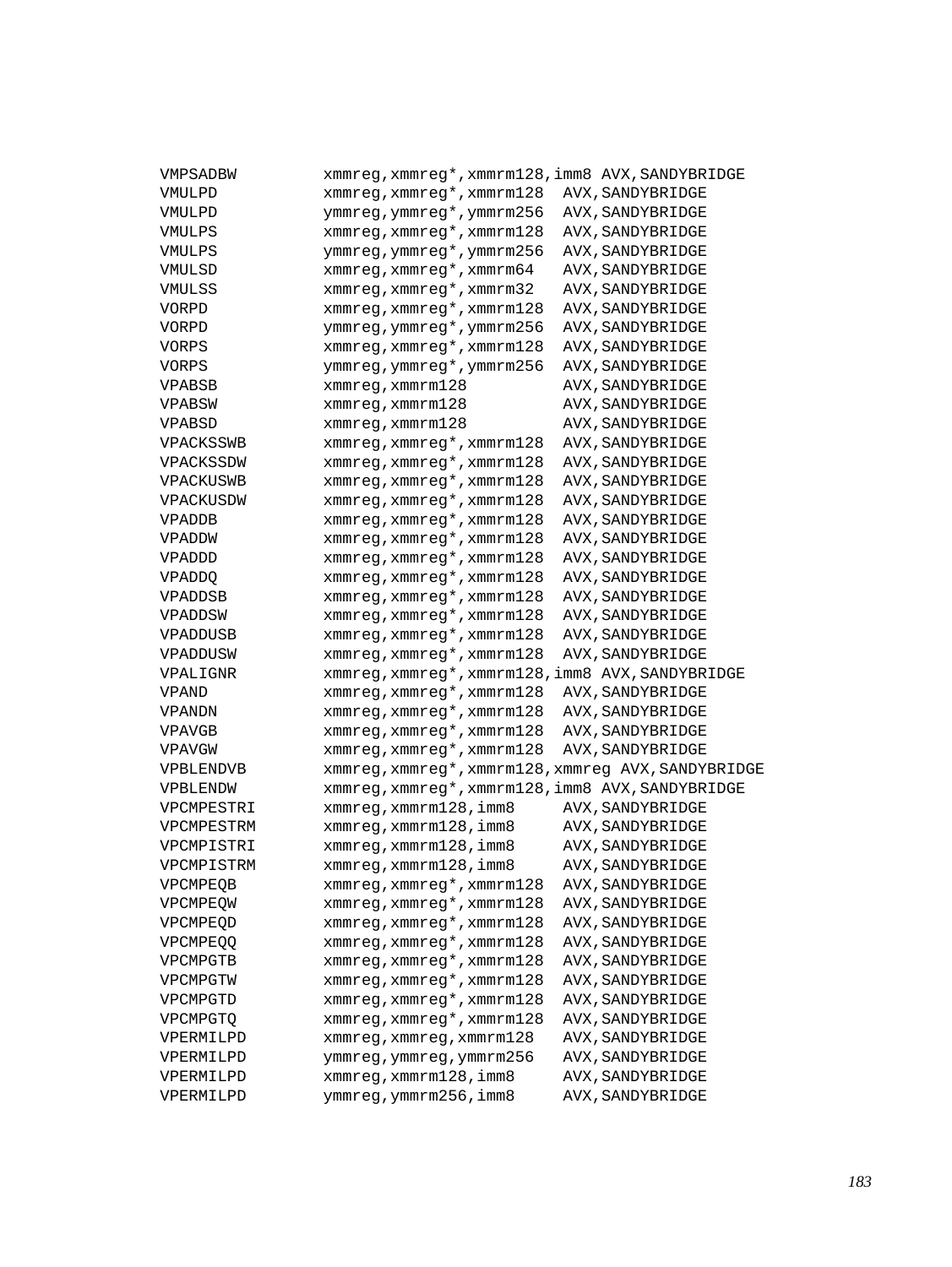| VPERMILPS      | xmmreg, xmmreg, xmmrm128                            | AVX, SANDYBRIDGE       |
|----------------|-----------------------------------------------------|------------------------|
| VPERMILPS      | ymmreg, ymmreg, ymmrm256                            | AVX, SANDYBRIDGE       |
| VPERMILPS      | xmmreg, xmmrm128, imm8                              | AVX, SANDYBRIDGE       |
| VPERMILPS      | ymmreg, ymmrm256, imm8                              | AVX, SANDYBRIDGE       |
| VPERM2F128     | ymmreg, ymmreg, ymmrm256, imm8 AVX, SANDYBRIDGE     |                        |
| <b>VPEXTRB</b> | reg64, xmmreg, imm8                                 | AVX, SANDYBRIDGE, LONG |
| VPEXTRB        | reg32, xmmreg, imm8                                 | AVX, SANDYBRIDGE       |
| VPEXTRB        | mem8, xmmreg, imm8                                  | AVX, SANDYBRIDGE       |
| VPEXTRW        | reg64, xmmreg, imm8                                 | AVX, SANDYBRIDGE, LONG |
| VPEXTRW        | reg32, xmmreg, imm8                                 | AVX, SANDYBRIDGE       |
| VPEXTRW        | reg64, xmmreg, imm8                                 | AVX, SANDYBRIDGE, LONG |
| VPEXTRW        | reg32, xmmreg, imm8                                 | AVX, SANDYBRIDGE       |
| VPEXTRW        | mem16, xmmreg, imm8                                 | AVX, SANDYBRIDGE       |
| VPEXTRD        | reg64, xmmreg, imm8                                 | AVX, SANDYBRIDGE, LONG |
| VPEXTRD        | rm32, xmmreg, imm8                                  | AVX, SANDYBRIDGE       |
| <b>VPEXTRQ</b> | rm64, xmmreg, imm8                                  | AVX, SANDYBRIDGE, LONG |
| VPHADDW        | xmmreg, xmmreg*, xmmrm128                           | AVX, SANDYBRIDGE       |
| VPHADDD        | xmmreg, xmmreg*, xmmrm128                           | AVX, SANDYBRIDGE       |
| VPHADDSW       | xmmreg, xmmreg*, xmmrm128                           | AVX, SANDYBRIDGE       |
| VPHMINPOSUW    | xmmreg, xmmrm128                                    | AVX, SANDYBRIDGE       |
| VPHSUBW        | xmmreg, xmmreg*, xmmrm128                           | AVX, SANDYBRIDGE       |
| VPHSUBD        | xmmreg, xmmreg*, xmmrm128                           | AVX, SANDYBRIDGE       |
| VPHSUBSW       | xmmreg, xmmreg*, xmmrm128                           | AVX, SANDYBRIDGE       |
| VPINSRB        | xmmreg, xmmreg*, mem8, imm8 AVX, SANDYBRIDGE        |                        |
| VPINSRB        | xmmreg, xmmreg*, rm8, imm8                          | AVX, SANDYBRIDGE       |
| VPINSRB        | xmmreg, xmmreg*, reg32, imm8 AVX, SANDYBRIDGE       |                        |
| VPINSRW        | xmmreg, xmmreg*, mem16, imm8 AVX, SANDYBRIDGE       |                        |
| VPINSRW        | xmmreg, xmmreg*, rm16, imm8 AVX, SANDYBRIDGE        |                        |
| VPINSRW        | xmmreg, xmmreg*, reg32, imm8 AVX, SANDYBRIDGE       |                        |
| VPINSRD        | xmmreg, xmmreg*, mem32, imm8 AVX, SANDYBRIDGE       |                        |
| VPINSRD        | xmmreg, xmmreg*, rm32, imm8 AVX, SANDYBRIDGE        |                        |
| VPINSRQ        | xmmreg, xmmreg*, mem64, imm8 AVX, SANDYBRIDGE, LONG |                        |
| VPINSRQ        | xmmreq, xmmreq*, rm64, imm8 AVX, SANDYBRIDGE, LONG  |                        |
| VPMADDWD       | xmmreg, xmmreg*, xmmrm128                           | AVX, SANDYBRIDGE       |
| VPMADDUBSW     | xmmreg, xmmreg*, xmmrm128                           | AVX, SANDYBRIDGE       |
| VPMAXSB        | xmmreg, xmmreg*, xmmrm128                           | AVX, SANDYBRIDGE       |
| VPMAXSW        | xmmreg, xmmreg*, xmmrm128                           | AVX, SANDYBRIDGE       |
| VPMAXSD        | xmmreg, xmmreg*, xmmrm128                           | AVX, SANDYBRIDGE       |
| VPMAXUB        | xmmreg, xmmreg*, xmmrm128                           | AVX, SANDYBRIDGE       |
| VPMAXUW        | xmmreg, xmmreg*, xmmrm128                           | AVX, SANDYBRIDGE       |
| VPMAXUD        | xmmreg, xmmreg*, xmmrm128                           | AVX, SANDYBRIDGE       |
| VPMINSB        | xmmreg, xmmreg*, xmmrm128                           | AVX, SANDYBRIDGE       |
| VPMINSW        | xmmreg, xmmreg*, xmmrm128                           | AVX, SANDYBRIDGE       |
| VPMINSD        | xmmreg, xmmreg*, xmmrm128                           | AVX, SANDYBRIDGE       |
| VPMINUB        | xmmreg, xmmreg*, xmmrm128                           | AVX, SANDYBRIDGE       |
| VPMINUW        | xmmreg, xmmreg*, xmmrm128                           | AVX, SANDYBRIDGE       |
| VPMINUD        | xmmreg, xmmreg*, xmmrm128                           | AVX, SANDYBRIDGE       |
| VPMOVMSKB      | reg64, xmmreg                                       | AVX, SANDYBRIDGE, LONG |
| VPMOVMSKB      | reg32, xmmreg                                       | AVX, SANDYBRIDGE       |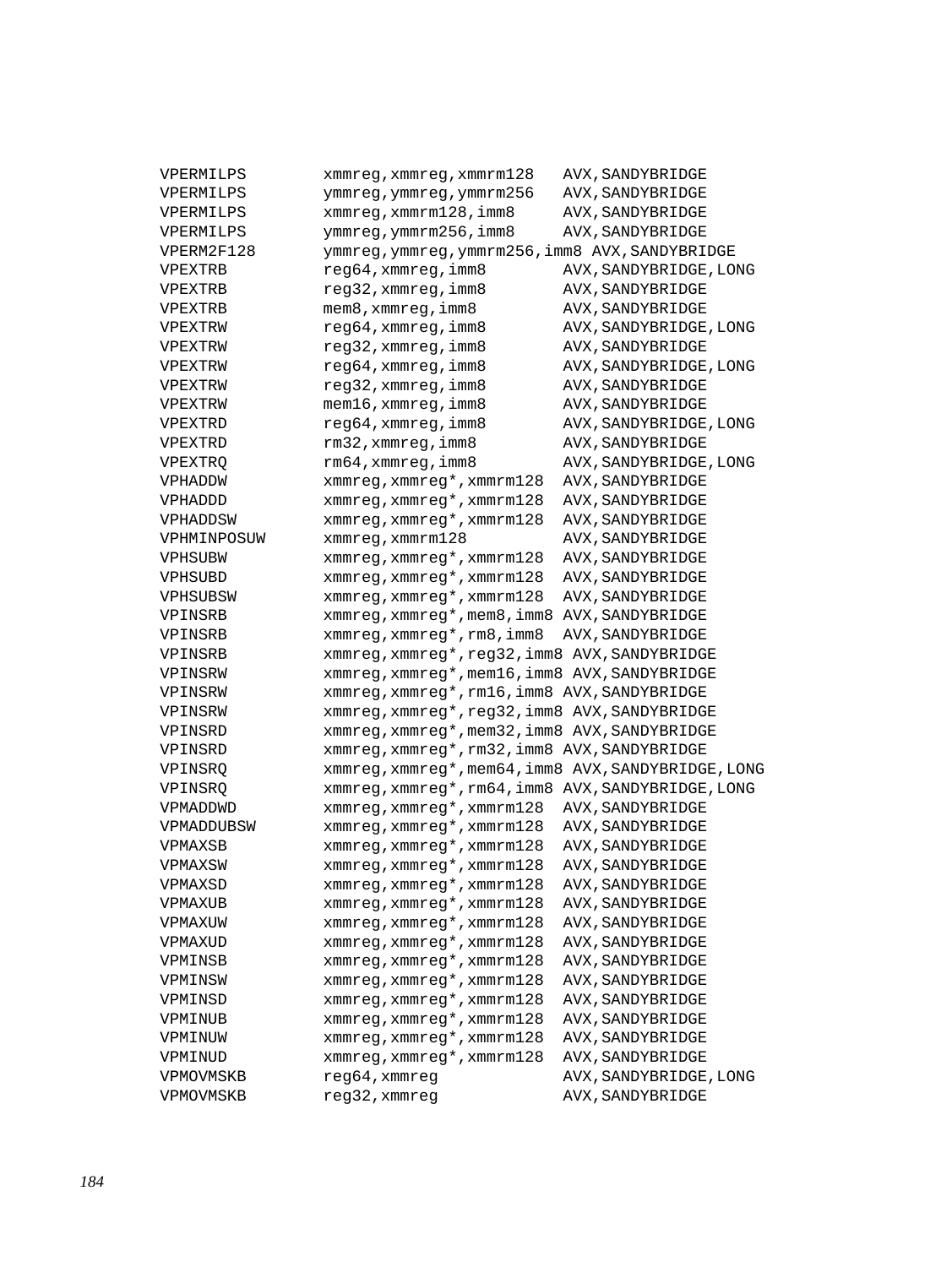| VPMOVSXBW        | $x$ mm $x$ eq, $x$ mm $x$ m $64$ | AVX, SANDYBRIDGE |
|------------------|----------------------------------|------------------|
| VPMOVSXBD        | xmmreq, xmmrm32                  | AVX, SANDYBRIDGE |
| <b>VPMOVSXBO</b> | xmmreq, xmmrm16                  | AVX, SANDYBRIDGE |
| VPMOVSXWD        | xmmreg, xmmrm64                  | AVX, SANDYBRIDGE |
| VPMOVSXWO        | xmmreg, xmmrm32                  | AVX, SANDYBRIDGE |
| VPMOVSXDQ        | xmmreg, xmmrm64                  | AVX, SANDYBRIDGE |
| VPMOVZXBW        | xmmreg, xmmrm64                  | AVX, SANDYBRIDGE |
| VPMOVZXBD        | xmmreg, xmmrm32                  | AVX, SANDYBRIDGE |
| VPMOVZXBQ        | xmmreg, xmmrm16                  | AVX, SANDYBRIDGE |
| VPMOVZXWD        | xmmreg, xmmrm64                  | AVX, SANDYBRIDGE |
| VPMOVZXWQ        | xmmreg, xmmrm32                  | AVX, SANDYBRIDGE |
| VPMOVZXDO        | xmmreg, xmmrm64                  | AVX, SANDYBRIDGE |
| VPMULHUW         | xmmreg, xmmreg*, xmmrm128        | AVX, SANDYBRIDGE |
| VPMULHRSW        | xmmreg, xmmreg*, xmmrm128        | AVX, SANDYBRIDGE |
| VPMULHW          | xmmreg, xmmreg*, xmmrm128        | AVX, SANDYBRIDGE |
| VPMULLW          | xmmreg, xmmreg*, xmmrm128        | AVX, SANDYBRIDGE |
| VPMULLD          | xmmreg, xmmreg*, xmmrm128        | AVX, SANDYBRIDGE |
| <b>VPMULUDO</b>  | xmmreg, xmmreg*, xmmrm128        | AVX, SANDYBRIDGE |
| <b>VPMULDQ</b>   | xmmreg, xmmreg*, xmmrm128        | AVX, SANDYBRIDGE |
| <b>VPOR</b>      | xmmreg, xmmreg*, xmmrm128        | AVX, SANDYBRIDGE |
| VPSADBW          | xmmreg, xmmreg*, xmmrm128        | AVX, SANDYBRIDGE |
| <b>VPSHUFB</b>   | xmmreg, xmmreg*, xmmrm128        | AVX, SANDYBRIDGE |
| VPSHUFD          | xmmreq, xmmrm128, imm8           | AVX, SANDYBRIDGE |
| VPSHUFHW         | xmmreq, xmmrm128, imm8           | AVX, SANDYBRIDGE |
| VPSHUFLW         | xmmreg, xmmrm128, imm8           | AVX, SANDYBRIDGE |
| VPSIGNB          | xmmreg, xmmreg*, xmmrm128        | AVX, SANDYBRIDGE |
| VPSIGNW          | xmmreg, xmmreg*, xmmrm128        | AVX, SANDYBRIDGE |
| VPSIGND          | xmmreg, xmmreg*, xmmrm128        | AVX, SANDYBRIDGE |
| <b>VPSLLDQ</b>   | xmmreg, xmmreg*, imm8            | AVX, SANDYBRIDGE |
| <b>VPSRLDQ</b>   | xmmreg, xmmreg*, imm8            | AVX, SANDYBRIDGE |
| VPSLLW           | xmmreg, xmmreg*, xmmrm128        | AVX, SANDYBRIDGE |
| VPSLLW           | xmmreg, xmmreg*, imm8            | AVX, SANDYBRIDGE |
| VPSLLD           | xmmreg, xmmreg*, xmmrm128        | AVX, SANDYBRIDGE |
| VPSLLD           | xmmreg, xmmreg*, imm8            | AVX, SANDYBRIDGE |
| VPSLLQ           | xmmreg, xmmreg*, xmmrm128        | AVX, SANDYBRIDGE |
| <b>VPSLLQ</b>    | xmmreg, xmmreg*, imm8            | AVX, SANDYBRIDGE |
| VPSRAW           | xmmreg, xmmreg*, xmmrm128        | AVX, SANDYBRIDGE |
| VPSRAW           | xmmreg, xmmreg*, imm8            | AVX, SANDYBRIDGE |
| VPSRAD           | xmmreg, xmmreg*, xmmrm128        | AVX, SANDYBRIDGE |
| VPSRAD           | xmmreg, xmmreg*, imm8            | AVX, SANDYBRIDGE |
| VPSRLW           | xmmreg, xmmreg*, xmmrm128        | AVX, SANDYBRIDGE |
| VPSRLW           | xmmreg, xmmreg*, imm8            | AVX, SANDYBRIDGE |
| VPSRLD           | xmmreg, xmmreg*, xmmrm128        | AVX, SANDYBRIDGE |
| VPSRLD           | xmmreg, xmmreg*, imm8            | AVX, SANDYBRIDGE |
| VPSRLQ           | xmmreg, xmmreg*, xmmrm128        | AVX, SANDYBRIDGE |
| VPSRLQ           | xmmreg, xmmreg*, imm8            | AVX, SANDYBRIDGE |
| VPTEST           | xmmreg, xmmrm128                 | AVX, SANDYBRIDGE |
| VPTEST           | ymmreg, ymmrm256                 | AVX, SANDYBRIDGE |
| VPSUBB           | xmmreg, xmmreg*, xmmrm128        | AVX, SANDYBRIDGE |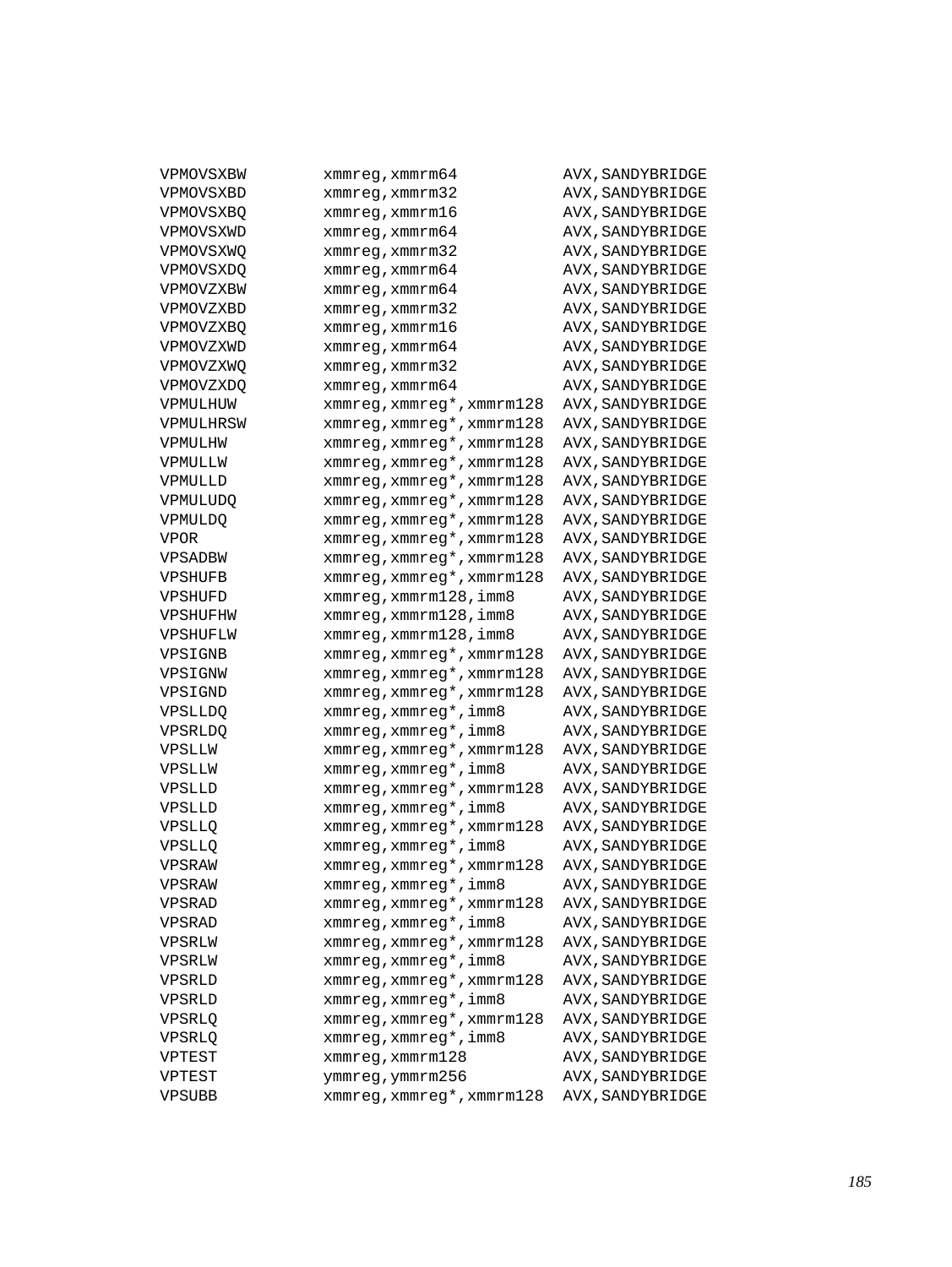| VPSUBW             | xmmreg, xmmreg*, xmmrm128                        | AVX, SANDYBRIDGE                     |
|--------------------|--------------------------------------------------|--------------------------------------|
| VPSUBD             | xmmreg, xmmreg*, xmmrm128                        | AVX, SANDYBRIDGE                     |
| <b>VPSUBO</b>      | xmmreg, xmmreg*, xmmrm128                        | AVX, SANDYBRIDGE                     |
| <b>VPSUBSB</b>     | xmmreg, xmmreg*, xmmrm128                        | AVX, SANDYBRIDGE                     |
| VPSUBSW            | xmmreg, xmmreg*, xmmrm128                        | AVX, SANDYBRIDGE                     |
| <b>VPSUBUSB</b>    | xmmreg, xmmreg*, xmmrm128                        | AVX, SANDYBRIDGE                     |
| VPSUBUSW           | xmmreg, xmmreg*, xmmrm128                        | AVX, SANDYBRIDGE                     |
| VPUNPCKHBW         | xmmreg, xmmreg*, xmmrm128                        | AVX, SANDYBRIDGE                     |
| VPUNPCKHWD         | xmmreg, xmmreg*, xmmrm128                        | AVX, SANDYBRIDGE                     |
| VPUNPCKHDQ         | xmmreg, xmmreg*, xmmrm128                        | AVX, SANDYBRIDGE                     |
| <b>VPUNPCKHODO</b> | xmmreg, xmmreg*, xmmrm128                        | AVX, SANDYBRIDGE                     |
| VPUNPCKLBW         | xmmreg, xmmreg*, xmmrm128                        | AVX, SANDYBRIDGE                     |
| VPUNPCKLWD         | xmmreg, xmmreg*, xmmrm128                        | AVX, SANDYBRIDGE                     |
| VPUNPCKLDQ         | xmmreg, xmmreg*, xmmrm128                        | AVX, SANDYBRIDGE                     |
| <b>VPUNPCKLODO</b> | xmmreg, xmmreg*, xmmrm128                        | AVX, SANDYBRIDGE                     |
| VPXOR              | xmmreg, xmmreg*, xmmrm128                        | AVX, SANDYBRIDGE                     |
| VRCPPS             | xmmreg, xmmrm128                                 | AVX, SANDYBRIDGE                     |
| VRCPPS             | ymmreg, ymmrm256                                 | AVX, SANDYBRIDGE                     |
| VRCPSS             | xmmreg, xmmreg*, xmmrm32                         | AVX, SANDYBRIDGE                     |
| VRSQRTPS           | xmmreg, xmmrm128                                 | AVX, SANDYBRIDGE                     |
| VRSORTPS           | ymmreg, ymmrm256                                 | AVX, SANDYBRIDGE                     |
| VRSQRTSS           | xmmreg, xmmreg*, xmmrm32                         | AVX, SANDYBRIDGE                     |
| VROUNDPD           | xmmreg, xmmrm128, imm8                           | AVX, SANDYBRIDGE                     |
| VROUNDPD           | ymmreg, ymmrm256, imm8                           | AVX, SANDYBRIDGE                     |
| VROUNDPS           | xmmreg, xmmrm128, imm8                           | AVX, SANDYBRIDGE                     |
| VROUNDPS           | ymmreg, ymmrm256, imm8                           | AVX, SANDYBRIDGE                     |
| VROUNDSD           | xmmreg, xmmreg*, xmmrm64, imm8 AVX, SANDYBRIDGE  |                                      |
| VROUNDSS           | xmmreg, xmmreg*, xmmrm32, imm8 AVX, SANDYBRIDGE  |                                      |
| VSHUFPD            | xmmreg, xmmreg*, xmmrm128, imm8 AVX, SANDYBRIDGE |                                      |
| VSHUFPD            | ymmreg, ymmreg*, ymmrm256, imm8 AVX, SANDYBRIDGE |                                      |
| VSHUFPS            | xmmreg, xmmreg*, xmmrm128, imm8 AVX, SANDYBRIDGE |                                      |
| VSHUFPS            | ymmreg, ymmreg*, ymmrm256, imm8 AVX, SANDYBRIDGE |                                      |
| VSORTPD            | xmmreg, xmmrm128                                 | AVX, SANDYBRIDGE                     |
| VSQRTPD            | ymmreg, ymmrm256                                 | AVX, SANDYBRIDGE                     |
| VSQRTPS            | xmmreg, xmmrm128                                 | AVX, SANDYBRIDGE                     |
| VSQRTPS            |                                                  |                                      |
| VSQRTSD            | ymmreg, ymmrm256                                 | AVX, SANDYBRIDGE                     |
|                    | xmmreg, xmmreg*, xmmrm64                         | AVX, SANDYBRIDGE                     |
| VSQRTSS            | xmmreg, xmmreg*, xmmrm32                         | AVX, SANDYBRIDGE                     |
| VSTMXCSR           | $m$ em $32$                                      | AVX, SANDYBRIDGE                     |
| VSUBPD             | xmmreg, xmmreg*, xmmrm128                        | AVX, SANDYBRIDGE                     |
| VSUBPD             | ymmreg, ymmreg*, ymmrm256                        | AVX, SANDYBRIDGE                     |
| VSUBPS             | xmmreg, xmmreg*, xmmrm128                        | AVX, SANDYBRIDGE                     |
| VSUBPS             | ymmreg, ymmreg*, ymmrm256                        | AVX, SANDYBRIDGE                     |
| VSUBSD             | xmmreg, xmmreg*, xmmrm64                         | AVX, SANDYBRIDGE                     |
| VSUBSS             | xmmreg, xmmreg*, xmmrm32                         | AVX, SANDYBRIDGE                     |
| VTESTPS            | xmmreg, xmmrm128                                 | AVX, SANDYBRIDGE                     |
| VTESTPS            | ymmreg, ymmrm256                                 | AVX, SANDYBRIDGE                     |
| VTESTPD<br>VTESTPD | xmmreg, xmmrm128<br>ymmreg, ymmrm256             | AVX, SANDYBRIDGE<br>AVX, SANDYBRIDGE |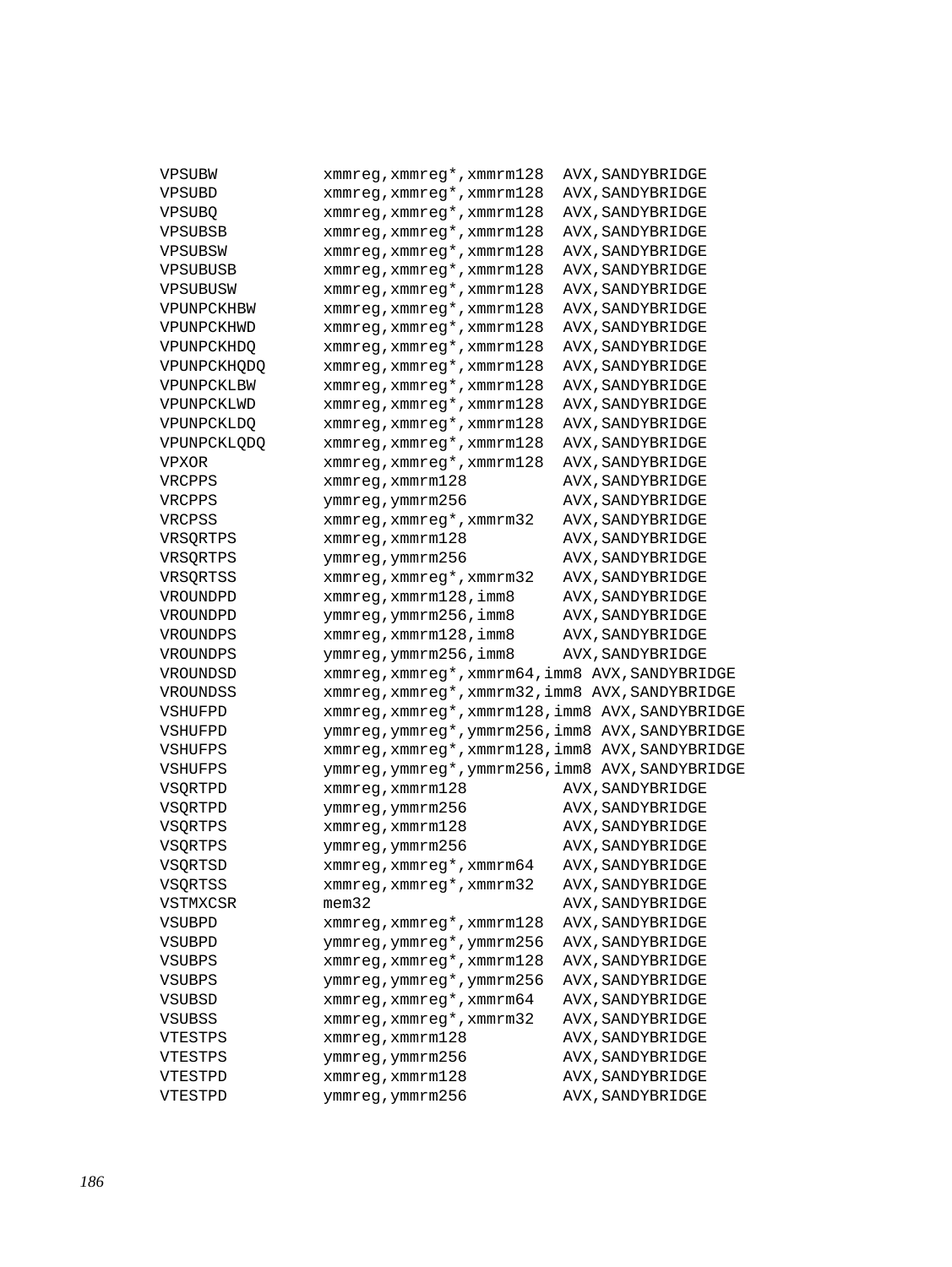| VUCOMISD      | $x$ mm $x$ eq, $x$ mm $x$ m $64$  | AVX, SANDYBRIDGE |
|---------------|-----------------------------------|------------------|
| VUCOMISS      | $xmmreg$ , $xmmrm32$              | AVX, SANDYBRIDGE |
| VUNPCKHPD     | $xmmreg$ , $xmmreg*$ , $xmmrm128$ | AVX, SANDYBRIDGE |
| VUNPCKHPD     | ymmreg, ymmreg*, ymmrm256         | AVX, SANDYBRIDGE |
| VUNPCKHPS     | $xmmreg$ , $xmmreg*$ , $xmmrm128$ | AVX, SANDYBRIDGE |
| VUNPCKHPS     | ymmreg, ymmreg*, ymmrm256         | AVX, SANDYBRIDGE |
| VUNPCKLPD     | $xmmreg$ , $xmmreg*$ , $xmmrm128$ | AVX, SANDYBRIDGE |
| VUNPCKLPD     | ymmreg, ymmreg*, ymmrm256         | AVX, SANDYBRIDGE |
| VUNPCKLPS     | $xmmreg$ , $xmmreg*$ , $xmmrm128$ | AVX, SANDYBRIDGE |
| VUNPCKLPS     | ymmreg, ymmreg*, ymmrm256         | AVX, SANDYBRIDGE |
| <b>VXORPD</b> | $xmmreg$ , $xmmreg*$ , $xmmrm128$ | AVX, SANDYBRIDGE |
| <b>VXORPD</b> | ymmreg, ymmreg*, ymmrm256         | AVX, SANDYBRIDGE |
| VXORPS        | xmmreg, xmmreg*, xmmrm128         | AVX, SANDYBRIDGE |
| VXORPS        | ymmreg, ymmreg*, ymmrm256         | AVX, SANDYBRIDGE |
| VZEROALL      |                                   | AVX, SANDYBRIDGE |
| VZEROUPPER    |                                   | AVX, SANDYBRIDGE |

# **B.1.26 Intel Carry−Less Multiplication instructions (CLMUL)**

| <b>PCLMULLOLODO</b> | $x$ mm $req$ , $x$ mm $r$ m $128$ | SSE, WESTMERE |
|---------------------|-----------------------------------|---------------|
| PCLMULHOLODO        | $x$ mm $x$ eq, $x$ mm $x$ m $128$ | SSE, WESTMERE |
| <b>PCLMULLOHODO</b> | $x$ mm $req$ , $x$ mm $r$ m $128$ | SSE, WESTMERE |
| <b>PCLMULHOHODO</b> | $xmm$ req, $xmm$ rm $128$         | SSE, WESTMERE |
| <b>PCLMULODO</b>    | xmmreq, xmmrm128, imm8            | SSE, WESTMERE |

# **B.1.27 Intel AVX Carry−Less Multiplication instructions (CLMUL)**

| <b>VPCLMULLOLODO</b> | xmmreq, xmmreq*, xmmrm128 AVX, SANDYBRIDGE       |                  |
|----------------------|--------------------------------------------------|------------------|
| <b>VPCLMULHOLODO</b> | xmmreg, xmmreg*, xmmrm128                        | AVX, SANDYBRIDGE |
| <b>VPCLMULLOHODO</b> | xmmreg, xmmreg*, xmmrm128                        | AVX, SANDYBRIDGE |
| VPCLMULHOHODO        | xmmreg, xmmreg*, xmmrm128 AVX, SANDYBRIDGE       |                  |
| <b>VPCLMULODO</b>    | xmmreg, xmmreg*, xmmrm128, imm8 AVX, SANDYBRIDGE |                  |
|                      |                                                  |                  |

# **B.1.28 Intel Fused Multiply−Add instructions (FMA)**

| VFMADD132PS | xmmreg,xmmreg,xmmrm128   | FMA, FUTURE |
|-------------|--------------------------|-------------|
| VFMADD132PS | ymmreg, ymmreg, ymmrm256 | FMA, FUTURE |
| VFMADD132PD | xmmreq, xmmreq, xmmrm128 | FMA, FUTURE |
| VFMADD132PD | ymmreg, ymmreg, ymmrm256 | FMA, FUTURE |
| VFMADD312PS | xmmreg, xmmreg, xmmrm128 | FMA, FUTURE |
| VFMADD312PS | ymmreg, ymmreg, ymmrm256 | FMA, FUTURE |
| VFMADD312PD | xmmreq, xmmreq, xmmrm128 | FMA, FUTURE |
| VFMADD312PD | ymmreg, ymmreg, ymmrm256 | FMA, FUTURE |
| VFMADD213PS | xmmreq, xmmreq, xmmrm128 | FMA, FUTURE |
| VFMADD213PS | ymmreg, ymmreg, ymmrm256 | FMA, FUTURE |
| VFMADD213PD | xmmreq, xmmreq, xmmrm128 | FMA, FUTURE |
| VFMADD213PD | ymmreg, ymmreg, ymmrm256 | FMA, FUTURE |
| VFMADD123PS | xmmreq, xmmreq, xmmrm128 | FMA, FUTURE |
| VFMADD123PS | ymmreg, ymmreg, ymmrm256 | FMA, FUTURE |
| VFMADD123PD | xmmreq, xmmreq, xmmrm128 | FMA, FUTURE |
| VFMADD123PD | ymmreg, ymmreg, ymmrm256 | FMA, FUTURE |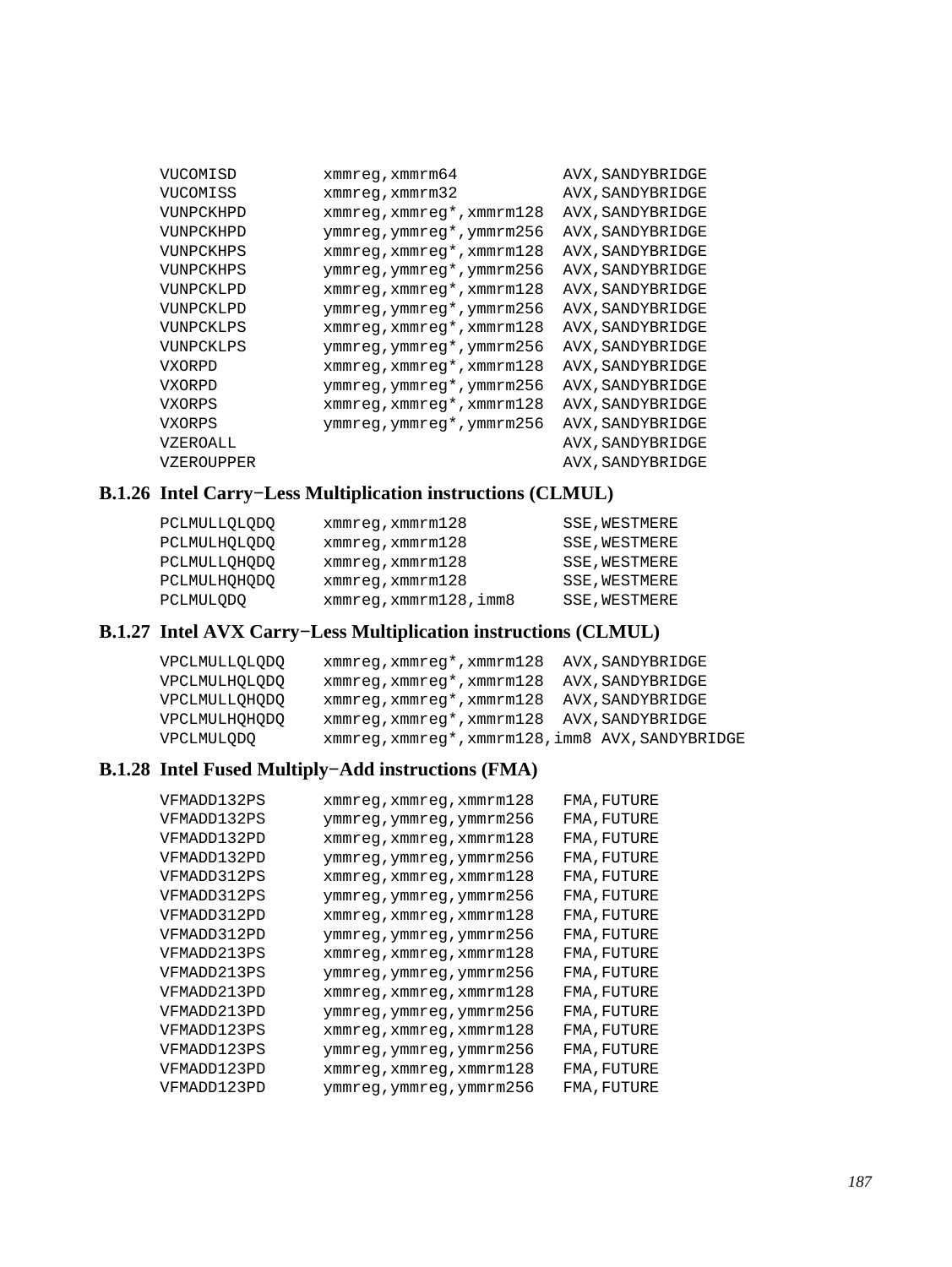| VFMADD231PS    | xmmreg, xmmreg, xmmrm128 | FMA, FUTURE |
|----------------|--------------------------|-------------|
| VFMADD231PS    | ymmreg, ymmreg, ymmrm256 | FMA, FUTURE |
| VFMADD231PD    | xmmreg,xmmreg,xmmrm128   | FMA, FUTURE |
| VFMADD231PD    | ymmreg,ymmreg,ymmrm256   | FMA, FUTURE |
| VFMADD321PS    | xmmreg, xmmreg, xmmrm128 | FMA, FUTURE |
| VFMADD321PS    | ymmreg,ymmreg,ymmrm256   | FMA, FUTURE |
| VFMADD321PD    | xmmreg,xmmreg,xmmrm128   | FMA, FUTURE |
| VFMADD321PD    | ymmreg,ymmreg,ymmrm256   | FMA, FUTURE |
| VFMADDSUB132PS | xmmreg, xmmreg, xmmrm128 | FMA, FUTURE |
| VFMADDSUB132PS | ymmreg, ymmreg, ymmrm256 | FMA, FUTURE |
| VFMADDSUB132PD | xmmreg,xmmreg,xmmrm128   | FMA, FUTURE |
| VFMADDSUB132PD | ymmreg, ymmreg, ymmrm256 | FMA, FUTURE |
| VFMADDSUB312PS | xmmreg,xmmreg,xmmrm128   | FMA, FUTURE |
| VFMADDSUB312PS | ymmreg,ymmreg,ymmrm256   | FMA, FUTURE |
| VFMADDSUB312PD | xmmreg,xmmreg,xmmrm128   | FMA, FUTURE |
| VFMADDSUB312PD | ymmreg,ymmreg,ymmrm256   | FMA, FUTURE |
| VFMADDSUB213PS | xmmreg,xmmreg,xmmrm128   | FMA, FUTURE |
| VFMADDSUB213PS | ymmreg,ymmreg,ymmrm256   | FMA, FUTURE |
| VFMADDSUB213PD | xmmreg,xmmreg,xmmrm128   | FMA, FUTURE |
| VFMADDSUB213PD | ymmreg,ymmreg,ymmrm256   | FMA, FUTURE |
| VFMADDSUB123PS | xmmreg,xmmreg,xmmrm128   | FMA, FUTURE |
| VFMADDSUB123PS | ymmreg,ymmreg,ymmrm256   | FMA, FUTURE |
| VFMADDSUB123PD | xmmreg,xmmreg,xmmrm128   | FMA, FUTURE |
| VFMADDSUB123PD | ymmreg, ymmreg, ymmrm256 | FMA, FUTURE |
| VFMADDSUB231PS | xmmreg, xmmreg, xmmrm128 | FMA, FUTURE |
| VFMADDSUB231PS | ymmreg,ymmreg,ymmrm256   | FMA, FUTURE |
| VFMADDSUB231PD | xmmreg,xmmreg,xmmrm128   | FMA, FUTURE |
| VFMADDSUB231PD | ymmreg,ymmreg,ymmrm256   | FMA, FUTURE |
| VFMADDSUB321PS | xmmreg,xmmreg,xmmrm128   | FMA, FUTURE |
| VFMADDSUB321PS | ymmreg,ymmreg,ymmrm256   | FMA, FUTURE |
| VFMADDSUB321PD | xmmreg, xmmreg, xmmrm128 | FMA, FUTURE |
| VFMADDSUB321PD | ymmreg,ymmreg,ymmrm256   | FMA, FUTURE |
| VFMSUR132PS    | xmmreg, xmmreg, xmmrm128 | FMA, FUTURE |
| VFMSUR132PS    | ymmreg, ymmreg, ymmrm256 | FMA, FUTURE |
| VFMSUB132PD    | xmmreg, xmmreg, xmmrm128 | FMA, FUTURE |
| VFMSUB132PD    | ymmreg, ymmreg, ymmrm256 | FMA, FUTURE |
| VFMSUB312PS    | xmmreg, xmmreg, xmmrm128 | FMA, FUTURE |
| VFMSUB312PS    | ymmreg,ymmreg,ymmrm256   | FMA, FUTURE |
| VFMSUB312PD    | xmmreg, xmmreg, xmmrm128 | FMA, FUTURE |
| VFMSUB312PD    | ymmreg, ymmreg, ymmrm256 | FMA, FUTURE |
| VFMSUB213PS    | xmmreg, xmmreg, xmmrm128 | FMA, FUTURE |
| VFMSUB213PS    | ymmreg, ymmreg, ymmrm256 | FMA, FUTURE |
| VFMSUB213PD    | xmmreg, xmmreg, xmmrm128 | FMA, FUTURE |
| VFMSUB213PD    | ymmreg, ymmreg, ymmrm256 | FMA, FUTURE |
| VFMSUB123PS    | xmmreg, xmmreg, xmmrm128 | FMA, FUTURE |
| VFMSUB123PS    | ymmreg, ymmreg, ymmrm256 | FMA, FUTURE |
| VFMSUB123PD    | xmmreg, xmmreg, xmmrm128 | FMA, FUTURE |
| VFMSUB123PD    | ymmreg, ymmreg, ymmrm256 | FMA, FUTURE |
| VFMSUB231PS    | xmmreg, xmmreg, xmmrm128 | FMA, FUTURE |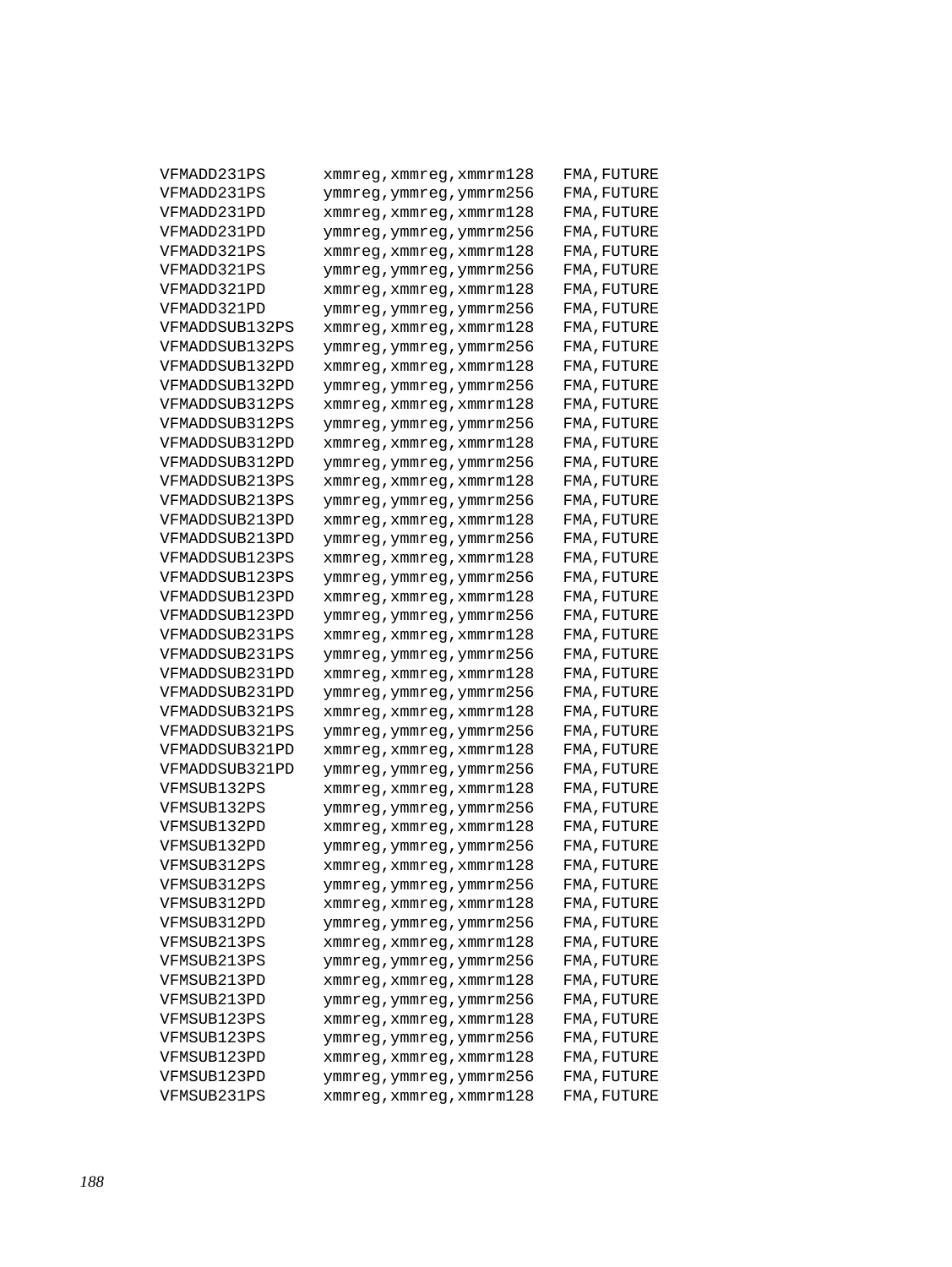| VFMSUB231PS    | ymmreg,ymmreg,ymmrm256   | FMA, FUTURE |
|----------------|--------------------------|-------------|
| VFMSUB231PD    | xmmreg,xmmreg,xmmrm128   | FMA, FUTURE |
| VFMSUB231PD    | ymmreg, ymmreg, ymmrm256 | FMA, FUTURE |
| VFMSUB321PS    | xmmreg,xmmreg,xmmrm128   | FMA, FUTURE |
| VFMSUB321PS    | ymmreg,ymmreg,ymmrm256   | FMA, FUTURE |
| VFMSUB321PD    | xmmreg,xmmreg,xmmrm128   | FMA, FUTURE |
| VFMSUB321PD    | ymmreg,ymmreg,ymmrm256   | FMA, FUTURE |
| VFMSUBADD132PS | xmmreg,xmmreg,xmmrm128   | FMA, FUTURE |
| VFMSUBADD132PS | ymmreg,ymmreg,ymmrm256   | FMA, FUTURE |
| VFMSUBADD132PD | xmmreg,xmmreg,xmmrm128   | FMA, FUTURE |
| VFMSUBADD132PD | ymmreg,ymmreg,ymmrm256   | FMA, FUTURE |
| VFMSUBADD312PS | xmmreg,xmmreg,xmmrm128   | FMA, FUTURE |
| VFMSUBADD312PS | ymmreg,ymmreg,ymmrm256   | FMA, FUTURE |
| VFMSUBADD312PD | xmmreg,xmmreg,xmmrm128   | FMA, FUTURE |
| VFMSUBADD312PD | ymmreg,ymmreg,ymmrm256   | FMA, FUTURE |
| VFMSUBADD213PS | xmmreg,xmmreg,xmmrm128   | FMA, FUTURE |
| VFMSUBADD213PS | ymmreg,ymmreg,ymmrm256   | FMA, FUTURE |
| VFMSUBADD213PD | xmmreg,xmmreg,xmmrm128   | FMA, FUTURE |
| VFMSUBADD213PD | ymmreg,ymmreg,ymmrm256   | FMA, FUTURE |
| VFMSUBADD123PS | xmmreg,xmmreg,xmmrm128   | FMA, FUTURE |
| VFMSUBADD123PS | ymmreg,ymmreg,ymmrm256   | FMA, FUTURE |
| VFMSUBADD123PD | xmmreg,xmmreg,xmmrm128   | FMA, FUTURE |
| VFMSUBADD123PD | ymmreg,ymmreg,ymmrm256   | FMA, FUTURE |
| VFMSUBADD231PS | xmmreg,xmmreg,xmmrm128   | FMA, FUTURE |
| VFMSUBADD231PS | ymmreg,ymmreg,ymmrm256   | FMA, FUTURE |
| VFMSUBADD231PD | xmmreg,xmmreg,xmmrm128   | FMA, FUTURE |
| VFMSUBADD231PD | ymmreg,ymmreg,ymmrm256   | FMA, FUTURE |
| VFMSUBADD321PS | xmmreg,xmmreg,xmmrm128   | FMA, FUTURE |
| VFMSUBADD321PS | ymmreg,ymmreg,ymmrm256   | FMA, FUTURE |
| VFMSUBADD321PD | xmmreg,xmmreg,xmmrm128   | FMA, FUTURE |
| VFMSUBADD321PD | ymmreg,ymmreg,ymmrm256   | FMA, FUTURE |
| VFNMADD132PS   | xmmreg,xmmreg,xmmrm128   | FMA, FUTURE |
| VFNMADD132PS   | ymmreg, ymmreg, ymmrm256 | FMA, FUTURE |
| VFNMADD132PD   | xmmreg,xmmreg,xmmrm128   | FMA, FUTURE |
| VFNMADD132PD   | ymmreg, ymmreg, ymmrm256 | FMA, FUTURE |
| VFNMADD312PS   | xmmreg,xmmreg,xmmrm128   | FMA, FUTURE |
| VFNMADD312PS   | ymmreg, ymmreg, ymmrm256 | FMA, FUTURE |
| VFNMADD312PD   | xmmreg, xmmreg, xmmrm128 | FMA, FUTURE |
| VFNMADD312PD   | ymmreg,ymmreg,ymmrm256   | FMA, FUTURE |
| VFNMADD213PS   | xmmreg, xmmreg, xmmrm128 | FMA, FUTURE |
| VFNMADD213PS   | ymmreg, ymmreg, ymmrm256 | FMA, FUTURE |
| VFNMADD213PD   | xmmreg, xmmreg, xmmrm128 | FMA, FUTURE |
| VFNMADD213PD   | ymmreg, ymmreg, ymmrm256 | FMA, FUTURE |
| VFNMADD123PS   | xmmreg, xmmreg, xmmrm128 | FMA, FUTURE |
| VFNMADD123PS   | ymmreg, ymmreg, ymmrm256 | FMA, FUTURE |
| VFNMADD123PD   | xmmreg, xmmreg, xmmrm128 | FMA, FUTURE |
| VFNMADD123PD   | ymmreg, ymmreg, ymmrm256 | FMA, FUTURE |
| VFNMADD231PS   | xmmreg, xmmreg, xmmrm128 | FMA, FUTURE |
| VFNMADD231PS   | ymmreg, ymmreg, ymmrm256 | FMA, FUTURE |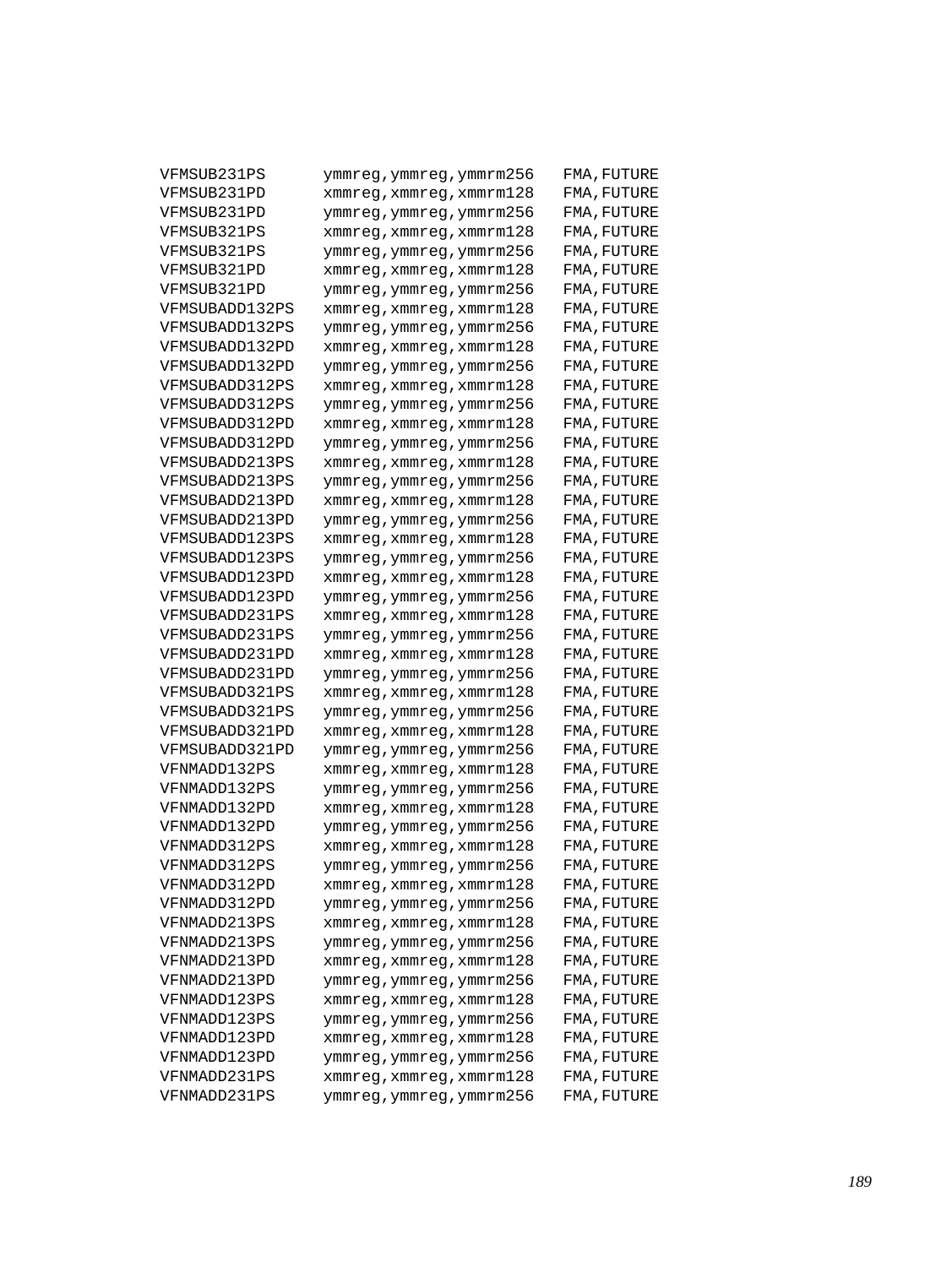| VFNMADD231PD | xmmreg,xmmreg,xmmrm128   | FMA, FUTURE |
|--------------|--------------------------|-------------|
| VFNMADD231PD | ymmreg,ymmreg,ymmrm256   | FMA, FUTURE |
| VFNMADD321PS | xmmreg,xmmreg,xmmrm128   | FMA, FUTURE |
| VFNMADD321PS | ymmreg,ymmreg,ymmrm256   | FMA, FUTURE |
| VFNMADD321PD | xmmreg,xmmreg,xmmrm128   | FMA, FUTURE |
| VFNMADD321PD | ymmreg,ymmreg,ymmrm256   | FMA, FUTURE |
| VFNMSUB132PS | xmmreg,xmmreg,xmmrm128   | FMA, FUTURE |
| VFNMSUB132PS | ymmreg,ymmreg,ymmrm256   | FMA, FUTURE |
| VFNMSUB132PD | xmmreg,xmmreg,xmmrm128   | FMA, FUTURE |
| VFNMSUB132PD | ymmreg,ymmreg,ymmrm256   | FMA, FUTURE |
| VFNMSUB312PS | xmmreg,xmmreg,xmmrm128   | FMA, FUTURE |
| VFNMSUB312PS | ymmreg,ymmreg,ymmrm256   | FMA, FUTURE |
| VFNMSUB312PD | xmmreg,xmmreg,xmmrm128   | FMA, FUTURE |
| VFNMSUB312PD | ymmreg,ymmreg,ymmrm256   | FMA, FUTURE |
| VFNMSUB213PS | xmmreg,xmmreg,xmmrm128   | FMA, FUTURE |
| VFNMSUB213PS | ymmreg,ymmreg,ymmrm256   | FMA, FUTURE |
| VFNMSUB213PD | xmmreg,xmmreg,xmmrm128   | FMA, FUTURE |
| VFNMSUB213PD | ymmreg,ymmreg,ymmrm256   | FMA, FUTURE |
| VFNMSUB123PS | xmmreg,xmmreg,xmmrm128   | FMA, FUTURE |
| VFNMSUB123PS | ymmreg,ymmreg,ymmrm256   | FMA, FUTURE |
| VFNMSUB123PD | xmmreg,xmmreg,xmmrm128   | FMA, FUTURE |
| VFNMSUB123PD | ymmreg,ymmreg,ymmrm256   | FMA, FUTURE |
| VFNMSUB231PS | xmmreg,xmmreg,xmmrm128   | FMA, FUTURE |
| VFNMSUB231PS | ymmreg,ymmreg,ymmrm256   | FMA, FUTURE |
| VFNMSUB231PD | xmmreg,xmmreg,xmmrm128   | FMA, FUTURE |
| VFNMSUB231PD | ymmreg,ymmreg,ymmrm256   | FMA, FUTURE |
| VFNMSUB321PS | xmmreg,xmmreg,xmmrm128   | FMA, FUTURE |
| VFNMSUB321PS | ymmreg,ymmreg,ymmrm256   | FMA, FUTURE |
| VFNMSUB321PD | xmmreg,xmmreg,xmmrm128   | FMA, FUTURE |
| VFNMSUB321PD | ymmreg, ymmreg, ymmrm256 | FMA, FUTURE |
| VFMADD132SS  | xmmreg,xmmreg,xmmrm32    | FMA, FUTURE |
| VFMADD132SD  | xmmreg,xmmreg,xmmrm64    | FMA, FUTURE |
| VFMADD312SS  | xmmreg,xmmreg,xmmrm32    | FMA, FUTURE |
| VFMADD312SD  | xmmreg,xmmreg,xmmrm64    | FMA, FUTURE |
| VFMADD213SS  | xmmreg,xmmreg,xmmrm32    | FMA, FUTURE |
| VFMADD213SD  | xmmreg, xmmreg, xmmrm64  | FMA, FUTURE |
| VFMADD123SS  | xmmreg, xmmreg, xmmrm32  | FMA, FUTURE |
| VFMADD123SD  | xmmreg,xmmreg,xmmrm64    | FMA, FUTURE |
| VFMADD231SS  | xmmreg,xmmreg,xmmrm32    | FMA, FUTURE |
| VFMADD231SD  | xmmreg, xmmreg, xmmrm64  | FMA, FUTURE |
| VFMADD321SS  | xmmreg, xmmreg, xmmrm32  | FMA, FUTURE |
| VFMADD321SD  | xmmreg, xmmreg, xmmrm64  | FMA, FUTURE |
| VFMSUB132SS  | xmmreg, xmmreg, xmmrm32  | FMA, FUTURE |
| VFMSUB132SD  | xmmreg, xmmreg, xmmrm64  | FMA, FUTURE |
| VFMSUB312SS  | xmmreg, xmmreg, xmmrm32  | FMA, FUTURE |
| VFMSUB312SD  | xmmreg, xmmreg, xmmrm64  | FMA, FUTURE |
| VFMSUB213SS  | xmmreg, xmmreg, xmmrm32  | FMA, FUTURE |
| VFMSUB213SD  | xmmreg, xmmreg, xmmrm64  | FMA, FUTURE |
| VFMSUB123SS  | xmmreg, xmmreg, xmmrm32  | FMA, FUTURE |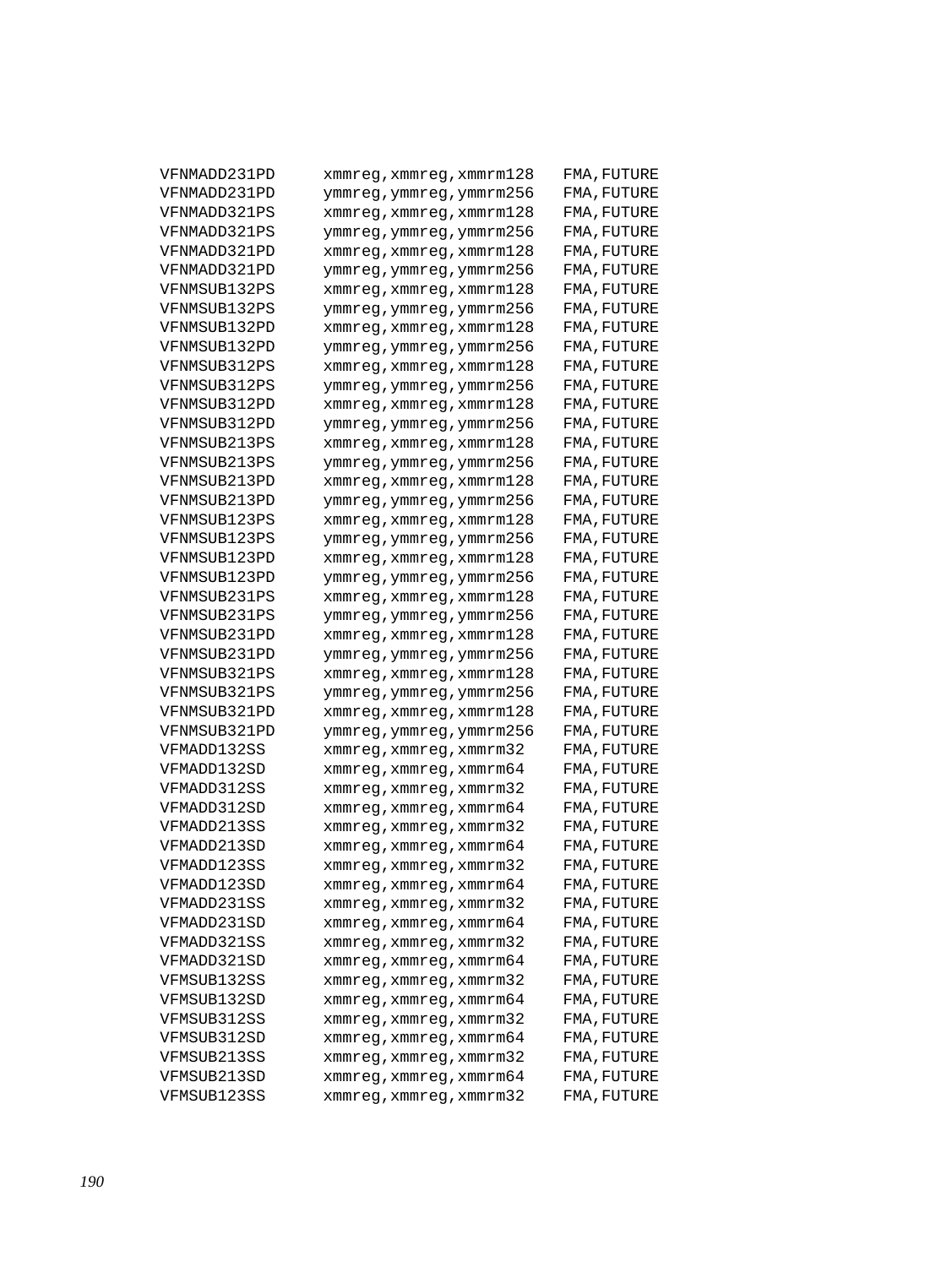| VFMSUB123SD  | xmmreg, xmmreg, xmmrm64 | FMA, FUTURE |
|--------------|-------------------------|-------------|
| VFMSUB231SS  | xmmreg, xmmreg, xmmrm32 | FMA, FUTURE |
| VFMSUB231SD  | xmmreg, xmmreg, xmmrm64 | FMA, FUTURE |
| VFMSUB321SS  | xmmreg, xmmreg, xmmrm32 | FMA, FUTURE |
| VFMSUB321SD  | xmmreq, xmmreq, xmmrm64 | FMA, FUTURE |
| VFNMADD132SS | xmmreg, xmmreg, xmmrm32 | FMA, FUTURE |
| VFNMADD132SD | xmmreq, xmmreq, xmmrm64 | FMA, FUTURE |
| VFNMADD312SS | xmmreg, xmmreg, xmmrm32 | FMA, FUTURE |
| VFNMADD312SD | xmmreg, xmmreg, xmmrm64 | FMA, FUTURE |
| VFNMADD213SS | xmmreq, xmmreq, xmmrm32 | FMA, FUTURE |
| VFNMADD213SD | xmmreg, xmmreg, xmmrm64 | FMA, FUTURE |
| VFNMADD123SS | xmmreg, xmmreg, xmmrm32 | FMA, FUTURE |
| VFNMADD123SD | xmmreg, xmmreg, xmmrm64 | FMA, FUTURE |
| VFNMADD231SS | xmmreq, xmmreq, xmmrm32 | FMA, FUTURE |
| VFNMADD231SD | xmmreg, xmmreg, xmmrm64 | FMA, FUTURE |
| VFNMADD321SS | xmmreg, xmmreg, xmmrm32 | FMA, FUTURE |
| VFNMADD321SD | xmmreq, xmmreq, xmmrm64 | FMA, FUTURE |
| VFNMSUB132SS | xmmreg, xmmreg, xmmrm32 | FMA, FUTURE |
| VFNMSUB132SD | xmmreg, xmmreg, xmmrm64 | FMA, FUTURE |
| VFNMSUB312SS | xmmreq, xmmreq, xmmrm32 | FMA, FUTURE |
| VFNMSUB312SD | xmmreq, xmmreq, xmmrm64 | FMA, FUTURE |
| VFNMSUB213SS | xmmreg, xmmreg, xmmrm32 | FMA, FUTURE |
| VFNMSUB213SD | xmmreg, xmmreg, xmmrm64 | FMA, FUTURE |
| VFNMSUB123SS | xmmreg, xmmreg, xmmrm32 | FMA, FUTURE |
| VFNMSUB123SD | xmmreg, xmmreg, xmmrm64 | FMA, FUTURE |
| VFNMSUB231SS | xmmreq, xmmreq, xmmrm32 | FMA, FUTURE |
| VFNMSUB231SD | xmmreg, xmmreg, xmmrm64 | FMA, FUTURE |
| VFNMSUB321SS | xmmreg, xmmreg, xmmrm32 | FMA, FUTURE |
| VFNMSUB321SD | xmmreg, xmmreg, xmmrm64 | FMA, FUTURE |

# **B.1.29 Intel post−32 nm processor instructions**

| RDFSBASE      | reg32                  | LONG, FUTURE |
|---------------|------------------------|--------------|
| RDFSBASE      | reg64                  | LONG, FUTURE |
| RDGSBASE      | reg32                  | LONG, FUTURE |
| RDGSBASE      | reg64                  | LONG, FUTURE |
| RDRAND        | reg16                  | FUTURE       |
| <b>RDRAND</b> | reg32                  | FUTURE       |
| <b>RDRAND</b> | reg64                  | LONG, FUTURE |
| WRFSBASE      | reg32                  | LONG, FUTURE |
| WRFSBASE      | reg64                  | LONG, FUTURE |
| WRGSBASE      | reg32                  | LONG, FUTURE |
| WRGSBASE      | reg64                  | LONG, FUTURE |
| VCVTPH2PS     | ymmreg,xmmrm128        | AVX, FUTURE  |
| VCVTPH2PS     | xmmreg,xmmrm64         | AVX, FUTURE  |
| VCVTPS2PH     | xmmrm128, ymmreg, imm8 | AVX, FUTURE  |
| VCVTPS2PH     | xmmrm64,xmmreq,imm8    | AVX, FUTURE  |
| ADCX          | reg32,rm32             | FUTURE       |
| ADCX          | req64, rm64            | LONG, FUTURE |
| ADOX          | reg32,rm32             | FUTURE       |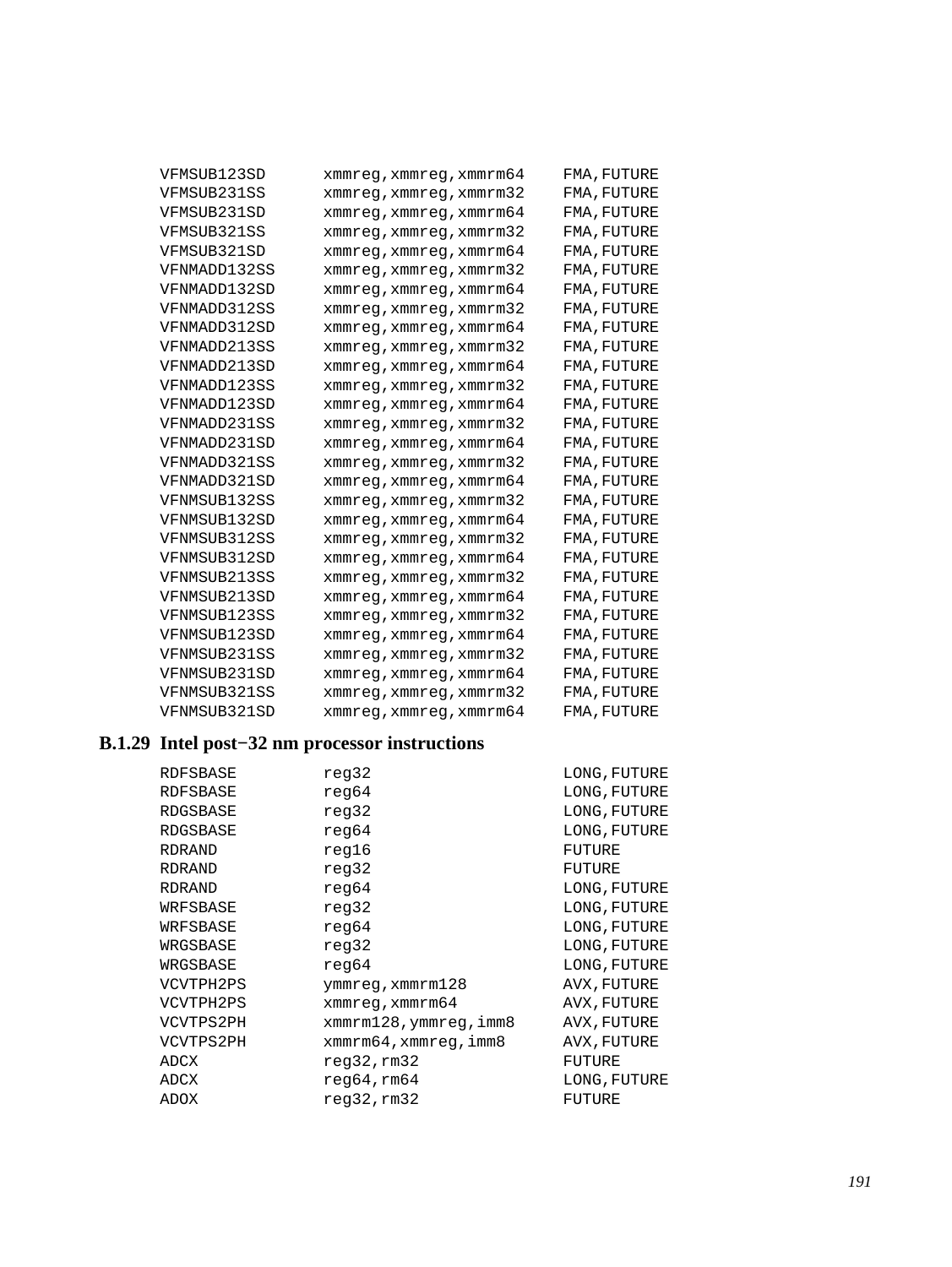| ADOX   | req64, rm64 | LONG, FUTURE |
|--------|-------------|--------------|
| RDSEED | reg16       | FUTURE       |
| RDSEED | reg32       | FUTURE       |
| RDSEED | reg64       | LONG, FUTURE |

# **B.1.30 VIA (Centaur) security instructions**

| XSTORE    | PENT, CYRIX |
|-----------|-------------|
| XCRYPTECB | PENT, CYRIX |
| XCRYPTCBC | PENT, CYRIX |
| XCRYPTCTR | PENT, CYRIX |
| XCRYPTCFB | PENT, CYRIX |
| XCRYPTOFB | PENT, CYRIX |
| MONTMUL   | PENT, CYRIX |
| XSHA1     | PENT, CYRIX |
| XSHA256   | PENT, CYRIX |

# **B.1.31 AMD Lightweight Profiling (LWP) instructions**

| LLWPCB        | reg32              | AMD, 386 |
|---------------|--------------------|----------|
| LLWPCB        | reg64              | AMD, X64 |
| <b>SLWPCB</b> | reg32              | AMD, 386 |
| SLWPCB        | reg64              | AMD, X64 |
| LWPVAL        | req32, rm32, imm32 | AMD, 386 |
| LWPVAL        | req64, rm32, imm32 | AMD, X64 |
| LWPINS        | reg32,rm32,imm32   | AMD, 386 |
| LWPINS        | reg64,rm32,imm32   | AMD, X64 |

# **B.1.32 AMD XOP and FMA4 instructions (SSE5)**

| VFMADDPD    | xmmreg, xmmreg*, xmmrm128, xmmreg AMD, SSE5 |
|-------------|---------------------------------------------|
| VFMADDPD    | ymmreg, ymmreg*, ymmrm256, ymmreg AMD, SSE5 |
| VFMADDPD    | xmmreg, xmmreg*, xmmreg, xmmrm128 AMD, SSE5 |
| VFMADDPD    | ymmreg, ymmreg*, ymmreg, ymmrm256 AMD, SSE5 |
| VFMADDPS    | xmmreg, xmmreg*, xmmrm128, xmmreg AMD, SSE5 |
| VFMADDPS    | ymmreg, ymmreg*, ymmrm256, ymmreg AMD, SSE5 |
| VFMADDPS    | xmmreg, xmmreg*, xmmreg, xmmrm128 AMD, SSE5 |
| VFMADDPS    | ymmreg, ymmreg*, ymmreg, ymmrm256 AMD, SSE5 |
| VFMADDSD    | xmmreg, xmmreg*, xmmrm64, xmmreg AMD, SSE5  |
| VFMADDSD    | xmmreg, xmmreg*, xmmreg, xmmrm64 AMD, SSE5  |
| VFMADDSS    | xmmreg, xmmreg*, xmmrm32, xmmreg AMD, SSE5  |
| VFMADDSS    | xmmreg, xmmreg*, xmmreg, xmmrm32 AMD, SSE5  |
| VFMADDSUBPD | xmmreg, xmmreg*, xmmrm128, xmmreg AMD, SSE5 |
| VFMADDSUBPD | ymmreg, ymmreg*, ymmrm256, ymmreg AMD, SSE5 |
| VFMADDSUBPD | xmmreg, xmmreg*, xmmreg, xmmrm128 AMD, SSE5 |
| VFMADDSUBPD | ymmreg, ymmreg*, ymmreg, ymmrm256 AMD, SSE5 |
| VFMADDSUBPS | xmmreg, xmmreg*, xmmrm128, xmmreg AMD, SSE5 |
| VFMADDSUBPS | ymmreg, ymmreg*, ymmrm256, ymmreg AMD, SSE5 |
| VFMADDSUBPS | xmmreg, xmmreg*, xmmreg, xmmrm128 AMD, SSE5 |
| VFMADDSUBPS | ymmreg, ymmreg*, ymmreg, ymmrm256 AMD, SSE5 |
| VFMSUBADDPD | xmmreg, xmmreg*, xmmrm128, xmmreg AMD, SSE5 |
|             |                                             |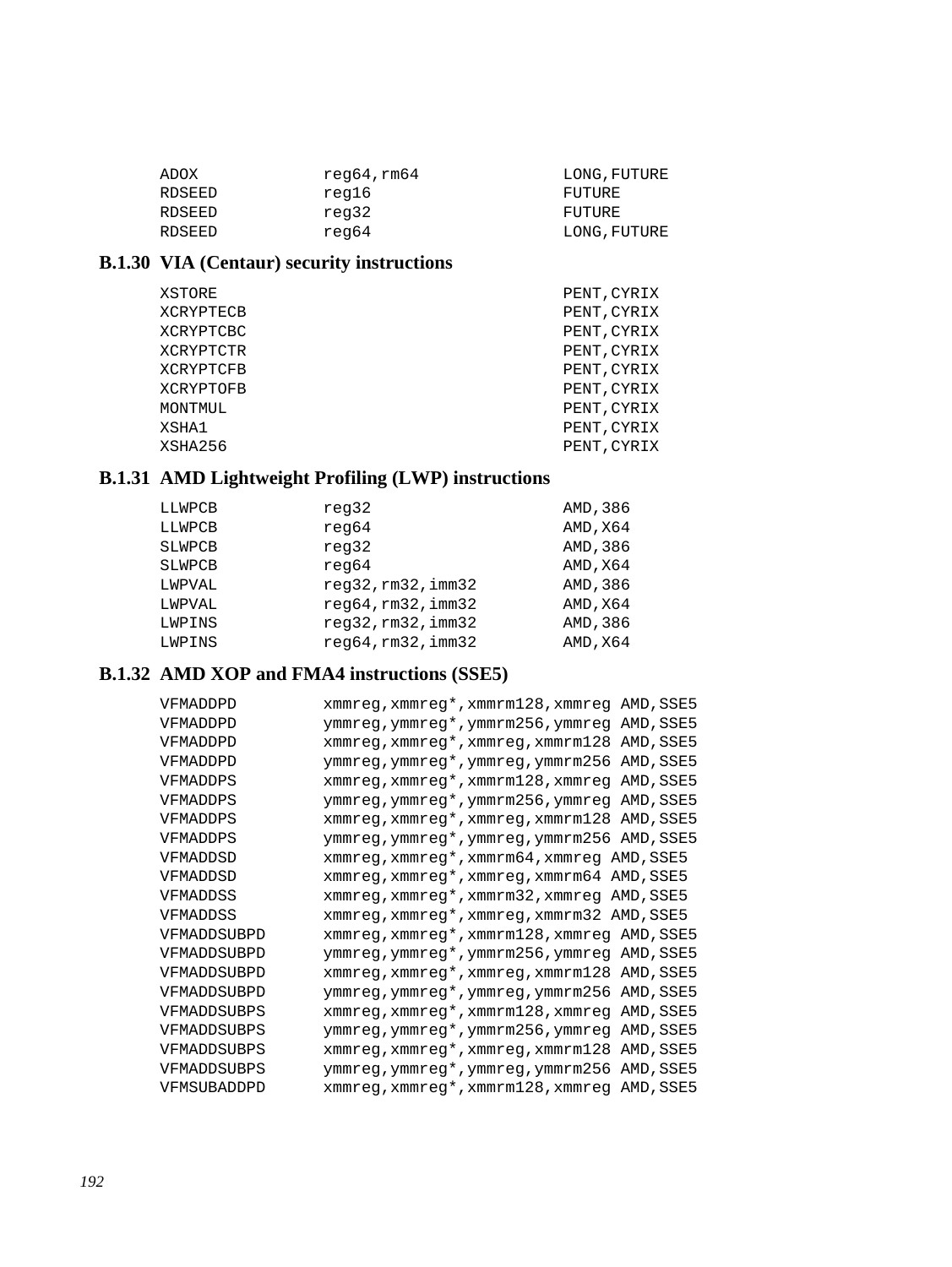| VFMSUBADDPD | ymmreg, ymmreg*, ymmrm256, ymmreg AMD, SSE5 |           |
|-------------|---------------------------------------------|-----------|
| VFMSUBADDPD | xmmreg, xmmreg*, xmmreg, xmmrm128 AMD, SSE5 |           |
| VFMSUBADDPD | ymmreg, ymmreg*, ymmreg, ymmrm256 AMD, SSE5 |           |
| VFMSUBADDPS | xmmreg, xmmreg*, xmmrm128, xmmreg AMD, SSE5 |           |
| VFMSUBADDPS | ymmreg, ymmreg*, ymmrm256, ymmreg AMD, SSE5 |           |
| VFMSUBADDPS | xmmreg, xmmreg*, xmmreg, xmmrm128 AMD, SSE5 |           |
| VFMSUBADDPS | ymmreg, ymmreg*, ymmreg, ymmrm256 AMD, SSE5 |           |
| VFMSUBPD    | xmmreg, xmmreg*, xmmrm128, xmmreg AMD, SSE5 |           |
| VFMSUBPD    | ymmreg, ymmreg*, ymmrm256, ymmreg AMD, SSE5 |           |
| VFMSUBPD    | xmmreg, xmmreg*, xmmreg, xmmrm128 AMD, SSE5 |           |
| VFMSUBPD    | ymmreg, ymmreg*, ymmreg, ymmrm256 AMD, SSE5 |           |
| VFMSUBPS    | xmmreg, xmmreg*, xmmrm128, xmmreg AMD, SSE5 |           |
| VFMSUBPS    | ymmreg, ymmreg*, ymmrm256, ymmreg AMD, SSE5 |           |
| VFMSUBPS    | xmmreg, xmmreg*, xmmreg, xmmrm128 AMD, SSE5 |           |
| VFMSUBPS    | ymmreg, ymmreg*, ymmreg, ymmrm256 AMD, SSE5 |           |
| VFMSUBSD    | xmmreg, xmmreg*, xmmrm64, xmmreg AMD, SSE5  |           |
| VFMSUBSD    | xmmreg, xmmreg*, xmmreg, xmmrm64 AMD, SSE5  |           |
| VFMSUBSS    | xmmreg, xmmreg*, xmmrm32, xmmreg AMD, SSE5  |           |
| VFMSUBSS    | xmmreg, xmmreg*, xmmreg, xmmrm32 AMD, SSE5  |           |
| VFNMADDPD   | xmmreg, xmmreg*, xmmrm128, xmmreg AMD, SSE5 |           |
| VFNMADDPD   | ymmreg, ymmreg*, ymmrm256, ymmreg AMD, SSE5 |           |
| VFNMADDPD   | xmmreg, xmmreg*, xmmreg, xmmrm128 AMD, SSE5 |           |
| VFNMADDPD   | ymmreg, ymmreg*, ymmreg, ymmrm256 AMD, SSE5 |           |
| VFNMADDPS   | xmmreg, xmmreg*, xmmrm128, xmmreg AMD, SSE5 |           |
| VFNMADDPS   | ymmreg, ymmreg*, ymmrm256, ymmreg AMD, SSE5 |           |
| VFNMADDPS   | xmmreg, xmmreg*, xmmreg, xmmrm128 AMD, SSE5 |           |
| VFNMADDPS   | ymmreg, ymmreg*, ymmreg, ymmrm256 AMD, SSE5 |           |
| VFNMADDSD   | xmmreg, xmmreg*, xmmrm64, xmmreg AMD, SSE5  |           |
| VFNMADDSD   | xmmreg, xmmreg*, xmmreg, xmmrm64 AMD, SSE5  |           |
| VFNMADDSS   | xmmreg, xmmreg*, xmmrm32, xmmreg AMD, SSE5  |           |
| VFNMADDSS   | xmmreg, xmmreg*, xmmreg, xmmrm32 AMD, SSE5  |           |
| VFNMSUBPD   | xmmreg, xmmreg*, xmmrm128, xmmreg AMD, SSE5 |           |
| VFNMSUBPD   | ymmreg, ymmreg*, ymmrm256, ymmreg AMD, SSE5 |           |
| VFNMSUBPD   | xmmreg, xmmreg*, xmmreg, xmmrm128 AMD, SSE5 |           |
| VFNMSUBPD   | ymmreg, ymmreg*, ymmreg, ymmrm256 AMD, SSE5 |           |
| VFNMSUBPS   | xmmreg, xmmreg*, xmmrm128, xmmreg AMD, SSE5 |           |
| VFNMSUBPS   | ymmreg, ymmreg*, ymmrm256, ymmreg AMD, SSE5 |           |
| VFNMSUBPS   | xmmreg, xmmreg*, xmmreg, xmmrm128 AMD, SSE5 |           |
| VFNMSUBPS   | ymmreg, ymmreg*, ymmreg, ymmrm256 AMD, SSE5 |           |
| VFNMSUBSD   | xmmreg, xmmreg*, xmmrm64, xmmreg AMD, SSE5  |           |
| VFNMSUBSD   | xmmreg, xmmreg*, xmmreg, xmmrm64 AMD, SSE5  |           |
| VFNMSUBSS   | xmmreg, xmmreg*, xmmrm32, xmmreg AMD, SSE5  |           |
| VFNMSUBSS   | xmmreg, xmmreg*, xmmreg, xmmrm32 AMD, SSE5  |           |
| VFRCZPD     | $x$ mmreg, $x$ mmrm128*                     | AMD, SSE5 |
| VFRCZPD     | ymmreg, ymmrm256*                           | AMD, SSE5 |
| VFRCZPS     | $x$ mmreg, $x$ mmrm $128*$                  | AMD, SSE5 |
| VFRCZPS     | ymmreg, ymmrm256*                           | AMD, SSE5 |
| VFRCZSD     | xmmreg, xmmrm64 $*$                         | AMD, SSE5 |
| VFRCZSS     | $x$ mmreq, $x$ mmrm $32*$                   | AMD, SSE5 |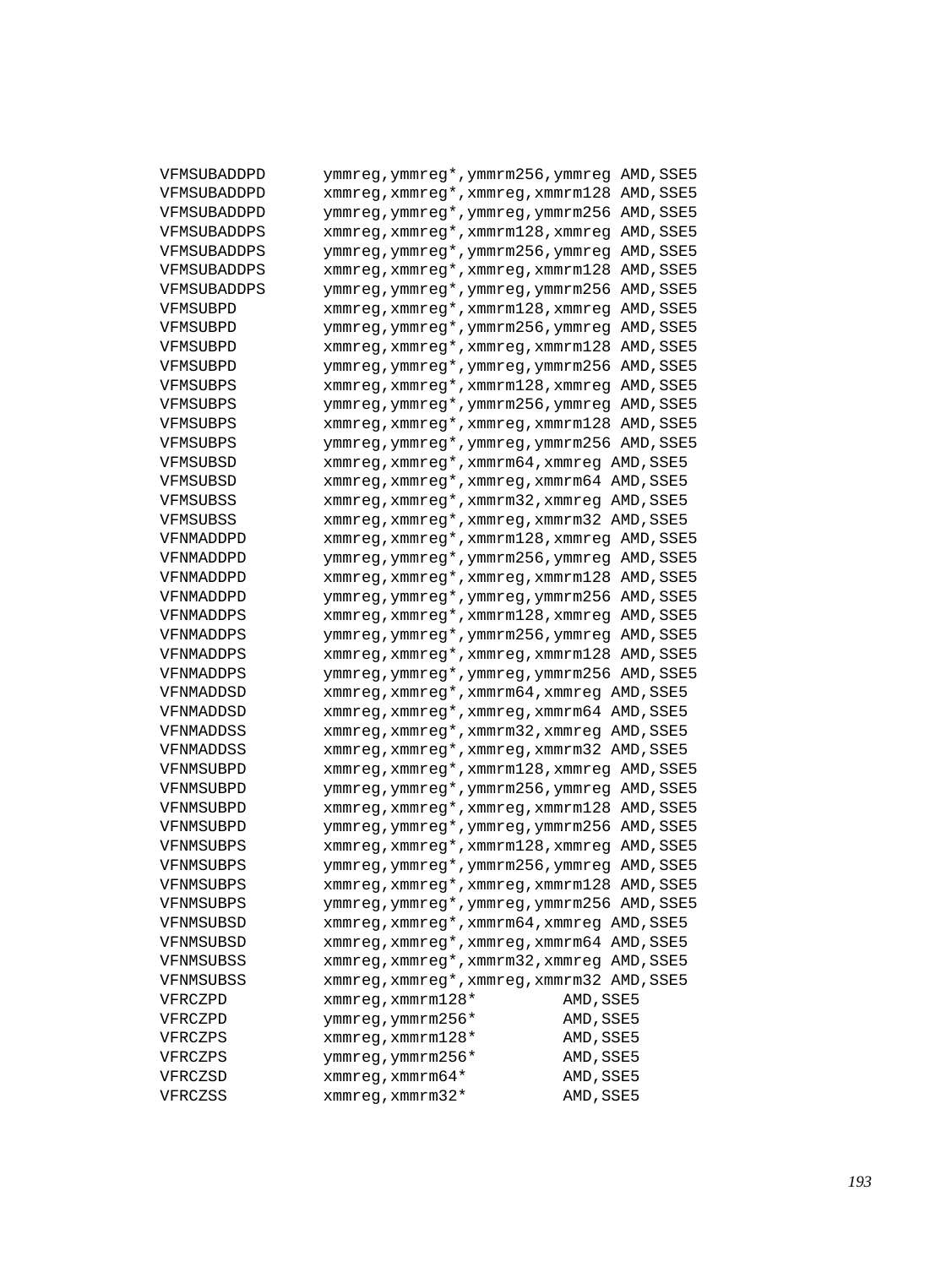| <b>VPCMOV</b>    | xmmreg, xmmreg*, xmmrm128, xmmreg AMD, SSE5  |
|------------------|----------------------------------------------|
| <b>VPCMOV</b>    | ymmreg, ymmreg*, ymmrm256, ymmreg AMD, SSE5  |
| <b>VPCMOV</b>    | xmmreg, xmmreg*, xmmreg, xmmrm128 AMD, SSE5  |
| <b>VPCMOV</b>    | ymmreg, ymmreg*, ymmreg, ymmrm256 AMD, SSE5  |
| <b>VPCOMB</b>    | xmmreg, xmmreg*, xmmrm128, imm8 AMD, SSE5    |
| <b>VPCOMD</b>    | xmmreg, xmmreg*, xmmrm128, imm8 AMD, SSE5    |
| VPCOMO           | xmmreg, xmmreg*, xmmrm128, imm8 AMD, SSE5    |
| VPCOMUB          | xmmreg, xmmreg*, xmmrm128, imm8 AMD, SSE5    |
| VPCOMUD          | xmmreg, xmmreg*, xmmrm128, imm8 AMD, SSE5    |
| <b>VPCOMUQ</b>   | xmmreg, xmmreg*, xmmrm128, imm8 AMD, SSE5    |
| VPCOMUW          | xmmreg, xmmreg*, xmmrm128, imm8 AMD, SSE5    |
| <b>VPCOMW</b>    | xmmreg, xmmreg*, xmmrm128, imm8 AMD, SSE5    |
| VPHADDBD         | $x$ mmreq, $x$ mmrm $128*$<br>AMD, SSE5      |
| <b>VPHADDBQ</b>  | AMD, SSE5<br>$x$ mmreq, $x$ mmrm $128*$      |
| VPHADDBW         | $x$ mmreq, $x$ mmrm $128*$<br>AMD, SSE5      |
| <b>VPHADDDQ</b>  | AMD, SSE5<br>$x$ mmreq, $x$ mmrm $128*$      |
| VPHADDUBD        | AMD, SSE5<br>$x$ mmreq, $x$ mmrm $128*$      |
| <b>VPHADDUBQ</b> | AMD, SSE5<br>$x$ mmreq, $x$ mmrm $128*$      |
| VPHADDUBW        | AMD, SSE5<br>$x$ mmreq, $x$ mmrm $128*$      |
| <b>VPHADDUDQ</b> | AMD, SSE5<br>$x$ mmreq, $x$ mmrm $128*$      |
| VPHADDUWD        | AMD, SSE5<br>$x$ mmreq, $x$ mmrm $128*$      |
| VPHADDUWQ        | AMD, SSE5<br>$x$ mmreq, $x$ mmrm $128*$      |
| VPHADDWD         | AMD, SSE5<br>$x$ mmreq, $x$ mmrm $128*$      |
| VPHADDWQ         | AMD, SSE5<br>$x$ mmreq, $x$ mmrm $128*$      |
| VPHSUBBW         | AMD, SSE5<br>$x$ mmreq, $x$ mmrm $128*$      |
| <b>VPHSUBDQ</b>  | AMD, SSE5<br>$x$ mmreq, $x$ mmrm $128*$      |
| VPHSUBWD         | $x$ mmreq, $x$ mmrm $128*$<br>AMD, SSE5      |
| VPMACSDD         | xmmreg, xmmreg*, xmmrm128, xmmreg AMD, SSE5  |
| VPMACSDOH        | xmmreg, xmmreg*, xmmrm128, xmmreg AMD, SSE5  |
| VPMACSDOL        | xmmreg, xmmreg*, xmmrm128, xmmreg AMD, SSE5  |
| VPMACSSDD        | xmmreg, xmmreg*, xmmrm128, xmmreg AMD, SSE5  |
| VPMACSSDOH       | xmmreg, xmmreg*, xmmrm128, xmmreg AMD, SSE5  |
| VPMACSSDOL       | xmmreg, xmmreg*, xmmrm128, xmmreg AMD, SSE5  |
| VPMACSSWD        | xmmreg, xmmreg*, xmmrm128, xmmreg AMD, SSE5  |
| VPMACSSWW        | xmmreg, xmmreg*, xmmrm128, xmmreg AMD, SSE5  |
| VPMACSWD         | xmmreg, xmmreg*, xmmrm128, xmmreg AMD, SSE5  |
| VPMACSWW         | xmmreg, xmmreg*, xmmrm128, xmmreg AMD, SSE5  |
| VPMADCSSWD       | xmmreg, xmmreg*, xmmrm128, xmmreg AMD, SSE5  |
| VPMADCSWD        | xmmreg, xmmreg*, xmmrm128, xmmreg AMD, SSE5  |
| VPPERM           | xmmreg, xmmreg*, xmmreg, xmmrm128 AMD, SSE5  |
| VPPERM           | xmmreg, xmmreg*, xmmrm128, xmmreg AMD, SSE5  |
| VPROTB           | xmmreg, xmmrm128*, xmmreg<br>AMD, SSE5       |
| VPROTB           | xmmreg, xmmreg*, xmmrm128<br>AMD, SSE5       |
| VPROTB           | $xmmreg$ , $xmmrm128*$ , $imm8$<br>AMD, SSE5 |
| VPROTD           | xmmreg, xmmrm128*, xmmreg<br>AMD, SSE5       |
| VPROTD           | xmmreg, xmmreg*, xmmrm128<br>AMD, SSE5       |
| VPROTD           | xmmreg, xmmrm128*, imm8<br>AMD, SSE5         |
| VPROTQ           | xmmreg, xmmrm128*, xmmreg<br>AMD, SSE5       |
| VPROTO           | xmmreg, xmmreg*, xmmrm128<br>AMD, SSE5       |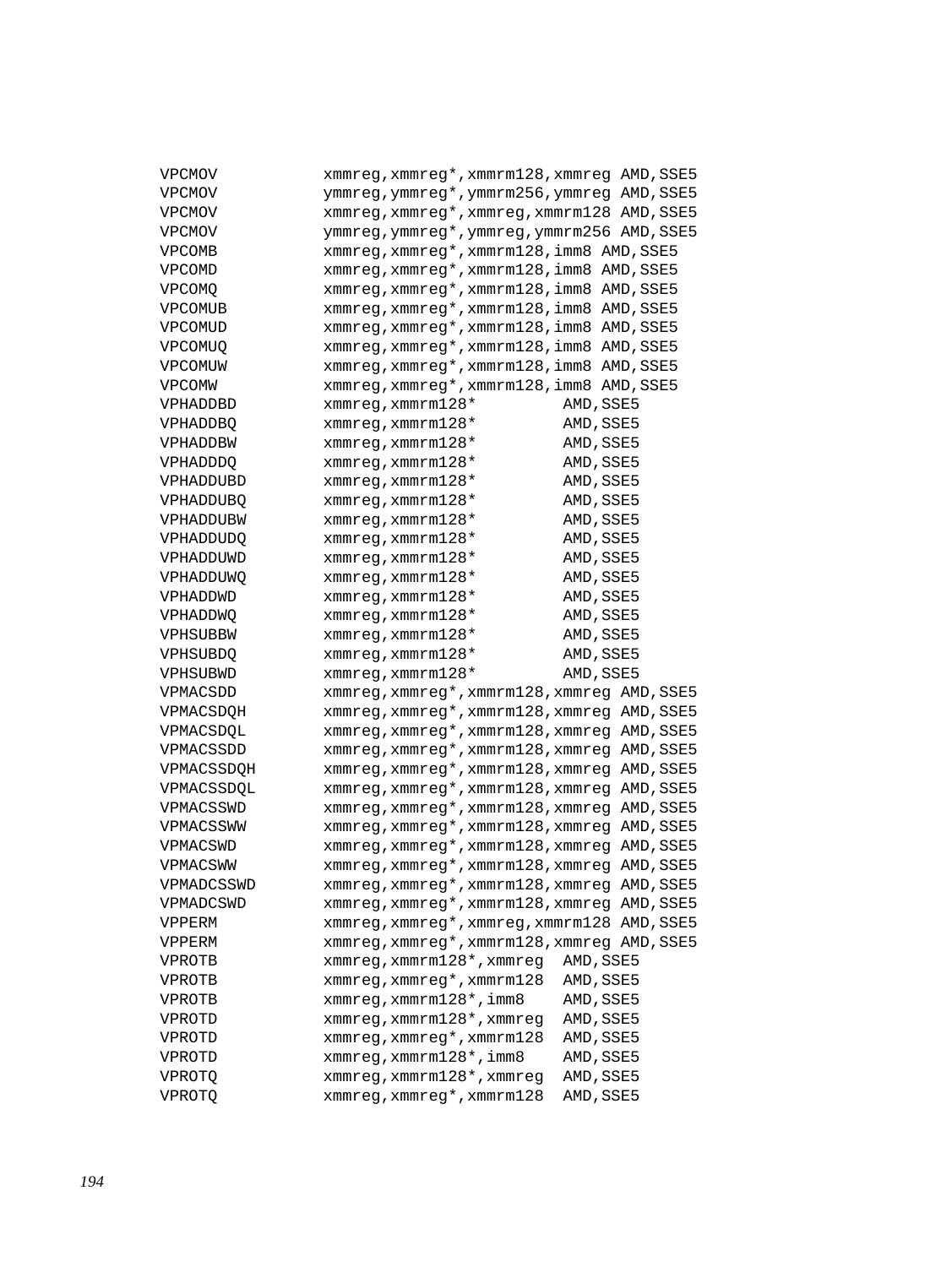| VPROTQ        | xmmreg,xmmrm128*,imm8             | AMD, SSE5 |
|---------------|-----------------------------------|-----------|
| VPROTW        | xmmreg, xmmrm128*, xmmreg         | AMD, SSE5 |
| VPROTW        | xmmreg, xmmreg*, xmmrm128         | AMD, SSE5 |
| VPROTW        | xmmreg,xmmrm128*,imm8             | AMD, SSE5 |
| <b>VPSHAB</b> | xmmreg, xmmrm128*, xmmreg         | AMD, SSE5 |
| <b>VPSHAB</b> | $xmmreg, xmmreg*$ , $xmmrm128$    | AMD, SSE5 |
| <b>VPSHAD</b> | xmmreg, xmmrm128*, xmmreg         | AMD, SSE5 |
| <b>VPSHAD</b> | $xmmreg, xmmreg*$ , $xmmrm128$    | AMD, SSE5 |
| <b>VPSHAO</b> | xmmreg,xmmrm128*,xmmreg           | AMD, SSE5 |
| <b>VPSHAO</b> | $xmmreg, xmmreg*$ , $xmmrm128$    | AMD, SSE5 |
| VPSHAW        | xmmreg, xmmrm128*, xmmreg         | AMD, SSE5 |
| VPSHAW        | xmmreg,xmmreg*,xmmrm128           | AMD, SSE5 |
| VPSHLB        | xmmreg,xmmrm128*,xmmreg           | AMD, SSE5 |
| VPSHLB        | $xmmreg, xmmreg*$ , $xmmrm128$    | AMD, SSE5 |
| <b>VPSHLD</b> | xmmreg, xmmrm128*, xmmreg         | AMD, SSE5 |
| <b>VPSHLD</b> | $xmmreg, xmmreg*$ , $xmmrm128$    | AMD, SSE5 |
| <b>VPSHLO</b> | xmmreg,xmmrm128*,xmmreg           | AMD, SSE5 |
| <b>VPSHLO</b> | $xmmreg$ , $xmmreg*$ , $xmmrm128$ | AMD, SSE5 |
| VPSHLW        | xmmreg, xmmrm128*, xmmreg         | AMD, SSE5 |
| VPSHLW        | xmmreg, xmmreg*, xmmrm128         | AMD, SSE5 |

# **B.1.33 Intel AVX2 instructions**

|                                                                    | ymmreg, ymmreg*, ymmrm256, imm8 FUTURE, AVX2 |
|--------------------------------------------------------------------|----------------------------------------------|
| FUTURE, AVX2<br><b>VPABSB</b><br>ymmreg, ymmrm256                  |                                              |
| <b>VPABSW</b><br>ymmreg, ymmrm256<br>FUTURE, AVX2                  |                                              |
| <b>VPABSD</b><br>FUTURE, AVX2<br>ymmreg, ymmrm256                  |                                              |
| <b>VPACKSSWB</b><br>ymmreg, ymmreg*, ymmrm256<br>FUTURE, AVX2      |                                              |
| VPACKSSDW<br>ymmreg, ymmreg*, ymmrm256<br>FUTURE, AVX2             |                                              |
| VPACKUSDW<br>ymmreg, ymmreg*, ymmrm256<br>FUTURE, AVX2             |                                              |
| <b>VPACKUSWB</b><br>FUTURE, AVX2<br>ymmreg,ymmreg*,ymmrm256        |                                              |
| FUTURE, AVX2<br><b>VPADDB</b><br>ymmreg, ymmreg*, ymmrm256         |                                              |
| FUTURE, AVX2<br>VPADDW<br>ymmreg, ymmreg*, ymmrm256                |                                              |
| <b>VPADDD</b><br>ymmreg, ymmreg*, ymmrm256<br>FUTURE, AVX2         |                                              |
| <b>VPADDO</b><br>ymmreg, ymmreg*, ymmrm256<br>FUTURE, AVX2         |                                              |
| FUTURE, AVX2<br><b>VPADDSB</b><br>ymmreg,ymmreg*,ymmrm256          |                                              |
| FUTURE, AVX2<br>VPADDSW<br>ymmreg, ymmreg*, ymmrm256               |                                              |
| <b>VPADDUSB</b><br>ymmreg, ymmreg*, ymmrm256<br>FUTURE, AVX2       |                                              |
| VPADDUSW<br>ymmreg, ymmreg*, ymmrm256<br>FUTURE, AVX2              |                                              |
| ymmreg, ymmreg*, ymmrm256, imm8 FUTURE, AVX2<br>VPALIGNR           |                                              |
| FUTURE, AVX2<br>ymmreg, ymmreg*, ymmrm256<br><b>VPAND</b>          |                                              |
| <b>VPANDN</b><br>FUTURE, AVX2<br>ymmreg, ymmreg*, ymmrm256         |                                              |
| ymmreg, ymmreg*, ymmrm256<br><b>VPAVGB</b><br>FUTURE, AVX2         |                                              |
| <b>VPAVGW</b><br>FUTURE, AVX2<br>ymmreg, ymmreg*, ymmrm256         |                                              |
| <b>VPBLENDVB</b><br>ymmreg, ymmreg*, ymmrm256, ymmreg FUTURE, AVX2 |                                              |
| ymmreg, ymmreg*, ymmrm256, imm8 FUTURE, AVX2<br>VPBLENDW           |                                              |
| VPCMPEQB<br>FUTURE, AVX2<br>ymmreg, ymmreg*, ymmrm256              |                                              |
| VPCMPEQW<br>ymmreg, ymmreg*, ymmrm256<br>FUTURE, AVX2              |                                              |
| VPCMPEOD<br>FUTURE, AVX2<br>ymmreg, ymmreg*, ymmrm256              |                                              |
| <b>VPCMPEOO</b><br>ymmreg, ymmreg*, ymmrm256<br>FUTURE, AVX2       |                                              |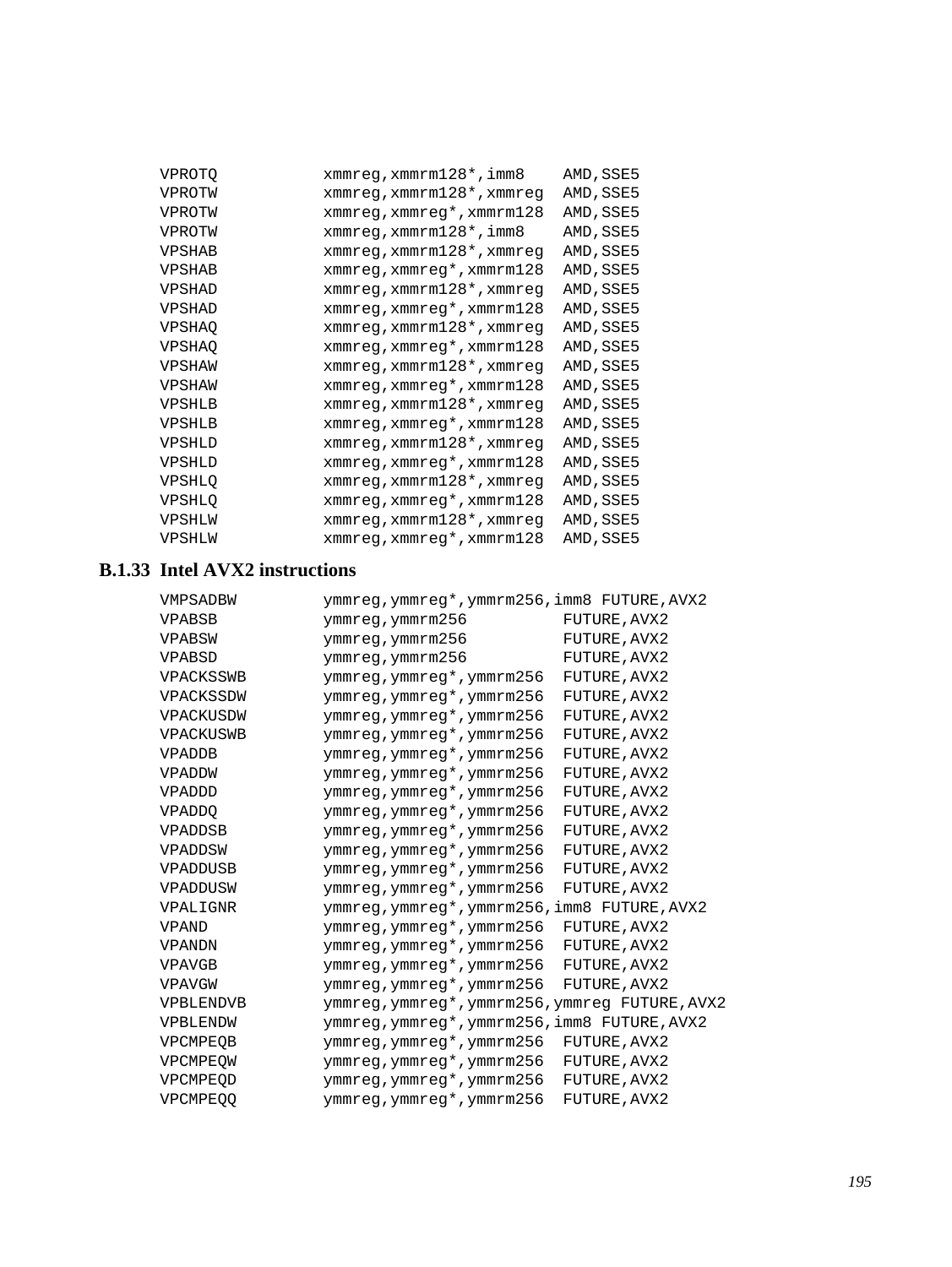| VPCMPGTB        | ymmreg, ymmreg*, ymmrm256 | FUTURE, AVX2 |
|-----------------|---------------------------|--------------|
| VPCMPGTW        | ymmreg, ymmreg*, ymmrm256 | FUTURE, AVX2 |
| VPCMPGTD        | ymmreg, ymmreg*, ymmrm256 | FUTURE, AVX2 |
| <b>VPCMPGTO</b> | ymmreg, ymmreg*, ymmrm256 | FUTURE, AVX2 |
| VPHADDW         | ymmreg, ymmreg*, ymmrm256 | FUTURE, AVX2 |
| VPHADDD         | ymmreg, ymmreg*, ymmrm256 | FUTURE, AVX2 |
| VPHADDSW        | ymmreg, ymmreg*, ymmrm256 | FUTURE, AVX2 |
| VPHSUBW         | ymmreg, ymmreg*, ymmrm256 | FUTURE, AVX2 |
| VPHSUBD         | ymmreg, ymmreg*, ymmrm256 | FUTURE, AVX2 |
| VPHSUBSW        | ymmreg, ymmreg*, ymmrm256 | FUTURE, AVX2 |
| VPMADDUBSW      | ymmreg, ymmreg*, ymmrm256 | FUTURE, AVX2 |
| VPMADDWD        | ymmreg, ymmreg*, ymmrm256 | FUTURE, AVX2 |
| VPMAXSB         | ymmreg, ymmreg*, ymmrm256 | FUTURE, AVX2 |
| VPMAXSW         | ymmreg, ymmreg*, ymmrm256 | FUTURE, AVX2 |
| VPMAXSD         | ymmreg, ymmreg*, ymmrm256 | FUTURE, AVX2 |
| VPMAXUB         | ymmreg, ymmreg*, ymmrm256 | FUTURE, AVX2 |
| VPMAXUW         | ymmreg, ymmreg*, ymmrm256 | FUTURE, AVX2 |
| VPMAXUD         | ymmreg, ymmreg*, ymmrm256 | FUTURE, AVX2 |
| VPMINSB         | ymmreg, ymmreg*, ymmrm256 | FUTURE, AVX2 |
| VPMINSW         | ymmreg, ymmreg*, ymmrm256 | FUTURE, AVX2 |
| VPMINSD         | ymmreg, ymmreg*, ymmrm256 | FUTURE, AVX2 |
| VPMINUB         | ymmreg, ymmreg*, ymmrm256 | FUTURE, AVX2 |
| VPMINUW         | ymmreg, ymmreg*, ymmrm256 | FUTURE, AVX2 |
| VPMINUD         | ymmreg, ymmreg*, ymmrm256 | FUTURE, AVX2 |
| VPMOVMSKB       | reg32, ymmreg             | FUTURE, AVX2 |
| VPMOVMSKB       | reg64, ymmreg             | FUTURE, AVX2 |
| VPMOVSXBW       | ymmreg, xmmrm128          | FUTURE, AVX2 |
| VPMOVSXBD       | ymmreg, mem64             | FUTURE, AVX2 |
| VPMOVSXBD       | ymmreg, xmmreg            | FUTURE, AVX2 |
| VPMOVSXBQ       | ymmreg, mem32             | FUTURE, AVX2 |
| VPMOVSXBD       | ymmreg, xmmreg            | FUTURE, AVX2 |
| VPMOVSXWD       | ymmreg, xmmrm128          | FUTURE, AVX2 |
| VPMOVSXWO       | ymmreg, mem64             | FUTURE, AVX2 |
| VPMOVSXWQ       | ymmreg, xmmreg            | FUTURE, AVX2 |
| VPMOVSXDQ       | ymmreg, xmmrm128          | FUTURE, AVX2 |
| VPMOVZXBW       | ymmreg, xmmrm128          | FUTURE, AVX2 |
| VPMOVZXBD       | ymmreg, mem64             | FUTURE, AVX2 |
| VPMOVZXBD       | ymmreg,xmmreg             | FUTURE, AVX2 |
| VPMOVZXBQ       | ymmreg,mem32              | FUTURE, AVX2 |
| VPMOVZXBQ       | ymmreg, xmmreg            | FUTURE, AVX2 |
| VPMOVZXWD       | ymmreg, xmmrm128          | FUTURE, AVX2 |
| VPMOVZXWQ       | ymmreg, mem64             | FUTURE, AVX2 |
| VPMOVZXWQ       | ymmreg, xmmreg            | FUTURE, AVX2 |
| VPMOVZXDQ       | ymmreg, xmmrm128          | FUTURE, AVX2 |
| VPMULDQ         | ymmreg,ymmreg*,ymmrm256   | FUTURE, AVX2 |
| VPMULHRSW       | ymmreg, ymmreg*, ymmrm256 | FUTURE, AVX2 |
| VPMULHUW        | ymmreg, ymmreg*, ymmrm256 | FUTURE, AVX2 |
| VPMULHW         | ymmreg, ymmreg*, ymmrm256 | FUTURE, AVX2 |
| VPMULLW         | ymmreg, ymmreg*, ymmrm256 | FUTURE, AVX2 |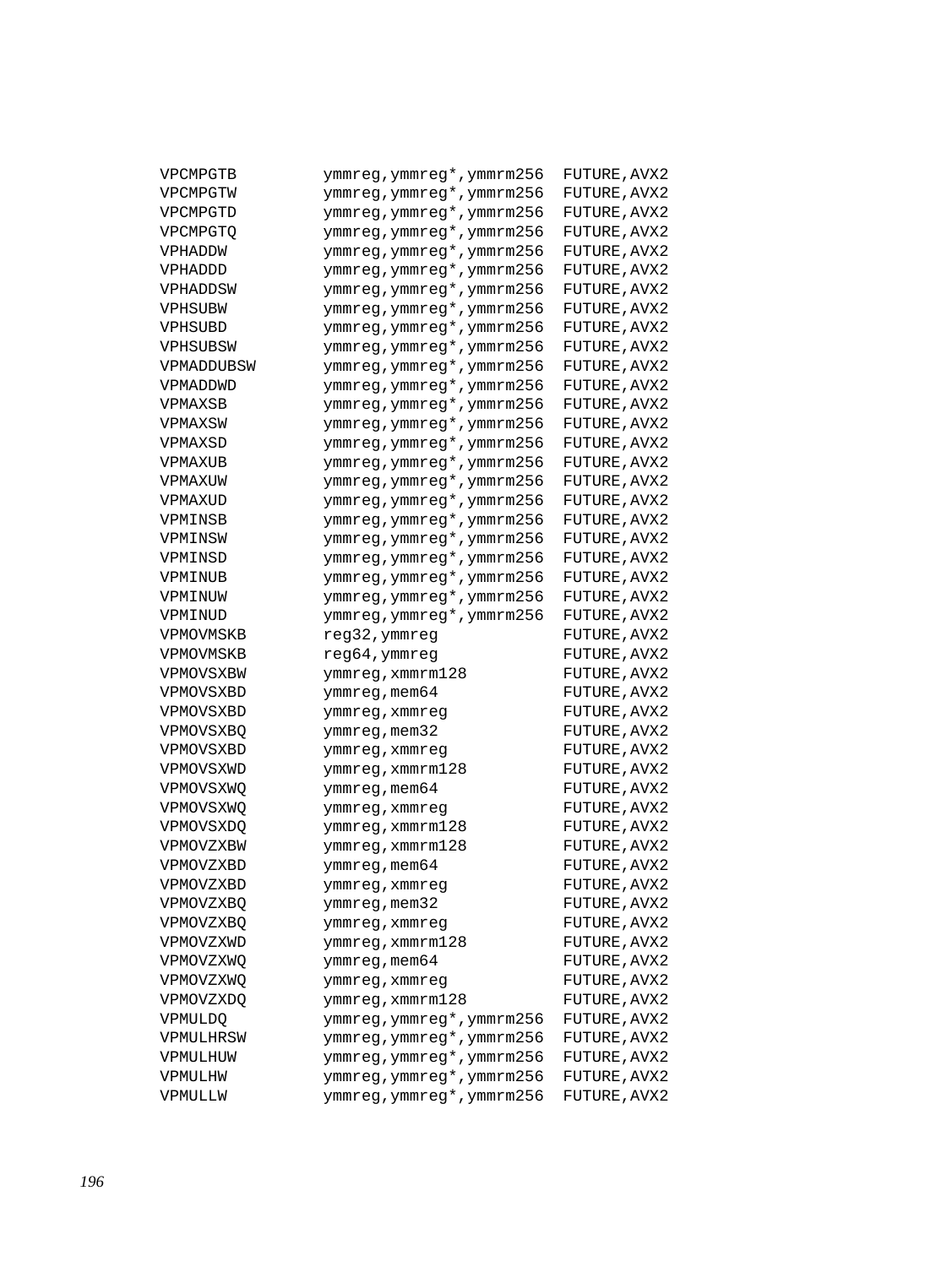| VPMULLD            | ymmreg, ymmreg*, ymmrm256 | FUTURE, AVX2 |
|--------------------|---------------------------|--------------|
| <b>VPMULUDO</b>    | ymmreg, ymmreg*, ymmrm256 | FUTURE, AVX2 |
| <b>VPOR</b>        | ymmreg, ymmreg*, ymmrm256 | FUTURE, AVX2 |
| VPSADBW            | ymmreg, ymmreg*, ymmrm256 | FUTURE, AVX2 |
| VPSHUFB            | ymmreg, ymmreg*, ymmrm256 | FUTURE, AVX2 |
| VPSHUFD            | ymmreg, ymmrm256, imm8    | FUTURE, AVX2 |
| VPSHUFHW           | ymmreg, ymmrm256, imm8    | FUTURE, AVX2 |
| VPSHUFLW           | ymmreg, ymmrm256, imm8    | FUTURE, AVX2 |
| VPSIGNB            | ymmreg, ymmreg*, ymmrm256 | FUTURE, AVX2 |
| VPSIGNW            | ymmreg, ymmreg*, ymmrm256 | FUTURE, AVX2 |
| VPSIGND            | ymmreg, ymmreg*, ymmrm256 | FUTURE, AVX2 |
| <b>VPSLLDQ</b>     | ymmreg, ymmreg*, imm8     | FUTURE, AVX2 |
| VPSLLW             | ymmreg, ymmreg*, xmmrm128 | FUTURE, AVX2 |
| VPSLLW             | ymmreg, ymmreg*, imm8     | FUTURE, AVX2 |
| VPSLLD             | ymmreg, ymmreg*, xmmrm128 | FUTURE, AVX2 |
| VPSLLD             | ymmreg, ymmreg*, imm8     | FUTURE, AVX2 |
| <b>VPSLLQ</b>      | ymmreg, ymmreg*, xmmrm128 | FUTURE, AVX2 |
| <b>VPSLLQ</b>      | ymmreg, ymmreg*, imm8     | FUTURE, AVX2 |
| VPSRAW             | ymmreg, ymmreg*, xmmrm128 | FUTURE, AVX2 |
| VPSRAW             | ymmreg, ymmreg*, imm8     | FUTURE, AVX2 |
| VPSRAD             | ymmreg, ymmreg*, xmmrm128 | FUTURE, AVX2 |
| VPSRAD             | ymmreg, ymmreg*, imm8     | FUTURE, AVX2 |
| <b>VPSRLDO</b>     | ymmreg, ymmreg*, imm8     | FUTURE, AVX2 |
| VPSRLW             | ymmreg, ymmreg*, xmmrm128 | FUTURE, AVX2 |
| VPSRLW             | ymmreg, ymmreg*, imm8     | FUTURE, AVX2 |
| VPSRLD             | ymmreg, ymmreg*, xmmrm128 | FUTURE, AVX2 |
| VPSRLD             | ymmreg, ymmreg*, imm8     | FUTURE, AVX2 |
| <b>VPSRLQ</b>      | ymmreg, ymmreg*, xmmrm128 | FUTURE, AVX2 |
| <b>VPSRLQ</b>      | ymmreg,ymmreg*,imm8       | FUTURE, AVX2 |
| VPSUBB             | ymmreg, ymmreg*, ymmrm256 | FUTURE, AVX2 |
| VPSUBW             | ymmreg, ymmreg*, ymmrm256 | FUTURE, AVX2 |
| VPSUBD             | ymmreg, ymmreg*, ymmrm256 | FUTURE, AVX2 |
| VPSUBQ             | ymmreg, ymmreg*, ymmrm256 | FUTURE, AVX2 |
| VPSUBSB            | ymmreg, ymmreg*, ymmrm256 | FUTURE, AVX2 |
| VPSUBSW            | ymmreg, ymmreg*, ymmrm256 | FUTURE, AVX2 |
| VPSUBUSB           | ymmreg, ymmreg*, ymmrm256 | FUTURE, AVX2 |
| VPSUBUSW           | ymmreg, ymmreg*, ymmrm256 | FUTURE, AVX2 |
| VPUNPCKHBW         | ymmreg,ymmreg*,ymmrm256   | FUTURE, AVX2 |
| VPUNPCKHWD         | ymmreg, ymmreg*, ymmrm256 | FUTURE, AVX2 |
| VPUNPCKHDQ         | ymmreg, ymmreg*, ymmrm256 | FUTURE, AVX2 |
| VPUNPCKHQDQ        | ymmreg, ymmreg*, ymmrm256 | FUTURE, AVX2 |
| VPUNPCKLBW         | ymmreg, ymmreg*, ymmrm256 | FUTURE, AVX2 |
| VPUNPCKLWD         | ymmreg, ymmreg*, ymmrm256 | FUTURE, AVX2 |
| VPUNPCKLDQ         | ymmreg, ymmreg*, ymmrm256 | FUTURE, AVX2 |
| <b>VPUNPCKLODO</b> | ymmreg, ymmreg*, ymmrm256 | FUTURE, AVX2 |
| VPXOR              | ymmreg, ymmreg*, ymmrm256 | FUTURE, AVX2 |
| VMOVNTDQA          | ymmreg, mem128            | FUTURE, AVX2 |
| VBROADCASTSS       | xmmreg, xmmreg            | FUTURE, AVX2 |
| VBROADCASTSS       | ymmreg, xmmreg            | FUTURE, AVX2 |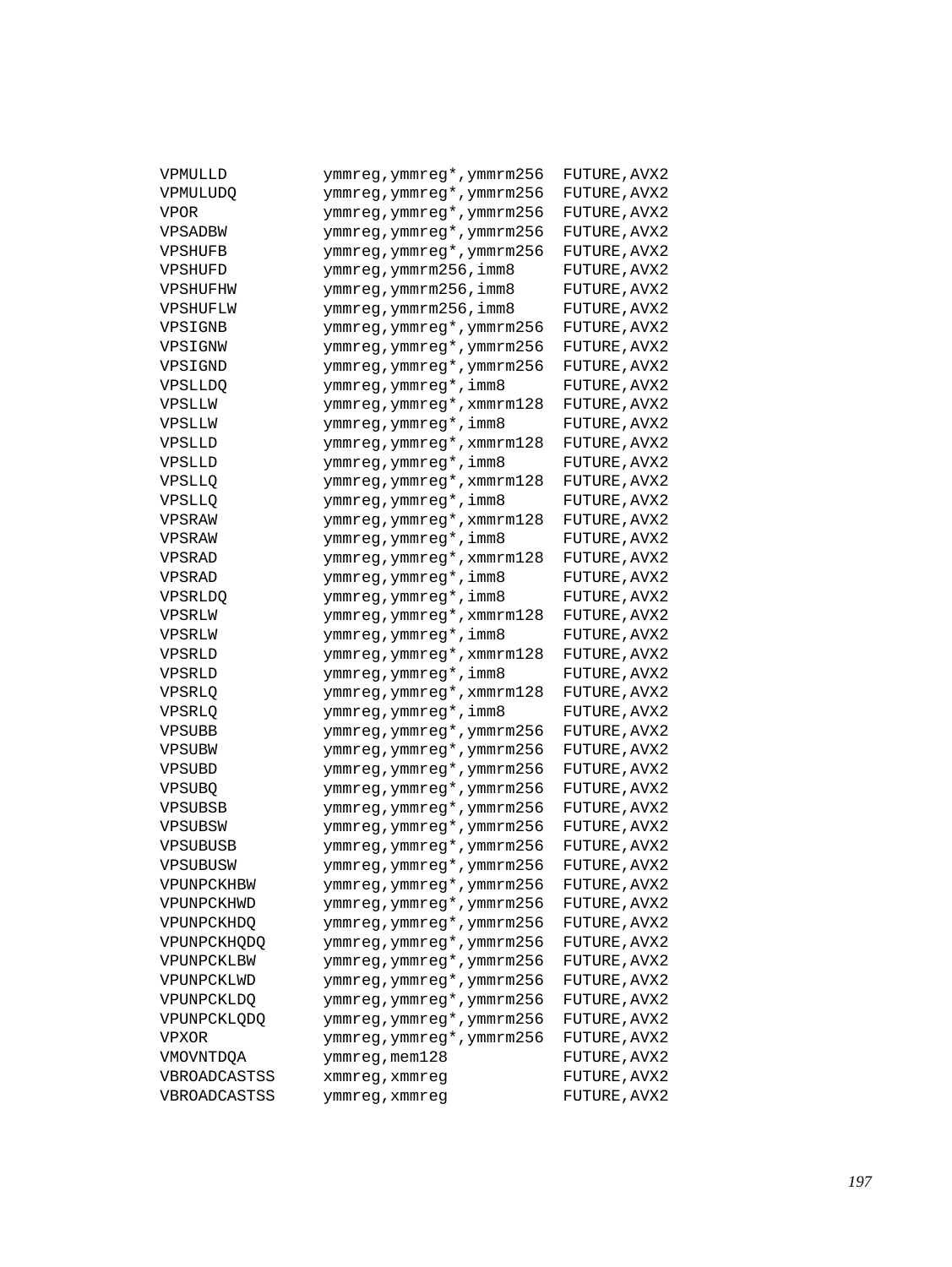| VBROADCASTSD             | ymmreg, xmmreg                                     | FUTURE, AVX2                 |
|--------------------------|----------------------------------------------------|------------------------------|
| VBROADCASTI128           | ymmreg, mem128                                     | FUTURE, AVX2                 |
| VPBLENDD                 | xmmreg, xmmreg*, xmmrm128, imm8 FUTURE, AVX2       |                              |
| VPBLENDD                 | ymmreg, ymmreg*, ymmrm256, imm8 FUTURE, AVX2       |                              |
| VPBROADCASTB             | xmmreg, mem8                                       | FUTURE, AVX2                 |
| VPBROADCASTB             | xmmreg, xmmreg                                     | FUTURE, AVX2                 |
| VPBROADCASTB             | ymmreg, mem8                                       | FUTURE, AVX2                 |
| VPBROADCASTB             | ymmreg, xmmreg                                     | FUTURE, AVX2                 |
| VPBROADCASTW             | xmmreg, mem16                                      | FUTURE, AVX2                 |
| VPBROADCASTW             | xmmreg, xmmreg                                     | FUTURE, AVX2                 |
| VPBROADCASTW             | ymmreg, mem16                                      | FUTURE, AVX2                 |
| VPBROADCASTW             | ymmreg, xmmreg                                     | FUTURE, AVX2                 |
| VPBROADCASTD             | xmmreg, mem32                                      | FUTURE, AVX2                 |
| VPBROADCASTD             | xmmreg, xmmreg                                     | FUTURE, AVX2                 |
| VPBROADCASTD             | ymmreg, mem32                                      | FUTURE, AVX2                 |
| VPBROADCASTD             | ymmreg, xmmreg                                     | FUTURE, AVX2                 |
| <b>VPBROADCASTO</b>      | xmmreq, mem64                                      | FUTURE, AVX2                 |
| <b>VPBROADCASTO</b>      | xmmreg, xmmreg                                     | FUTURE, AVX2                 |
| <b>VPBROADCASTO</b>      | ymmreg, mem64                                      | FUTURE, AVX2                 |
| <b>VPBROADCASTO</b>      | ymmreg, xmmreg                                     | FUTURE, AVX2                 |
| VPERMD                   | ymmreg, ymmreg*, ymmrm256                          | FUTURE, AVX2                 |
| VPERMPD                  | ymmreg, ymmrm256, imm8                             | FUTURE, AVX2                 |
| VPERMPS                  | ymmreg, ymmreg*, ymmrm256                          | FUTURE, AVX2                 |
| VPERMQ                   | ymmreg, ymmrm256, imm8                             | FUTURE, AVX2                 |
|                          |                                                    |                              |
| VPERM2I128               |                                                    |                              |
| VEXTRACTI128             | ymmreg, ymmreg, ymmrm256, imm8 FUTURE, AVX2        |                              |
| VINSERTI128              | xmmrm128, ymmreg, imm8                             | FUTURE, AVX2                 |
| VPMASKMOVD               | ymmreg, ymmreg*, xmmrm128, imm8 FUTURE, AVX2       |                              |
| VPMASKMOVD               | xmmreg, xmmreg*, mem128                            | FUTURE, AVX2                 |
|                          | ymmreg, ymmreg*, mem256                            | FUTURE, AVX2                 |
| <b>VPMASKMOVQ</b>        | xmmreg, xmmreg*, mem128                            | FUTURE, AVX2                 |
| VPMASKMOVQ<br>VPMASKMOVD | ymmreg, ymmreg*, mem256                            | FUTURE, AVX2                 |
| VPMASKMOVD               | mem128, xmmreg*, xmmreg                            | FUTURE, AVX2                 |
| VPMASKMOVQ               | mem256, ymmreg*, ymmreg                            | FUTURE, AVX2<br>FUTURE, AVX2 |
| VPMASKMOVO               | mem128, xmmreg*, xmmreg                            |                              |
| <b>VPSLLVD</b>           | mem256, ymmreg*, ymmreg                            | FUTURE, AVX2<br>FUTURE, AVX2 |
| <b>VPSLLVQ</b>           | xmmreg, xmmreg*, xmmrm128                          |                              |
|                          | xmmreg, xmmreg*, xmmrm128                          | FUTURE, AVX2                 |
| VPSLLVD<br>VPSLLVO       | ymmreg,ymmreg*,ymmrm256                            | FUTURE, AVX2<br>FUTURE, AVX2 |
| VPSRAVD                  | ymmreg, ymmreg*, ymmrm256                          | FUTURE, AVX2                 |
| VPSRAVD                  | xmmreg, xmmreg*, xmmrm128                          | FUTURE, AVX2                 |
| VPSRLVD                  | ymmreg, ymmreg*, ymmrm256                          | FUTURE, AVX2                 |
| VPSRLVQ                  | xmmreg, xmmreg*, xmmrm128                          | FUTURE, AVX2                 |
| VPSRLVD                  | xmmreg, xmmreg*, xmmrm128                          |                              |
| <b>VPSRLVQ</b>           | ymmreg, ymmreg*, ymmrm256                          | FUTURE, AVX2                 |
| VGATHERDPD               | ymmreg, ymmreg*, ymmrm256<br>xmmreg, mem64, xmmreg | FUTURE, AVX2<br>FUTURE, AVX2 |
| VGATHERQPD               | xmmreg, mem64, xmmreg                              | FUTURE, AVX2                 |
| VGATHERDPD               | ymmreg, mem64, ymmreg                              | FUTURE, AVX2                 |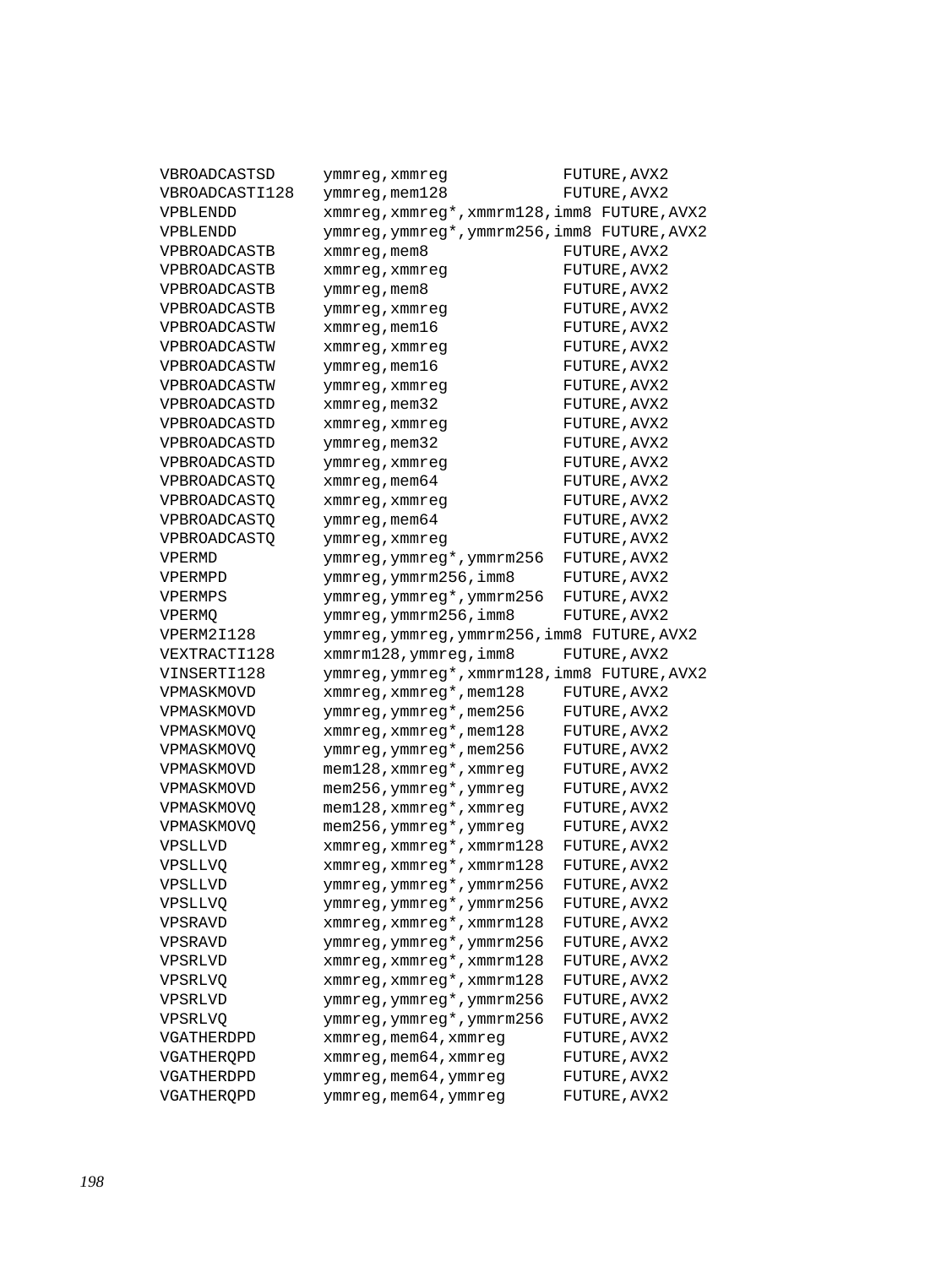| VGATHERDPS        | xmmreg, mem32, xmmreg | FUTURE, AVX2 |
|-------------------|-----------------------|--------------|
| VGATHERQPS        | xmmreg, mem32, xmmreg | FUTURE, AVX2 |
| VGATHERDPS        | ymmreg, mem32, ymmreg | FUTURE, AVX2 |
| VGATHERQPS        | xmmreg, mem32, xmmreg | FUTURE, AVX2 |
| VPGATHERDD        | xmmreg, mem32, xmmreg | FUTURE, AVX2 |
| VPGATHEROD        | xmmreg, mem32, xmmreg | FUTURE, AVX2 |
| VPGATHERDD        | ymmreg, mem32, ymmreg | FUTURE, AVX2 |
| VPGATHEROD        | xmmreg, mem32, xmmreg | FUTURE, AVX2 |
| VPGATHERDQ        | xmmreg, mem64, xmmreg | FUTURE, AVX2 |
| <b>VPGATHEROQ</b> | xmmreg, mem64, xmmreg | FUTURE, AVX2 |
| VPGATHERDQ        | ymmreg, mem64, ymmreg | FUTURE, AVX2 |
| <b>VPGATHEROO</b> | ymmreg, mem64, ymmreg | FUTURE, AVX2 |

# **B.1.34 Transactional Synchronization Extensions (TSX)**

| XABORT | imm           | FUTURE, RTM      |
|--------|---------------|------------------|
| XABORT | imm8          | FUTURE, RTM      |
| XBEGIN | imm           | FUTURE, RTM      |
| XBEGIN | imm near      | FUTURE, RTM      |
| XBEGIN | imm16         | FUTURE, RTM      |
| XBEGIN | imm16 near    | FUTURE, RTM      |
| XBEGIN | imm32         | FUTURE, RTM      |
| XBEGIN | $imm32$  near | FUTURE, RTM      |
| XEND   |               | FUTURE, RTM      |
| XTEST  |               | FUTURE, HLE, RTM |

# **B.1.35 Intel BMI1 and BMI2 instructions**

| TZCNT         | $req16$ , $rm16$   | FUTURE, BMI1       |
|---------------|--------------------|--------------------|
| TZCNT         | req32,rm32         | FUTURE, BMI1       |
| TZCNT         | req64, rm64        | LONG, FUTURE, BMI1 |
| <b>ANDN</b>   | req32,req32,rm32   | FUTURE, BMI1       |
| ANDN          | req64,req64,rm64   | LONG, FUTURE, BMI1 |
| <b>BEXTR</b>  | req32, rm32, req32 | FUTURE, BMI1       |
| <b>BEXTR</b>  | reg64, rm64, reg64 | LONG, FUTURE, BMI1 |
| <b>BLSI</b>   | req32,rm32         | FUTURE, BMI1       |
| BLSI          | req64, rm64        | LONG, FUTURE, BMI1 |
| <b>BLSMSK</b> | req32,rm32         | FUTURE, BMI1       |
| BLSMSK        | req64, rm64        | LONG, FUTURE, BMI1 |
| BLSR          | req32,rm32         | FUTURE, BMI1       |
| <b>BLSR</b>   | req64, rm64        | LONG, FUTURE, BMI1 |
| BZHI          | req32, rm32, req32 | FUTURE, BMI2       |
| BZHI          | req64, rm64, req64 | LONG, FUTURE, BMI2 |
| MULX          | req32,req32,rm32   | FUTURE, BMI2       |
| MULX          | req64,req64,rm64   | LONG, FUTURE, BMI2 |
| PDEP          | req32,req32,rm32   | FUTURE, BMI2       |
| PDEP          | req64,req64,rm64   | LONG, FUTURE, BMI2 |
| PEXT          | req32,req32,rm32   | FUTURE, BMI2       |
| PEXT          | req64,req64,rm64   | LONG, FUTURE, BMI2 |
| RORX          | req32, rm32, imm8  | FUTURE, BMI2       |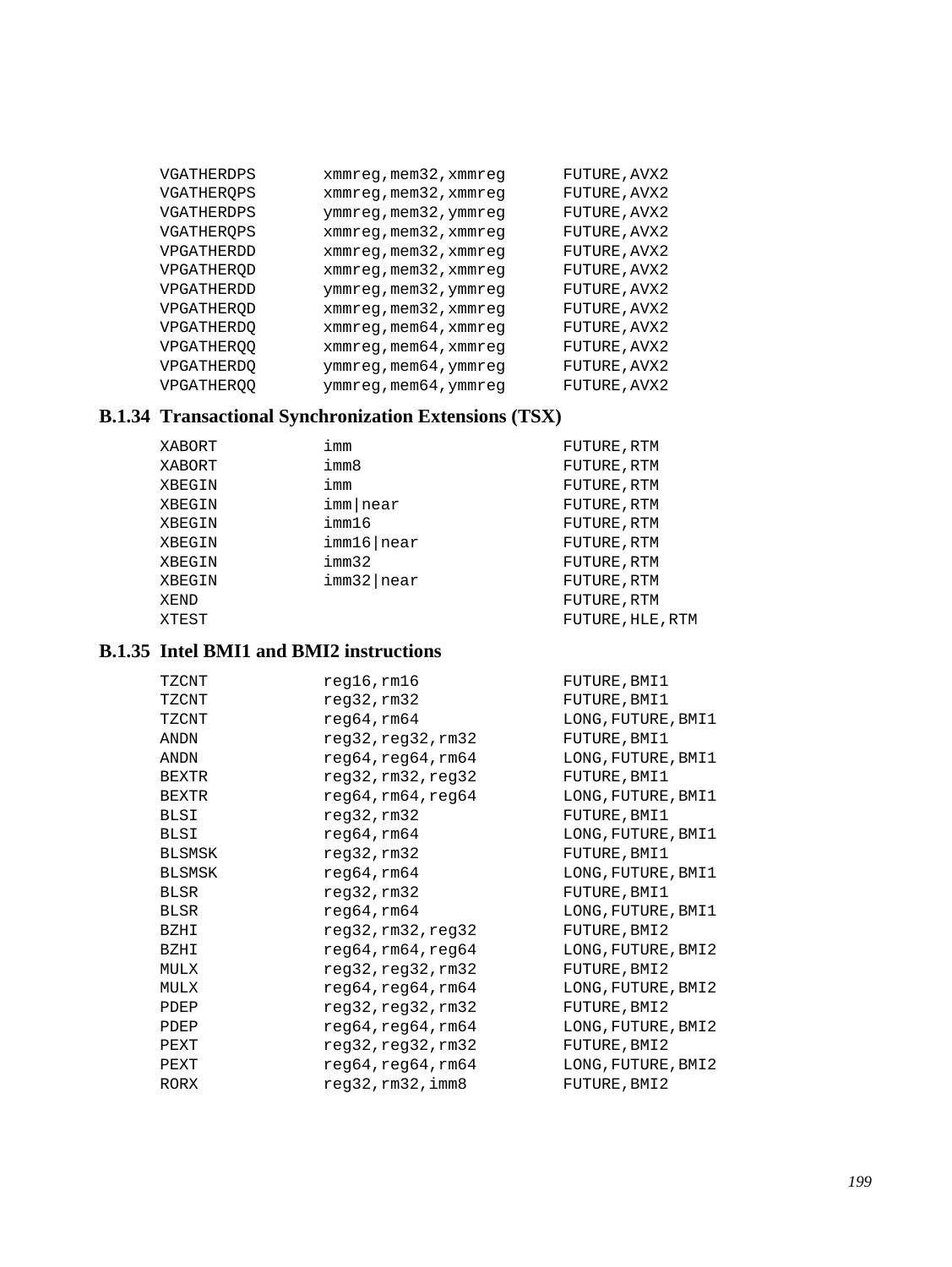| RORX        | req64, rm64, imm8  | LONG, FUTURE, BMI2 |
|-------------|--------------------|--------------------|
| SARX        | reg32,rm32,reg32   | FUTURE, BMI2       |
| SARX        | reg64, rm64, reg64 | LONG, FUTURE, BMI2 |
| <b>SHLX</b> | req32, rm32, req32 | FUTURE, BMI2       |
| SHLX        | reg64, rm64, reg64 | LONG, FUTURE, BMI2 |
| <b>SHRX</b> | req32, rm32, req32 | FUTURE, BMI2       |
| <b>SHRX</b> | req64, rm64, req64 | LONG, FUTURE, BMI2 |

# **B.1.36 Systematic names for the hinting nop instructions**

| HINT NOPO  | rm16 | P6, UNDOC |
|------------|------|-----------|
| HINT NOPO  | rm32 | P6, UNDOC |
| HINT NOPO  | rm64 | X64,UNDOC |
| HINT NOP1  | rm16 | P6, UNDOC |
| HINT_NOP1  | rm32 | P6, UNDOC |
| HINT_NOP1  | rm64 | X64,UNDOC |
| HINT_NOP2  | rm16 | P6, UNDOC |
| HINT NOP2  | rm32 | P6, UNDOC |
| HINT NOP2  | rm64 | X64,UNDOC |
| HINT_NOP3  | rm16 | P6, UNDOC |
| HINT_NOP3  | rm32 | P6, UNDOC |
| HINT_NOP3  | rm64 | X64,UNDOC |
| HINT_NOP4  | rm16 | P6, UNDOC |
| HINT_NOP4  | rm32 | P6, UNDOC |
| HINT_NOP4  | rm64 | X64,UNDOC |
| HINT_NOP5  | rm16 | P6, UNDOC |
| HINT_NOP5  | rm32 | P6, UNDOC |
| HINT NOP5  | rm64 | X64,UNDOC |
| HINT NOP6  | rm16 | P6, UNDOC |
| HINT NOP6  | rm32 | P6, UNDOC |
| HINT NOP6  | rm64 | X64,UNDOC |
| HINT NOP7  | rm16 | P6, UNDOC |
| HINT_NOP7  | rm32 | P6, UNDOC |
| HINT_NOP7  | rm64 | X64,UNDOC |
| HINT NOP8  | rm16 | P6, UNDOC |
| HINT NOP8  | rm32 | P6, UNDOC |
| HINT_NOP8  | rm64 | X64,UNDOC |
| HINT_NOP9  | rm16 | P6, UNDOC |
| HINT_NOP9  | rm32 | P6, UNDOC |
| HINT NOP9  | rm64 | X64,UNDOC |
| HINT_NOP10 | rm16 | P6, UNDOC |
| HINT_NOP10 | rm32 | P6, UNDOC |
| HINT NOP10 | rm64 | X64,UNDOC |
| HINT NOP11 | rm16 | P6, UNDOC |
| HINT_NOP11 | rm32 | P6, UNDOC |
| HINT NOP11 | rm64 | X64,UNDOC |
| HINT_NOP12 | rm16 | P6, UNDOC |
| HINT_NOP12 | rm32 | P6, UNDOC |
| HINT_NOP12 | rm64 | X64,UNDOC |
| HINT NOP13 | rm16 | P6, UNDOC |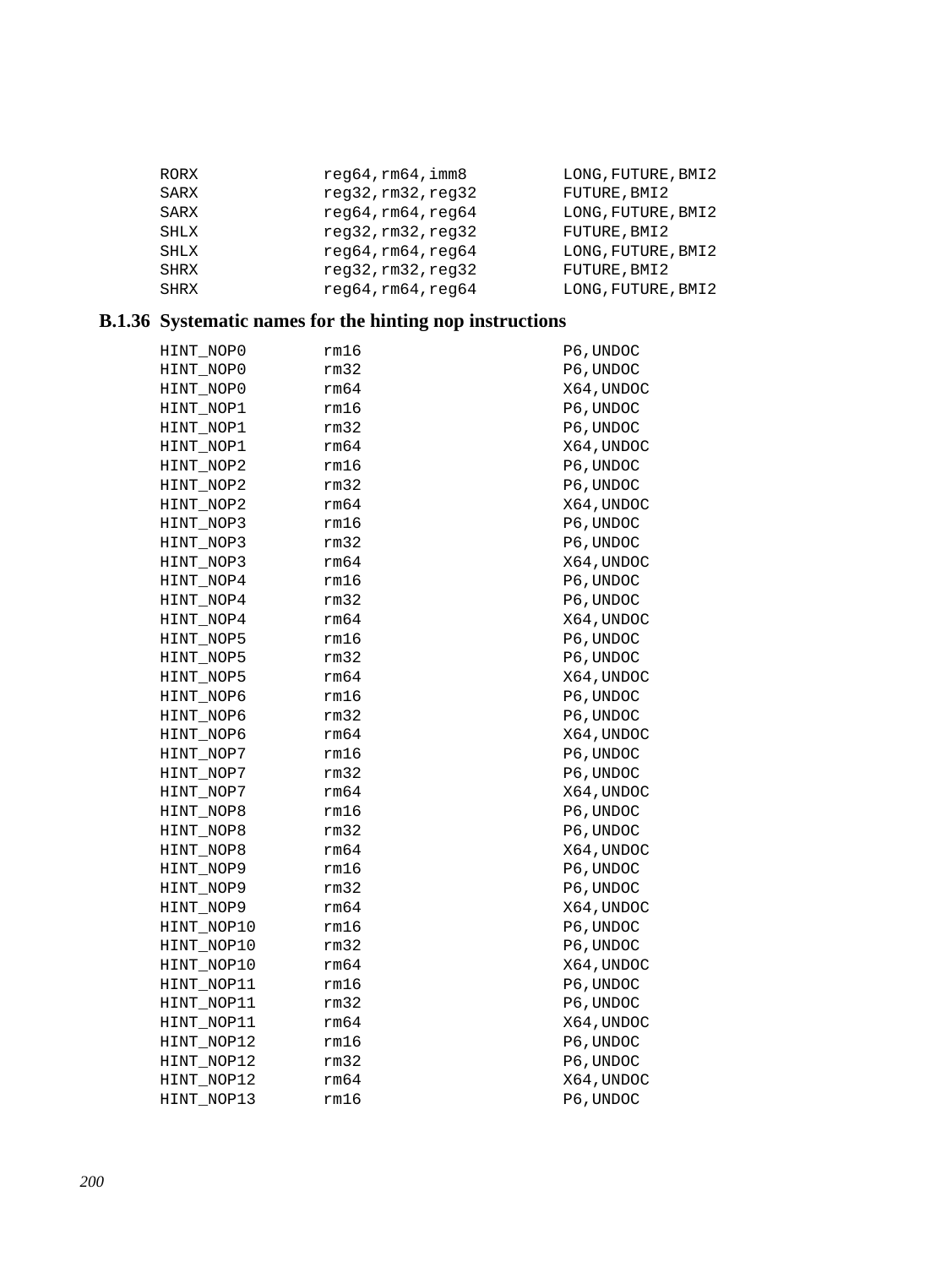| HINT NOP13 | rm32 | P6, UNDOC  |
|------------|------|------------|
| HINT_NOP13 | rm64 | X64, UNDOC |
| HINT_NOP14 | rm16 | P6, UNDOC  |
| HINT_NOP14 | rm32 | P6,UNDOC   |
| HINT_NOP14 | rm64 | X64, UNDOC |
| HINT_NOP15 | rm16 | P6, UNDOC  |
| HINT_NOP15 | rm32 | P6,UNDOC   |
| HINT_NOP15 | rm64 | X64, UNDOC |
| HINT_NOP16 | rm16 | P6, UNDOC  |
| HINT_NOP16 | rm32 | P6, UNDOC  |
| HINT_NOP16 | rm64 | X64, UNDOC |
| HINT_NOP17 | rm16 | P6, UNDOC  |
| HINT_NOP17 | rm32 | P6, UNDOC  |
| HINT_NOP17 | rm64 | X64,UNDOC  |
| HINT_NOP18 | rm16 | P6, UNDOC  |
| HINT_NOP18 | rm32 | P6, UNDOC  |
| HINT_NOP18 | rm64 | X64,UNDOC  |
| HINT_NOP19 | rm16 | P6, UNDOC  |
| HINT_NOP19 | rm32 | P6, UNDOC  |
| HINT_NOP19 | rm64 | X64, UNDOC |
| HINT_NOP20 | rm16 | P6, UNDOC  |
| HINT_NOP20 | rm32 | P6, UNDOC  |
| HINT_NOP20 | rm64 | X64,UNDOC  |
| HINT_NOP21 | rm16 | P6, UNDOC  |
| HINT_NOP21 | rm32 | P6, UNDOC  |
| HINT_NOP21 | rm64 | X64,UNDOC  |
| HINT_NOP22 | rm16 | P6, UNDOC  |
| HINT_NOP22 | rm32 | P6, UNDOC  |
| HINT_NOP22 | rm64 | X64,UNDOC  |
| HINT_NOP23 | rm16 | P6, UNDOC  |
| HINT_NOP23 | rm32 | P6, UNDOC  |
| HINT_NOP23 | rm64 | X64,UNDOC  |
| HINT_NOP24 | rm16 | P6, UNDOC  |
| HINT_NOP24 | rm32 | P6, UNDOC  |
| HINT_NOP24 | rm64 | X64,UNDOC  |
| HINT_NOP25 | rm16 | P6, UNDOC  |
| HINT_NOP25 | rm32 | P6, UNDOC  |
| HINT_NOP25 | rm64 | X64,UNDOC  |
| HINT_NOP26 | rm16 | P6, UNDOC  |
| HINT_NOP26 | rm32 | P6, UNDOC  |
| HINT_NOP26 | rm64 | X64, UNDOC |
| HINT_NOP27 | rm16 | P6, UNDOC  |
| HINT_NOP27 | rm32 | P6, UNDOC  |
| HINT_NOP27 | rm64 | X64, UNDOC |
| HINT_NOP28 | rm16 | P6, UNDOC  |
| HINT_NOP28 | rm32 | P6, UNDOC  |
| HINT_NOP28 | rm64 | X64, UNDOC |
| HINT_NOP29 | rm16 | P6, UNDOC  |
| HINT NOP29 | rm32 | P6, UNDOC  |
|            |      |            |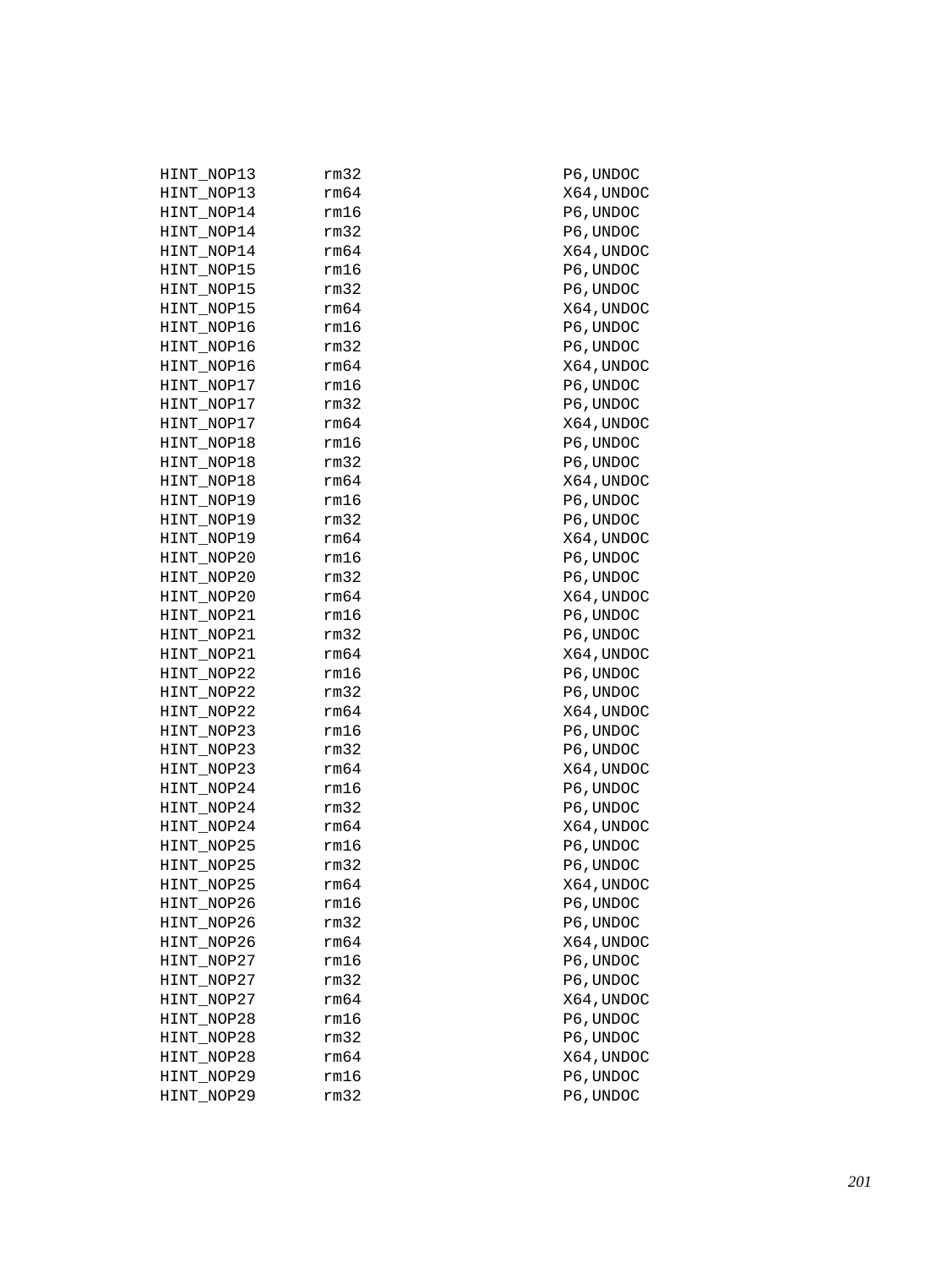| HINT NOP29 | rm64 | X64,UNDOC  |
|------------|------|------------|
| HINT NOP30 | rm16 | P6, UNDOC  |
| HINT NOP30 | rm32 | P6, UNDOC  |
| HINT NOP30 | rm64 | X64, UNDOC |
| HINT NOP31 | rm16 | P6, UNDOC  |
| HINT NOP31 | rm32 | P6, UNDOC  |
| HINT NOP31 | rm64 | X64,UNDOC  |
| HINT NOP32 | rm16 | P6,UNDOC   |
| HINT NOP32 | rm32 | P6, UNDOC  |
| HINT NOP32 | rm64 | X64,UNDOC  |
| HINT NOP33 | rm16 | P6, UNDOC  |
| HINT NOP33 | rm32 | P6, UNDOC  |
| HINT NOP33 | rm64 | X64,UNDOC  |
| HINT NOP34 | rm16 | P6,UNDOC   |
| HINT NOP34 | rm32 | P6, UNDOC  |
| HINT NOP34 | rm64 | X64,UNDOC  |
| HINT NOP35 | rm16 | P6, UNDOC  |
| HINT NOP35 | rm32 | P6, UNDOC  |
| HINT NOP35 | rm64 | X64,UNDOC  |
| HINT NOP36 | rm16 | P6, UNDOC  |
| HINT NOP36 | rm32 | P6, UNDOC  |
| HINT NOP36 | rm64 | X64,UNDOC  |
| HINT NOP37 | rm16 | P6,UNDOC   |
| HINT NOP37 | rm32 | P6,UNDOC   |
| HINT NOP37 | rm64 | X64,UNDOC  |
| HINT NOP38 | rm16 | P6,UNDOC   |
| HINT NOP38 | rm32 | P6,UNDOC   |
| HINT NOP38 | rm64 | X64,UNDOC  |
| HINT NOP39 | rm16 | P6,UNDOC   |
| HINT NOP39 | rm32 | P6,UNDOC   |
| HINT NOP39 | rm64 | X64,UNDOC  |
| HINT NOP40 | rm16 | P6,UNDOC   |
| HINT NOP40 | rm32 | P6, UNDOC  |
| HINT NOP40 | rm64 | X64,UNDOC  |
| HINT NOP41 | rm16 | P6, UNDOC  |
| HINT NOP41 | rm32 | P6, UNDOC  |
| HINT NOP41 | rm64 | X64, UNDOC |
| HINT_NOP42 | rm16 | P6,UNDOC   |
| HINT NOP42 | rm32 | P6,UNDOC   |
| HINT NOP42 | rm64 | X64, UNDOC |
| HINT NOP43 | rm16 | P6, UNDOC  |
| HINT NOP43 | rm32 | P6, UNDOC  |
| HINT NOP43 | rm64 | X64, UNDOC |
| HINT NOP44 | rm16 | P6, UNDOC  |
| HINT NOP44 | rm32 | P6, UNDOC  |
| HINT NOP44 | rm64 | X64, UNDOC |
| HINT NOP45 | rm16 | P6, UNDOC  |
| HINT NOP45 | rm32 | P6, UNDOC  |
| HINT NOP45 | rm64 | X64, UNDOC |
|            |      |            |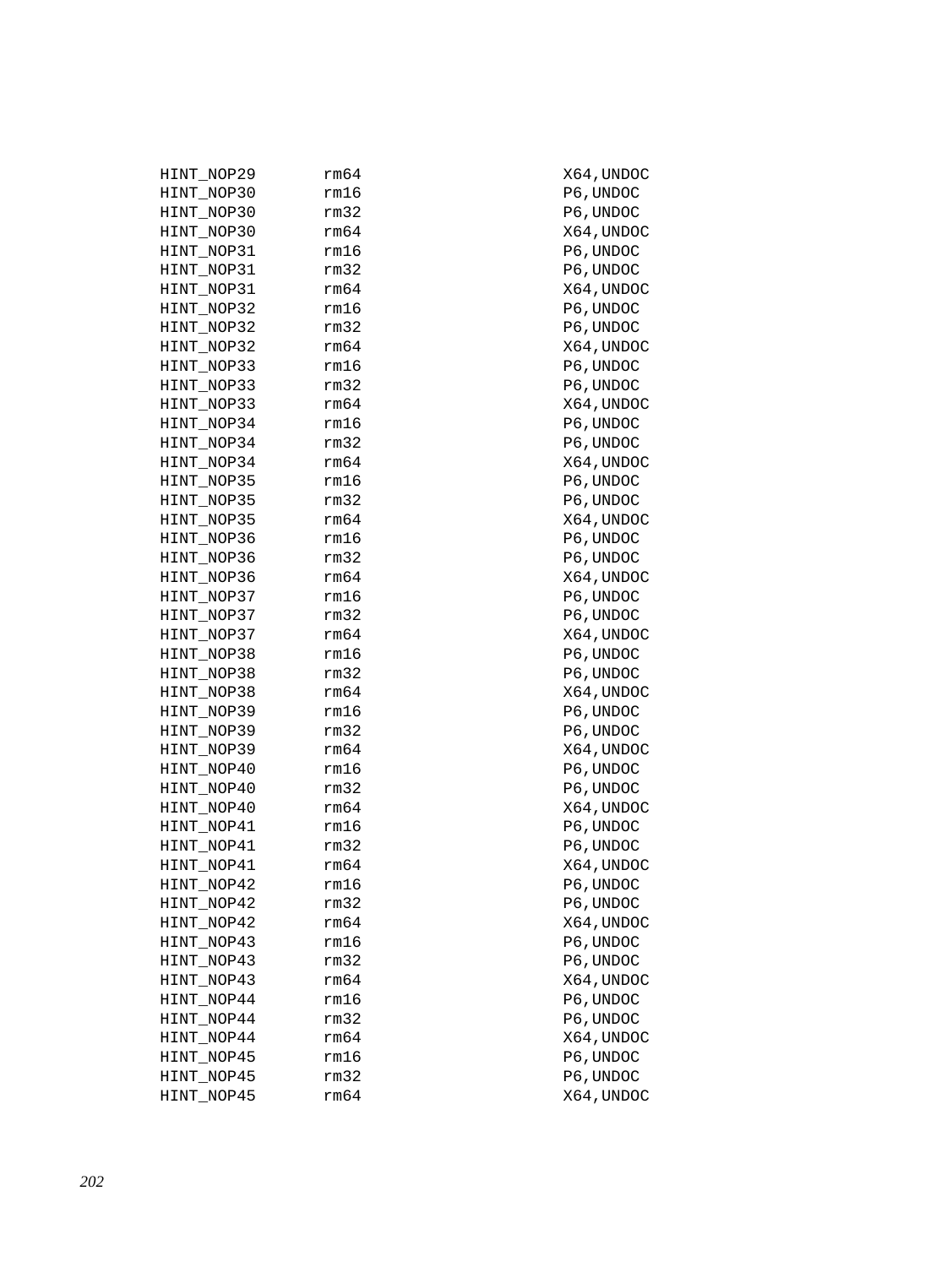| HINT_NOP46 | rm16 | P6,UNDOC   |
|------------|------|------------|
| HINT NOP46 | rm32 | P6,UNDOC   |
| HINT_NOP46 | rm64 | X64, UNDOC |
| HINT_NOP47 | rm16 | P6,UNDOC   |
| HINT_NOP47 | rm32 | P6, UNDOC  |
| HINT_NOP47 | rm64 | X64, UNDOC |
| HINT_NOP48 | rm16 | P6, UNDOC  |
| HINT_NOP48 | rm32 | P6, UNDOC  |
| HINT_NOP48 | rm64 | X64, UNDOC |
| HINT_NOP49 | rm16 | P6, UNDOC  |
| HINT NOP49 | rm32 | P6, UNDOC  |
| HINT_NOP49 | rm64 | X64, UNDOC |
| HINT_NOP50 | rm16 | P6, UNDOC  |
| HINT_NOP50 | rm32 | P6, UNDOC  |
| HINT_NOP50 | rm64 | X64, UNDOC |
| HINT_NOP51 | rm16 | P6, UNDOC  |
| HINT_NOP51 | rm32 | P6, UNDOC  |
| HINT_NOP51 | rm64 | X64, UNDOC |
| HINT NOP52 | rm16 | P6, UNDOC  |
| HINT_NOP52 | rm32 | P6, UNDOC  |
| HINT_NOP52 | rm64 | X64, UNDOC |
| HINT_NOP53 | rm16 | P6, UNDOC  |
| HINT_NOP53 | rm32 | P6, UNDOC  |
| HINT_NOP53 | rm64 | X64, UNDOC |
| HINT_NOP54 | rm16 | P6, UNDOC  |
| HINT_NOP54 | rm32 | P6, UNDOC  |
| HINT_NOP54 | rm64 | X64,UNDOC  |
| HINT_NOP55 | rm16 | P6, UNDOC  |
| HINT_NOP55 | rm32 | P6, UNDOC  |
| HINT_NOP55 | rm64 | X64,UNDOC  |
| HINT_NOP56 | rm16 | P6, UNDOC  |
| HINT_NOP56 | rm32 | P6, UNDOC  |
| HINT_NOP56 | rm64 | X64, UNDOC |
| HINT_NOP57 | rm16 | P6, UNDOC  |
| HINT_NOP57 | rm32 | P6, UNDOC  |
| HINT NOP57 | rm64 | X64,UNDOC  |
| HINT_NOP58 | rm16 | P6, UNDOC  |
| HINT_NOP58 | rm32 | P6, UNDOC  |
| HINT_NOP58 | rm64 | X64,UNDOC  |
| HINT_NOP59 | rm16 | P6, UNDOC  |
| HINT_NOP59 | rm32 | P6, UNDOC  |
| HINT_NOP59 | rm64 | X64, UNDOC |
| HINT NOP60 | rm16 | P6, UNDOC  |
| HINT NOP60 | rm32 | P6, UNDOC  |
| HINT NOP60 | rm64 | X64, UNDOC |
| HINT_NOP61 | rm16 | P6, UNDOC  |
| HINT_NOP61 | rm32 | P6, UNDOC  |
| HINT_NOP61 | rm64 | X64, UNDOC |
| HINT_NOP62 | rm16 | P6, UNDOC  |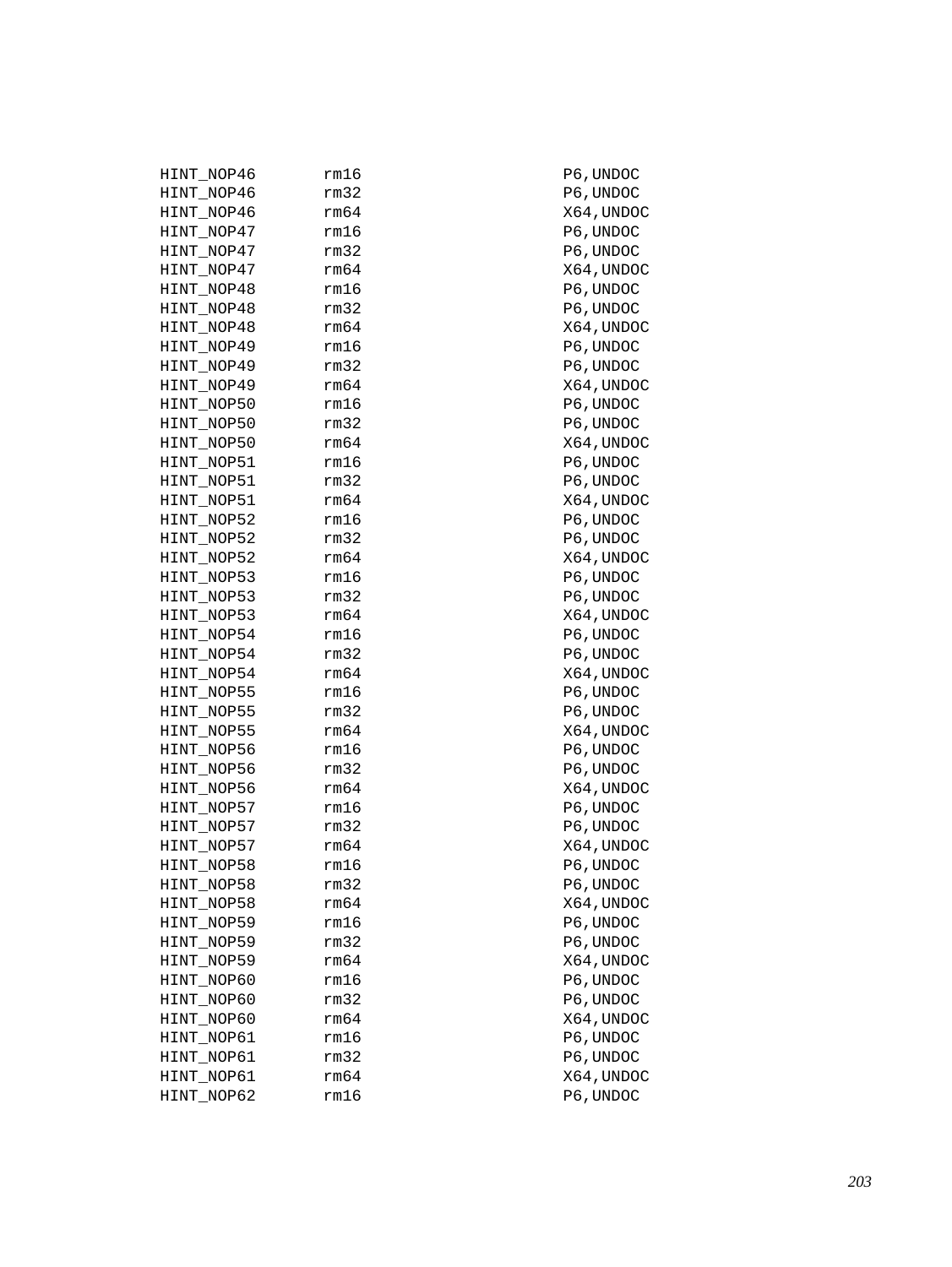| HINT NOP62 | rm32 | P6, UNDOC  |
|------------|------|------------|
| HINT NOP62 | rm64 | X64, UNDOC |
| HINT NOP63 | rm16 | P6, UNDOC  |
| HINT NOP63 | rm32 | P6, UNDOC  |
| HINT NOP63 | rm64 | X64, UNDOC |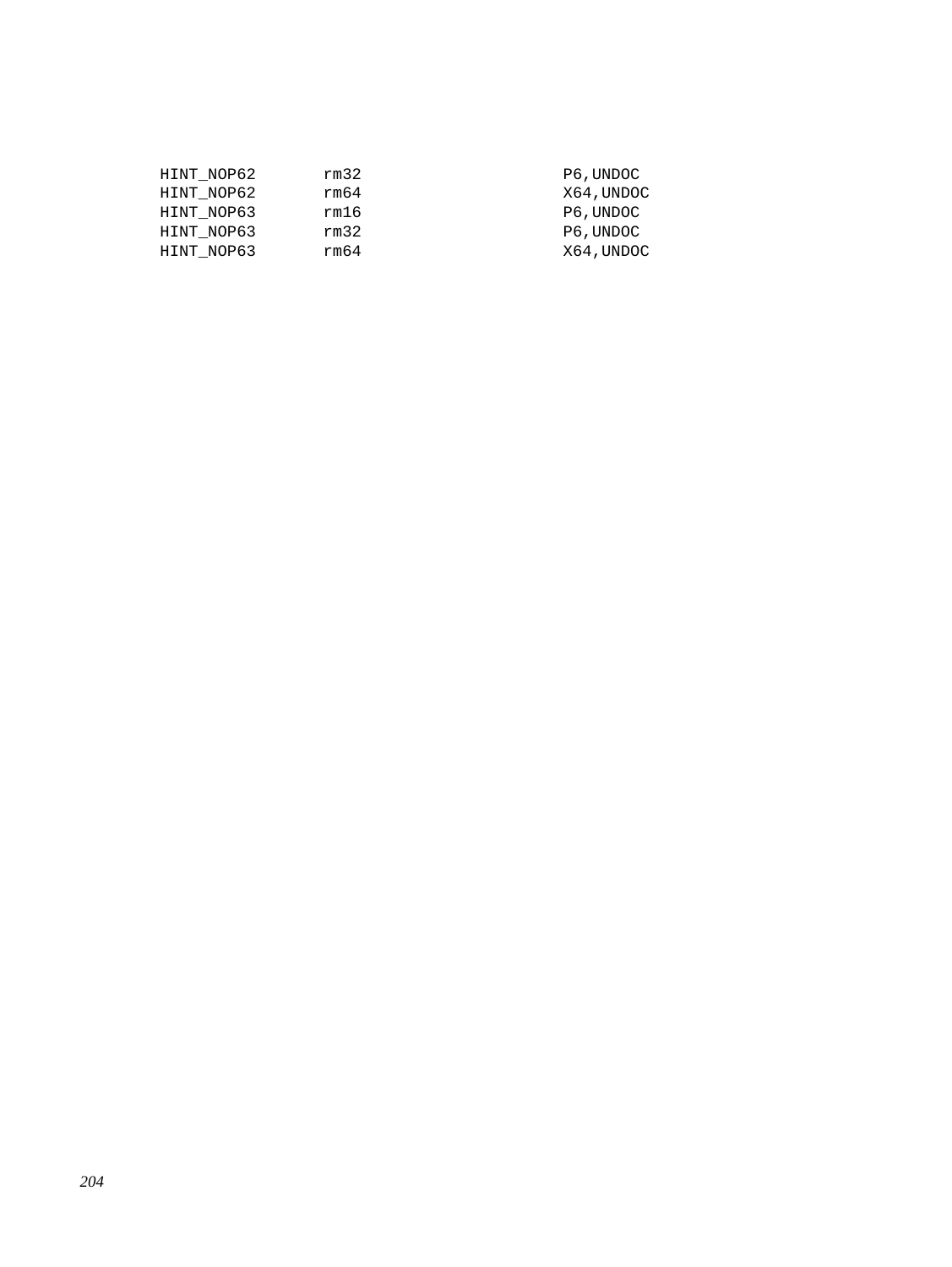# **Appendix C: NASM Version History**

# **C.1 NASM 2 Series**

The NASM 2 series support x86−64, and is the production version of NASM since 2007.

#### **C.1.1 Version 2.10.04**

- Add back the inadvertently deleted 256−bit version of the VORPD instruction.
- Correct disassembly of instructions starting with byte 82 hex.
- Fix corner cases in token pasting, for example:

 %define N 1e%++%+ 5 dd N, 1e+5

#### **C.1.2 Version 2.10.03**

• Correct the assembly of the instruction:

XRELEASE MOV [absolute],AL

Previous versions would incorrectly generate F3 A2 for this instruction and issue a warning; correct behavior is to emit F3 88 05.

# **C.1.3 Version 2.10.02**

- Add the ifunc macro package with integer functions, currently only integer logarithms. See [section 5.4.](#page-74-0)
- Add the RDSEED, ADCX and ADOX instructions.

#### **C.1.4 Version 2.10.01**

• Add missing VPMOVMSKB instruction with reg32, ymmreg operands.

# **C.1.5 Version 2.10**

• When optimization is enabled, mov  $r64$ , imm now optimizes to the shortest form possible between:

| mov r32, imm32        |  | ; 5 bytes  |
|-----------------------|--|------------|
| mov r64,imm32         |  | ; 7 bytes  |
| $mov$ $r64$ , $imm64$ |  | ; 10 bytes |

To force a specific form, use the STRICT keyword, see [section 3.7.](#page-37-0)

- Add support for the Intel AVX2 instruction set.
- Add support for Bit Manipulation Instructions 1 and 2.
- Add support for Intel Transactional Synchronization Extensions (TSX).
- Add support for x32 ELF (32−bit ELF with the CPU in 64−bit mode.) See [section 7.9.](#page-94-0)
- Add support for bigendian UTF−16 and UTF−32. See [section 3.4.5.](#page-34-0)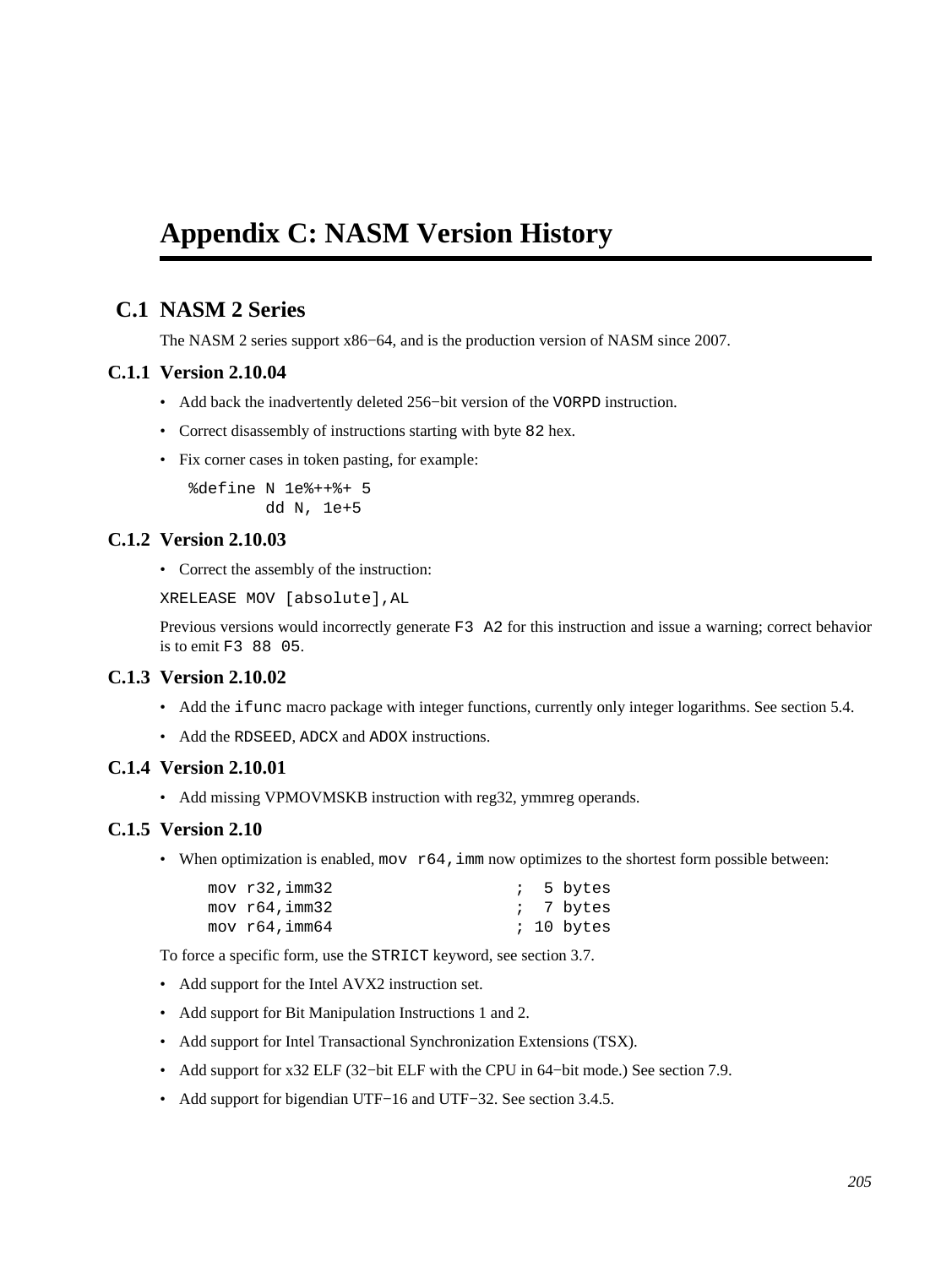# **C.1.6 Version 2.09.10**

• Fix up NSIS script to protect uninstaller against registry keys absence or corruption. It brings in a few additional questions to a user during deinstallation procedure but still it is better than unpredictable file removal.

# **C.1.7 Version 2.09.09**

- Fix initialization of section attributes of bin output format.
- Fix mach64 output format bug that crashes NASM due to NULL symbols.

# **C.1.8 Version 2.09.08**

• Fix \_\_OUTPUT\_FORMAT\_\_ assignment when output driver alias is used. For example when −f elf is used \_\_OUTPUT\_FORMAT\_\_ must be set to elf, if −f elf32 is used \_\_OUTPUT\_FORMAT\_\_ must be assigned accordingly, i.e. to elf32. The rule applies to all output driver aliases. See [section 4.12.6.](#page-68-0)

# **C.1.9 Version 2.09.07**

- Fix attempts to close same file several times when −a option is used.
- Fixes for VEXTRACTF128, VMASKMOVPS encoding.

# **C.1.10 Version 2.09.06**

• Fix missed section attribute initialization in bin output target.

# **C.1.11 Version 2.09.05**

- Fix arguments encoding for VPEXTRW instruction.
- Remove invalid form of VPEXTRW instruction.
- Add VLDDQU as alias for VLDQQU to match specification.

# **C.1.12 Version 2.09.04**

- Fix incorrect labels offset for VEX intructions.
- Eliminate bogus warning on implicit operand size override.
- $\text{\%}$  if term could not handle 64 bit numbers.
- The COFF backend was limiting relocations number to 16 bits even if in real there were a way more relocations.

# **C.1.13 Version 2.09.03**

- Print %macro name inside %rep blocks on error.
- Fix preprocessor expansion behaviour. It happened sometime too early and sometime simply wrong. Move behaviour back to the origins (down to NASM 2.05.01).
- Fix unitialized data dereference on OMF output format.
- Issue warning on unterminated  $\frac{1}{6}$  construct.
- Fix for documentation typo.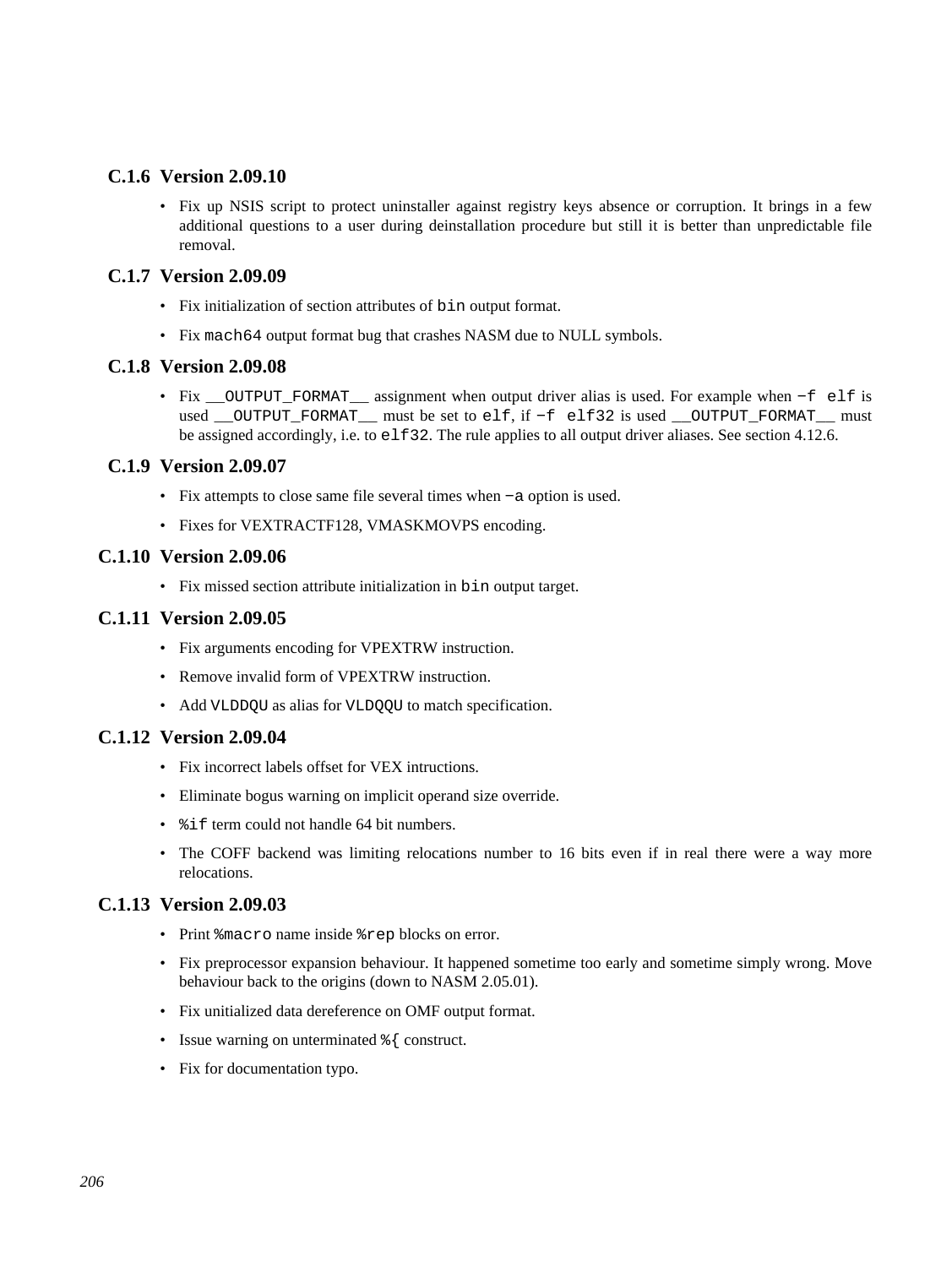# **C.1.14 Version 2.09.02**

- Fix reversed tokens when %deftok produces more than one output token.
- Fix segmentation fault on disassembling some VEX instructions.
- Missing %endif did not always cause error.
- Fix typo in documentation.
- Compound context local preprocessor single line macro identifiers were not expanded early enough and as result lead to unresolved symbols.

# **C.1.15 Version 2.09.01**

- Fix NULL dereference on missed %deftok second parameter.
- Fix NULL dereference on invalid %substr parameters.

# **C.1.16 Version 2.09**

- Fixed assignment the magnitude of %rep counter. It is limited to 62 bits now.
- Fixed NULL dereference if argument of %strlen resolves to whitespace. For example if nonexistent macro parameter is used.
- %ifenv, %elifenv, %ifnenv, and %elifnenv directives introduced. See [section 4.4.9.](#page-56-0)
- Fixed NULL dereference if environment variable is missed.
- Updates of new AVX v7 Intel instructions.
- PUSH imm32 is now officially documented.
- Fix for encoding the LFS, LGS and LSS in 64−bit mode.
- Fixes for compatibility with OpenWatcom compiler and DOS 8.3 file format limitation.
- Macros parameters range expansion introduced. See [section 4.3.4.](#page-48-0)
- Backward compatibility on expanging of local sigle macros restored.
- 8 bit relocations for elf and bin output formats are introduced.
- Short intersegment jumps are permitted now.
- An alignment more than 64 bytes are allowed for win32, win64 output formats.
- SECTALIGN directive introduced. See [section 4.12.13.](#page-72-0)
- nojmp option introduced in smartalign package. See [section 5.2.](#page-73-0)
- Short aliases win, elf and macho for output formats are introduced. Each stands for win32, elf32 and macho32 accordingly.
- Faster handling of missing directives implemented.
- Various small improvements in documentation.
- No hang anymore if unable to open malloc.log file.
- The environments without vsnprintf function are able to build nasm again.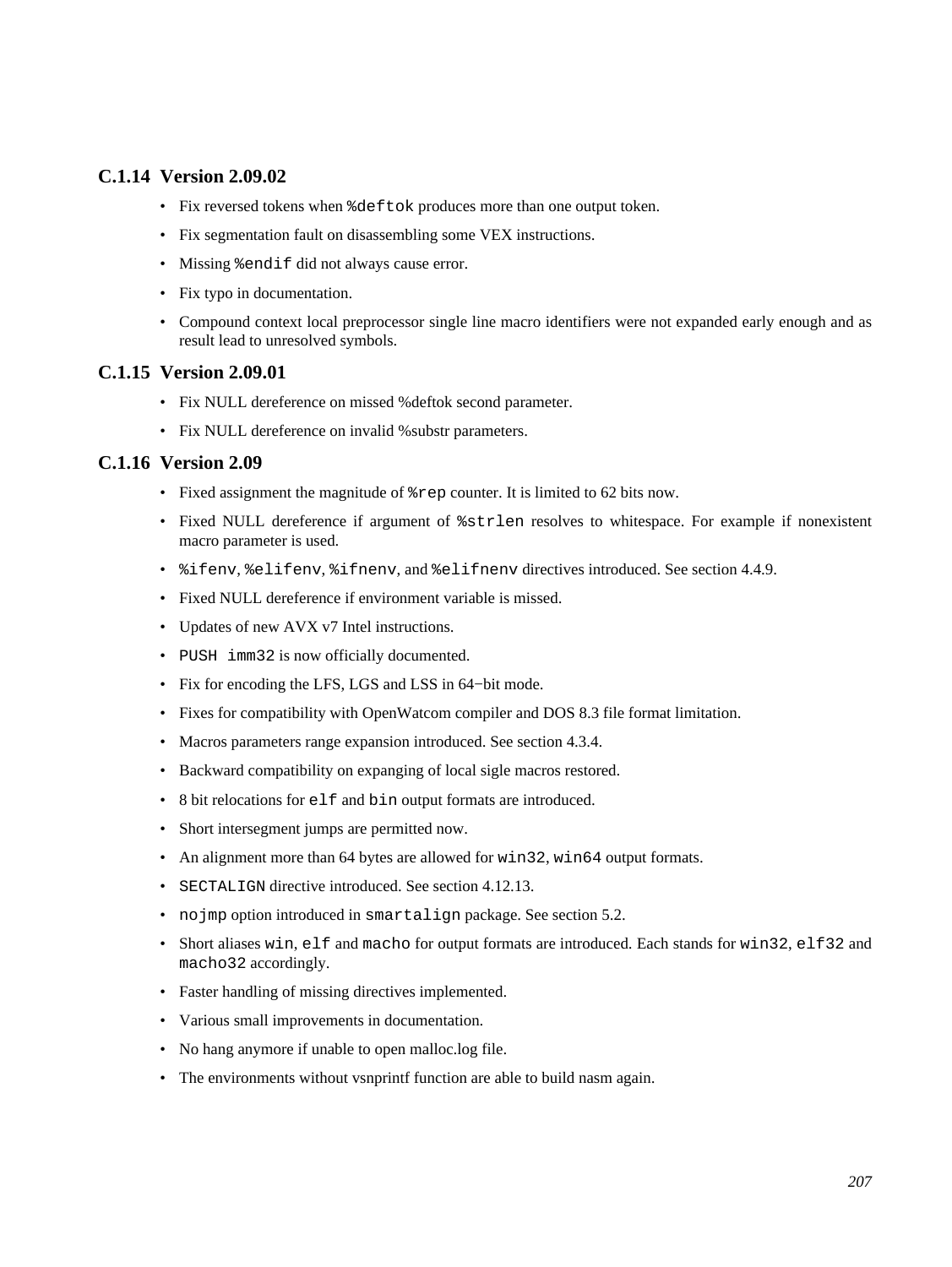- AMD LWP instructions updated.
- Tighten EA checks. We warn a user if there overflow in EA addressing.
- Make −Ox the default optimization level. For the legacy behavior, specify −O0 explicitly. See [section](#page-23-0) [2.1.22.](#page-23-0)
- Environment variables read with %! or tested with %ifenv can now contain non−identifier characters if surrounded by quotes. See [section 4.10.2.](#page-66-0)
- Add a new standard macro package %use fp for floating−point convenience macros. See [section 5.3](#page-74-1).

#### **C.1.17 Version 2.08.02**

• Fix crash under certain circumstances when using the %+ operator.

#### **C.1.18 Version 2.08.01**

• Fix the %use statement, which was broken in 2.08.

#### **C.1.19 Version 2.08**

- A number of enhancements/fixes in macros area.
- Support for converting strings to tokens. See [section 4.1.9.](#page-44-0)
- Fuzzy operand size logic introduced.
- Fix COFF stack overrun on too long export identifiers.
- Fix Macho−O alignment bug.
- Fix crashes with –fwin32 on file with many exports.
- Fix stack overrun for too long [DEBUG id].
- Fix incorrect sbyte usage in IMUL (hit only if optimization flag passed).
- Append ending token for .stabs records in the ELF output format.
- New NSIS script which uses ModernUI and MultiUser approach.
- Visual Studio 2008 NASM integration (rules file).
- Warn a user if a constant is too long (and as result will be stripped).
- The obsoleted pre−XOP AMD SSE5 instruction set which was never actualized was removed.
- Fix stack overrun on too long error file name passed from the command line.
- Bind symbols to the .text section by default (ie in case if SECTION directive was omitted) in the ELF output format.
- Fix sync points array index wrapping.
- A few fixes for FMA4 and XOP instruction templates.
- Add AMD Lightweight Profiling (LWP) instructions.
- Fix the offset for %arg in 64−bit mode.
- An undefined local macro (%\$) no longer matches a global macro with the same name.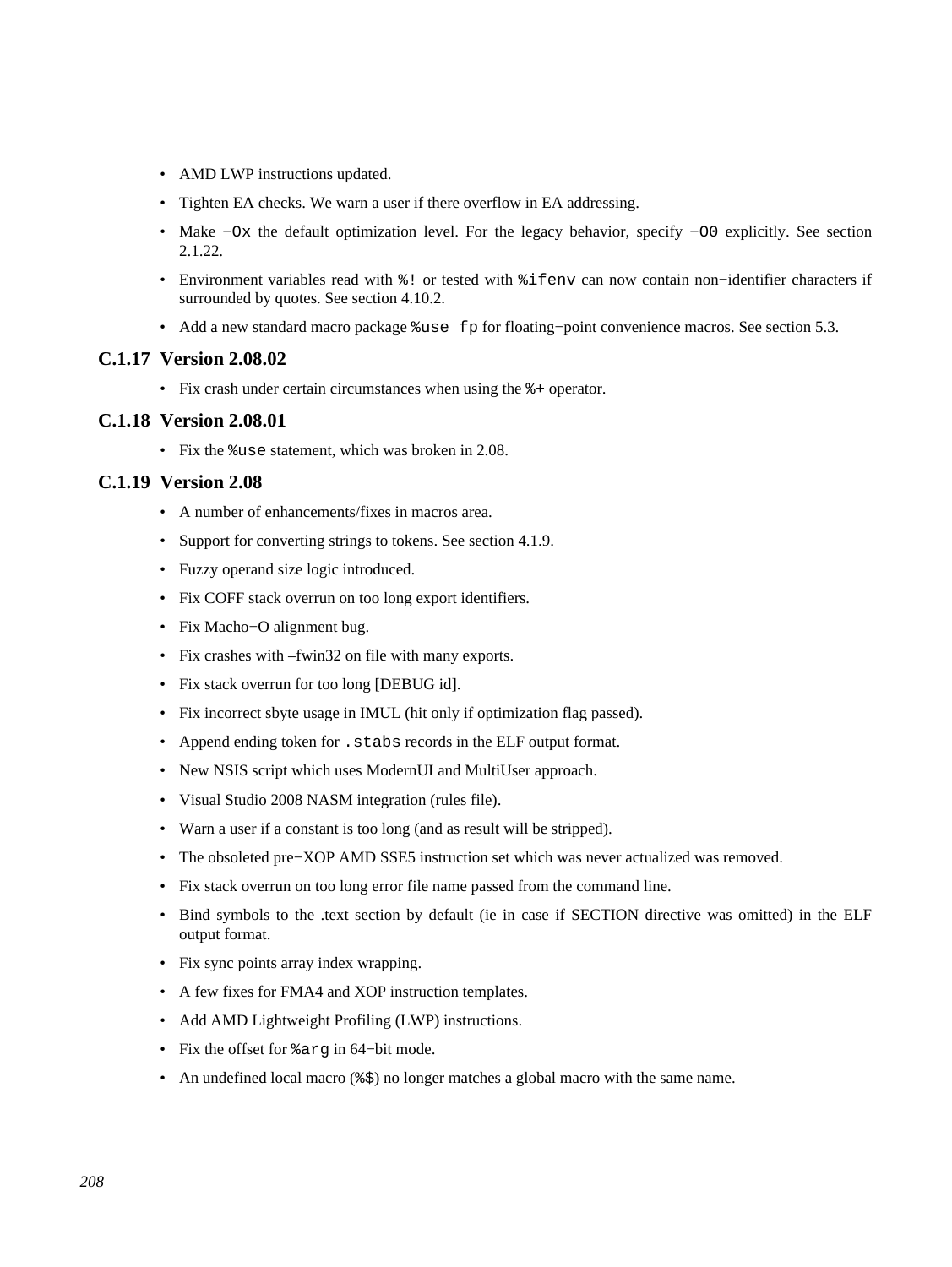• Fix NULL dereference on too long local labels.

# **C.1.20 Version 2.07**

- NASM is now under the 2−clause BSD license. See [section 1.1.2.](#page-15-0)
- Fix the section type for the .strtab section in the elf64 output format.
- Fix the handling of COMMON directives in the obj output format.
- New ith and srec output formats; these are variants of the bin output format which output Intel hex and Motorola S−records, respectively. See [section 7.2](#page-83-0) and [section 7.3.](#page-83-1)
- rdf2ihx replaced with an enhanced rdf2bin, which can output binary, COM, Intel hex or Motorola S−records.
- The Windows installer now puts the NASM directory first in the PATH of the "NASM Shell".
- Revert the early expansion behavior of %+ to pre−2.06 behavior: %+ is only expanded late.
- Yet another Mach−O alignment fix.
- Don't delete the list file on errors. Also, include error and warning information in the list file.
- Support for 64−bit Mach−O output, see [section 7.8.](#page-94-1)
- Fix assert failure on certain operations that involve strings with high−bit bytes.

# **C.1.21 Version 2.06**

- This release is dedicated to the memory of Charles A. Crayne, long time NASM developer as well as moderator of comp.lang.asm.x86 and author of the book *Serious Assembler*. We miss you, Chuck.
- Support for indirect macro expansion  $(\xi$  [ . . . ]). See [section 4.1.3.](#page-42-0)
- & pop can now take an argument, see [section 4.7.1](#page-59-0).
- The argument to %use is no longer macro−expanded. Use %[...] if macro expansion is desired.
- Support for thread−local storage in ELF32 and ELF64. See [section 7.9.4.](#page-96-0)
- Fix crash on  $\text{\%ifmarrow}$  without an argument.
- Correct the arguments to the POPCNT instruction.
- Fix section alignment in the Mach−O format.
- Update AVX support to version 5 of the Intel specification.
- Fix the handling of accesses to context−local macros from higher levels in the context stack.
- Treat WAIT as a prefix rather than as an instruction, thereby allowing constructs like O16 FSAVE to work correctly.
- Support for structures with a non−zero base offset. See [section 4.12.10.](#page-69-0)
- Correctly handle preprocessor token concatenation (see [section 4.3.9\)](#page-51-0) involving floating−point numbers.
- The PINSR series of instructions have been corrected and rationalized.
- Removed AMD SSE5, replaced with the new XOP/FMA4/CVT16 (rev 3.03) spec.
- The ELF backends no longer automatically generate a . comment section.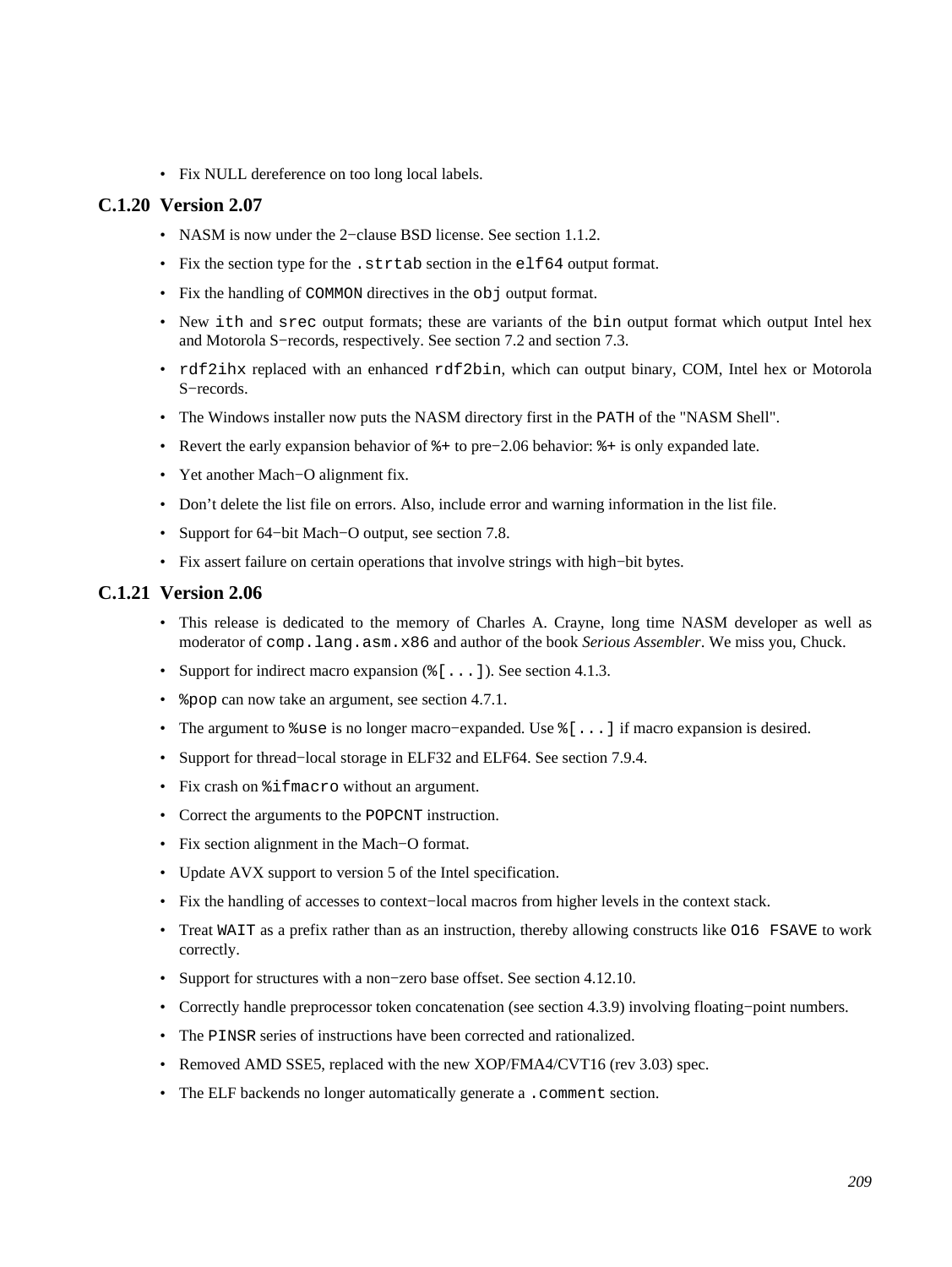• Add additional "well−known" ELF sections with default attributes. See [section 7.9.2.](#page-94-2)

#### **C.1.22 Version 2.05.01**

• Fix the −w/−W option parsing, which was broken in NASM 2.05.

#### **C.1.23 Version 2.05**

- Fix redundant REX.W prefix on JMP reg64.
- Make the behaviour of −O0 match NASM 0.98 legacy behavior. See [section 2.1.22.](#page-23-0)
- −w−user can be used to suppress the output of %warning directives. See [section 2.1.24.](#page-23-1)
- Fix bug where ALIGN would issue a full alignment datum instead of zero bytes.
- Fix offsets in list files.
- Fix %include inside multi−line macros or loops.
- Fix error where NASM would generate a spurious warning on valid optimizations of immediate values.
- Fix arguments to a number of the CVT SSE instructions.
- Fix RIP−relative offsets when the instruction carries an immediate.
- Massive overhaul of the ELF64 backend for spec compliance.
- Fix the Geode PFRCPV and PFRSQRTV instruction.
- Fix the SSE 4.2 CRC32 instruction.

# **C.1.24 Version 2.04**

- Sanitize macro handing in the  $s$ error directive.
- New %warning directive to issue user−controlled warnings.
- % error directives are now deferred to the final assembly phase.
- New  $\text{\$fatal}$  directive to immediately terminate assembly.
- New %strcat directive to join quoted strings together.
- New %use macro directive to support standard macro directives. See [section 4.6.4.](#page-59-1)
- Excess default parameters to  $\epsilon$  macro now issues a warning by default. See [section 4.3.](#page-45-0)
- Fix %ifn and %elifn.
- Fix nested %else clauses.
- Correct the handling of nested %reps.
- New %unmacro directive to undeclare a multi−line macro. See [section 4.3.12.](#page-52-0)
- Builtin macro <u>pass</u> which expands to the current assembly pass. See [section 4.12.9.](#page-69-1)
- \_\_utf16\_\_ and \_\_utf32\_\_ operators to generate UTF−16 and UTF−32 strings. See [section 3.4.5.](#page-34-0)
- Fix bug in case−insensitive matching when compiled on platforms that don't use the configure script. Of the official release binaries, that only affected the OS/2 binary.
- Support for x87 packed BCD constants. See [section 3.4.7.](#page-35-0)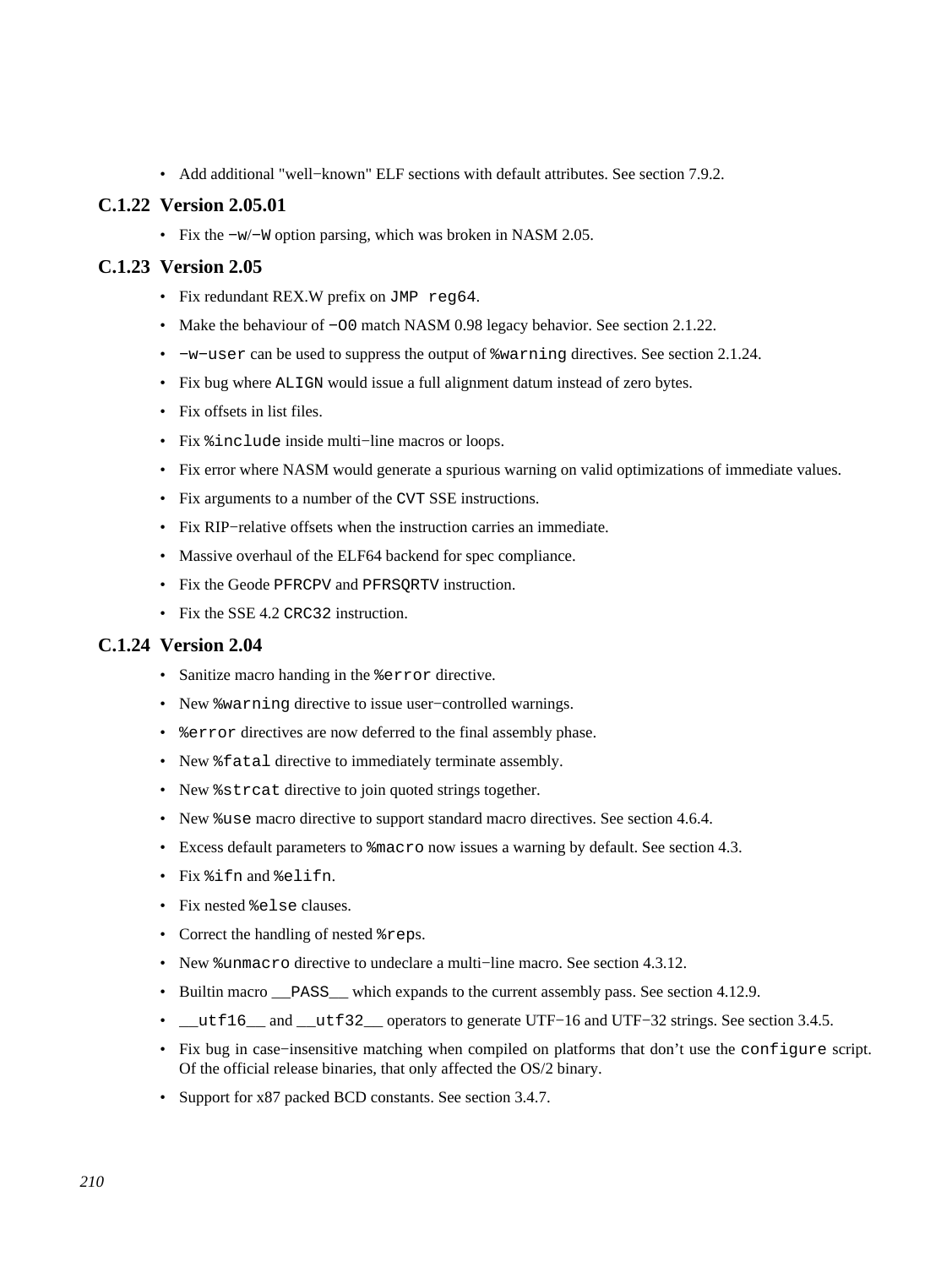- Correct the LTR and SLDT instructions in 64−bit mode.
- Fix unnecessary REX.W prefix on indirect jumps in 64−bit mode.
- Add AVX versions of the AES instructions (VAES...).
- Fix the 256−bit FMA instructions.
- Add 256−bit AVX stores per the latest AVX spec.
- VIA XCRYPT instructions can now be written either with or without REP, apparently different versions of the VIA spec wrote them differently.
- Add missing 64−bit MOVNTI instruction.
- Fix the operand size of VMREAD and VMWRITE.
- Numerous bug fixes, especially to the AES, AVX and VTX instructions.
- The optimizer now always runs until it converges. It also runs even when disabled, but doesn't optimize. This allows most forward references to be resolved properly.
- $\gamma$  &  $\gamma$  and no longer needs a context identifier; omitting the context identifier results in an anonymous context.

# **C.1.25 Version 2.03.01**

- Fix buffer overflow in the listing module.
- Fix the handling of hexadecimal escape codes in '...' strings.
- The Postscript/PDF documentation has been reformatted.
- The −F option now implies −g.

#### **C.1.26 Version 2.03**

- Add support for Intel AVX, CLMUL and FMA instructions, including YMM registers.
- dy, resy and yword for 32−byte operands.
- Fix some SSE5 instructions.
- Intel INVEPT, INVVPID and MOVBE instructions.
- Fix checking for critical expressions when the optimizer is enabled.
- Support the DWARF debugging format for ELF targets.
- Fix optimizations of signed bytes.
- Fix operation on bigendian machines.
- Fix buffer overflow in the preprocessor.
- SAFESEH support for Win32, IMAGEREL for Win64 (SEH).
- %? and %?? to refer to the name of a macro itself. In particular, %idefine keyword \$%? can be used to make a keyword "disappear".
- New options for dependency generation: −MD, −MF, −MP, −MT, −MQ.
- New preprocessor directives %pathsearch and %depend; INCBIN reimplemented as a macro.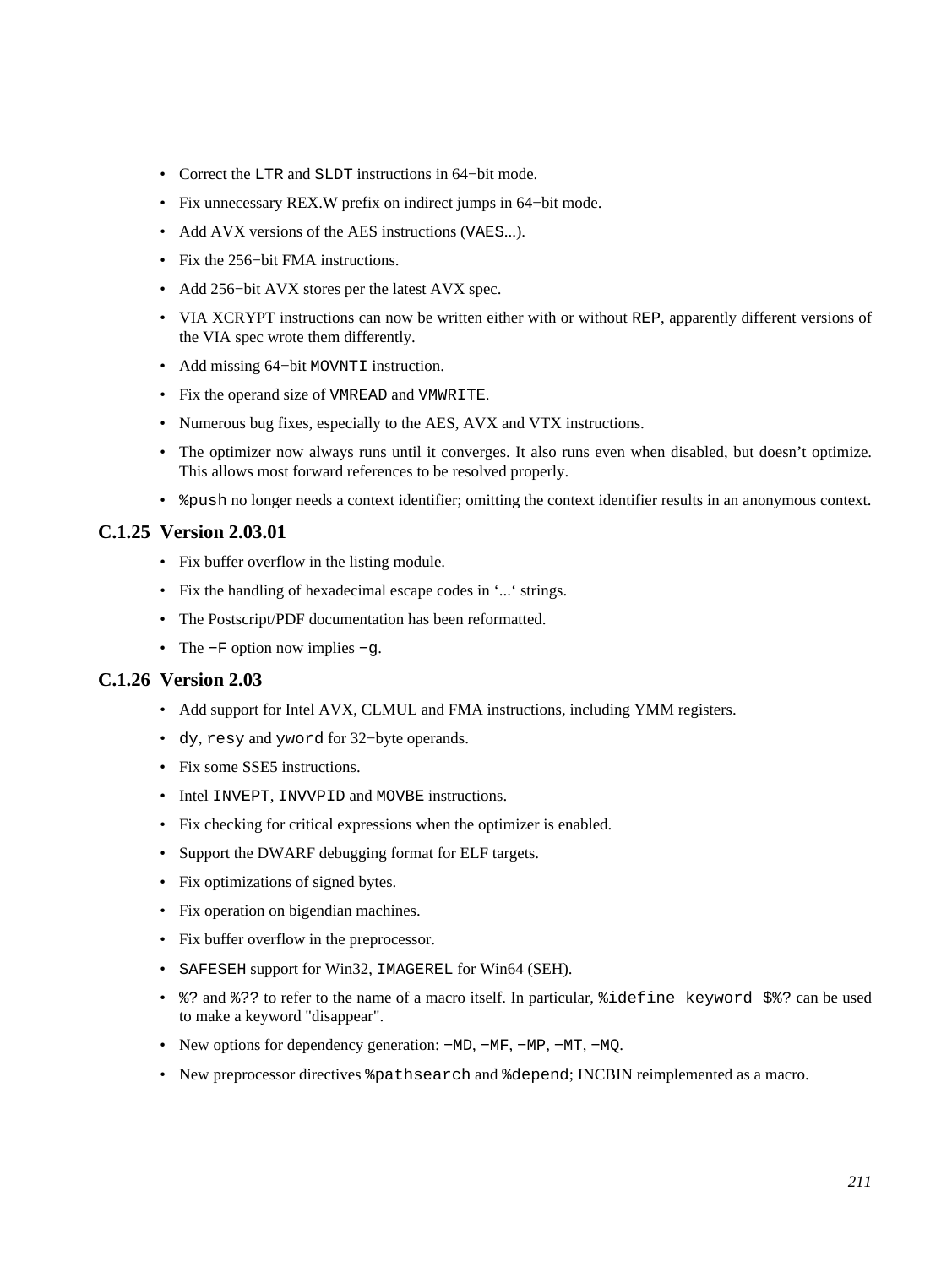- $\sin$ clude now resolves macros in a sane manner.
- %substr can now be used to get other than one−character substrings.
- New type of character/string constants, using backquotes ('...'), which support C−style escape sequences.
- %defstr and %idefstr to stringize macro definitions before creation.
- Fix forward references used in EQU statements.

# **C.1.27 Version 2.02**

- Additional fixes for MMX operands with explicit qword, as well as (hopefully) SSE operands with oword.
- Fix handling of truncated strings with DO.
- Fix segfaults due to memory overwrites when floating−point constants were used.
- Fix segfaults due to missing include files.
- Fix OpenWatcom Makefiles for DOS and OS/2.
- Add autogenerated instruction list back into the documentation.
- ELF: Fix segfault when generating stabs, and no symbols have been defined.
- ELF: Experimental support for DWARF debugging information.
- New compile date and time standard macros.
- %ifnum now returns true for negative numbers.
- New %iftoken test for a single token.
- New %ifempty test for empty expansion.
- Add support for the XSAVE instruction group.
- Makefile for Netware/gcc.
- Fix issue with some warnings getting emitted way too many times.
- Autogenerated instruction list added to the documentation.

# **C.1.28 Version 2.01**

- Fix the handling of MMX registers with explicit qword tags on memory (broken in 2.00 due to 64−bit changes.)
- Fix the PREFETCH instructions.
- Fix the documentation.
- Fix debugging info when using −f elf (backwards compatibility alias for −f elf32).
- Man pages for rdoff tools (from the Debian project.)
- ELF: handle large numbers of sections.
- Fix corrupt output when the optimizer runs out of passes.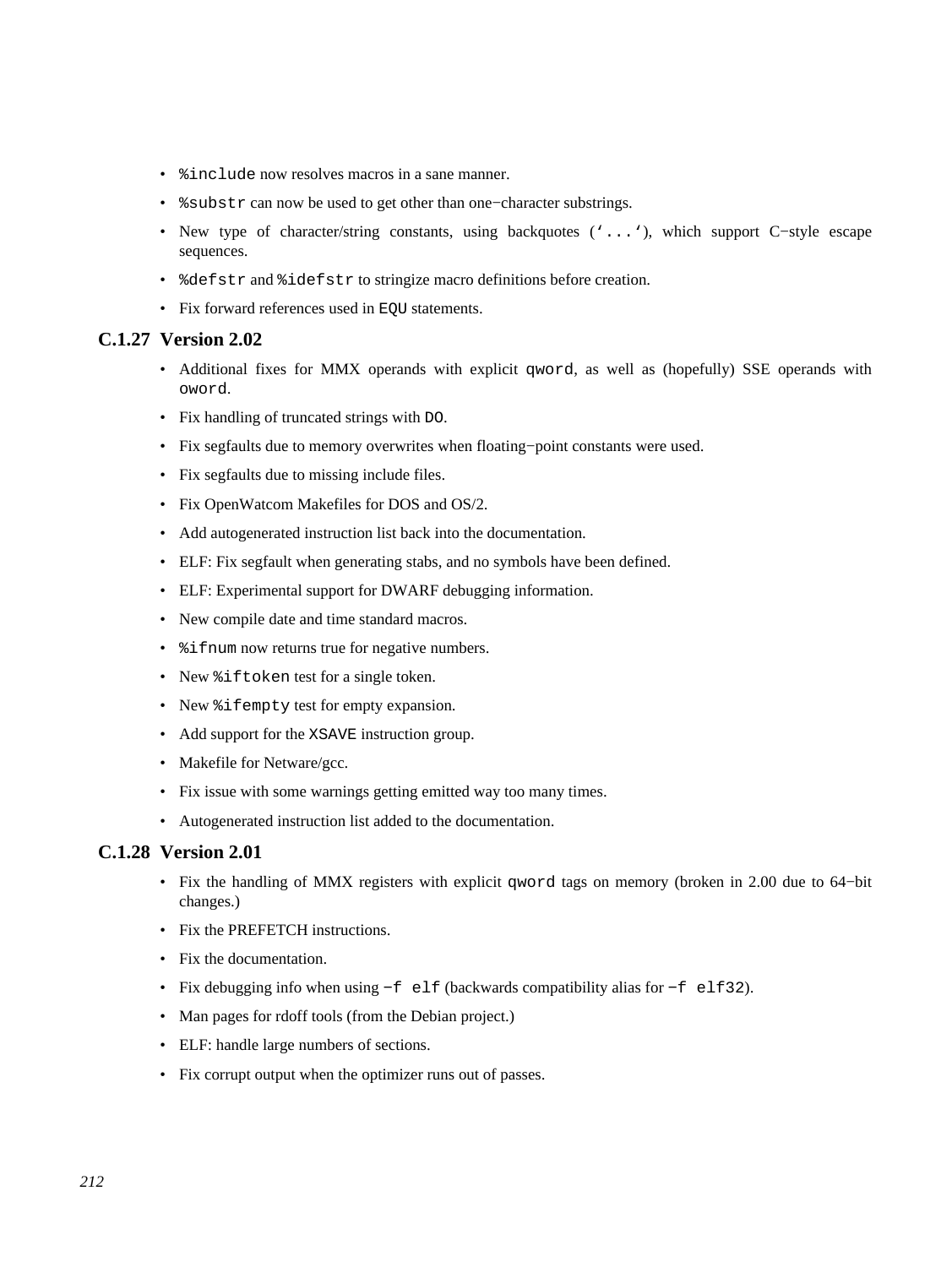# **C.1.29 Version 2.00**

- Added c99 data−type compliance.
- Added general x86−64 support.
- Added win64 (x86−64 COFF) output format.
- Added BITS \_\_ standard macro.
- Renamed the elf output format to elf32 for clarity.
- Added elf64 and macho (MacOS X) output formats.
- Added Numeric constants in dq directive.
- Added oword, do and reso pseudo operands.
- Allow underscores in numbers.
- Added 8−, 16− and 128−bit floating−point formats.
- Added binary, octal and hexadecimal floating−point.
- Correct the generation of floating−point constants.
- Added floating−point option control.
- Added Infinity and NaN floating point support.
- Added ELF Symbol Visibility support.
- Added setting OSABI value in ELF header directive.
- Added Generate Makefile Dependencies option.
- Added Unlimited Optimization Passes option.
- Added %IFN and %ELIFN support.
- Added Logical Negation Operator.
- Enhanced Stack Relative Preprocessor Directives.
- Enhanced ELF Debug Formats.
- Enhanced Send Errors to a File option.
- Added SSSE3, SSE4.1, SSE4.2, SSE5 support.
- Added a large number of additional instructions.
- Significant performance improvements.
- −w+warning and −w−warning can now be written as –Wwarning and –Wno−warning, respectively. See [section 2.1.24.](#page-23-1)
- Add −w+error to treat warnings as errors. See [section 2.1.24.](#page-23-1)
- Add −w+all and −w−all to enable or disable all suppressible warnings. See [section 2.1.24.](#page-23-1)

# **C.2 NASM 0.98 Series**

The 0.98 series was the production versions of NASM from 1999 to 2007.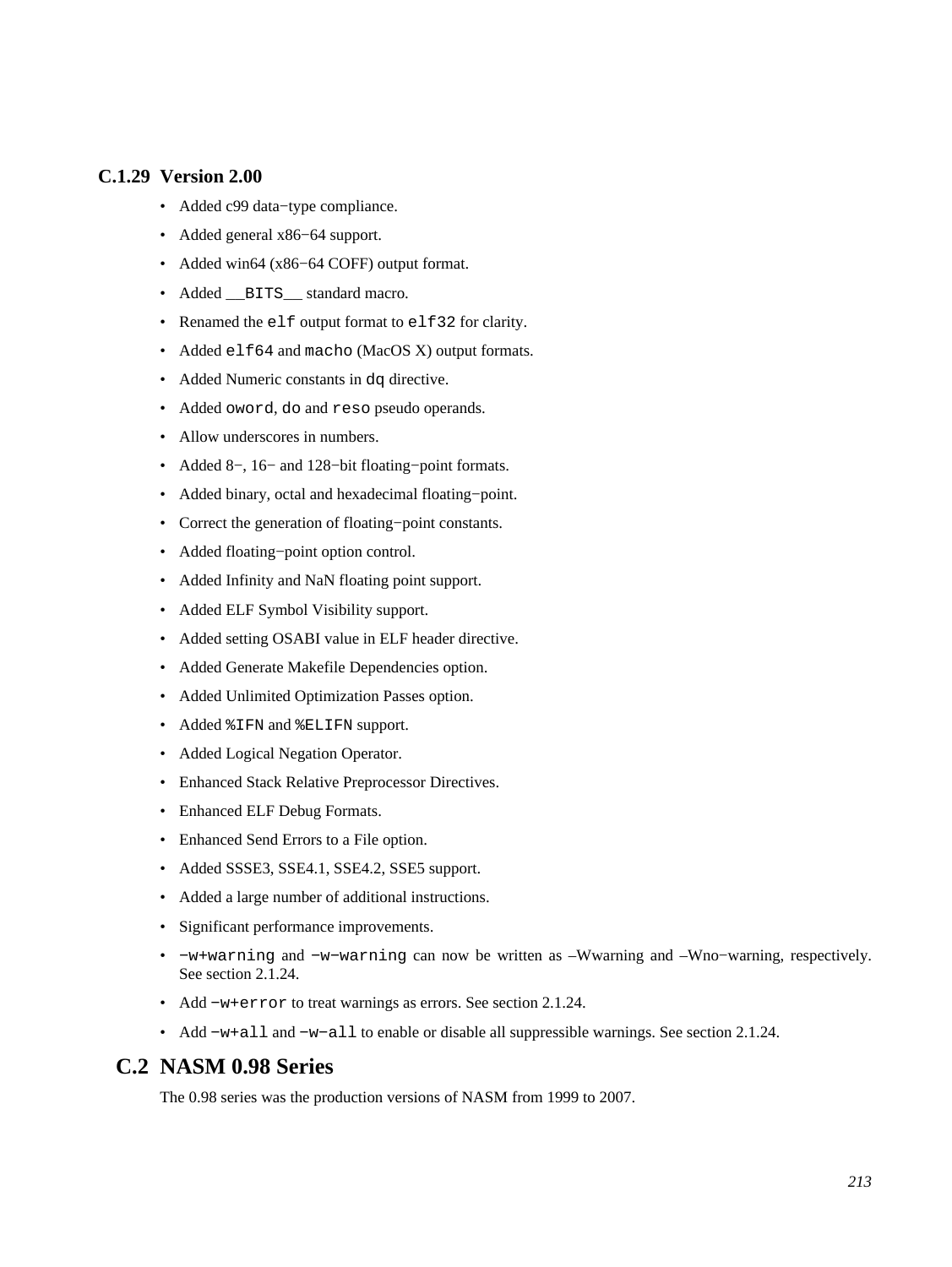# **C.2.1 Version 0.98.39**

- fix buffer overflow
- fix outas86's .bss handling
- "make spotless" no longer deletes config.h.in.
- $*(e1)$ if(n)idn insensitivity to string quotes difference (#809300).
- (nasm.c)\_\_OUTPUT\_FORMAT\_\_ changed to string value instead of symbol.

# **C.2.2 Version 0.98.38**

- Add Makefile for 16–bit DOS binaries under OpenWatcom, and modify mkdep.pl to be able to generate completely pathless dependencies, as required by OpenWatcom wmake (it supports path searches, but not explicit paths.)
- Fix the STR instruction.
- Fix the ELF output format, which was broken under certain circumstances due to the addition of stabs support.
- Quick−fix Borland format debug−info for −f obj
- Fix for  $*$  rep with no arguments (#560568)
- Fix concatenation of preprocessor function call (#794686)
- Fix long label causes coredump (#677841)
- Use autoheader as well as autoconf to keep configure from generating ridiculously long command lines.
- Make sure that all of the formats which support debugging output actually will suppress debugging output when −g not specified.

# **C.2.3 Version 0.98.37**

- Paths given in −I switch searched for incbin–ed as well as %include–ed files.
- Added stabs debugging for the ELF output format, patch from Martin Wawro.
- Fix output/outbin.c to allow origin > 80000000h.
- Make −U switch work.
- Fix the use of relative offsets with explicit prefixes, e.g. a32 loop foo.
- Remove backslash().
- Fix the SMSW and SLDT instructions.
- −O2 and −O3 are no longer aliases for −O10 and −O15. If you mean the latter, please say so! :)

# **C.2.4 Version 0.98.36**

- Update rdoff librarian/archiver common rec docs!
- Fix signed/unsigned problems.
- Fix JMP FAR label and CALL FAR label.
- Add new multisection support map files fix align bug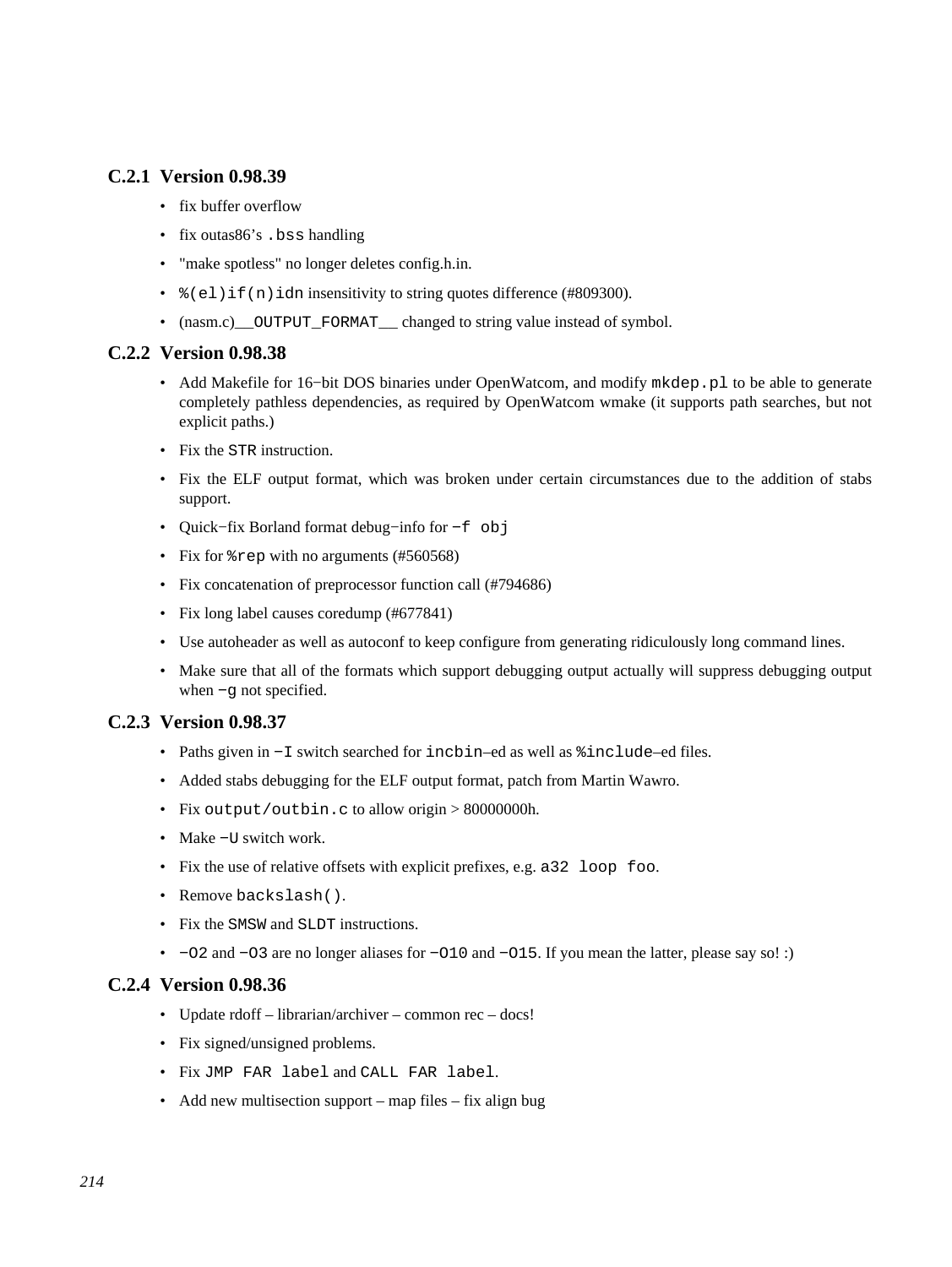- Fix sysexit, movhps/movlps reg,reg bugs in insns.dat
- Q or O suffixes indicate octal
- Support Prescott new instructions (PNI).
- Cyrix XSTORE instruction.

# **C.2.5 Version 0.98.35**

- Fix build failure on 16−bit DOS (Makefile.bc3 workaround for compiler bug.)
- Fix dependencies and compiler warnings.
- Add "const" in a number of places.
- Add –X option to specify error reporting format (use –Xvc to integrate with Microsoft Visual Studio.)
- Minor changes for code legibility.
- Drop use of tmpnam() in rdoff (security fix.)

# **C.2.6 Version 0.98.34**

- Correct additional address−size vs. operand−size confusions.
- Generate dependencies for all Makefiles automatically.
- Add support for unimplemented (but theoretically available) registers such as tr0 and cr5. Segment registers 6 and 7 are called segr6 and segr7 for the operations which they can be represented.
- Correct some disassembler bugs related to redundant address−size prefixes. Some work still remains in this area.
- Correctly generate an error for things like "SEG eax".
- Add the JMPE instruction, enabled by "CPU IA64".
- Correct compilation on newer gcc/glibc platforms.
- Issue an error on things like "jmp far eax".

# **C.2.7 Version 0.98.33**

- New \_NASM\_PATCHLEVEL\_ and \_NASM\_VERSION\_ID\_ standard macros to round out the version−query macros. version.pl now understands X.YYplWW or X.YY.ZZplWW as a version number, equivalent to X.YY.ZZ.WW (or X.YY.0.WW, as appropriate).
- New keyword "strict" to disable the optimization of specific operands.
- Fix the handing of size overrides with JMP instructions (instructions such as "jmp dword foo".)
- Fix the handling of "ABSOLUTE label", where "label" points into a relocatable segment.
- Fix OBJ output format with lots of externs.
- More documentation updates.
- Add –Ov option to get verbose information about optimizations.
- Undo a braindead change which broke  $\ell$ elif directives.
- Makefile updates.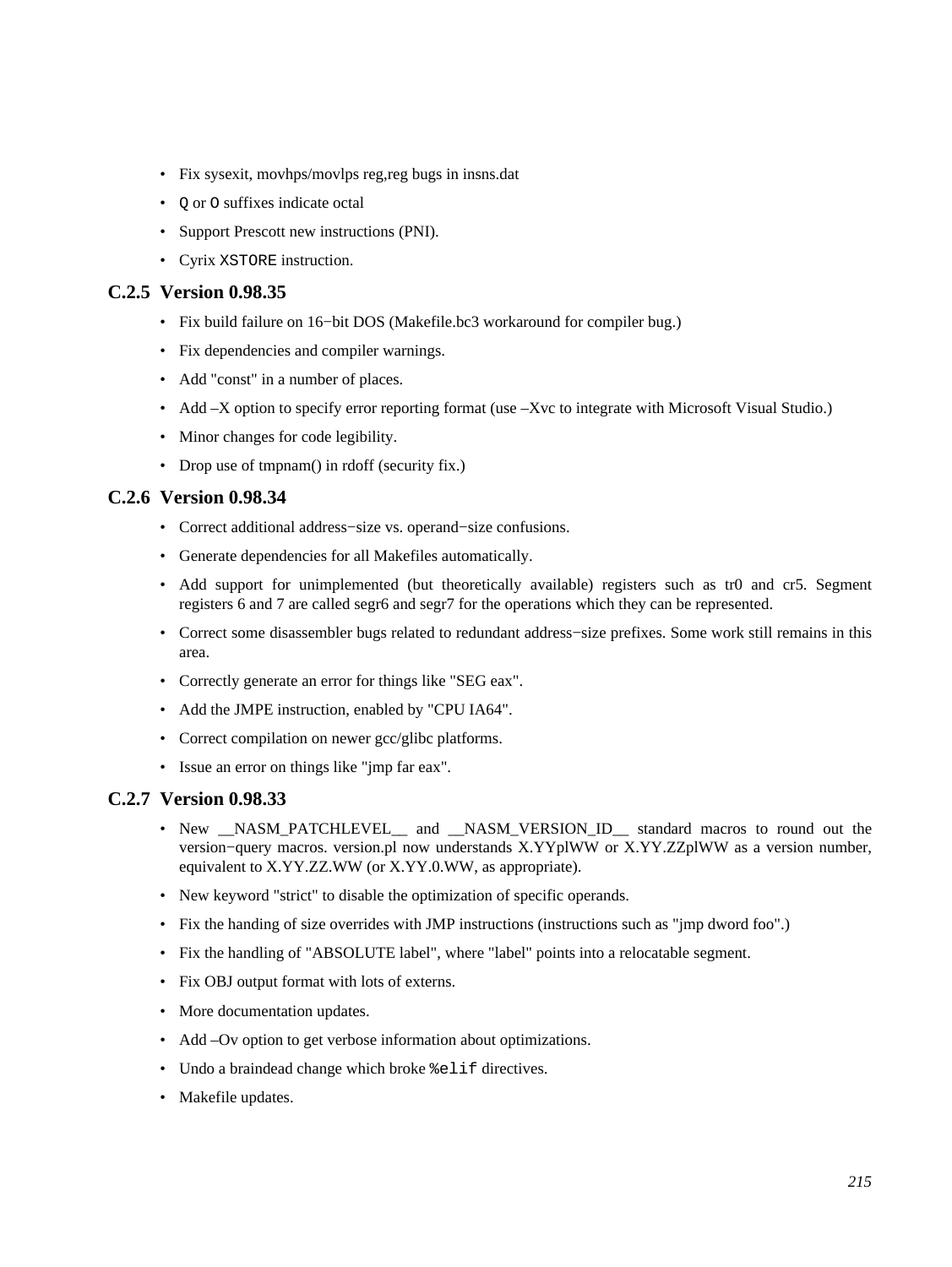# **C.2.8 Version 0.98.32**

- Fix NASM crashing when %macro directives were left unterminated.
- Lots of documentation updates.
- Complete rewrite of the PostScript/PDF documentation generator.
- The MS Visual C++ Makefile was updated and corrected.
- Recognize .rodata as a standard section name in ELF.
- Fix some obsolete Perl4−isms in Perl scripts.
- Fix configure.in to work with autoconf 2.5x.
- Fix a couple of "make cleaner" misses.
- Make the normal "./configure && make" work with Cygwin.

#### **C.2.9 Version 0.98.31**

- Correctly build in a separate object directory again.
- Derive all references to the version number from the version file.
- New standard macros \_\_NASM\_SUBMINOR\_\_ and \_\_NASM\_VER\_\_ macros.
- Lots of Makefile updates and bug fixes.
- New  $\frac{1}{2}$  fmacro directive to test for multiline macros.
- Documentation updates.
- Fixes for 16−bit OBJ format output.
- Changed the NASM environment variable to NASMENV.

#### **C.2.10 Version 0.98.30**

- Changed doc files a lot: completely removed old READMExx and Wishlist files, incorporating all information in CHANGES and TODO.
- I waited a long time to rename zoutieee.c to (original) outieee.c
- moved all output modules to output/ subdirectory.
- Added 'make strip' target to strip debug info from nasm & ndisasm.
- Added INSTALL file with installation instructions.
- Added –v option description to nasm man.
- Added dist makefile target to produce source distributions.
- 16−bit support for ELF output format (GNU extension, but useful.)

# **C.2.11 Version 0.98.28**

• Fastcooked this for Debian's Woody release: Frank applied the INCBIN bug patch to 0.98.25alt and called it 0.98.28 to not confuse poor little apt−get.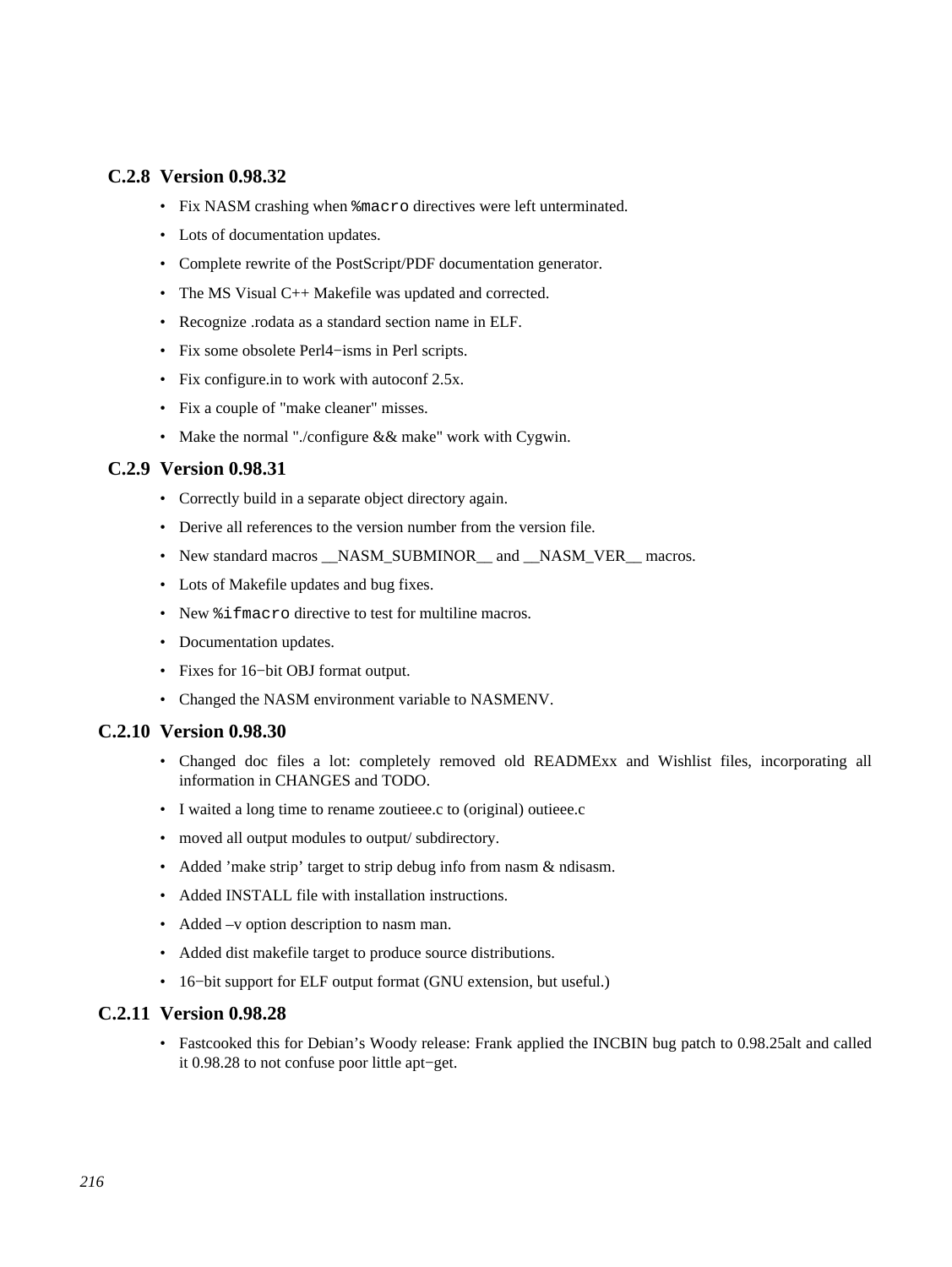# **C.2.12 Version 0.98.26**

• Reorganised files even better from 0.98.25alt

# **C.2.13 Version 0.98.25alt**

- Prettified the source tree. Moved files to more reasonable places.
- Added findleak.pl script to misc/ directory.
- Attempted to fix doc.

# **C.2.14 Version 0.98.25**

- Line continuation character  $\setminus$ .
- Docs inadvertantly reverted "dos packaging".

# **C.2.15 Version 0.98.24p1**

• FIXME: Someone, document this please.

# **C.2.16 Version 0.98.24**

• Documentation – Ndisasm doc added to Nasm.doc.

# **C.2.17 Version 0.98.23**

- Attempted to remove rdoff version1
- Lino Mastrodomenico's patches to preproc.c (%\$\$ bug?).

# **C.2.18 Version 0.98.22**

• Update rdoff2 – attempt to remove v1.

# **C.2.19 Version 0.98.21**

• Optimization fixes.

# **C.2.20 Version 0.98.20**

• Optimization fixes.

# **C.2.21 Version 0.98.19**

• H. J. Lu's patch back out.

# **C.2.22 Version 0.98.18**

• Added ".rdata" to "−f win32".

# **C.2.23 Version 0.98.17**

• H. J. Lu's "bogus elf" patch. (Red Hat problem?)

# **C.2.24 Version 0.98.16**

• Fix whitespace before "[section ..." bug.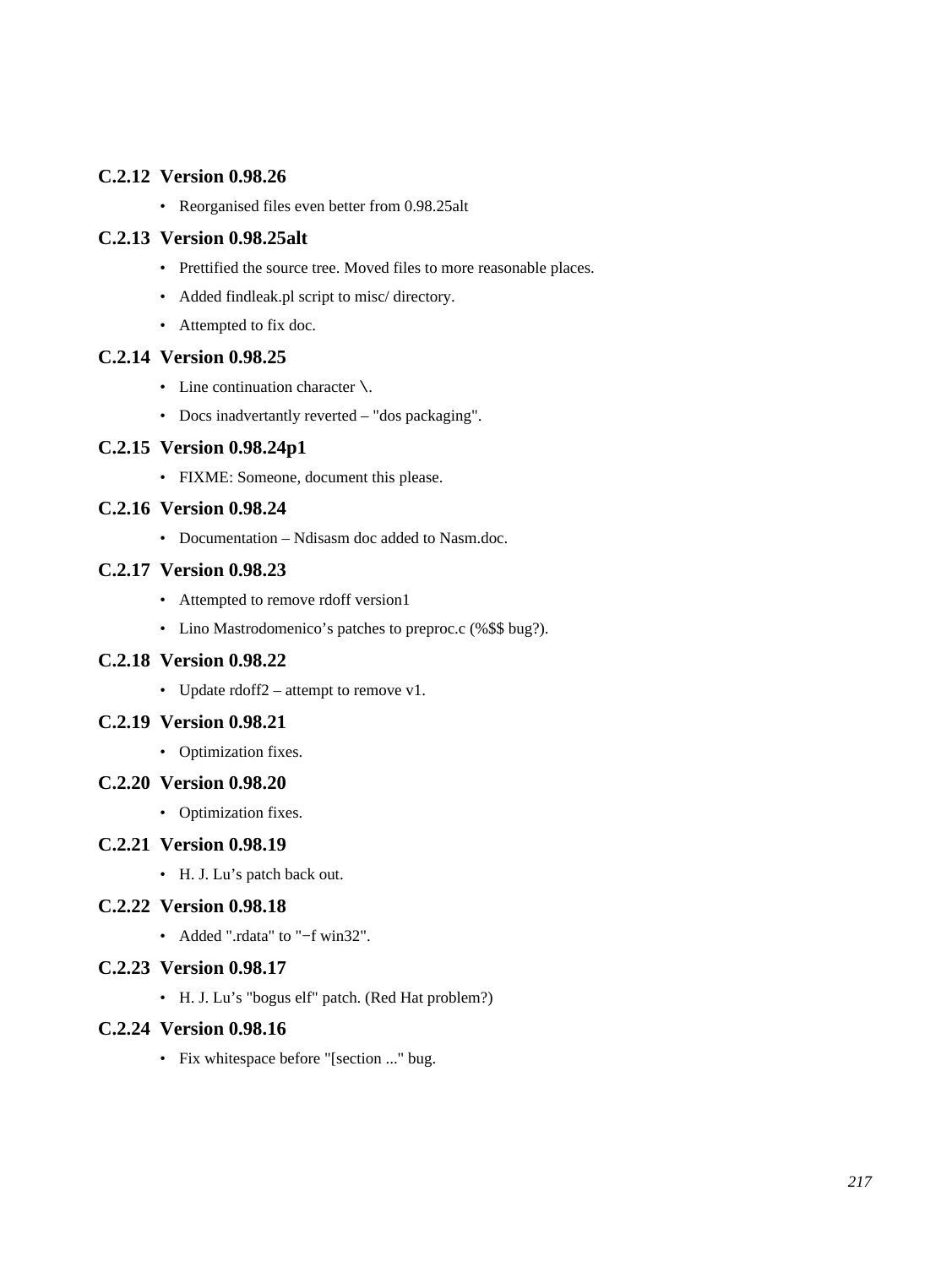# **C.2.25 Version 0.98.15**

- Rdoff changes (?).
- Fix fixes to memory leaks.

### **C.2.26 Version 0.98.14**

• Fix memory leaks.

#### **C.2.27 Version 0.98.13**

• There was no 0.98.13

#### **C.2.28 Version 0.98.12**

- Update optimization (new function of "−O1")
- Changes to test/bintest.asm (?).

## **C.2.29 Version 0.98.11**

- Optimization changes.
- Ndisasm fixed.

### **C.2.30 Version 0.98.10**

• There was no 0.98.10

## **C.2.31 Version 0.98.09**

- Add multiple sections support to "−f bin".
- Changed GLOBAL\_TEMP\_BASE in outelf.c from 6 to 15.
- Add "−v" as an alias to the "−r" switch.
- Remove "#ifdef" from Tasm compatibility options.
- Remove redundant size−overrides on "mov ds, ex", etc.
- Fixes to SSE2, other insns.dat (?).
- Enable uppercase "I" and "P" switches.
- Case insinsitive "seg" and "wrt".
- Update install.sh (?).
- Allocate tokens in blocks.
- Improve "invalid effective address" messages.

# **C.2.32 Version 0.98.08**

- Add "%strlen" and "%substr" macro operators
- Fixed broken c16.mac.
- Unterminated string error reported.
- Fixed bugs as per 0.98bf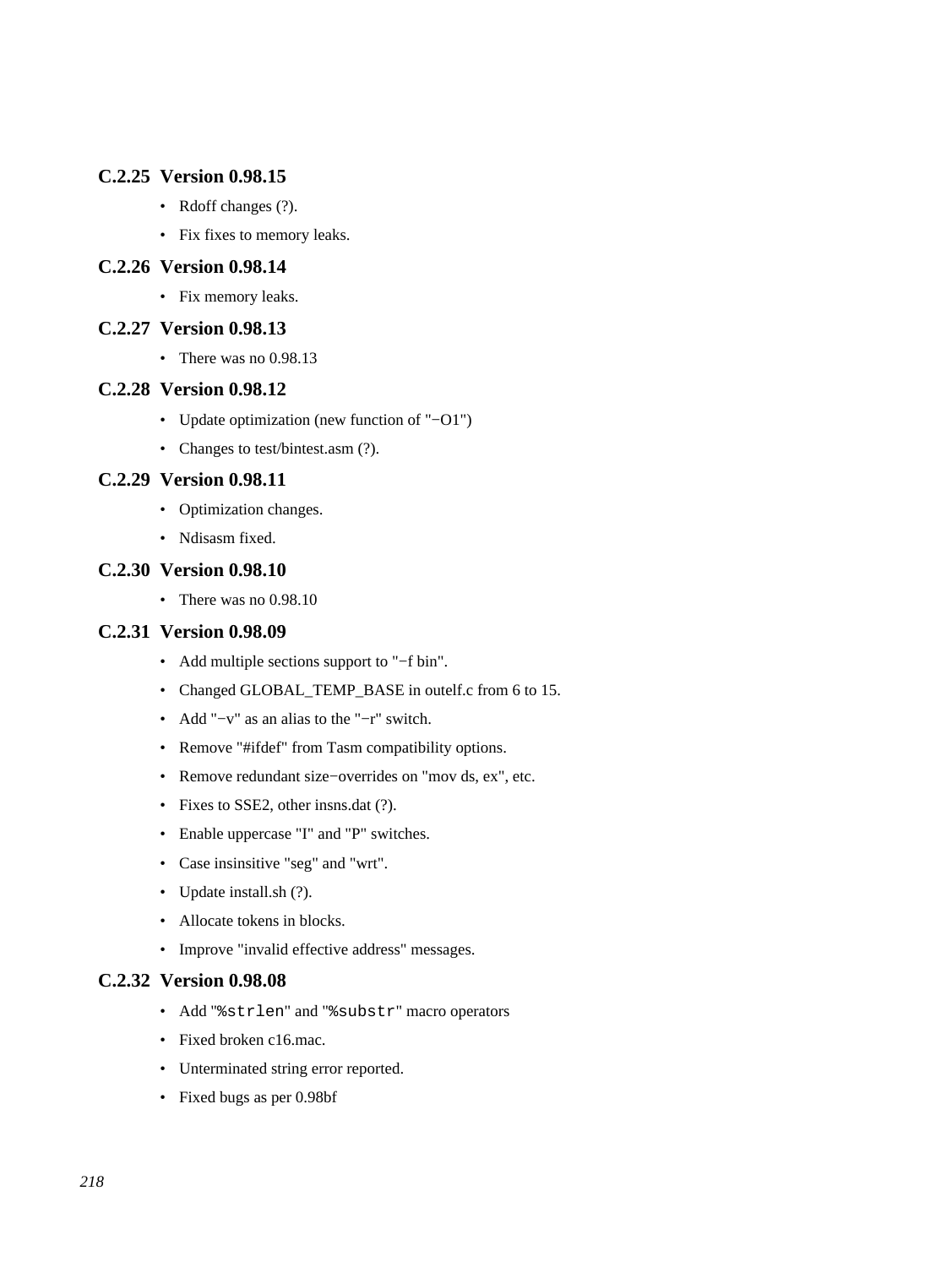# **C.2.33 Version 0.98.09b with John Coffman patches released 28−Oct−2001**

Changes from 0.98.07 release to 98.09b as of 28−Oct−2001

- More closely compatible with 0.98 when –O0 is implied or specified. Not strictly identical, since backward branches in range of short offsets are recognized, and signed byte values with no explicit size specification will be assembled as a single byte.
- More forgiving with the PUSH instruction. 0.98 requires a size to be specified always. 0.98.09b will imply the size from the current BITS setting (16 or 32).
- Changed definition of the optimization flag:

–O0 strict two−pass assembly, JMP and Jcc are handled more like 0.98, except that back− ward JMPs are short, if possible.

–O1 strict two−pass assembly, but forward branches are assembled with code guaranteed to reach; may produce larger code than –O0, but will produce successful assembly more often if branch offset sizes are not specified.

–O2 multi−pass optimization, minimize branch offsets; also will minimize signed immed− iate bytes, overriding size specification.

–O3 like –O2, but more passes taken, if needed

#### **C.2.34 Version 0.98.07 released 01/28/01**

• Added Stepane Denis' SSE2 instructions to a \*working\* version of the code – some earlier versions were based on broken code – sorry 'bout that. version "0.98.07"

01/28/01

• Cosmetic modifications to nasm.c, nasm.h, AUTHORS, MODIFIED

### **C.2.35 Version 0.98.06f released 01/18/01**

• – Add "metalbrain"s jecxz bug fix in insns.dat – alter nasmdoc.src to match – version "0.98.06f"

### **C.2.36 Version 0.98.06e released 01/09/01**

• Removed the "outforms.h" file – it appears to be someone's old backup of "outform.h". version "0.98.06e"

01/09/01

- fbk finally added the fix for the "multiple %includes bug", known since  $7/27/99$  reported originally (?) and sent to us by Austin Lunnen – he reports that John Fine had a fix within the day. Here it is...
- Nelson Rush resigns from the group. Big thanks to Nelson for his leadership and enthusiasm in getting these changes incorporated into Nasm!
- fbk [list +], [list –] directives ineptly implemented, should be re−written or removed, perhaps.
- Brian Raiter / fbk "elfso bug" fix applied to aoutb format as well testing might be desirable...

08/07/00

- James Seter –postfix, –prefix command line switches.
- Yuri Zaporogets rdoff utility changes.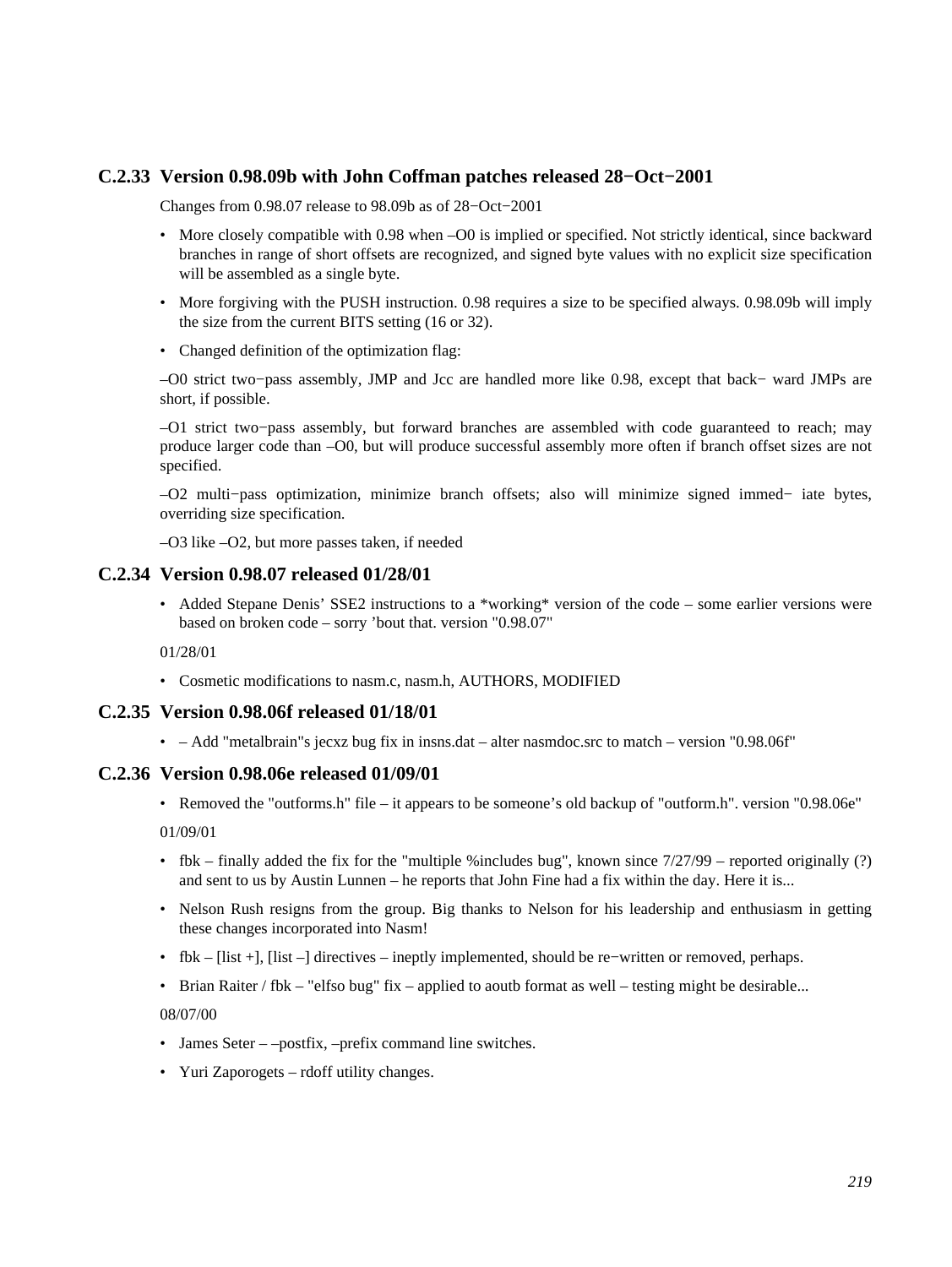# **C.2.37 Version 0.98p1**

- GAS−like palign (Panos Minos)
- FIXME: Someone, fill this in with details

# **C.2.38 Version 0.98bf (bug−fixed)**

• Fixed – elf and aoutb bug – shared libraries – multiple "%include" bug in "−f obj" – jcxz, jecxz bug – unrecognized option bug in ndisasm

# **C.2.39 Version 0.98.03 with John Coffman's changes released 27−Jul−2000**

- Added signed byte optimizations for the 0x81/0x83 class of instructions: ADC, ADD, AND, CMP, OR, SBB, SUB, XOR: when used as 'ADD reg16,imm' or 'ADD reg32,imm.' Also optimization of signed byte form of 'PUSH imm' and 'IMUL reg,imm'/'IMUL reg,reg,imm.' No size specification is needed.
- Added multi−pass JMP and Jcc offset optimization. Offsets on forward references will preferentially use the short form, without the need to code a specific size (short or near) for the branch. Added instructions for 'Jcc label' to use the form 'Jnotcc \$+3/JMP label', in cases where a short offset is out of bounds. If compiling for a 386 or higher CPU, then the 386 form of Jcc will be used instead.

This feature is controlled by a new command−line switch: "O", (upper case letter O). "−O0" reverts the assembler to no extra optimization passes, "−O1" allows up to 5 extra passes, and "−O2"(default), allows up to 10 extra optimization passes.

- Added a new directive: 'cpu XXX', where XXX is any of: 8086, 186, 286, 386, 486, 586, pentium, 686, PPro, P2, P3 or Katmai. All are case insensitive. All instructions will be selected only if they apply to the selected cpu or lower. Corrected a couple of bugs in cpu−dependence in 'insns.dat'.
- Added to 'standard.mac', the "use16" and "use32" forms of the "bits 16/32" directive. This is nothing new, just conforms to a lot of other assemblers. (minor)
- Changed label allocation from  $320/32$  (10000 labels @ 200K+) to  $32/37$  (1000 labels); makes running under DOS much easier. Since additional label space is allocated dynamically, this should have no effect on large programs with lots of labels. The 37 is a prime, believed to be better for hashing. (minor)

# **C.2.40 Version 0.98.03**

"Integrated patchfile 0.98−0.98.01. I call this version 0.98.03 for historical reasons: 0.98.02 was trashed." ––John Coffman <johninsd@san.rr.com>, 27−Jul−2000

- Kendall Bennett's SciTech MGL changes
- Note that you must define "TASM\_COMPAT" at compile−time to get the Tasm Ideal Mode compatibility.
- All changes can be compiled in and out using the TASM\_COMPAT macros, and when compiled without TASM\_COMPAT defined we get the exact same binary as the unmodified 0.98 sources.
- standard.mac, macros.c: Added macros to ignore TASM directives before first include
- nasm.h: Added extern declaration for tasm\_compatible\_mode
- nasm.c: Added global variable tasm\_compatible\_mode
- Added command line switch for TASM compatible mode (−t)
- Changed version command line to reflect when compiled with TASM additions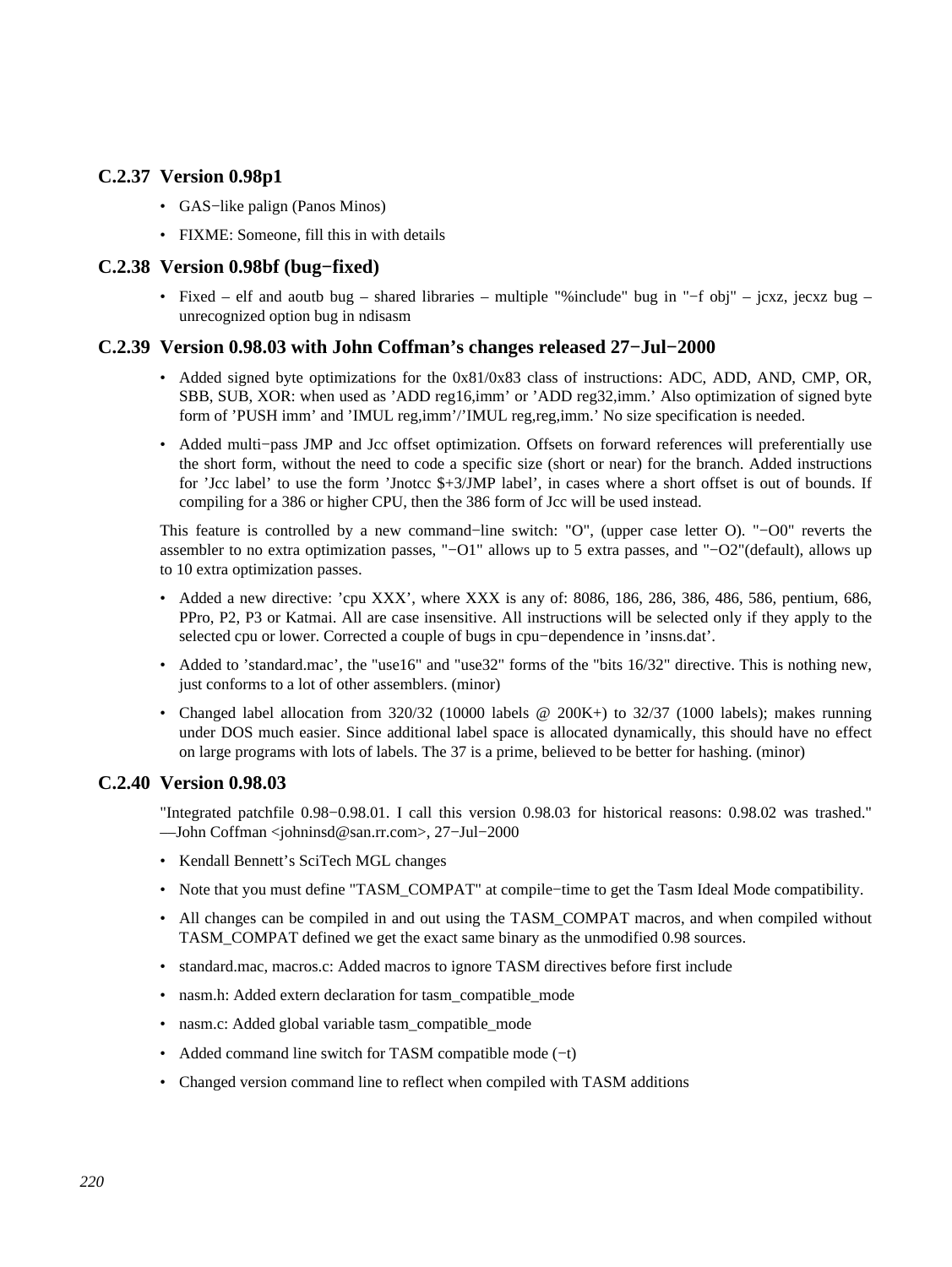- Added response file processing to allow all arguments on a single line (response file is @resp rather than –@resp for NASM format).
- labels.c: Changes islocal() macro to support TASM style @@local labels.
- Added islocalchar() macro to support TASM style @@local labels.
- parser.c: Added support for TASM style memory references (ie: mov [DWORD eax], 10 rather than the NASM style mov DWORD [eax],10).
- preproc.c: Added new directives, %arg, %local, %stacksize to directives table
- Added support for TASM style directives without a leading % symbol.
- Integrated a block of changes from Andrew Zabolotny  $\langle \text{bit@eltech} . \text{ru} \rangle$ :
- A new keyword %xdefine and its case−insensitive counterpart %ixdefine. They work almost the same way as %define and %idefine but expand the definition immediately, not on the invocation. Something like a cross between %define and %assign. The "x" suffix stands for "eXpand", so "xdefine" can be deciphered as "expand−and−define". Thus you can do things like this:

```
 %assign ofs 0 
 %macro arg 1 
         %xdefine %1 dword [esp+ofs] 
         %assign ofs ofs+4 
 %endmacro
```
• Changed the place where the expansion of %\$name macros are expanded. Now they are converted into ..@ctxnum.name form when detokenizing, so there are no quirks as before when using %\$name arguments to macros, in macros etc. For example:

```
 %macro abc 1 
         %define %1 hello 
 %endm 
 abc %$here 
 %$here
```
Now last line will be expanded into "hello" as expected. This also allows for lots of goodies, a good example are extended "proc" macros included in this archive.

• Added a check for "cstk" in smacro defined() before calling get  $ctx()$  – this allows for things like:

```
 %ifdef %$abc 
 %endif
```
to work without warnings even in no context.

- Added a check for "cstk" in %if\*ctx and %elif\*ctx directives this allows to use  $\text{\$ifctx without}$ excessive warnings. If there is no active context, %ifctx goes through "false" branch.
- Removed "user error: " prefix with  $\epsilon$  error directive: it just clobbers the output and has absolutely no functionality. Besides, this allows to write macros that does not differ from built−in functions in any way.
- Added expansion of string that is output by  $\epsilon$  exported integer and  $\epsilon$  and  $\epsilon$  and  $\epsilon$  is a  $\epsilon$ .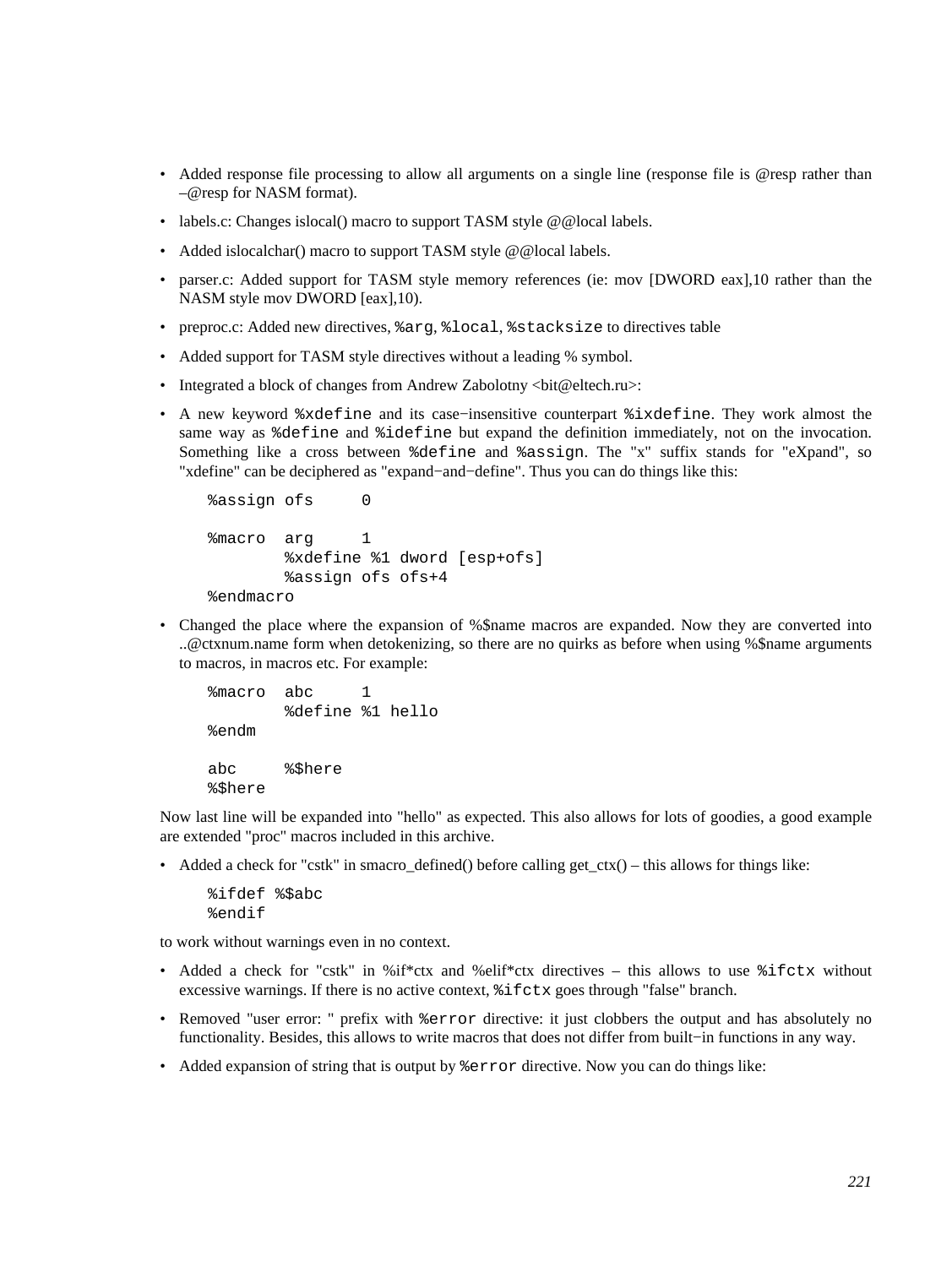```
 %define hello(x) Hello, x! 
 %define %$name andy 
 %error "hello(%$name)"
```
Same happened with %include directive.

• Now all directives that expect an identifier will try to expand and concatenate everything without whitespaces in between before usage. For example, with "unfixed" nasm the commands

 %define %\$abc hello %define \_\_%\$abc goodbye  $\$$ \$abc

would produce "incorrect" output: last line will expand to

hello goodbyehello

Not quite what you expected, eh? :–) The answer is that preprocessor treats the %define construct as if it would be

%define \_\_ %\$abc goodbye

(note the white space between \_\_ and %\$abc). After my "fix" it will "correctly" expand into

goodbye

as expected. Note that I use quotes around words "correct", "incorrect" etc because this is rather a feature not a bug; however current behaviour is more logical (and allows more advanced macro usage :−).

Same change was applied to: %push,%macro,%imacro,%define,%idefine,%xdefine,%ixdefine, %assign,%iassign,%undef

- A new directive [WARNING {+|−}warning–id] have been added. It works only if the assembly phase is enabled (i.e. it doesn't work with nasm –e).
- A new warning type: macro−selfref. By default this warning is disabled; when enabled NASM warns when a macro self−references itself; for example the following source:

```
 [WARNING macro−selfref] 
 %macro push 1−* 
         %rep %0 
                push %1 
                 %rotate 1 
         %endrep 
 %endmacro
```
push eax,ebx,ecx

will produce a warning, but if we remove the first line we won't see it anymore (which is The Right Thing To Do {tm} IMHO since C preprocessor eats such constructs without warnings at all).

- Added a "error" routine to preprocessor which always will set ERR\_PASS1 bit in severity\_code. This removes annoying repeated errors on first and second passes from preprocessor.
- Added the %+ operator in single−line macros for concatenating two identifiers. Usage example: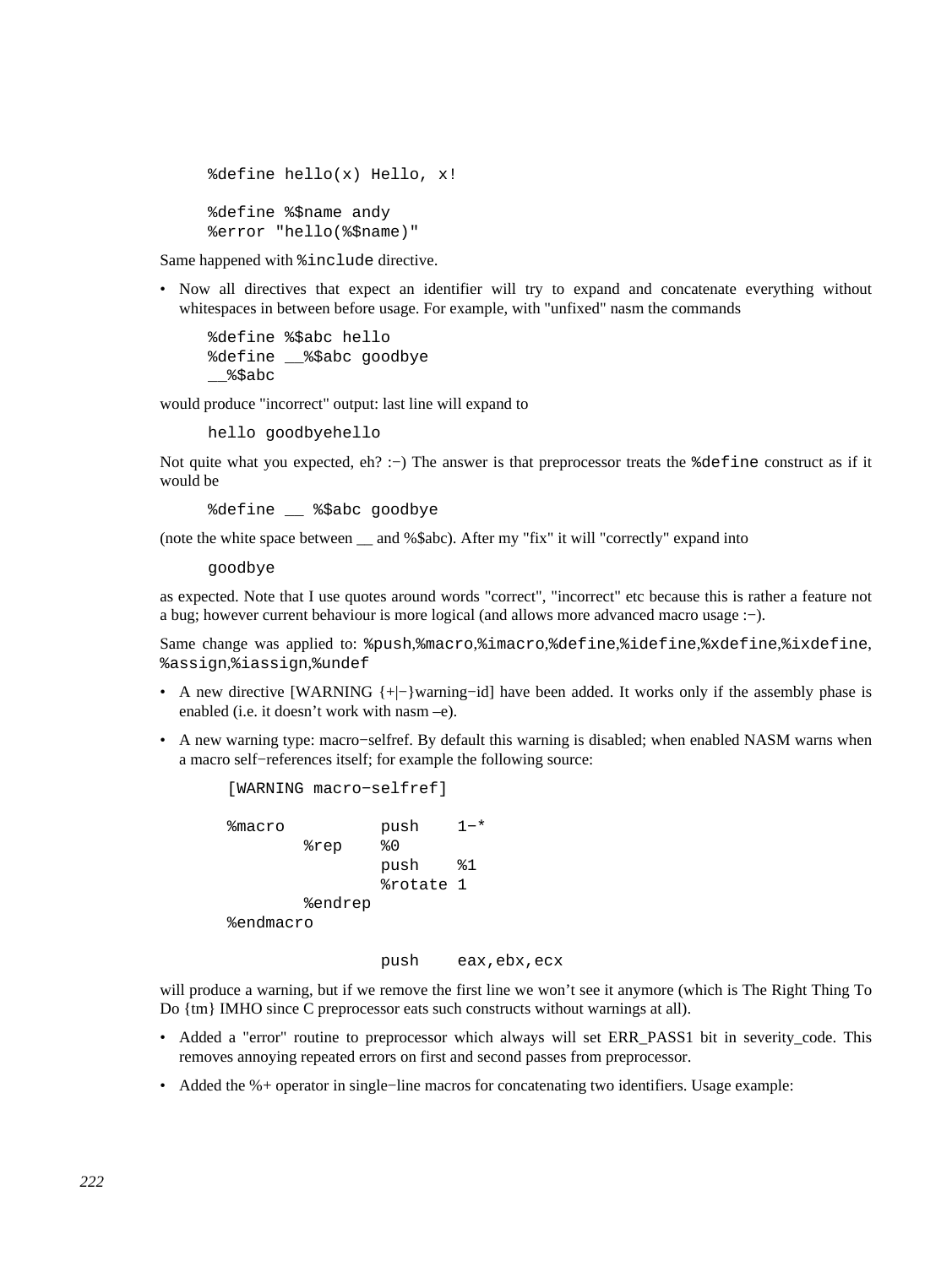```
 %define _myfunc _otherfunc 
\deltadefine cextern(x) \delta + x
 cextern (myfunc)
```
After first expansion, third line will become " myfunc". After this expansion is performed again so it becomes " otherunc".

• Now if preprocessor is in a non−emitting state, no warning or error will be emitted. Example:

```
 %if 1 
         mov eax,ebx 
 %else 
         put anything you want between these two brackets, 
         even macro−parameter references %1 or local 
         labels %$zz or macro−local labels %%zz − no 
         warning will be emitted. 
 %endif
```
• Context−local variables on expansion as a last resort are looked up in outer contexts. For example, the following piece:

```
 %push outer 
 %define %$a [esp] 
          %push inner 
          %$a 
          %pop 
 %pop
```
will expand correctly the fourth line to [esp]; if we'll define another %\$a inside the "inner" context, it will take precedence over outer definition. However, this modification has been applied only to expand\_smacro and not to smacro\_define: as a consequence expansion looks in outer contexts, but %ifdef won't look in outer contexts.

This behaviour is needed because we don't want nested contexts to act on already defined local macros. Example:

```
 %define %$arg1 [esp+4] 
       test eax,eax 
 if nz 
              mov eax,%$arg1 
       endif
```
In this example the "if" mmacro enters into the "if" context, so %\$arg1 is not valid anymore inside "if". Of course it could be worked around by using explicitely %\$\$arg1 but this is ugly IMHO.

- Fixed memory leak in %undef. The origline wasn't freed before exiting on success.
- Fixed trap in preprocessor when line expanded to empty set of tokens. This happens, for example, in the following case:

 #define SOMETHING SOMETHING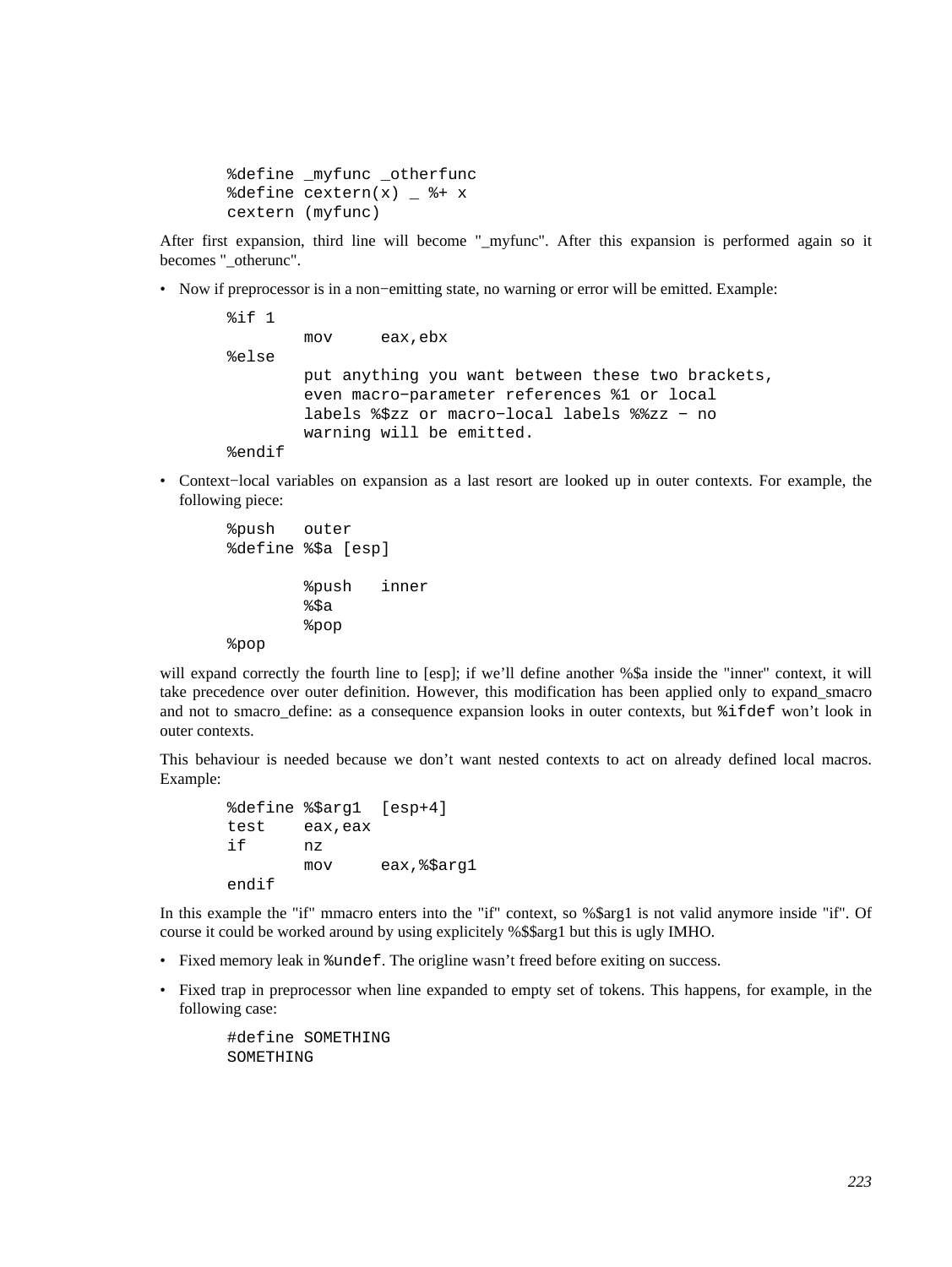# **C.2.41 Version 0.98**

All changes since NASM 0.98p3 have been produced by H. Peter Anvin <hpa@zytor.com>.

- The documentation comment delimiter is
- Allow EQU definitions to refer to external labels; reported by Pedro Gimeno.
- Re−enable support for RDOFF v1; reported by Pedro Gimeno.
- Updated License file per OK from Simon and Julian.

## **C.2.42 Version 0.98p9**

- Update documentation (although the instruction set reference will have to wait; I don't want to hold up the 0.98 release for it.)
- Verified that the NASM implementation of the PEXTRW and PMOVMSKB instructions is correct. The encoding differs from what the Intel manuals document, but the Pentium III behaviour matches NASM, not the Intel manuals.
- Fix handling of implicit sizes in PSHUFW and PINSRW, reported by Stefan Hoffmeister.
- Resurrect the –s option, which was removed when changing the diagnostic output to stdout.

## **C.2.43 Version 0.98p8**

- Fix for "DB" when NASM is running on a bigendian machine.
- Invoke insns.pl once for each output script, making Makefile.in legal for "make –j".
- Improve the Unix configure−based makefiles to make package creation easier.
- Included an RPM .spec file for building RPM (RedHat Package Manager) packages on Linux or Unix systems.
- Fix Makefile dependency problems.
- Change src/rdsrc.pl to include sectioning information in info output; required for install−info to work.
- Updated the RDOFF distribution to version 2 from Jules; minor massaging to make it compile in my environment.
- Split doc files that can be built by anyone with a Perl interpreter off into a separate archive.
- "Dress rehearsal" release!

#### **C.2.44 Version 0.98p7**

- Fixed opcodes with a third byte−sized immediate argument to not complain if given "byte" on the immediate.
- Allow %undef to remove single–line macros with arguments. This matches the behaviour of #undef in the C preprocessor.
- Allow  $-d$ ,  $-u$ ,  $-i$  and  $-p$  to be specified as  $-D$ ,  $-U$ ,  $-i$  and  $-P$  for compatibility with most C compilers and preprocessors. This allows Makefile options to be shared between cc and nasm, for example.
- Minor cleanups.
- Went through the list of Katmai instructions and hopefully fixed the (rather few) mistakes in it.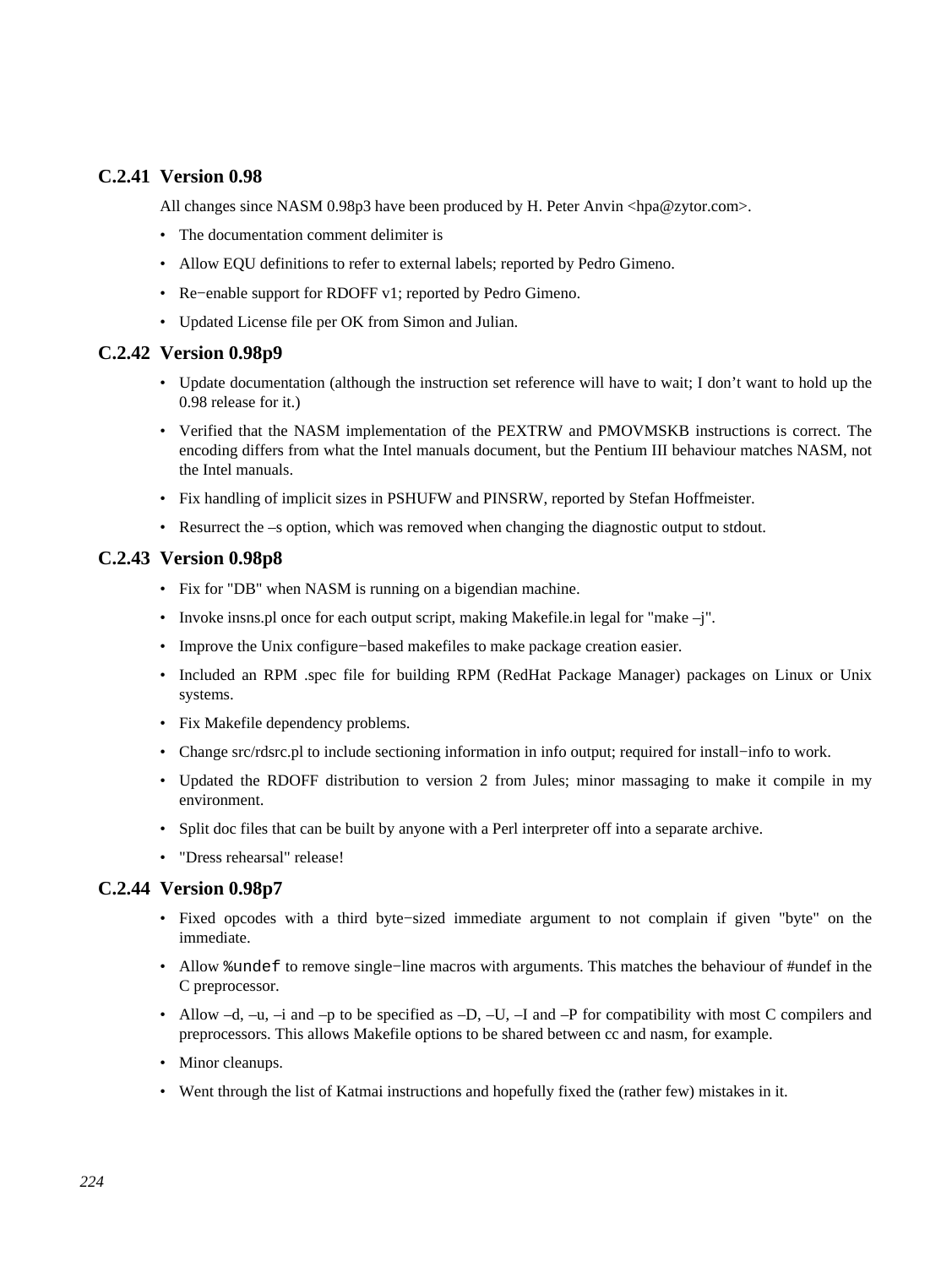- (Hopefully) fixed a number of disassembler bugs related to ambiguous instructions (disambiguated by  $-p$ ) and SSE instructions with REP.
- Fix for bug reported by Mark Junger: "call dword 0x12345678" should work and may add an OSP (affected CALL, JMP, Jcc).
- Fix for environments when "stderr" isn't a compile−time constant.

# **C.2.45 Version 0.98p6**

- Took officially over coordination of the 0.98 release; so drop the p3.x notation. Skipped p4 and p5 to avoid confusion with John Fine's J4 and J5 releases.
- Update the documentation; however, it still doesn't include documentation for the various new instructions. I somehow wonder if it makes sense to have an instruction set reference in the assembler manual when Intel et al have PDF versions of their manuals online.
- Recognize "idt" or "centaur" for the –p option to ndisasm.
- Changed error messages back to stderr where they belong, but add an –E option to redirect them elsewhere (the DOS shell cannot redirect stderr.)
- –M option to generate Makefile dependencies (based on code from Alex Verstak.)
- %undef preprocessor directive, and –u option, that undefines a single−line macro.
- OS/2 Makefile (Mkfiles/Makefile.os2) for Borland under OS/2; from Chuck Crayne.
- Various minor bugfixes (reported by): Dangling %s in preproc.c (Martin Junker)
- THERE ARE KNOWN BUGS IN SSE AND THE OTHER KATMAI INSTRUCTIONS. I am on a trip and didn't bring the Katmai instruction reference, so I can't work on them right now.
- Updated the License file per agreement with Simon and Jules to include a GPL distribution clause.

#### **C.2.46 Version 0.98p3.7**

- (Hopefully) fixed the canned Makefiles to include the outrdf2 and zoutieee modules.
- Renamed changes.asm to changed.asm.

### **C.2.47 Version 0.98p3.6**

• Fixed a bunch of instructions that were added in 0.98p3.5 which had memory operands, and the address−size prefix was missing from the instruction pattern.

# **C.2.48 Version 0.98p3.5**

- Merged in changes from John S. Fine's 0.98−J5 release. John's based 0.98−J5 on my 0.98p3.3 release; this merges the changes.
- Expanded the instructions flag field to a long so we can fit more flags; mark SSE (KNI) and AMD or Katmai−specific instructions as such.
- Fix the "PRIV" flag on a bunch of instructions, and create new "PROT" flag for protected−mode−only instructions (orthogonal to if the instruction is privileged!) and new "SMM" flag for SMM−only instructions.
- Added AMD−only SYSCALL and SYSRET instructions.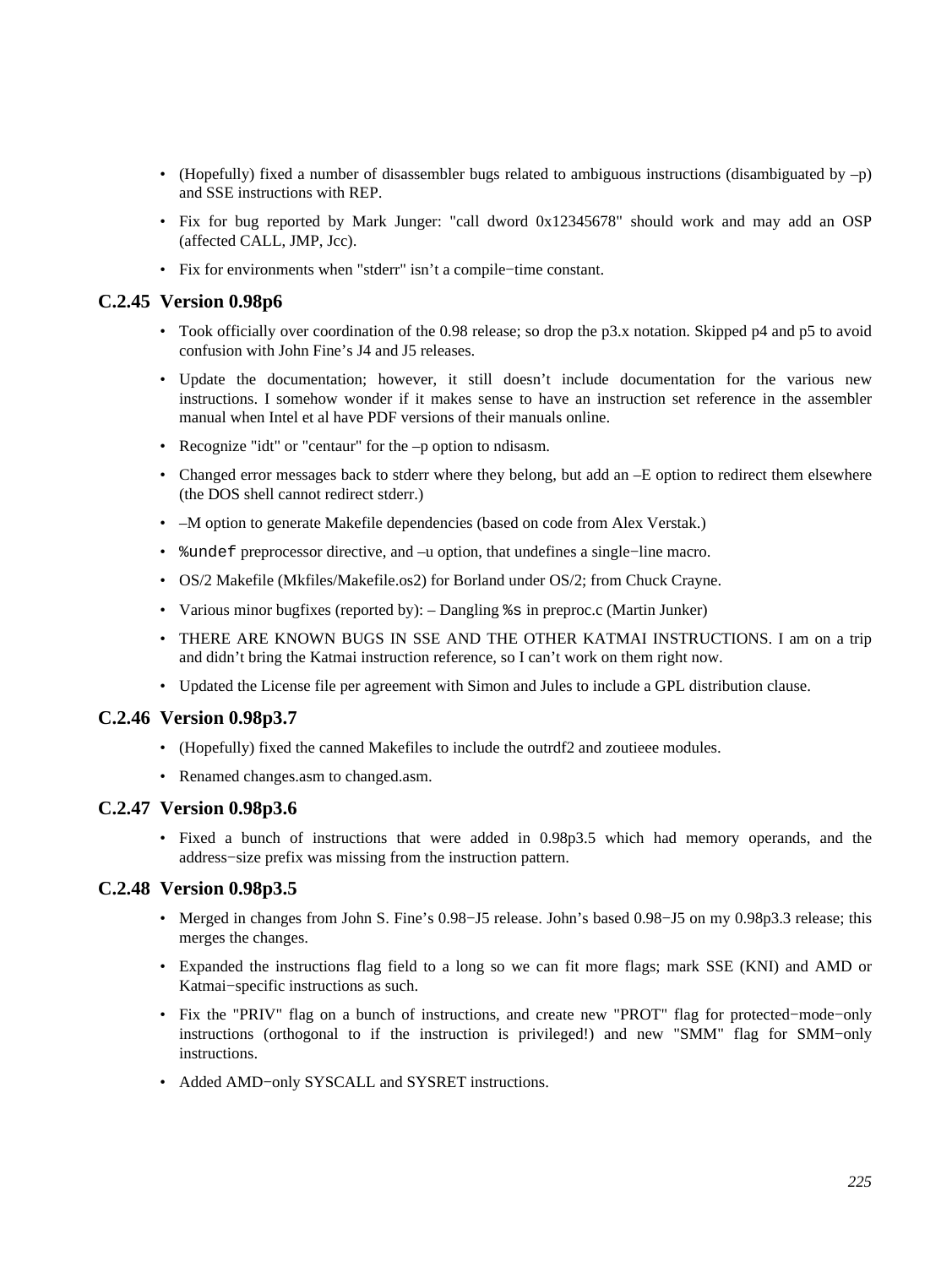- Make SSE actually work, and add new Katmai MMX instructions.
- Added a –p (preferred vendor) option to ndisasm so that it can distinguish e.g. Cyrix opcodes also used in SSE. For example:

```
 ndisasm −p cyrix aliased.bin 
 00000000 670F514310 paddsiw mm0,[ebx+0x10] 
 00000005 670F514320 paddsiw mm0,[ebx+0x20] 
 ndisasm −p intel aliased.bin 
 00000000 670F514310 sqrtps xmm0,[ebx+0x10] 
 00000005 670F514320 sqrtps xmm0,[ebx+0x20]
```
• Added a bunch of Cyrix−specific instructions.

# **C.2.49 Version 0.98p3.4**

- Made at least an attempt to modify all the additional Makefiles (in the Mkfiles directory). I can't test it, but this was the best I could do.
- DOS DJGPP+"Opus Make" Makefile from John S. Fine.
- changes.asm changes from John S. Fine.

# **C.2.50 Version 0.98p3.3**

- Patch from Conan Brink to allow nesting of  $*$ rep directives.
- If we're going to allow INT01 as an alias for INT1/ICEBP (one of Jules 0.98p3 changes), then we should allow INT03 as an alias for INT3 as well.
- Updated changes.asm to include the latest changes.
- Tried to clean up the <CR>s that had snuck in from a DOS/Windows environment into my Unix environment, and try to make sure than DOS/Windows users get them back.
- We would silently generate broken tools if insns.dat wasn't sorted properly. Change insns.pl so that the order doesn't matter.
- Fix bug in insns.pl (introduced by me) which would cause conditional instructions to have an extra "cc" in disassembly, e.g. "jnz" disassembled as "jccnz".

# **C.2.51 Version 0.98p3.2**

- Merged in John S. Fine's changes from his 0.98−J4 prerelease; see http://www.csoft.net/cz/johnfine/
- Changed previous "spotless" Makefile target (appropriate for distribution) to "distclean", and added "cleaner" target which is same as "clean" except deletes files generated by Perl scripts; "spotless" is union.
- Removed BASIC programs from distribution. Get a Perl interpreter instead (see below.)
- Calling this "pre−release 3.2" rather than "p3−hpa2" because of John's contributions.
- Actually link in the IEEE output format (zoutieee.c); fix a bunch of compiler warnings in that file. Note I don't know what IEEE output is supposed to look like, so these changes were made "blind".

# **C.2.52 Version 0.98p3−hpa**

• Merged nasm098p3.zip with nasm−0.97.tar.gz to create a fully buildable version for Unix systems (Makefile.in updates, etc.)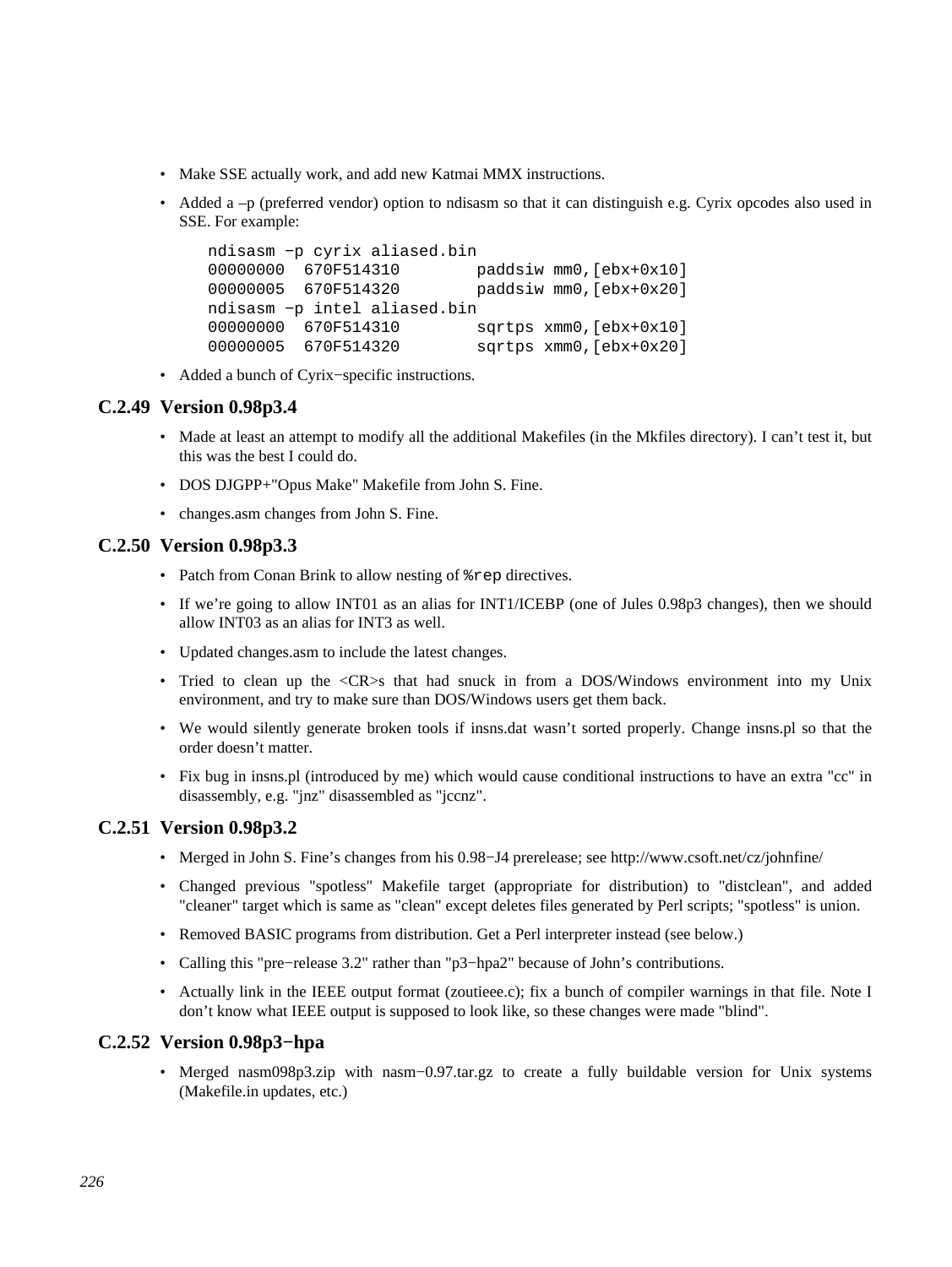- Changed insns.pl to create the instruction tables in nasm.h and names.c, so that a new instruction can be added by adding it \*only\* to insns.dat.
- Added the following new instructions: SYSENTER, SYSEXIT, FXSAVE, FXRSTOR, UD1, UD2 (the latter two are two opcodes that Intel guarantee will never be used; one of them is documented as UD2 in Intel documentation, the other one just as "Undefined Opcode" –– calling it UD1 seemed to make sense.)
- MAX\_SYMBOL was defined to be 9, but LOADALL286 and LOADALL386 are 10 characters long. Now MAX\_SYMBOL is derived from insns.dat.
- A note on the BASIC programs included: forget them. insns.bas is already out of date. Get yourself a Perl interpreter for your platform of choice at [http://www.cpan.org/ports/index.html.](http://www.cpan.org/ports/index.html)

# **C.2.53 Version 0.98 pre−release 3**

- added response file support, improved command line handling, new layout help screen
- fixed limit checking bug, 'OUT byte nn, reg' bug, and a couple of rdoff related bugs, updated Wishlist; 0.98 Prerelease 3.

## **C.2.54 Version 0.98 pre−release 2**

• fixed bug in outcoff.c to do with truncating section names longer than 8 characters, referencing beyond end of string; 0.98 pre−release 2

## **C.2.55 Version 0.98 pre−release 1**

- Fixed a bug whereby STRUC didn't work at all in RDF.
- Fixed a problem with group specification in PUBDEFs in OBJ.
- Improved ease of adding new output formats. Contribution due to Fox Cutter.
- Fixed a bug in relocations in the 'bin' format: was showing up when a relocatable reference crossed an 8192−byte boundary in any output section.
- Fixed a bug in local labels: local−label lookups were inconsistent between passes one and two if an EQU occurred between the definition of a global label and the subsequent use of a local label local to that global.
- Fixed a seg−fault in the preprocessor (again) which happened when you use a blank line as the first line of a multi−line macro definition and then defined a label on the same line as a call to that macro.
- Fixed a stale−pointer bug in the handling of the NASM environment variable. Thanks to Thomas McWilliams.
- ELF had a hard limit on the number of sections which caused segfaults when transgressed. Fixed.
- Added ability for ndisasm to read from stdin by using '−' as the filename.
- ndisasm wasn't outputting the TO keyword. Fixed.
- Fixed error cascade on bogus expression in  $\hat{\tau}$  = an error in evaluation was causing the entire  $\hat{\tau}$  to be discarded, thus creating trouble later when the %else or %endif was encountered.
- Forward reference tracking was instruction−granular not operand− granular, which was causing 286−specific code to be generated needlessly on code of the form 'shr word [forwardref],1'. Thanks to Jim Hague for sending a patch.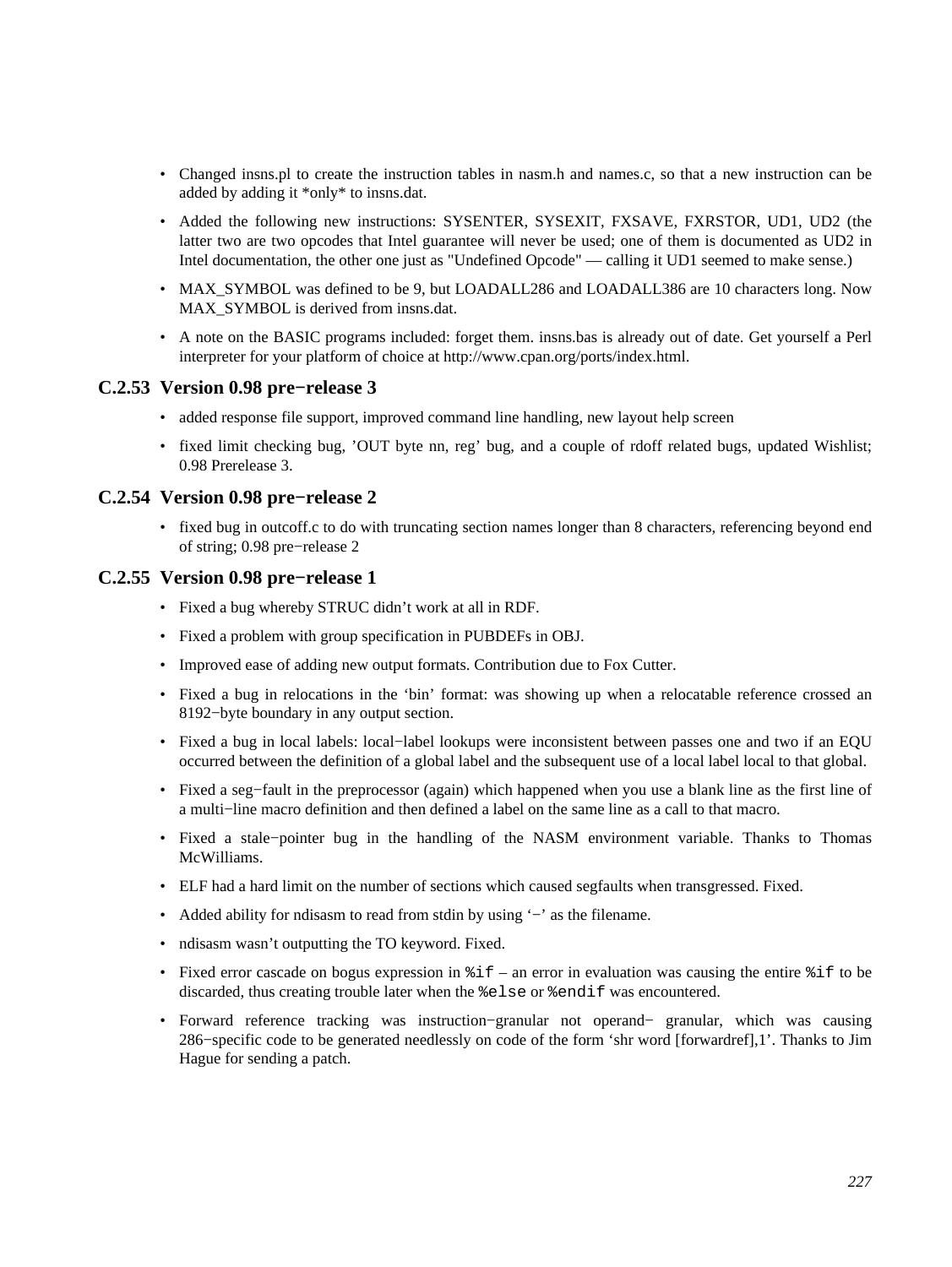- All messages now appear on stdout, as sending them to stderr serves no useful purpose other than to make redirection difficult.
- Fixed the problem with EQUs pointing to an external symbol this now generates an error message.
- Allowed multiple size prefixes to an operand, of which only the first is taken into account.
- Incorporated John Fine's changes, including fixes of a large number of preprocessor bugs, some small problems in OBJ, and a reworking of label handling to define labels before their line is assembled, rather than after.
- Reformatted a lot of the source code to be more readable. Included 'coding.txt' as a guideline for how to format code for contributors.
- Stopped nested %reps causing a panic they now cause a slightly more friendly error message instead.
- Fixed floating point constant problems (patch by Pedro Gimeno)
- Fixed the return value of insn  $size()$  not being checked for  $-1$ , indicating an error.
- Incorporated 3Dnow! instructions.
- Fixed the 'mov eax,  $eax + ebx$ ' bug.
- Fixed the GLOBAL EQU bug in ELF. Released developers release 3.
- Incorporated John Fine's command line parsing changes
- Incorporated David Lindauer's OMF debug support
- Made changes for LCC 4.0 support (\_\_NASM\_CDecl\_\_, removed register size specification warning when sizes agree).

# **C.3 NASM 0.9 Series**

Revisions before 0.98.

#### **C.3.1 Version 0.97 released December 1997**

- This was entirely a bug−fix release to 0.96, which seems to have got cursed. Silly me.
- Fixed stupid mistake in OBJ which caused 'MOV EAX,<constant>' to fail. Caused by an error in the 'MOV EAX,<segment>' support.
- ndisasm hung at EOF when compiled with lcc on Linux because lcc on Linux somehow breaks feof(). ndisasm now does not rely on feof().
- A heading in the documentation was missing due to a markup error in the indexing. Fixed.
- Fixed failure to update all pointers on realloc() within extended− operand code in parser.c. Was causing wrong behaviour and seg faults on lines such as 'dd 0.0,0.0,0.0,0.0,...'
- Fixed a subtle preprocessor bug whereby invoking one multi−line macro on the first line of the expansion of another, when the second had been invoked with a label defined before it, didn't expand the inner macro.
- Added internal.doc back in to the distribution archives it was missing in 0.96 \*blush\*
- Fixed bug causing 0.96 to be unable to assemble its own test files, specifically objtest.asm. \*blush again\*
- Fixed seg−faults and bogus error messages caused by mismatching %rep and %endrep within multi−line macro definitions.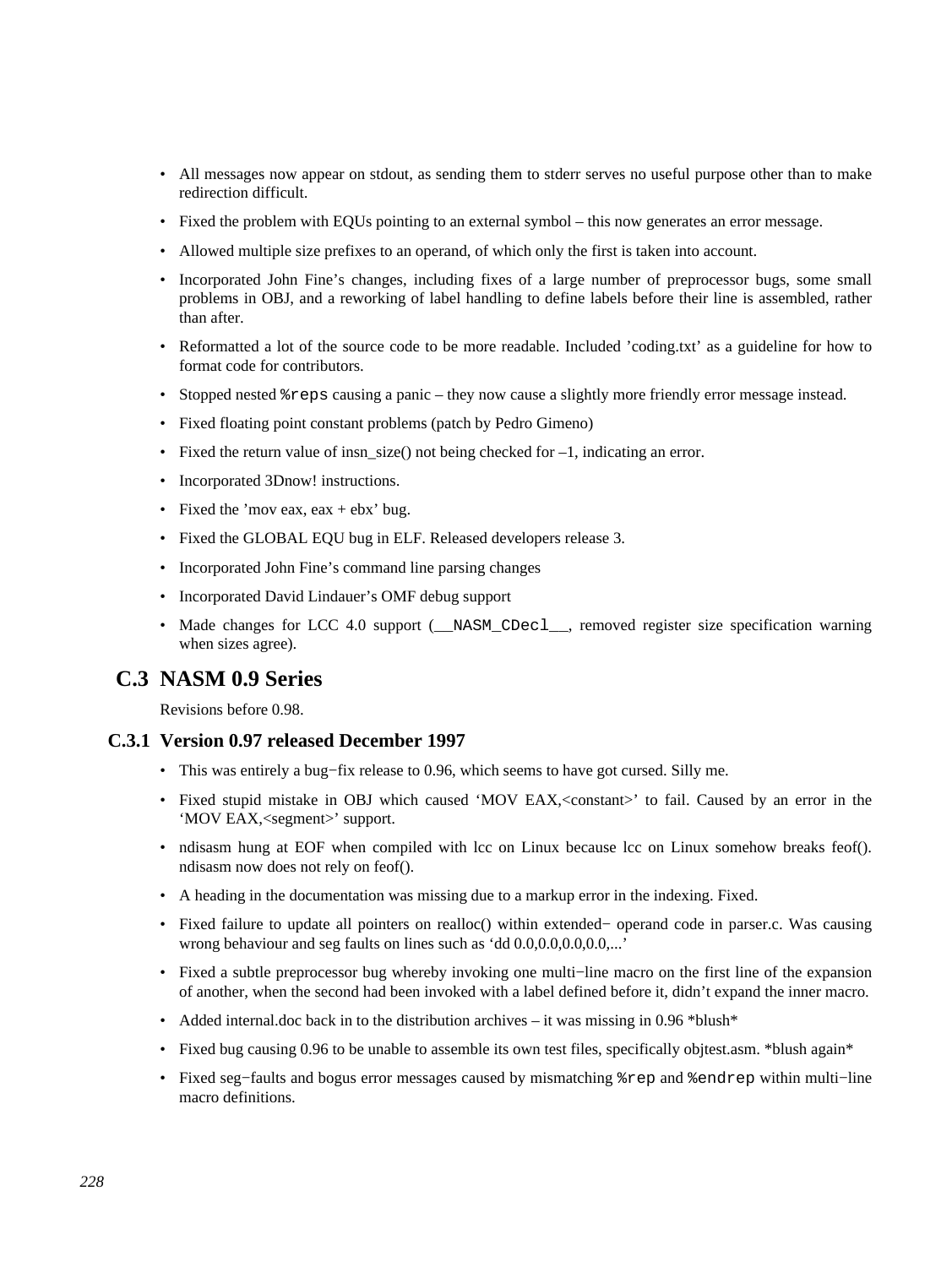- Fixed a problem with buffer overrun in OBJ, which was causing corruption at ends of long PUBDEF records.
- Separated DOS archives into main−program and documentation to reduce download size.

## **C.3.2 Version 0.96 released November 1997**

- Fixed a bug whereby, if 'nasm sourcefile' would cause a filename collision warning and put output into 'nasm.out', then 'nasm sourcefile –o outputfile' still gave the warning even though the '−o' was honoured. Fixed name pollution under Digital UNIX: one of its header files defined R\_SP, which broke the enum in nasm.h.
- Fixed minor instruction table problems: FUCOM and FUCOMP didn't have two−operand forms; NDISASM didn't recognise the longer register forms of PUSH and POP (eg FF F3 for PUSH BX); TEST mem,imm32 was flagged as undocumented; the 32–bit forms of CMOV had 16–bit operand size prefixes; 'AAD imm' and 'AAM imm' are no longer flagged as undocumented because the Intel Architecture reference documents them.
- Fixed a problem with the local−label mechanism, whereby strange types of symbol (EQUs, auto−defined OBJ segment base symbols) interfered with the 'previous global label' value and screwed up local labels.
- Fixed a bug whereby the stub preprocessor didn't communicate with the listing file generator, so that the –a and –l options in conjunction would produce a useless listing file.
- Merged 'os2' object file format back into 'obj', after discovering that 'obj' \_also\_ shouldn't have a link pass separator in a module containing a non−trivial MODEND. Flat segments are now declared using the FLAT attribute. 'os2' is no longer a valid object format name: use 'obj'.
- Removed the fixed−size temporary storage in the evaluator. Very very long expressions (like 'mov  $ax,1+1+1+1+...$  for two hundred 1s or so) should now no longer crash NASM.
- Fixed a bug involving segfaults on disassembly of MMX instructions, by changing the meaning of one of the operand−type flags in nasm.h. This may cause other apparently unrelated MMX problems; it needs to be tested thoroughly.
- Fixed some buffer overrun problems with large OBJ output files. Thanks to DJ Delorie for the bug report and fix.
- Made preprocess–only mode actually listen to the  $\frac{1}{2}$  line markers as it prints them, so that it can report errors more sanely.
- Re−designed the evaluator to keep more sensible track of expressions involving forward references: can now cope with previously−nightmare situations such as:

```
 mov ax,foo | bar 
 foo equ 1 
 bar equ 2
```
- Added the ALIGN and ALIGNB standard macros.
- Added PIC support in ELF: use of WRT to obtain the four extra relocation types needed.
- Added the ability for output file formats to define their own extensions to the GLOBAL, COMMON and EXTERN directives.
- Implemented common−variable alignment, and global−symbol type and size declarations, in ELF.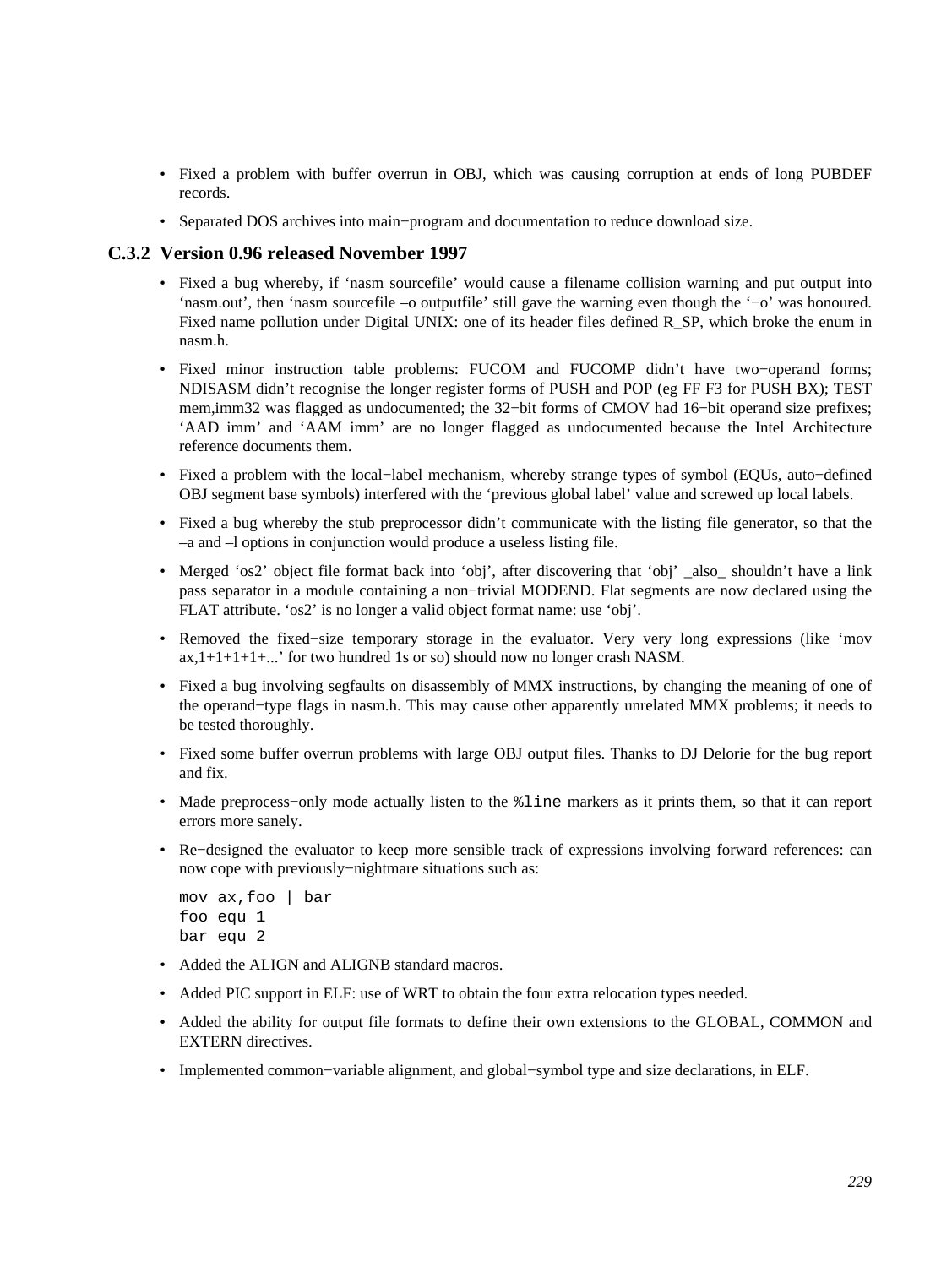- Implemented NEAR and FAR keywords for common variables, plus far−common element size specification, in OBJ.
- Added a feature whereby EXTERNs and COMMONs in OBJ can be given a default WRT specification (either a segment or a group).
- Transformed the Unix NASM archive into an auto−configuring package.
- Added a sanity−check for people applying SEG to things which are already segment bases: this previously went unnoticed by the SEG processing and caused OBJ−driver panics later.
- Added the ability, in OBJ format, to deal with 'MOV EAX, <segment>' type references: OBJ doesn't directly support dword−size segment base fixups, but as long as the low two bytes of the constant term are zero, a word−size fixup can be generated instead and it will work.
- Added the ability to specify sections' alignment requirements in Win32 object files and pure binary files.
- Added preprocess–time expression evaluation: the %assign (and %iassign) directive and the bare %if (and %elif) conditional. Added relational operators to the evaluator, for use only in %if constructs: the standard relationals =  $\langle \rangle \langle \rangle = \rangle$  =  $\langle \rangle$  (and C−like synonyms = and !=) plus low-precedence logical operators &&,  $\wedge$  and ||.
- Added a preprocessor repeat construct: %rep / %exitrep / %endrep.
- Added the FILE and LINE standard macros.
- Added a sanity check for number constants being greater than 0xFFFFFFFF. The warning can be disabled.
- Added the %0 token whereby a variadic multi−line macro can tell how many parameters it's been given in a specific invocation.
- Added %rotate, allowing multi–line macro parameters to be cycled.
- Added the '\*' option for the maximum parameter count on multi−line macros, allowing them to take arbitrarily many parameters.
- Added the ability for the user−level forms of EXTERN, GLOBAL and COMMON to take more than one argument.
- Added the IMPORT and EXPORT directives in OBJ format, to deal with Windows DLLs.
- Added some more preprocessor  $\text{if common conditions}$   $\text{if not } \text{if not } \text{if not } \text{if not } \text{if not } \text{if not } \text{if not } \text{if not } \text{if not } \text{if not } \text{if not } \text{if not } \text{if not } \text{if not } \text{if not } \text{if not } \text{if not } \text{if not } \text{if not } \text{if not } \text{if not } \text{if not } \text{if not } \text{if not } \text{if not } \text{if not } \text{if not } \text{if not } \text{if not } \text{if not }$ / %ifnum / %ifstr (token type testing).
- Added the ability to distinguish SHL AX,1 (the 8086 version) from SHL AX,BYTE 1 (the 286−and−upwards version whose constant happens to be 1).
- Added NetBSD/FreeBSD/OpenBSD's variant of a.out format, complete with PIC shared library features.
- Changed NASM's idiosyncratic handling of FCLEX, FDISI, FENI, FINIT, FSAVE, FSTCW, FSTENV, and FSTSW to bring it into line with the otherwise accepted standard. The previous behaviour, though it was a deliberate feature, was a deliberate feature based on a misunderstanding. Apologies for the inconvenience.
- Improved the flexibility of ABSOLUTE: you can now give it an expression rather than being restricted to a constant, and it can take relocatable arguments as well.
- Added the ability for a variable to be declared as EXTERN multiple times, and the subsequent definitions are just ignored.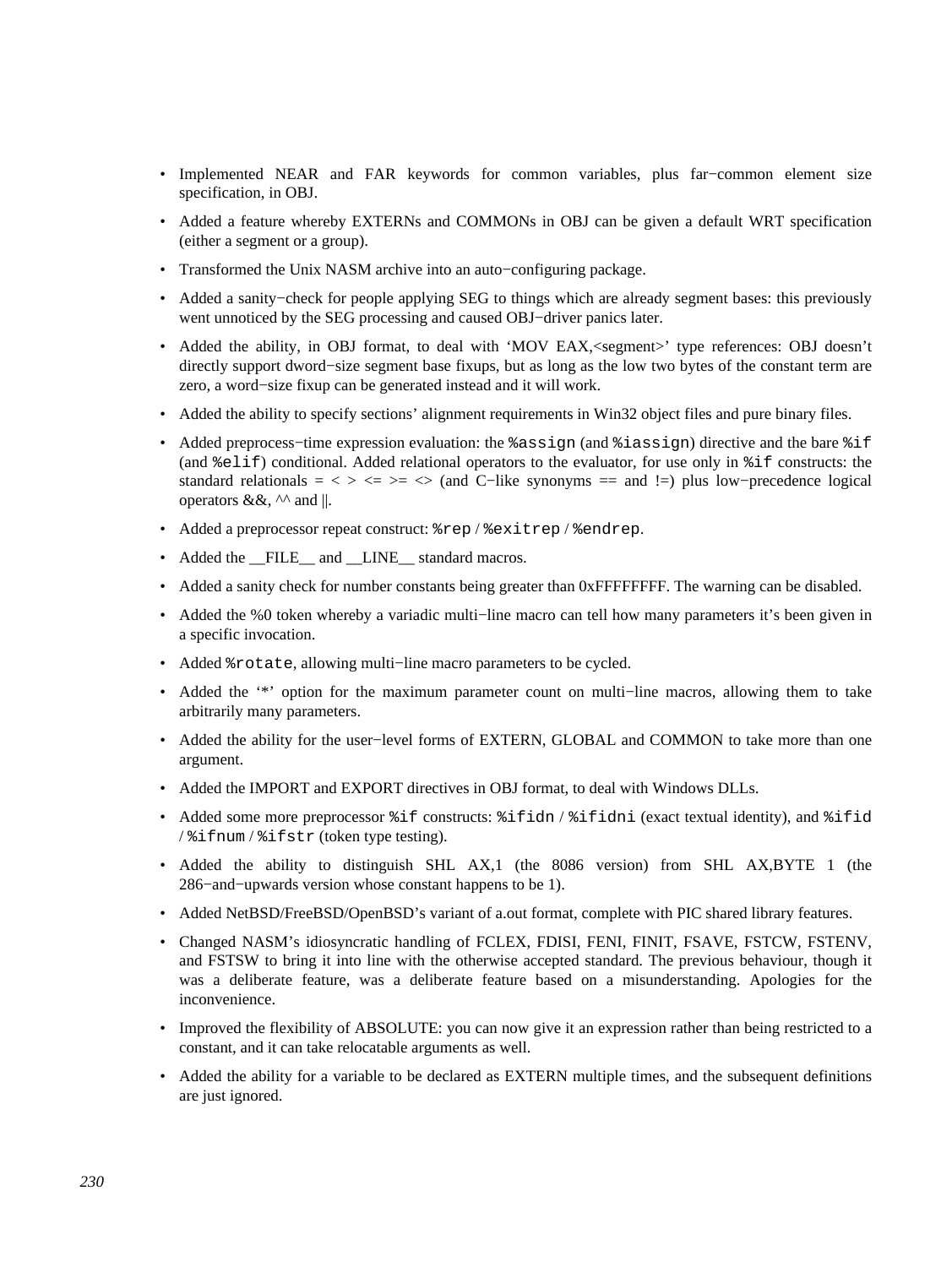- We now allow instruction prefixes (CS, DS, LOCK, REPZ etc) to be alone on a line (without a following instruction).
- Improved sanity checks on whether the arguments to EXTERN, GLOBAL and COMMON are valid identifiers.
- Added misc/exebin.mac to allow direct generation of .EXE files by hacking up an EXE header using DB and DW; also added test/binexe.asm to demonstrate the use of this. Thanks to Yann Guidon for contributing the EXE header code.
- ndisasm forgot to check whether the input file had been successfully opened. Now it does. Doh!
- Added the Cyrix extensions to the MMX instruction set.
- Added a hinting mechanism to allow [EAX+EBX] and [EBX+EAX] to be assembled differently. This is important since [ESI+EBP] and [EBP+ESI] have different default base segment registers.
- Added support for the PharLap OMF extension for 4096−byte segment alignment.

## **C.3.3 Version 0.95 released July 1997**

- Fixed yet another ELF bug. This one manifested if the user relied on the default segment, and attempted to define global symbols without first explicitly declaring the target segment.
- Added makefiles (for NASM and the RDF tools) to build Win32 console apps under Symantec C++. Donated by Mark Junker.
- Added 'macros.bas' and 'insns.bas', QBasic versions of the Perl scripts that convert 'standard.mac' to 'macros.c' and convert 'insns.dat' to 'insnsa.c' and 'insnsd.c'. Also thanks to Mark Junker.
- Changed the diassembled forms of the conditional instructions so that JB is now emitted as JC, and other similar changes. Suggested list by Ulrich Doewich.
- Added '@' to the list of valid characters to begin an identifier with.
- Documentary changes, notably the addition of the 'Common Problems' section in nasm.doc.
- Fixed a bug relating to 32−bit PC−relative fixups in OBJ.
- Fixed a bug in perm\_copy() in labels.c which was causing exceptions in cleanup\_labels() on some systems.
- Positivity sanity check in TIMES argument changed from a warning to an error following a further complaint.
- Changed the acceptable limits on byte and word operands to allow things like '~10111001b' to work.
- Fixed a major problem in the preprocessor which caused seg−faults if macro definitions contained blank lines or comment−only lines.
- Fixed inadequate error checking on the commas separating the arguments to 'db', 'dw' etc.
- Fixed a crippling bug in the handling of macros with operand counts defined with a '+' modifier.
- Fixed a bug whereby object file formats which stored the input file name in the output file (such as OBJ and COFF) weren't doing so correctly when the output file name was specified on the command line.
- Removed [INC] and [INCLUDE] support for good, since they were obsolete anyway.
- Fixed a bug in OBJ which caused all fixups to be output in 16−bit (old−format) FIXUPP records, rather than putting the 32−bit ones in FIXUPP32 (new−format) records.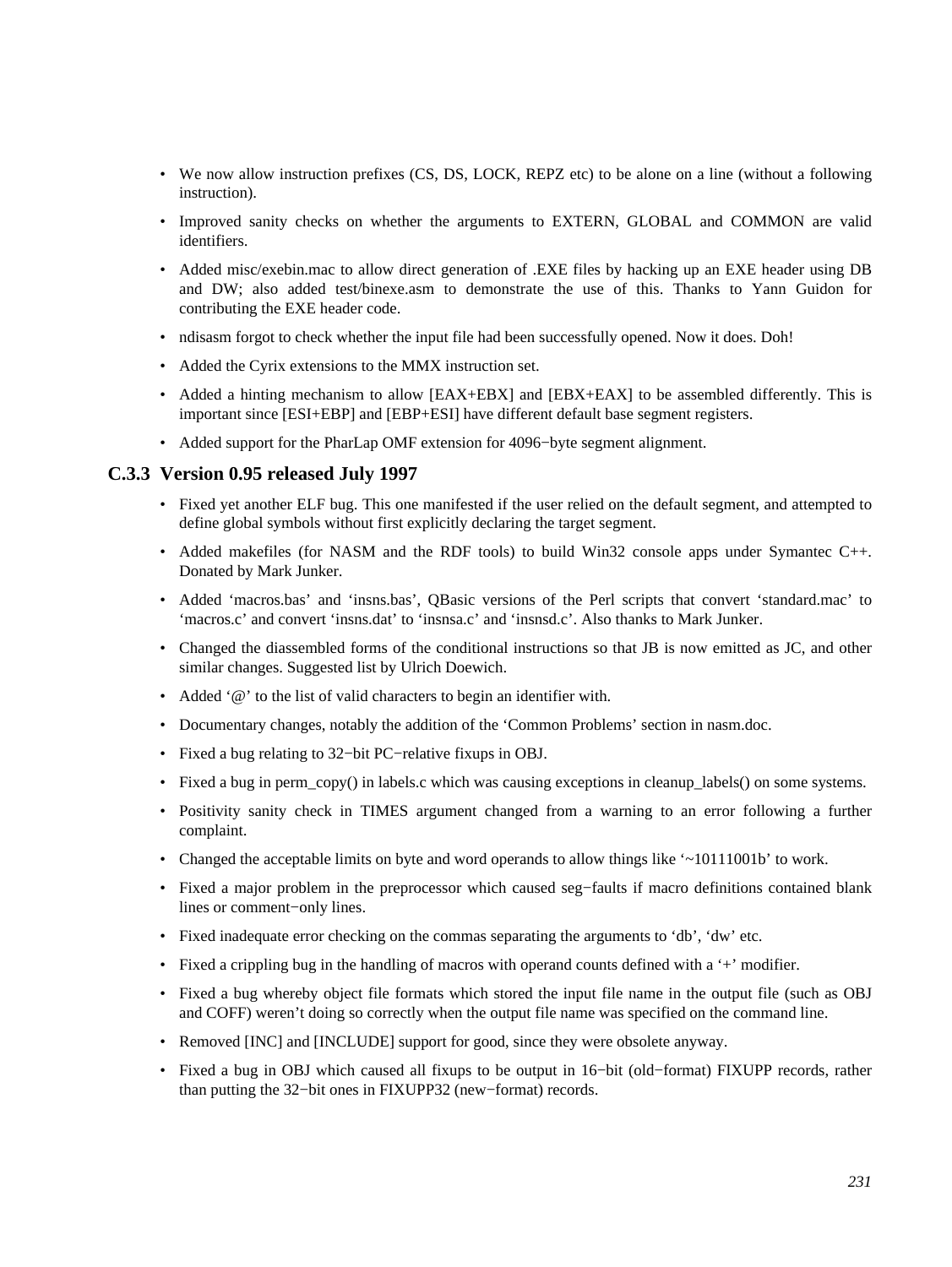- Added, tentatively, OS/2 object file support (as a minor variant on OBJ).
- Updates to Fox Cutter's Borland C makefile, Makefile.bc2.
- Removed a spurious second fclose() on the output file.
- Added the '−s' command line option to redirect all messages which would go to stderr (errors, help text) to stdout instead.
- Added the '−w' command line option to selectively suppress some classes of assembly warning messages.
- Added the '−p' pre−include and '−d' pre−define command−line options.
- Added an include file search path: the '−i' command line option.
- Fixed a silly little preprocessor bug whereby starting a line with a '%!' environment−variable reference caused an 'unknown directive' error.
- Added the long−awaited listing file support: the '−l' command line option.
- Fixed a problem with OBJ format whereby, in the absence of any explicit segment definition, non−global symbols declared in the implicit default segment generated spurious EXTDEF records in the output.
- Added the NASM environment variable.
- From this version forward, Win32 console−mode binaries will be included in the DOS distribution in addition to the 16−bit binaries. Added Makefile.vc for this purpose.
- Added 'return 0;' to test/objlink.c to prevent compiler warnings.
- Added the \_\_NASM\_MAJOR\_\_ and \_\_NASM\_MINOR\_\_ standard defines.
- Added an alternative memory−reference syntax in which prefixing an operand with '&' is equivalent to enclosing it in square brackets, at the request of Fox Cutter.
- Errors in pass two now cause the program to return a non−zero error code, which they didn't before.
- Fixed the single−line macro cycle detection, which didn't work at all on macros with no parameters (caused an infinite loop). Also changed the behaviour of single−line macro cycle detection to work like cpp, so that macros like 'extrn' as given in the documentation can be implemented.
- Fixed the implementation of WRT, which was too restrictive in that you couldn't do 'mov ax, [di+abc wrt dgroup]' because (di+abc) wasn't a relocatable reference.

#### **C.3.4 Version 0.94 released April 1997**

- Major item: added the macro processor.
- Added undocumented instructions SMI, IBTS, XBTS and LOADALL286. Also reorganised CMPXCHG instruction into early−486 and Pentium forms. Thanks to Thobias Jones for the information.
- Fixed two more stupid bugs in ELF, which were causing 'ld' to continue to seg−fault in a lot of non−trivial cases.
- Fixed a seg−fault in the label manager.
- Stopped FBLD and FBSTP from \_requiring\_ the TWORD keyword, which is the only option for BCD loads/stores in any case.
- Ensured FLDCW, FSTCW and FSTSW can cope with the WORD keyword, if anyone bothers to provide it. Previously they complained unless no keyword at all was present.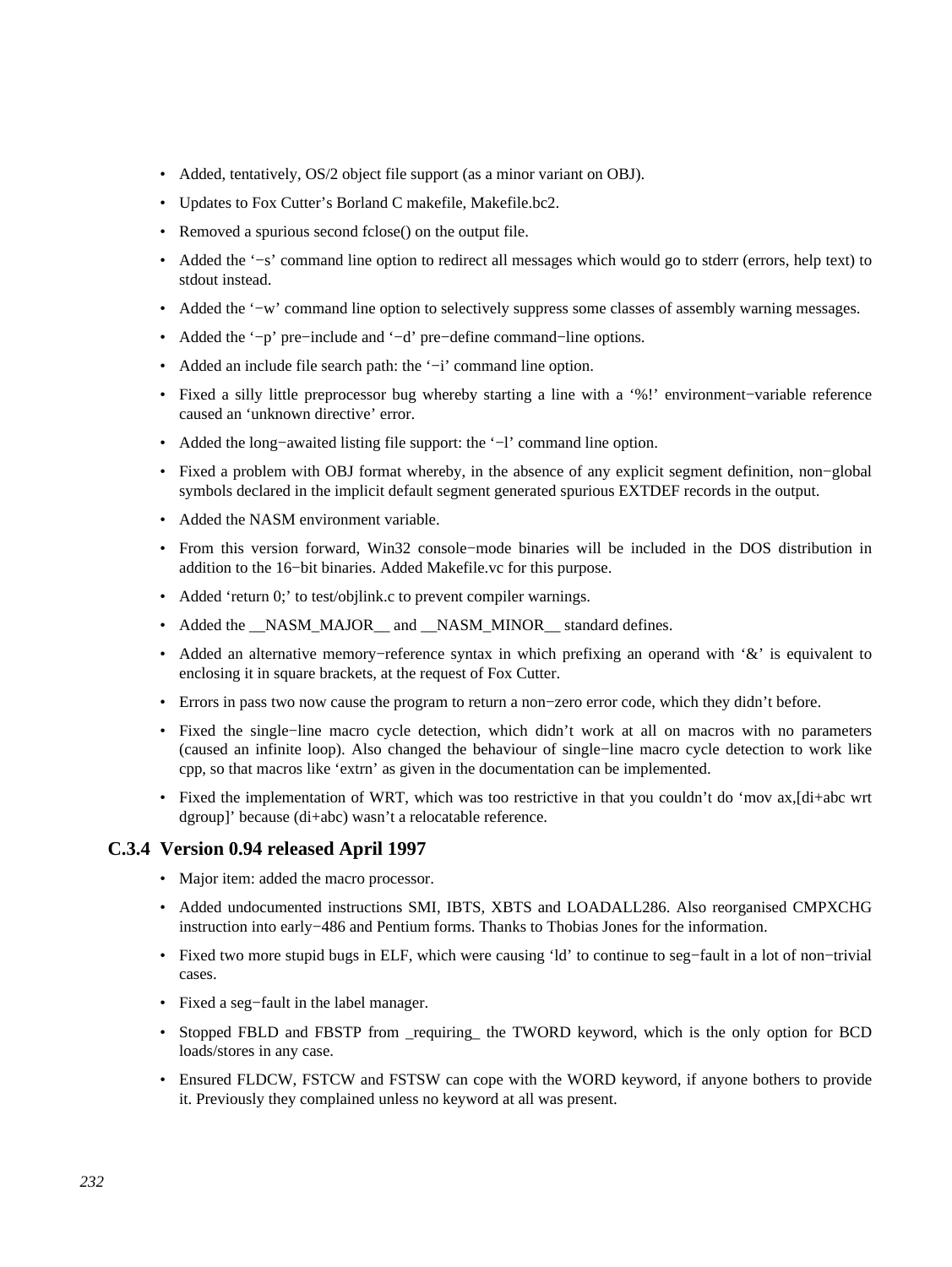- Some forms of FDIV/FDIVR and FSUB/FSUBR were still inverted: a vestige of a bug that I thought had been fixed in 0.92. This was fixed, hopefully for good this time...
- Another minor phase error (insofar as a phase error can ever be minor) fixed, this one occurring in code of the form

```
 rol ax,forward_reference 
 forward_reference equ 1
```
- The number supplied to TIMES is now sanity−checked for positivity, and also may be greater than 64K (which previously didn't work on 16−bit systems).
- Added Watcom C makefiles, and misc/pmw.bat, donated by Dominik Behr.
- Added the INCBIN pseudo−opcode.
- Due to the advent of the preprocessor, the [INCLUDE] and [INC] directives have become obsolete. They are still supported in this version, with a warning, but won't be in the next.
- Fixed a bug in OBJ format, which caused incorrect object records to be output when absolute labels were made global.
- Updates to RDOFF subdirectory, and changes to outrdf.c.

# **C.3.5 Version 0.93 released January 1997**

This release went out in a great hurry after semi−crippling bugs were found in 0.92.

- Really *did* fix the stack overflows this time. \*blush\*
- Had problems with EA instruction sizes changing between passes, when an offset contained a forward reference and so 4 bytes were allocated for the offset in pass one; by pass two the symbol had been defined and happened to be a small absolute value, so only 1 byte got allocated, causing instruction size mismatch between passes and hence incorrect address calculations. Fixed.
- Stupid bug in the revised ELF section generation fixed (associated string−table section for .symtab was hard−coded as 7, even when this didn't fit with the real section table). Was causing 'ld' to seg−fault under Linux.
- Included a new Borland C makefile, Makefile.bc2, donated by Fox Cutter <lmb@comtch.iea.com>.

#### **C.3.6 Version 0.92 released January 1997**

- The FDIVP/FDIVRP and FSUBP/FSUBRP pairs had been inverted: this was fixed. This also affected the LCC driver.
- Fixed a bug regarding 32−bit effective addresses of the form [other\_register+ESP].
- Documentary changes, notably documentation of the fact that Borland Win32 compilers use 'obj' rather than 'win32' object format.
- Fixed the COMENT record in OBJ files, which was formatted incorrectly.
- Fixed a bug causing segfaults in large RDF files.
- OBJ format now strips initial periods from segment and group definitions, in order to avoid complications with the local label syntax.
- Fixed a bug in disassembling far calls and jumps in NDISASM.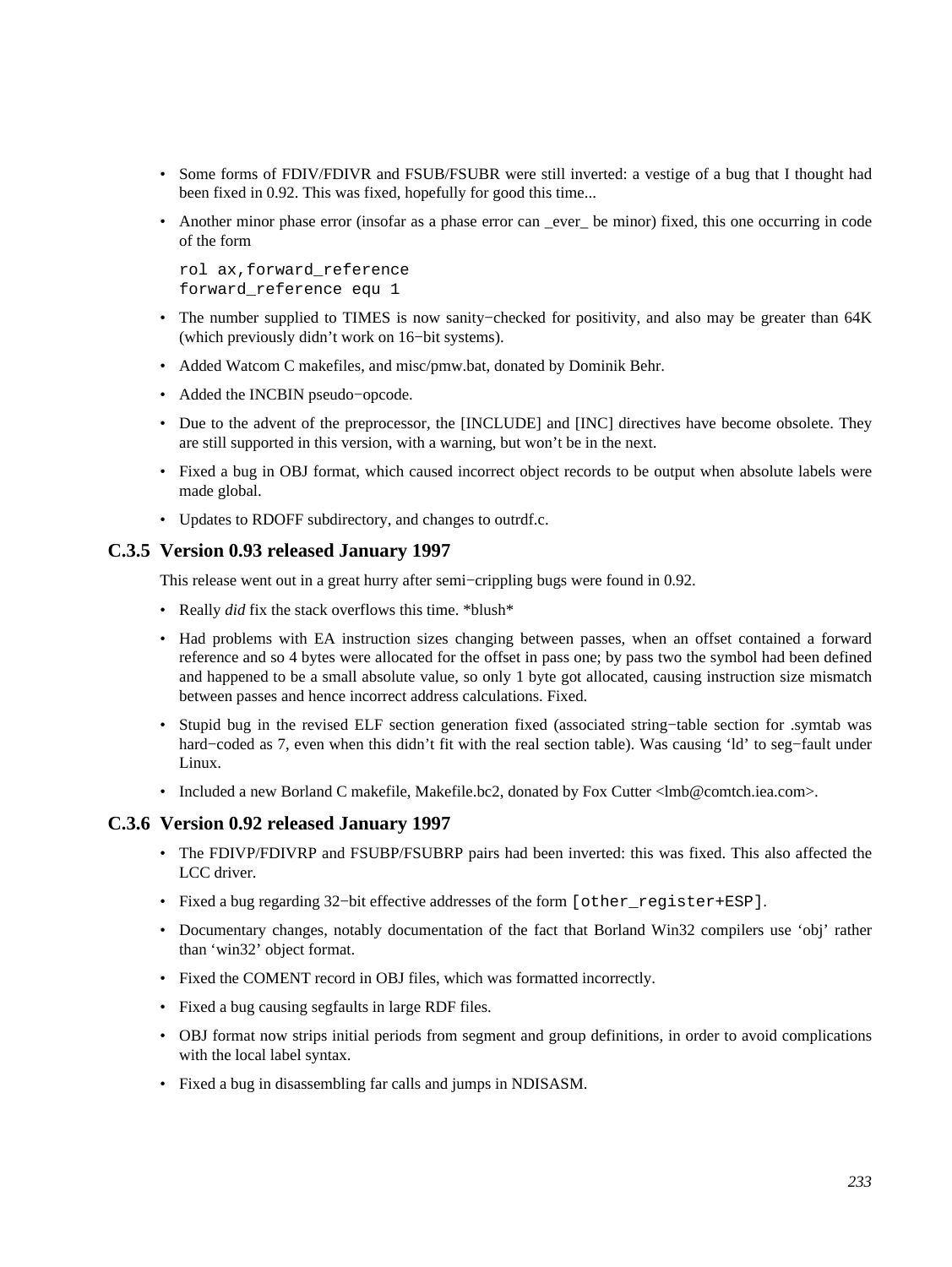- Added support for user−defined sections in COFF and ELF files.
- Compiled the DOS binaries with a sensible amount of stack, to prevent stack overflows on any arithmetic expression containing parentheses.
- Fixed a bug in handling of files that do not terminate in a newline.

## **C.3.7 Version 0.91 released November 1996**

- Loads of bug fixes.
- Support for RDF added.
- Support for DBG debugging format added.
- Support for 32−bit extensions to Microsoft OBJ format added.
- Revised for Borland C: some variable names changed, makefile added.
- LCC support revised to actually work.
- JMP/CALL NEAR/FAR notation added.
- 'a16', 'o16', 'a32' and 'o32' prefixes added.
- Range checking on short jumps implemented.
- MMX instruction support added.
- Negative floating point constant support added.
- Memory handling improved to bypass 64K barrier under DOS.
- \$ prefix to force treatment of reserved words as identifiers added.
- Default−size mechanism for object formats added.
- Compile−time configurability added.
- #,  $\omega$ ,  $\sim$  and c{?} are now valid characters in labels.
- −e and −k options in NDISASM added.

#### **C.3.8 Version 0.90 released October 1996**

First release version. First support for object file output. Other changes from previous version (0.3x) too numerous to document.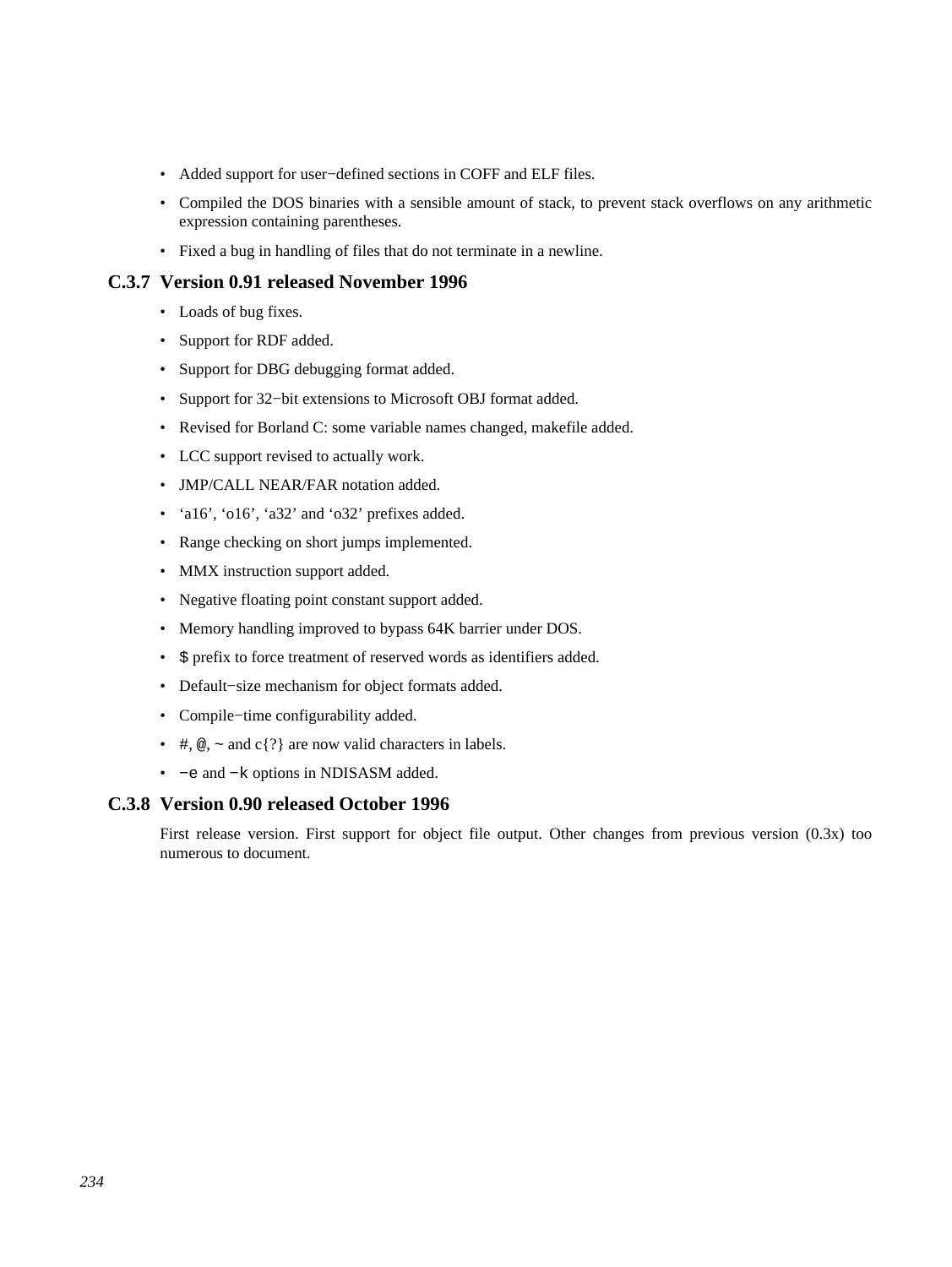# **Index**

| ! operator, unary        | 37         | 800                             | 51             |
|--------------------------|------------|---------------------------------|----------------|
| $!=$ operator            | 55         | %+1 and %-1 syntax              | 53             |
| \$\$ token               | 36, 96     | 16-bit mode, versus 32-bit mode | 76             |
| \$                       |            | 64-bit displacement             | 126            |
| Here token               | 36         | 64-bit immediate                | 125            |
| prefix                   | 29, 33, 99 | -a option                       | 24, 132        |
| % operator               | 37         | A16                             | 29             |
| 웅 !                      | 67         | a16                             | 123            |
| %\\$ and %\\$\$ prefixes | 60, 61     | A32                             | 29             |
| %% operator              | 37, 48     | a32                             | 123            |
| $\frac{6}{6} +$          | 43         | A64                             | 29             |
| 응?                       | 44         | a64                             | 123            |
| 응??                      | 44         | a86                             | 16, 26, 27     |
| % [                      | 43         | ABS                             | 33             |
| & operator               | 37         | ABSOLUTE                        | 78,85          |
| && operator              | 55         | addition                        | 37             |
| * operator               | 37         | addressing, mixed-size          | 122            |
| + modifier               | 49         | address-size prefixes           | 29             |
| + operator               |            | algebra                         | 32             |
| binary                   | 37         | ALIGN                           | 72, 74, 83, 85 |
| unary                    | 37         | smart                           | 74             |
| - operator               |            | ALIGNB                          | 72             |
| binary                   | 37         | alignment                       |                |
| unary                    | 37         | in bin sections                 | 83             |
| @ symbol prefix          | 40, 48     | in elf sections                 | 96             |
| / operator               | 37         | in obj sections                 | 85             |
| // operator              | 37         | in win32 sections               | 89             |
| < operator               | 55         | of elf common variables         | 98             |
| << operator              | 37         | ALIGNMODE                       | 74             |
| $\leq$ = operator        | 55         | ALIGNMODE                       | 75             |
| <> operator              | 55         | ALINK                           | 102            |
| $=$ operator             | 55         | alink.sourceforge.net           | 102            |
| $=$ = operator           | 55         | a11                             | 25             |
| > operator               | 55         | alloc                           | 95             |
| $\geq$ = operator        | 55         | alternate register names        | 74             |
| >> operator              | 37         | alt.lang.asm                    | 16             |
| ? MASM syntax            | 30         | altreg                          | 74             |
| * operator               | 37         | ambiguity                       | 27             |
| ** operator              | 55         | a.out                           |                |
| operator                 | 37         | <b>BSD</b> version              | 98             |
| $\vert \vert$ operator   | 55         | Linux version                   | 98             |
| $\sim$ operator          | 37         | aout                            | 98             |
| %0 parameter count       | 50, 51     | aoutb                           | 98, 117        |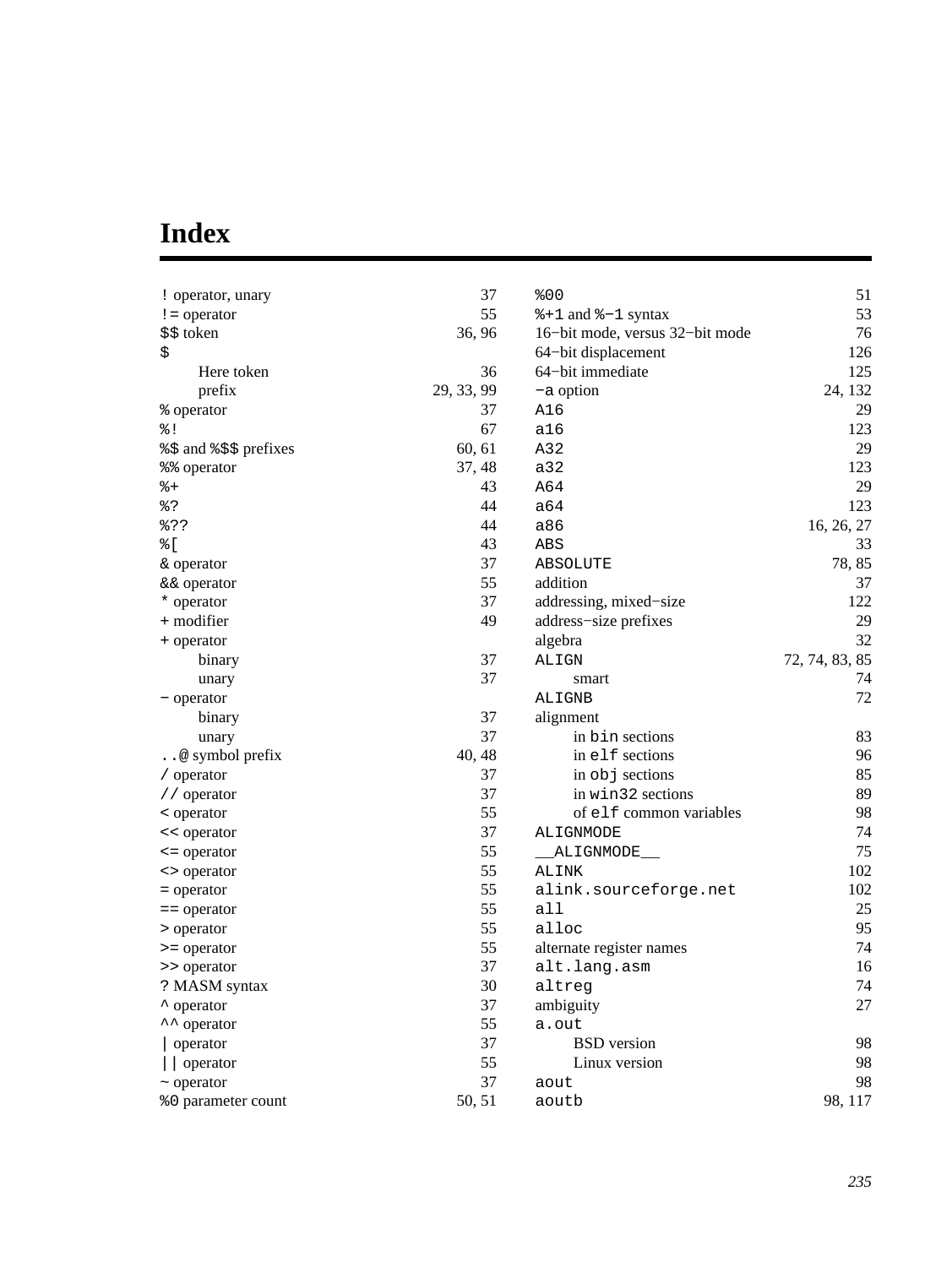| %arg                    | 64                         | colon                               | 29             |
|-------------------------|----------------------------|-------------------------------------|----------------|
| arg                     | 110, 117                   | .COM                                | 82, 104        |
| as86                    | 16, 99                     | comma                               | 50             |
| assembler directives    | 76                         | command-line                        | 19,82          |
| assembly-time options   | 23                         | commas in macro parameters          | 49             |
| <i><b>%assign</b></i>   | 44                         | <i><b>%comment</b></i>              | 67             |
| <b>ASSUME</b>           | 27                         | .comment                            | 96             |
| AΤ                      | 71                         | COMMON                              | 80, 85         |
| Autoconf                | 18                         | elf extensions to                   | 98             |
| autoexec.bat            | 17                         | objextensions to                    | 88             |
| auto-sync               | 132                        | Common Object File Format           | 95             |
| -b                      | 131                        | common variables                    | 80             |
| bin                     | 20, 82                     | alignment in elf                    | 98             |
| multisection            | 83                         | element size                        | 88             |
| binary                  | 33                         | comp.lang.asm.x86                   | 16, 17         |
| binary files            | 31                         | comp.os.msdos.programmer            | 105            |
| bit shift               | 37                         | concatenating macro parameters      | 52             |
| <b>BITS</b>             | 76, 82                     | concatenating strings               | 45             |
| $_{\rm BITS}$           | 68                         | condition codes as macro parameters | 53             |
| bitwise AND             | 37                         | conditional assembly                | 54             |
| bitwise OR              | 37                         | conditional jumps                   | 128            |
| bitwise XOR             | 37                         | conditional-return macro            | 53             |
| block IFs               | 62                         | configure                           | 18             |
| boot loader             | 82                         | constants                           | 33             |
| boot sector             | 128                        | context fall-through lookup         | 61             |
| <b>Borland</b>          |                            | context stack                       | 60, 62         |
| Pascal                  | 111                        | context-local labels                | 60             |
| Win32 compilers         | 84                         | context-local single-line macros    | 61             |
| braces                  |                            | counting macro parameters           | 51             |
| after % sign            | 52                         | CPU                                 | 80             |
| around macro parameters | 47                         | CPUID                               | 34             |
| <b>BSD</b>              | 117                        | creating contexts                   | 60             |
| .bss                    | 96, 98, 99                 | critical expression                 | 30, 38, 45, 78 |
| bugs                    | 129                        | $-D$ option                         | 23             |
| bugtracker              | 129                        | -d option                           | 23             |
| <b>BYTE</b>             | 128                        | daily development snapshots         | 17             |
| C calling convention    | 107, 114                   | .data                               | 96, 98, 99     |
| C symbol names          | 105                        | $\_$ DATA                           | 107            |
| $c16.\text{mac}$        | 110, 113                   | data                                | 97, 100        |
| $c32.\text{mac}$        | 117                        | data structure                      | 109, 116       |
| CALL FAR                | 38                         | $\overline{\text{DATE}}$            | 69             |
| case sensitivity        | 26, 41, 42, 44, 47, 56, 86 | _DATE_NUM__                         | 69             |
| changing sections       | 77                         | ${\rm DB}$                          | 30, 34, 35     |
| character constant      | 30, 34                     | dbg                                 | 100            |
| character strings       | 33                         | DD                                  | 30, 34, 35     |
| circular references     | 41                         | debug information                   | 21             |
| CLASS                   | 85                         | debug information format            | 21             |
| %clear                  | 67                         | decimal                             | 33             |
| coff                    | 95                         | declaring structures                | 70             |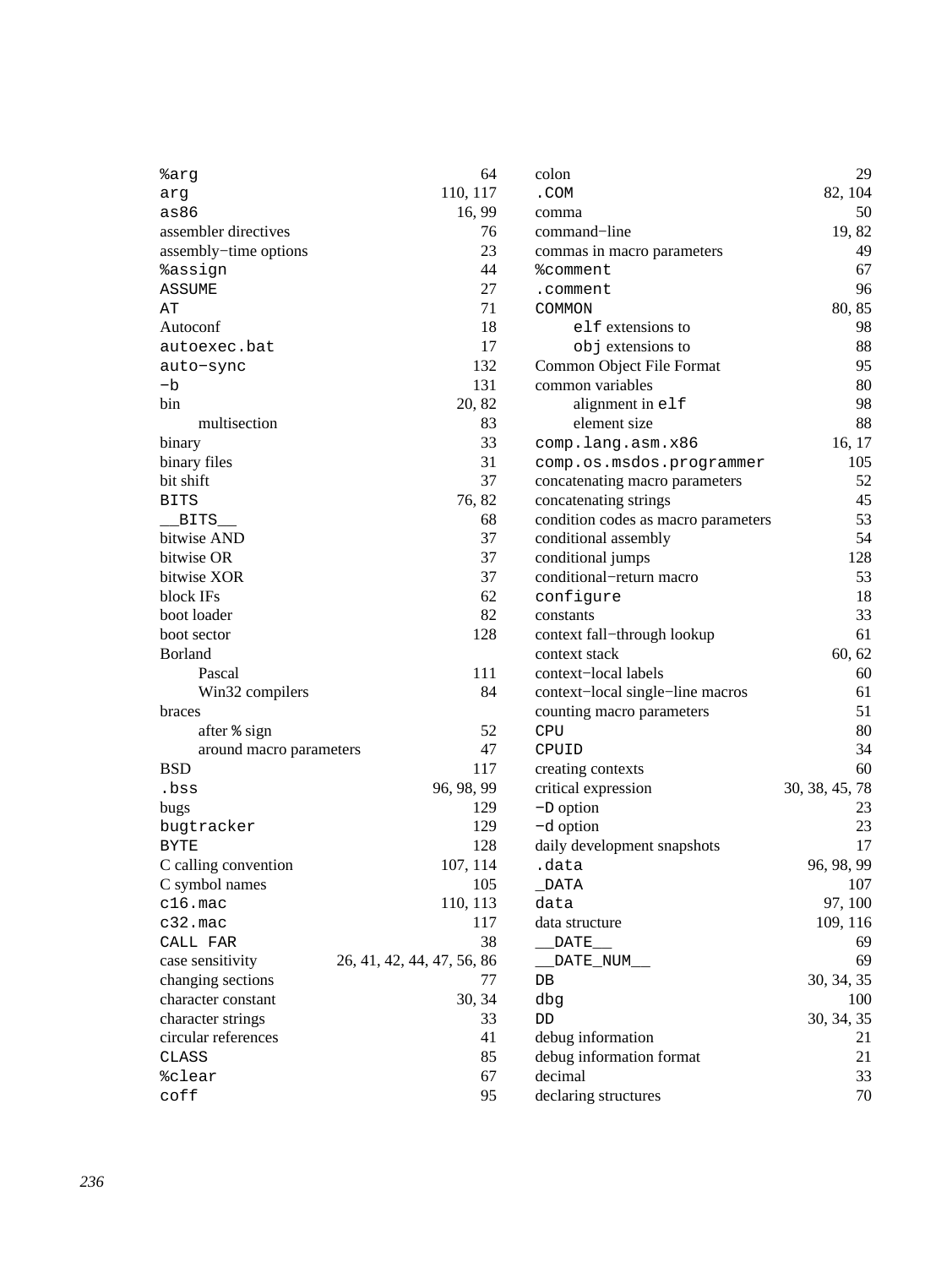| <b>DEFAULT</b>                    | 77         | %elifmacro                            | 55       |
|-----------------------------------|------------|---------------------------------------|----------|
| default                           | 97         | %elifn                                | 54, 56   |
| default macro parameters          | 50         | %elifnctx                             | 55       |
| default name                      | 82         | %elifndef                             | 54       |
| default-WRT mechanism             | 88         | %elifnempty                           | 57       |
| <i><b>%define</b></i>             | 23, 41     | %elifnenv                             | 57       |
| defining sections                 | 77         | %elifnid                              | 57       |
| %defstr                           | 45         | %elifnidn                             | 56       |
| %deftok                           | 45         | %elifnidni                            | 56       |
| <i><b>%depend</b></i>             | 59         | %elifnmacro                           | 55       |
| design goals                      | 26         | %elifnnum                             | 57       |
| DevPac                            | 31, 39     | %elifnstr                             | 57       |
| disabling listing expansion       | 53         | %elifntoken                           | 57       |
| division                          | 37         | %elifnum                              | 57       |
| <b>DJGPP</b>                      | 95, 114    | %elifstr                              | 57       |
| djlink                            | 102        | %eliftoken                            | 57       |
| DLL symbols                       |            | %else                                 | 54       |
| exporting                         | 87         | endproc                               | 110, 117 |
| importing                         | 86         | %endrep                               | 58       |
| DO                                | 30, 34, 35 | <b>ENDSTRUC</b>                       | 70, 78   |
| <b>DOS</b>                        | 17, 22     | environment                           | 26       |
| DOS archive                       |            | EQU                                   | 30, 31   |
| DOS source archive                | 17         | %error                                | 65       |
| DQ                                | 30, 34, 35 | error                                 | 25       |
| .drectve                          | 89         | error messages                        | 22       |
| DT                                | 30, 34, 35 | error reporting format                | 21       |
| DUP                               | 28, 31     | escape sequences                      | 33       |
| DW                                | 30, 34, 35 | <b>EVEN</b>                           | 72       |
| <b>DWORD</b>                      | 30         | exact matches                         | 53       |
| DΥ                                | 30, 34     | .EXE                                  | 84, 102  |
| $-E$ option                       | 23         | EXE2BIN                               | 105      |
| -e option                         | 23, 133    | EXE_begin                             | 103      |
| effective addresses               | 29, 32     | exebin.mac                            | 103      |
| element size, in common variables | 88         | exec                                  | 96       |
| <b>ELF</b>                        | 95         | <b>Executable and Linkable Format</b> | 95       |
| shared libraries                  | 96         | EXE_end                               | 103      |
| 16-bit code and                   | 98         | EXE_stack                             | 103      |
| elf, debug formats and            | 98         | %exitrep                              | 58       |
| elf32                             | 95         | <b>EXPORT</b>                         | 87       |
| $e$ 1f64                          | 95         | export                                | 100      |
| elfx32                            | 95         | exporting symbols                     | 79       |
| %elif                             | 54, 55, 56 | expressions                           | 23, 36   |
| %elifctx                          | 55         | extension                             | 19,82    |
| %elifdef                          | 54         | <b>EXTERN</b>                         | 79       |
| %elifempty                        | 57         | objextensions to                      | 87       |
| %elifenv                          | 57         | rdf extensions to                     | 100      |
| %elifid                           | 57         | extracting substrings                 | 46       |
| %elifidn                          | 56         | $-F$ option                           | 21       |
| %elifidni                         | 56         | $-f$ option                           | 20, 82   |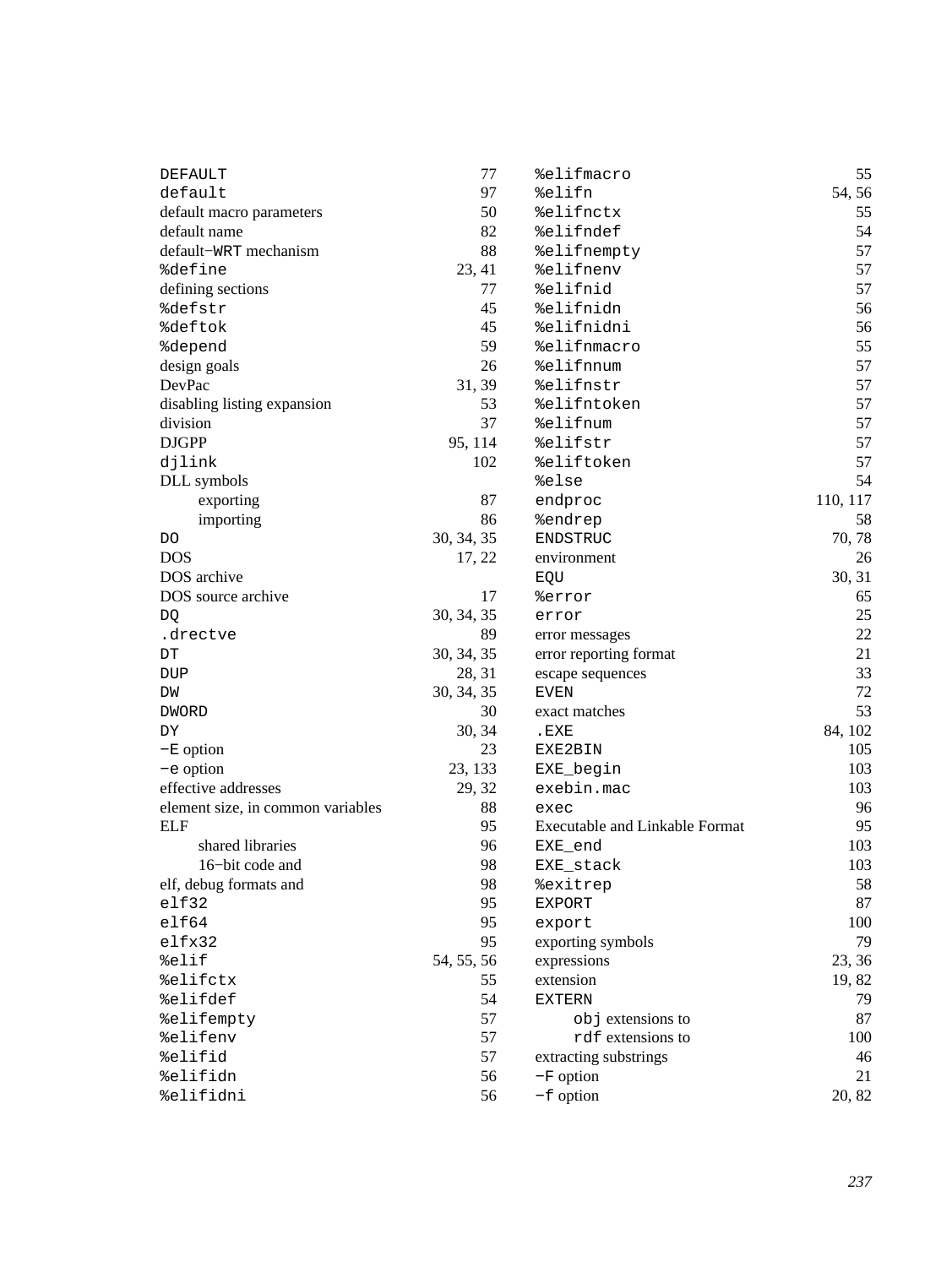| far call                   | 27            | gnu-elf-extensions        | 25      |
|----------------------------|---------------|---------------------------|---------|
| far common variables       | 88            | got                       | 96      |
| far pointer                | 38            | <b>GOT</b> relocations    | 119     |
| FARCODE                    | 110, 113      | <b>GOT</b>                | 96, 117 |
| %fatal                     | 65            | gotoff                    | 96      |
| FILE                       | 68            | <b>GOTOFF</b> relocations | 119     |
| ${\tt FLAT}$               | 85            | gotpc                     | 96      |
| flat memory model          | 114           | <b>GOTPC</b> relocations  | 118     |
| flat-form binary           | 82            | gottpoff                  | 97      |
| <b>FLOAT</b>               | 81            | graphics                  | 31      |
| FLOAT                      | 81            | greedy macro parameters   | 48      |
| float128h__                | 35            | GROUP                     | 86      |
| float1281                  | 35            | groups                    | 38      |
| float16                    | 35            | -h                        | 131     |
| $f$ loat32_                | 35            | hexadecimal               | 33      |
| float64                    | 35            | hidden                    | 97      |
| float8                     | 35            | hle                       | 25      |
| float80e_                  | 35            | hybrid syntaxes           | 27      |
| float80m_                  | 35            | $-I$ option               | 22      |
| FLOAT_DAZ__                | 81            | $-i$ option               | 22, 132 |
| float-denorm               | 25            | <i><b>%iassign</b></i>    | 44      |
| floating-point             |               | <i><b>%idefine</b></i>    | 41      |
| constants                  | 35, 81        | %idefstr                  | 45      |
| packed BCD constants       | 36            | %ideftok                  | 45      |
| floating-point             | 27, 30, 35    | IEND                      | 71      |
| float-overflow             | 25            | %if                       | 54, 55  |
| FLOAT_ROUND__              | 81            | %ifctx                    | 55, 62  |
| float-toolong              | 25            | %ifdef                    | 54      |
| float-underflow            | 25            | <i><b>%ifempty</b></i>    | 57      |
| follows=                   | 83            | %ifenv                    | 57      |
| format-specific directives | 76            | %ifid                     | 56      |
| fp                         | 75            | %ifidn                    | 56      |
| frame pointer              | 107, 111, 114 | %ifidni                   | 56      |
| FreeBSD                    | 98, 117       | <i><b>%ifmacro</b></i>    | 55      |
| FreeLink                   | 102           | %ifn                      | 54, 56  |
| ftp.simtel.net             | 102           | %ifnctx                   | 55      |
| function                   | 97, 100       | %ifndef                   | 54      |
| functions                  |               | %ifnempty                 | 57      |
| C calling convention       | 107, 114      | %ifnenv                   | 57      |
| Pascal calling convention  | 111           | %ifnid                    | 57      |
| $-g$ option                | 21            | <i><b>%ifnidn</b></i>     | 56      |
| gas                        | 16            | %ifnidni                  | 56      |
| gcc                        | 16            | <i><b>%ifnmacro</b></i>   | 55      |
| GLOBAL                     | 79            | %ifnnum                   | 57      |
| aoutb extensions to        | 97            | <i><b>%ifnstr</b></i>     | 57      |
| elf extensions to          | 97            | <i><b>%ifntoken</b></i>   | 57      |
| rdf extensions to          | 100           | %ifnum                    | 56      |
| global offset table        | 117           | %ifstr                    | 56      |
| GLOBAL_OFFSET_TABLE        | 96            | %iftoken                  | 57      |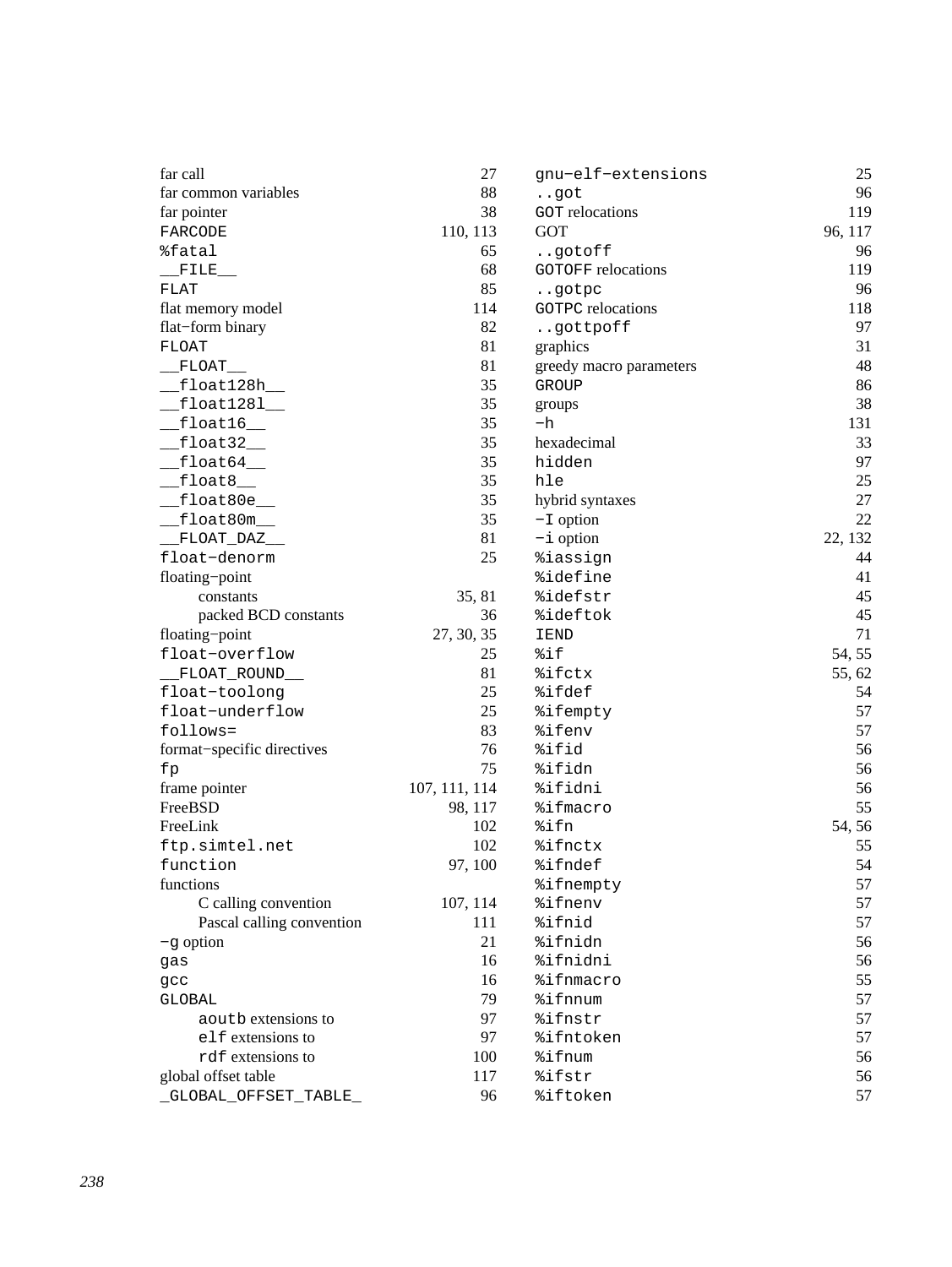| ifunc                           | 75         | Linux                    |               |
|---------------------------------|------------|--------------------------|---------------|
| ilog2()                         | 75         | a.out                    | 98            |
| ilog2c()                        | 75         | as86                     | 99            |
| ilog2e()                        | 75         | <b>ELF</b>               | 95            |
| ilog2f()                        | 75         | listing file             | 20            |
| ilog2w()                        | 75         | little-endian            | 34            |
| <i>%imacro</i>                  | 46         | %local                   | 65            |
| IMPORT                          | 86         | local labels             | 39            |
| import library                  | 86         | lock                     | 25            |
| importing symbols               | 79         | logical AND              | 55            |
| INCBIN                          | 30, 31, 34 | logical negation         | 37            |
| %include                        | 22, 23, 59 | logical OR               | 55            |
| include search path             | 22         | logical XOR              | 55            |
| including other files           | 59         | .lrodata                 | 96            |
| inefficient code                | 128        | $-M$ option              | 20            |
| infinite loop                   | 37         | Mach, object file format | 95            |
| Infinity_                       | 36         | Mach-O                   | 95            |
| infinity                        | 36         | macho                    | 95            |
| informational section           | 89         | macho32                  | 95            |
| INSTALL                         | 18         | macho64                  | 95            |
| installing                      | 17         | MacOS X                  | 95            |
| instances of structures         | 71         | <b>%macro</b>            | 46            |
| instruction list                | 134        | macro indirection        | 43            |
| integer functions               | 37, 75     | macro library            | 22            |
| integer logarithms              | 75         | macro parameters range   | 49            |
| intel hex                       | 84         | macro processor          | 41            |
| Intel number formats            | 36         | macro-defaults           | 25            |
| internal                        | 97         | macro-local labels       | 48            |
| <b>ISTRUC</b>                   | 71         | macro-params             | 25            |
| iterating over macro parameters | 51         | macros                   | 31            |
| ith                             | 84         | macro-selfref            | 25            |
| %ixdefine                       | 42         | make                     | 18            |
| Jcc NEAR                        | 128        | makefile dependencies    | 20            |
| JMP DWORD                       | 122        | makefiles                | 17, 18        |
| jumps, mixed-size               | 122        | man pages                | 18            |
| -k                              | 133        | map files                | 83            |
| $-1$ option                     | 20         | MASM                     | 16            |
| label preceeding macro          | 51         | <b>MASM</b>              | 26, 31, 84    |
| label prefix                    | 40         | $-MD$ option             | 21            |
| last                            | 50         | memory models            | 27, 106       |
| .lbss                           | 96         | memory operand           | 30            |
| 1d86                            | 99         | memory references        | 26, 32        |
| .ldata                          | 96         | $-MF$ option             | 20            |
| LIBRARY                         | 99         | $-MG$ option             | 20            |
| license                         | 16         | Microsoft OMF            | 84            |
| %line                           | 66         | minifloat                | 36            |
| LINE__                          | 68         | Minix                    | 99            |
| linker, free                    | 102        | misc subdirectory        | 103, 110, 117 |
|                                 |            | mixed-language program   | 105           |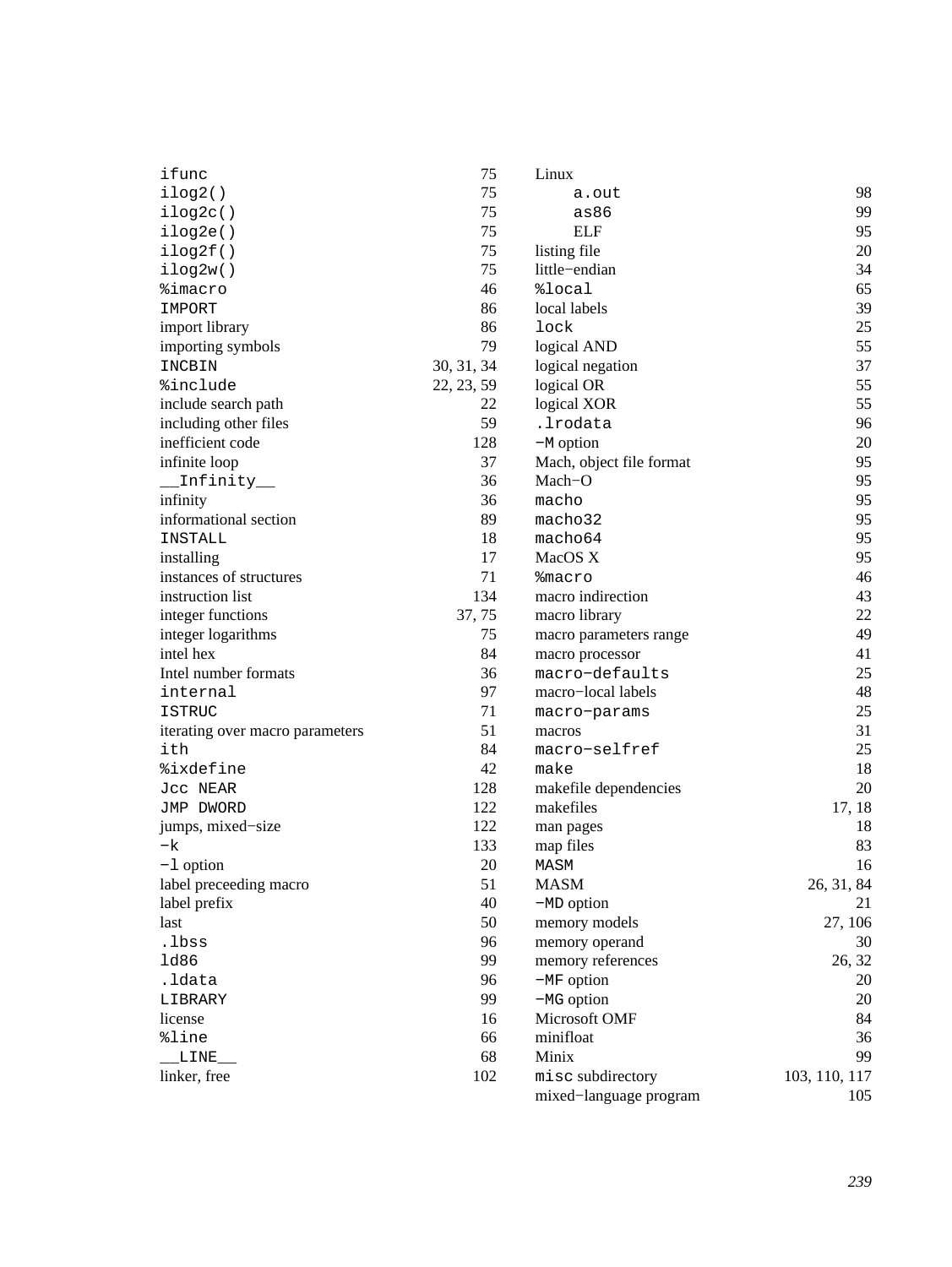| mixed-size addressing                  | 122     | noalloc                       | 95                |
|----------------------------------------|---------|-------------------------------|-------------------|
| mixed-size instruction                 | 122     | nobits                        | 83, 96            |
| MMX registers                          |         | noexec                        | 96                |
| ModR/M byte                            |         | .nolist                       | 53                |
| MODULE                                 | 99      | 'nowait'                      | 28                |
| modulo operators                       | 37      | nowrite                       | 96                |
| motorola s-records                     | 84      | number-overflow               | 25                |
| $-MP$ option                           | 21      | numeric constants             | 30, 33            |
| $-MQ$ option                           | 21      | $-$ O option                  | 24                |
| MS-DOS                                 | 82      | $-\circ$ option               | 19, 131           |
| MS-DOS device drivers                  | 105     | 016                           | 29                |
| $-MT$ option                           | 21      | 016                           | 124               |
| multi-line macros                      | 25, 46  | 032                           | 29                |
| multipass optimization                 | 24      | 032                           | 124               |
| multiple section names                 | 82      | 064                           | 29                |
| multiplication                         | 37      | .OBJ                          | 102               |
| multipush macro                        | 51      | obj                           | 84                |
| multisection                           | 83      | object                        | 97, 100           |
| NaN                                    | 36      | octal                         | 33                |
| <b>NaN</b>                             | 36      | OF_DBG                        | 100               |
| NASM version                           | 67      | OF_DEFAULT                    | 20                |
| nasm version history                   | 205     | OFFSET                        | 27                |
| nasm version id                        | 68      | <b>OMF</b>                    | 84                |
| nasm version string                    | 68      | omitted parameters            | 50                |
| nasm.1                                 | 18      | one's complement              | 37                |
| NASMDEFSEG                             | 84      | OpenBSD                       | 98, 117           |
| nasm-devel                             | 17      | operands                      | 29                |
| NASMENV                                | 26      | operand-size prefixes         | 29                |
| nasm.exe                               | 17      | operating system              | 82                |
| nasm -hf                               | 20      | writing                       | 122               |
| _NASM_MAJOR__                          | 67      | operators                     | 37                |
| _NASM_MINOR___                         | 67      | ORG                           | 82, 104, 105, 128 |
| nasm.out                               | 20      | orphan-labels                 | 25, 29            |
| _NASM_PATCHLEVEL__                     | 67      | OS/2                          | 84, 85            |
| _NASM_SNAPSHOT__                       | 67      | osabi                         | 95                |
| _NASM_SUBMINOR__                       | 67      | other preprocessor directives | 66                |
| NASM_VER__                             | 68      | out of range, jumps           | 128               |
| __NASM_VERSION_ID__                    | 68      | output file format            | $20\,$            |
| nasm-XXX-dos.zip                       | 17      | output formats                | 82                |
| nasm-XXX.tar.gz                        | 18      | _OUTPUT_FORMAT__              | 69                |
| nasm-XXX-win32.zip                     | 17      | overlapping segments          | 38                |
| nasm-XXX.zip                           | 17      | <b>OVERLAY</b>                | 85                |
| ndisasm                                | 131     | overloading                   |                   |
| ndisasm.1                              | 18      | multi-line macros             | 47                |
| ndisasm.exe                            | 17      | single-line macros            | 42                |
| near call                              | 27      | $-P$ option                   | 23                |
| near common variables<br><b>NetBSD</b> | 88      | -p option                     | 23, 59            |
|                                        | 98, 117 | paradox                       | 39                |
| new releases                           | 17      | PASCAL                        | 113               |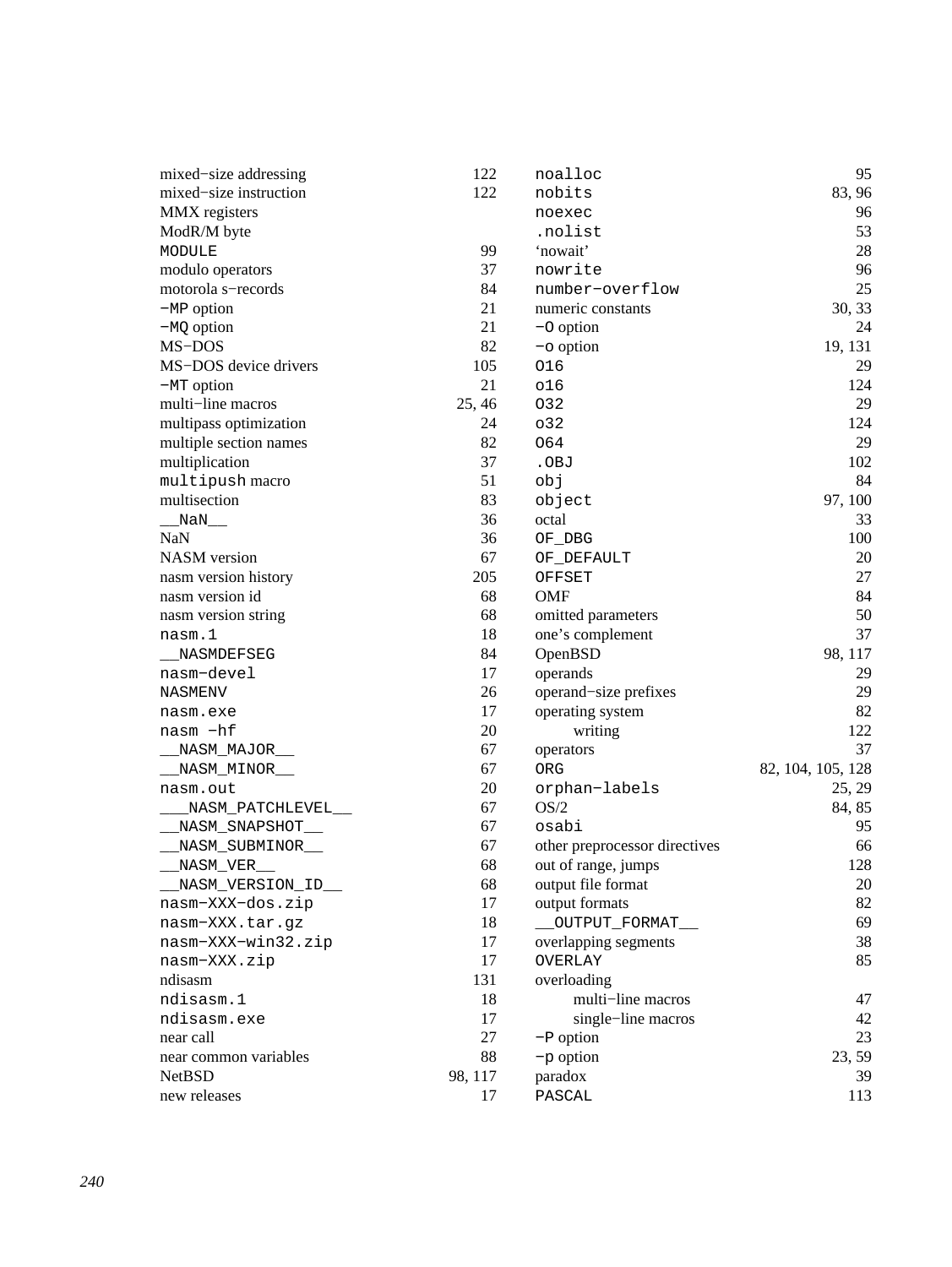| Pascal calling convention     | 111                | Relocatable Dynamic Object File Format | 99      |
|-------------------------------|--------------------|----------------------------------------|---------|
| PASS                          | 70                 | relocations, PIC-specific              | 96      |
| passes, assembly              |                    | removing contexts                      | 60      |
| PATH                          | 17                 | renaming contexts                      | 62      |
| <i><b>&amp;pathsearch</b></i> | 22, 59             | %rep                                   | 31,58   |
| period                        | 39                 | repeating                              | 31, 58  |
| Perl                          | 18                 | %repl                                  | 62      |
| perverse                      | 22                 | reporting bugs                         | 129     |
| PharLap                       | 85                 | RESB                                   | 28, 30  |
| <b>PIC</b>                    | 96, 98, 117        | <b>RESD</b>                            | 30      |
| plt                           | 96                 | <b>RESO</b>                            | 30      |
| PLT relocations               | 97, 119, 120       | RESQ                                   | 30      |
| plt relocations               | 120                | REST                                   | 30      |
| %pop                          | 60                 | <b>RESW</b>                            | 30      |
| position-independent code     | 96, 98, 117        | RESY                                   | 30      |
| --postfix                     | 26                 | .rodata                                | 96      |
| precedence                    | 37                 | <i><b>&amp;rotate</b></i>              | 51      |
| pre-defining macros           | 23, 42             | rotating macro parameters              | 51      |
| preferred                     | 37                 | $-s$ option                            | 22, 132 |
| --prefix                      | 26                 | searching for include files            | 59      |
| pre-including files           | 23                 | $\_SECTION$                            | 77,78   |
| preprocess-only mode          | 23                 | SECTALIGN                              | 73      |
| preprocessor                  | 23, 24, 31, 37, 41 | SECTION                                | 77      |
| preprocessor expressions      | 23                 | elf extensions to                      | 95      |
| preprocessor loops            | 58                 | win32 extensions to                    | 89      |
| preprocessor variables        | 44                 | section alignment                      |         |
| primitive directives          | 76                 | in bin                                 | 83      |
| PRIVATE                       | 85                 | inelf                                  | 96      |
| proc                          | 100, 110, 117      | in obj                                 | 85      |
| procedure linkage table       | 97, 119, 120       | in win32                               | 89      |
| processor mode                | 76                 | section, bin extensions to             | 83      |
| progbits                      | 83, 96             | SEG                                    | 37, 84  |
| program entry point           | 87, 102            | <b>SEGMENT</b>                         | 77      |
| program origin                | 82                 | elf extensions to                      | 85      |
| protected                     | 97                 | segment address                        | 37      |
| pseudo-instructions           | 30                 | segment alignment                      |         |
| PUBLIC                        | 79, 85             | in bin                                 | 83      |
| pure binary                   | 82                 | in obj                                 | 85      |
| %push                         | 60                 | segment names, Borland Pascal          | 113     |
| QNaN__                        | 36                 | segment override                       | 27, 29  |
| quick start                   | 26                 | segments                               | 37      |
| QWORD                         | 30                 | groups of                              | 86      |
| $-r$                          | 131                | separator character                    | 26      |
| rdf                           | 99                 | shared libraries                       | 98, 117 |
| rdoff subdirectory            | 18,99              | shared library                         | 97      |
| redirecting errors            | 22                 | shift command                          | 51      |
| REL                           | 33, 77             | SIB byte                               |         |
| relational operators          | 55                 | signed division                        | 37      |
| release candidates            | 17                 | signed modulo                          | 37      |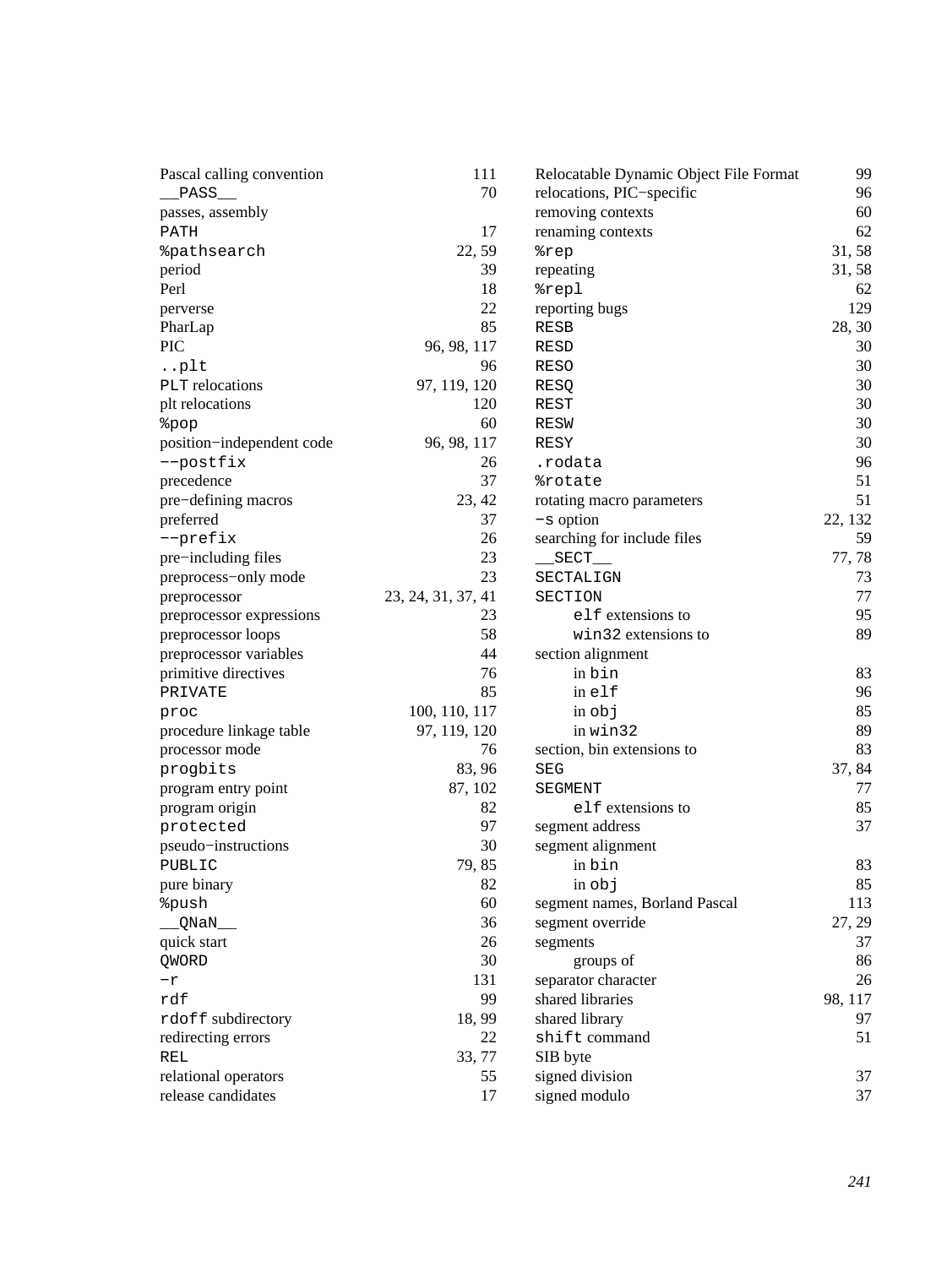| single-line macros                     | 41                 | TBYTE                     |
|----------------------------------------|--------------------|---------------------------|
| size, of symbols                       | 97                 | .tdata                    |
| smartalign                             | 74                 | test subdir               |
| SNaN                                   | 36                 | testing                   |
| snapshots, daily development           | 17                 | arbitrai                  |
| Solaris x86                            | 95                 | context                   |
| -soname                                | 121                | exact to                  |
| sound                                  | 31                 | multi-                    |
| source code                            | 17                 | single-                   |
| source-listing file                    | 20                 | token t                   |
| square brackets                        | 26, 32             | .text                     |
| srec                                   | 84                 | TEXT                      |
| <b>STACK</b>                           | 85                 | thread local s            |
| stack relative preprocessor directives | 64                 | $_TIME$                   |
| <i><b>%stacksize</b></i>               | 64                 | __TIME_NU                 |
| standard macro packages                | 74                 | TIMES                     |
| standard macros                        | 67                 | TLINK                     |
| standardized section names             | 77, 89, 95, 98, 99 | tls                       |
| start                                  | 87, 102            | tlsie                     |
| $start =$                              | 83                 | trailing color            |
| stderr                                 | 22                 | TWORD                     |
| stdout                                 | 22                 | type, of syml             |
| %strcat                                | 45                 | $-U$ option               |
| STRICT                                 | 38                 |                           |
|                                        | 30                 | $-u$ option               |
| string constant                        | 34                 | unary operate             |
| string constants                       |                    | <i><b>%undef</b></i>      |
| string length                          | 46                 | undefining m              |
| string manipulation in macros          | 45                 | underscore, i             |
| strings                                | 33                 | Unicode                   |
| <i><b>%strlen</b></i>                  | 46                 | uninitialized             |
| STRUC                                  | 70, 78, 109, 116   | uninitialized             |
| stub preprocessor                      | 24                 | Unix                      |
| <i><b>%substr</b></i>                  | 46                 | SCO                       |
| subtraction                            | 37                 | source                    |
| suppressible warning                   | 24                 | System                    |
| suppressing preprocessing              | 24                 | UnixWare                  |
| switching between sections             | 77                 | %unmacro                  |
| sym                                    | 96                 | unrolled loop             |
| symbol sizes, specifying               | 97                 | unsigned div              |
| symbol types, specifying               | 97                 | unsigned mo               |
| symbols                                |                    | UPPERCASE                 |
| exporting from DLLs                    | 87                 | %use                      |
| importing from DLLs                    | 86                 | $\_ \text{USE}\_\text{*}$ |
| synchronisation                        | 132                | USE16                     |
| .SYS                                   | 82, 105            | USE32                     |
| $-t$                                   | 24                 | user                      |
| TASM                                   | 16, 24             | user-defined              |
| tasm                                   | 26, 84             | user-level as             |
| .tbss                                  | 96                 | user-level di             |

| TBYTE                           | 28                   |
|---------------------------------|----------------------|
| .tdata                          | 96                   |
| test subdirectory               | 102                  |
| testing                         |                      |
| arbitrary numeric expressions   | 55                   |
| context stack                   | 55                   |
| exact text identity             | 56                   |
| multi-line macro existence      | 55                   |
| single-line macro existence     | 54                   |
| token types                     | 56                   |
| .text                           | 96, 98, 99           |
| $_T$ EXT                        | 107                  |
| thread local storage            | 97                   |
| TIME                            | 69                   |
| __TIME_NUM__                    | 69                   |
| TIMES                           | 30, 31, 39, 128, 129 |
| TLINK                           | 105                  |
| tls                             | 96, 97               |
| tlsie                           | 97                   |
| trailing colon                  | 29                   |
| TWORD                           | 28, 30               |
| type, of symbols                | 97                   |
| $-U$ option                     | 23                   |
| $-u$ option                     | 23, 131              |
| unary operators                 | 37                   |
| <i><b>%undef</b></i>            | 23, 44               |
| undefining macros               | 23                   |
| underscore, in C symbols        | 105                  |
| Unicode                         | 34, 35               |
| uninitialized                   | 30                   |
| uninitialized storage           | 28                   |
| Unix                            | 18                   |
| SCO                             | 95                   |
| source archive                  | 18                   |
| System V                        | 95                   |
| UnixWare                        | 95                   |
| %unmacro                        | 53                   |
| unrolled loops                  | 31                   |
| unsigned division               | 37                   |
| unsigned modulo                 | 37                   |
| <b>UPPERCASE</b>                | 26, 86               |
| %use                            | 60, 74               |
| $\_$ USE $\_$ * $\_$            | 69                   |
| USE16                           | 77,85                |
| USE32                           | 77,85                |
| user                            | 25                   |
| user-defined errors             | 65                   |
| user-level assembler directives | 67                   |
| user-level directives           | 76                   |
|                                 |                      |